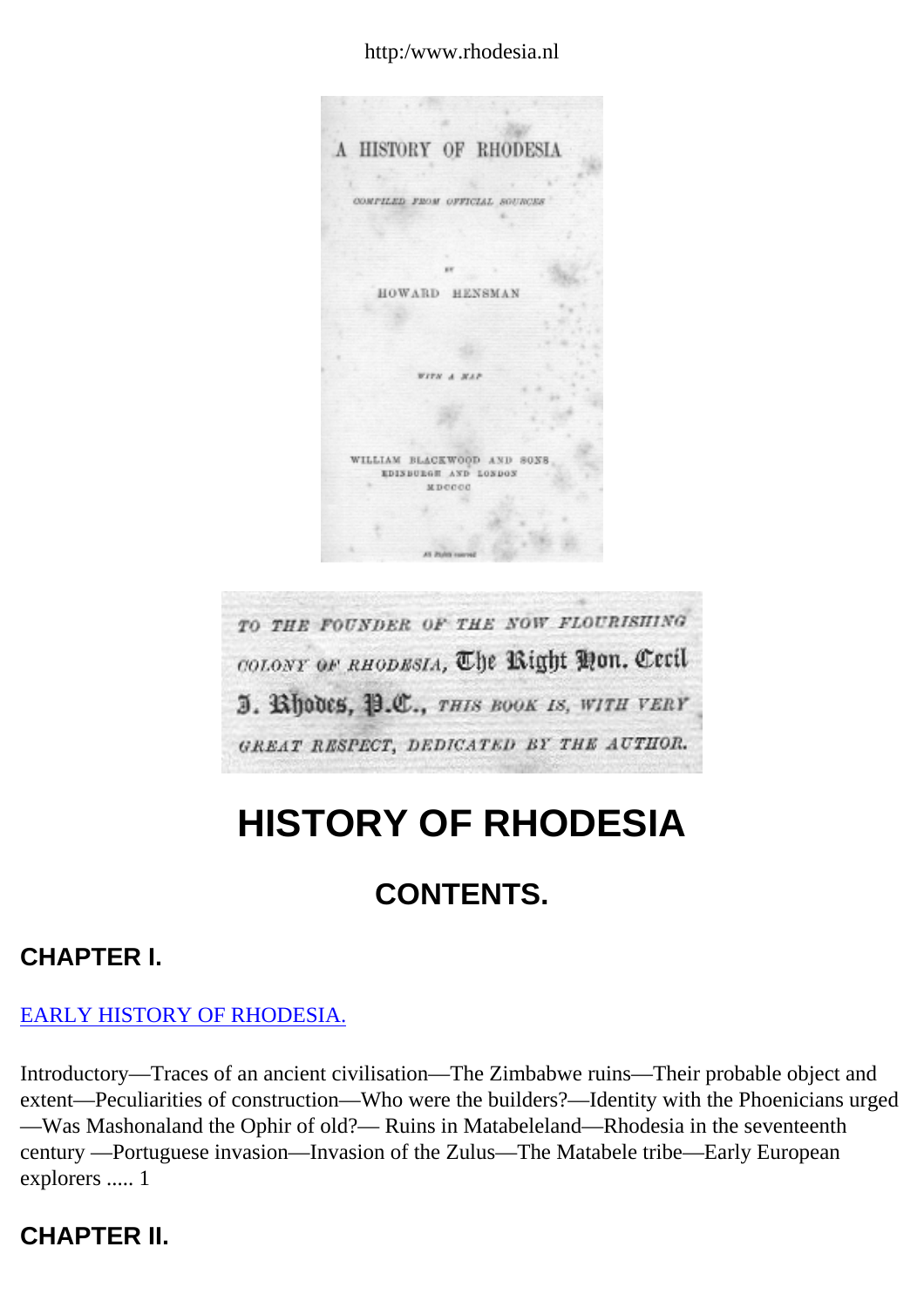#### [MATABELELAND UNDER LOBENGULA.](#page-15-0)

Death of Umsiligaas—Election of Lobengula as king—His coronation—His appearance and characteristics—A disgusting orgie—Lobengula's task—His attitude towards Europeans— The Tati concessions—The kraal of Gu-Buluwayo— Lobengula's love of moving about—The king as rainmaker—The ceremony of the war-dance—Attendant rites .....18

### **CHAPTER III.**

#### [THE CONCESSION GAINED.](#page-21-0)

The emissaries of the British South Africa Company—Opposition to them in Gu-Buluwayo— Unfortunate interference of the Aborigines' Protection Society—Its result—Timely arrival of Dr Jameson—Mr Rhodes's far- sighted policy—The concession granted—The charter signed—Its principal features—The raising of a Pioneer corps to proceed to Mashonaland—Reaction against the white men in Matabeleland—Arrival of the Queen's envoys at Gu-Buluwayo—The first races in Matabeleland—South African interest in the new country— The Pioneer column moves forward— Its organisation and equipment—Arrival at the Limpopo—Reviewed by General Methuen — Precautions against attack — The Tuli river reached—Cutting the road—Message from Lobengula— The column ordered to return— Colonel Pennefather's reply .....33

### **CHAPTER IV.**

#### [FOUNDING A COLONY.](#page-29-0)

The advance of the Pioneers—Threatening attitude of the Matabele—Fort Victoria built—The British flag hoisted in Mashonaland—Disbandment of the Pioneer column—Issue of mining licences —The reaction against the country—The hardships of the settlers—Development of Salisbury—The grant of farms—Acquisition of Manicaland—Dispute with the Portuguese—Arrest of the Portuguese officers by Major Forbes—Exploits of Major Forbes's "army"—The dispute patched up —More trouble with the Portuguese—Despatch of a force under Captain Heyman—Defeat of the Portuguese troops—Attack on Sir John Willoughby's boats—Intervention of Lord Salisbury—The trouble over—Difficulty with the Boers—President Kruger surprised ..... 52

#### **CHAPTER V.**

#### [WAR WITH THE MATABELE.](#page-36-0)

The turn of the tide—Grievances against the Chartered Company—Development of Mashonaland— Disbandment of the police—Formation of a volunteer force—Misbehaviour of the Matabele " boys "—Defiance of the Matabele by the Mashonas —Lobengula's vengeance—Intervention of Dr Jameson—The settlers defied by the Matabele—The Matabele attacked by the police— Misrepresentation of the facts in England— " Read Luke xiv. 31 "—Dr Jameson prepares to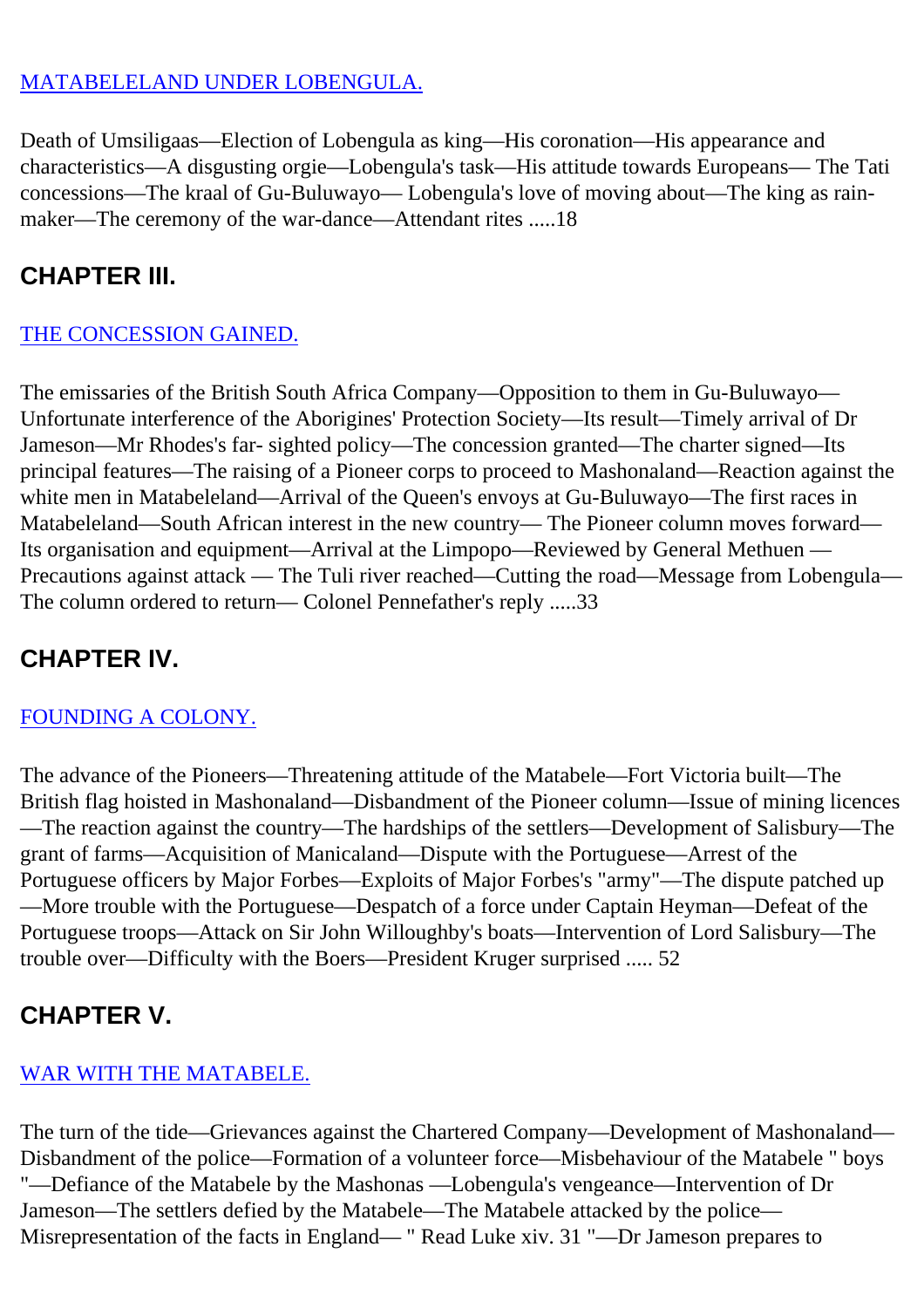advance into Matabeleland—Vacillating conduct of Lord Ripon—The financial side of the question —"Mr Rhodes's war"—Formation of an invading force—March towards the Matabeleland frontier— The first casualty to the whites—Bad generalship of the Matabele ..... 70

### **CHAPTER VI.**

#### [WAR WITH THE MATABELE—Continued.](#page-43-0)

Crossing the Shangani—Attack on the laager—Severe fighting—Repulse of the cavalry of the whites —Defeat of the Matabele—The column moves forward towards Bulawayo— The death of Captain Williams—Attack on the column near the Bembesi river—Attempt to "rush" the laager—The horses stampeded—Gallantry of Sir John Willoughby and Captain Borrow—Desperate fighting—Retreat of the natives with severe loss—Bulawayo blown up by the Matabele— Bulawayo occupied by the whites—News of the Tuli column —An unfortunate incident—Attack on the Tuli column— Arrival of the Tuli column at Bulawayo—Lobengula's flight towards the Bubi river—Jameson's message to the king— Treachery of the two troopers—Major Forbes sent in pursuit of the king—Hot chase after Lobengula—Despatch of a patrol under Major Wilson—The column attacked—Desperate position of Major Wilson's band—Gallantry of the American scouts .....88

### **CHAPTER VII.**

#### [CONCLUSION OF THE WAR.](#page-51-0)

The massacre of Major Wilson and his men—A band of heroes—The conclusion of the campaign— Retreat of Major Wilson's column along the Shangani river—Hardships on the way— The column attacked—Narrow escape of the horses—Continued fighting—The troubles of the column at an end — Junction with the relief force—Death of Lobengula—Terms of peace arranged—Disbandment of the British force—The cost of the war—Matabeleland thrown open to settlers— Hostility of the Radical members of the House of Commons to the Chartered Company—The settlement of the country —Building a railway towards Salisbury—Moving a town— Mr Rhodes and the Colonial Office—Visit of Mr Rhodes and Dr Jameson to England—Transference of territory to the Chartered Company—The trans-continental telegraph—A sudden check to the colony's progress ..... 107

### **CHAPTER VIII.**

#### [THE JAMESON RAID.](#page-58-0)

The discontent in the Transvaal—Mr Rhodes and the Uitlanders—Mr J. H. Hammond's views—Mr Rhodes's plans—Formation of the Rhodesia Horse Volunteers—The Rhodesian police moved to the Transvaal border—The real intention of this movement—Mr Rhodes and the " Reform Committee "—The " women and children " letter—The position in Johannesburg—The dispute about the flag— Dr Jameson impatient—His start for the Transvaal—Mr Rhodes's attempt to prevent the Raid—The High Commissioner's proclamation—Why the telegraph line to Pretoria was not cut—How the news of Dr Jameson's incursion affected Mr Rhodes—The events of the Raid—The defeat and surrender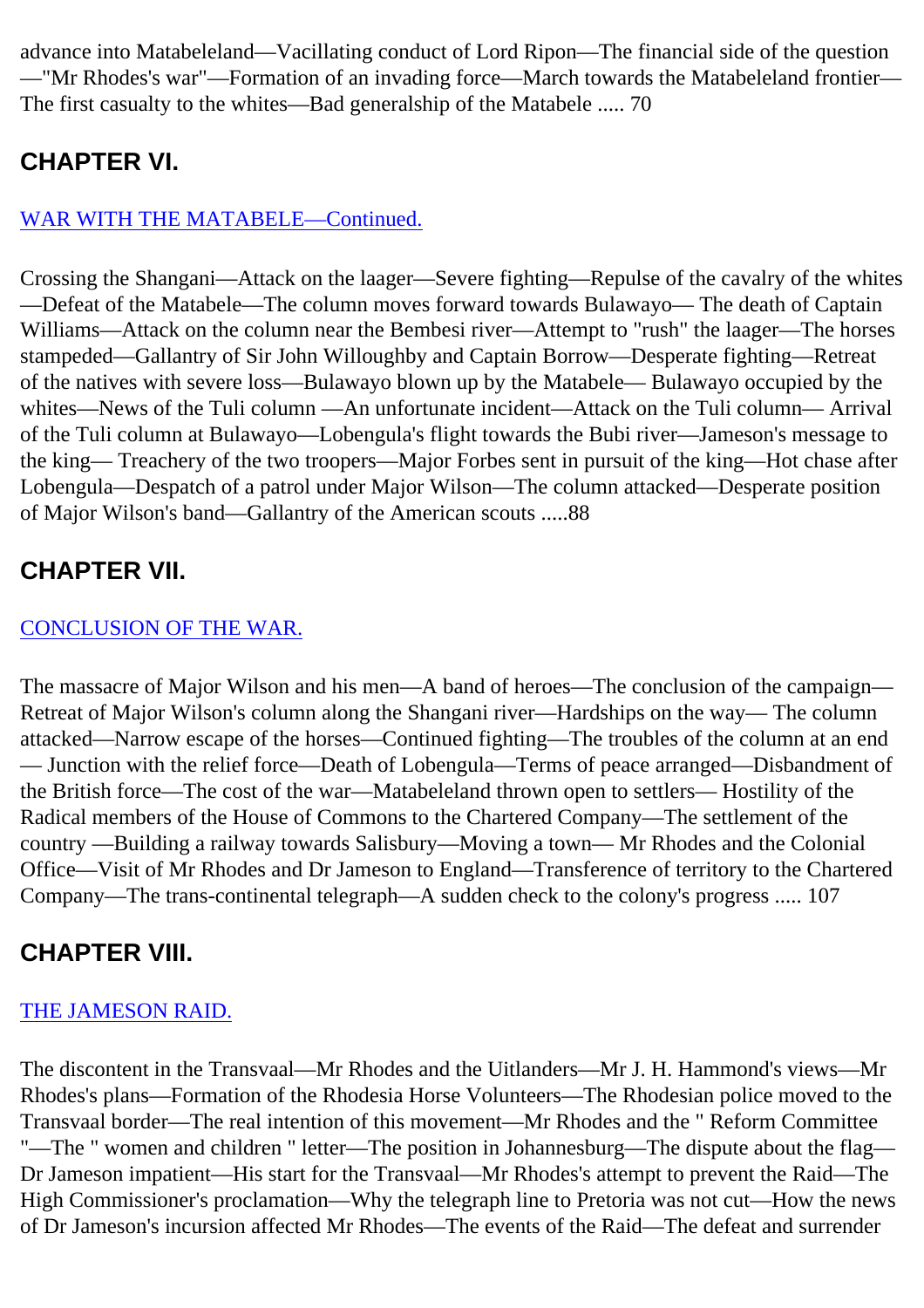of Dr Jameson—The reception of the news of the Raid in London—The German Emperor's telegram —Johannesburg disarmed—The Raiders handed over to the British Government—President Kruger and Johannesburg—His threat to shell the town—Arrival of the Raiders in London — Their trial and sentences—The leaders of the "Reform Committee" sentenced to death— The sentence commuted .....124

### **CHAPTER IX.**

#### [THE JAMESON RAID COMMITTEE.](#page-66-0)

The Raid in Parliament—-Alleged complicity of the Colonial Office—Mr Labouchere's attacks— Mr Rhodes prepared to ' face the music "—His triumphal progress through Cape Colony—His arrival in London and his interview with Mr Chamberlain—The inquiry into the Raid by the Cape Parliament—A Select Committee of the House of Commons appointed to go into the affair—Mr Rhodes before the committee—His cross-examination by Sir William Harcourt— Evidence as to the future government of Rhodesia—Sir Graham Bowyer's evidence—Evidence of Mr W. Schreiner, Dr Jameson, the Directors of the Chartered Company, and Sir John Willoughby — Dr Harris and Mr Labouchere— A stormy scene — Mr Labouchere compelled to apologise—Mr Hawksley's defiance of the Committee—The Committee's report—Condemnation of the Raid—Mr Labouchere unrepentant — Debate in the House of Commons — Mr Chamberlain's eulogy on Mr Rhodes— Rout of the " Little Englanders" . . . . . . . . .143

### **CHAPTER X.**

#### [OUTBREAK OF THE MATABELE REBELLION.](#page-74-0)

The rinderpest in Rhodesia—Rumours of discontent among the natives—The causes of the rebellion —The first act of the rising—Murder of settlers—Alarm in Bulawayo—Patrols despatched to the outlying districts—A general insurrection in progress—Atrocities by the natives—Panic in Bulawayo—A terrible night—Construction of a laager at Bulawayo— A night alarm—A gang of cowards—The sufferings of the women—Formation of the Bulawayo Field Force—Other laagers formed in the country . . . . . 162

### **CHAPTER XI.**

#### [THE MATABELE REBELLION—Continued.](#page-81-0)

Patrol under the Hon. Maurice Gifford leaves Bulawayo—" Fireside philanthropists"—The defence of Cumming's store— Repulse of the rebels—Relief of Stewart's store—Departure of a patrol for the Insiza district—Fight in the Elibani hills —Fate of the party at Inyati—Fortification of Campbell's store — Arrival of the relief force — Adventures of two troopers—The devotion of Trooper Henderson—The Gwanda patrol - Another force sets out for the Gwands—Native fear of the telegraph wire—Return march of the Gwanda column—Severe fighting—The column in a tight place—A running fight—Heavy losses of the whites—The rebels at last beaten off—The Shiloh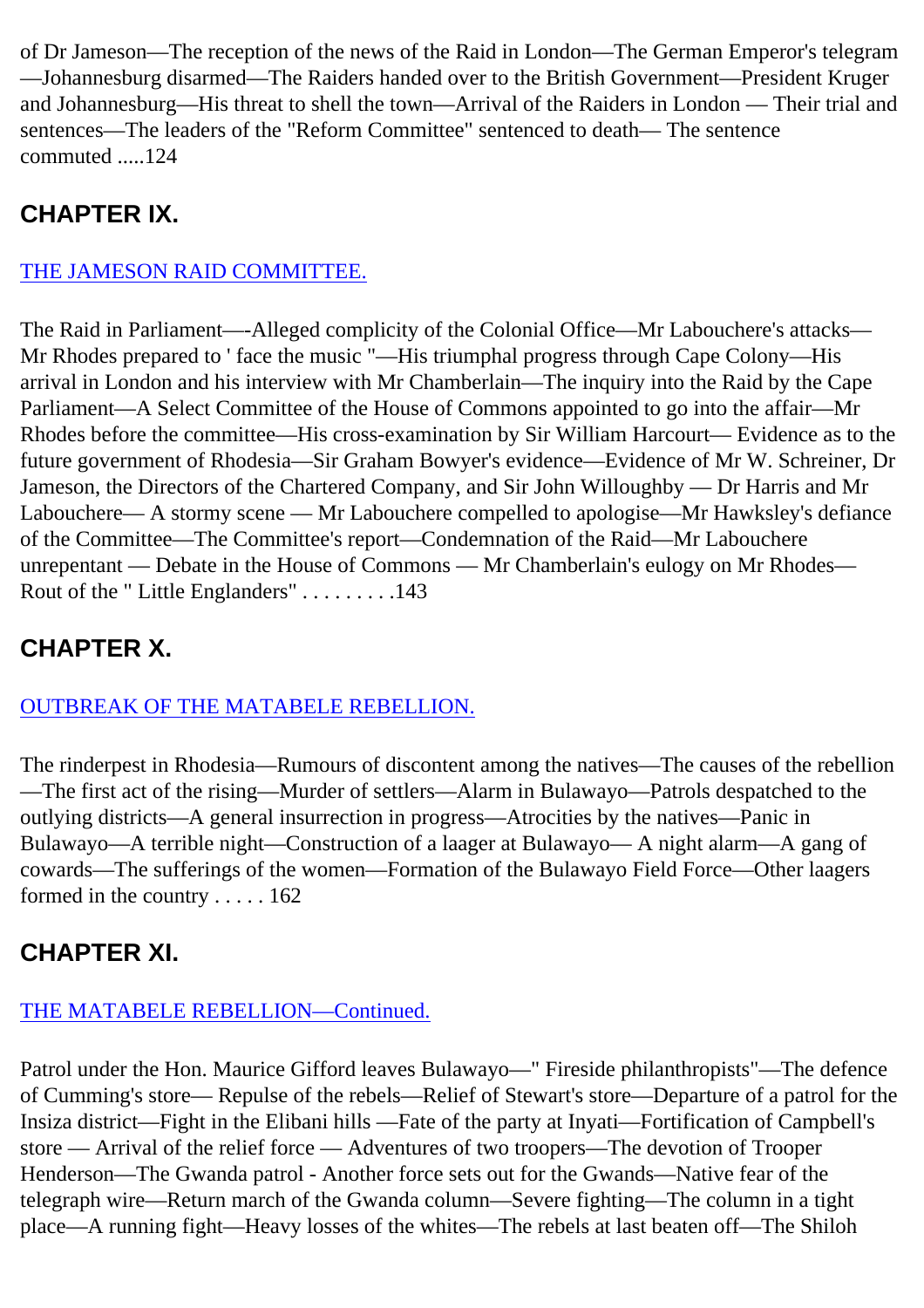patrol—A skirmish—Arrival of the patrol at Fonseca's farm—Lieutenant Rorke's escape—Heavy fighting—Colonel Gifford wounded—More fighting—Relief of the patrol—Death of Captain Lumsden ..... 180

### **CHAPTER XII.**

#### [THE MATABELE REBELLION—continued.](#page-88-0)

Rebels massing around Bulawayo—Action near the Umgusa river—Three members of the Afrikander corps murdered— Rebel attack on Napier's farm—Another skirmish at the Umgusa river —Determined efforts to break up the rebel impis—Third fight at the Umgusa—Mr Selous's narrow escape—Bravery of Trooper Baxter—Gallantry of Grey's scouts—Fourth action at the Umgusa—A hot fight—Dashing charge by the Afrikander corps—The impis forced to retreat—Advance of a relief force from Salisbury"—Departure of a large force for the Shangani—Grey's scouts attacked— A splendid charge—The whites' revenge—The Salisbury relief column—Meeting of the two forces —Colonel Spreckley leaves for the Insiza district—Several skirmishes—Bodies of murdered settlers found—Patrol through the Filabusi district—Arrival of Colonel Plumer's relief force at Bulawayo — A night march—Colonel Plumer's first patrol—The Imperial Government takes command—Arrival of Sir Frederick Carrington and other Imperial officers at Bulawayo .....198

### **CHAPTER XIII.**

#### [END OF THE MATABELE REBELLION.](#page-95-0)

Preparations for crushing the rebels—Three patrols sent out—An impi approaching the town— Another fight at the Umgusa—Repulse of the Matabele—The promise of the witch- doctors—Patrol sent to the Shiloh district—Outbreak of the rebellion in Mashonaland—Its causes—The disbandment of the Bulawayo Field Force—Departure of Colonel Plumer to attack the rebels—More severe fighting—General Carrington's proclamation of clemency—Campaign in the Matoppo Hills decided upon — Another white victory — Captain Laing attacked — Heavy fighting again in the Matoppos—Captain Beresford in a tight corner—Fighting near the Shangani—An induna captured— His court-martial and execution—Action of the High Commissioner—Colonel Baden-Powell's advance through the Somabula forest — Attack on Wedza's stronghold — Timely arrival of Prince Alexander of Teck—Three days' fighting—The downfall of Wedza—A black outlook for the Chartered Company—Mr Rhodes's pluck ..... 216

### **CHAPTER XIV.**

#### [AFTER THE WAR.](#page-102-0)

Mr Rhodes in the Matoppos—A dangerous errand—His interview with the indunas—Peace decided —" One of the scenes in life that make it worth living "—Progress of the rebellion in Mashonaland— Arrival of Sir Frederick Carrington at Salisbury—Several indunas attacked and defeated — The " butcher's bill"—Rhodesia after the war—The progress of the mining industry—The agricultural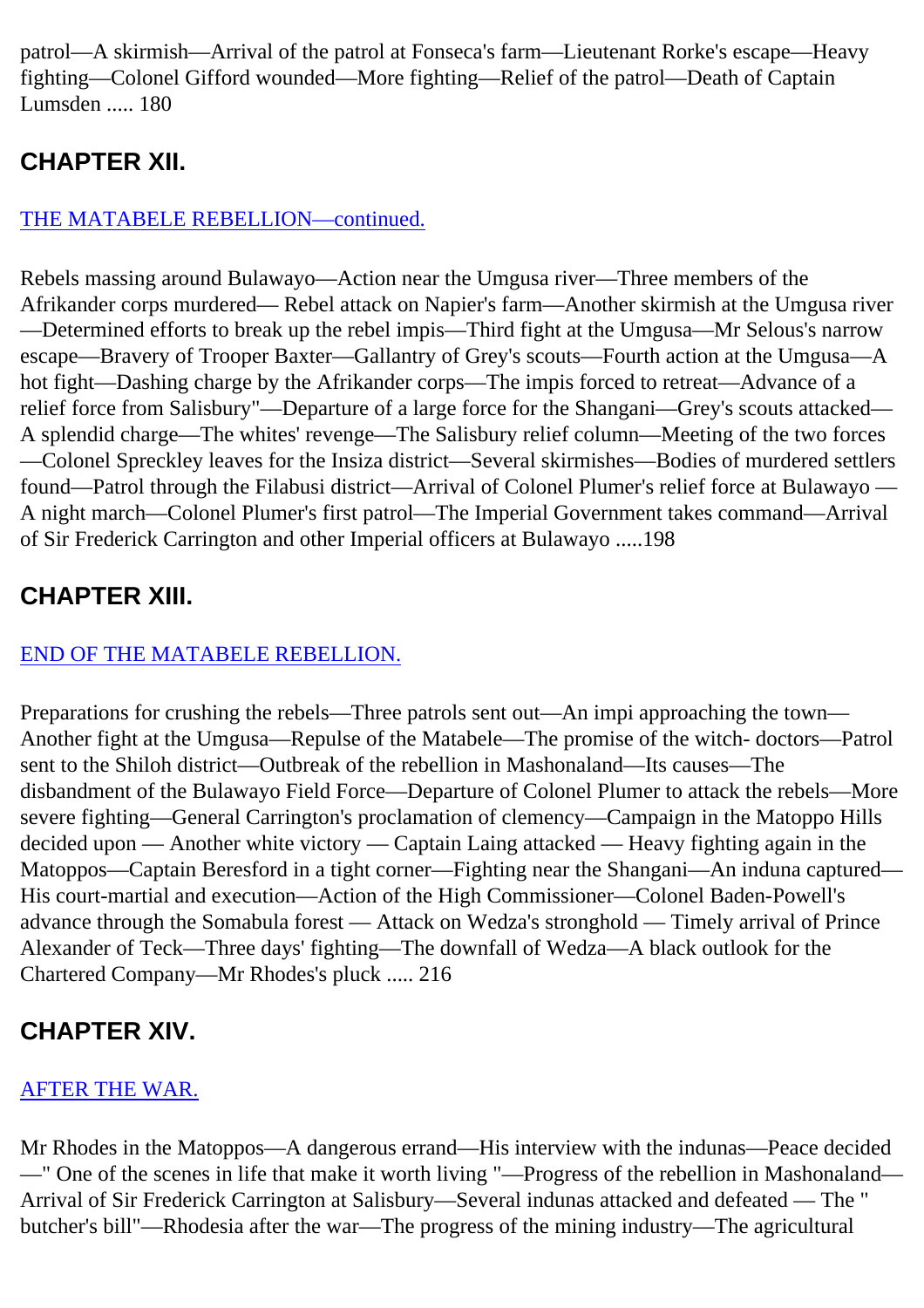possibilities of the country—Famine prices—Stagnation of trade ..... 234

### **CHAPTER XV.**

#### [SIR RICHARD MARTIN'S INQUIRY.](#page-109-0)

Inquiry into the administration of Rhodesia ordered — The points to be reported upon—Anonymous witnesses—The labour question—Did compulsory labour exist in Rhodesia ? —A serious charge— The real facts of the case—Sir R. Martin and the resident magistrate at Bulawayo—The conclusions of Sir Richard Martin — The cattle question—"A fatal mistake" — Mr Homan's monopoly — The causes of the rebellion—Sir R. Martin's conclusions—The local inquiry committee at Bulawayo — The Chartered Company "astounded "—Denial of Sir Richard Martin's charges ..... 252

### **CHAPTER XVI.**

#### [THE PROGRESS OF THE COUNTRY.](#page-116-0)

Opening of the railway at Bulawayo—The disputes over the Salisbury line—Friction in Mashonaland—Steady progress at Bulawayo—The administration of the country—Offer of the Chartered Company—Mr Chamberlain's proposals—The scarcity of native labour—Its causes—A suggestion—The " land title " question—Another land question—The wrong way to develop a country—The first gold return—A triumph for the supporters of the country—Mines compelled to shut down—Arrival of the railway at Salisbury ..... 269

### **CHAPTER XVII.**

#### [MR RHODES AND THE IMPERIAL GOVERNMENT.](#page-123-0)

The trans-continental telegraph and railway lines—Mr Rhodes arrives in England—Asks for a Government guarantee for the extension of the railway—Reply of the Colonial Office— Further proposals to the Government—The guarantee refused — Strange offer by the Cabinet — Mr Rhodes declines the Government offer ..... 287

### **CHAPTER XVIII**

#### [REPRESENTATIVE GOVERNMENT IN RHODESIA.](#page-130-0)

Meeting of the British South Africa Company—Two branch railways to be built—The extension of the trans- continental railway—How the money vill be raised—A significant comparison—A representative form of government inaugurated in Rhodesia—Differences between the two sections of the Council—The Land Bill—Introduction of customs duties into the country—Indignation of the settlers—An appeal to the High Commissioner—Sir Alfred Milner's chilling reply— Rhodesia today—Effect of the Transvaal war on the country —The future of Rhodesia—Will the British South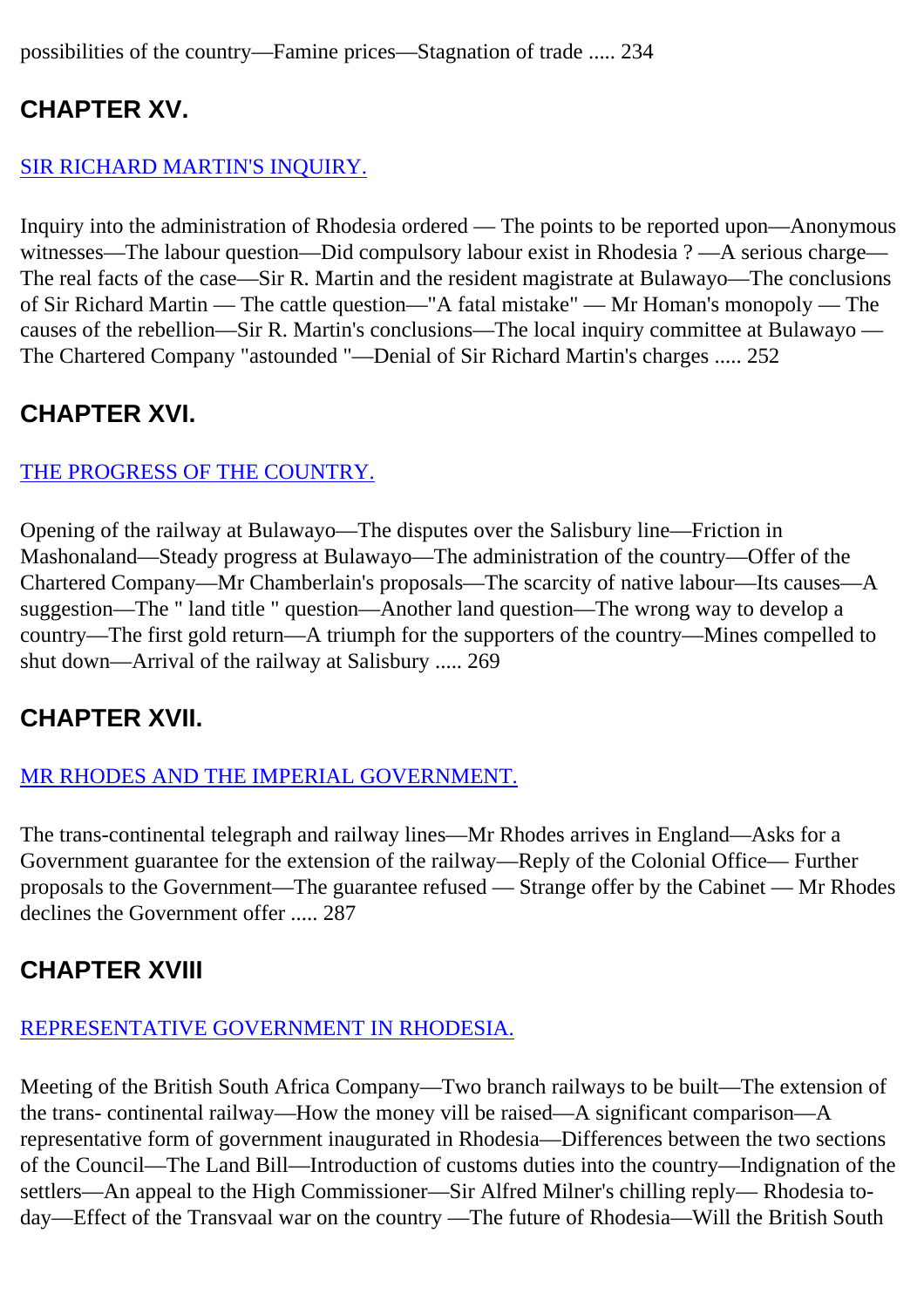Africa Company lose its charter in 1914 ?..... 1305

**The final two chapters have not been included here as these deal mainly with the outbreak of the Boer War and are not concerned with the history of Rhodesia.**

#### **CHAPTER XIX.**

THE SIEGE OF KIMBERLEY.

#### **CHAPTER XX.**

EVENTS AT MAFEKING.

APPENDIX I. .......... 370 APPENDIX II. .......... 371 INDEX ........... 372

#### **PREFACE.**

IN the following pages will be found the first systematic attempt to record the history of a country that seems destined within the next few years to take a prominent position in that great confederation of States known as the British Empire. It is obvious to all that a book dealing with such contentious topics as the Jameson Raid and the works and methods of Mr Rhodes must provoke a deal of hostile criticism, whatever be the writer's attitude ; but let me in self-defence remark, that in all questions treated in the pages of this book it has been my endeavour to present a perfectly impartial statement of the facts of the case. I hold no brief on behalf of, or against, any group or clique either in London or South Africa. Where personal opinions are given, they are such as are held by one who for many years has closely followed events in South Africa, especially in Rhodesia, and who would wish to see that country become a flourishing British colony, but who has no direct interest in its doing so. With regard to the Jameson Raid, none condemn it more than I do; but I strongly hold that one fault on the part of Mr Rhodes, however great that fault, should not be allowed to outweigh all the benefits lie has conferred on the Empire.

Mr. Rhodes, however, is fully able to defend himself, and needs no outside apologist to intervene between himself and his critics, even if I were disposed to take such an onerous position.

To turn to more peaceful matters, With regard to the identity of Rhodesia with the Ophir of old which is discussed in the first chapter, since those lines were written Dr Carl Peters has returned from his expedition through the country, and, speaking with an antiquarian knowledge of South Africa which is probably unequalled, he gives it as his opinion that Mashonaland is undoubtedly the Ophir of the ancients, and produces very cogent reasons in support of this view.

The book was mainly conceived and written before the outbreak of the war, but with the object of making the volume as complete as possible, chapters dealing with the sieges of Kimberley and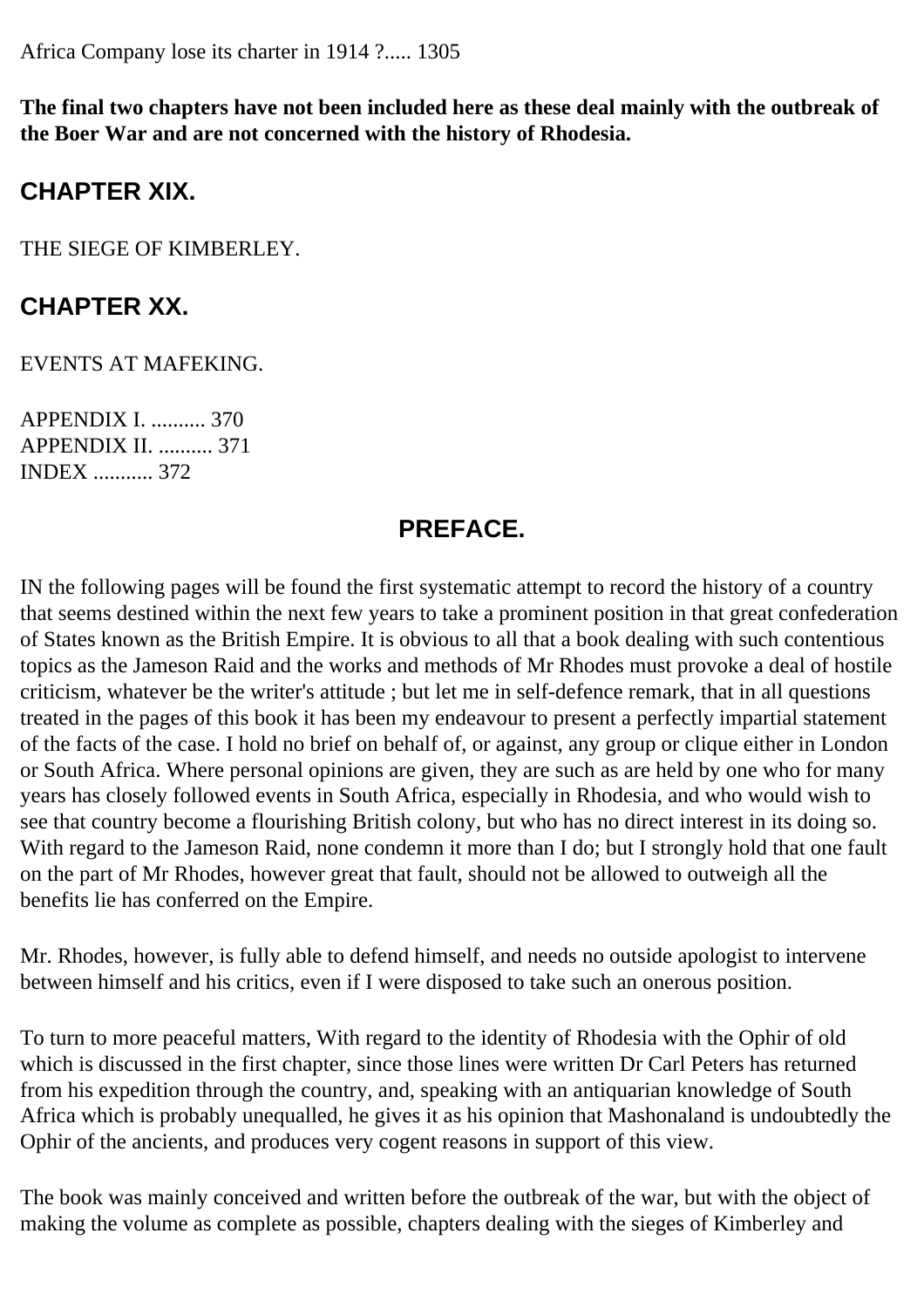Mafeking and the movements of Colonel Plumer's Rhodesian force have been added. The war has not, of course, failed to considerably militate against the prosperity of Rhodesia. For several months that country was cut off from all telegraphic and railway communication with the south, and connection with the outside world was only possible by means of the Salisbury - Beira railway and telegraph. When the war is over and terms of settlement come to be discussed, signs are already forthcoming that any scheme which neglects the interests of Rhodesia will meet with strenuous opposition in that country.

In conclusion, I would tender my thanks to the British South Africa Company for permission to insert in my book the latest official map of Rhodesia; and I would desire to place on record my great appreciation of the courtesy and kindness I have uniformly received from those in official quarters in London and South Africa, who have by their assistance and advice considerably lightened what would otherwise have been a very difficult task.

HOWARD HENSMAN

LONDON, August 1900.

http://www.rhodesia.nl/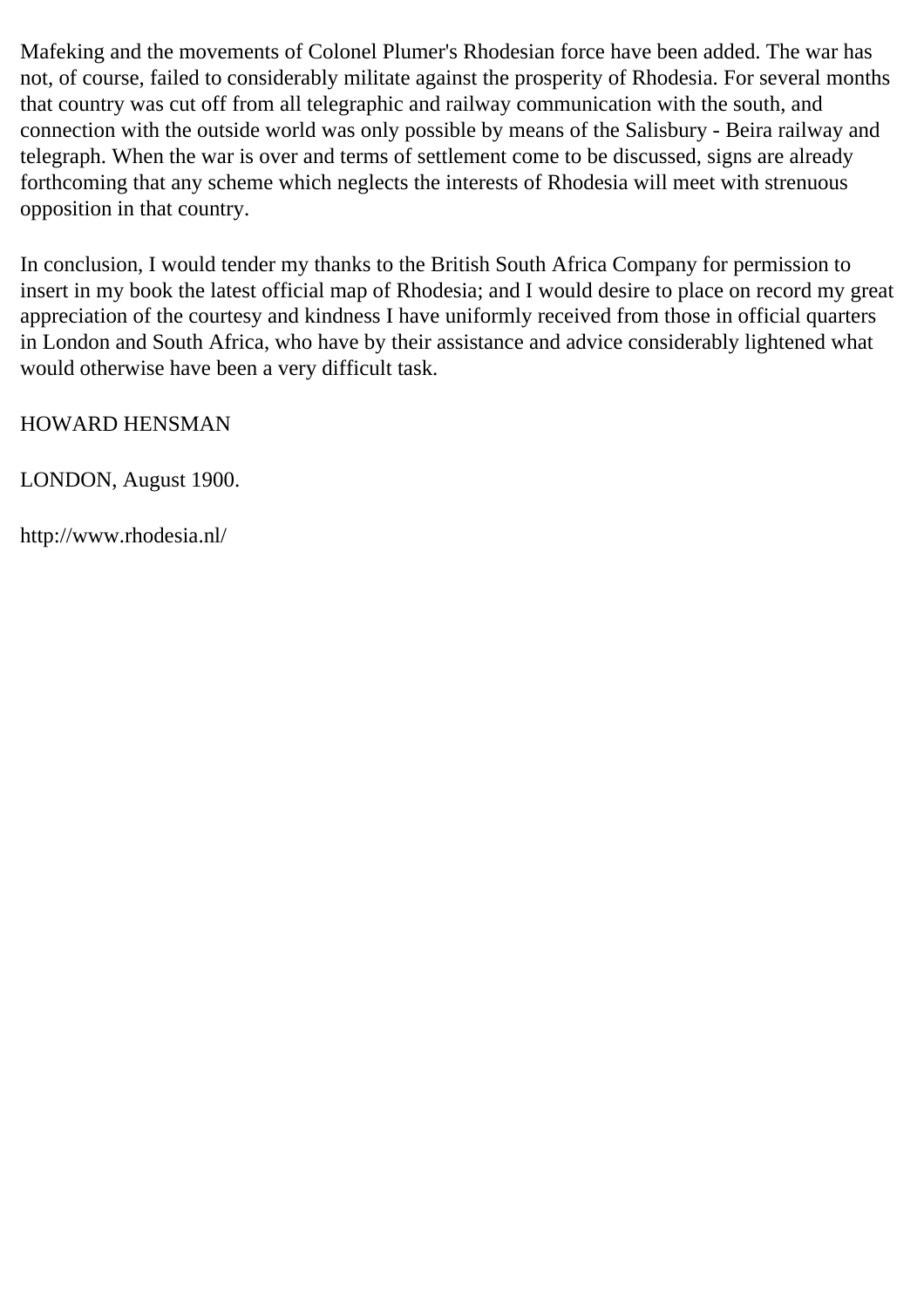## **A HISTORY OF RHODESIA**

#### **CHAPTER I.**

#### <span id="page-8-0"></span>**EARLY HISTORY OF RHODESIA**

STRETCHING away northwards from the north-western boundary of the South African Republic up to the confines of the Congo Free State is a vast country that, thanks to the energy and farsightedness of one patriotic Englishman, now forms a part of the British Empire under the name Rhodesia. The area of this great portion of the Central African plateau is about 175,000 square miles, with a population of natives and Europeans that does not fall far short of a million. Its boundaries on the south are the Bechuanaland Protectorate and the Transvaal; on the east is the strip of Portuguese East Africa; on the north is the Congo Free State and German East Africa; while on the west is the Portuguese territory of Angola and German South-West Africa. Rhodesia is divided into two portions by the Zambesi river, but it is with the southern of these two divisions that this history will chiefly deal. At present Northern Rhodesia is more or less a terra incognita, and is in about the same state of development as the southern portion of this country was when the British South Africa Company took possession of it eleven years ago.

As has been already stated, Rhodesia forms part of the great Central African plateau, and it may therefore be said to consist, geographically speaking of one broad swelling plain, which is cut up and intersected by numerous rivers and streams. This plain, however, gives way in places to rocky moan. tams and valleys, some of the latter being of great beauty; while at the famous Victoria Falls, in the west of the country, it would seem as though the plateau itself had been rent in twain by some gigantic convulsion of nature.

Southern Rhodesia is divided into two great provinces-Mashonaland and Matabeleland -both of which are in the main well suited for European colonisation, and which are without doubt destined to play an important part in the future history of the empire to which they belong. It was the former province that was the first to attract the attention of prospectors and settlers, but it has been Matabeleland that has, thanks chiefly to the greater facilities in the way of transport and suchlike that it has possessed, assumed the greater importance to-day; though, so soon as Mashonaland receives the same aids to its development, there is no reason to suppose that it will be one whit behind Matabeleland either in mineral wealth or agricultural value, the two great factors in the rapid opening up of a colony.

The history of Rhodesia may be said to begin really with the granting of the charter to the British South Africa Company in October 1889, and it is doubtful whether any country ever had so eventful a history during the first ten years of its national life as Rhodesia has had. Prior to 1889 but little was known of the country beyond the Limpopo or Crocodile river, though explorers like Carl Mauch and Thomas Baines, and limiters of the stamp of F. C. Selous, had brought back reports of the healthy uplands and the abundance of gold and other metals in the great territory to the north; but, save for a very few adventurous spirits, the white population preferred to remain in Cape Colony, Natal, and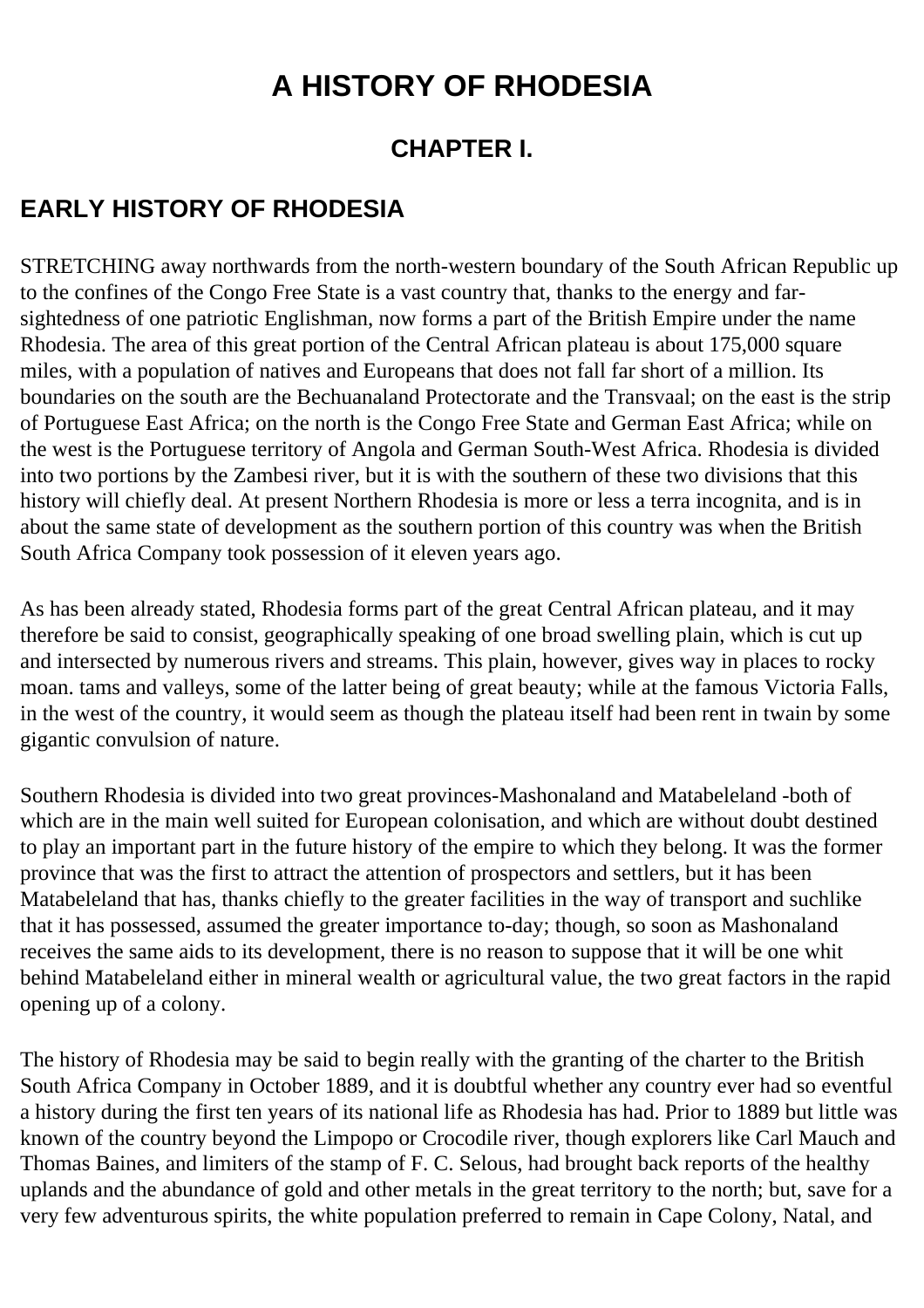the two Dutch Republics.

Rhodesia, though, has a history dating far back into the mists of antiquity, and was doubtless a flourishing semi-civilised colony long before the dawn of the Christian era. It is a history, moreover, that forms a perfect enigma to those who would fathom it. Scattered over the whole of the country are mystic ruins of vast extent that, like the pyramids of northern Africa, have defied the ravages of time, and there they remain to-day, ruins, it is true, but ruins of such magnitude and solidity that one feels a strong admiration for the people, whosoever they might have been, that could leave behind them such mighty monuments of their skill and industry. While we can guess with some degree of accuracy at the period when these buildings were erected, and form good ideas of the objects for which they were intended, it can only be little more than conjecture when we come to consider what people it was that erected them or whence they came.

It has been said that these traces of an ancient civilisation -for it is impossible to believe that savage races erected them - extend extensively over Rhodesia; but the chief of them, and those to which most attention has been paid, are situated round Zimbabwe in Mashonaland, about fourteen miles from Victoria, and along the Lundi and Sabi rivers, and farther north, in the Mazoe valley. Matabeleland is freer from them, but the builders evidently traversed the country, for in the southwest, near the Tati and Shashi rivers, we again find these buildings, while there is a very fine specimen of their workmanship at Mombo, between Bulawayo and Gwelo. Having pointed out the way in which these ruins are scattered about, we now come to the consideration of the buildings themselves. To gain a clear idea of their nature and extent, those around Zimbabwe offer the best facilities, and it may be observed that the ruins are all of so similar a nature that while discussing one we are in the main discussing them all.

The primary object of the erection of the whole of these structures throughout the entire country seems undoubtedly to be that of fortresses to protect the inhabitants from the inroads of other dwellers in the land who were presumably physically stronger and more numerous than the builders. Probably those against whom these walls were raised were the original owners of the soil, arid those who entered the country and sheltered themselves behind these massive bulwarks did so to exploit the gold-reefs which they knew were to be found in the country.

While it may be safely assumed, therefore, that one of the objects of these buildings was that of protection, it seems none the less certain that they were also constructed for religious purposes, and therefore they may be said to have acted at once as citadels and temples. What the religion was none can say, but there would seem to be signs that it was a form of sun-worship, and on this all who have examined the ruins appear to be agreed, and this fact hives us a clue to the race that built them. Sunworship was one of the earliest forms of religion adopted by the Semitic races, and therefore it seems but a logical deduction to infer that these people were at least of Semitic descent.

At Zimbabwe the ruins may be conveniently divided into three sections. First, there is a large circular ruin which stands in a valley at the foot of a hill; next, on the top of this hill is a huge building that evidently acted as an acropolis for the surrounding city, which now forms a huge mass of ruins between the top of the hill and the circular building already referred to. This mass forms the third section of the ruins. The people who built these possessed in a marked degree a knowledge of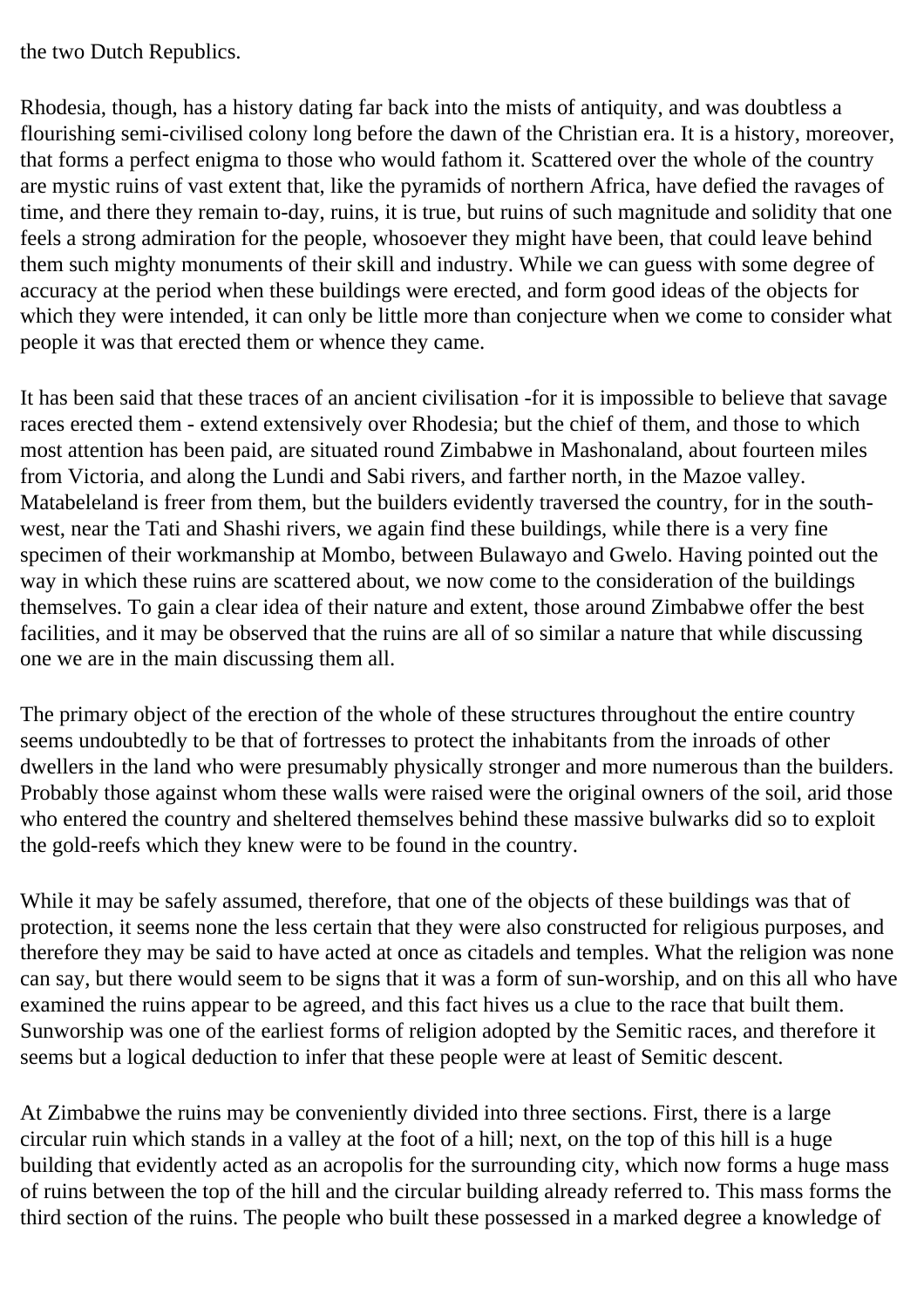architecture and geometry, but it is as builders, pure and simple, that they appear to the best advantage. The walls consist of blocks of the hard granite that exists in abundance in Rhodesia, and these blocks, with what labour one can well imagine, were all hewn, before being used, into a uniform size, about twice that of ordinary bricks,-a size most convenient to handle, and one that seems to point to the fact that the knowledge of cranes and other devices for the raisin; of weights among these builders was elementary when compared with that displayed by the builders of the Pyramids. These blocks were placed upon each other in much the same manner that the modern bricklayer employs, but without the use of mortar or cement of any kind. The walls in places are no less than sixteen feet thick and thirty feet high, while the courses of the blocks are so regular as to excite wonder in the breasts of all who behold them. Here and there in the walls a long slab of granite runs right through from exterior to interior to give added solidity, and to these, together with the care employed in the placing of the blocks and the absence of mortar that has prevented the accumulation of moss or lichen, is to be attributed the good state of preservation in which the buildings remain to-day. The absence of cement from the walls, however, must not be taken to indicate that the builders were ignorant of its use, for several of the floors that were laid down in the different buildings were of a firm hard cement. The walls generally taper towards the top, and this again has served to preserve them from collapse.

There are many instances in the form of construction adopted to show that they were built in accordance with some form of religion, and that that religion included sun - worship. For example, the parts of the walls that face the rising sun were always those that had the greatest care bestowed upon their construction, while one and all bear a peculiar form of ornamentation that is wanting on those portions that are away from the course of the sun. This ornamentation is usually in the form known as the " herring-bone " pattern, thin slabs of granite having been inserted on their edges at an angle of 45° to the ordinary courses. A course of this is followed by a similar one, in which the slabs run in the contrary direction, thus giving the appearance of a chevron placed on its side. The chevron proper is also used as a decoration in places, but the favourite form of ornamentation is that just described, and almost every ruin yet exam ined bears traces of this ornamentation. The walls facing the rising sun, too, are nearly always thicker and higher than the rest, while greater care has been taken to ensure the regularity of the courses. Another curious point to be noted is that, almost without exception, the entrance, or at least the chief one, is facing the north, or away from the sun.

Once the walls are passed, the interiors form a perfect labyrinth of narrow passages, along which in places two persons cannot walk abreast, and which are commanded by positions for archers, using the term advisedly, that would have made it next to impossible for a hostile force to have passed through without being annihilated. The passages all seem to tend towards the centre of the building, which was usually circular or elliptical, where in all probability stood the sacred place, and possibly the altar on which sacrifices were offered. Of the rites that were performed here, there is now nothing to show, but it seems certain that sacrifices of one kind or another formed part of them. On the walls surrounding this sacred enclosure huge monoliths of granite were erected at equal distances, and these monoliths arc, so far as can be judged, of a similar character to those to be seen at Stonehenge in Wiltshire, as well as in other parts of Northern Europe. These lead to the thought that the secret of Stonehenge is possibly also that of Mashonaland's ancient civilisation.

In addition to their use as temples and fortresses, these buildings were also used to contain furnaces for the retorting and smelting of the bold that was won from the neighbouring mines, - for wherever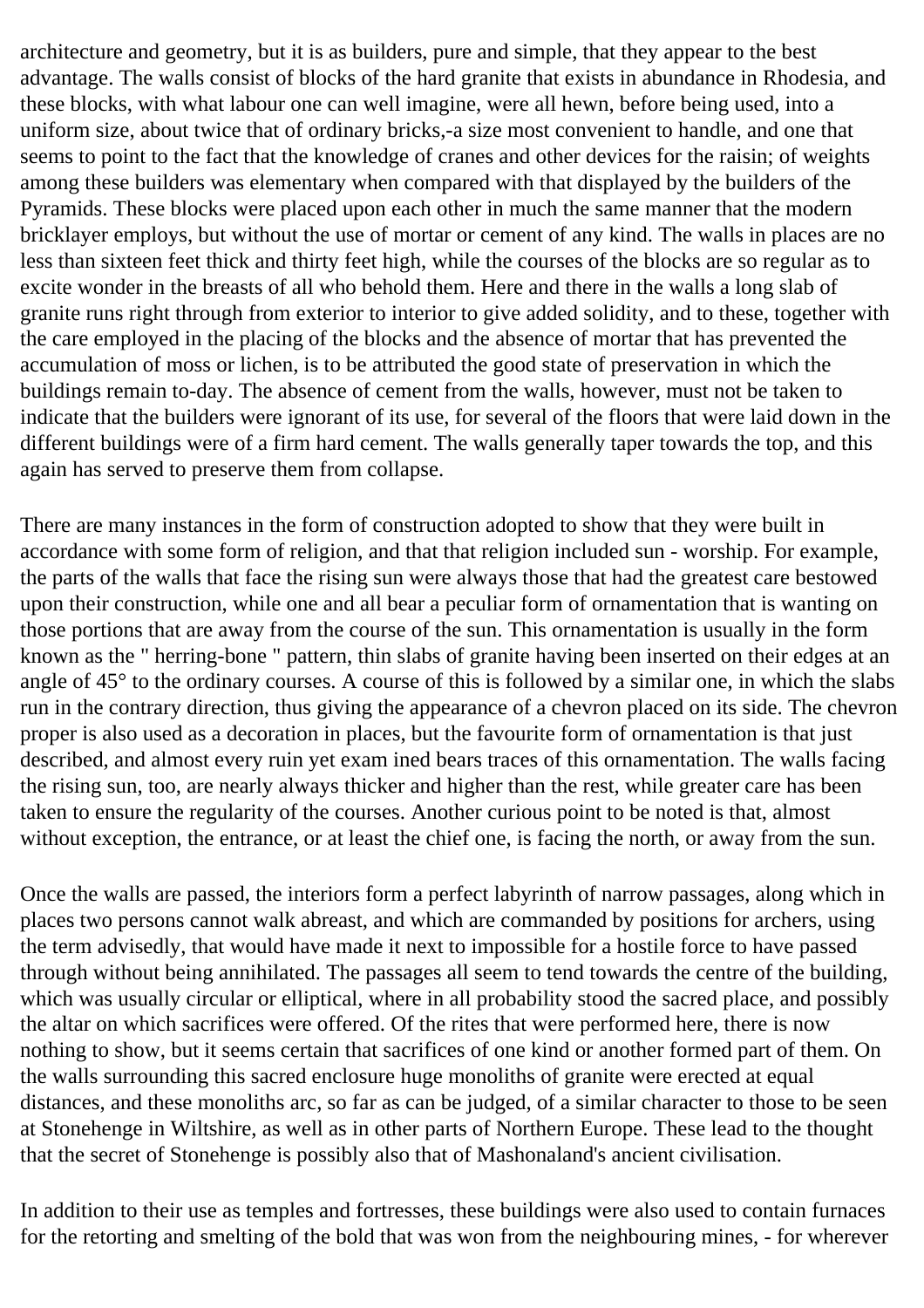these ruins are, old gold-workings are to be found in the immediate vicinity. In fact, these circular buildings, with their attendant walls and citadels, seem to have enclosed the whole of the dwellingplaces of this strange race in much the same fashion as the town walls did the cities of medieval Europe.

To return to the sacred enclosures, that at Zimbabwe, which is the lamest in the country, contained, according to Mr J. D. Bent, who made long and careful excavations here in 1891, two round towers in the shape of gigantic sugar-loaves, the highest of which stood about thirty-five feet, and the use of these is unknown. They were solid, and that they were used for religious purposes seems to be the only possible inference. That they were monuments raised over the tombs of departed chiefs or priests, as had previously been urged, was disproved by Mr. Bent, who carefully searched the ground at their base for evidence of this character, but could not find any.

As before mentioned, all these ruins seem to have been very strongly fortified, the protections reaching the point of redundancy; and this points unmistakably to the fact that the occupants lived in constant fear of attack, and that, to quote Mr Bent's words, they "lived like a garrison in the heart of all enemy's country." Here, then, we have a people well skilled in constructive art, deeply religious, and of probably a quiet and inoffensive description, having wandered on to the plains of Rhodesia to dwell among the fierce tribes that evidently overran the country then as later, to search for the precious metals that they knew to lie beneath the ground. That they were much inferior to the aborigines in fighting power we know from the fact that they took such pains to make their dwellingplaces impregnable to attack. What race can they have been ? There is one answer to this question, which has been urged before, and which certainly seems to fit in with the facts that we know about them better than any other theory that has yet been advanced, and that is, that these people were the Phoenicians. An examination of the evidence at our disposal seems to be strongly in favour of this assumption. That the Phoenicians were a great colonising nation we know from the Old Testament, and the race that strayed so far from its native land as Cornwall and the Baltic might surely have crossed the equator and settled in Mashonaland. Again, most historians and authorities on Phoenicia are agreed upon the fact that it was probable in the extreme that this race had a settlement in the mysterious land of Ophir, a land "teeming with bold and precious stones." Could that Ophir have been the country that we today call Mashonaland ? This is one of the most interesting questions that occurs to students of African history, and the reply to it seems to be that, while not definitely asserting that Ophir and Mashonaland are synonymous, yet the inferences are strongly in that direction, and several recent writers and speakers on this subject have urged the identity of Rhodesia with the Ophir of old.

Another fact that seems to connect Mashonaland with the Phoenicians is the amount of mining skill that was displayed by these builders. The Phoenicians are universally known to have been expert miners, as the tin mines of Cornwall bear witness, and those who dug out the gold-ore in Mashonaland were assuredly possessed of this skill in mining in a large degree. They were not content to work merely on the outcrops of the reefs, but followed them down with considerable skill: some of the old workings existing in Rhodesia to-day are monuments to their industry and pertinacity. In the Hartley district, for instance, there is one shaft that was sunk by these ancient workers to a depth of eighty feet.

It has long been thought that India represented the ancient Ophir, but it seems as though in the light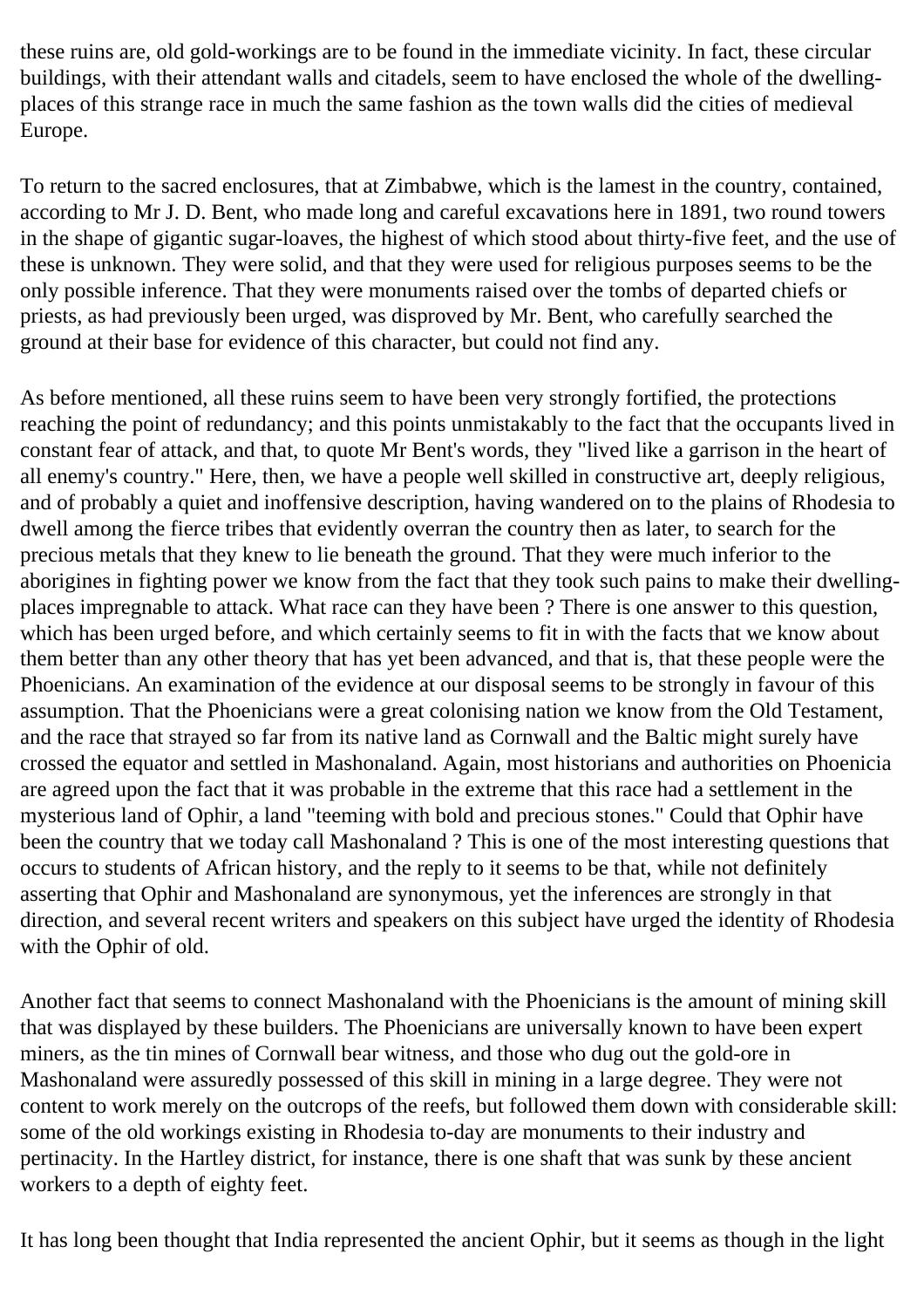of recent discoveries it must give place to Rhodesia. Whether this be so or not, and, after all, the matter is of but secondary importance, - the whole of the evidence goes to show that it was either the Phoenicians or a nation closely allied to them that built these great structures. The presumed period during which they were erected, 1100 B.C., the skill shown in their construction, the manner in which the neighbouring mines were worked, and the form of religion that the workers followed, all point strongly in that direction. As another link in the chain that seems to connect Phoenicia with the ruins of Rhodesia, it may be mentioned that some time ago an ingot of tin of undoubted Phoenician origin was found in Cornwall of a peculiar shape, - something like the ground-plan of the modern catamaran or double canoe; and a mould of precisely the same shape has been brought to light in the Zimbabwe ruins.

Turning from Mashonaland to Matabeleland, we find, as has already been said, that the ruins are not nearly so numerous, and a few that do exist obviously belong to some subsequent, though still remote, period. At Mombo, however, ruins have been discovered which, while inferior in size to those at Zimbabwe and Martendela, are much superior to them in construction and ornamentation. This ruin consists of a number of buildings, the central one of which corresponds closely with the circular ruin at Zimbabwe, while, as in almost every other case, this building is protected by walls and fortifications of the most solid description. Dr Schlichter, the well-known Rhodesian antiquary, at a recent meeting of the Royal Geographical Society, declared that the central building was, looked at from either an architectural or an astronomical point of view, the most interesting ruin yet discovered south of the equator. Unfortunately, the natives have next to no traditions about these ruins, and this is somewhat strange, for savage races are, as a rule, prolific in legends. The natives south of the Zambesi, however, are an exception to this rule, for they have scarcely any legends at all. Yet they have one in connection with the Zimbabwe ruins that is worthy of note. They state that the buildings were erected by white men, but that black men poisoned the water, and the white men all died. This tradition is common for some distance round about Zimbabwe.

A curious fact in connection with these most mysterious buildings is that where the walls have fallen, - and especially is this fact to be noted at Zimbabwe - the stones of which they were composed have entirely vanished, and are not to be found in the neighbourhood; and this leads up to another question, Why did the inhabitants of these mighty buildings quit them, and where did they go? We do not know whether the tradition of the natives related above is to be accepted, or whether the savage inhabitants ultimately triumphed over the builders and put them to the sword; or whether they returned to their own country, wherever that land may have been. Another supposition that might be urged is, that in course of time they lost their fear of the natives and intermarried with them, and so disappeared as a separate race, in the same manner as the Normans intermarried with the Saxons after the Conquest. In support of this latter theory, we have the testimony of several explorers to the effect that there are to-day tribes inhabiting northern Mashonaland of a much lighter complexion than the remainder, and who seem to belong to an altogether higher type. Mr F. C. Selous, at the meeting of the Royal Geographical Society previously referred to, gave it as his opinion that the extraction of gold in Mashonaland was not stopped by a cataclysm in which the original workers were overwhelmed by the aborigines, but that it ceased only with the Zulu invasion of the present century. This, however, does not seem so probable as the other suppositions noted above. Mr Selous does not, of course, wish to convey the idea that the direct descendants of the Phoenicians, if it were they, were present in Mashonaland at the opening of this century and were working the gold, but rather that some tribes, whose ancestors maybe had learned the secret of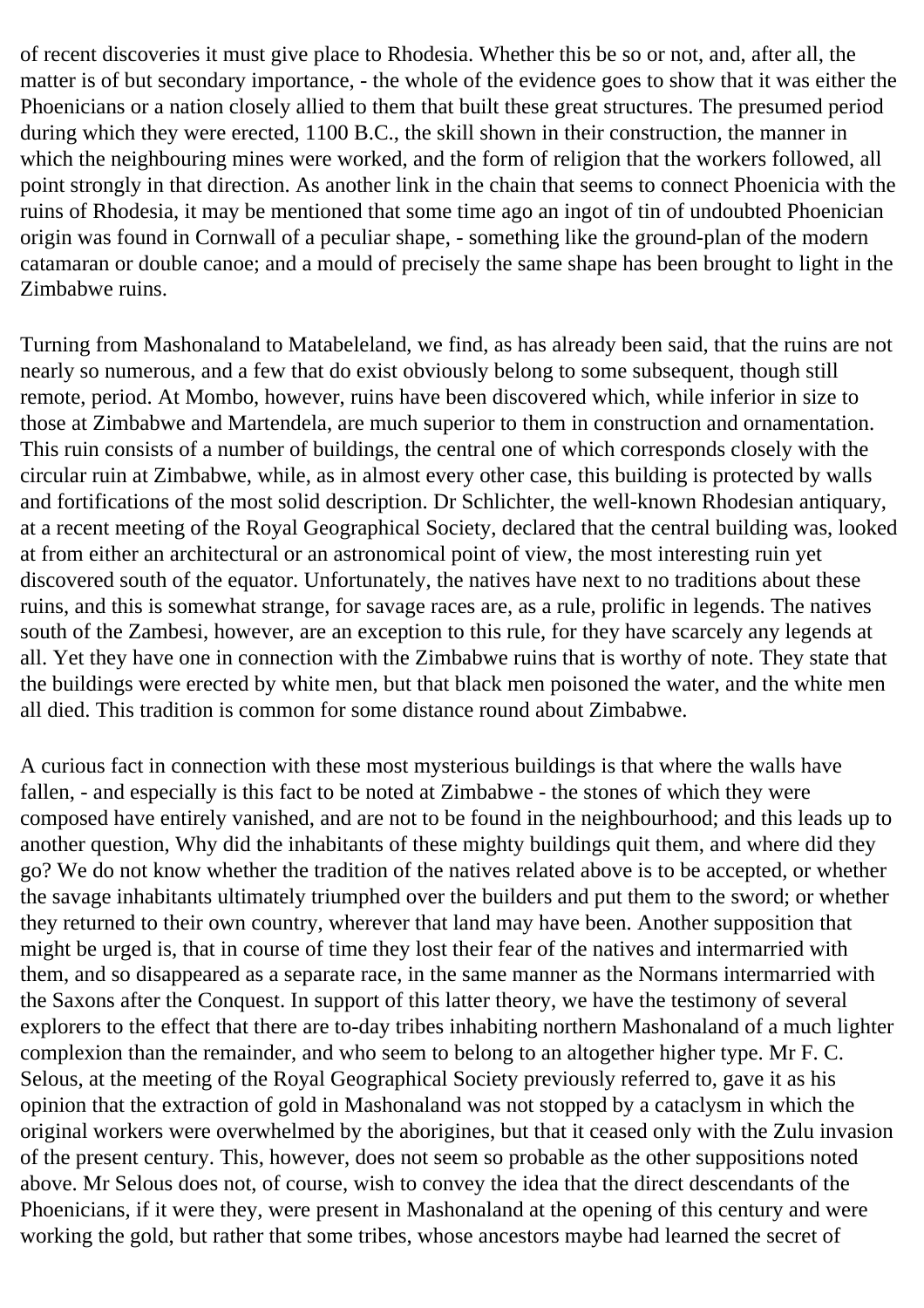mining from these ancient immigrants, were working the mines - and in this possibly he is right. But it would seem more probable that the ancient miners either returned to their own country, were massacred by the aborigines, or have intermarried with them until all trace of them as an independent race has been lost.

That there has been a race inhabiting Rhodesia for its gold since the building of the Zimbabwe and other ruins is abundantly clear, for they have left many traces behind them in the shape of ruins, which are of a much poorer and less solid description than those contemporary with the ruins of Zimbabwe and Martendela, with which they must not be confounded. These later ruins are to be found in Mangwendi's and Makoni's countries, and were evidently used in connection with mining. So much for the ancient civilisation of Rhodesia.

There is now a break of many centuries in the history of the country, of which we hear very little until about the middle of the seventeenth century, when the Portuguese settlers around the mouth of tire Zambesi forced their way into the interior to what was known as the great empire of Monomatapa, in which a tribe called the Karanga had ruled paramount for centuries. The Portuguese made some efforts to settle in this country, but did not succeed. Attempts were made to conquer the natives, but. it was beyond the invaders' powers, so they perforce had to be content with establishing some trading stations in a halfhearted sort of way on the banks of the Zambesi. These, however, soon dwindled away, some of the store-keepers died, some were murdered by the natives, while a good many lost heart and returned to their fellow-countrymen on the coast, none going to take their places. Contact with these Portuguese traders had in some measure tended to civilise the natives, but with the withdrawal of the traders they once more lapsed into barbarism pure and simple.

At this time the inhabitants of the vast country known now as Rhodesia were the Mashonas and Makalakas, who, as African aboriginal tribes go, were quiet and inoffensive. They were extremely unwarlike, but were very clever workers in iron, which they obtained in quantities from the bases of some of their mountains, and deft in weaving the coarse grass that grew around them into mats for coverings; but it was as cattle-raisers that they excelled. After the departure of the Portuguese they lived on, quietly and in peace, until about 1840, when a terrible black horde swept across the country, carrying death and desolation for all who opposed it, and causing the timorous owners of the soil to flee to the hills and other inaccessible spots, in much the same fashion as the Saxon and Danish freebooters drove the ancient Britons into the rocky fastnesses of Wales. This invading force was a branch of the terrible and warlike Zulu tribe under the leadership of Umsiligaas, a cruel and despotic chief, and the tribe under him soon became famous as the Matabele. The Zulus had for ages occupied the whole of the country where the Transvaal and the Orange Free State are now situated. This tribe was constantly fighting, or " washing their spears," as they euphemistically termed it, but when the Boers took the field against them they found that they had met more than their match. Their heroic spear-charges were of but little avail with opponents that contented themselves with lying behind rocks and pouring volleys of rifle-fire into them, while their shields of skins, too, were of but small avail in stopping the bullets. They therefore retreated into the north of the Republic and settled on the shores of the Limpopo river, but they were soon at war again.

This time it was among themselves, the tribe being split into rival factions under the leadership of the despotic Chaka, who had long been the supreme chief, and Umsiligaas. The feud lasted for some time, many bloody fights taking place; but it was at last terminated by the malcontents under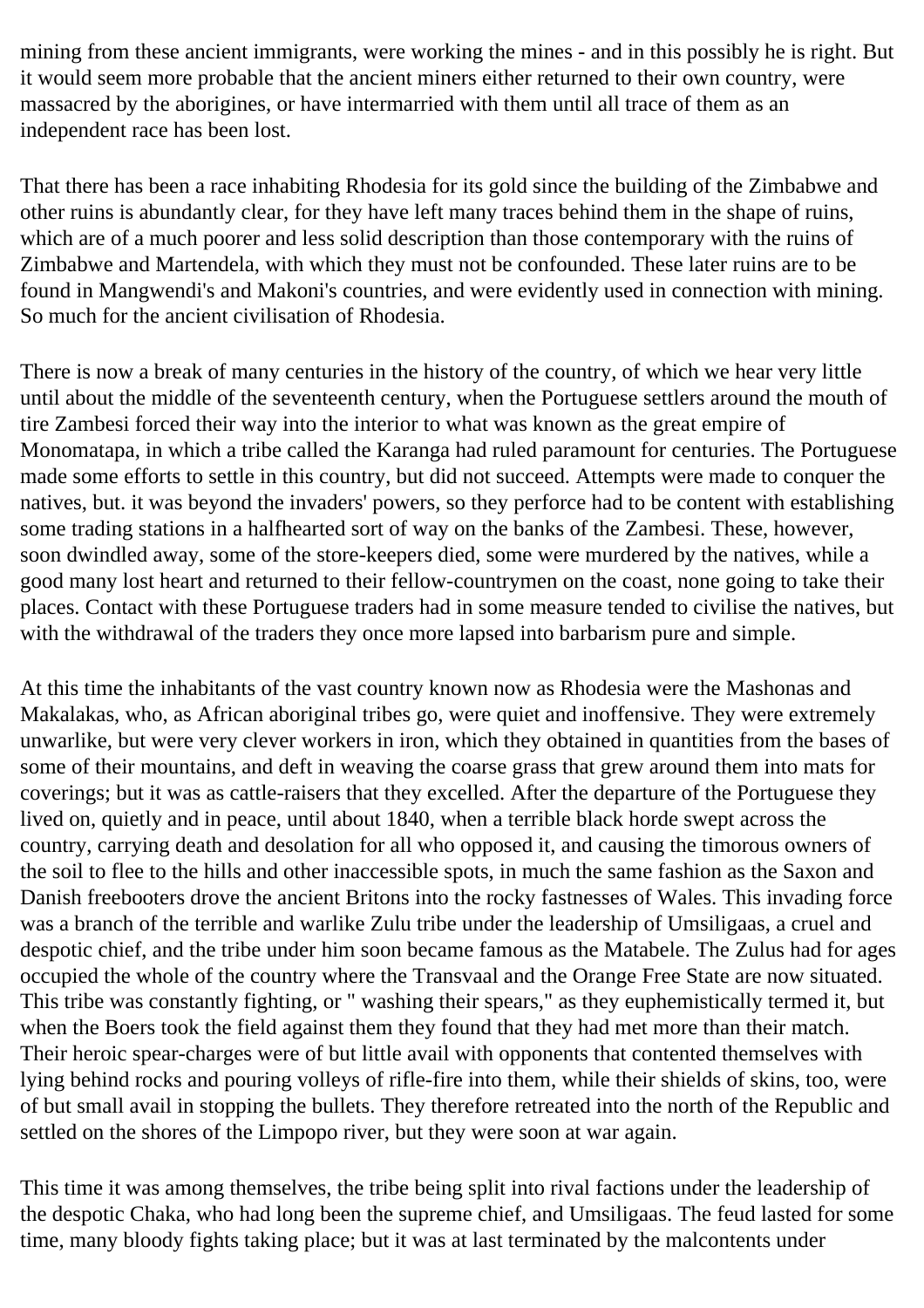Umsiligaas setting off across the Limpopo and pouring over the plains of the country that was afterwards named after them. The Mashona and Makalala tribes could offer but little resistance to these redoubtable warriors, and were driven before them like chaff before the wind. The Matabele at length settled down beyond the Matoppo hills, and such of the original inhabitants as escaped the general massacres that took place were driven to seek refuge in the mountains near the Zambesi, where they built their villages on the top of inaccessible crags, and dwelt in constant fear of their bloodthirsty neighbours until the arrival of the British ten years ago, and the subsequent crushing of the Matabele power, when they were once more able to come down to the plains and work in peace and without going in daily dread of extermination at the hands of their conquerors.

The Matabele, when they were not fighting, were great cattle-raisers, and in this the principal wealth of their nation consisted. A man was respected for the number of Mashonas he had killed and the number of bullocks he possessed, and they found that the plains of Matabeleland were well suited for grazing their cattle. The nation numbered about 200,000 souls, and was divided into impis or regiments. These military divisions numbered four, and to each regiment on its formation was assigned a separate kraal or enclosure, which formed their only semblance to a town or village. The kraals were always situated where there was an abundance of wood for fuel and other purposes, and pasture-land for their cattle, together with a plentiful supply of water. As the pasturage became worn out, or was found too small owing to the increase of cattle either by breeding or by plunder, the tribe moved their kraal to another part of the country, where they would perhaps dwell for ten years or so, until that in its turn became unsuitable, and then another "trek" would be made. The impi, however, still kept its distinctive name, which was bestowed on the kraal; and so it often happens that we find the early explorers in conflict as to the exact situation of the various kraals, for they do not seem to have been aware of this constant moving about on the part of the impis. The three chief kraals of the Matabele nation were the Inyati, the Emhlangen, and the Gu-Buluwayo.

Here the impis dwelt, slaying and massacring as was their wont for some twenty-four or twenty-five years without the interference of white men, until the rumoured existence of gold in large quantities attracted the attention of several European explorers, such as Nelson, a Swede, who first visited the country in 1869, and shortly afterwards became the manager of the Tati Gold Mines; Hartley, who discovered the hills in Mashonaland which now bear his name; and Mauch, the celebrated German mineralogist, who explored Matabeleland in 1864, and discovered the Tati goldfields. These are but a few of the men who were attracted by the great possibilities of the plateaus between the Limpopo and Zambesi rivers. Hunters, too, like Mr F. C. Selous, began to frequent these well-watered plains in search of the herds of elephants and other big game which abounded, and soon reports of the great mineral wealth and the healthy climate of the land to the north began to filter down to Cape Colony, Natal, the Free State, and other civilised parts, and so through to Europe.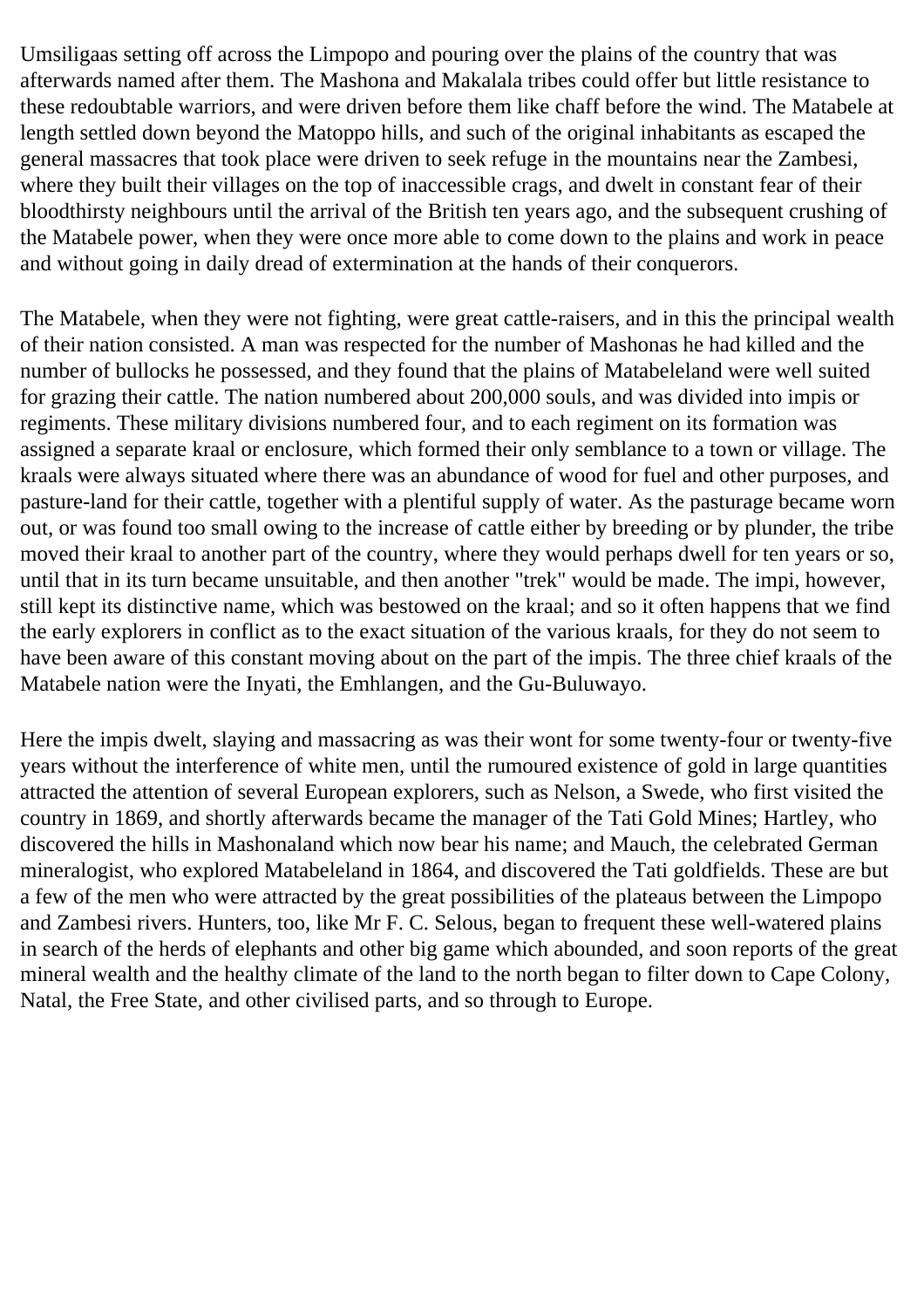#### **CHAPTER II.**

### <span id="page-15-0"></span>**MATABELELAND UNDER LOBENGULA.**

ABOUT the year 1869 Umsiligaas, the first king of the Matabele nation, died, and a difficulty at once arose about his successor. The heir to the throne was Kuruman, son of Umsiligaas by the royal wife; but this young chief was mysteriously missing, and all efforts to find him proved unavailing. The leading indunas, or chiefs, therefore assembled together to discuss the question of the succession, and when it was evident that Kuruman could not be traced, it was decided to offer the crown to Lobengula, a son of Umsiligaas by an inferior wife, and who had proved himself to be brave in battle and cunning in the council. This was accordingly done. A section of the nation, however, was opposed to Lobengula, and several impis, stirred up in some instances by other members of the royal family who wished to have the crown for themselves, refused to accept any king but Kuruman. It was easy to see, therefore, that there was but one way to decide the question, the arbitrament of the assegai; and consequently a fearful battle was fought between the two opposing parties, with the result that Lobengula and the impis supporting him gained the victory, and the rebels were crushed,so much so, that they consented to Lobengula becoming king without further demur. Possibly his bravery in the field on this occasion as much as anything led to his unanimous election; for the Matabele, like most other primitive nations, gauged a man's capabilities by the courage he displayed in battle.

The crowning of Lobengula was signalised by great feastings and rejoicings, about 10,000 warriors being present, each wearing his full war costume. This costume was rather an elaborate one for an African tribe, and consisted, first of all, of a helmet something of the same shape as the head-dress worn by the Highland regiments in the British army, only composed in this case of black ostrichfeather plumes. Over their shoulders they wore a short cape composed of the same plumes, and this had the effect of making them seem much broader-shouldered than they really were. Around their loins they wore a kilt made of tiger-cat and other skins, ornamented with the tails of white cattle. They also wore similar tails on their arms, while round their ankles they had rings of brass and other metal. This completed the war-dress of a Matabele warrior. His weapons consisted of one or more long spears for throwing, like the javelin of old, and the terrible short stabbing-spear or assegai, which was the principal weapon of the Zulu nation, and which had caused them to be dreaded from the Cape of Good Hope to the Zambesi. For defence they carried a large oval shield of ox-hide, either black, white, red, or speckled, according to the impi they belonged to, each impi having its distinctive shield.

Physically, Lobengula was tall, standing six feet high, though as he grew older he got so immensely fat that he did not seem so tall as he really was. His bearing was proud and haughty, making him a typical king of a savage race. His features were large and coarse to a degree, while he habitually wore a look of cunning intermingled with cruelty, -though when he allowed himself to smile his expression was at once changed, and his face appeared to be pleasant and good-tempered. He had an excellent memory, being able to recollect conversations and incidents years after they occurred; while he seemed to know intuitively how to govern his country and its turbulent population.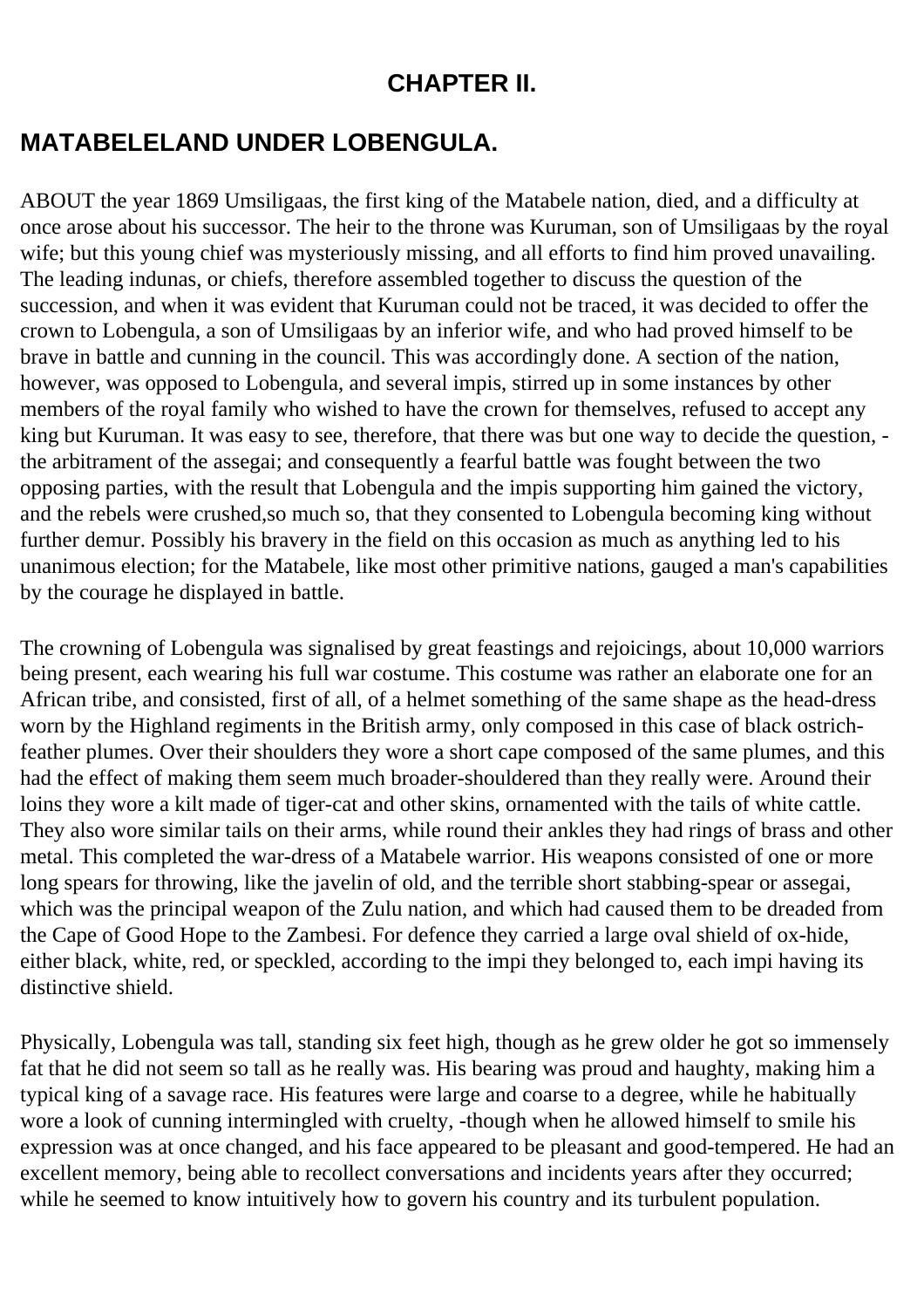The coronation ceremonies took place at a kraal called Inthlathangela, one of the principal military towns in the country. There the nation assembled in the form of a large semicircle, and having gone through the national war-dance, declared their willingness to fight for Lobengula, whom they hailed as king, and to die in his service. A great number of cattle were then slaughtered to provide a feast for the hungry population, and sacrifices of the choicest meat were offered to the Mlimo, or great Spirit, and to the dead Umsiligaas. Great quantities of native beer were also consumed, until, what with the excitement of the dance, the gorge on the beef, and the effects of the beer, the soldiers became extremely ferocious and more like demons than mere creatures of flesh and blood. Numerous awful scenes followed. One incident is currently quoted by the Matabele as having taken place, and those who are best acquainted with the character of the race are perfectly able to credit it. It is said that, in order to test their courage, Lobengula caused a number of the young soldiers to lay down their arms and shields, and this having been done, he had a bull turned loose amongst there, and ordered them, unarmed as they were, to seize it and eat it where it stood. So soon as they received this order the young rnen sprang on the animal like so many beasts of prey, and worried and tore it with their hands and teeth in a manner horrible to think of, so that in a short time nothing was left but the horns and the bones. It was such monsters as these who received the sympathy of a certain badly informed, though doubtless well-meaning, section of the English community who took up the cudgels on behalf of the poor, innocent, downtrodden natives during the Matabele war, and denounced the English settlers as bloodthirsty monsters for using Maxim guns against them.

Lobengula on succeeding to the throne was confronted with a very difficult task. Having been elected by the people, and not having come to the throne by right of descent, he had not, and could never hope to have, the same despotic power with which his father had ruled, and yet he realised as well as anybody could have done that the slightest show of weakness on his part would mean his speedy deposition, if not, indeed, his death, for the Matabele despised timidity, and mercy was thrown away on them. They held human life in supreme contempt. However, he soon showed that he was well fitted for his task. He saw that when he came to the throne his power was likely to be seriously threatened through the way in which he had gained it, and therefore he resolved on getting rid of such of the older indunas as proved to be in any way antagonistic to him. This he quickly did by having them one by one executed for witchcraft and on other similar pretences, until at length he was free from opposition in the council, and his indunas were one and all warriors who were devoted to him. There is a simple directness about this mode of procedure that seems to render the diplomatic methods of Western nations painfully tedious.

Lobengula all through his reign showed that, while perhaps not an admirer of Europeans, yet he was at least tolerant of them. Such as appeared before him were always assured of fair treatment, and this continued down to the time of the arrival of the first emissaries of the Chartered Company at his kraal. In the early years of his reign he did not have much contact with white men, but later there came a few missionaries, and these were followed by hunters and explorers, and then came prospectors and concession-seekers. These last entered Matabeleland and Mashonaland in great numbers in the years 1887 and 1888, after the great discovery of gold on the Rand, within the boundaries of the South African Republic. Traders also came and settled in Matabeleland about this time, and all found a tolerant friend in Lobengula, who showed himself willing, so far as the means at his command would permit, to protect them from the inroads of his subjects, and to punish those whom he found guilty.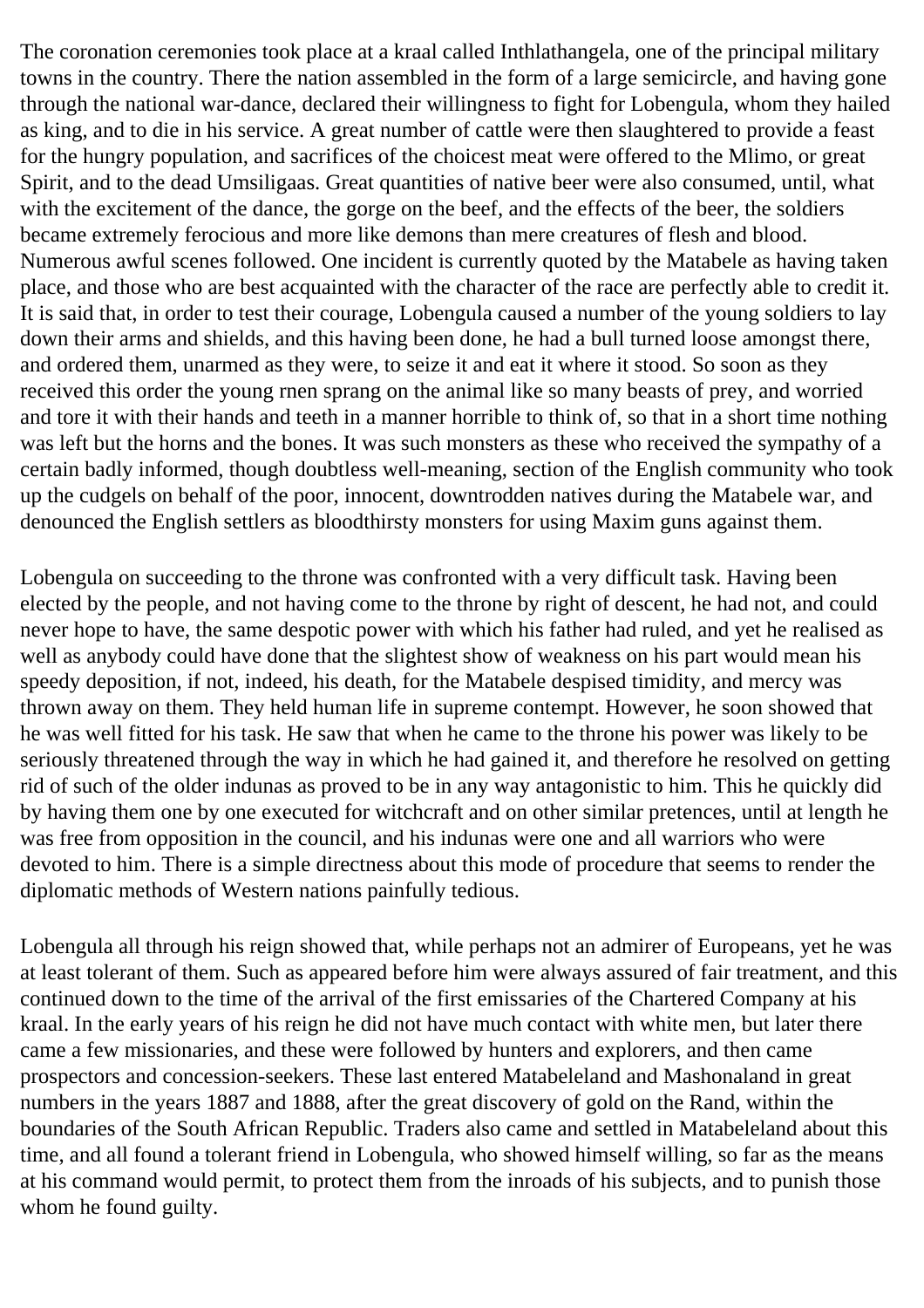Prior to 1889 the chief concession that had been granted to gold-seekers by Lobengula was one about 1870 to Sir John Swinburne, to whom was granted what afterwards came to be known as the Tati Concession. This concession consisted of the right to search for gold and other minerals on a tract of land situated in the extreme south-west of the country between the Shashi and Ramaquiban rivers, and here was started the first systematic mining operations that had taken place in Matabeleland since the days of the ancients. The Tati Concessions, however, it should be remembered, do not form part of the territory controlled by the British South Africa Company, being under the direct administration of the Government of Cape Colony.

It has been said that the concession to Sir John Swinburne was granted about the year 1870, and that mining operations then commenced, but it should also be stated that, owing chiefly to the unhealthy climate that prevails at times in this low-lying district, and inroads from impis of Matabele, it is only during the last ten years or so that any real development work has been able to be done on the property.

The principal kraal of Lobengula was called GuBuluwayo, a name which translated means " the place of slaughter" - sinister appellation, but one which well represents its character, for under the rule of the Matabele king it was undeniably a place of slaughter, and never a week passed without some members of the tribe being executed, either for witchcraft, which was the favourite charge, or for small sins of omission or commission. This kraal was the largest and the most important in the country, and a description of it may well be given here. It was situated on the high and healthy plateau between the upper courses of the Kahmi and the Umgusa rivers to the north of the Matoppo Hills, on the site where the prosperous town of Bulawayo, a corruption of Gu-Buluwayo, now stands. The town or kraal was about a mile in circumference, and was surrounded with a high and well-built palisade of wood. Inside. this palisade were situated the huts of the inhabitants, and near these was another strongly-built barricade similar to the outer one, but not so high, and here the, cattle were kept at night. A large inside space was reserved for a parade-ground, where the annual war-dance, and other great public ceremonies took place, when the tribe was present in large numbers. Here was the royal hut, and another small kraal where the sacred goats were kept, and into which it was death for any one to enter but the king without special permission, which was rarely given. There were also here separate huts for such of Lobengula's wives as might be on a visit to him, for they did not all dwell with him constantly. At the entrance to the kraal. were two large heaps of horns and other refuse, the remains of bullocks which had been killed at different times, and these in the hot weather sent up an odour that can be far better imagined than described. Here also were always to be found a large number of soldiers, messengers, and others awaiting the king, or to do him service.

So far all the, kraals in the country varied only in point of size, and one description fits the whole; but Gu-Buluwayo could boast of an erection that was the first of its kind in Rhodesia. This was a house of brick, which had been built for Lobengula by a white sailor named Halyott, but which the king, for some reason or another, was very shy of, and did not live in, preferring to sleep in his waggon, which stood close at hand. A waggon-shed had also been provided to keep the king's carts from the inclemency of the weather, and this, too, was a novelty for a Zulu kraal. In the house referred to were many prints and paintings of more or less value which the king had accumulated; and here was placed the large, almost life-size, picture of the Queen which her Majesty sent to him by his envoys when they visited London in 1889. Lobengula it may be mentioned, entertained a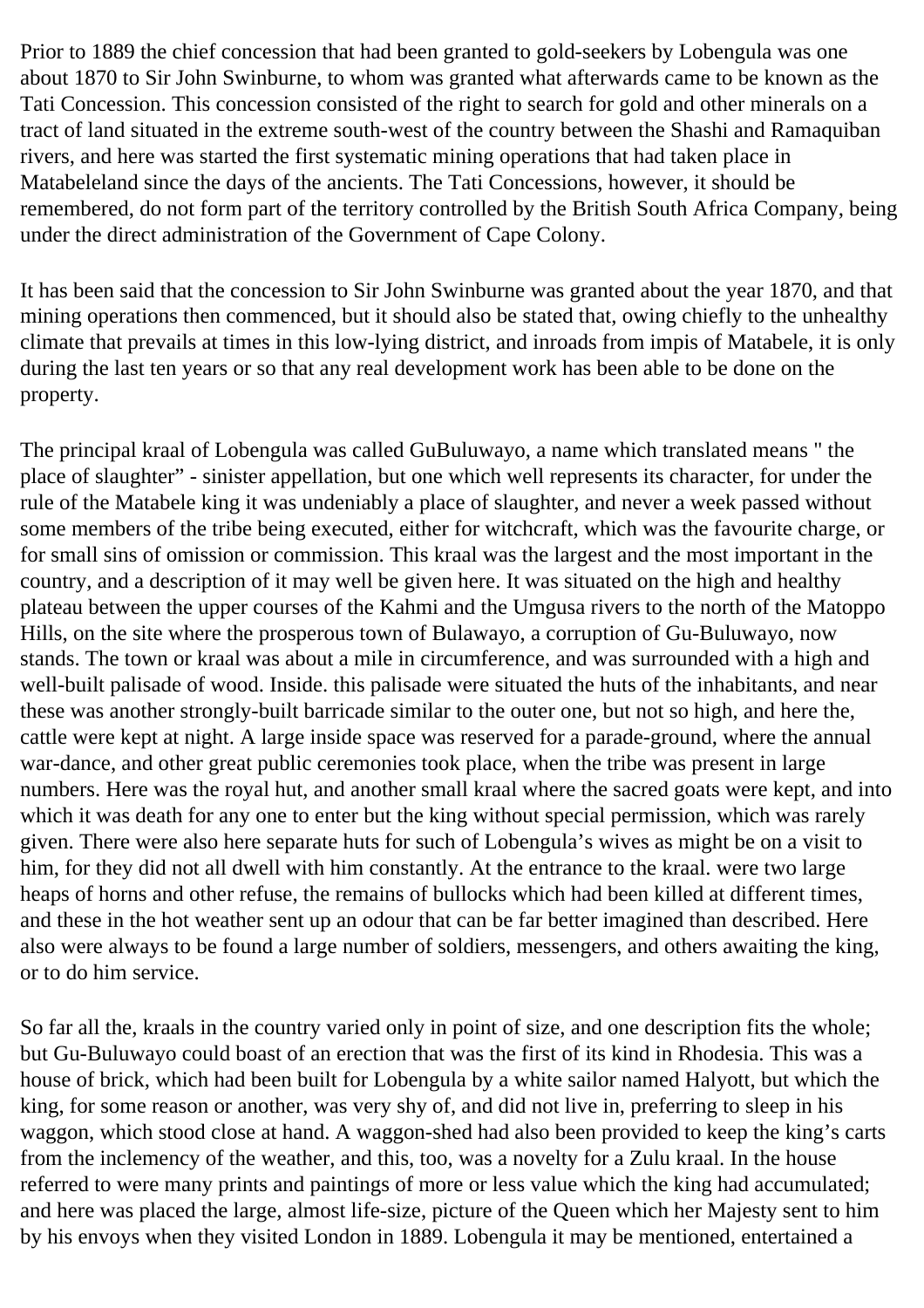warm feeling of respect for the " Great White Queen," as he was wont to term her; but it is probable that deep down in his heart he had a feeling of contempt for a nation that suffered itself to be ruled by a woman, for he had strong opinions on the proper sphere of the fair sex.

The king, however, did not dwell exclusively in this one kraal, but, especially in his young days, was fond of roaming about the country in an aimless manner that must have been at times extremely annoying to his followers, supposing them to have been allowed to have any independent feelings, which is more than doubtful.

Lobengula would suddenly take it into his head to visit a certain portion of his dominions, and straightway orders would be given for the kraal to put itself in motion for the journey, and off they would set at the earliest possible moment after the command had been given.

None knew where they were bound for, even Lobengula being ignorant of the spot that he would pitch upon for a camp; but once he had selected the site, his followers would commence to build a new kraal - no light task, even with the amount of labour at command, seeing the number that the kraal would have to contain. Here the king would dwell for some time, months maybe, until another fit of restlessness would seize him, and he would once more set off across the veldt. As he got older and began to be troubled with gout, the king lost a good deal of this fondness for roaming about, and was content to stay at Gu-Buluwayo.

While nominally Lobengula ruled over the whole of the country of Matabeleland, yet the part containing the large kraals, and which formed the real Matabele country, may be said to have been comprised, roughly speaking, in a circle with a radius of about sixty miles from Gu-Buluwayo. Outside this limit the rule of Lobengula was of little more than a passive description. Situated on the boundaries of this circle were outlying kraals, at which all white men were stopped on entering the country, and detained until permission was received from the king for them to go forward. The principal of these outposts was the kraal known as "Minjama's," which was situated on the road from Tati to Gu-Buluwayo, the route usually taken by those entering Matabeleland from the south. Runners were sent forward from this kraal to Lobengula whenever any whites arrived there, to obtain his sanction to their going forward, and this was but rarely refused.

The Matabele thus lived on, fighting and slaying as was their wont, until the year 1889, when the real history of Rhodesia may be said to commence. This year had been a very bad one for fever, especially at Tati, where at one time every white man employed had been down with fever at once, thus causing a total stoppage of all mining work, and the mortality throughout the country had been high. To add to this discomfort, it was also a very dry year, little rain had fallen, the pasturage was completely parched up, and cattle were dying in all directions. Lobengula, as king of the Matabele, was supposed to have the power of making rain, and this was one of his greatest and most useful prerogatives, although, probably, none knew better than the wily old savage himself the hollowness of such pretence. However, his people believed in his rainmaking power, and he was far too astute to undeceive them. When this drought continued, therefore, urgent messages reached the king from different parts of the country asking him to hasten the rain, otherwise all the cattle would die. When he received these messages the king, who was really a very good weather-prophet, went to the door of his quarters and scanned the skies to see what the chance of rain was. There were no indications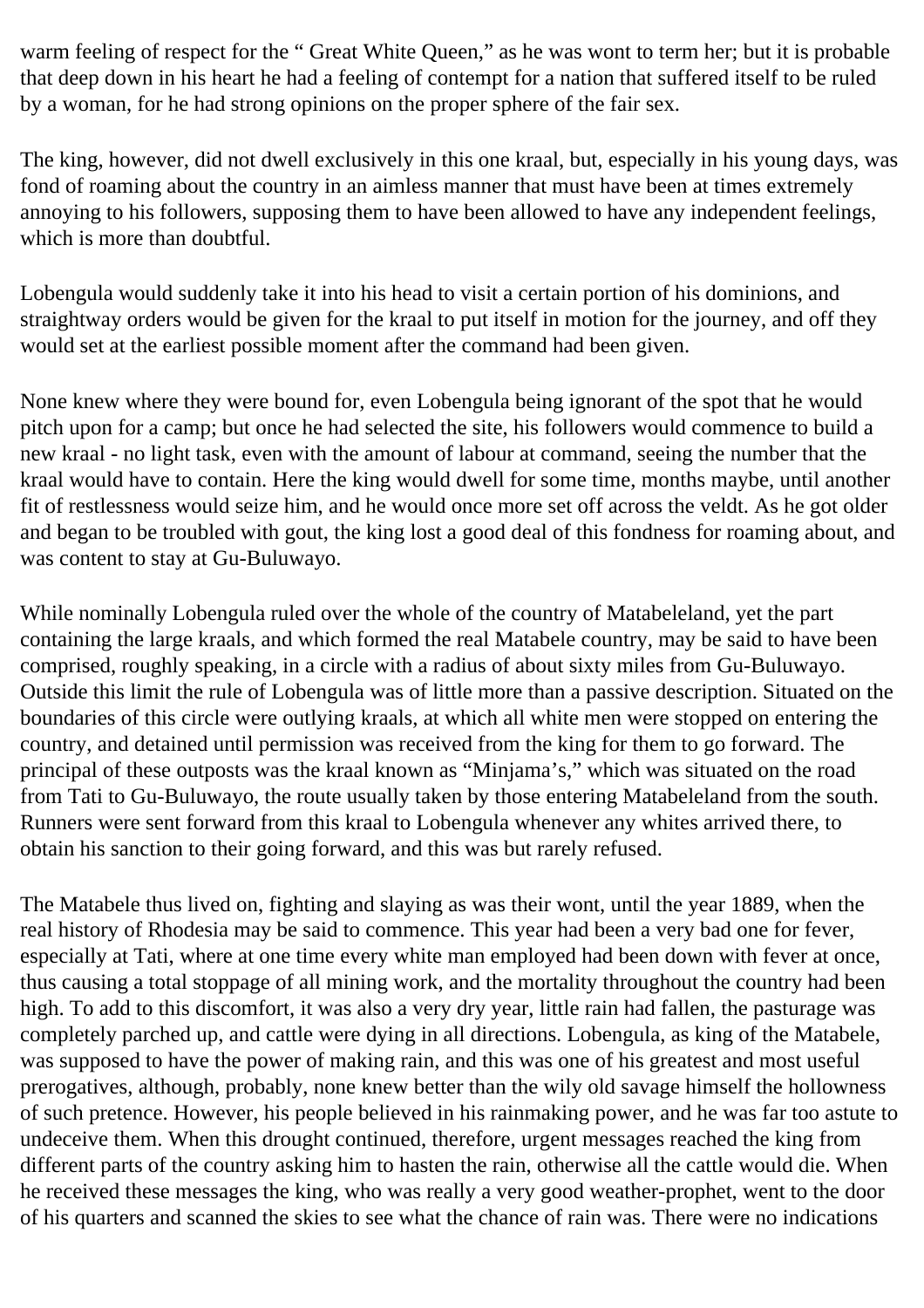of the break-up of the fine weather, however, and therefore Lobengula turned a deaf ear to the entreaties of his Subjects, with whom he affected to be very displeased. The prayers for rain increased in force each day as the drought became more and more severe, and several impis arrived at Gu-Buluwayo to beg for rain in person.

At last Lobengula saw that rain was really coming, so he gave it out that he would keep his people without the desired rain no longer, and calling his witch-doctors together, he prepared to bring about the downpour. For this he overhauled his medicine-waggons, which followed him wherever he went, until he obtained the desired ingredients for weaving the spell. What all these consisted of are not known, but certain dried roots, and parts of the crocodile and other animals, entered into the concoction, together with several other unsavoury productions. When these had been collected the king retired to the sacred goat-kraal, accompanied by the witch-doctors, and there performed several incantations over a huge pot which had been placed on a fire, and into which had been poured the mixture before alluded to. Then at last the rain came down, when the acute old king appeared in public once more, to receive the grateful thanks of an admiring nation. During the time that the charm was being worked the natives around the kraal. maintained an absolute silence, for fear of frightening away the approaching rain.

The great event of the Matabele year was the war-dance that has been already mentioned, and a description of this will not be out of place. The dance lasted a week, and contained a good deal that closely resembled the rites practised by the ancient Jews. The festival was generally held in February, and preparations for it were made weeks beforehand. These preparations, by the way, chiefly consisted of the manufacture of an enormous supply of native beer. This beer was manufactured at the different kraals throughout the country, and was then sent forward to Gu-Buluwayo or wherever else the dance was to be held, by native girls, who walked for long distances in Indian file, each with a calabash of beer on her head. Some curious facts in connection with the war-dance are to be noted. For example, during the week it was in progress Lobengula was no longer king, he having temporarily to relinquish his office to Umshlaba, the regent; white men were neither permitted to enter nor leave the country during the time that the dance was being performed; and another custom that was rigorously enforced was that nothing of a red colour, which in the Matabele mind symbolised blood, was to be worn or displayed, and no bloodshed or violence of any kind was permitted. The impis selected by the king to take part in the ceremony would arrive outside the kraal a day or two before the time for the opening of the dance, and would take up the positions assigned to them in the temporary camps that had been prepared. On the morning of the dance the impis marched one by one on to the parade-ground, each surrounded by their women and girls, who shouted the praises of their individual warriors until the noise was wellnigh deafening. The king took up his position in the centre of the line, and the impis were drawn up in crescent-shaped formation in front of him, the warriors being three or four deep. The numbers taking part in the dance differed considerably from year to year. On occasions it is said that as many as 20,000 men were assembled before the king, but the usual number was from 8000 to 10,000. Each soldier before being allowed to take part in the dance had to be "purified" by the witch-doctors, who performed various mystic rites, and sprinkled them with "medicine."

The dance opened with the royal salute, each impi stamping the ground furiously with their feet and crying out the royal welcome, "Kumalo!" The soldiers wore their war regalia as before described, and in addition to their spears also bore a short stave, called a "dancing-stick," with which they beat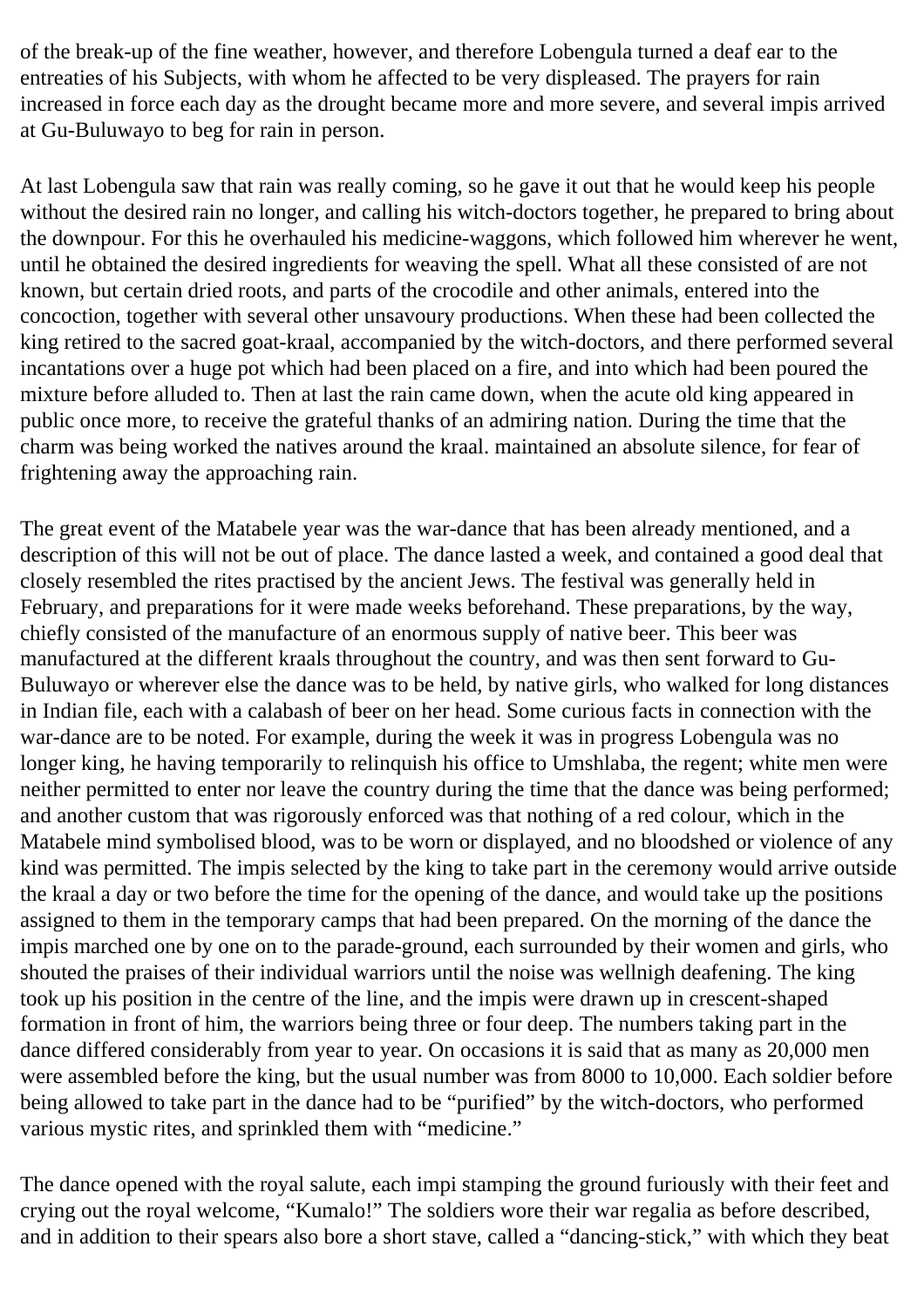time on their shields. After the salute the leading witch-doctor inspected the impis, and then made a stirring speech to them about their victories in the past, while exhorting them to fight bravely in the future. This harangue had the effect of working up the soldiers into something little short of a frenzy of excitement. The dance proper then took place, the whole line swaying to and fro, singing a weird but not unmelodious chant, and beating time with their sticks. Now and again an old warrior would spring forward from the ranks, and while performing a series of high leaps in the air, would recount, with many a flowery figure of speech, his achievements in battle, while the line thundered its applause. This done, and a few more incantations performed by the small army of witch-doctors present, Lobengula would himself dance before the gratified onlookers. This effort of the king cannot be called a graceful one by any means, for it merely consisted of his slowly lifting first one leg from the ground and then the other, with the occasional introduction of a few awkward movements that are difficult to explain on paper. His costume while performing this "dance," was similar to that worn by his soldiers, only of better quality, while around him he wore a kilt of monkey-skins, the distinguishing badge of royalty. A furious charge forward by the whole line with lowered assegais followed the pas de seul of the king, the men pulling themselves up sharply when within a few feet of Lobengula and his guests.

The next event was the releasing of the sacred black cattle from their kraal, which were then turned loose on the open veldt. They were not allowed their freedom for long, however, for the young soldiers dropped their assegais and shields and ran after the cattle at full speed, when, having headed them off, they would drive them back in triumph to their kraal.

The most interesting part of the affair was still to come, and that was the "casting of the spear" by Lobengula. For this ceremony the king was escorted by the youngest impi present to the gates of the kraal overlooking the open veldt, and there taking an assegai in his hand, he cast it in the direction that he thought it likely he should send his soldiers to fight during, the ensuing year. This done, the young soldiers rushed forward, screaming and shouting with delight, and, reaching the place where the assegai had fallen, they stabbed the ground furiously with their spears in token of their willingness to fight and die for their king. After some more ceremonies of a similar type the impis were dismissed about evening and sent to their camps whither they went dancing and singing in demoniacal exultation.

On the following day large numbers of cattle were slaughtered by the king's orders, and the meat was distributed among the eager soldiers. In a short time the veldt for some distance round was dotted with small fires where parties were cooking their meat. Their mode of doing so was somewhat curious. A large pot was put on the fire, and in this was placed some water, and a green branch or two from a neighbouring tree. Into this the meat was dropped, the bones having first been carefully removed, and the mess was allowed to stew or simmer for a whole day. The water and the branches prevented the meat from burning, and on the following day it was ready for eating, when the people devoured it with an avidity that was sickening to watch, washing it down with huge potations of native beer, until they could eat and drink no more, but fell down and slept where they were on the open veldt. Such was the life that was pursued in Rhodesia before the coming of the white men.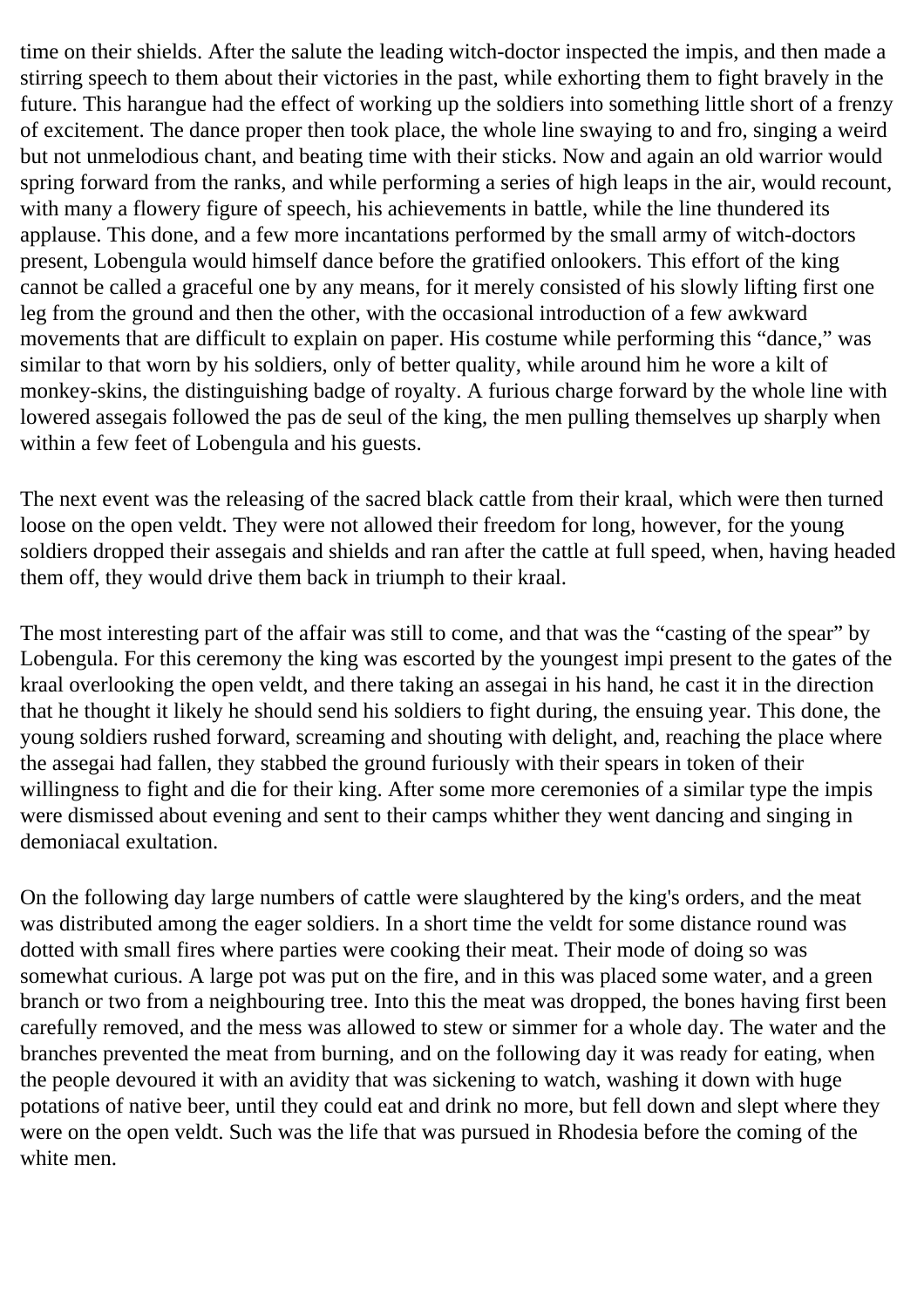#### **CHAPTER III**

#### <span id="page-21-0"></span>**THE CONCESSION GAINED.**

In the year 1888 three Englishmen arrived at Lobengula's kraal at Gu-Buluwayo, Messrs Rudd, Thompson, and Maguire, and this visit was destined to have great and far-reaching results. Several prospectors were already in the country trying to obtain concessions of gold-bearing land, but these three did not follow in the wake of those who had come before them and rest contented with a few hundred acres of land - they employed other methods. They boldly proposed to Lobengula that he should grant them a monopoly of all the gold-reefs in his country, and they offered him liberal terms as an inducement. This mode of procedure, of course, cut the ground from under the feet of the others who had been fishing for concessions, and consequently some very bitter feeling was shown against the three gentlemen mentioned above, as well as against Mr Cecil Rhodes, who was then chiefly known as a rising statesman in Cape Colony, and recognised as being the moving spirit in the Company that was behind the three prospectors - a Company that has since gained a world-wide reputation as the British South Africa Company.

Those who had been swamped by the action of the Company through its representatives did all that they could to prevent the granting of the concession and to excite the suspicions of Lobengula and his leading indunas, so that the situation of Messrs Rudd, Thompson, and Maguire, who were veritably, "outcasts in a strange land," became a somewhat serious one. Stormy meetings took place day after day before the king and his indunas, and no means were deemed too dishonourable to be used against the Company by the interested opposition. Mr Rhodes and his friends were assailed and vilified in every possible way, and the opposition told Lobengula plainly that he was giving away his country and not even getting the proverbial "mess of pottage" in return. They hinted that Rhodes and his white men would come into the country and seize his town., to dig under them, and that he would be king no longer, while his indunas and his women would be forced to serve as the white men's slaves.

Lobengula, however, was far from being a fool, and could see through the manoeuvres of the opponents of the Chartered Company. Loché, too, an induna of remarkable far-sightedness and breadth of view for a Kafir, and who had long been Lobengula's principal adviser, was strongly on the side of the Chartered Company, and urged the king to grant the concession. This Lobengula seemed to be in a fair way of doing, when an unfortunate incident arose which not only terminated the negotiations for a period, but almost led up to the general massacre of all the white people in the country. This incident was the reception by Lobengula of a letter from the Aborigines Protection Society in London, - a Society whose aims are excellent, but whose methods leave a good deal to be desired, to say the least. This letter advised the king most strongly not to grant a monopoly to any one company, as he would be endangering his independence by so doing. Unfortunately Lobengula and his counsellors had no means of arriving at the degree of authority with which this Society spoke, and therefore they attached an exaggerated importance to it, and the suspicions that had been formed in the king's breast by the arguments of the interested opposition were fanned and grew until the outlook became very threatening for the representatives of the British South Africa Company. As soon as this letter was read to the indunas, and they began to show fear of granting the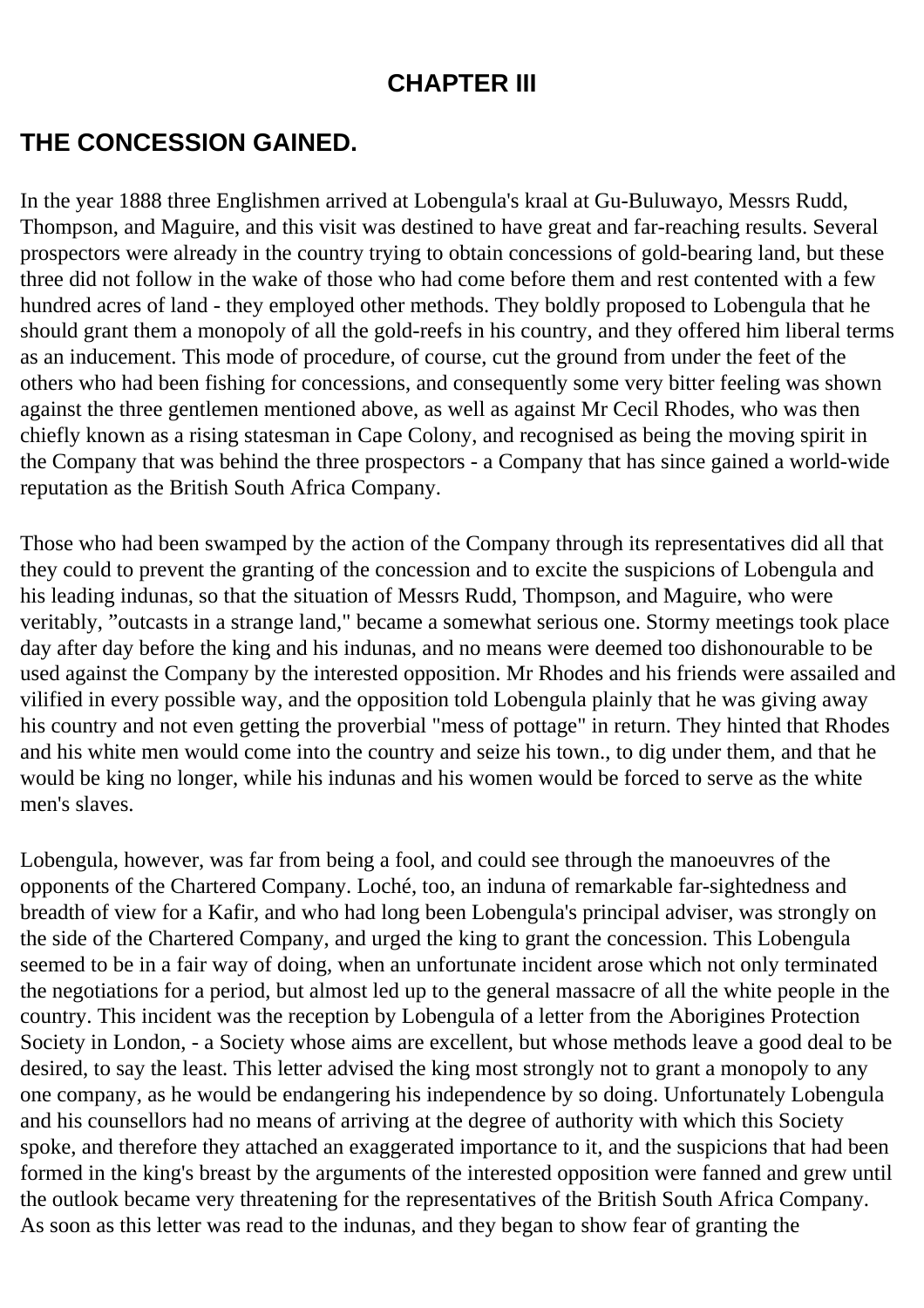concession, Lobengula saw that for his own safety it was necessary for him to disavow the steps that he had been on the verge of taking; so he turned on Loché, whom he made the scapegoat, and ordered his instant execution. Before the unfortunate chief could make any defence, or even speak, he was seized and taken from the king's presence and his brains dashed out in front of the waggons of the white men, who were powerless to interfere. Not content with this, an impi was despatched to burn the home of Loché and to confiscate his cattle. The natives were very excited, and openly threatened the white men who were known to be favourable to Rhodes, and their camp was surrounded and the inhabitants detained as prisoners. The situation was growing graver every day, and it seemed as though, thanks to the interference before referred to, every white man in the country would be butchered, when, fortunately, there arrived at Bulawayo the one white man who had any real influence over Lobengula, Dr Leander Starr Jameson.

Dr Jameson had in the past successfully treated Lobengula both for gout, from which he was a great sufferer, and for sore eyes, and the king maintained a warm feeling of regard for him. On his arrival, when he saw how things were going, he immediately threw the whole weight of his influence into the balance on behalf of Mr Rhodes and his Company, and this action served in a great measure to relieve the tension of the situation: the white men in Matabeleland were once more safe, and all difficulties seemed to be smoothed over.

As has been said, the arrival of the envoys of the Chartered Company at Bulawayo was brought about chiefly by the action of Mr Cecil Rhodes, who was then Prime Minister of Cape Colony, having succeeded Sir Gordon Sprigg. He was filled with an intense desire to unite and consolidate the railways and telegraph systems of South Africa, and to extend both northwards towards the Zambesi, - for even at that early date he saw the great gain that would accrue to the British Empire to have the control of the interior of South Africa. He saw, likewise, that Germany from the west and Portugal from the east were each casting covetous eyes on the rich territory of Matabeleland and Mashonaland, while the Boers in the South African Republic showed a disposition to trek over the Limpopo, and he understood what a severe blow it would be to Great Britain's supremacy in Africa if any of these Powers, but more especially Germany, should obtain possession of the new territory. He realised that it was not only necessary to act, but to act quickly, and he conceived the scheme of the Chartered Company, and was fortunate enough to find in England sufficient influential support to enable him to push forward his plans; and while negotiations were proceeding with the Government for the granting of a royal charter, Messrs Rudd, Thompson, and Maguire were sent up to Lobengula, as we have seen, to endeavour to get the concession from him.

The king several times wavered in his attitude towards the Company, and for a long time did not seem to be able to make up his mind whether he would grant the concession or not. The terms that were offered to him were tempting, being £100 in British currency every month, 1000 Martini-Henry rifles with 100,000 rounds of ammunition, and a steamboat on the Zambesi, or the sum of £500 in lieu as compensation; and these terms he was strongly urged by Dr Jameson and others to accede to. On the other hand, he had a haunting fear, engendered by the opponents of the Chartered Company, that this was an insidious attempt to take his country from him and to make slaves of his people; but at length he was convinced of the needlessness of those fears, and on October 3, 1888, he signed the concession. By the terms of this concession the Company was to have the exclusive right to search for and work minerals in the country, and it was also authorised to take "all necessary and lawful steps to exclude from the Matabele kingdom, principalities, and dominions all persons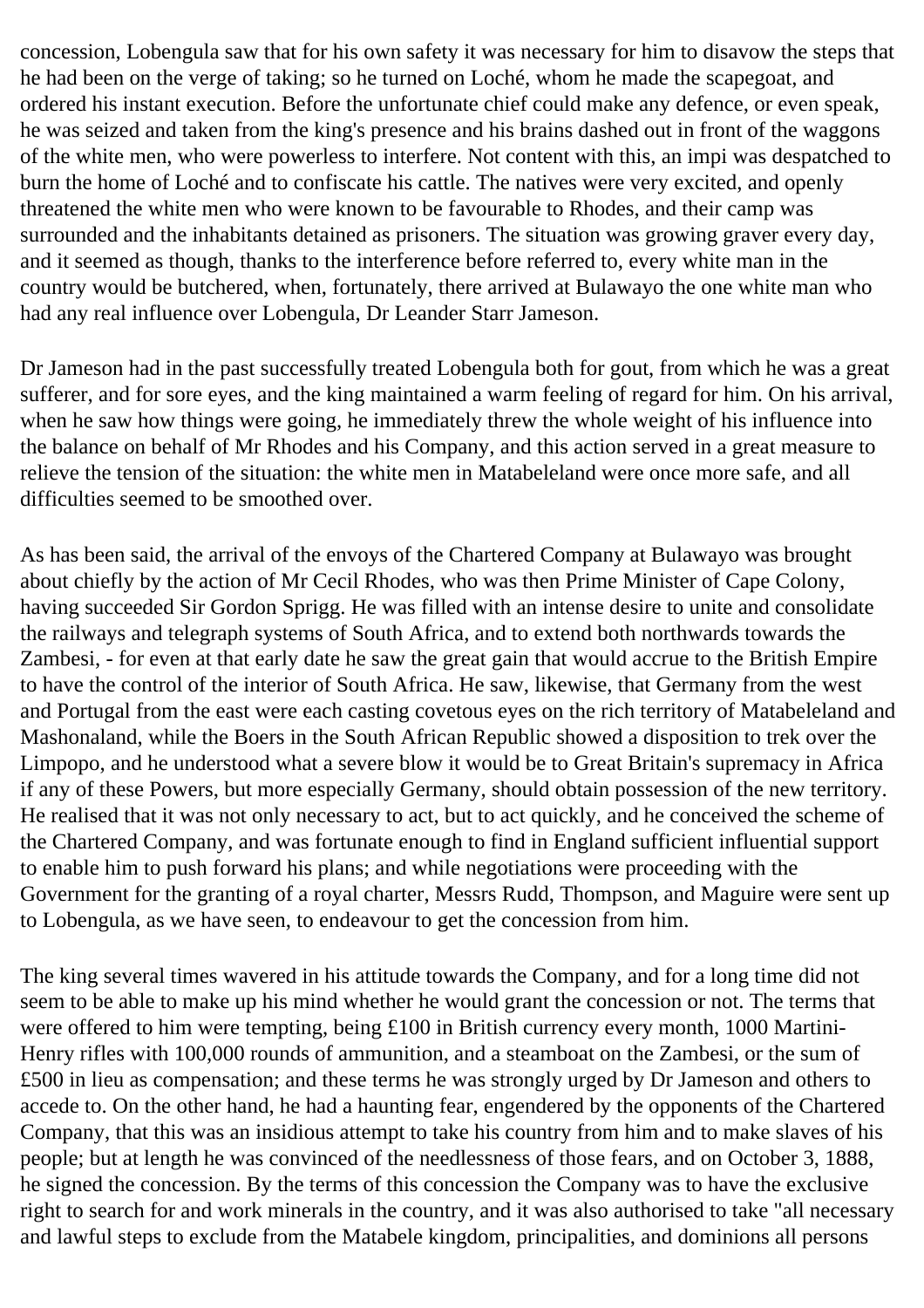seeking land, metals, minerals, and mining rights therein," while Lobengula undertook to render all assistance to expel such people.

So soon as this concession was signed the efforts to obtain the charter were redoubled, and on October 20, 1889, twelve months later, the Queen affixed her signature to it, and the British South Africa Company then entered upon the active sphere of its existence. The charter was an extremely long and comprehensive document, divided into thirty-five paragraphs, and showing the original grantees to be the Duke of Abercorn, the Duke of Fife, Lord Gifford, V.C., C. J. Rhodes, Esq., A. Beit, Esq., A. H. Grey, Esq. (afterwards Earl Grey), and G. Cawston, Esq. By this charter the Company was empowered to hold the concession granted by Lobengula to Messrs Rudd, Thompson, and Maguire for twenty-five years, and after that period it might be renewable for terms of ten years. The Imperial Government maintained a supreme control over the territory thus acquired, and the Company had to undertake to act upon the advice of the Secretary of State for the Colonies, and to adopt any course upon any question that might be deemed best by the Government. It was to preserve law and order within the country, establishing an adequate police force for that purpose, and to treat the natives fairly, while suppressing the trading in slaves and the sale of liquor to natives. By the terms of the charter, also, the Company is required to have its head-office in Great Britain, and its principal representative in South Africa as well as its directors must be British subjects. The religion followed in the country was not to be interfered with, except, the charter was careful to add, "so far as may be necessary in the interests of humanity," - a saving clause that was very necessary; while in the administration of justice due regard was always to be paid to the customs, laws, &c., of the tribe, class, or nation to which the parties concerned belong. The Company's powers and privileges were also clearly set forth, and its scope and extent carefully specified.

On receiving the charter the Company at once prepared to commence that task for which it had been called into existence. Camps were formed in different parts of the country, and stores were sent forward to them for the use of the pioneer column which was then being organised in Cape Town and other parts of the Cape Colony.

Towards the end of the year 1889 the news reached Lobengula that an army of white men were preparing to march through his territory to Mashonaland, and a severe reaction against the Company at once took place. The old fears and suspicions were revived with added force, and the Matabele became very threatening in their manner towards those white men who were known to be either in the employ of the Company or to be in any way in sympathy with them, and the position of these men became grave in the extreme. The camps that they had formed were surrounded day by day by crowds of angry natives who required but the slightest provocation to massacre them all out of hand; and it needed powers of self-restraint and patience on the part of the beleaguered Englishmen to suffer in silence the indignities and insults that were daily heaped upon them. They were powerless to retaliate in any way, for to retort would have been the sheerest folly, seeing how few they were in number, and how they were scattered about the country. Several of the more timorous, however, hastily quitted the country without waiting for the king's permission for them to go; but so long as they were those who were not actively connected with the Company, Lobengula did not trouble himself about them. The rest, however, were kept under the strictest surveillance.

A diversion occurred in favour of the whites in February 1890, when two envoys of the Queen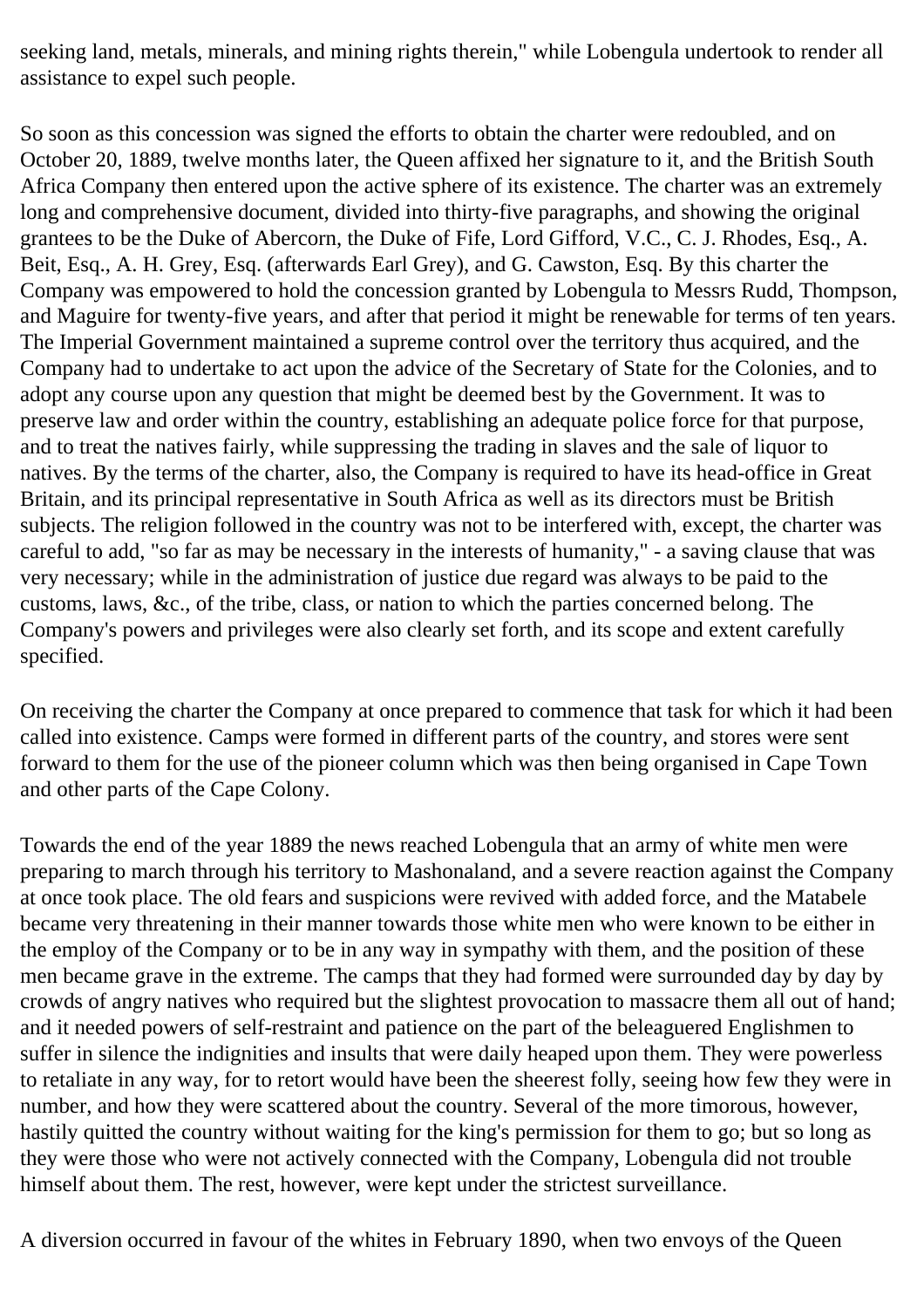arrived at Bulawayo to announce to Lobengula that the royal charter had been granted to the Company, and advising him to give them all the assistance that he could. These envoys were Captain Ferguson and Surgeon-Major Mellidew, both of the Royal Horse Guards, and they were attended by a corporal and a private of the same regiment. They were the guests of Major Maxwell, the representative of the British South African Company at Bulawayo, during their stay, and the king expressed himself as delighted to see them and gave them a hearty welcome to his country.

When they appeared before the king and the indunas at the first indaba or council, they all wore the full-dress uniform of their regiment, and caused a tremendous amount of excitement in the kraal as they passed through it; for the natives had never seen anything like it before, and they fought and struggled round the Guardsmen in eager endeavour to see themselves in the bright steel cuirasses which they wore, and which the natives took to be lookingglasses. Lobengula received them in state, and they handed him the letter they had been entrusted with, which was opened and interpreted. This done, the envoys presented the gifts that they had been charged to convey to the king, which included a handsome revolver and a pair of field glasses from the Duke of Abercorn, the chairman of the Chartered Company.

Lobengula expressed himself as highly delighted with the gifts, and entertained the envoys to a meal of beef and beer, the staple diet of the country. After this had concluded, the Guardsmen gave an exhibition of the sword exercise for the entertainment of the assembled tribe, who watched the clock work-like movements of the men with wonder. The king was very curious as to the reason for their wearing breastplates of steel, and asked them if the Englishmen were afraid to fight without being guarded with iron. In a year or two's time he was destined to learn in a forcible manner that this was not the case.

Their duties concluded, and the king's reply prepared and delivered to them, the envoys had completed their task, but they were not allowed to leave the country without the white inhabitants doing their best to entertain them to the utmost of their limited capabilities. It has often been asserted that the first step an Englishman will take when arriving in a new country will be to lay out first a racecourse and then a cricket-ground, and this was certainly true with regard to Matabeleland; for when the question was raised as to how best to entertain the bearers of the Queen's message, it was decided to hold a race-meeting, the first of its kind ever promoted in Rhodesia. A spot was selected near the kraal. at Bulawayo, and a fairly good course was laid out with hurdles. A goodly number of horses were entered, some of which had not the slightest pretensions to speed; and Lobengula and some of his chief indunas, who entered into the affair with zest, likewise entered horses. The programme as drawn up consisted of four events - the Zambesi Handicap, the Gu-Buluwayo Plate, and two minor events, all of which produced very fair sport, while the king's joy knew no bounds when he found that he had gained one of the prizes. A race for natives only was also held, and this created much amusement, for the Matabele never use horses for riding, and are totally ignorant of the merest elements of the art, and they therefore cut queer figures in the race. But they enjoyed it immensely. There was really a good attendance of whites, many of whom had come long distances to take part in the affair, while a large crowd of natives collected to see the white men at their sports.

On the following day some impromptu athletic sports were held, and before the departure of the party for England the annual war-dance of the Matabele also took place, at which they were present.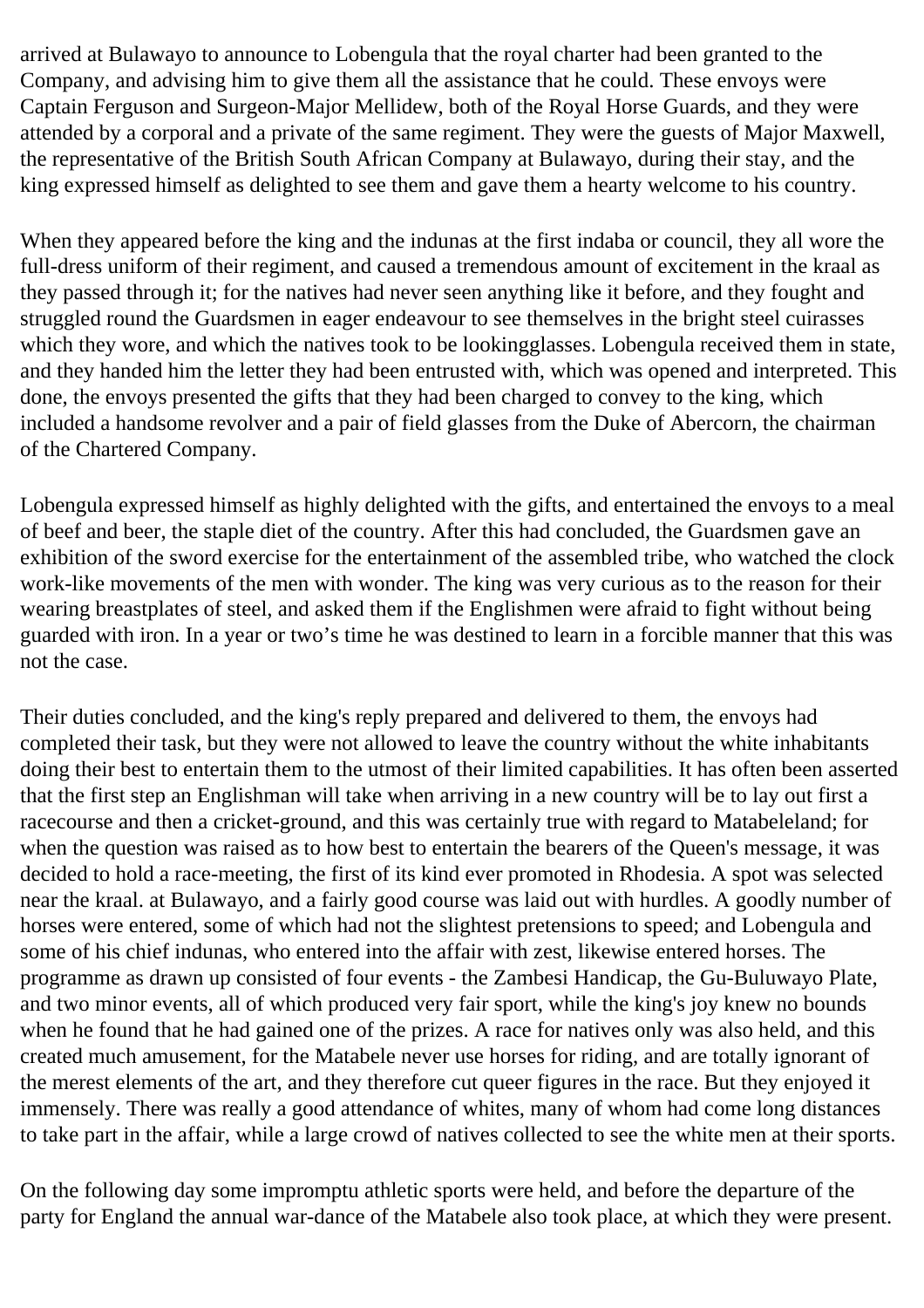Some 10,000 men took part in it this year, and the ceremony of throwing the spear was omitted owing to Lobengula being unable to walk through another bad attack of gout. During these festivities, however, there was a growing feeling of alarm among the natives at the continued preparations that were going forward for the despatch of the pioneer column, and when the dance took place the younger natives were rather threatening in their attitude towards the English officers, but the affair passed off quietly on the whole.

In Cape Colony, and indeed throughout the whole of South Africa, a great deal of the interest that was being manifested in the new country at this time was being centred in the pioneer force for which Major Frank Johnston was recruiting, and the object of which was to cut a road from the Tuli river through the eastern portion of Matabeleland to Mount Hampden in Mashonaland. Arrived at the latter place, a town was to be established and liberal grants of land and gold-mining claims to be made to those forming the column, which was really the nucleus of the colony that has since sprung up in Mashonaland. There is something almost romantic in the thought that this little band that was to assemble on the banks of the Molopo river near Mafeking, from Cape Town, the East Coast ports, Johannesburg, and other parts of South Africa, was to march into a practically unknown land to found a new colony and plant another jewel in the diadem of the grandest empire that the world has ever seen.

The Cape Town contingent of this corps left for the north on the 15th of April 1890, amid the cheers and good wishes of the large crowds that had assembled to see them depart. They were bound for Mafeking, on the frontier, and en route were to pick up those of the corps from the East Coast who were likewise desirous of seeing for themselves what the new land was like and who had been assembled at Kimberley. A halt for a short time was made at this town, and before the column proceeded to Mafeking they were reviewed by Sir Henry (now Lord) Loch, then High Commissioner for Cape Colony, who, after the review, expressed his hopes for the success of the expedition. When they arrived at Mafeking they found their Johannesburg comrades awaiting them under the command of Captain Mandy.

Here the final steps were taken towards the equipment and organisation of the corps. Each man on joining had signed an agreement with Messrs Johnson, Heany, and Borrow to place himself under military control and discipline in every way, - a very necessary step in view of the attitude that the Matabele were taking up. The corps was 180 strong, and was composed chiefly of Britishers and Britisher Afrikanders (men born in Africa of British parents), and a fine well-set-up body of men they were. Plucky and fearless, they were just the sort to confront the dangers that lay ahead of them, and to conquer all difficulties that might beset them.

Their uniform consisted of tunic and trousers of brown corduroy, yellow leather leggings, and regulation army boots, while their head-dress was the picturesque soft felt hat that is the distinguishing mark of our colonial soldiers, and which is usually known as the "Buffalo Bill" pattern, and this was also of brown. The arms of the troopers consisted of Martini-Henry rifles, with the cartridges carried en bandolier, and revolvers; while waterproof coats, regulation army saddles and bridles, blankets, &c., were also provided by the Company. The pay of the troopers was at the rate of 7s. 6d. per day, while the officers received more according to their ranks; and each man in addition to his pay was promised a farm of 3000 acres and fifteen gold claims in Mashonaland.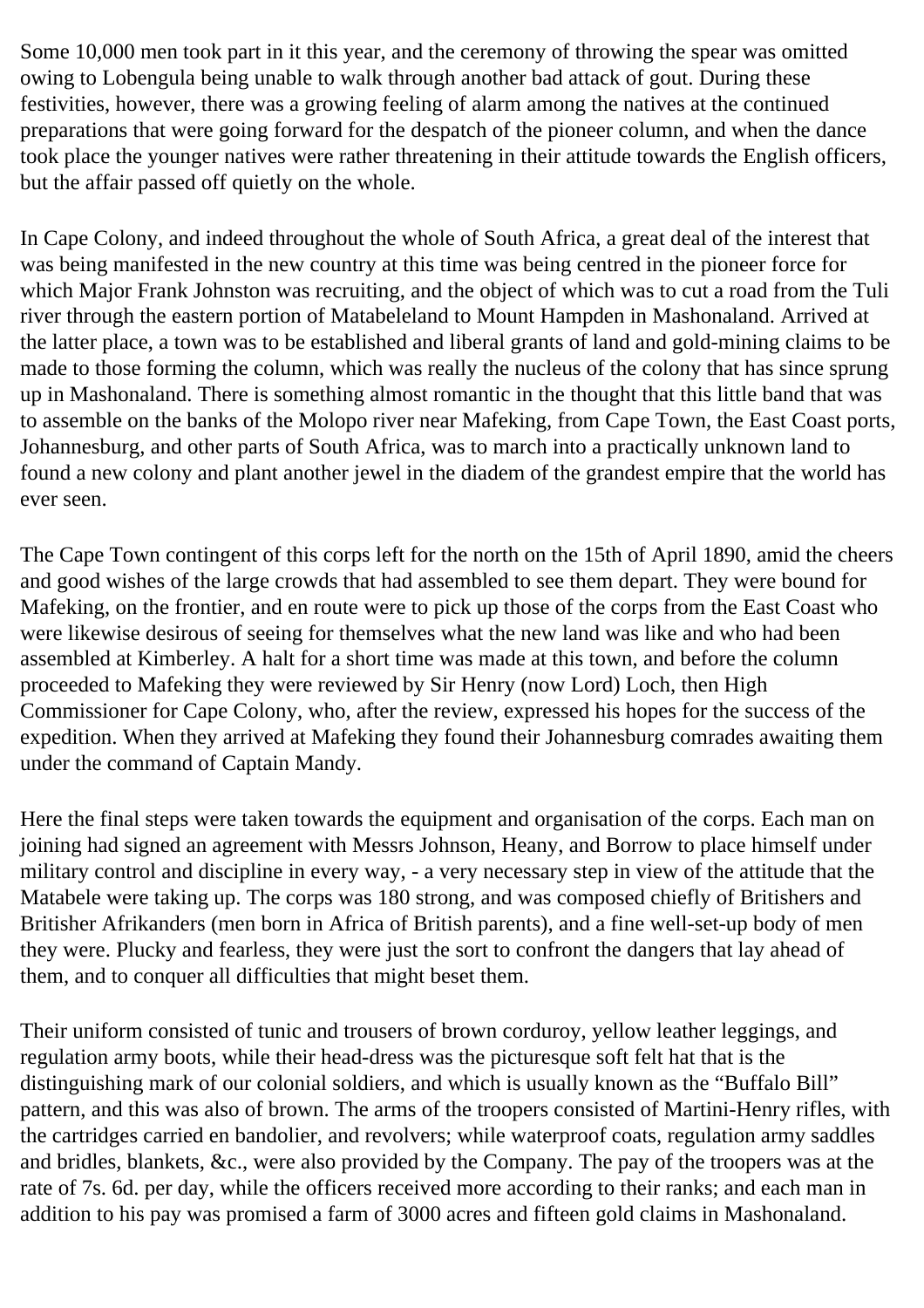The corps was divided into three troops, A, B, and C, the first two of which were mounted infantry, while C formed the artillery troop, the heavy guns consisting of 7-pounders and quick-firing Maxims, and to this troop was attached a detail of bluejackets to handle the quick-firing guns. The command was taken by Major Johnson, while the Company commanders were respectively Major M. Heany and Messrs H. F. Hoste and J. Roach.

When all the details of equipment, &c., had been settled, the column at length left Mafeking and pushed on towards the Limpopo, the start being made on May 17, and the Limpopo was reached and crossed thirteen days later. The objective of the column at that time was the Macloutsie river, where they were to be met by some troops of the newly formed British South Africa Police, and this river was reached on June 13. Here a halt was called. The discipline of the Pioneer Corps had been rather loose at first, but as they approached the Matabeleland frontier it became much more rigid, and during this halt on the Macloutsie river almost incessant drilling took place. This was done on two accounts. Firstly,the attitude of Lobengula and his impis was getting less friendly every day, and it seemed almost certain that an attack would be made upon the column before it had proceeded very far into Matabeleland; and, secondly, before the corps was to be allowed to enter the country, Major-General Lord Methuen, the Adjutant- General of the British forces in South Africa at that time, was to inspect them and report on their fitness or otherwise for the task before them. When the review had passed off General Methuen expressed himself as entirely satisfied with the aptitude for their work which the column had shown, and bade them God-speed, and the column then crossed the Macloutsie river and commenced the next stage of their journey, which was to the Tuli river, the southern boundary line of Matabeleland. The land between the Macloutsie and Tuli rivers was then known as the "disputed territory," it being claimed by both Lobengula and Khama, the king of the Bamangwatos, as forming part of their dominions. This dispute, it may be mentioned, was ultimately settled in favour of the latter king, the land being added to the Bechuanaland Protectorate.

As they marched through this country every precaution was taken against attack by the Matabele. When the column halted for the night a laaqer or enclosed camp was formed, the waggons being arranged in a diamond-shaped wedge, with either a 7-pounder or a Maxim at each corner. Each waggon had its distinct place in the formation, and every man knew his post, so that a laager could be formed in a very short space of time on the scouts reporting the presence of a hostile body when the column was on the march. While marching the long train of waggons was preceded by an advance-guard of troopers, who rode some two hundred yards ahead of the main body. The waggons numbered thirty - six, and as each was drawn by about sixteen pairs of oxen, they extended for a considerable distance over the country. On either side of the waggons rode troopers in pairs at a distance of about two hundred yards from each other, while the rear was brought up by a small guard similar to the one in front. In addition to this, scouts were despatched to examine the country on either side of the column, and it was rendered next to impossible for a large body of Matabele to approach without warning. It was undoubtedly the intention of the impis to take the convoy by surprise if they had an opportunity. The chief aim in Zulu warfare is to surprise the enemy, as when the Prince Imperial of France lost his life; and had they been able to come upon the column suddenly and without warning of their approach, there would have been but few left to carry the news back to Cape Town. But, thanks to the admirable care and foresight of Major Johnson and those serving under him, this the Matabele were prevented from doing, though, as will be seen later, the column had some very narrow escapes from being attacked.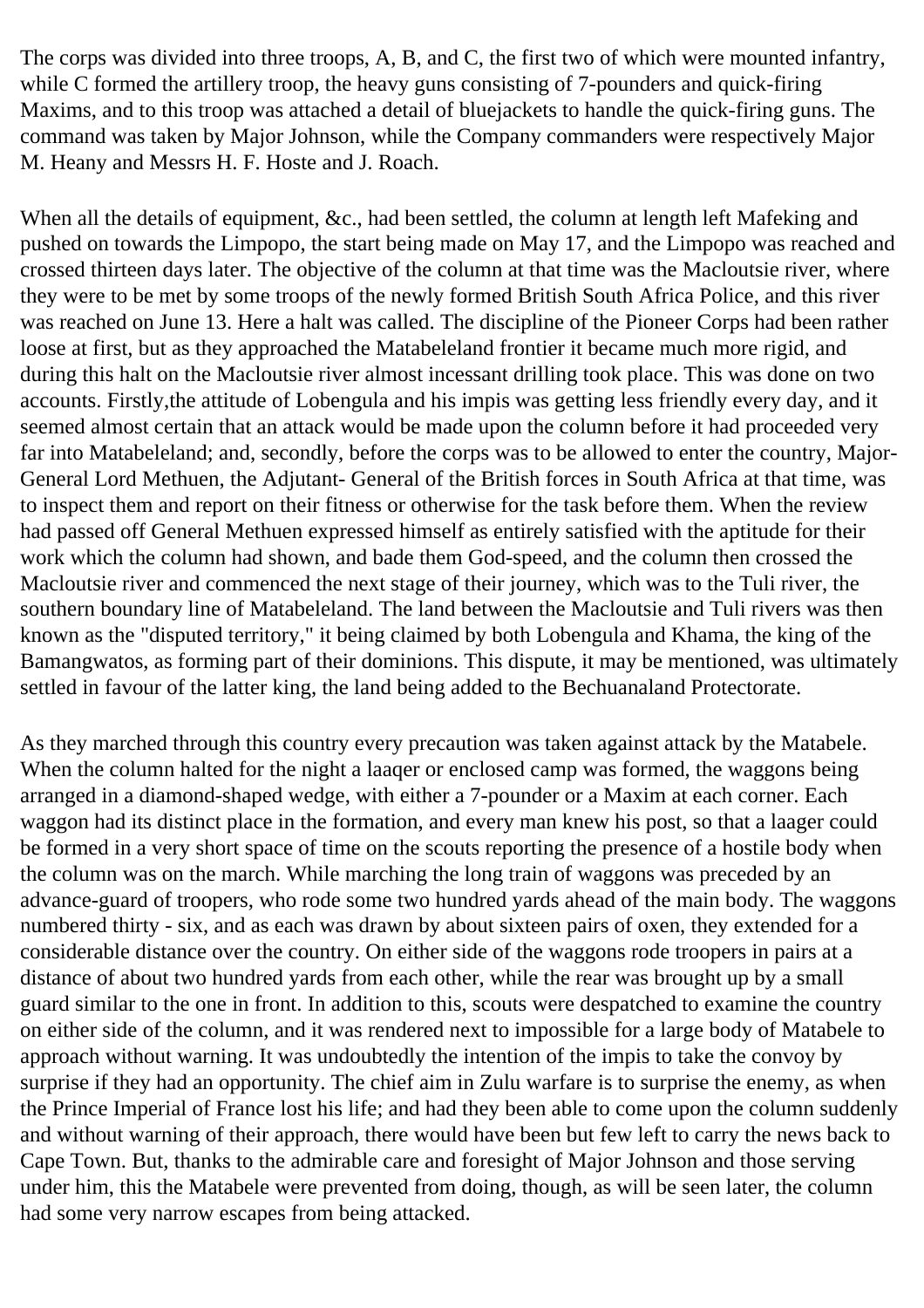Another factor which undoubtedly prevented any hostile impis from trying to "rush" the laager in the darkness was an electric searchlight that the column had with them, and which was supplied by a dynamo run by a steam-engine that was going forward to work a saw-mill. The eerie manner in which this flashed around the country - now across the dark sky, seeming to extinguish the stars by its brilliance, and now stealing over the veldt like some gigantic glowworm, now flashing this way, now that - served to imbue the natives with a wholesome terror, and to keep them at a safe distance. It was also very useful to detect the presence of any lurking foe in the vicinity of the laager.

Marching steadily forward towards their goal, the Pioneer Column arrived at the Tuli river on July 1, 1890, and Matabeleland having been at last entered, a halt was called while a fort was constructed and the final arrangements made. It was here that the real work of the Pioneers began. Three troops of the British South Africa Company's Police were now attached to the column, the troops being commanded by Major Sir John Willoughby and Captains Heyman and Forbes. These served to bring up the strength of the column to between 400 and 500 men The supreme command of the force was now taken over by Lieutenant-Colonel Pennefather, a British army officer of ripe experience; while Mr F. C. Selous was appointed chief of the Intelligence Department, - a position for which his long training as a hunter and his great knowledge of the country to be passed through peculiarly fitted him. The fort that was being constructed, and which received the name of Fort Tuli, was to form the base of the column, and a road was to be cut from here right away to Mount Hampden, a distance of something like 400 miles.

While the troopers had commenced to make this road under the direction of Mr Selous, Lobengula, for one reason or another, chose to take it ill that the force should be cutting their way through his territory, though he had previously given his consent to this being done, and had received the payment for the concession. He now sent a message to Colonel Pennefather stating that if the column still wished to go forward, it must do so by way of Gu-Buluwayo; and this having no effect on the column he sent a further message by two whites, one of whom was the celebrated African hunter Mr J. Colenbrander. This latter message was couched in the following terms: "Who are you, and where are you going? What do you want, and by whose orders are you here? Where are you leading your young men to like so many sheep and do you think that they will all get back to their homes again? Go back at once, or I will not be answerable for the consequences. Do you not think that white blood can flow as well as black?" To this defiant and threatening note Colonel Pennefather returned the following reply: "I am an officer of the Queen of England, and my orders are to go to Mashonaland, and there I am going. We do not want to fight, we only want to dig for gold, and are taking this road to avoid your young men; but if they attack us, we know how to defend ourselves."

When Lobengula assented to this road being cut, he had an idea, in all probability, that the task would prove too great for the Englishman's powers; but the result showed him to be wrong, and therefore he attempted to frighten the column away by a threat to turn his impis loose upon them, - a threat that proved futile and recoiled upon himself. As a counterstroke, a force of the Bechuanaland Border Police was moved up to the western boundary of Matabeleland; and so Lobengula saw that should he attempt to attack the column as it marched forward, his soldiers would be caught between the two white forces with disastrous results. To this bit of "bluff" is to be attributed in some degree the immunity of the Pioneer Column.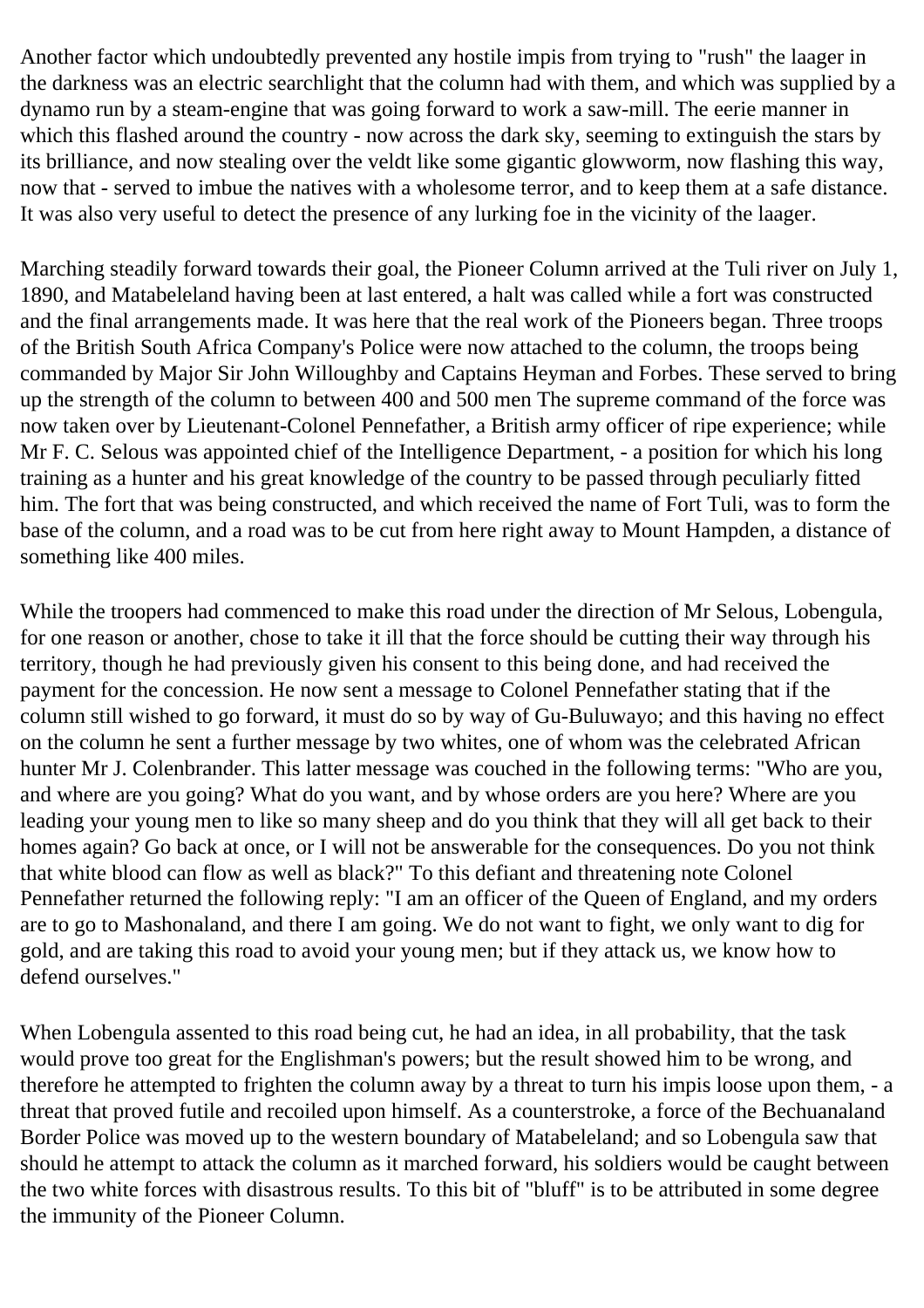Making the road proved to be a difficult task. First of all, the trees on the line of route had to be hewn down and the undergrowth cleared away. Some of the sandy approaches to the rivers had to have a road of 11 corduroy " laid down to make them firm enough for the heavily laden waggons to pass over; while in some of the dry spruits or river-beds huge boulders had to be moved bodily aside. The work was apportioned between the A and B troops of the Pioneer Column, and each troop was divided into two sections while employed on the work. One-half of the men worked, while the other half rode in their wake fully equipped and leading the horses of the working party, so that in the event of an attack the whole band would have been prepared to fight at a moment's notice. The road-making party throughout the march was always kept about ten miles or so in advance of the main body; and in this fashion the first body of British colonists entered the land that was later to be known as Rhodesia.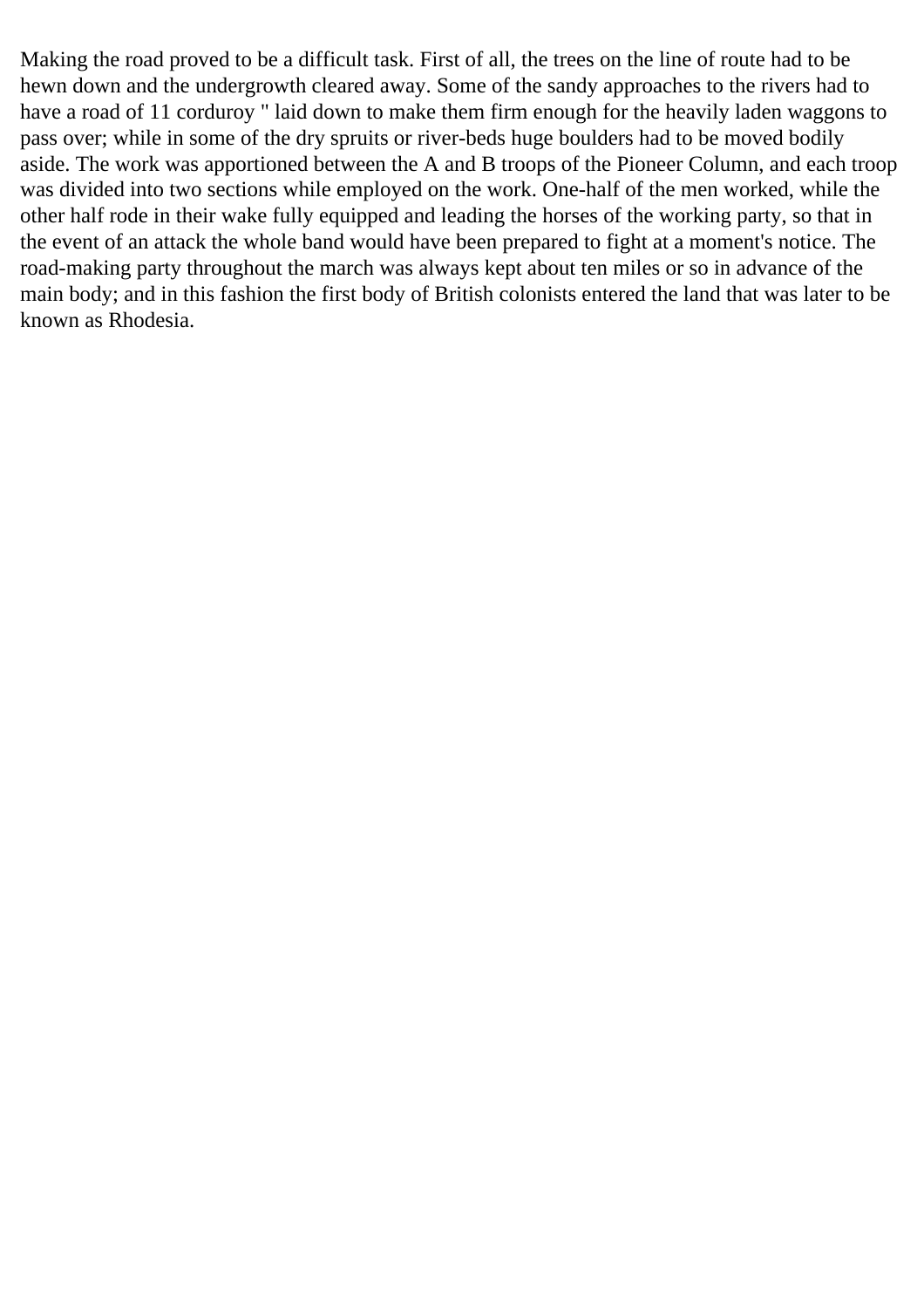### **CHAPTER IV**

### <span id="page-29-0"></span>**FOUNDING A COLONY.**

ON July 6, 1890, the B troop of the Pioneer Column crossed the Tuli river, and commenced to cut the road through the 400 miles of trackless wilderness that lay between them and their destination at Mount Hampden. The men quickly became accustomed to the work, and considerable progress was made in a short time. The natives on the route, who were mostly of the Makalaka tribe, were somewhat anxious when they saw the white men cutting their way through their country; but they were soon reassured, and told that the Pioneers came as friends and not as enemies and that it was their intention to prevent the Matabele from slaying and raiding as they had been so long in the habit of doing.

The main column commenced its trek or march across Matabeleland on July 11, 1890, and was composed at that time of 200 of the British South Africa Police in addition to the 180 members of the Pioneer Corps, while it was accompanied by no less than sixty-five waggons. Among those going forward with the column were Mr Colquhoun, who had been appointed Administrator of the country, and Dr Jameson.

All had gone well with the column so far, with one exception - the amount of "horse-sickness" that prevailed. Nearly a hundred of the Pioneer horses had died of this disease between Mafeking and Tuli, and the scourge showed no signs of abating. After a good deal of hard work on the road by the Pioneers, the Lundi river was reached and crossed on August 6, and a short halt was called. While the column rested here Mr Colenbrander arrived with a further message from Lobengula, to the effect that the impis had defied him, and had fully determined to slay every man of the column, and that there were at that time no less than 9000 men on their way to carry out that laudable intention. The message terminated with the advice that the column should instantly turn back if they would avoid being cut to pieces.

This was serious news, but nothing was further from the minds of the column than to turn back and admit themselves beaten. Scouts were sent out in all directions by Colonel Pennefather to seek for signs of the Matabele in the neighbourhood, and these soon returned with the information that there was a large impi encamped on the banks of the Tokwe river, directly in front of the column, and across its line of route. This seemed to give confirmation to the warning of Lobengula, but the column pushed resolutely forward, keeping a very sharp look-out, and at length reached the Tokwe river without having come into touch with the impi. That it was somewhere in close vicinity to them was reported by the scouts, and at length the place where it had recently been encamped was discovered, but nothing was seen of the force itself. The scouts followed up the trail of the Matabele force and found that it was marching parallel to the column, and evidently seeking a suitable place for an ambuscade.

Presently it seemed to have changed its mind, for it gradually melted away, and was not seen again anywhere near the column, though vague rumours of its presence were rife among the natives in the villages through which the column passed.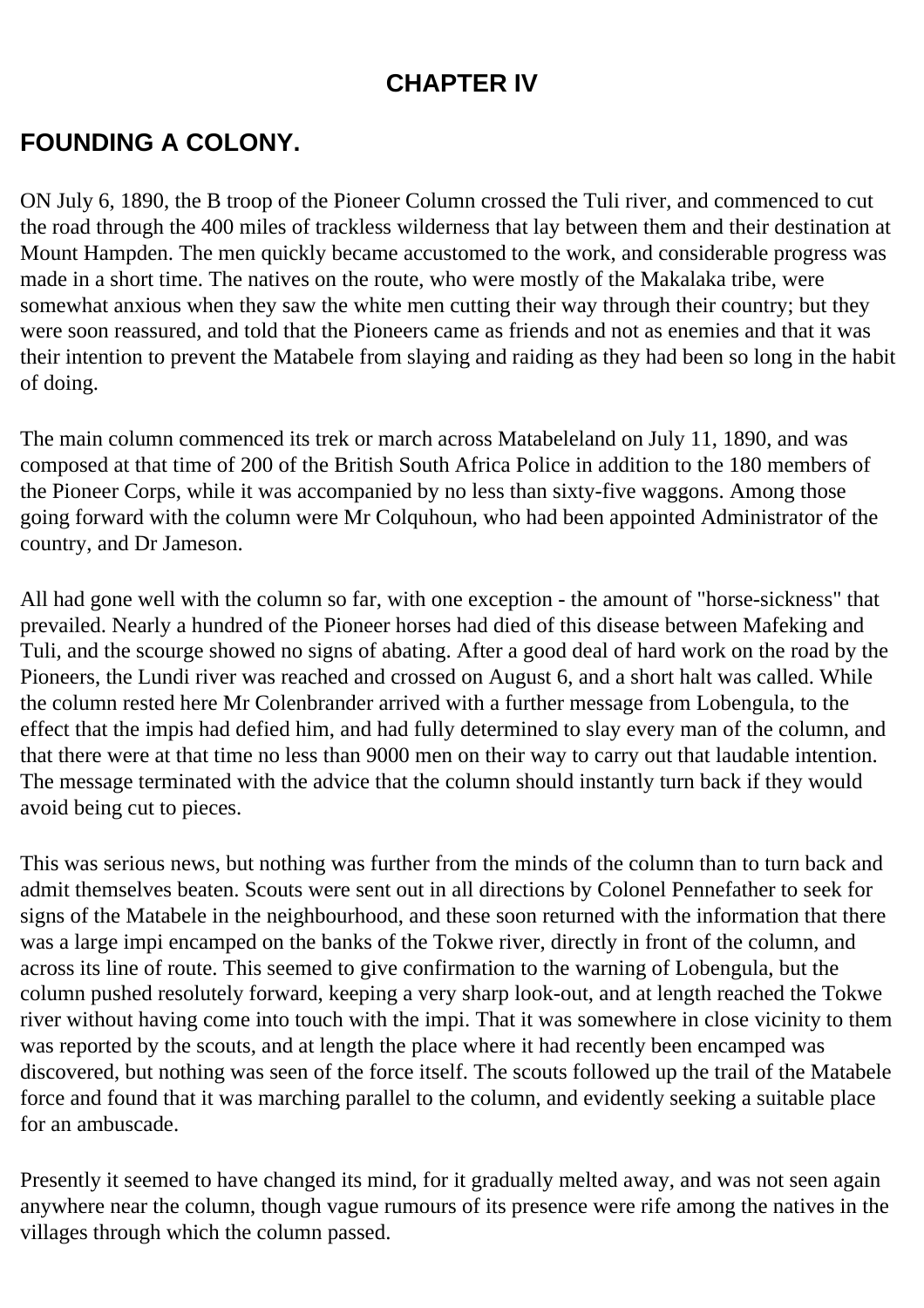On August 14 another halt was called while a fort was constructed, which was afterwards named Fort Victoria, and here a company of Police under Major Sir John Willoughby was posted to guard the line of communication. This done, the column once more pushed forward to its destination, which it was now rapidly approaching. Towards the end of this month Mr Selous resigned his position as chief of the Intelligence Department, as the most difficult portion of the route had now been traversed, and, accompanied by Dr Jameson and Mr Colquhoun, struck off to the east into Manicaland, a journey that was destined to have rather important results. Captain Burnett was appointed to the position vacated by Mr Selous, and the column went forward under his guidance. About midway between Fort Victoria and Mount Hampden another fort was built and christened Fort Charter, and shortly after the last important river on the line of march, the Umfuli, was crossed, on September 6, and the force eventually arrived at the spot selected for the last fort on September 10, - almost exactly five months from the time of the column leaving Cape Town, and less than four months from the date of its quitting Mafeking. During this time a journey through a difficult and almost unknown country for 800 miles or so had been performed; a practicable road had been laid out for half this distance, and three forts erected for the protection of those who should follow; while for nearly the whole way the column had been harassed by the fear of attack from a bloodthirsty and savage foe who was hovering around them in overwhelming numbers, and who, moreover, had the advantage of knowing the country thoroughly. This march of the Mashonaland Pioneers was a monument to British pluck and tenacity of purpose, and the annals of Britain's colonial history, replete as they are with brilliant feats, can show nothing finer than this.

On September 11, 1890, a parade was called of all the members forming the column, and the country was formally taken possession of in the name of the Queen. A rough flagstaff had been hastily erected, round the base of which the corps was drawn up, and on a given signal from Colonel Pennefather there was a quick jerk at the halyards, when a small bundle of coloured bunting was quickly run up to the top, and as this slowly unfurled itself, it displayed the well-known quarterings of the grand old union-jack. Prayer was offered up by the Rev. Canon Balfour, who had gone up with the column, and, amid cheers for the Queen a salute of twenty- -one guns was fired by the 7 pounder battery.

The situation of this fort, which shortly afterwards was named Fort Salisbury, in honour of the Imperial Prime Minister, was a healthy one, being high on a plateau some 300 feet or so above the sea-level, and near to a small stream, the Makabusi. The column was maintained as a separate force until the fort was built, and then, on October 1, it was disbanded, and its members immediately made a rush for the goldfields, about which such a lot had been heard.

The principal fields, as known at this time, numbered three: the Umfuli or Hartley field; the Lo Magondi field, to the north-west of Salisbury; and the Mazoe valley field, to the westward of the Lo Magondi field. It was the first of these that was the most generally known, and as it had the reputation of being very rich, it was here that the greatest rush was made by eager prospectors to peg out the claims which they had earned by their work as pioneers.

In accordance with their promises, the British South Africa Company now issued the necessary licences to those entitled to prospect, for which the nominal charge of 1s. was made. Armed with this document, a pioneer was entitled to stake out a block of fifteen claims in any gold district of the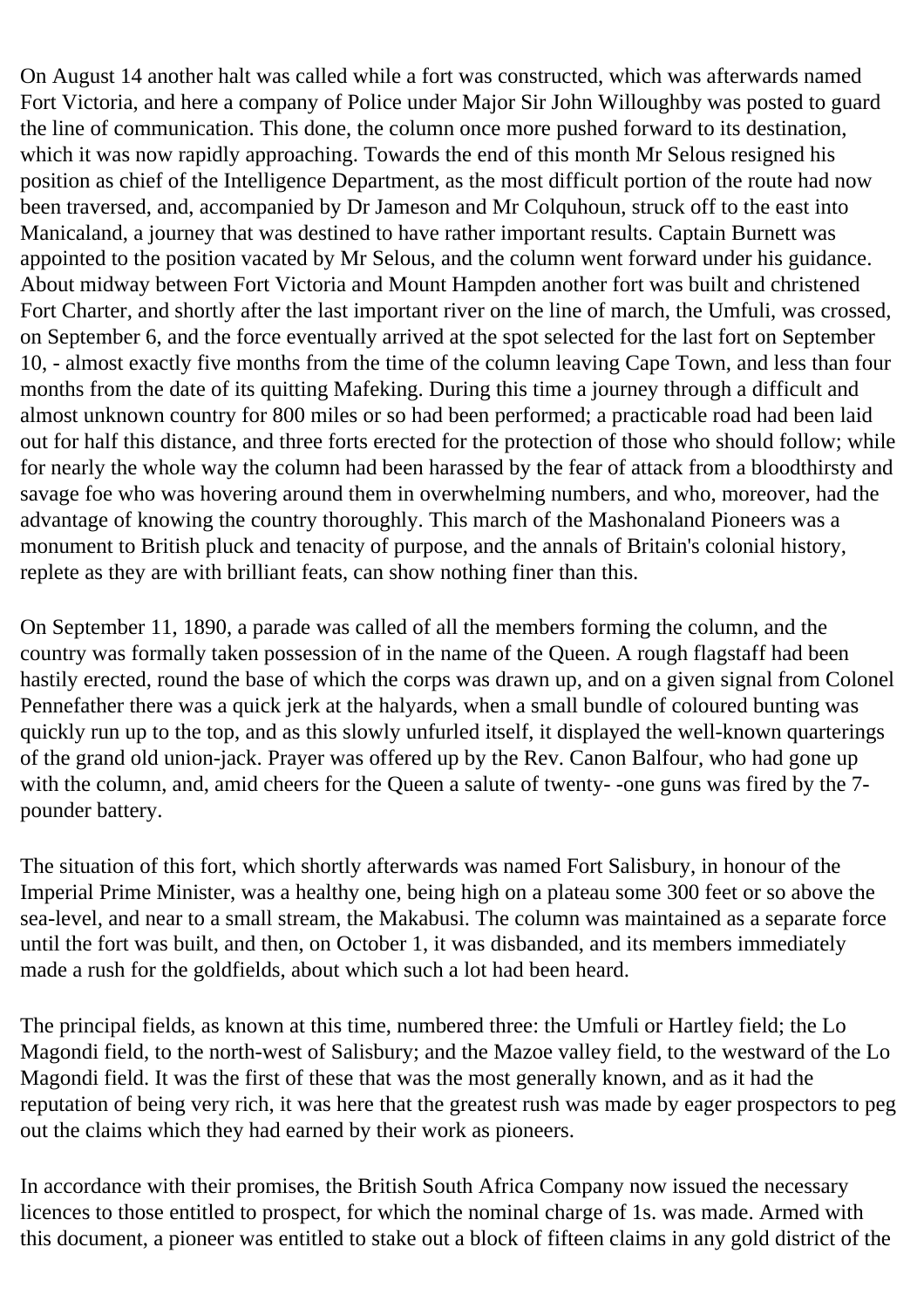country, a claim, it may be explained, being a piece of ground 150 feet long and 400 feet broad. There were various conditions attached to these licences, the chief being that the holder was liable to be called upon to take up arms in defence of the territory of the British South Africa Company while, having to the fact that it was the Company that was providing the money for the opening up and development of the country, 50 per cent of the shares of any company floated to work goldmining claims in Mashonaland were to be allotted to the Company. This clause is still in operation, but it has never been enforced to the full amount, the Company generally being contented with a much smaller proportion of the shares.

There were some members of the Pioneer Corps, however, who preferred to remain in the neighbourhood of Fort Salisbury and the police camp that had been formed near it, and very soon a small village began to spring up here. By the following March most of those who had wandered afield in search of gold so soon as the Pioneer force was disbanded, returned to Salisbury either to negotiate the sale of their claims to one of the many syndicates and companies that were springing up like so many mushrooms, or to prepare for still more extensive explorations in search of gold; while not a few had returned disenchanted, for they had not found the fabulous fortunes awaiting them that they had come to expect, and so were prepared to shake the dust of the country from their feet.

There were many of these disappointed and disenchanted persons in Salisbury about this time, for so soon as the reports of the rich finds on the Mashonaland goldfields by the Pioneers filtered through to the south, a tremendous rush of goldseekers was made, and the roads leading to the north became crowded with people of all nationalities in all manner of vehicles, eager to reach this latter - day El Dorado. Hastily conceived and badly equipped as most of these expeditions were, the natural corollary was seen when the rainy season came on and overtook these rash and unthinking emigrants. The rivers became swollen and prevented their crossing, horse-sickness killed off their horses, while the noxious tsetse-fly decimated their cattle, and hardships and sufferings of every kind surrounded them. Detained for weeks in the low-lying lands on the banks of the rivers, and without the necessary medicines to keep them in health, and with only the scantiest food, scores of these foolish travellers died and were buried on the wayside without ever having as much as seen the land that had lured them to their death. On the goldfields, too, malaria and other sickness were rife, food was very dear and of poor quality, and soon dozens of half-starved and fever-ravaged prospectors began to return to Salisbury, there to recount their sufferings and privations. It was indeed a gloomy sequel to the glowing pictures of " Golden Mashonaland " that had been drawn but a few months before.

The rainy season had been a very severe one, and though numbers of waggons containing provisions and other necessities had been despatched from Cape Town, the state of the rivers and the roads prevented their getting through to Salisbury, and something like a famine now prevailed in that town to add to the discomforts already being experienced. Enormous prices were paid for the commonest necessities of life, while the principal food of many of those on the goldfields was pumpkins, which grew around in great profusion, and boiled rice. No wonder that even the most optimistic began to grow discouraged. In addition to these troubles, it was found that it was impossible to cut a road through to Salisbury from the East Coast as had been attempted, for there was a belt of country that was infested by the dreaded tsetse-fly, so that the cattle were unable to cross it. This to many was the last straw, and several began to return to the south to tell their experiences. These accounts sent the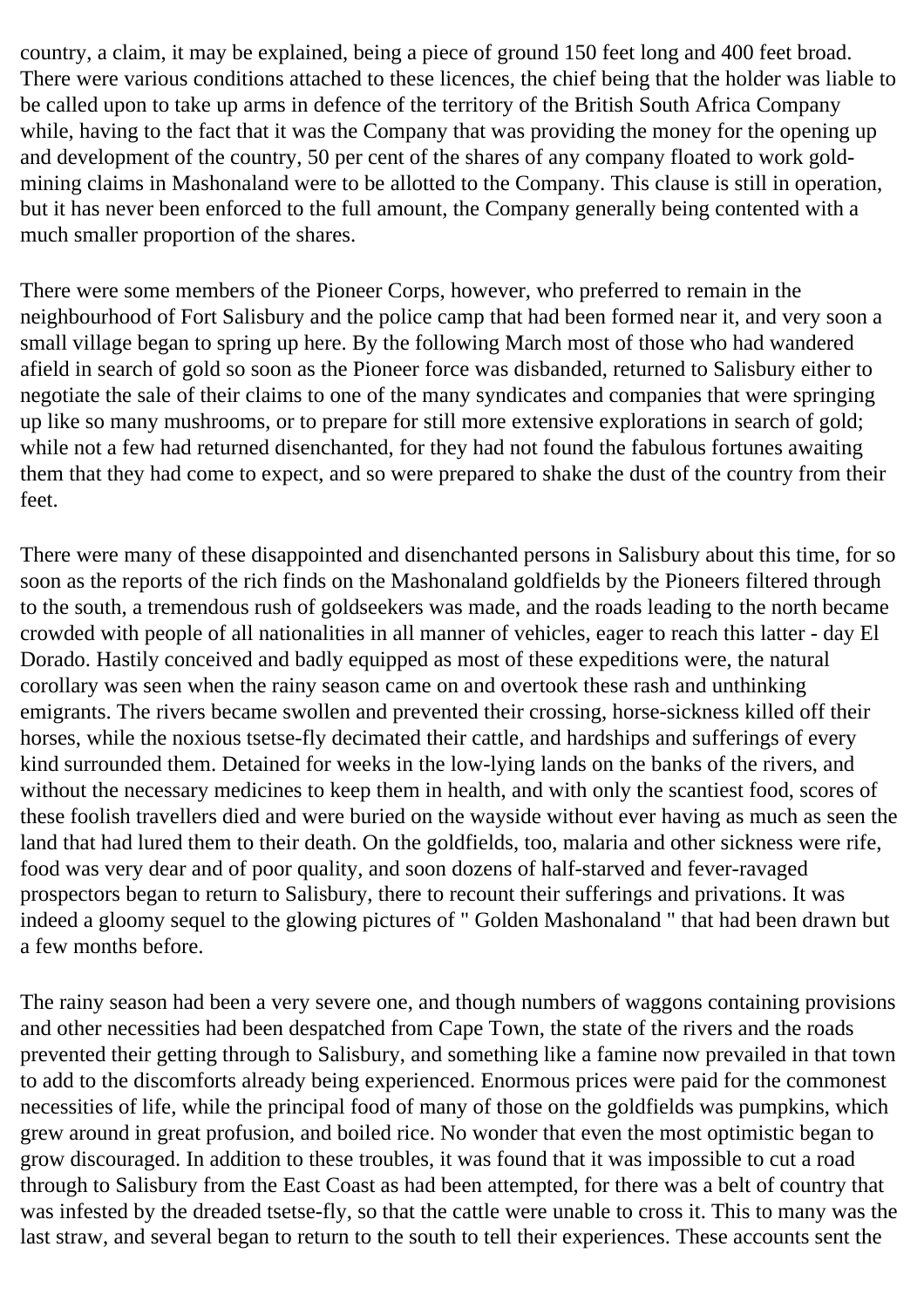pendulum of public opinion with regard to the new country swinging back, and caused some of those who had hitherto been enthusiastic in their support of Mr Rhodes and his expansionist schemes to stop and ponder whether they had done well. In the main, however, it was recognised, both in South Africa and in England, that this reaction was caused almost entirely by the settlers themselves, and was only what had happened on the first discovery of almost every goldfield throughout the world.

Those who remained in the country meanwhile set themselves resolutely to conquer the difficulties that lay before them, and to " put their house in order" before the coming of another wet season. It has been said that soon a considerable village began to spring up at Fort Salisbury, but it would be more correct to say that two villages were being formed closely adjacent to each other. Messrs Heany, Borrow, and Johnson had located a large reserve near a kopje or hill about a mile from the police camp, and it was around this kopje that most of the settlers pitched their camps, while the remainder built their dwellings around the police camp. The town, as it began to grow, thus became very straggling and divided, and this proved a great setback to its prosperity during the early days of its existence. Most of the huts were of the flimsiest description, and just joined together roughly, the only buildings of anything like a substantial nature being the police barracks and the Administrator's quarters. The reason for the roughness and flimsiness of the construction of the settlers' houses and stores is not far to seek. Strictly speaking, at this time Salisbury was not a town at all, but merely a mining camp built around a semi-military fort. From some inexplicable reason, the Company did not take steps to form a town there in the orthodox manner until August 1891, eleven months after the arrival of the Pioneer Column, and then their hands were practically forced by the settlers, who were rapidly erecting a town of their own without the interference of the Company. It was long before it was known where the site of the town was to be, and with things in this state none would, of course, build houses or shops of a substantial nature when they might find that after all the town was to be some miles away, and they would have to pull their dwelling down and rebuild it, or be content to remain out on the veldt. It was generally thought that the site to be ultimately chosen would be that around the kopje, and here the land began to be staked out in all directions, until whole streets were formed. The first street thus located was given the name of Pioneer Street, which name it bears today. Those who had staked out land here found that their judgment had been correct, for the Company at length had the ground surveyed and the town laid out, and some of those who had marked off their land discovered that they were placed in most favourable positions, and were able to realise on them at a handsome profit. So soon as this survey was made a great impetus was given to building, and several substantial buildings, chiefly of dried mud, began to spring up in all directions.

The Government, however, had never been thoroughly satisfied with the site, and about twelve months later a new town was surveyed adjoining the old one near the kopje, to which was given the name of the Causeway. Here the Government and other public offices were situated, and every inducement almost was offered to merchants and others having buildings at the Kopje, as the old site was now called, to migrate to the new township. For the most part, however, they held aloof, as they claimed that, seeing they had gone to considerable expense in erecting their buildings, the Company should pay them compensation if they migrated to the new site. This the Company, not unnaturally perhaps, refused to do; so that the result is seen to-day in the scattered nature of the town at Salisbury when compared with Bulawayo, or indeed with almost any town that has since been built in Rhodesia. About this time, too, a township had also been formed at Hartley, near the goldfields;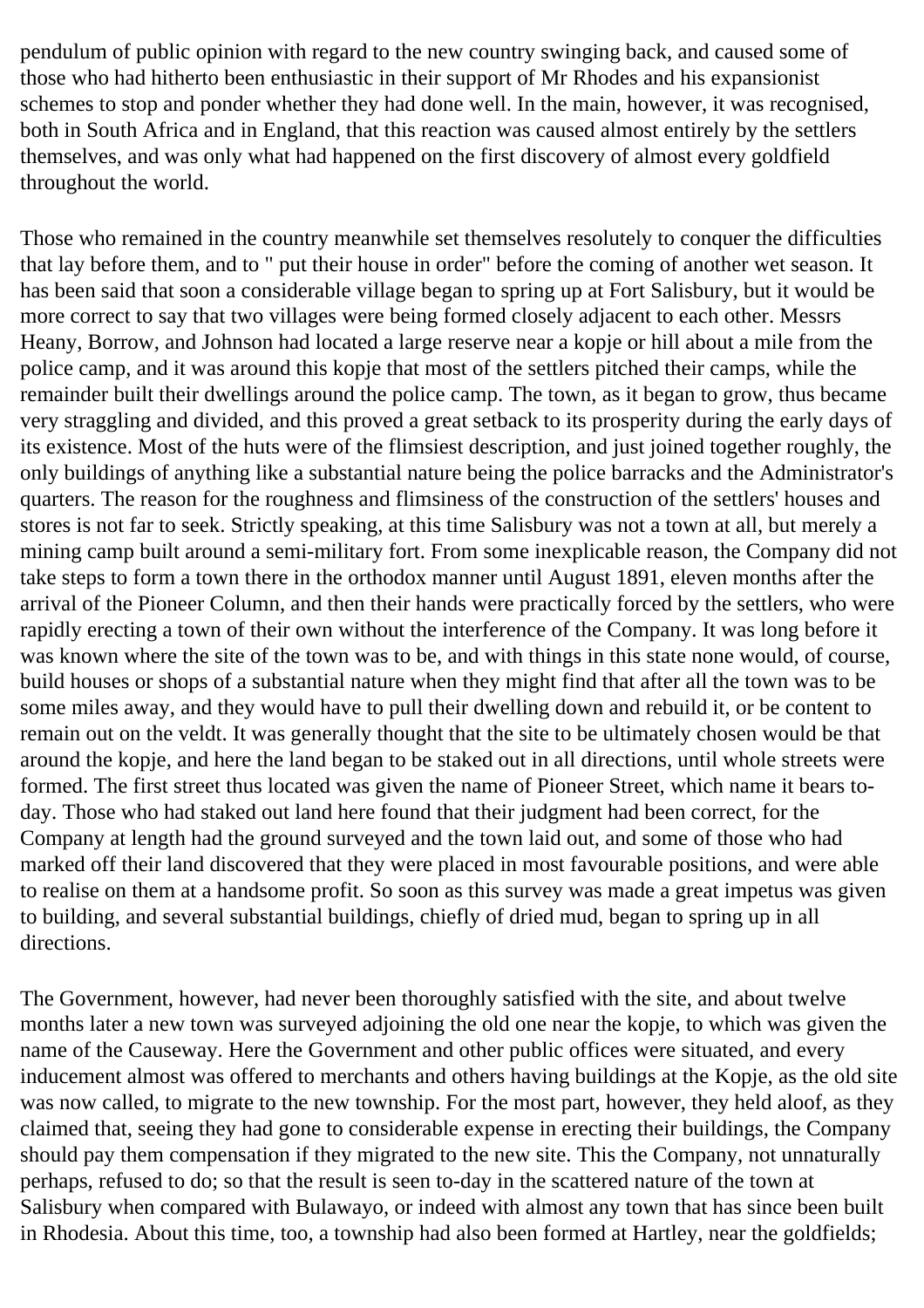but, unfortunately, the climate here was very unhealthy. Indeed so bad was it that the medical officer sent by the Government to report on the healthiness of the town declared on his return that no European could live in it for longer than two years.

As has been stated in the previous chapter, in addition to the gold- mining claims each pioneer was entitled to a farm of 3000 acres; but not many of these had been located, chiefly on account of the greater attractions of searching for gold, and of the fact that the Government required that the owner should have a bond fide occupation of the land. This condition was shortly afterwards repealed so far as the Pioneers were concerned, but it was announced that no farms could be located within six miles of Fort Salisbury. Towards the end of 1891 Dr Harris arrived at Salisbury, as the town was now officially designated, the " Fort" having been dropped, and this gentleman, who was then acting as secretary of the Chartered Company, took charge of the administration of the country during the continued absence of Mr Colquhoun in Manica-land. While acting in this capacity Dr Harris set about the introduction of various changes in the granting of farm rights, which tended to improve the relations between the Government and the settlers, these having become rather strained. Farms were now allowed to be pegged within three miles of the fort, but here the occupation clause was rigorously enforced. This proved a very popular concession, however, and the land around Salisbury was quickly located.

During the early part of 1891 an event occurred that served, for the time being at any rate, to divert the attention of those at Salisbury from the hardships they had endured and the grievances they already began to consider that they had against the Company, and this was a call on the part of the Government for volunteers to occupy the newly acquired territory of Manicaland, which was situated on the healthy uplands to the south-east of Salisbury. This country was under the control of a chief named Umtassa, and a concession of the mineral rights of his country had been gained from him on behalf of the Chartered Company by l)r Jameson, Mr Colquhoun, and Mr Selous - the last named having gone straight to his kraal on quitting the Pioneer Column at the end of the previous August.

The country of Manicaland was a fine one, and well suited for European colonisation, but there were destined to be difficulties in the way of its occupation. The Portuguese colonists on the East Coast had viewed with considerable disfavour the incursion of the British into Mashonaland, and when they heard that a concession had been gained from Umtassa they decided on interfering ; so they claimed the whole of the territory of Manicaland as belonging to them, and announced their intention of expelling by force any of the British South Africa Company's forces that might enter it. This news was quickly followed by the intimation that two Portuguese officers, Colonels Paiva d'Andrade and Gouveia, were marching into the country with the avowed object of compelling Umtassa to publicly recant his concession to the British. On their way this force halted at Massi-Kessi, a fort on the eastern frontier of the country where the British had left a small garrison, and they compelled this handful of Britishers to retreat, while they hauled down the British flag and trampled it underfoot. Such conduct as this last excited a strong feeling of resentment not only in Mashonaland, but throughout the empire at large.

The British South Africa Company at once decided on taking prompt measures to avenge this insult to the flag and to dispose of the Portuguese pretensions, so a force of about thirty police under the command of Major Forbes was despatched to Umtassa's kraal. Arriving there, this handful of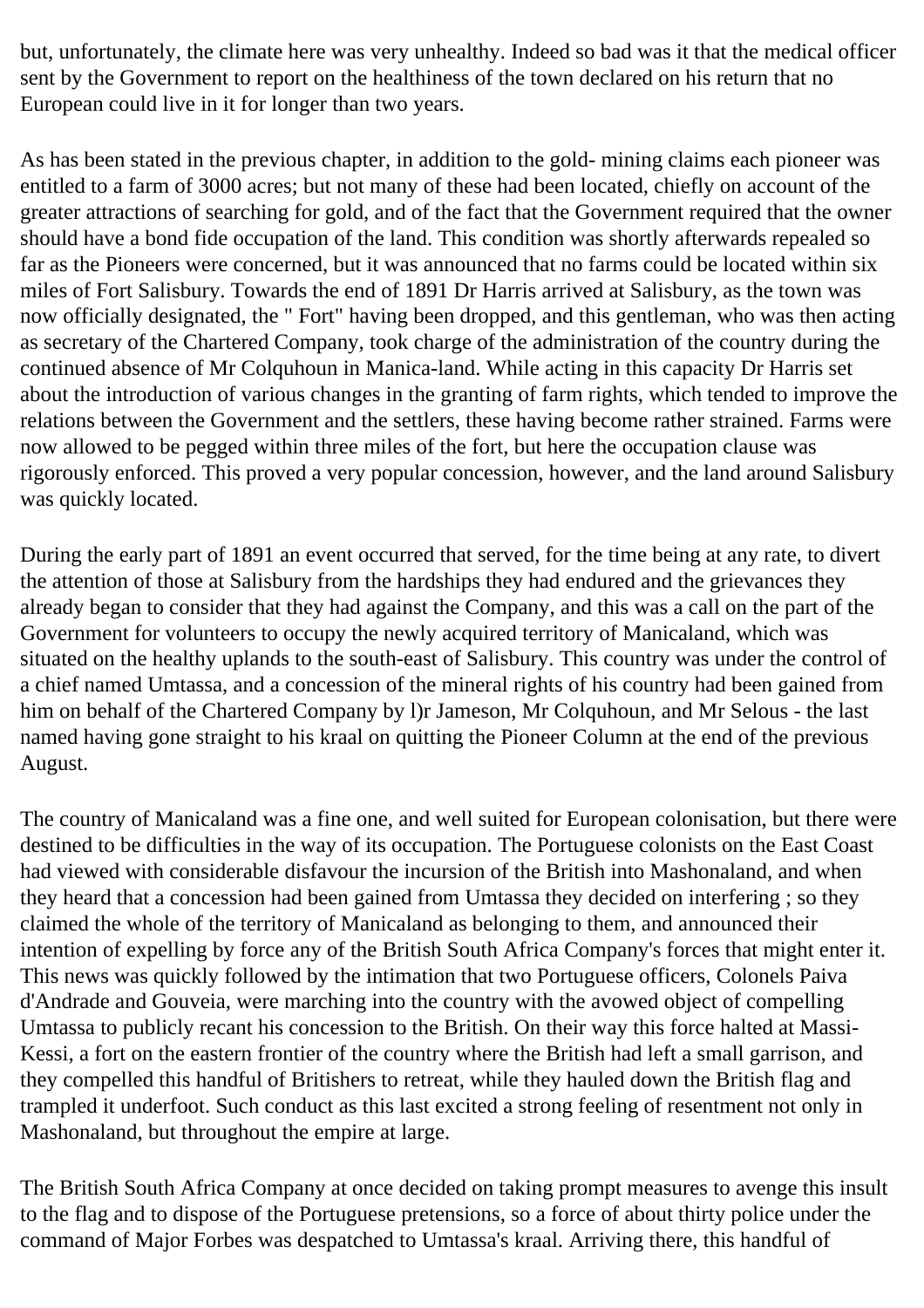Britishers found the two Portuguese officers supported by nearly 300 native levies, chiefly from Angola, preparing to make Umtassa recant the concession. With a daring that was almost reckless Major Forbes took the bull by the horns, and at once placed the two officers under arrest. Before they fully realised what had happened, he had sent them off to Salisbury under a strong escort, while he disarmed their soldiers and turned them out of Manicaland. Not satisfied with this, he pushed forward to Massi-Kessi and took possession of the fort once more. He then conceived the bold idea of making an attack on Beira, the Portuguese port at the mouth of the Pungwe river.

What with providing an escort for the two Portuguese officers and leaving a garrison at Massa-Kessi, Major Forbes's little force had become rather depleted, and he found that the whole army at his disposal for the seige of Beira numbered but six troopers. The exploits of these seven men read more like a chapter from the lives of the immortal Three Musketeers than a sober record of events that happened within the last decade; for they inarched through an unknown country for 150 miles to the Pungwe river, and there embarked in canoes for Beira, which was well garrisoned with white Portuguese troops, and there seems to be little doubt but that these men would have captured the town, had it not been for the interference of the Government. They saw complications ahead as a result of this action on the part of Major Forbes; so he was ordered to return to Salisbury immediately, and had perforce no alternative but to obey.

Negotiations followed between the British South Africa Company and the Portuguese authorities, and in the end the two Portuguese officers were allowed to return to their own country, while the Company was permitted to hold the country ceded to them by Urntassa, Massi-Kessi being made the frontier, while the fort itself reverted to Portugal. The Portuguese, however, were seriously affronted by the action of the tiny British force which had made laughing-stocks of its soldiers, and therefore, in spite of the settlement which had been arrived at, steps were taken to equip a force to finally drive the British from the territory and to avenge the manner in which Major Forbes had treated them. It was to resist this force that the Pioneer Column was being raised in Salisbury.

Several volunteered for the work, and at length fifty men, composed jointly of Pioneers and police, with a 7-pounder gun, were drawn up under the command of Captain Heyman; and these were despatched to Manicaland to watch the movements of a large Portuguese force that was collecting near Massi-Kessi, and to take possession of the country. This little force halted on Chua Hill, a short distance from Massi- Kessi, and found that the Portuguese had assembled an army of 100 whites and about 400 natives. At length the Portuguese were ready for striking a blow at the audacious English, and a message was sent to Captain Heyman telling him that unless he immediately withdrew the whole of his forces from Manicaland he would be attacked. Captain Heyman bluntly replied that he would do nothing of the kind, so the Portuguese resolved on making an attack on the British position. Captain Heyman had, with considerable foresight, taken his position on the upper slopes of the hill, and this meant that the enemy would have to fight their way up the slope, a condition that served in some degree to neutralise the great odds, which were fully ten to one.

The fatuity of the Portuguese leaders was truly wonderful. They had with them no less than eleven quick-firing guns of the most modern description, and these, coupled with their great numerical superiority, might well have gained them the day; but as the commander considered that the guns might hamper his movements, they were left behind when the force advanced! It swept rapidly over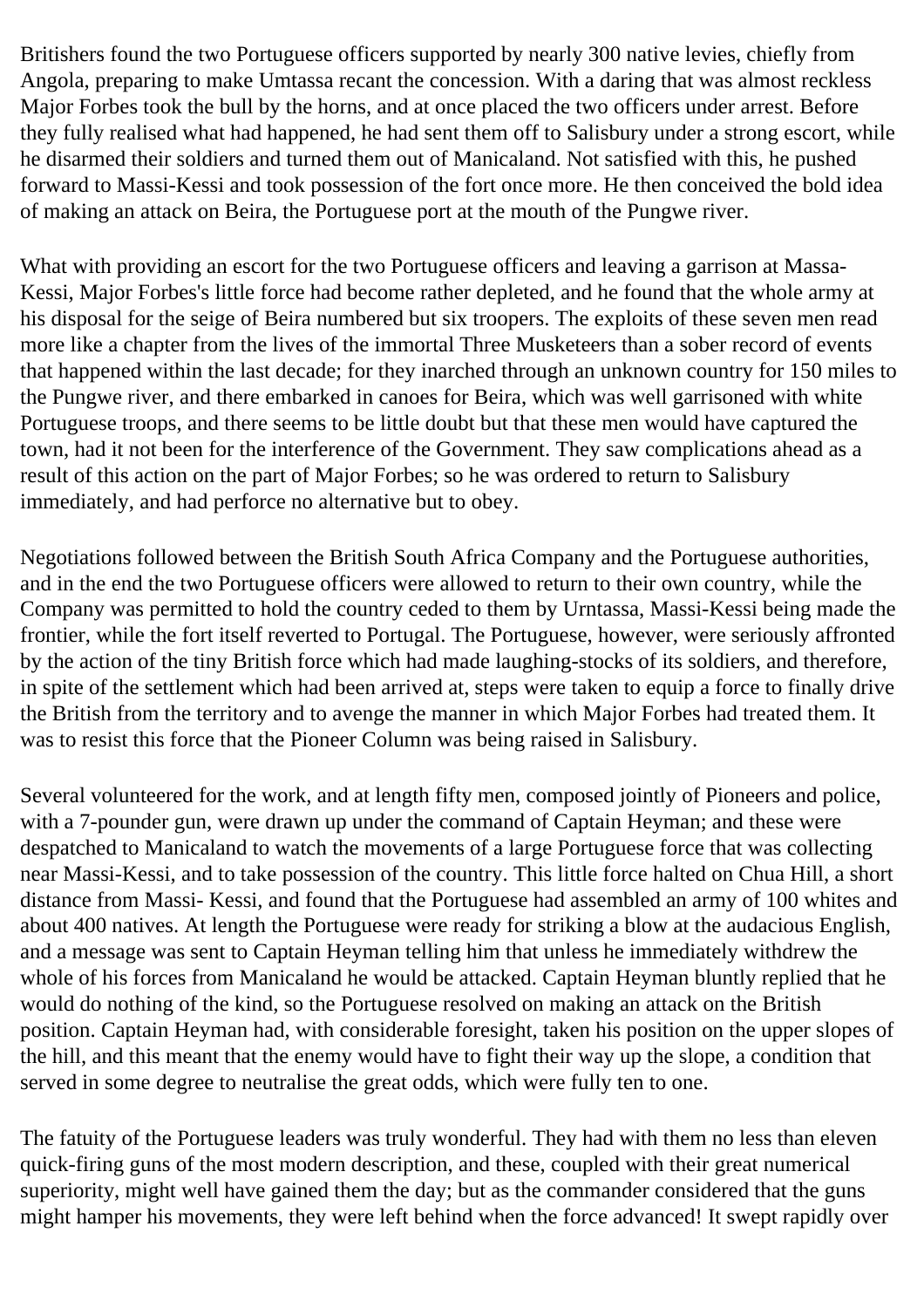the plain at the foot of the hill, and commenced a hot fire on the British position; but the aim was very bad, and only little execution was done. The Britishers, on the other hand, reserved their fire until the enemy got well within range, and then poured some deadly volleys into the thick of them. The accuracy of the British aim and the rapidity of their fire disconcerted the native levies, who made one or two spasmodic rushes and then wavered. The 7-pounder then opened fire upon them with canister, and this caused them to break and flee in the utmost confusion. The whites, however, were made of sterner stuff, and they made one or two desperate efforts to rush the British position, but were always met with a withering fire, and were soon compelled to retreat. Some parting volleys were sent after them, and then Captain Heyman advanced in skirmishing order across the plain in the direction of the fort, which capitulated forthwith.

This fort was at once occupied and the British flag hoisted, while precautions were taken against a counter-attack, and a quantity of loot, including the eleven quick-firing guns, was taken possession of. This decisive victory, which occurred on May 14, 1891, was received with jubilation in Salisbury, and indeed throughout Africa.

About this time, also, an attack was made on two boats, the Agnes and the Shark, which were proceeding up the Pungwe river with stores for Sir John Willoughby, and these were conveyed back to Beira, where they were detained. Affairs were becoming serious, for in Lisbon the Government was getting together a force of some 600 or 700 men for service in Africa; but fortunately Lord Salisbury at the Foreign Office was keeping a sharp eye on the movements of Portugal, and he promptly put an end to the affair by sending an ultimatum to Lisbon that had the effect of putting matters on a proper footing. In the following month, June, a treaty was concluded between the two countries whereby the seaboard of South-East Africa as far as the Natal boundary was left in the hands of Portugal, while the highlands, with the exception of a reservation at Massi-Kessi, were ceded to the British. A rectification of the frontier of the territories north of the Zambesi was also effected.

This was not the only trouble with foreign States that the Company was destined to have about this time, for a slight difficulty occurred with the Transvaal Boers. Several of the inhabitants of the northern portion of the Transvaal had shown a disposition to trek across the Limpopo and establish themselves in a small colony in the southern part of Mashonaland. This raised a warm protest from the British South Africa Company, and Mr Rhodes made a significant speech at Cape Town on the subject, in the course of which he warned President Kruger that " no more republics would be permitted to be established in South Africa." A strong body of British South Africa Police were sent down to the Limpopo to guard the "drifts" or fords and to turn back any Boers who might attempt to cross, and in this work they were ably supported by a contingent of the Bechuanaland Border Police.

Of course the Boer President disclaimed any intention of sanctioning such a proceeding on the part of his burghers, and indeed expressed a mild surprise that such a thing should have occurred; but it was only by the prompt action of the Chartered Company that serious difficulties with the Transvaal were prevented.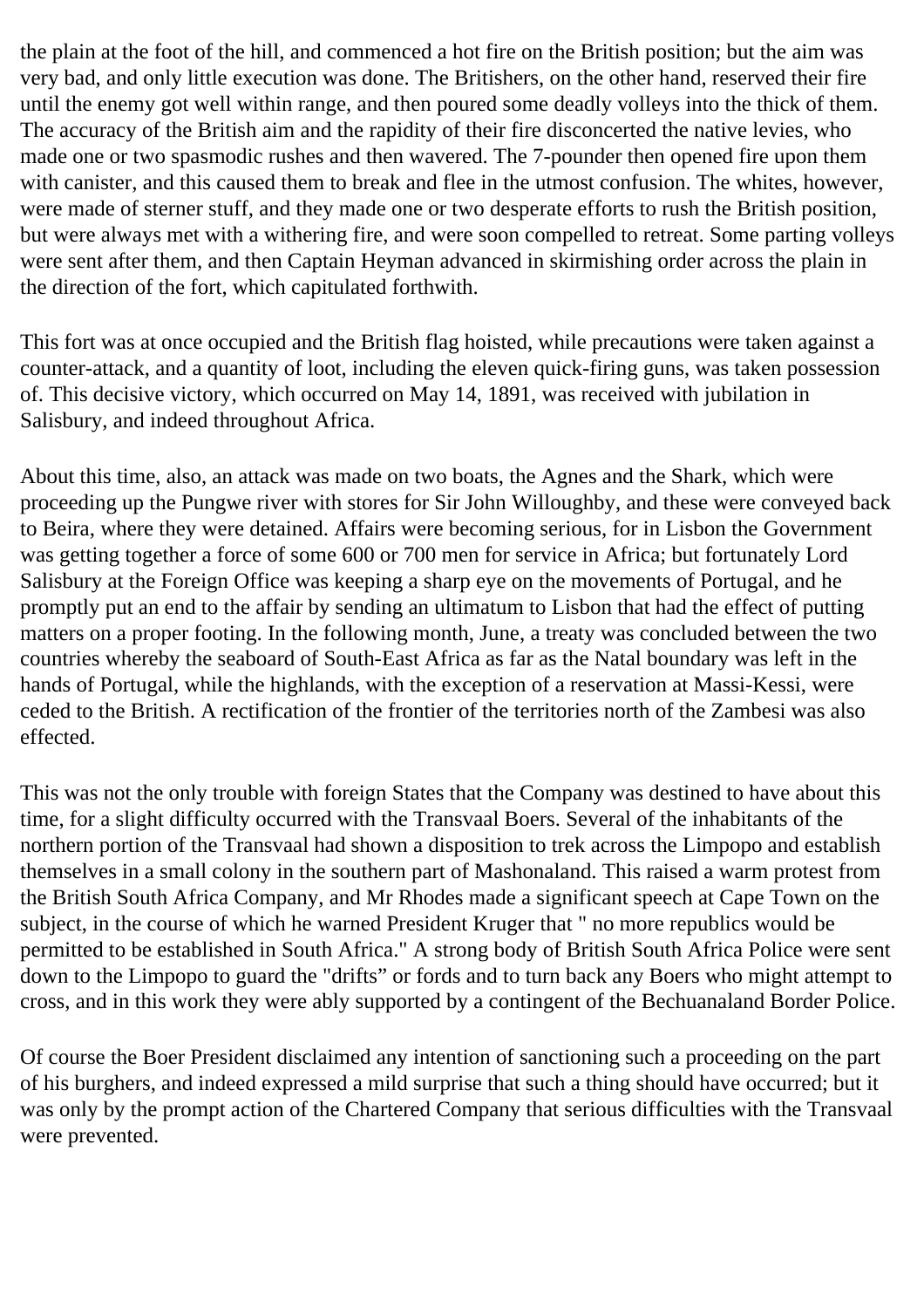### **CHAPTER V.**

## **WAR WITH THE MATABELE**

THE difficulty with the Portuguese once disposed of, the settlers in Mashonaland and the newly acquired territory of Manicaland commenced to develop the mines and to exploit the agricultural value of their adopted country. The last few months of 1891 were days of great prosperity, and during this time Dr Jameson superseded Mr Colquhoun as Administrator. All went as merrily as the proverbial marriage-bell for a time: then the tide began to turn, and, as before mentioned, an exodus commenced to take place. Before the end of this year Mr Rhodes paid his first visit to the country that mainly through his efforts had been added to the empire. He only made a short stay at Salisbury, but during that time a meeting of the settlers in and around the town was held, and as a result a deputation was formed to lay their more or less substantial grievances before him.

The chief of these grievances was the 50-percent clause of the Government. This was held to be a great burden on the mining section of the community. The fact that the Chartered Company was preparing to spend thousands of pounds on railways and suchlike for the express purpose of lessening the cost of the transport of mining machinery and other heavy goods, which, had they to be sent up from Cape Colony by waggon, would cost a prohibitive sum, did not weigh in the least with these short-sighted agitators. They preferred to take the line that it was they who provided both the capital and the labour for working the reefs, and that so soon as the mine began to repay them, they were called upon to hand over one-half of whatever they earned to a company far away in London, and one which had not raised a finger to assist them in any way.

This was altogether a wrong view to take of the case. The prospectors were incessantly expatiating on the great benefit that would accrue from the construction of a railway from Salisbury to the East Coast, but they overlooked the great cost of such an enterprise, as also did they the fact that the 50 per-cent clause was almost the only form in which they contributed to the revenue of the country in which they were winning their livelihood. It should be said, however, that it was mainly the settlers themselves who were in antagonism to the Company over this question: the syndicates and companies that were formed in London or elsewhere to exploit the mines saw things in a far more reasonable light, and accepted the 50-per-cent clause cheerfully, as being requisite for the rapid opening up of the country. When the deputation waited upon Mr Rhodes to explain their discontent, he met them with perfect courtesy and explained to them frankly what the position of the Company was, and it is to their credit to say that many of the delegates accepted Mr Rhodes's statements. On the other hand, several settlers, seeing that the Company would not repeal the obnoxious clause or reduce the amount, shook the dust of the country from their feet and returned to the south.

Prior to this set-back the country had been progressing splendidly. The trans-continental telegraph line was rapidly approaching Salisbury; on the goldfields the chaff was being separated from the wheat; while in Manicaland the agricultural prospects were very bright. In the latter province a township had been surveyed at Umtali, and buildings were rapidly springing up there, while the neighbourhood round about was being actively prospected for gold with a fair amount of success. A scheme was on foot to connect Umtali to Beira by railway, and to bring this line eventually forward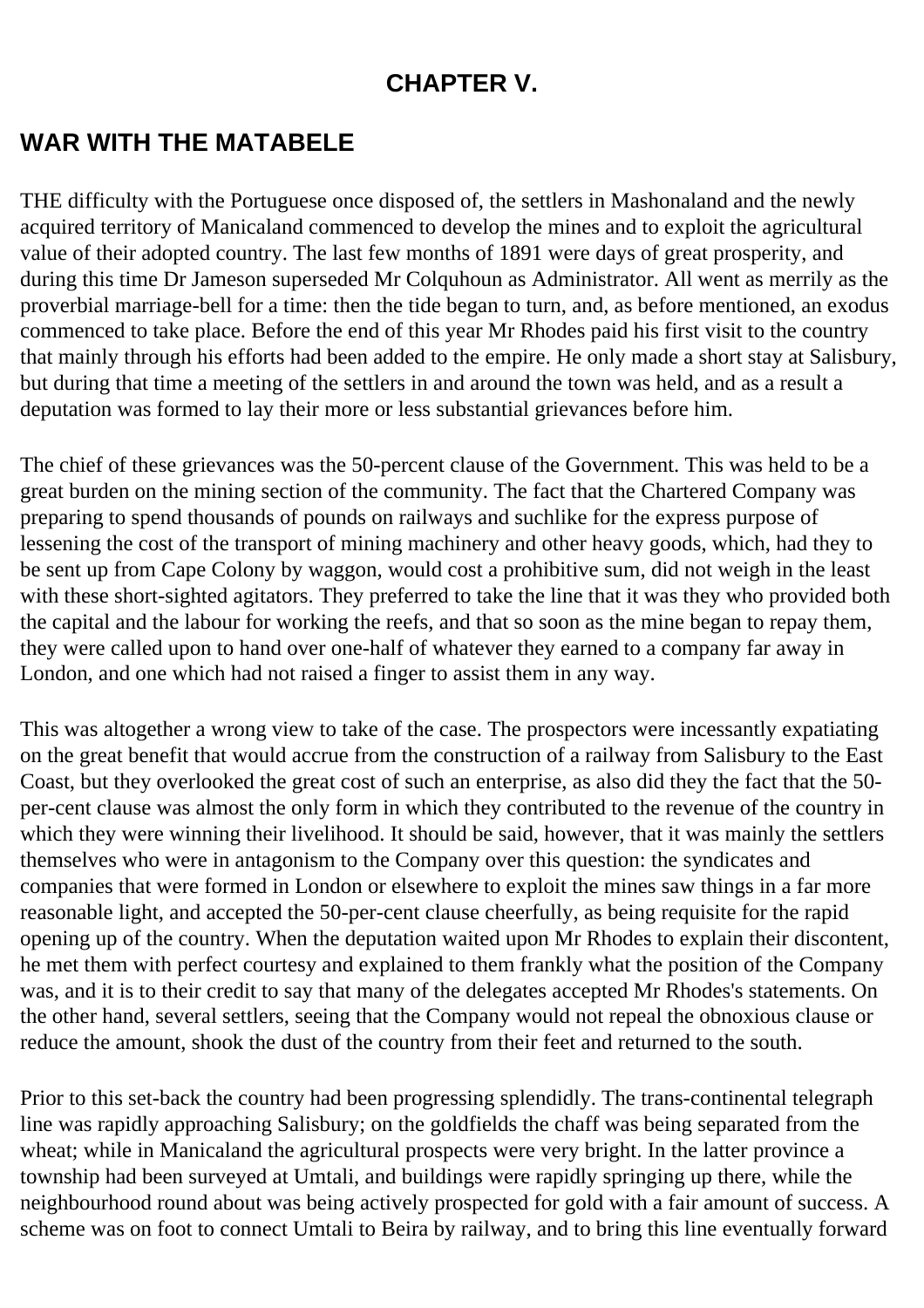to Salisbury; and preparations were being made for the survey of the land for this purpose. In fact, everything seemed to be going on most auspiciously, when an incident unfortunately occurred in Salisbury which once more strained the relations between the settlers and the Government: this was the disbandment of the police.

By the terms of the Charter the British South Africa Company was compelled to keep up an adequate armed force for the protection of the colonists, a very necessary proviso, but one which pressed heavily on the finances of the Company. From one cause or another the original capital of the Company, £1,000,000 sterling, had already had great inroads made upon it, while the income had been practically nil, and it was clearly seen that great retrenchments would have to be made. Mr Rhodes threw himself into this question of husbanding the finances with characteristic energy, and mainly through his efforts the expenditure was reduced from about a quarter of a million per annum to something like £30,000. Of course this reduction meant wholesale pruning and trimming, and the police, which formed by far the heaviest drain on the Company's coffers, was one of the first items to which attention was given.

A few months previous to this a proposition had been mooted in Salisbury to form a volunteer force among those resident in the immediate vicinity for the protection of the town from any possible incursion on the part of Lobengula and his impis; and this idea was eagerly taken up, though it was openly asserted later on that those who suggested the scheme did so at the instigation of the Government. The corps was constituted, however, and christened the Mashonaland Horse, and Major Forbes was elected by the popular vote of the members of the force to be the commanding officer. The Company welcomed the idea of this corps, and aided the formation and equipment in every manner possible. So soon as the corps was formed the Government took the step that brought down a storm upon their heads, for they disbanded a large proportion of the police force, and contended that, with the Mashonaland Horse in existence, a large body of police to protect Salisbury from assault was no longer required. Both the men forming the corps and the outside settlers took this very ill, and declared openly that the members of the Mashonaland Horse had been duped by the Company, and that they were expected to do for nothing what the police had been paid to do. The breaking up of the police, too, affected the commercial portion of the community considerably, for nearly the whole of the discharged men immediately quitted the country, and as hitherto the police had formed a considerable section of the population, there was at once a falling-off in trade. It is difficult to tell how this dispute would have ended had it not been for the appearance of another and greater cloud on the Mashonaland horizon - the attitude of the Matabele.

Many of these Matabele had entered the service of the white men at the mines - for it soon became apparent that while the Mashonas made excellent husbandmen, they were of little use at the mines, so that it was necessary for other natives to be engaged. Those who seemed best suited for mining were the Shangaans from the northern banks of the Zambesi, but they were comparatively few in number, so the Matabele were employed when Shangaans were unobtainable. These Matabele were, however, a source of great trouble, both to the Native Commissioners who had been appointed in each mining district to supervise and protect the natives, and to the miners employing them. They were incorrigible thieves, and would suddenly depart with all and everything on which they could lay their hands. In this manner solitary prospectors in the open country, without any other Europeans near them, were at the mercy of these "boys" (as the native labourers in Africa are termed), and it was nothing uncommon for information to reach Salisbury that a white man had been robbed and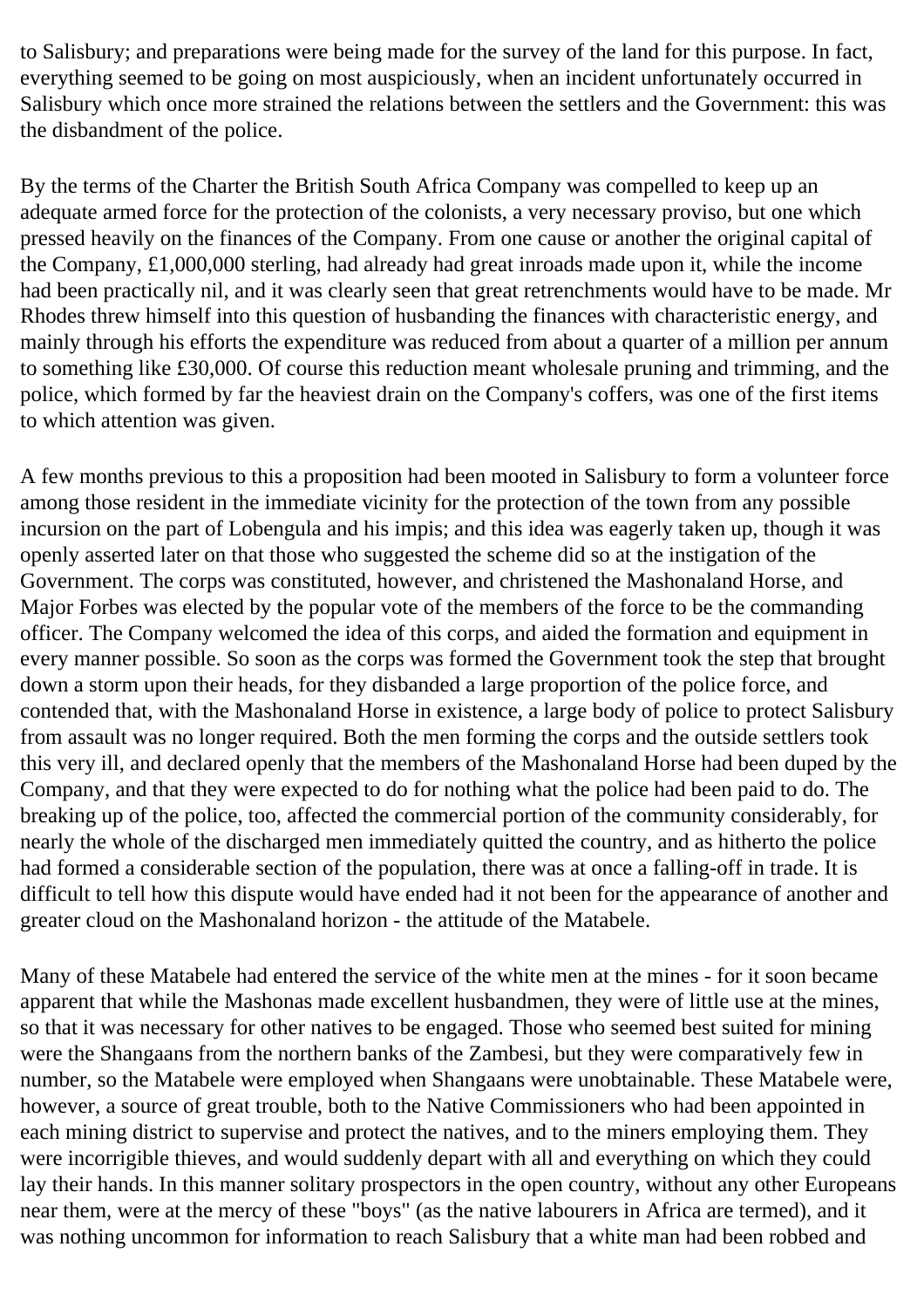left destitute on the veldt by the Matabele boys he had employed. As time went on they became more daring, for the magistrates in one or two cases had shown unwarrantable leniency with such of the natives as had been brought before them for stealing (and leniency in the Kafir mind is synonymous with weakness), so that the natives had come to think they could do pretty much as they liked without fear of retribution. Reports of murders and attempted murders of whites by Matabele consequently began to arrive at Salisbury, until strong demands were addressed to the Government for steps to be taken to put this lawlessness down and to teach the Matabele a muchneeded lesson. Unless the whites managed to catch the "boys " in the very act of robbing them, moreover - and this they were but rarely able to do - it was next to impossible to arrest them, for they made straight for the Matabeleland border, over which Lobengula had forbidden the whites to cross.

Things went on in this manner throughout 1892 and the beginning of 1893, when the attitude of the Matabele served to precipitate matters. In all the communications between the representatives of the Chartered Company and the natives of the Mashona, Makalaka, and Banyai tribes, a great point was made of the fact that the white men were going to prevent the Matabele from raiding them and stealing their women and cattle. In consequence, these tribes became exultant over the freedom from attack that they were promised, and put on very insolent airs towards Lobengula and his impis, for they thought that they were now safe from the Matabele vengeance. This conduct from the tribes that Lobengula and his nation had learned to look upon as their slaves and dogs, to be beaten, robbed, and massacred whenever it pleased their masters to do so, came as a complete surprise to them, and greatly incensed the young soldiers. Lobengula, however, saw the reason for this, and guessed that the Mashonas were assured of the white man's protection, and therefore so long as was possible he restrained his impis from attacking the tribes. At length, however, they got out of hand, and he was obliged to give his consent to their entering Mashonaland and inflicting condign punishment on the impudent Mashoiias, who now refused to pay any tax to Lobengula or to obey his commands in any way.

The impis selected for this work of vengeance were strictly enjoined by the king not to harm the whites or to interfere with them or their property; and in July 1898 the Matabele army crossed the border and entered Mashonaland. They made straight for Victoria, around which was the chief dwelling-place of the Mashona tribe; and the news of this advance of the Matabele sent a feeling of something akin to consternation through the whites in the country, and the development of the country was stopped. Messages were sent off to Lobengula to recall his soldiers, but he replied that no harm would happen to the white people, and that he had a right to punish his "slaves "; but in spite of that the settlers felt that this was but a preliminary movement to see what the attitude of the British would be before commencing a regular attack on them, with the object of driving them from the country and annexing their guns and blankets, which had excited the cupidity of the Matabele.

When the impis arrived at Victoria they made at once for the settlement of the Mashonas, who saw the unexpected arrival of their bloodthirsty foes with wild cries and shrieks of dread and despair; and the Matabele were soon at their favourite pastime of stabbing and mutilating in horrible fashion the defenceless men, women, and children of the tribe, while they seized the cattle of their victims, together with their young women and girls.

The white men in Victoria were, as may be imagined, indignant and wrathful in the extreme at this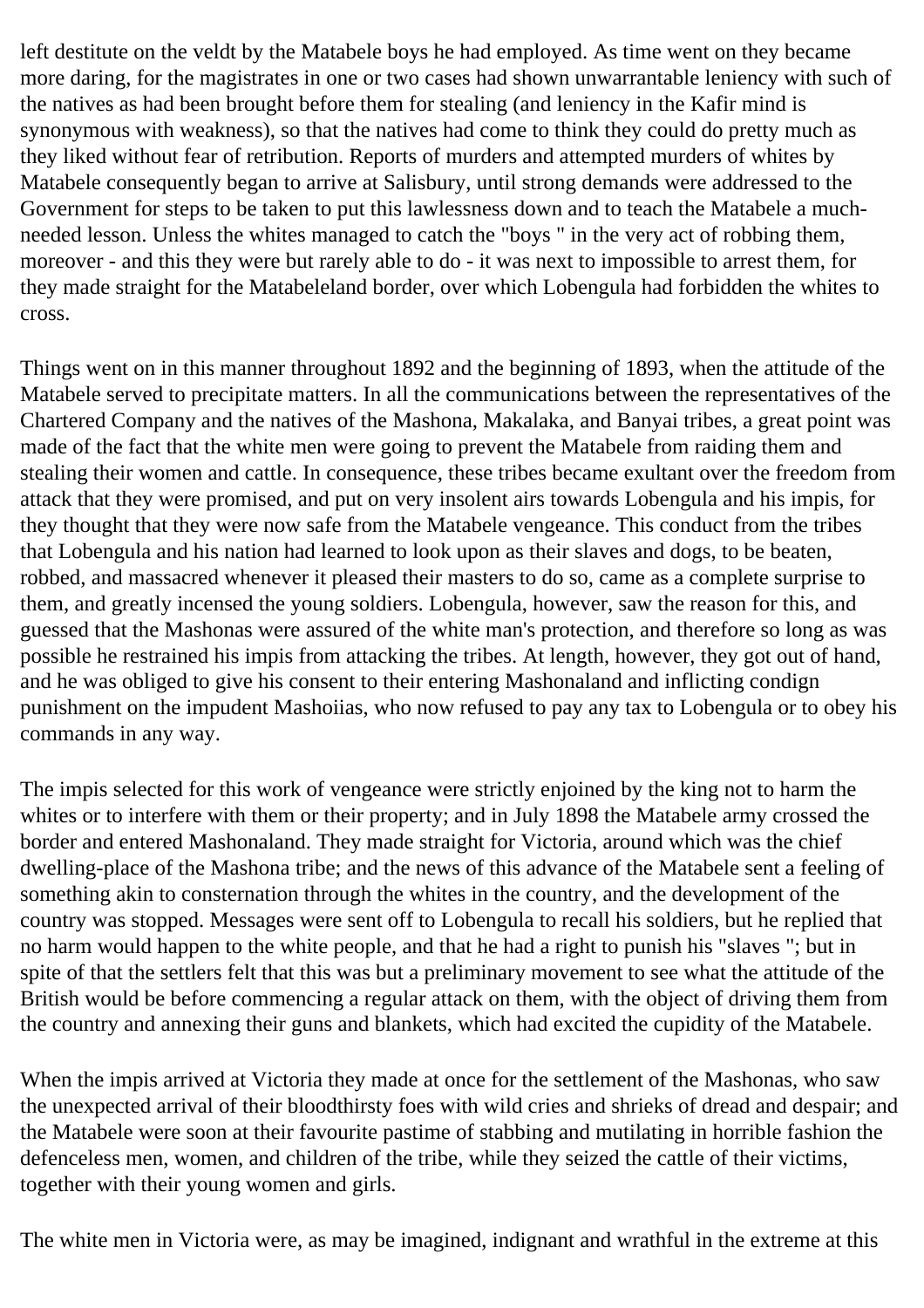massacre before their eyes, and the Government were called upon to put an end to it. Dr Jameson at once answered the demand by proceeding to the scene of the massacre attended by a handful of police. He sent out to summon the leading indunas of the Matabele army to an indaba, and when they were assembled he told them plainly that they must at once return to their own country and cease for all time from slaying and pillaging among the Mashonas.

Otherwise, he warned them, he should take them and hang them. This bold speech of the Administrator had its desired effect in one or two cases, for some of the lesser indunas, with considerable difficulty, drew off their men, who were very loth to leave, for the lust of blood was upon them. These withdrawals, however, only numbered a few hundred men, for the great body of the indunas and the men under them were very defiant, and openly threatened that it would not be long before they served the white men as they were then serving the Mashonas. In the end Dr Jameson gave the impis until the evening of that day to prepare to leave the country, otherwise he told them that he should order the white police to drive them out, and the indaba then broke up.

A small force of police under Captain Lendy was in Victoria at this time, and these were held in readiness to enforce the Administrator's words if the Matabele refused to leave. The indunas quitted the indaba with the idea that the few whites in Victoria would never dare to proceed to the lengths that Dr Jameson had hinted at, and they were so accustomed to victories over impotent foes that the idea of any one successfully resisting them, much more defeating them, seemed absurd. The calm tones of the Administrator, however, had occasioned them a certain amount of uneasiness, so they determined to test the whites and see what really would happen. The main body of the impi was withdrawn for a short distance, and a sort of a rear-guard of a few hundred warriors was left behind to test the courage of the white men and to see whether Dr Jameson was as good as his word. At sunset this rear-guard was still pillaging and burning the Mashona kraals and slaying such of the inhabitants as they came across, so the little body of police rode out against them. The spot where this took place was an open plain well adapted for the movements of the horses of the troopers, and the police spread out into skirmishing order and advanced directly towards the Matabele, who collected to oppose them. As the Britishers rode towards the natives the latter opened fire upon them, and in retaliation the troopers fired some volleys into their midst and charged them. This firing on the Matabele by the police was strongly condemned at the time in certain quarters in England, and Dr Jameson and Captain Lendy were roundly accused of " ruthlessly shooting down the defenceless Matabele" - a sweeping charge, for which there does not seem to be any foundation. It was also declared that the native soldiers were "butchered" even when they threw down their arms and craved for mercy. This is not by any means the case. It is certain that the police only fired on the natives when they had been first fired upon by them, and their conduct during the whole affair was only that which Dr Jameson had given the indunas to understand it would be if they disregarded his orders for them to retire. In all cases where quarter was asked for, moreover, there is not one tittle of evidence to show that it was not readily given, but in the hands of some people at this time any stick seems to have been good enough to beat the Rhodesian dog with.

After this outbreak the requests which had been made for some time previously for the Company to dispose once and for all of the Matabele incubus that was retarding the progress of the country was now renewed, and public meetings were called at both Victoria and Salisbury to enforce this demand. The settlers expressed their views very forcibly on the question, for they saw that their homesteads would never be safe nor the country tranquil while the Matabele impis were allowed to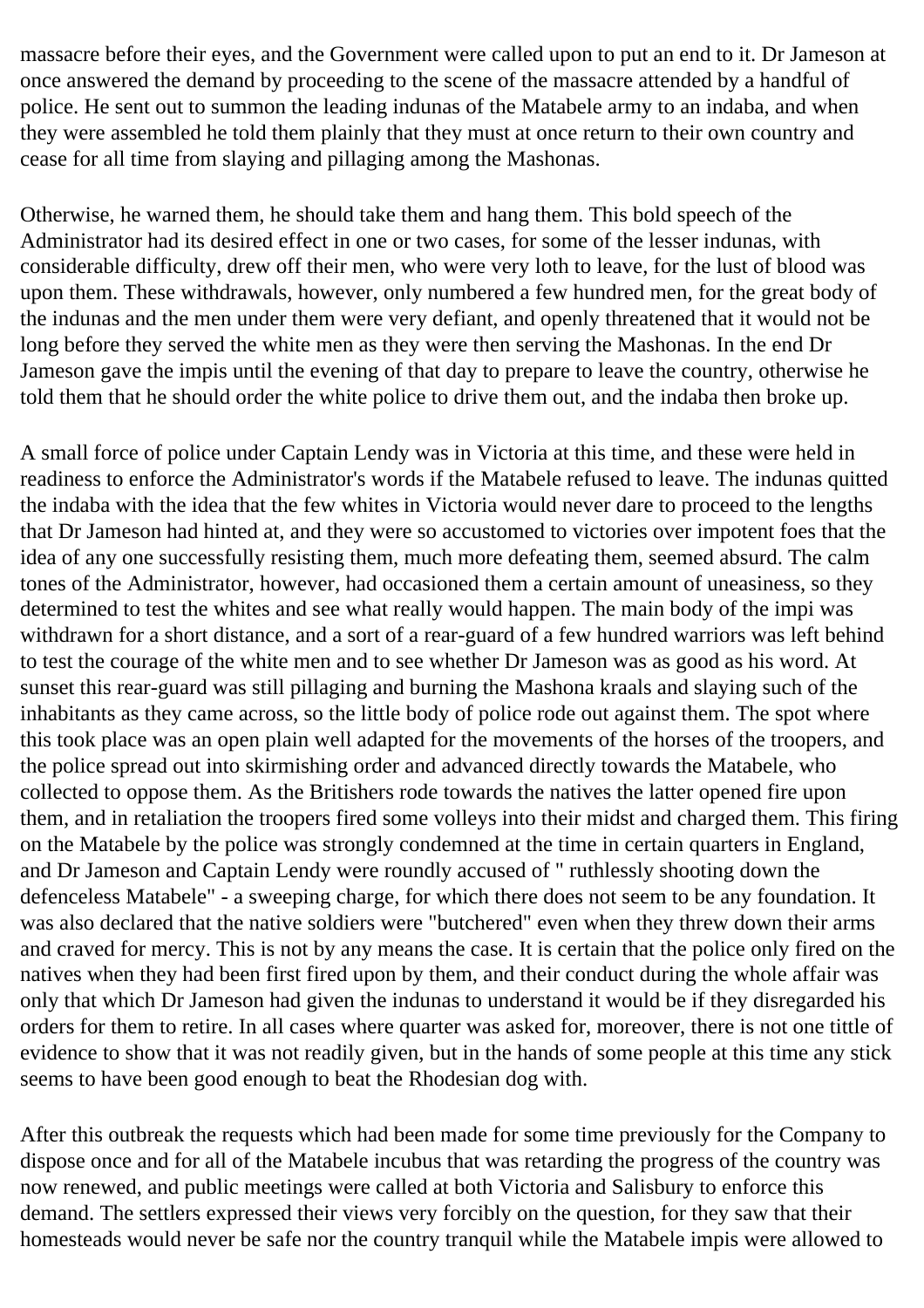hover on the frontier ready to sweep across the country whenever they felt so inclined. They spoke out plainly and insisted on the Company crushing the Matabele power without further delay, otherwise they threatened either to appeal to the Imperial Government to send up forces to protect them and to take over the country as a Crown Colony, or to combine together and quit Mashonaland in a body.

The Government at Salisbury was therefore confronted with a grave crisis, and Dr Jameson telegraphed the position of affairs to Mr Rhodes at Cape Town and asked for advice. He told him of the attitude of the settlers and of the threats held out, and inquired whether he should enter Matabeleland with the object of breaking up the nation. Mr Rhodes's reply was laconic in the extreme, being merely a telegram bearing the words, " Read Luke xiv. 31." Dr Jameson was surprised by this enigmatic answer, but he knew Mr Rhodes's manner, so he looked up the indicated verse and found it to run as follows : " Or what king, going to make war against another king, sitteth not down first, and consulteth whether he be able with ten thousand to meet him that cometh against him with twenty thousand ?" Dr Jameson understood the question that was implied by this thoroughly. Could he with the forces at his command, considerably under 1000 men, hope to cope with the whole fighting force of the Matabele nation?

After careful consideration Dr Jameson decided that he could do this, so in equally laconic terms he telegraphed back to Mr Rhodes, " All right. Have read Luke xiv. 31"; and thus in two abrupt telegraphic messages the breaking up of the Matabele nation was decided upon, and the preparation for the invasion of Matabeleland commenced.

It seems only probable that this step would have been decided on sooner, before the outbreak at Victoria, had it not been that the hands of the Company were to a certain extent tied by the Imperial Government. Lord Ripon was at this time at the Colonial Office, and he seems all through to have been hopelessly out of touch with the real trend of affairs in Mashonaland. Sir Henry Loch, the High Commissioner at the Cape, had had instance after instance of Matabele hostility reported to him, until he at length came to see with the rest that the Matabele power must be destroyed, and though none could accuse him of being in the slightest degree jingoistic, he decided that sooner or later this must be done, and that it would be for the good of the whole of South Africa to have the fighting over and done with as soon as possible. He reported these views to the Colonial Office, but they seemed to carry little weight; for, true to the policy that governed (or misgoverned, whichever be the correct term) South Africa for so long, the opinion of the British representative on the spot, who might have been supposed to know something about the matter, was ignored and brushed aside. Lord Ripon, in reply to the despatches of Sir Henry Loch, ordered him to inform the British South Africa Company "that unless they were attacked, no aggressive movement was to be made without your [Sir Henry Loch's] previous sanction and approval." This was very right and proper, for it would have served to remove any suspicion of fillibustering on the part of the Chartered Company; but the most remarkable part of the message was still to come, for Lord Ripon continued, " If your sanction for an offensive movement is asked, communicate with me before replying," thus meaning that weeks, or maybe months, - for Downing Street is not notorious for its alacrity of movement, would elapse before the Company would be in a position to follow up any advantage that it might have gained over the Matabele. But at length things became so bad that even Lord Ripon was brought to see what the upshot of it all would be, and reluctantly the imperial sanction to Dr Jameson's advance into Matabeleland was given.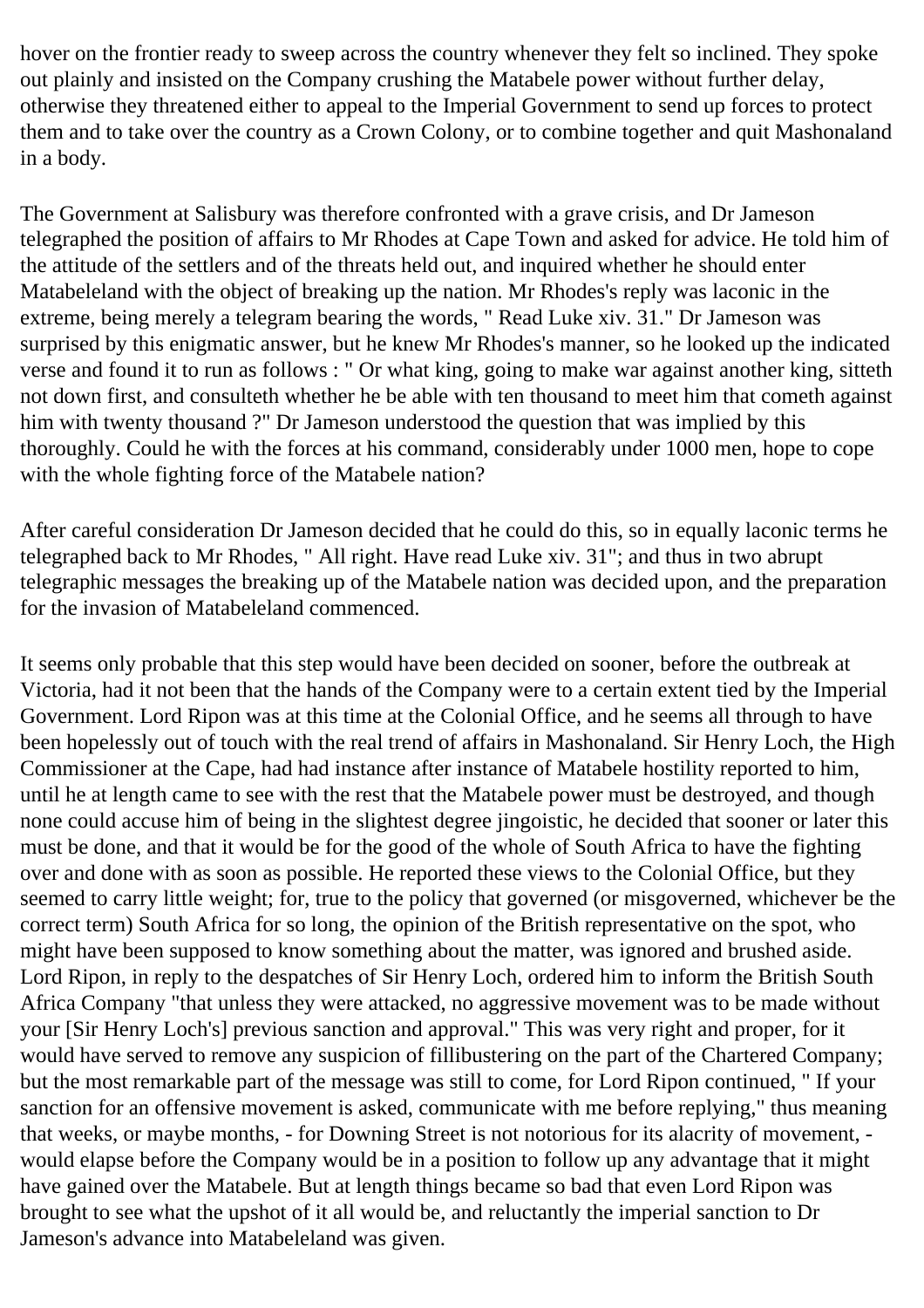There were other and serious difficulties in the way of this advance, however, besides the want of men and the imperial sanction, and of these the outside public was not aware. The Company realised as well as, perhaps better than, the settlers that there would he no peace in Mashonaland until the days of the supremacy of the Matabele nation were over; but - and it was a momentous " but" - their finances were at a very low ebb, and totally unfitted to stand the drain of a war. The settlers did not look at the financial side of the question, and would have made light of it if they had, for a Government is always supposed to be rolling in wealth, but the officials of the Company knew better, and therefore their disinclination to precipitate matters can be well understood.

Mr Rhodes, however, once more proved to be the sheet-anchor of the country, and so soon as he realised that the Matabele must be conquered, he determined on putting his hand into his pocket and providing the funds for the campaign. This, too, without ostentation or parade. He merely indicated to the Board of the Chartered Company in London that the money for the march on Bulawayo would be forthcoming, and left them to draw their own inferences as to the source.

At this time, too, Mr Rhodes was already spending a vast amount of money out of his private purse on the new country. He was providing four-fifths of the capital for the railway from Beira to Umtali, as well as a like proportion of the capital for the trans-continental telegraph; just previously he had found the greater part of the money for the extension of the railway from Cape Colony northwards to Mafeking; and now, on the top of all this, he was to find this money for the prosecution of the war against the Matabele. It is often remarked that the ex-Empress Eugenie of France was at one time, before its disastrous termination, in the habit of referring to the war of 1870 as "ma guerre," but Mr Rhodes had a far better right to refer to the first Matabele war in those words. All must admire the loyalty and self-sacrifice which Mr Rhodes exhibited at this time, as indeed he has done at all others, towards the new country, of which he was the leading spirit.

So soon as the necessary funds for the campaign were assured, the preliminaries were entered upon. It was decided to form three columns of about 250 men each, of the mounted infantry type, - by far the most suitable for this class of warfare, - while each would be accompanied by Maxim and other quick-firing guns. The first column was called the Salisbury Horse, and was largely composed of the members of the Mashonaland Horse, which was disbanded about this time; and Major Forbes took command of this. The second column was recruited from Victoria and district, and was called the Victoria Rangers, being under the command of the gallant and unfortunate Major Alan Wilson; while the third was being formed in Johannesburg and the neighbourhood of the Rand by Commandant Raaf, a Dutchman. These columns, according to the plan of campaign, were to join forces at Iron-Mine Hill, on the Matabeleland frontier, to the south-west of Salisbury and almost in a direct line between that town and Bulawayo, while Colonel Goold-Adams was to advance on Bulawayo from the south-west with a column of the Bechuanaland Border Police.

Before commencing this march the Salisbury column was moved down to Fort Charter for a short time, and the men left the capital on September 5, 1893. Each man of the column carried ten days' provisions on his horse with him, together with a hundred rounds of cartridges, while the heavy guns of the column consisted of a 7-pounder, two Maxim guns mounted on galloping carriages, a Gardner gun, and a Nordenfeldt.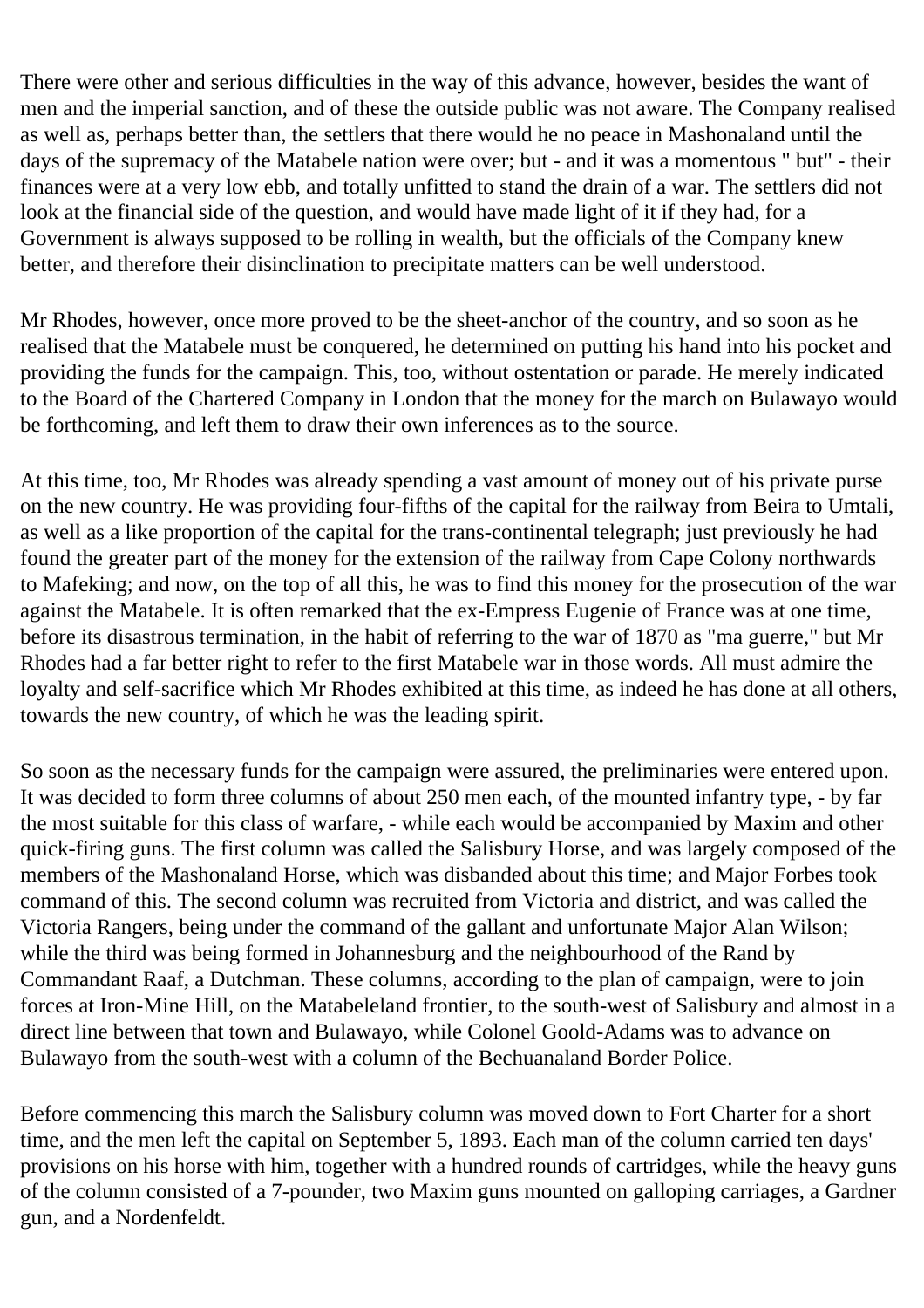So soon as the column had quitted Salisbury a sort of panic seems to have seized those who remained behind, and who were forbidden by the Chartered Company to attempt to leave the country in its then unsettled condition. It was realised that should the advancing force meet with a reverse at the hands of the Matabele, the latter would at once make a dash for Salisbury, and, flushed with their victory over the white force, would massacre all whom they found there. It was decided to fortify the jail, so that it might offer a retreat upon which the population might fall back and there make a last stand if the worst should come to the worst; and this was done in as effective a manner as the means at their disposal would allow of.

The Salisbury column spent a month at Fort Charter drilling and getting the men and the horses accustomed to the work that lay before them, and then on October 2 the force moved forward towards the rendezvous. Elaborate precautions were taken on the march against surprise by the Matabele, and laagers were formed every night in a similar manner to that adopted by the Pioneer Column.

As the Salisbury column marched forward, that from Victoria did likewise. This latter body consisted of 415 Europeans, and was armed with a 7-pounder screw gun, a Hotchkiss, and three Maxim guns on galloping carriages, together with a force of about 400 Mashonas under Mr Quested.

These columns combined at Iron-Mine Hill, as had been arranged, on October 16, and the final preparations for the advance were made. The force was placed under the command of Major Forbes, while Dr Jameson assumed the direction of the campaign. On October 15 the first casualty occurred to the force, a scouting party being attacked by a band of Matabele, with the result that Captain Campbell was killed. The objective of the column at this time was the Shangani river, and as they advanced through the Matabele country all the kraals they met with were destroyed. Contrary to expectations, the Matabele did not attack the column, but contented themselves with firing on isolated scouting parties, and in this way the force sustained a severe loss in the death of Captain Burnett, who was shot while out scouting. From the accounts of those who were with him, it seems that he had ridden up to a hut which was to all appearance deserted, and was about to dismount in front of it, when he was fired on from the interior, the bullet striking him in the abdomen. This was the gentleman who took over the guidance of the Pioneer Column when Mr Selous retired, and he was a first-rate scout.

The Matabele were very badly generalled at this time, and, indeed, throughout the war; for they threw away several opportunities of attacking the invading force while it was passing through the thick bush country, when they might have inflicted considerable loss on it, with the result that later they had to tight against the British on the open plains, when the conditions were much less in their favour. The Shangani was reached and crossed on October 24, and there the column halted to await the reports of the scouts who had been sent out to ascertain the movements of the enemy.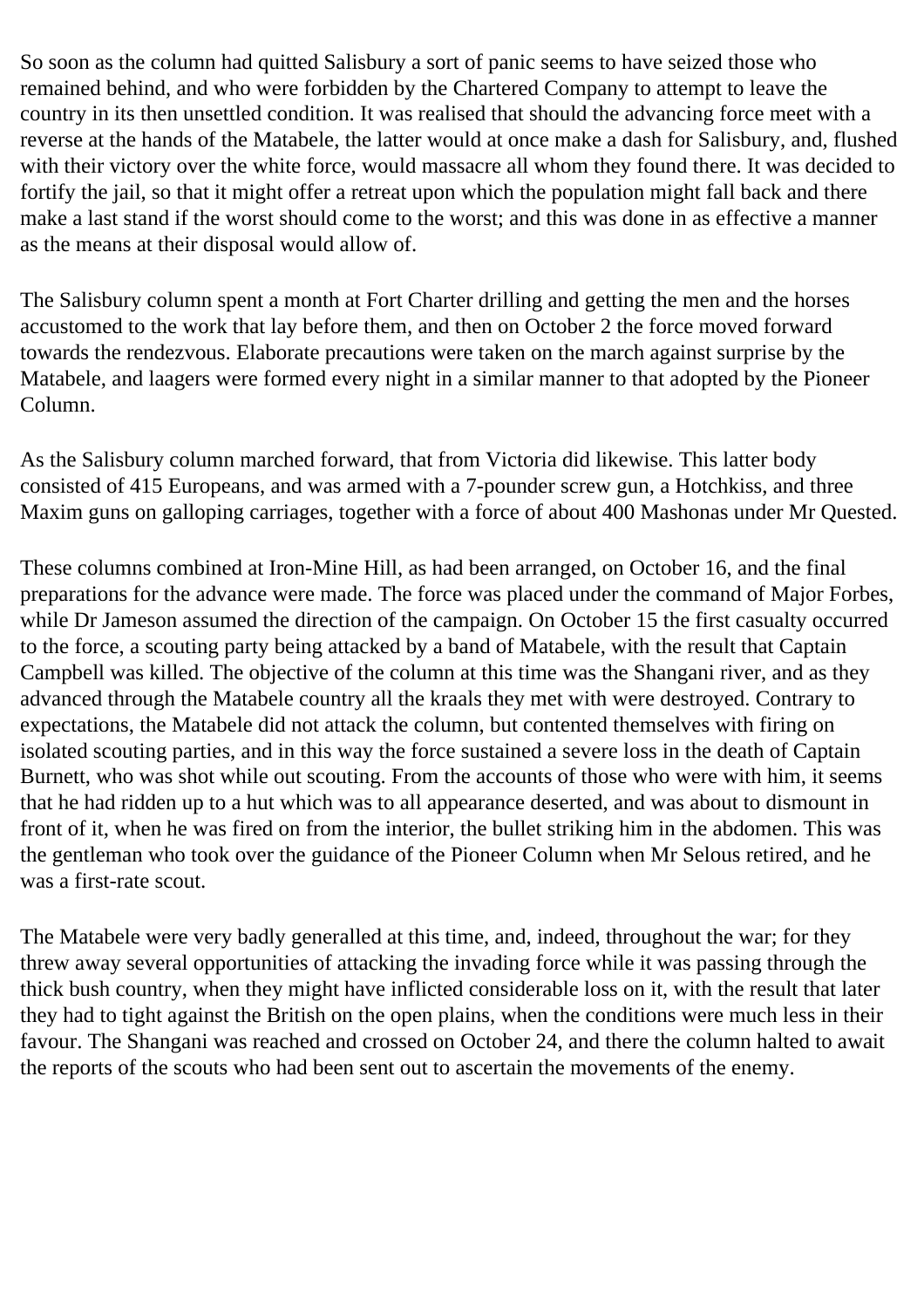## **CHAPTER VI.**

# **WAR WITH THE MATABELE - Continued.**

THE Shangani was crossed in safety, and a double laager was formed and protected by thornbushes. As the column had approached the river a number of Mashonas who had been captured and carried off by the Matabele were rescued and restored to such of their friends and relations as were with the native contingent under Mr Quested, while a herd of cattle was captured by the column.

The native camp on the Shangani was situated some 600 or 700 yards from the laager, and when preparations came to be made for spending the night of October 24 here, it did not seem as though there was a hostile native anywhere near. As the troopers retired to rest they could hear the laughter and unceasing chatter of the natives, and the next thing that those on guard within the laager heard was screaming and cries of terror coming from the native kraal, where just previously joy and gladness had been reigning supreme. The alarm was given, and the laager was at once manned and scouts were sent forward to see what the occasion of the hub-bub was, when it was found that a strong body of Matabele had suddenly swooped down on the helpless Mashonas and were stabbing and killing right and left.

From what was afterwards gathered it appeared that this force of Matabele had been lying concealed in an adjacent ravine waiting for the laager to be wrapped in slumber previous to making a sudden attack, and so they settled down to wait until the noise among the Mashonas should have subsided; but the joy of the latter at meeting the long-lost fellow-members of their tribe had prevented them from going to sleep, and it seemed to the impatient watchers as though they were going to keep up the merriment all night. At length the Matabele saw the dawn approaching; and rather than be baulked of their prey, they made a rush on the kraal, intending to sweep on to the laager later. Here, however, they showed exceedingly bad generalship, for almost as soon as they commenced their work of slaughter among the Mashonas, the British camp was wide awake, and not only prepared to receive the onslaught, but able, in fact, to send out a detachment to clear the Matabele from the kraal. Advancing steadily and pouring withering volleys into the serried ranks of the Matabele, this force soon beat them back and rescued the Mashonas from their clutches.

While this was going forward a daring attempt was being made to attack the laager from another side. About 300 Matabele without their shields collected on a small hill some little distance from the camp, and as the daylight grew marched directly forward to the laager. So cleverly was this movement carried out that for the moment even Major Forbes was deceived into believing them to be friendly natives; until they got close up to the waggons, when they calmly halted and commenced firing into the camp. This sudden attack took the garrison somewhat by surprise, and had the aim of the Matabele been better they might have done considerable execution; but, fortunately for their antagonists, the Matabele had a superstition to the effect that when using a rifle the higher the backsight was raised the better would be the aim, and consequently the great majority of their bullets flew harmlessly over the laager and dropped on the other side. Major Forbes immediately detailed some 200 rifles to drive back this party of natives, and this was quickly done; for as the bullets began to fall among them, and their numbers were getting thinned out, the remainder retired over the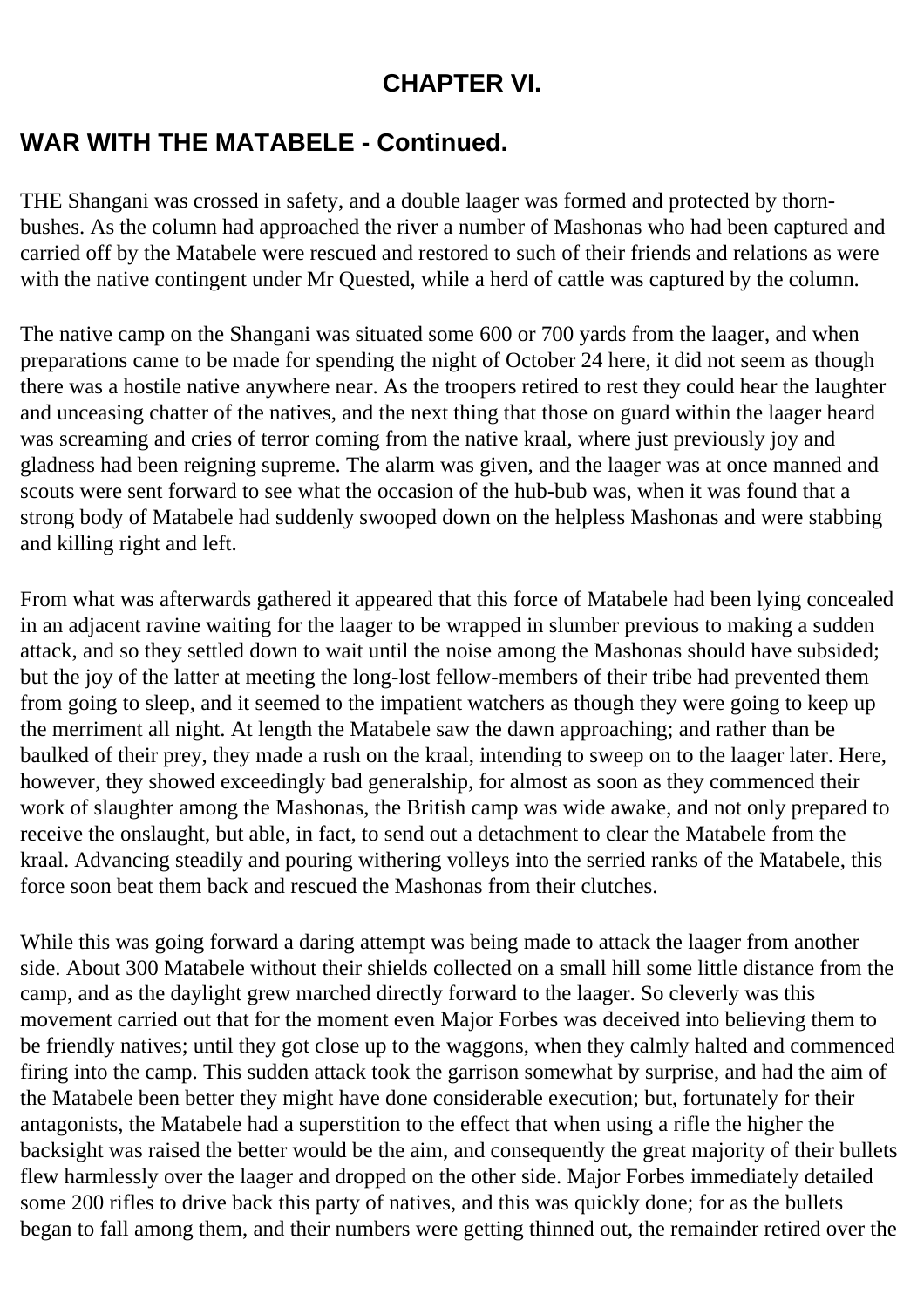hill from whence they had come with considerable precipitation. A small party of cavalry was sent out to follow this impi and break it up, but once beyond the range of the death-dealing rifles of the white men, the Matabele re-formed, and turned on the cavalry and caused them to retire on the laager, losing several of their horses as they did so.

This retreat of the British horsemen served to revive the flagging courage of the Matabele, and they dashed up at the laager with increased vigour, but as they approached the Maxims were turned on them and literally mowed them down like grass before a scythe. About this time, too, Captain Lendy had got the 1-pounder Hotchkiss gun into working order, and having got the range of some of the more distant bands of Matabele, the shells from this gun were soon dropping among them, much to their consternation, for they were unused to artillery fire. After a temporary retirement, a third and final attack was made on the laager, and this time they got very close indeed; but the combined fire of the rifles and the Maxims was once more too much for them, and they were compelled to retire once more, this time not to return. As they made for the bush the cavalry sallied forth and followed them up, and the natives were too dispirited to turn on the horsemen as they had previously done.

Parties of the column then swept the ground round the laager to clear out any Matabele who might be lurking about, and the first battle with the Matabele was over, and had resulted in the defeat of some of Lobenguela's best impis. On the British side the casualties amounted to one trooper killed and six wounded, the firing of the Matabele, as before stated, being very wild, while the destructive fire of those within the laager had prevented the natives getting close enough in to hurl their spears. In addition, about forty or fifty of the Mashonas under Mr Quested had been killed in the first attack. The losses on the Matabele side were estimated at about 500 killed and wounded out of the 5000 or so that were engaged.

So soon as the road was reported clear by the scouts the column moved forward on its way to Bulawayo. On the day following this engagement of the Shangani, a party under Captain Heany advanced towards a large military kraal, but on the enemy appearing from it in force the patrol was compelled to fall back on the main column, which instantly put itself into a position of defence; but the Matabele avoided coming to close quarters, and eventually retired. The enemy, while declining to attack the column, were ever hovering around it watching for opportunities to cut up any detached parties that they might come across, and collisions between the scouts and the Matabele were of constant occurrence. It was in one of these skirmishes that Captain Gwynyth Williams was killed under peculiarly sad circumstances. He was out with a small scouting party which was attacked by a strong body of Matabele and compelled to retire to the protection of the column, having to run the gantlet of the Matabele fire for about 100 yards or so. As this was being done, Captain Williams's horse got out of hand, and taking the bit between its teeth, dashed straight away for the Matabele lines. The natives sent up shouts of joy as they saw the solitary white man being borne quickly towards them by his runaway steed, and numberless rifles were at once turned on the animal and its rider, with the result that the horse was shot in the flank. Captain Williams managed to disentangle himself as the horse rolled over, and making his way to a neighbouring rock, planted his back against it, and prepared to sell his life dearly. The Matabele were getting very close to him now, but he maintained a steady fire with first his magazine rifle and then his revolver; but at length he dropped, shot through the temple, though not until he had sent several natives to their last account.

The Matabele maintained these tactics of keeping at a distance from the main body of the column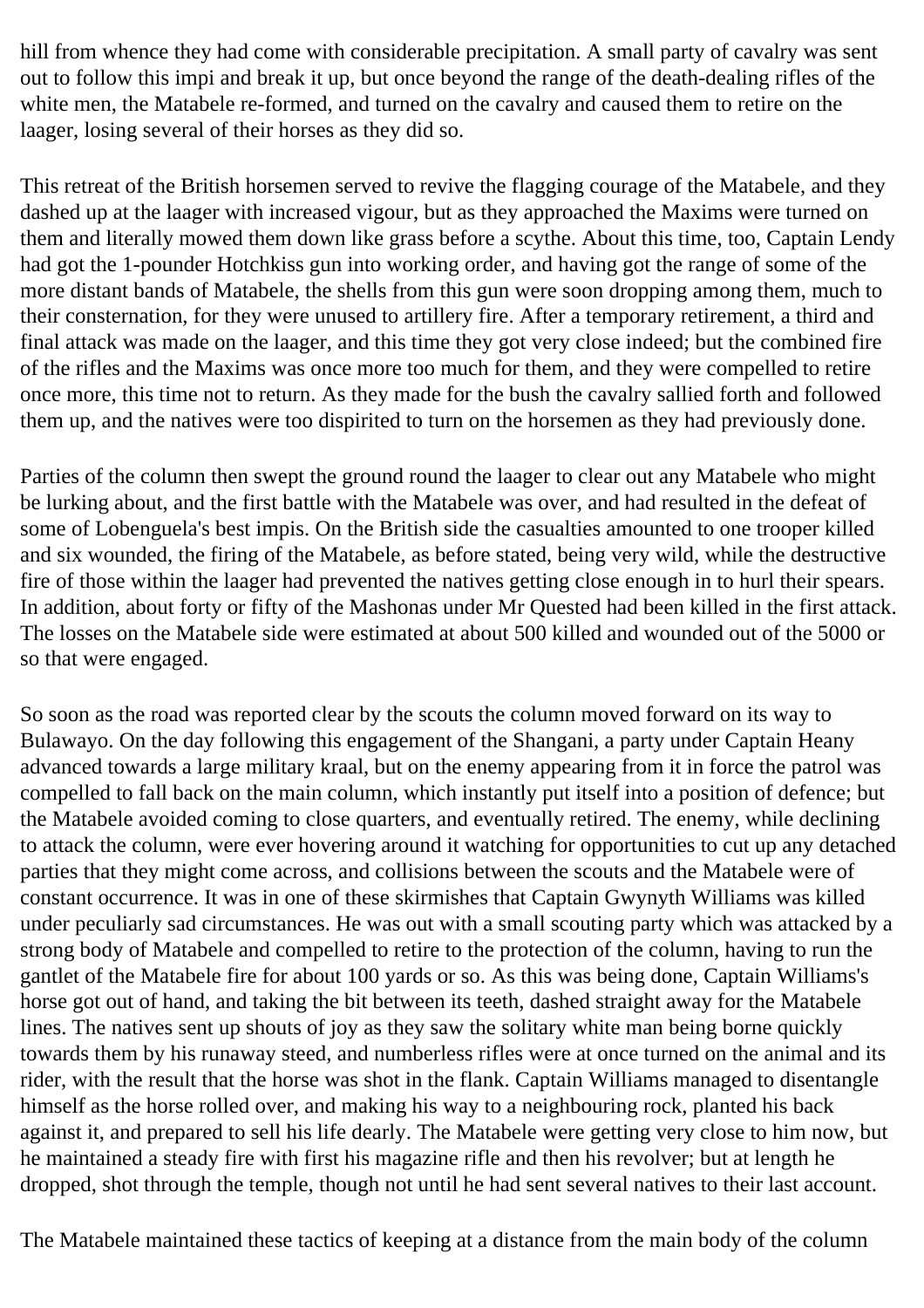until the force was about twenty miles from Bulawayo, when on October 29 the scouts reported that the natives were massing in strong force in front of the column. The British force was then near the Bembesi river, and a laager was immediately formed, it then being about midday. It was soon made clear that Lobengula had resolved on making a final effort here to maintain the integrity of his kingdom and to repel the whites, for no sooner had the construction of the laager been commenced than a strong party of Matabele was seen advancing towards them. The guns under Captain Lendy got the range of this body at 1800 yards and quickly threw some shells into it. As this was being done the whole of the bush around suddenly became alive with natives, and a rush was made at the laager. It was about this time that a serious incident happened, the horses of the column being stampeded through the stupidity of the friendly natives within the laager, who were in great affright at the attack; but Sir John Willoughby and Captain Borrow instantly dashed off after the animals, accompanied by a few troopers. The frightened animals were making directly for the Matabele position, but the horsemen managed to head them off, and despite the hail of Matabele bullets that was falling around them, at length managed to turn them back towards the laager. As this little party galloped back to the shelter of the waggons a strong body of Matabele rushed after it and followed it up to within about 200 yards of the laager, when the combined fire of the rifle and the machine-guns proved too much for them, and they were beaten back. The Matabele fire now became very hot, and the aim was much better than it had been on the Shangani.

The main attack was directed towards the right of the British position, and here several desperate rushes were made with which it took the defenders all their time to cope. In addition to a hot riflefire, which was being maintained, on this side of the laager were posted the Nordenfeldt and Gardner guns, together with a Maxim; but even in the face of this fire the Matabele charged forward time and again, getting on occasions within 300 yards of the waggons. At length the direct aim of the British and the rapidity of the discharges of the machine-guns proved too much for the Matabele, and they were forced to retire. They retreated very sullenly, however, disdaining to take advantage of any cover that offered itself from the galling fire which the British kept up, and in this fashion they retired to the hills, leaving the road to Bulawayo open to the column.

The attack had been a very severe one, and the Matabele had lost heavily, one regiment, the Imbezu, which had led the attack and displayed great bravery, losing 500 men out of the 700 which it had when it commenced the struggle. On the British side the casualties amounted to four killed and six wounded. A curious fact that was noted in this engagement was the way in which the natives stopped firing at the laager at times to fire at the shells from the guns as they flew over them, under the impression that if they could but hit them before they burst they would prevent them doing any damage, - a fallacy that proved expensive to them before the fight was over.

So soon as the news of the result of this action reached Bulawayo, Lobengula displayed great chagrin at the defeat of his troops, and at once set about making preparations for quitting his capital and retreating into the bush. As the column marched forward across the veldt to the hill of Thabas Induna, which is situated a few miles to the south-east of Bulawayo, they came into contact with several parties of the enemy; but a few shells from the guns were in every case sufficient to send them off into the bush, for, to tell the truth, by this time the Matabele had almost had their fill of fighting.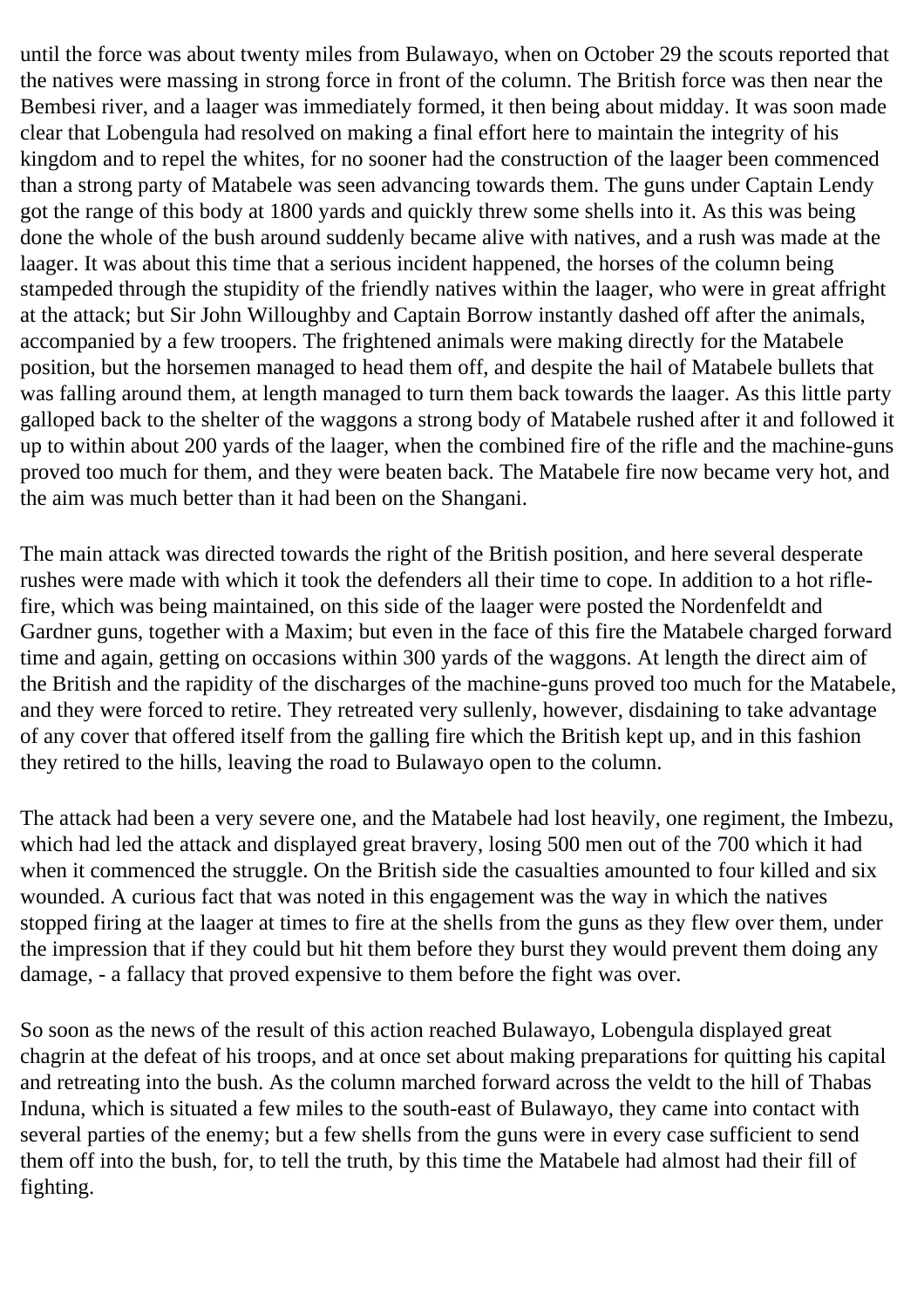As the column advanced towards Bulawayo a loud explosion was heard coming from the direction of the capital, and dense volumes of smoke could be seen ascending into the air. Two American scouts who had accompanied the column, Messrs Burnham and Ingram, and who had proved of the greatest service, were sent forward by Major Forbes to ascertain the cause of the explosion, and they soon returned with the intelligence that the Matabele had set fire to Bulawayo in four places and then evacuated the town, retreating towards the north-east, while the explosion was caused by the flames reaching a stock of 2000 lb. of gunpowder which had been stored in the kraal. On November 4, 1893, the advance-guard of the column under Captain Borrow marched into the deserted town of Bulawayo and formally took possession of it, while the main body arrived three days later. The former of these dates has since been constituted a public holiday in Rhodesia under the title of "Matabeleland Occupation Day."

On November 8 news reached Dr Jameson of the Tuli column, which was then about sixty miles off, and was making but slow progress owing to the cattle having become almost worn out with the amount of hard work they had had to do. This force consisted of 225 men of the Bechuanaland Border Police, with five Maxims and two 7-pounder guns under Captain Coventry, and had been joined at Tuli by Commandant Raaf's force of 225 men with one Maxim, while the Bechuana king Khama was also with the column with about 1800 natives, the whole force being under the command of Colonel Goold-Adams. This column had not had any serious fighting, but inasmuch as it had caused Lobengula to detach a force of about 8000 men to watch its movements, it had been of great service to Dr Jameson's column.

On leaving Tuli Colonel Goold-Adams had marched towards Tati, and at this place had happened one of the most regrettable of the many unfortunate incidents that characterised this campaign, and one, moreover, that was seized upon with avidity by that section of the British press - fortunately a small and uninfluential one - that was eagerly watching for the slightest peg on which to hang a string of calumnies against Mr Rhodes and the brave men who were then fighting against the Matabele. It is, unfortunately, so easy to sit at home in a comfortable arm-chair and pour forth vigorous denunciations on the heads of those of one's countrymen who are battling with hordes of savages in a distant land. The incident here referred to is the killing of two of Lobengula's ambassadors by the members of Colonel Goold-Adams's force. Lobengula had sent a mission consisting of a white trader at Bulawayo, Mr Dawson, and three indunas, one of whom was his halfbrother, Ingubogubo, to hold a parley with the leaders of the column. Unfortunately when the camp of the column was reached Mr Dawson became separated from the indunas, who wandered round the camp in aimless fashion. Colonel Goold-Adams noticed them roaming about, and seeing that they were Matabele, and having no knowledge of the expected arrival of any mission, took them for spies, and at once ordered their arrest until they could give a satisfactory account of themselves, as he was perfectly justified in doing by all the rules of warfare either against a civilised or a savage foe.

As the troopers advanced to carry out this order the indunas became alarmed and made an attempt to escape, turning on two of the guards and stabbing them to death in their efforts to get away. The murder of these two men and the menacing attitude of the indunas caused the troopers to go to the extreme length of firing upon them, with the result that two of them were killed, while the third, Ingubogubo, quietly yielded himself up as a prisoner. The news of this affair reached the High Commissioner at Cape Town, Sir Henry Loch, and he promptly ordered an inquiry to be held into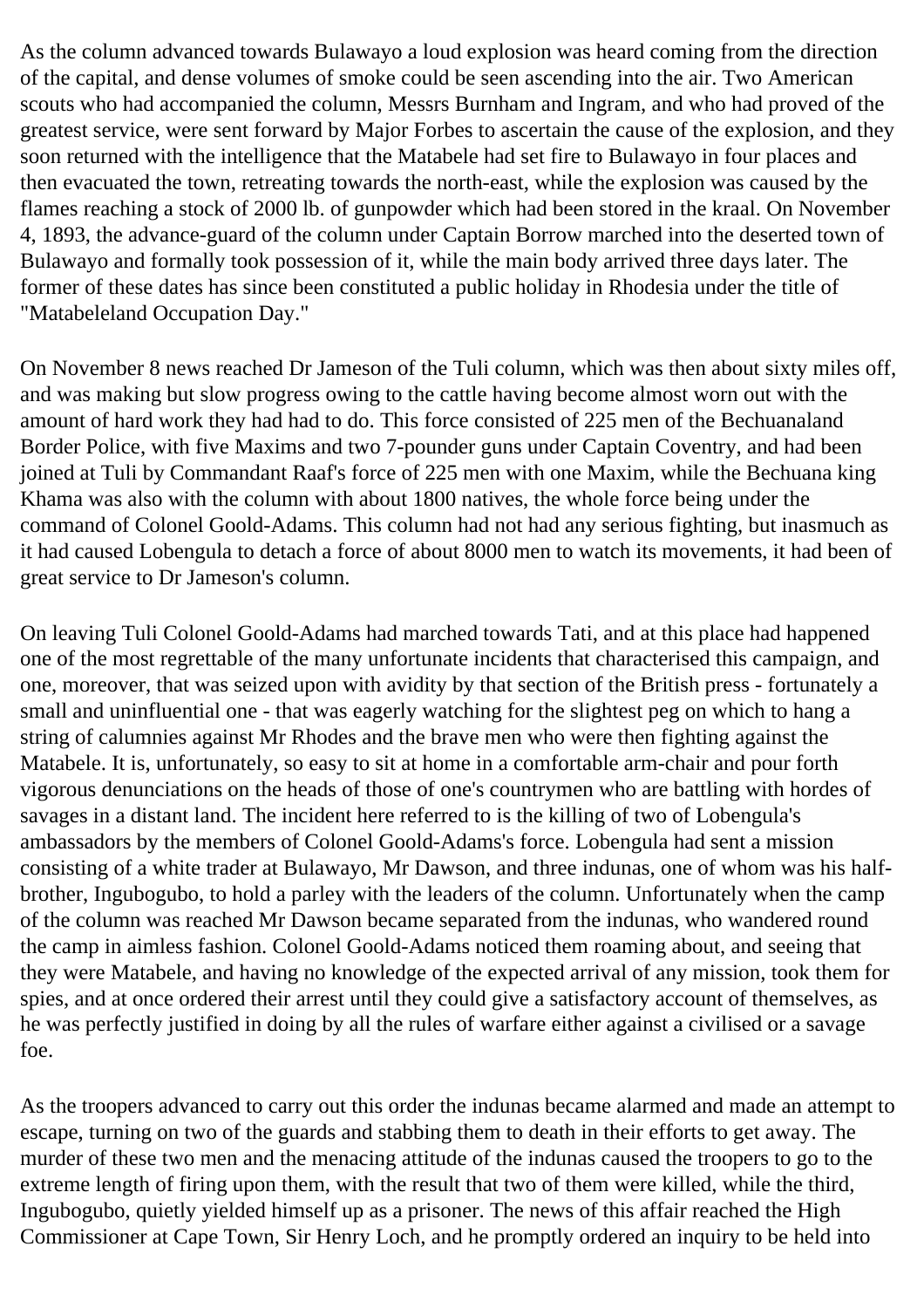the whole matter. Ingubogubo was sent south, and the inquiry was conducted by the Military Secretary to the High Commissioner, Major Sawyer, who in the end completely exonerated all concerned from blame, and expressed his opinion that the whole thing arose from a series of extraordinary mischances; and this seems to be the only possible view to take of the affair - though ugly insinuations were thrown out in England that the column had deliberately murdered two defenceless natives.

The object of Colonel Goold-Adams on leaving the Tati district was to push forward to the Singuesi river, which he reached on October 29. Having arrived there, he was told by his scouts that the Matabele were massing across his line of march, and on November 1 some of his waggons were attacked by a force of the enemy about 600 or 700 strong when about a mile and a half from the camp. The aim of the Matabele on this occasion was to get if possible between the patrol and the camp, so that they might cut up the former at their leisure, and a warm engagement took place, during which Mr Selous was wounded, and one white, Corporal Mundy, was killed with an assegai. The mounted men in the laager at once turned out on the news of this attack on the waggons reaching them, and this party successfully covered the retreat of the convoy. The Matabele, however, followed up the retiring Britishers right to the laager, and charged straight up to within 150 yards of it, but there they remained. They could get no nearer; the storm of lead from the rifles and the Maxims was such as would have baffled experienced and war-scarred European veterans, let alone an ill-disciplined mob of naked savages. They soon began to waver, and then finally broke and made for the adjacent hills. As the enemy retired the mounted men of the column followed them up, and together with Khama's natives commenced sweeping the enemy from the surrounding hills, until at length after an hour's hard fighting there was not a Matabele left in the neighbourhood, and the column was assured of a safe progress for the next few miles of its journey. The engagement, however, had served to slake Khama's thirst for fighting, for he forthwith announced his intention of withdrawing his troops and returning to his own country, alleging as a reason that there was an outbreak of smallpox among his soldiers. As it turned out, the column met with no further opposition, and it arrived at Bulawayo, forming a junction with Major Forbes's forces on November 12.

Just before Captain Borrow and the advance-guard of the column under Dr Jameson and Major Forbes arrived at Bulawayo, Lobengula had fled in the direction of the Bubi river, and was reported to be hiding there, and thither Dr Jameson sent a message calling upon the king to surrender himself and thus avoid further bloodshed, giving him two days in which to do so. Lobengula returned no directreply to this demand, but subsequently sent a message asking that two white traders who were well known to him, and who were at that time with the column, Messrs Fairbairn and Asher, might be sent to talk with him, while he also sent another letter to Dr Jameson with a present of gold-dust. This second letter fell into the hands of two unprincipled troopers named Daniels and Wilson, who traitorously suppressed it and converted the gold-dust to their own uses. This crime was afterwards traced to them, and they were sentenced to a well-merited fourteen years' imprisonment. The treachery of these two men is the one dark spot on the history of the campaign, and for their conduct there is not the slightest palliation: indirectly it led up to the massacre of the gallant little band under Major Alan Wilson.

As the letter intercepted by these two men failed to reach Dr Jameson, he naturally decided that Lobengula was still defiant, and thereupon a patrol of 300 men was formed under the command of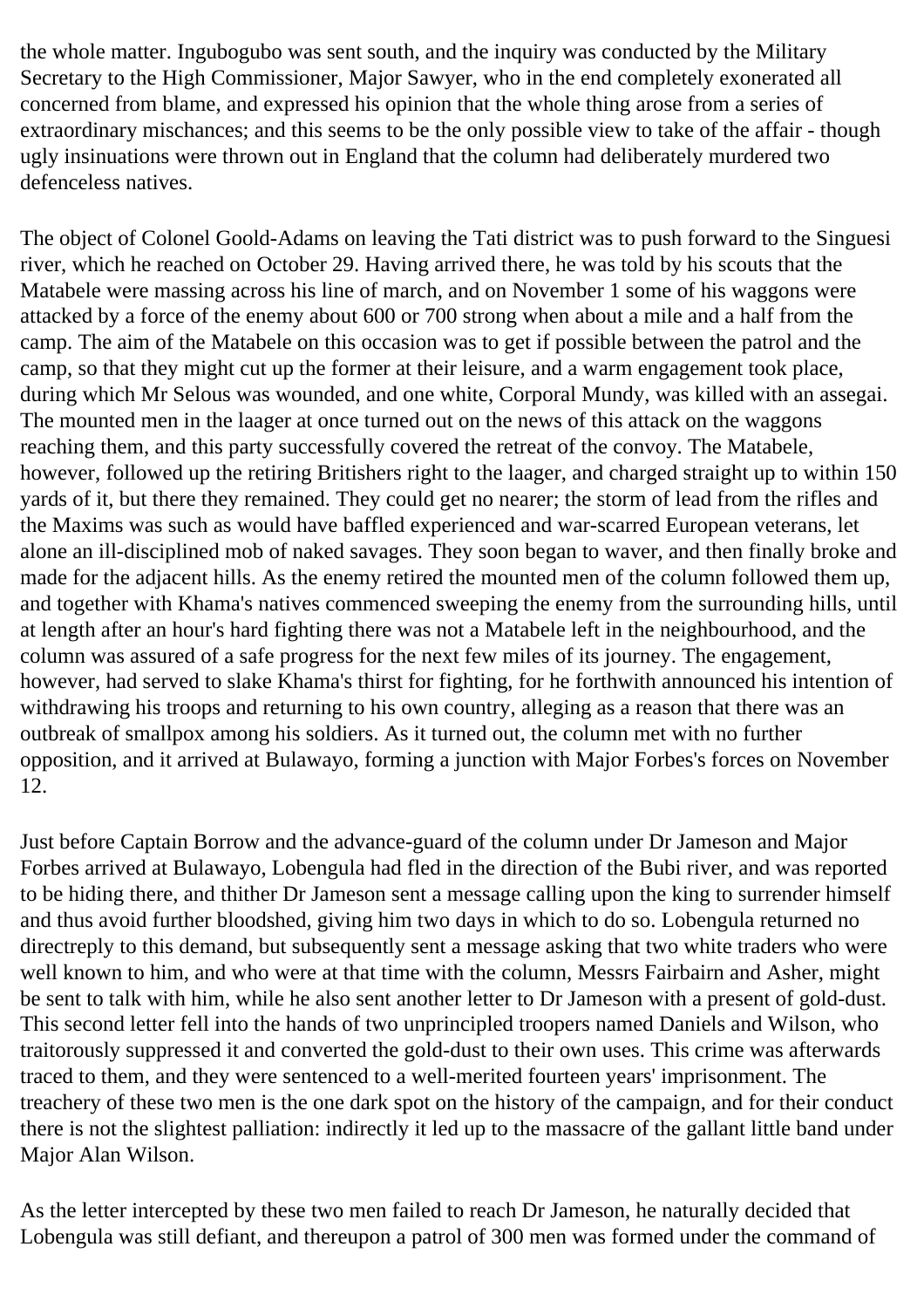Major Forbes to go in pursuit of the Matabele king. This patrol was made up as follows: 90 men of the Salisbury column under Captains Heany and Spreckley, 60 men of the Victoria Rangers under Major Wilson and Captain Lendy, and 150 men of the Tuli column under Commandant Raaf and Captain Coventry; while it was accompanied by a 7-pounder and a detachment of Maxims. The route of the patrol lay through fairly thick bush, towards the Bembesi and Inkwekwesi rivers, and for some time nothing was seen of the enemy, though several deserted kraals were passed on the way. The column halted at Umlangeni as they were running short of provisions, and some rather sharp passages at arms took place between the leaders as to whether they should push on or return to Bulawayo. Major Forties was all in favour of the former course, but others, headed by Commandant Raaf, declared that such a course would be foolhardy. The matter was at length solved by the arrival of a messenger from Dr Jameson telling them not to return, as Captain Napier was being sent up to their relief with food and ammunition together with reinforcements. Major Forbes, on hearing this, fell back on to the deserted mission- station at Shiloh to await the arrival of Captain Napier.

Some Matabele had been captured by the scouts of the patrol, and from these it was learnt that the king was in full retreat with four waggons, the oxen of which were almost exhausted through their hard work. On hearing this Major Forbes decided to reorganise his force so as to enable it to move quicker, and with this end in view he sent back some 280 men, taken from his own force of 300 and the reinforcements brought up by Captain Napier, to Bulawayo, with about 1000 of Lobengula's cattle which had been captured, and with 300 men set off in hot pursuit of Lobengula. Much valuable time had been lost by this delay, but the patrol soon came upon the track of the king's waggons and followed them up as quickly as they were able. The progress was not fast enough, however, for the rainy season was now rapidly approaching, and it was desired to have the campaign ended before then if possible; so at Umlangeni the force was once more split up into two portions, one of which was left behind under the command of Captains Dallamore and Fitzgerald, while Major Forbes pushed on with the other. The latter force was composed as follows : Salisbury column, 28 men ; Victoria column, 46 men; Tuli column, 24 men; Bechuanaland Border Police, 60 men. The only heavy guns that were now taken forward were two Maxims. The Bembesi, Bubi, and Gwampa rivers were crossed in turn, and despite the fact that the rainy season was opening, good progress was made, so much so that when at length the force came up to the Shangani it was reported that the king's waggons were only a few miles in front of them.

The two Americans, Burnham and Ingram, were sent across the river to see if they could hear anything of the flying monarch, but they quickly returned with the intelligence that there was a large force of some 2000 or 3000 Matabele in the vicinity, and that these might attack the column at any moment. Later in the day a native boy was captured,who was examined as to the exact whereabouts of Lobengula, whom he declared to be only just in front of them. When Major Forbes heard this he decided on striking at once, so he sent for Major Alan Wilson and ordered him to take twelve of his freshest horses and cross the river and follow up the spoor or tracks of the waggon so far as he could, and then to return to the camp, arriving back before dark. Major Wilson at once selected his little force, and Captains Greenfield and Kirton received special permission to accompany him, while the two American scouts, Burnham and Ingram, were also attached to the party, which then set off across the river. These remaining behind proceeded to make themselves ready for a night attack from the natives, and nothing more was heard of Major Wilson's party until about nine o'clock, when two of the party, whose horses had become knocked up, returned to the laager and reported that Major Wilson was on the heels of the king, and would not return to the camp that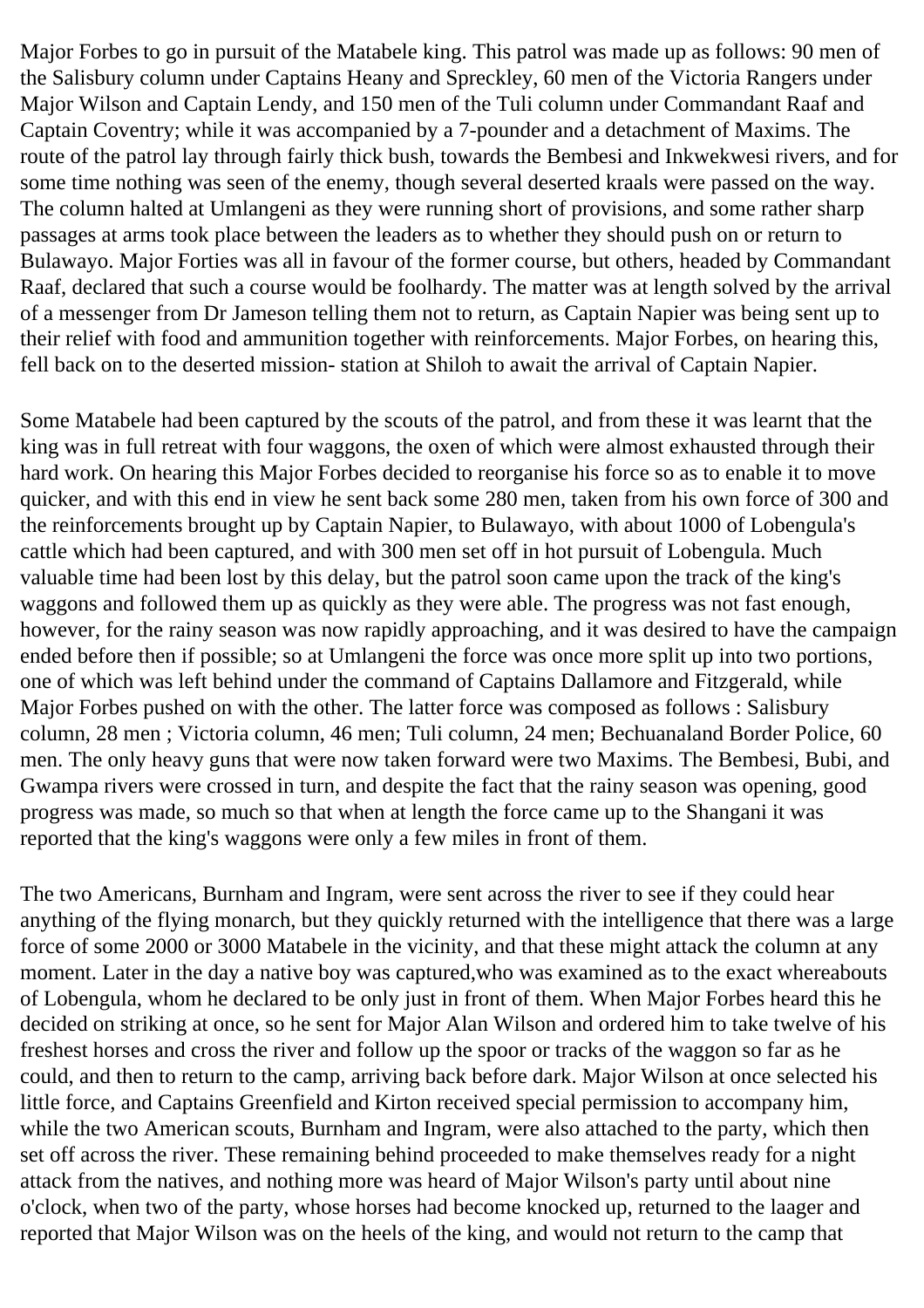night. Shortly before midnight Captain Napier, who had been one of those to go forward with Major Wilson, returned and stated to Major Forbes that they had passed through four scherms or enclosed spaces fenced round with branches of trees, &c., searching for the king, but had not found him. They had pushed on to another of these scherms, and were about to enter it when a number of natives appeared in the rear, threatening the British party's line of retreat, so that Major Wilson was forced to retire, though it was reported that the king was in the very next scherm. Captain Napier further brought a verbal request to Major Forbes asking that the whole column might move forward to his assistance without delay, as the attitude of the natives was becoming very threatening.

This request it was found impossible to comply with, for the column was liable to be attacked at any moment by the Matabele, who were collecting around the laager, and Major Forbes dare not take the risk of crossing the river by night, hampered as he was with his two guns, under these circumstances. He therefore decided to remain where he was until dawn, when the crossing could be commenced in safety, and then to push on with all speed to the relief of Major Wilson. He realised, however, the danger in which the little band of scouts was in, so he sent Captain Borrow forward with a force of twenty men as a reinforcement, and with the intimation that the column would advance towards him first thing in the morning.

As it happened, no attack on the column took place that night, and at dawn it advanced along the bank of the Shangani, following the tracks of Lobengula's waggons, with its right flank close to the river, and while this movement was being carried out the enemy showed in force in the bush in front, and commenced firing on the column. The two Maxims were rapidly brought to the front of the line, and by pouring a steady fire into the ranks of the enemy were able to frustrate any attempt to charge on their part. Showing better tactics than they had yet displayed, the Matabele attempted to turn the left flank of the column, and so drive them back into the Shangani, but, thanks to the way in which the guns were handled, this move was foiled, and the whites slowly retreated in search of a position at which to take up a stand and assume the offensive. Five troopers were wounded in this attack, but the retreat was carried out very steadily, and was masked with a hot fire from the machine-guns. After going about 600 or 700 yards the column halted in a strip of bush on the bank of the river, and there prepared to drive back the Matabele. As this was being done heavy firing could be heard from the opposite bank, which indicated that Major Wilson was also coming into contact with the enemy.

The column had scarcely taken up its position when Burnham and Ingram, with a trooper named Gooding, rode rapidly up and dismounted. As they did so, Burnham quietly said, " I think I may say that we are the sole survivors of that party," and then proceeded to load his rifle and help to beat back the natives.

These words of the American scout were unfortunately only too true. So soon as the column had beaten off the enemy, which was only done after some very heavy fighting, the scout Burnham was sent for by Major Forbes to give an account of what had happened, and from what he said it appeared that the little band had been permitted to camp in safety, and had been joined by Captain Borrow and his men before daylight. A discussion took place among the officers, and it was decided to make a dash for the king's scherm at dawn, and endeavour to arrest him. This was done, and entering the scherm they boldly called for the king to come forward and deliver himself up.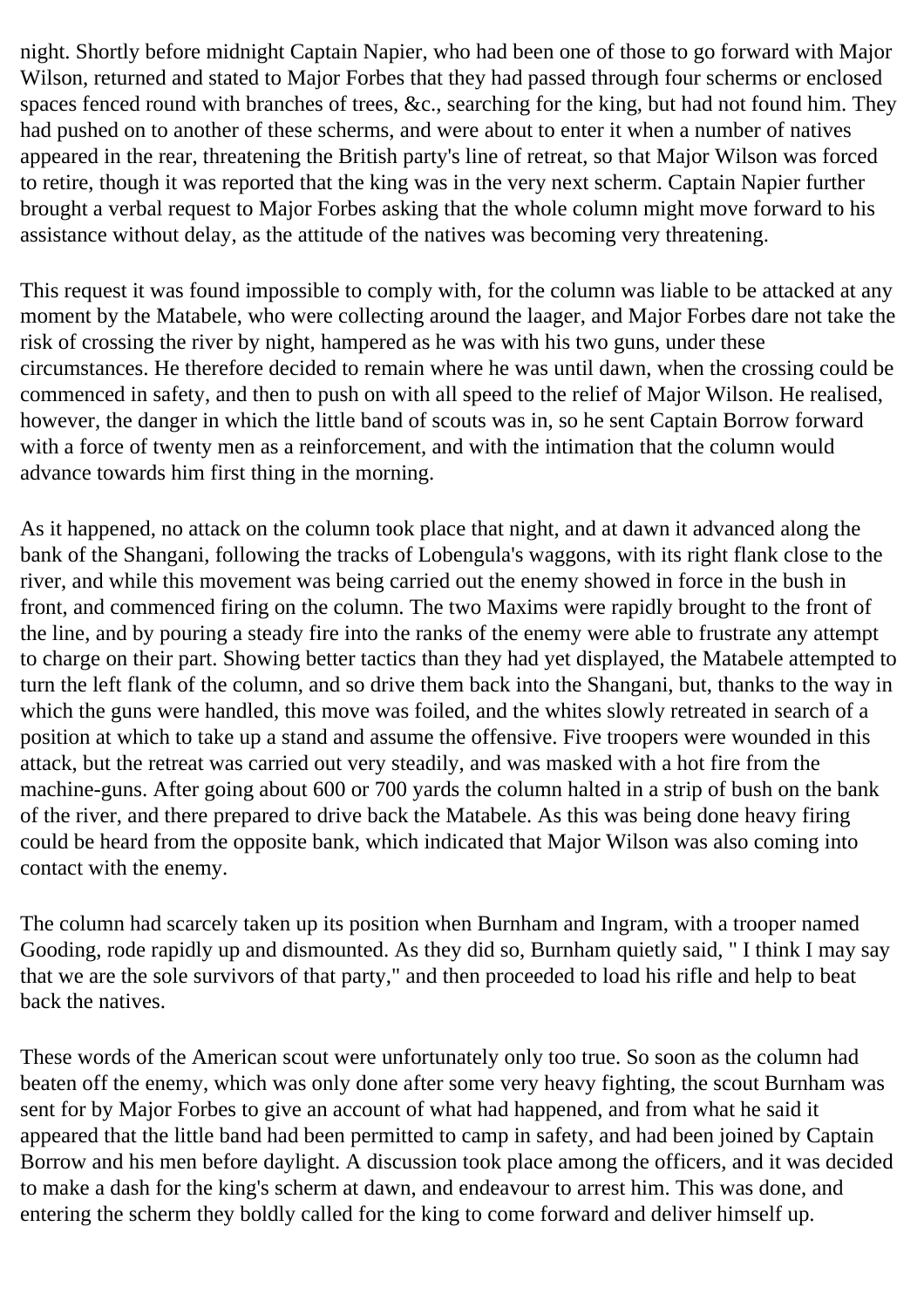The only reply to this was a dropping fire from about a hundred rifles from natives who were concealed in the bush on three sides of the party of Britishers, and Major Wilson was compelled to fall back on a large anthill about 700 yards away. They made for this shelter at full gallop. The hill once reached, the party dismounted and made a stand until the natives began to encircle them, and two of their horses were killed. At this point another retreat was decided upon. As this was being carried out Major Wilson called to Burnham and asked him if he would try and get through to tell Major Forbes what was happening, and this Burnham bravely agreed to do on the condition that he had a companion.

Major Wilson saw the reasonableness of this request, and therefore detailed Ingram and Gooding to accompany Burnham, and these three gallant men dashed off under a shower of bullets and spears to ask Major Forbes to set off to the rescue of their comrades. One hardly knows which to admire most - the men who went on this dangerous errand, for the bush between them and the Shangani was now teeming with natives, or those who remained behind battling against overwhelming odds.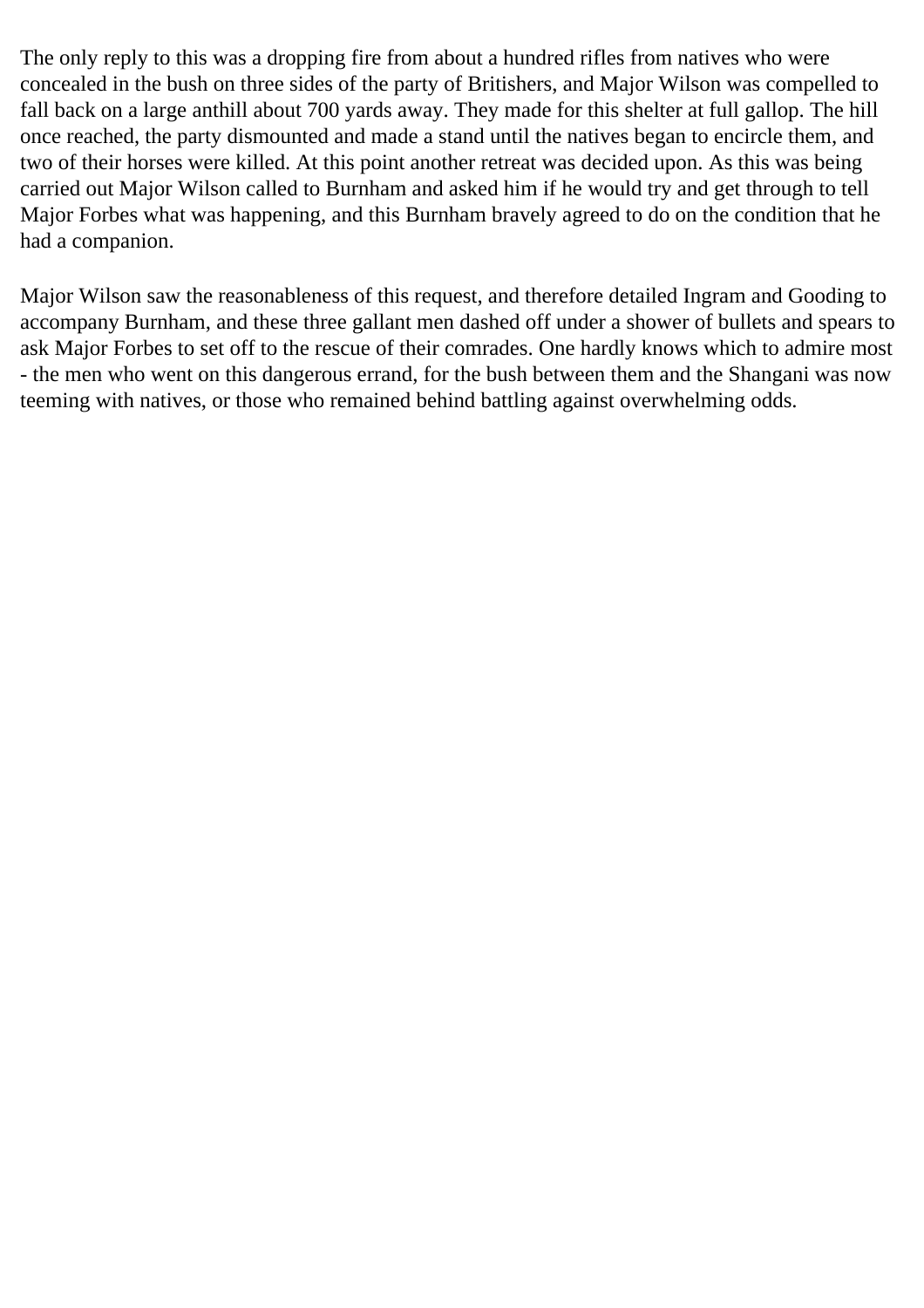#### **CHAPTER VII.**

## **CONCLUSION OF THE WAR.**

WHAT afterwards happened to that little band cut off from all assistance and hemmed in on every side by cruel foes, who saw before them an opportunity of wreaking a vengeance on this handful of white men for the defeats they had sustained, was only gleaned at a later date from Matabele who had taken part in the affair and who were subsequently captured. From their accounts it appears that for two long hours this band of thirty-three men with their intrepid leader kept the Matabele at bay. In addition to the two horses that had been killed in the first attack, several of the others were completely worn out and could not travel farther; but, on the other hand, some of the animals were comparatively fresh, and their riders could have got away on them had they been so minded. But they had no thought of doing so. Their attitude is well summed up in the few eloquent words of the scout, Ingram, who said, "Some of the best mounts might have got away, but - well, they were not the sort of men to leave their chums. No, I guess they fought it right out where they stood." These words pithily sum up the situation, and to add more would be superfluous.

As the horses of the party fell, the troopers made ramparts of their carcasses, from behind which they poured destructive volleys into the thick of their savage antagonists, and so they fought doggedly on, though not a man there but knew that for him the sun had risen for the last time, and that before another dawn he would have solved the mystery of life. Again and again the Matabele charged desperately forward, only to be beaten back by the rapidly dwindling party of whites, who answered the yells of the Matabele with defiant British cheers. Several fell killed or wounded, but the latter conquered their wounds for a time by sheer force of will and gamely loaded the rifles for their companions until the weapons fell from their hands and their eyes closed in death. At the end of two hours but one man of the party was left able to fight, and seizing as many rifles and bandoliers as lay within his reach, he made his way to a small anthill some twenty yards or so from the spot where his comrades had fallen, and from there he checked several rushes in a manner that filled the hearts of the Kaffir soldiers with wonder. Such courage as this was a revelation to them. At last a ball struck him in the hip and he was forced to his knees, but even in that crippled state he continued firing till at length the shots of the Matabele evoked no answer, and the last survivor of a brave band was no more. One would like to have the name of this hero to treasure up with those of the remainder of his gallant countrymen, but it has never been discovered.

Now that the white men were all either dead or dying, the Matabele dashed forward with cries of victory; but their exultation was quickly turned to terror, for as they closed around the party, some of the wounded, by almost superhuman efforts, roused themselves sufficiently to pour a scattered volley into the natives from their revolvers. It was as though their shades had come back to protect their lifeless bodies, and it proved the last straw to the already disheartened Matabele, who fled into the bush and did not dare to return to the spot for some hours, when they found that all the Britishers were dead.

Thus, unconquered, fell a band of men who make one proud to belong to the nation that owned them; for they were heroes every one, and their names deserved to be honoured and handed down to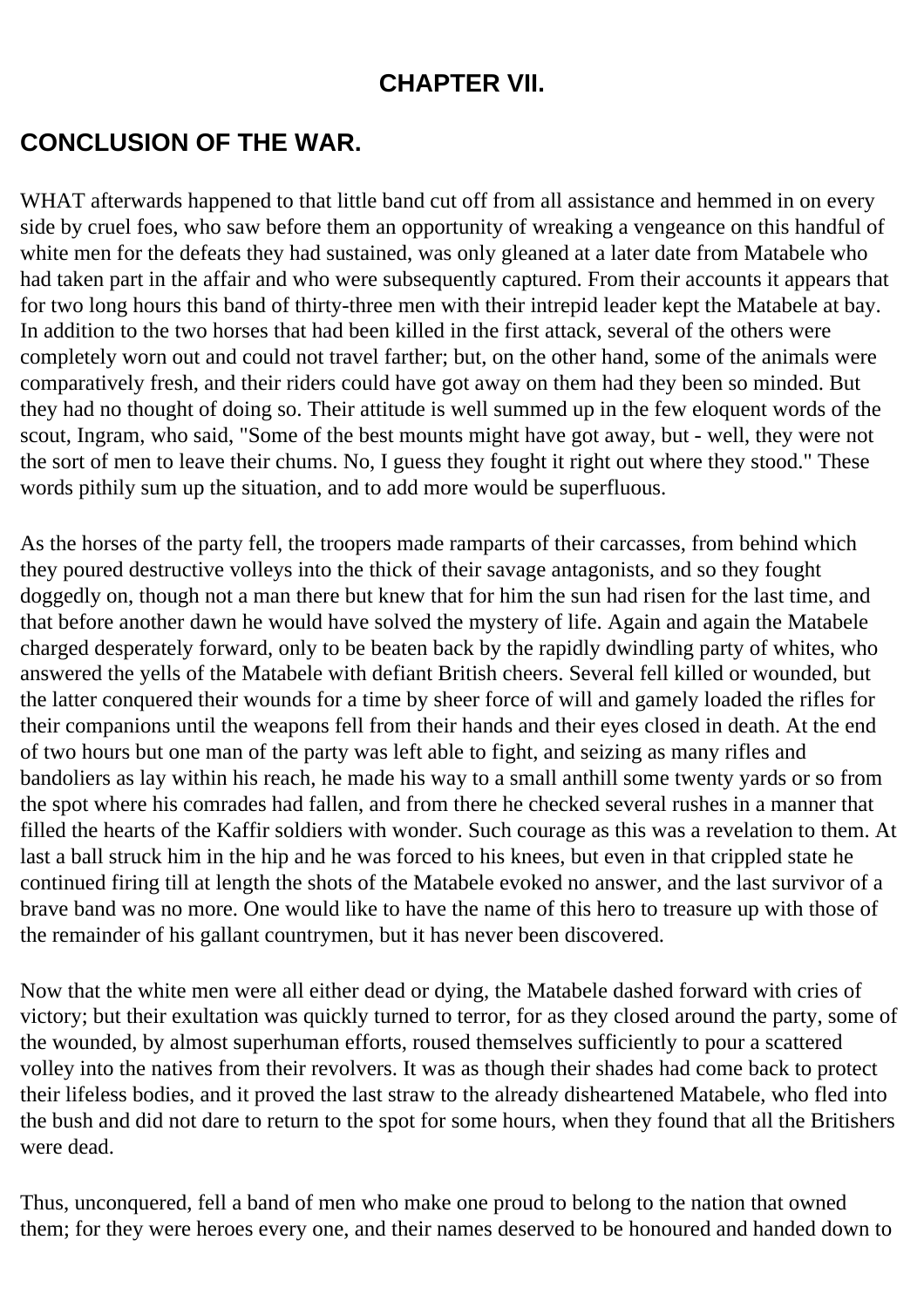posterity as showing how Englishmen can die.

Sad as this disaster had been, it practically decided the campaign; for the Matabele now began to realise the futility of the struggle in which they were engaged, and were prepared to sue for peace. Major Forbes realised that it was hopeless to expect that any of the party could have escaped with their lives, and his own force was in so precarious a position as to render it impossible for him to cross the Shangani, and therefore he began to slowly retreat along the course of the river towards Bulawayo. He was running short of food and ammunition, and in the event of another attack of a serious nature from the Matabele, he would have been hard put to it to defend himself. He therefore decided on communicating with Dr Jameson at Bulawayo and asking him to send a relief force to meet him with supplies of food and ammunition; and the scout, Ingram - who seemed to love to thrust himself into danger - and a trooper named Lynch, at once volunteered to go on this errand, which was fraught with peril.

Those two men set off at once and made straight for the capital, while the column retreated slowly and cautiously along the river-bank, watching for signs of an attack. The rainy season was now approaching its height, and to add to the many discomforts that were overtaking the force, the horses began to show signs of exhaustion, and many were left for dead on the track of the column each day, while the two Maxim guns were proving a terrible hindrance to the progress of the force, the average rate of which did not often exceed twelve or fourteen miles a day. On the retreat, too, food became so scarce that on December 6 one of the two pack-oxen had to be shot to provide a meal, and tough, stringy, and badly cooked as this meat was, it was eaten with a relish by the half- starved troopers. On December 7 the scouts fell back on the column with about a hundred cattle belonging to Lobengula; for by the laws of the tribe practically the whole of the cattle in the country was the property of the king, and twenty of these were promptly seized upon with jubilation, for the herd was in good condition, and the troopers saw before them visions of unlimited beef, and their spirits in consequence were considerably raised.

The rest of the cattle were then turned loose on to the veldt once more, and the column continued its march forward. After going a mile or two a halt was called, and scarcely had this been done before the scouts came galloping back with numberless Matabele bullets whistling around them, and it was plainly evident that the enemy was in force in the bush in front of the column. The Maxims were quickly brought into action, and Commandant Raaf was sent forward with twelve men to clear the Matabele back, and this he quickly did, for the natives turned tail before the troopers in a manner that seemed to indicate that their courage had rapidly diminished since the previous engagements. Unfortunately during this action the Matabele not only recaptured the twenty head of cattle that the column had managed to catch, but the solitary pack-ox of the force was also carried off, and the troopers saw their prospective dinners rapidly vanishing over the veldt.

To add to the troubles of the now dinnerless force, a terrific storm broke over them and speedily soaked them to the skin; and some of the members of the patrol felt so thoroughly miserable and uncomfortable that they would gladly have sunk down where they stood and died on the wayside. The officers, however, showed an admirable example in this time of privation and trial, and by putting a good face on to tilings so contrived to cheer the spirits of the drooping that at length belts were taken in another hole, and the men strode out cheerily towards their goal as though hunger and wet were the two things they most revelled in.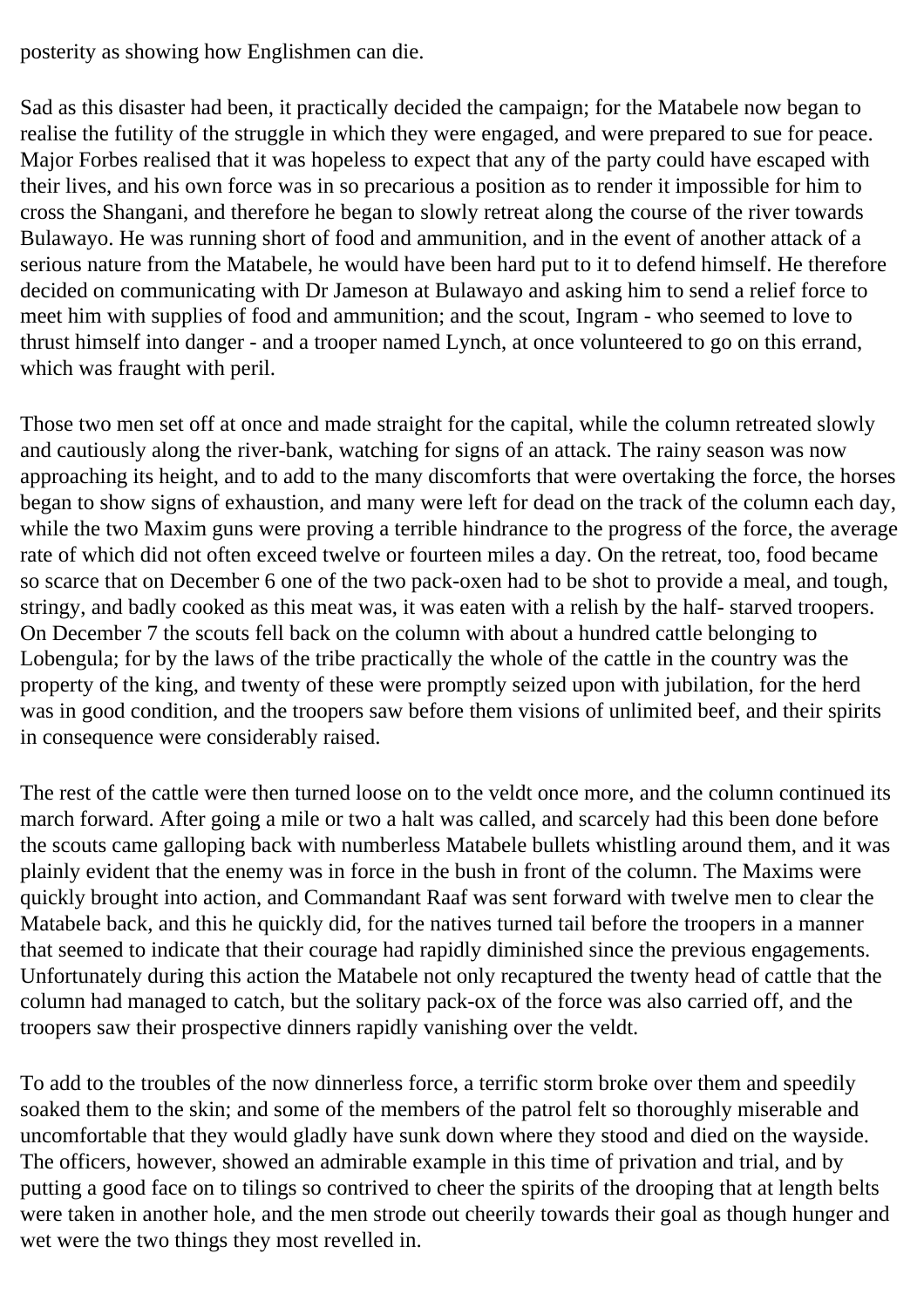Three days after this skirmish the column was again attacked by the Matabele, and their horses were almost captured; but, aided by a heavy fire from the Maxims, this disaster was averted, though several of the animals were killed. In this action one Britisher was fatally wounded - Sergeant Gibson, who was in charge of one of the guns. So soon as the enemy had been beaten off and the route was once more clear, Major Forbes decided on a step that he had long been contemplating, and that was the abandonment of the gun-carriages. Experiments were made, and it was found that the guns could easily be carried in blankets by six troopers, and this would enable much better progress to be made, so the plan was adopted for a time, and then the method of transport was once more changed, this time the guns being placed, tripods and all, across the backs of two troop-horses, with a man on either side to support them.

It was necessary to proceed with great caution, however. None knew when another attack on the column might not take place, for there were indications that they were being followed up by large bodies of Matabele; and in this careful fashion the junction of the Shangani with its tributary the Umvungu was reached. Here the party had to leave the river and strike across the country for Bulawayo, and a short halt was made before the start for the capital was begun. Friendly natives were sent forward to the village of Longwe, which was on the route from Bulawayo, to see whether the relief column was coming forward, while messages were also dispatched to Captains Dallamore and Fitzgerald at Umlangeni to advance to Longwe to meet the column. The force had not been settled down at the junction of the two rivers for long before the Matabele commenced firing on them from the bush, but a searching fire from the machine-guns soon sent the natives off about their business. Food was now almost exhausted, and as a last resource one of the troop-horses was slaughtered to supply meat, which was eaten with gusto.

As they marched towards Longwe, the column passed a kraal of friendly natives, the induna of which appeared before Major Forbes and gave him much information, asserting, among other things, that the main body of the Matabele was now some distance off, and that they were only stray bands of marauders who had lately been attacking the column. In addition to this the induna supplied the hungry whites with two head of cattle, and these were immediately killed, cut up, and cooked; and the men sat down to the meal with feelings that it is impossible to describe, for this succulent beef was a welcome change from the horse-flesh and wild herbs on which they had lately been existing.

After the meal was disposed of the march was once more continued, under much rosier conditions than for some time before. The force had not proceeded more than about five miles on its way before two white men, Messrs Selous and Acutt, galloped up with the welcome tidings that the relief column under Dr Jameson, and accompanied by Mr Rhodes, who had just previously arrived at Bulawayo, was not more than a mile and a half away, and was pushing forward rapidly. Shortly after this the two forces met, and that night the members of Major Forbes's patrol were able to get that which they had not experienced for some months previous, - a good sound night's rest without any worry as to a Matabele attack. On the following morning the united force started for Bulawayo. It was reached after three days, during the whole of which rain fell almost incessantly.

The force had not been long at Bulawayo before information came in to the effect that Lobengula had died in his waggon on the banks of the Shangani. Rumour at first asserted that smallpox was the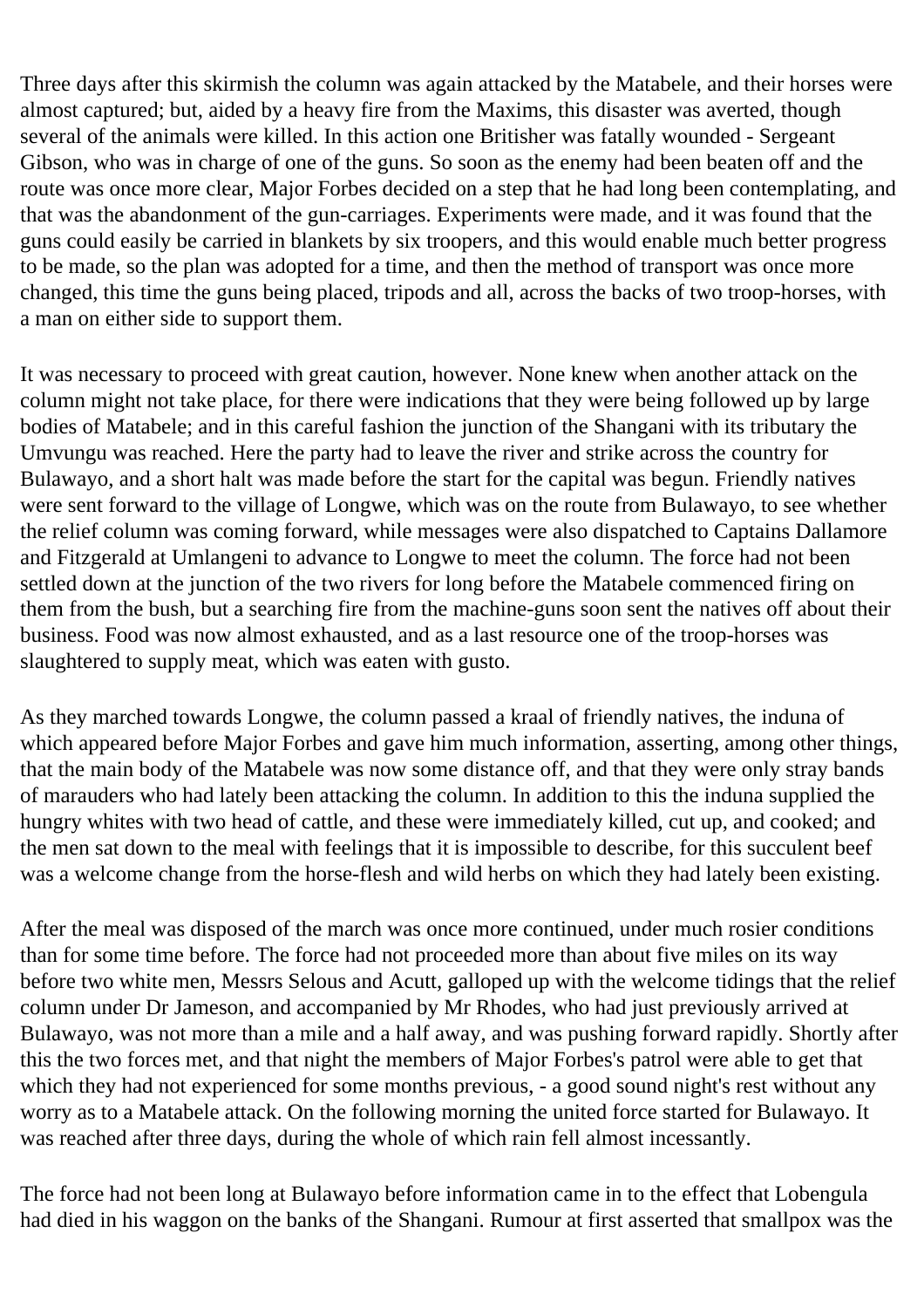cause of the king's demise, but this was afterwards disproved, and the cause of death was found to be dysentery. With Lobengula died the Matabele nation as a ruling power. Hostilities almost immediately came to an end, for the impis at length came to recognise that they had met their masters, and they bowed to the inevitable, and soon some of the leading indunas arrived at Bulawayo to sue for peace. This was readily granted, and the country at once commenced to settle down. On December 23, 1893, the entire British force that had been engaged in the war paraded at Bulawayo before Mr Rhodes, who referred in complimentary terms to the manner in which they had acquitted themselves and to the many difficulties that they had faced and overcome, and the forces were then disbanded, as the work for which they were enrolled was now accomplished. So soon as this was done those of the Salisbury and Victoria column who were intending to return to those towns set off by waggon. The Salisbury party was under the command of Captain Spreckley, while those returning to Victoria were under the command of Lieutenant Beale, and each carried a month's rations with them. The first-named party arrived at Salisbury on January 20, 1894, while Victoria was reached by the second two days previously.

On December 24 those members of the Tuli column who were returning to Johannesburg and other towns in the south left Bulawayo under the command of Captain Carr, while the Bechuanaland Border Police also set off on their return southwards, and the first Matabele war was a thing of the past. As a campaign it had been very successful: the Matabele nation, with all the horrors that it brought with it, had been broken up, and the white man ruled at Bulawayo. The troops engaged had done their work splendidly, especially when it is recollected that, with the exception of the detachment of the Bechuanaland Border Police, all the men enrolled were little more than raw levies. The cost of the war was, roughly, about £100,000, - not a tithe of what it would have been had imperial troops been employed. In Major Forbes the force had a leader of sound military judgment, who knew well both how to handle the forces that he had at his disposal and to cope with the savage foe, while personally he was brave almost to the point of recklessness.

On Christmas Day 1893 Matabeleland was judged by the Government to be so far settled as to permit of prospecting commencing, and it was therefore thrown open for the pegging-out of goldmining claims and farms. The country thus prepared for white colonisation was an extremely healthy one, and one that gave the promise of having a bright and prosperous future before it, and this promise has since been maintained and even strengthened.

The men who had fought in the war, and who elected to remain in Matabeleland by an agreement signed before the war commenced, which afterwards came to be known as the Victoria agreement, were to be allowed to peg out fifteen gold claims on reefs and five alluvial claims in addition to a farm of 3000 morgen (about 6000 acres), while it was also arranged that any loot taken should be apportioned one-half to the British South Africa Company and the other half to the officers and men in equal shares. This document was a very hastily constructed one, and in places was very ambiguously worded, but it was accepted by the Company and men in good faith, though it led to considerable unpleasantness later when the conditions came to be analysed and interpreted. So soon as the settlement of the country commenced, a force of l50 police was organised to protect the inhabitants from raids by stray bands of hostile Matabele, of which there were a few still lurking in the Matoppo Hills and along the lower courses of the Shangani, and Lieutenant Bodle was appointed to the command of this force.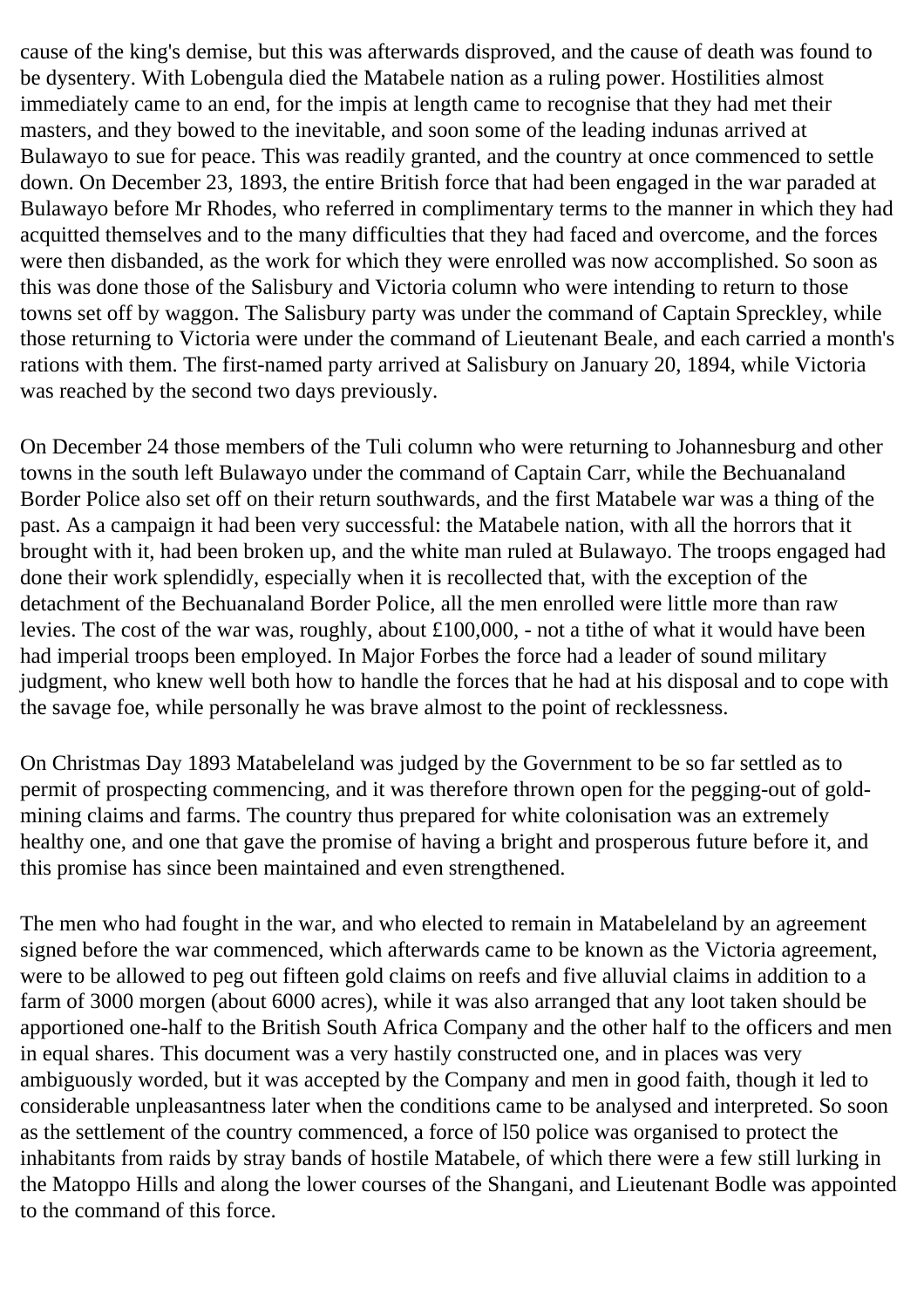In England, meanwhile, the more Radical members of the House of Commons, under the leadership of Mr Labouchere, were doing all that they could to prevent the British South Africa Company gaining the rewards that they had earned by conquering the Matabele, and no efforts were spared to discredit Mr Rhodes and his adherents in the eyes of the country. The representative of the Colonial Office in the House of Commons at this time was the Under Secretary, Mr Sydney Buxton; and while assuring the House, and through it the nation, that the Government was keeping a close watch on events in Matabeleland, he showed but small sympathy with the rabid opponents of the Chartered Company. These statements were echoed in the House of Lords by Lord Ripon, and several communications relating to the conditions under which the newly gained territory was to be governed passed between the Colonial Office and Sir Henry Loch.

On Mr Rhodes's return to Cape Town he made a speech regarding Matabeleland which seemed to indicate the existence of some points of difference between the Imperial Government and the British South Africa Company, and the settlement of the country was greatly delayed. Finally, on May 9, 1894, an Order in Council was signed regulating the government of Matabeleland, and it was then seen that the Government had considerably modified the conditions under which the original charter was granted. The Administrator was still to be appointed by the Company, but his appointment was to be subject to the approval of the Secretary of State for the Colonies. To assist the Administrator in governing the country an executive council of five was to be appointed, one member of which was to be a judge of the High Court of the country. While the will of the Executive Council was not binding on the Administrator, if he had occasion to dissent from its views in any way, he was to report his reasons for so doing to the High Commissioner at Cape Town. Any regulations promulgated by the Administrator were to have the force of law throughout the territory of the Company, provided that they had received the sanction of the High Commissioner; but the Secretary of State was to have the power to veto them at any time within twelve months of their coming into force. The power of imposing taxes was also conferred on the Company. The rights of the natives were stringently protected; and it was stated that in all legal cases where natives were concerned native law was to be used except so far as it proved contrary to the laws of morality. No exceptional legislation was to be enacted against the natives except with regard to the sale of liquor to them, which was forbidden, and to the bearing of arms by them. Land was to be set aside for their exclusive use, and a sufficiency of grazing provided, and they were not to be removed from this land except on other land of equal suitability for their purposes being provided. To all these and other conditions of lesser import the Company subscribed, and Dr Jameson was appointed the first Administrator of Matabeleland, while a scion of an old Dutch family, Mr Joseph Vintcent, was appointed the first Chief-Justice of the province of Matabeleland, a position which he still holds.

A considerable town soon commenced to spring up around Bulawayo on the site that had been surveyed and laid out about four miles from where Lobengula's old kraal had been, and a large population began to be attracted thither owing to the richness of the gold-belts that had been discovered, the wide extent of these gold-belts, and the facility with which they could be worked. The British South Africa Company, which in the previous year had increased its capital to £2,000,000 sterling, was doing everything that lay in its power to turn their steps towards the new country, and the land seemed to be entering on a long spell of prosperity now that the Matabele had been disposed of, and if not actually crushed, at any rate overawed and cowed into submission. Personally Mr Rhodes was throwing himself heart and soul into the work of making a new colony, and one of the chief things to which he was turning his attention was the railway that was being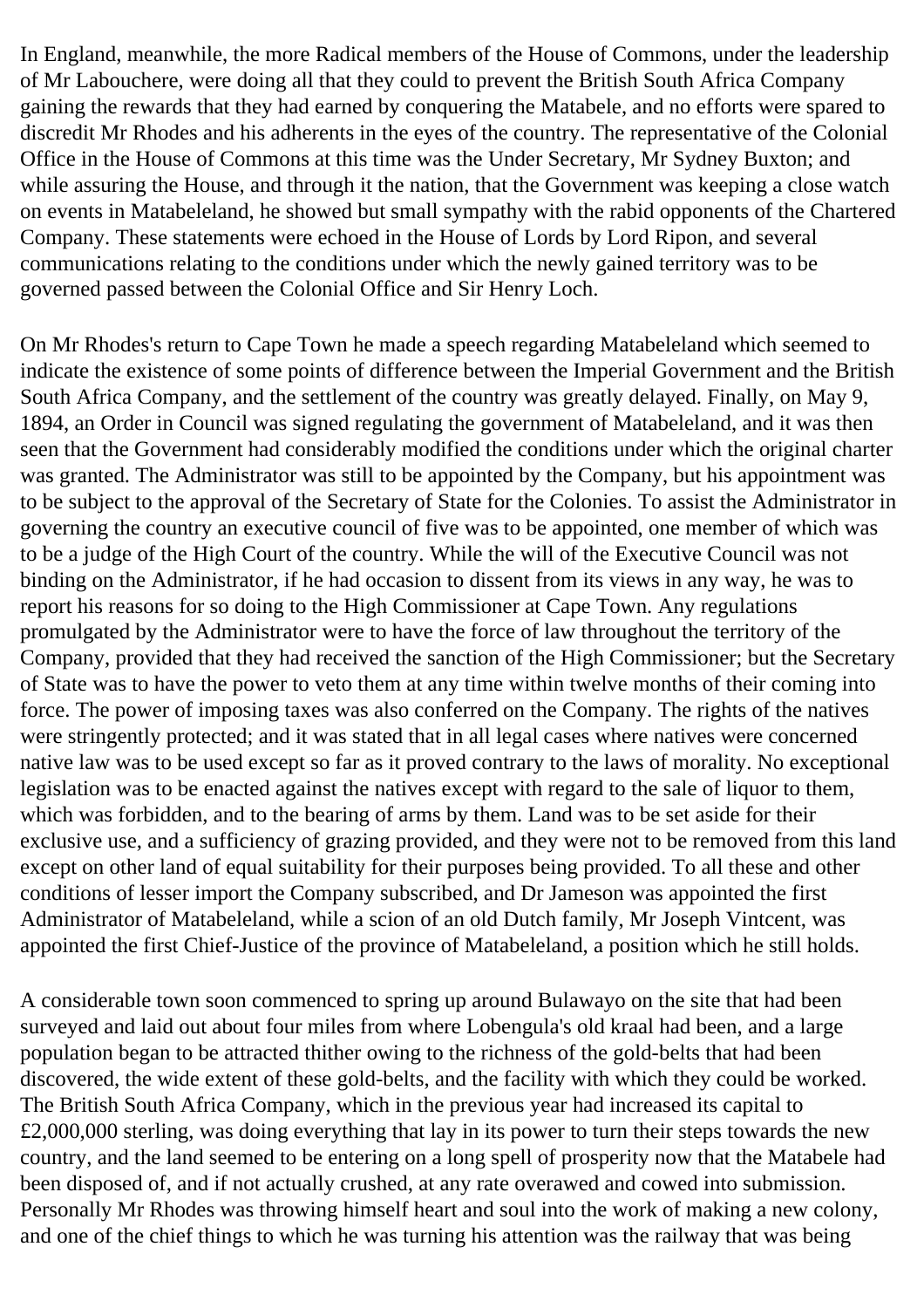pushed forward from Beira to Umtali, and of which about seventy miles had been constructed at this time. Compared to the railways in civilised countries this line was, of course, only a very secondrate one, but its value in the opening up of Mashonaland was increasing day by day. The gauge of the line was a very narrow one, two feet, and the passenger cars were open vehicles of the most primitive construction; but it was not so much for the conveyance of passengers as for the transport of mining machinery and other heavy material that the line was being built, and for this it was serving its purpose admirably, for while the engines and trucks looked little more than toys they proved themselves capable of pulling very heavy loads at a fair speed.

As this railway approached Umtali it was found that it could only reach the town by some heavy engineering work, the cost of which would be exceedingly heavy; so, on the principle that if the mountain won't come to Mahomet, Mahomet must go to the mountain, it was decided to move the town of Umtali some eleven miles to the south-east, where the railway could easily reach it. This was eventually done, and a new town laid out, which was called New Umtali, in contradistinction to the old town. This method of surmounting the obstacle is said to have been originally suggested by Mr Rhodes when the position was explained to him, and certainly it savours strongly of his method of overcoming any difficulties that present themselves to him.

Mr Rhodes also about this time made an offer to the Imperial Government to insert a clause in the charter of the British South Africa Company providing that British goods imported to Africa should never be subject in the new territory of Matabeleland to duties higher than those imposed by the States within the South Africa Customs Union. When he made this proposal Mr Rhodes was contemplating the possibility of a federated South Africa from Table Bay to the shores of the Zambesi, and this offer to the Government would mean that as the South African States became welded into one harmonious whole, large and increasing markets would be opened to British manufacturers. Somewhat inexplicably, Lord Ripon saw fit to decline to avail himself of this offer, on the ground that there was no precedent for it, thus indicating that Downing Street was still hidebound by tradition. Mr Rhodes was not unnaturally annoyed at this rebuff, and plainly showed as much in a speech on the subject which he delivered in the Cape House of Assembly, in the course of which he commented in vigorous terms on the short- sightedness of British statesmanship with regard to the Colonies - a point so obvious to students of our colonial history as to need no emphasis here.

To exploit the mineral wealth of Rhodesia numerous companies and syndicates were being formed in London about this time, many of which took over the concessions that had been granted to those who fought against the Matabele and others, and a great interest in the new country, its resources and its possibilities, was manifested in England.

Towards the end of 1894 Mr Rhodes and Dr Jameson visited England, and almost immediately on their arrival Mr Rhodes was sworn as a member of the Privy Council, while for his services during the Matabele war Dr Jameson was created a Companion of the Bath. One of the leading tasks which Mr Rhodes set himself to accomplish while in this country was to carry through the negotiations that had been commenced with the Government some little time previously for the transference to the control of the British South Africa Company of that part of Nyasaland which had up till that time formed a protectorate of the British Crown, with Mr H. H. Johnston as Administrator. This country lay to the north of the Zambesi, and was bounded on the east by Portuguese East Africa and German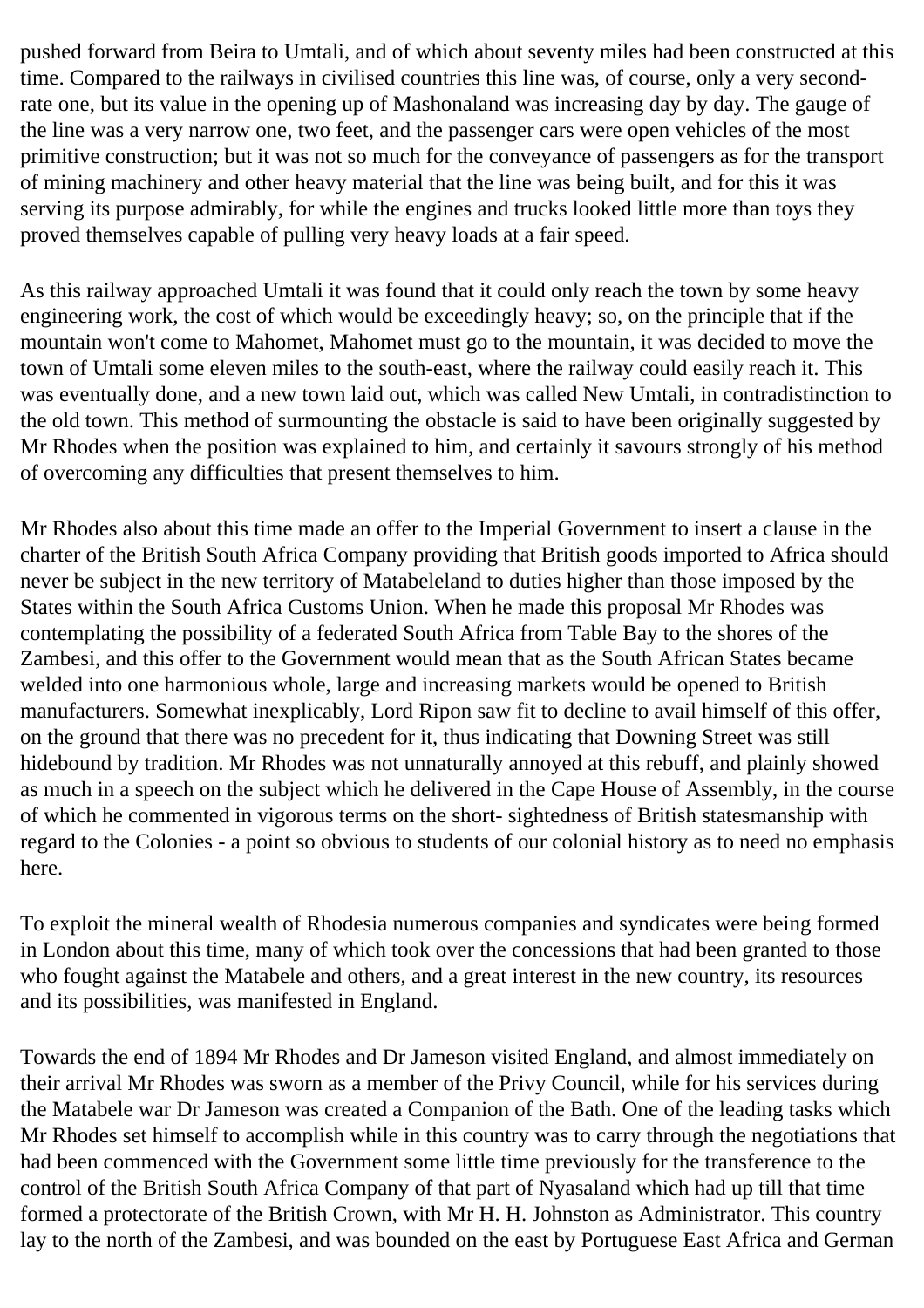East Africa; on the west by Angola; and on the north by the Congo Free State. It was practically an unknown land, but Mr Rhodes recognised its potential value, and perceived that when the transcontinental railway came to be built it would prove valuable to have the control of that part of Central Africa in his own hands. He was strongly desirous, therefore, of adding it to the dominions of the Chartered Company; while, on the other hand, the Imperial Government probably was only too glad to get the country off their hands, for ever since the protectorate had been established it had been a drain on the public purse, and in fact had it not been for the annual subsidy of £10,000, subsequently increased to £17,000, which the British South Africa Company paid to Mr (afterwards Sir Harry) Johnston, the admirable work of civilisation which that gentleman was carrying out in Central Africa could not have gone forward. As a result of the negotiations, therefore, the Government consented to the transference of the country to the British South Africa Company, with the exception of the strip of territory lying along the western shore of Lake Nyassa which is now known as the British Central Africa Protectorate, and which was retained as a Crown Colony.

In addition to the acquisition of this territory, Mr Rhodes was also pushing forward the construction of the trans-continental telegraph line, which was already demonstrating its value. This line had reached to Blantyre, the capital of the British Central Africa Protectorate, and was being carried forward towards the northern banks of Lake Tanganyika, so that Mr Rhodes was very busy.

On the return of the Administrator and Mr Rhodes to South Africa they found that the development of Rhodesia was progressing apace, and that many of the gold-reefs had already been proved payable, thus giving a direct contradiction to those in this country who iterated and reiterated that there was no gold in the country, and that if there ever had been the ancients had taken it all, and so on, ad nauseam. Rhodesia was, in fact, just beginning to move ahead as a colony, and a period of steady development, which lasted for nearly two years, was entered upon. At length this was broken by an event that threw the country back quite five years in its development, and was one of the indirect causes of the Matabele rebellion with its attendant horrors. We refer to the incident that has gained a world-wide celebrity under the name of the Jameson Raid.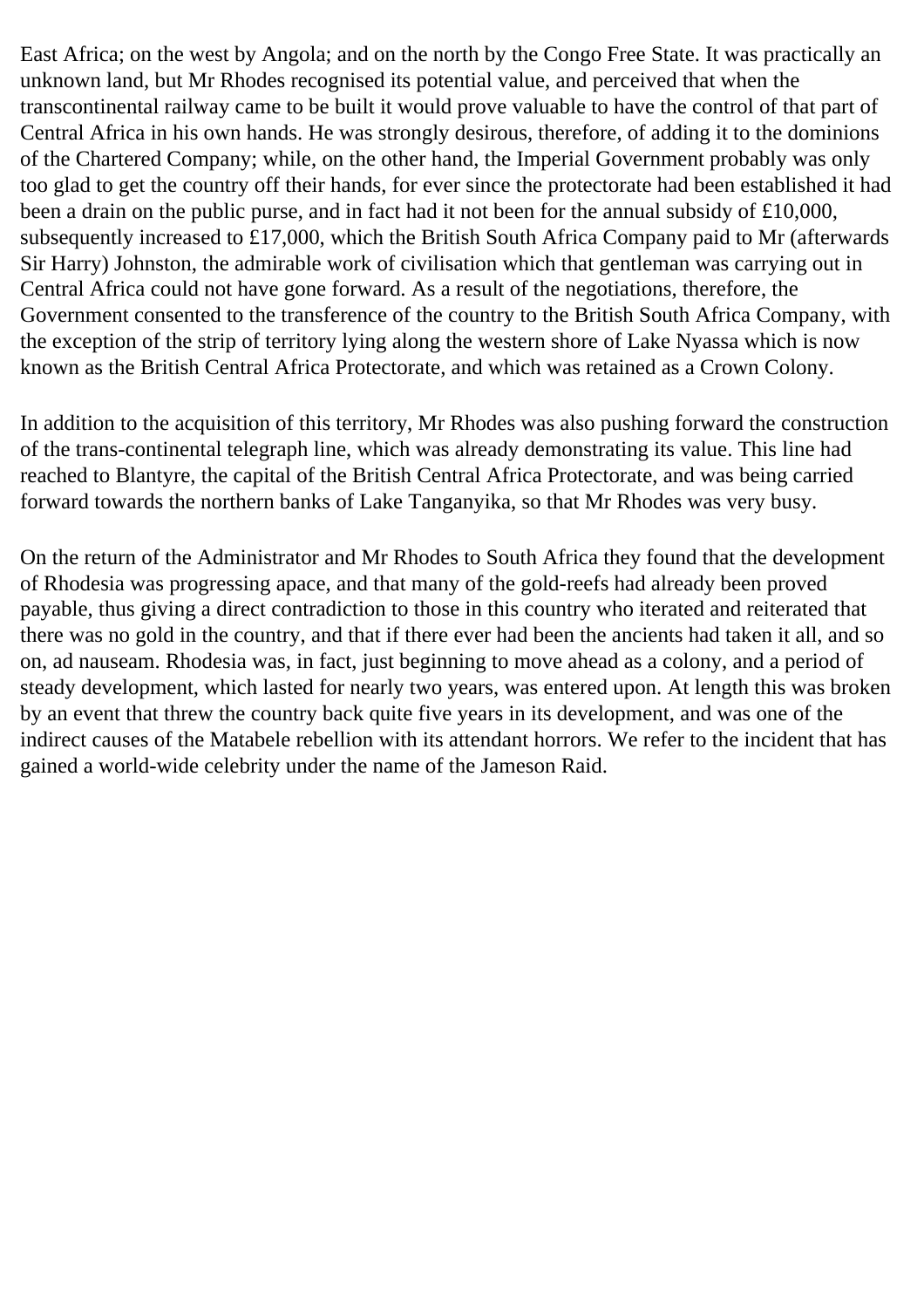### **CHAPTER VIII.**

# **THE JAMESON RAID.**

The Jameson raid may be said to belong more properly to the history of the Transvaal than to that of Rhodesia; but seeing that the incursion was organised and prepared for in the territories under the administration of the British South Africa Company; that it was led by the Administrator of Matabeleland; that the force was composed, for a large proportion, of the men of the Matabeleland Mounted Police; and that two of the directors of the, Chartered Company, Mr Rhodes and Mr Alfred Beit, were proved to have been prime movers in the affair, - it may be considered to form an important landmark in the history of Rhodesia, and one whose consequences had a far-reaching effect on both the administrative and political history of that colony.

So far as is possible the raid will be treated in these pages only as it concerned Rhodesia and its government: nevertheless, it will be necessary at times to depart from this rule and to speak of things which, while lying beyond the immediate scope of this work, yet have an important bearing on things Rhodesian.

For some years previous to 1895 a feeling had been growing up among the disfranchised Uitlanders of Johannesburg and other parts of the Transvaal that they were being very harshly treated by the Boer Government at Pretoria. As Mr Rhodes expressed it when giving evidence before the Select Committee of the House of Commons on the Jameson raid, it was felt that the people "possessing more than half the land, nine-tenths of the wealth, and paying nineteen-twentieths of the taxes," should be allowed some voice in the government of the country. This, however, was resolutely denied them by the Boers, and so the discontent went on growing and gaining fresh force each day.

Shortly after the end of the Matabele war in 1893 Mr Rhodes began to turn his thoughts to the scheme that had presented itself to his mind of a federated South Africa from the Cape of Good Hope to beyond the Zambesi, but he saw that the slow moving, conservative, and altogether antiquated rule of President Kruger and his subordinates in the South Africa Republic presented an insuperable bar to this project. In 1894, while travelling through Matabeleland with Dr Jameson, Mr Rhodes came into contact with Mr John Hays Hammond, a well-known mining expert from Johannesburg, who was at that time making an exhaustive survey of the mineral deposits of Rhodesia on behalf of the British South Africa Company, and this gentleman in conversation expatiated on the injustice and the oppression under which the European population at Johannesburg and on the Rand were suffering, and his utterances aroused the sympathies of Mr Rhodes and Dr Jameson, both of whom listened to the recitals of the wrongs of the Uitlander population and the grievances under which they laboured with the very deepest interest. It may be said that it was owing in a great measure to these conversations with Mr Hammond that Mr Rhodes first conceived the idea of attempting to assist the Uitlanders to cast off the yoke which bowed them down, and to gain that freedom which is the undeniable birthright of every Englishman; and in these ideas he found a willing seconder in Dr Jameson. Even at this time Mr Hammond, who was a well-known and highly respected figure in Johannesburg, foresaw what the upshot would be, and he distinctly asserted that unless the economic conditions of the Rand were altered, there would be a general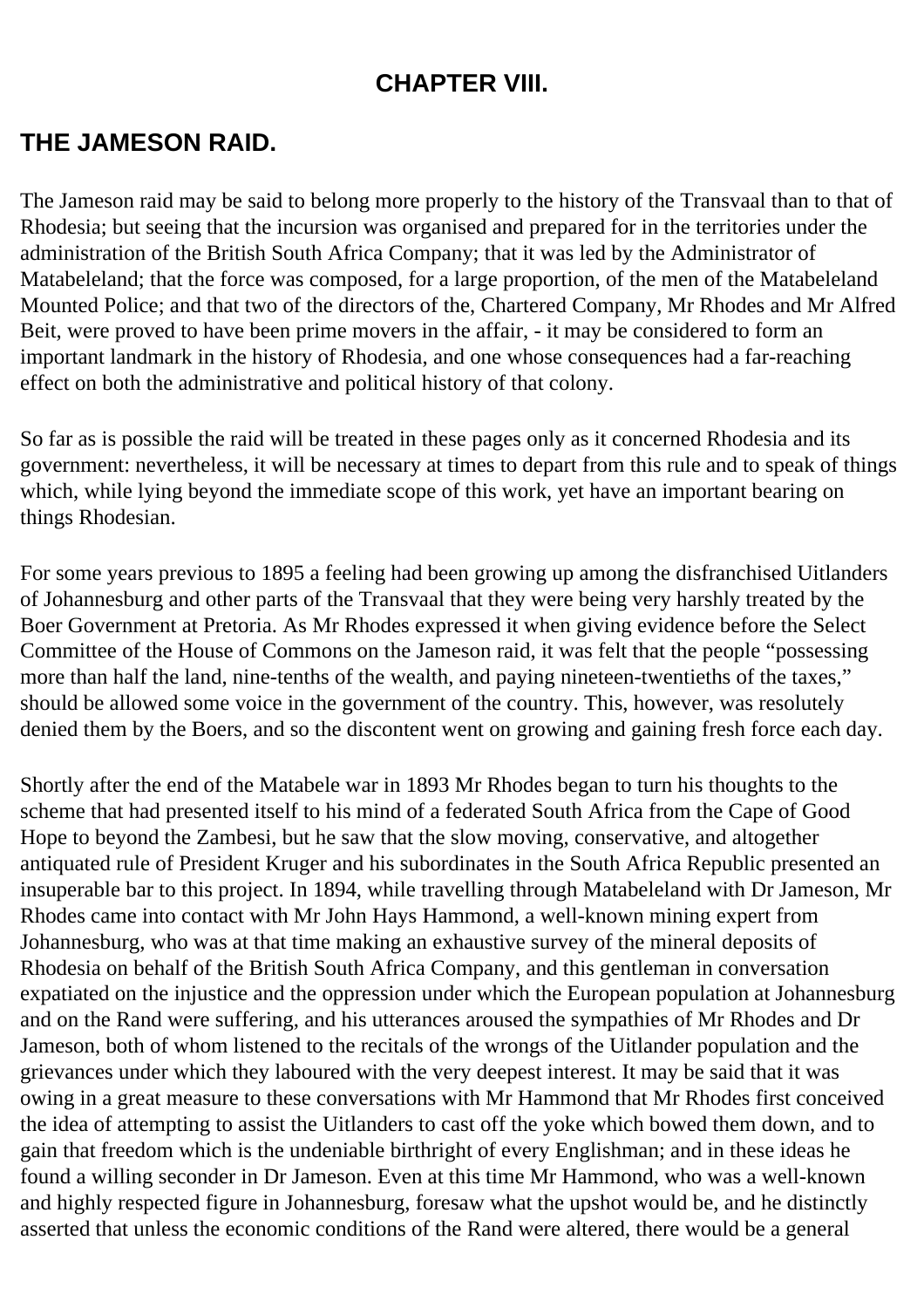rising of the Europeans, and an internecine struggle would ensue.

In October 1894 Dr Jameson was returning to the Cape, and went, as was customary in those days before the opening of the through railway line to Rhodesia, via Pretoria and Johannesburg. In the latter town he stayed for some short time, and there verified the correctness of the views which Mr Hammond had enunciated, and found that the Uitlanders were in a state of simmering discontent. Here it may be remarked that Dr Jameson did not make his investigations among capitalists or others who might be presumed to have ulterior motives in fomenting an upheaval, but rather preferred to mix with the white men working on the mines, and to find there what the real opinion was among those who had nothing financially to gain by a revolution, but rather something to lose. Here he found that the prevailing opinion was that the conditions under which they lived were intolerable, and must sooner or later be put an end to - by constitutional means if possible, and if not, then by force. That was the prevailing view among all classes in the Transvaal in the autumn of 1894.

On leaving the Transvaal Dr Jameson went to Cape Town, where he met Mr Rhodes and told him what the real position in Johannesburg was. The words of Dr Jameson, who had been in Africa for twenty years, carried great weight with Mr Rhodes, and he at once decided, in view of eventualities, to have the Rhodesian police and volunteers brought to as high a state of efficiency as was possible, and in this he was ably seconded by Dr Jameson.

Things continued like this for about a year, during which time the negotiations went on with the Colonial Office for the transfer to the British South Africa Company of the Bechuanaland Protectorate; and these resulted in a strip of land along the border of the South Africa Republic being handed over to the Company In the early months of 1895 a volunteer force, called the Rhodesia Horse, was formed among the settlers in Bulawayo and equipped by the Chartered Company. The corps was 1000 strong and was commanded by Colonel Spreckley, the purpose for which it was raised being the defence of the country and the protection of the settlers. In the autumn of this year (1895) Mr Rhodes decided to move a force of the Matabeleland Mounted Police from Bulawayo to the little village of Pitsani, which was situated on the borders of the Transvaal in the recently acquired strip of territory. At this time the idea of Mr Rhodes was - and this was his intention right up to the finish - to keep this force within about three days' march of Johannesburg, so that, when the inhabitants of that town made the effort that had been decided upon to overthrow the Boer Government and vindicate their rights, this force would swiftly cross the border-line and aid in restoring order. This was the genesis of the movement that culminated in the raid. In itself this projected invasion of the Transvaal by an armed force would have been, of course, far from right; but had the Uitlanders been in any grave danger from their Boer oppressors and bloodshed likely to take place, it is not in the nature of things to suppose that Englishmen in South Africa would have calmly stood by and seen their brethren shot down by the Boers without raising a hand to assist them, and intervention under these circumstances would have been easily condoned. It was under very different conditions that the Jameson raid actually occurred. The detachment of police sent down to Pitsani was under the command of Major Sir John Willoughby, and from the date of their arrival to the time of the raid events moved very rapidly. The Chartered Company had taken over the Bechuanaland Border Police on its disbandment by the Crown, and this force was held at Mafeking in readiness to act in conjunction with Dr Jameson's force.

Mr Rhodes had by this time entered fully into the efforts of what was styled the "Reform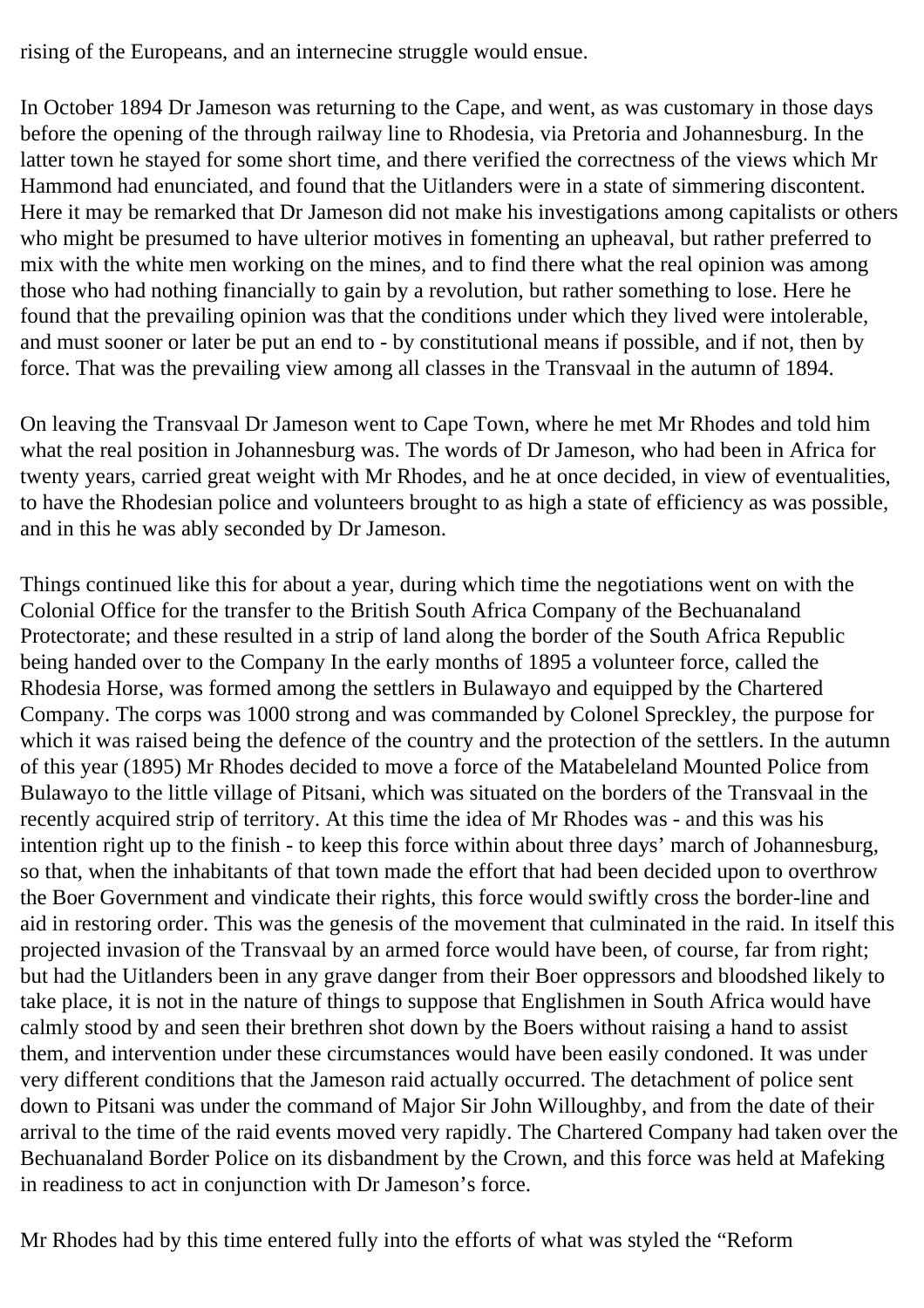Committee" of Johannesburg, of which his brother, Colonel Francis Rhodes, was one of the moving spirits, and was aiding the movement with both his influence and his purse. He promised the reformers that so soon as they were prepared to act, a force under Dr Jameson should immediately cross the border to their assistance. At first this force was to consist of 1200 strong, but this number was afterwards considerably reduced. On their part the Uitlanders in Johannesburg were to rise and make a dash for the Government arsenal at Pretoria, which was in a semi- unprotected condition, to take possession of the arms therein, and then to fall back on Johannesburg to await the arrival of Dr Jameson and his troops, and the coming of Mr Rhodes, who promised to bring Sir Hercules Robinson, the High Commissioner, up from Cape Town to mediate between the Uitlanders and the Boers. A quantity of arms was also smuggled into Johannesburg by means of the De Beers Company, of which Mr Rhodes was the controlling spirit, though the quantity was nothing like sufficient to arm the Uitlanders in an efficient manner. In October of this year Dr Jameson paid another visit to Johannesburg to see how events were progressing, and then went forward to Cape Town to meet Mr Rhodes and to report to him how matters were proceeding in what the Poet Laureate has styled "the golden city." It was then that the arrangements for the support of the now imminent rising in Johannesburg were completed. Dr Jameson was to be ready to start for Johannesburg with a force of 800 men so soon as the news reached him of the Uitlanders having risen. Dr Jameson then returned to Pitsani, and about the middle of December, when the transfer of the Bechuanaland Border Police to the British South Africa Company was completed, everything was ready for the movement.

While he was in Johannesburg Dr Jameson had procured a letter from the members of the Reform Committee which was destined to play an important part in subsequent events. This letter was signed by Colonel Rhodes and Messrs C. Leonard, L. Phillips, J. H. Hammond, and G. Farrar, and was couched in the following terms: "Thousands of unarmed men, women, and children of our race will be at the mercy of well-armed Boers, while property of enormous value will be in the greatest peril. We cannot contemplate the future without the gravest apprehension, and feel that we are justified in taking any steps to prevent the shedding of blood and to ensure the protection of our rights. It is under these circumstances that we feel constrained to call upon you to come to our aid should disturbances arise here. The circumstances are so extreme that we cannot but believe that you, and the men under you, will not fail to come to the rescue of people who would be so situated. We guarantee any expense that may reasonably be incurred by you in helping us, and ask to believe that nothing but the sternest necessity has prompted this appeal."

This letter, which Dr Jameson obtained in November, and which was dated for the 20th of that month, was handed to him, according to the account afterwards given by the Reform Committee, to exculpate him with the Chartered Company should he go into the Transvaal, but was distinctly not intended as an invitation, and later he was warned not to go in on that letter without receiving a definite summons from Johannesburg. Dr Jameson, however, decided to make that letter the basis of his action, and to serve this purpose the date was altered to December 20 so as to make it appear that it was written just previous to the raid. There is no excuse for an action like this, the changing of the date; but if the facts stated in the letter were correct at the end of November, they were just as true at the end of December, though in the meantime the signatories had repudiated it and asked Dr Jameson not to act upon it.

The rising at Johannesburg was finally fixed to take place about the end of December, but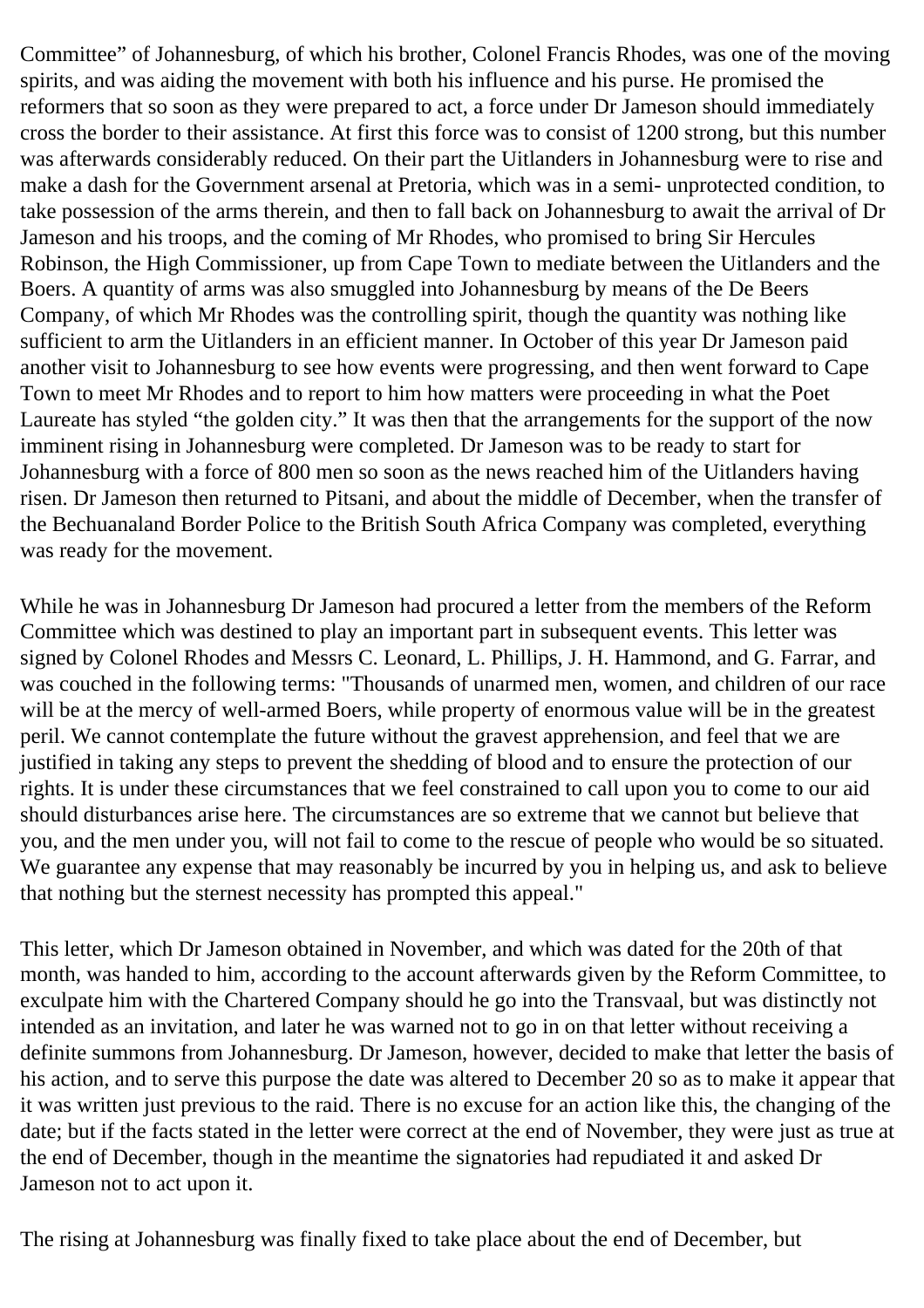differences began to present themselves as the time for talking passed and that for action drew near. President Kruger, who, as it afterwards turned out, was not so ignorant as to the turn things were taking as he was supposed to be, seemed to show himself disposed to listen to the complaints of the Uitlander population, and this served in some degree to cool the ardour for revolution in Johannesburg. In addition, a serious difficulty arose about the flag which was to be hoisted in Johannesburg when the revolution was effected. Mr Rhodes was firm in his intention that it should be the union-jack that was used, and in this he had the support of practically the whole of the Britishers in the republic; but there were those Uitlanders of other countries, principally Germans and Americans, who objected to this, and held that it should be the flag of the South Africa Republic that should be used, as they intended that the republic should still be maintained, though they wished to reorganise it on a representative basis, and they had strong objections to seeing the Transvaal become a British colony. Mr Rhodes remained firm in his intention, however, and a cleavage soon began to appear, and the rising was several times postponed, until at length it seemed plain that it would never take place at all. So obvious was this last fact, that on December 28 Mr Rhodes, in conversation with Sir Graham Bowyer, the Imperial Secretary to the High Commissioner, stated that, so far as he could see, the rising in Johannesburg "had fizzled out like a damp squib."

Dr Jameson at Pitsani was rapidly losing patience at the continual delay, for he knew that rumours as to the real reason for his presence on the Transvaal border were commencing to get about, and he feared that the Boers would begin to mass a force to intercept his march to Johannesburg unless he moved quickly. So he at length decided, to quote the expressive phraseology of Mr Rhodes, "to take the bit between his teeth," and by crossing the border to precipitate matters, and, as he hoped, thus force Johannesburg to rise. On December 28 the Doctor telegraphed to Mr Rhodes at Cape Town as follows: "Unless I hear definitely to the contrary, shall leave to-morrow evening." On the following day, December 29, he again wired to Mr Rhodes, "Shall leave to-night for the Transvaal." By some delay on the telegraph lines these two telegrams did not reach Mr Rhodes until the morning of the 29th December, when they were delivered together. Mr Rhodes at once attempted to wire to Dr Jameson to forbid his departure, but found that the wires had been cut, and that it was impossible for him to get his message through. Mr Rhodes then gave up the attempt and returned to his house, fully aware that Dr Jameson, by his impetuous action, had ruined everything.

Previous to starting, Dr Jameson had called his men together and read the letter to them that he had received a month before from Johannesburg (the date of which had been altered as we have seen), and this done, he told them that it was his intention to march straight to Johannesburg in response to that petition. The force then crossed the border, and after going for about eleven miles was joined by the Bechuanaland Border Police from Mafeking. Even with this addition the force was very much less than it had been intended it should be, for, all told, it only numbered 515 men, with eight Maxims, one 12 ½-pounder gun, and two 7-pounders. The force was under the command of Major Sir John Willoughby, while the other principal officers were Major the Hon. Robert White, Colonel R. Grey, Colonel the Hon. Hy. White, and Captain the Hon. C. Coventry. No sooner had the Transvaal been entered by this force than the Boers began to collect to oppose them, and it was then seen that the Government at Pretoria had been prepared for this step, and had long had its plans laid for defeating it.

So soon as Mr Rhodes realised that the fat was in the fire, to use a colloquial expression, he went to Sir Graham Bowyer and showed him the two telegrams that he had received from Dr Jameson, and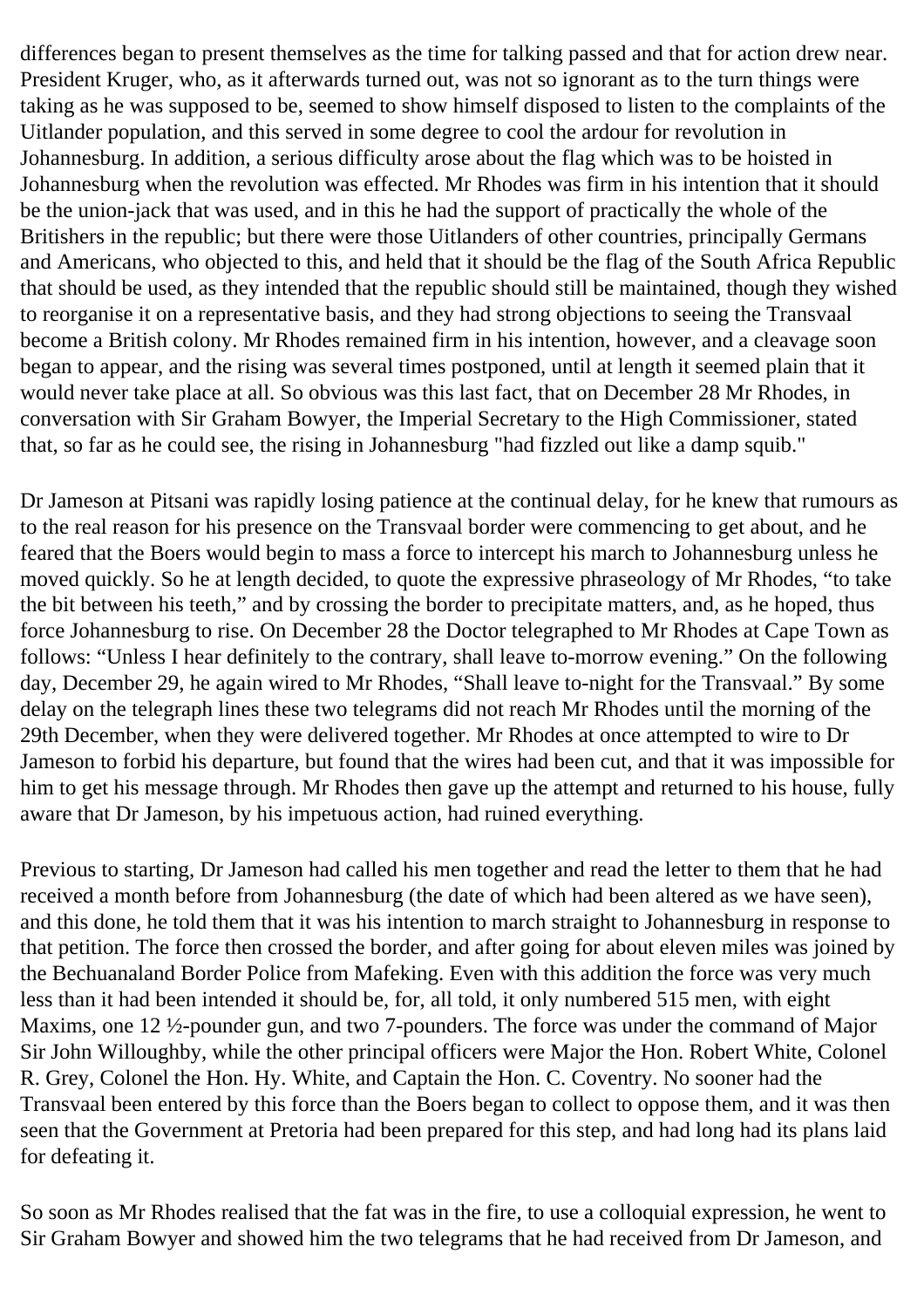also told him how his efforts to prevent the advance had been checkmated by the wire having been cut. Sir Graham Bowyer, in his turn, on the morning of Monday the 30th December reported the raid to Sir Hercules Robinson, who at once telegraphed to the British representative in the republic to ascertain whether the force had really crossed the border, and if so, to despatch a messenger at once to order its return; while on the following day the High Commissioner issued a proclamation publicly repudiating Dr Jameson's action in the name of the British Government, and calling upon all British subjects to refrain from aiding or abetting the force in any shape or form.

Mr Rhodes attempted, unsuccessfully, to prevent, or at any rate delay, the publication of this proclamation, on the grounds that it outlawed Dr Jameson and his followers, and left them at the mercy of the Boers should they be taken prisoners. The High Commissioner recognised the correctness of this, but he had first of all his duty to his country to perform, and that duty demanded that the Government should instantly be vindicated of any suspicion of violating a friendly State, and the proclamation was therefore issued.

On crossing the frontier Dr Jameson's first step had been to cut the telegraph wire between Mafeking and Cape Town so as to prevent any recall reaching him, and also the one to Pretoria to prevent the news of his departure being sent to the Boer Government. Misfortune, however, seemed to dog the raiders from their first step, for the troopers who were detailed for this latter duty, the cutting of the Pretoria wire, called at a wayside store, where they dallied until they forgot the errand for which they had been despatched. When they left this place they had a confused idea of having been sent out to cut some wire or another, so they set to work on the first piece of wire they came across, which happened to be a portion of a fence, and the telegraph line to Pretoria was thus left open.

The news of the raid seemed to completely crush Mr Rhodes, and, as was afterwards stated, for some days he appeared to be completely broken down. He was at this time Prime Minister of Cape Colony, but he realised that he would be forced from this office, and that in all probability his political life was at an end. He retired to Groot Schuur, his house on the outskirts of Cape Town, where he shut himself up for some days and declined to take any part in the repudiation of Dr Jameson. His attitude towards the Doctor was well summed up in the broken words to which he gave expression when he first heard of the raid, "Poor old Jameson! We have been friends for twenty years, and now he has ruined me!" for at that time it seemed as if nothing but utter ruin was before the greatest man that Africa has yet discovered. At length the reserve strength of Mr Rhodes's nature came to his assistance, and he so far emerged from his retreat as to telegraph to Colonel Spreckley, the commanding officer of the Rhodesia Horse, on no account to move his force to Dr Jameson's assistance, as there seemed a likelihood of his doing; but Mr Rhodes continued firm in his refusal of the demands of the Colonial Office that he should make a public disavowal of any complicity in the raid. It is clear that Dr Jameson took the step he did entirely without the sanction, or even the knowledge, of Mr Rhodes, but the latter was not the one to shield himself behind the mistakes of others.

As for the march of Dr Jameson, his refusal to turn back, the battle of Krugersdorp, and the subsequent ambush and surrender at Doornkop, these are matters that are too well known to need lengthy repetition here. So soon as Dr Jameson saw that there was no aid to be expected from Johannesburg, and that the men and their horses were tired out and in no condition to maintain a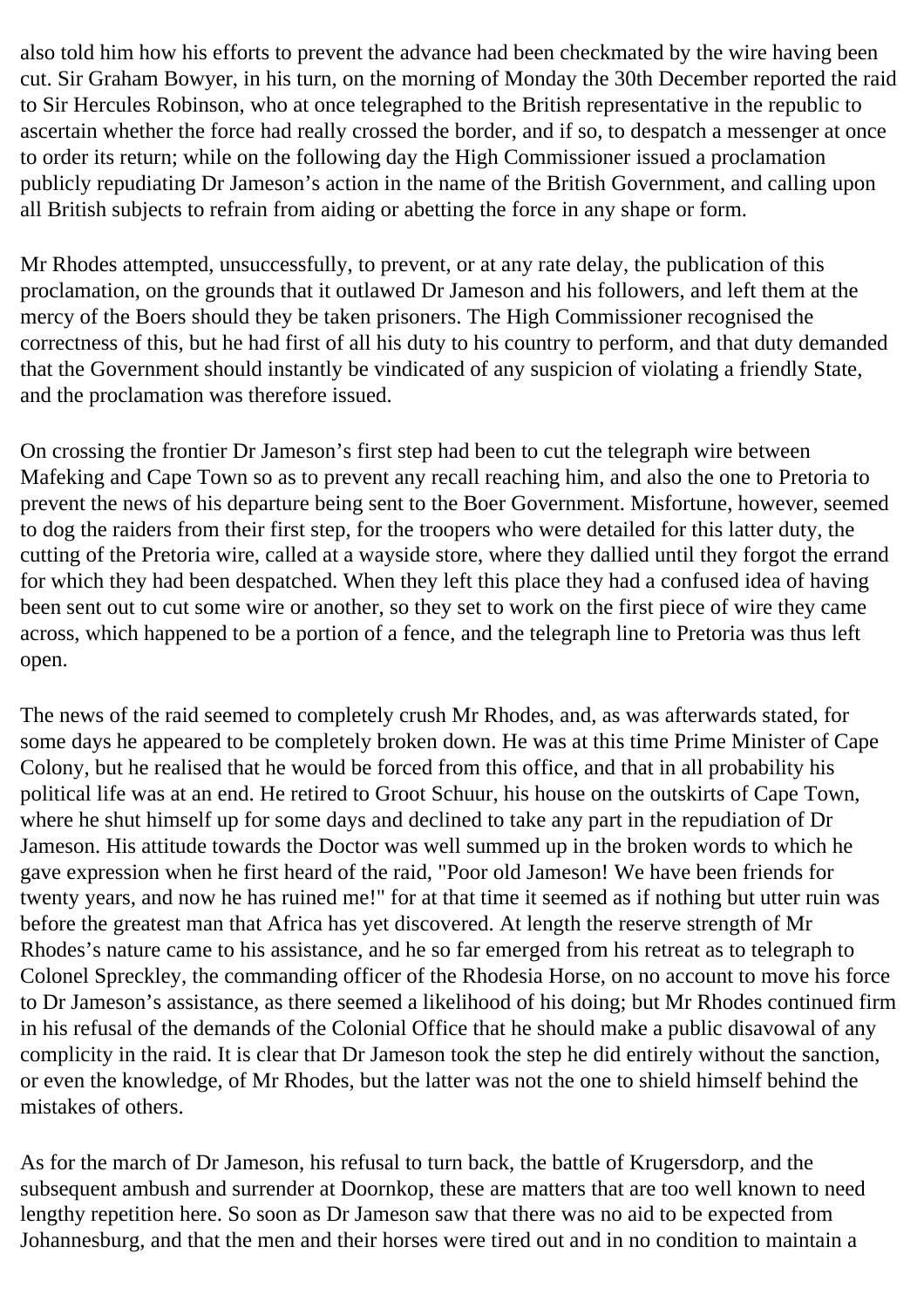fight with the Boers, whose forces were being augmented each moment, he surrendered to Commandant Cronje on the latter giving a declaration that he would "spare the life of you and yours." The Boers promptly went back on this condition so soon as the Englishmen were disarmed and in their power, on the grounds that Commandant Cronje had no authority to make it, and the raiders were at once marched off to Pretoria jail. In this action Dr Jameson had lost twenty- seven men killed and wounded, among the latter being Captain Coventry, while the loss of the Boers amounted to two killed in action and two more accidentally shot by their fellows.

The news of this raid was received in London with the greatest astonishment, and there was at first a strong feeling in favour of Dr Jameson, principally brought about by the publication in the ' Times ' of the " women and children " letter. It was in the height of this wave of sympathy that the Poet Laureate wrote his unfortunate verses that were made the object of so much unfriendly criticism. When the real action of Dr Jameson began to be realised, as it was then understood by those not intimate with South African affairs, the feeling of the public turned against him, and he was rather severely handled for having entered a friendly State. Soon after this there was another reaction in the public mind, principally brought about by the extremely ill-advised telegram which the German Emperor despatched congratulating President Kruger on having defeated the raiders. This telegram, which has since become famous, was couched as follows: " I express to you my sincere congratulations that, without appealing to the help of friendly Powers, you and your people have succeeded in repelling with your own forces the armed bands which had broken into your country, and in maintaining the independence of your country against foreign aggression." So soon as this telegram was sent off Germany approached Portugal for permission to land a force of marines at Delagoa Bay, " to protect German interests "; but leave to do this was refused.

This telegram seemed to recognise the South Africa Republic as an independent Power, and hinted that Germany was prepared to aid her to cast off the suzerainty of this country, and a storm of indignation was at once aroused. A "special service squadron" of the Royal Navy, composed of ships of the most modern build, was organised, equipped, and put to sea in record time, and it seemed for a few days as though war with Germany was inevitable.

To return to the Transvaal,—soon after the surrender of Dr Jameson, Sir Jacobus de Wet, who was the British representative at Pretoria, visited Johannesburg with the object of pacifying that town, which had become very excited at the news of Dr Jameson's defeat when almost within reach of it, and after some little time he induced the Reform leaders to consent to a disarmament of the town, on the distinct understanding that the reforms which they demanded should be granted, and, further, that "not a hair of their head should be touched." At the very moment that this undertaking was given, President Kruger was debating with himself whether he should shoot the raiders at once, or hand them over to the British authorities to deal with. Fortunately for himself and his people, the Boer president was shrewd enough to see that if he went to extremities not even the implied help of Germany would have prevented Great Britain invading his territory and inflicting a summary punishment for the death of the raiders, and he therefore handed over his prisoners to be tried in London.

This done, the president turned his wrath upon Johannesburg and the Reform Committee, the members of which he arrested despite the promise of Sir Jacobus de Wet that they should not be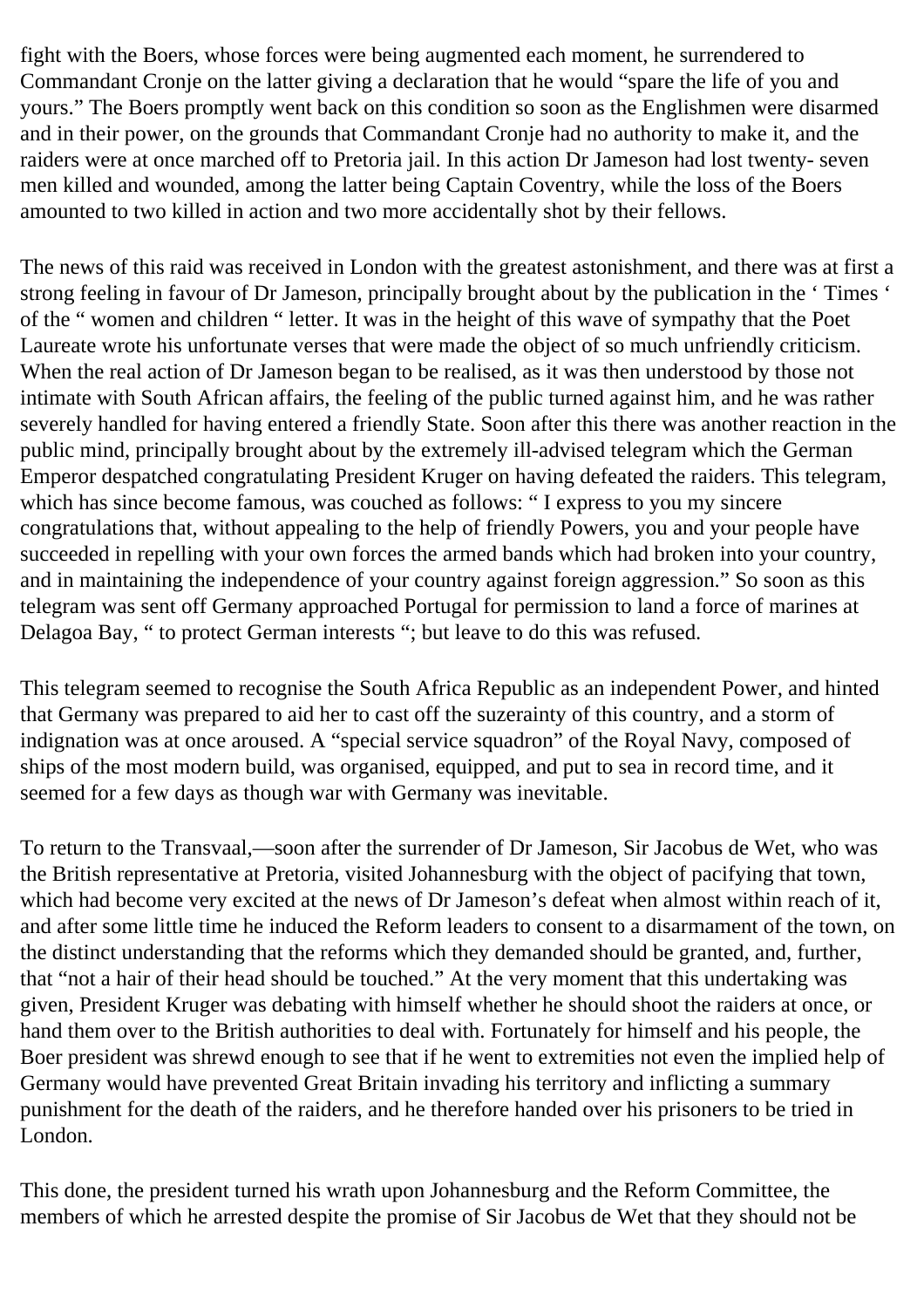touched; while, owing to the amount of arms surrendered not coming up to that quantity which he had been led by the Uitlanders' boasts to believe that they possessed, he hinted at an attack on the town should the remainder not be quickly delivered up, and it took a strong warning from Sir Hercules Robinson to cause him to modify his attitude in this respect.

As for the prisoners who were being brought home to be tried, the utmost secrecy was observed as to the precise time and place of their arrival, as the authorities wished to avoid anything in the nature of a demonstration, which might be wrongfully interpreted in Pretoria, and so tend to accentuate an already strained situation. The prisoners were eventually conveyed up the Thames in a small launch to Waterloo Pier, where they were landed almost unobserved. When they were brought up at Bow Street police-station on charges under the Foreign Enlistment Act, there was a great crowd of fashionable and well-dressed personages in the court whose sympathy with the prisoners was shown in a most ill-judged outburst of cheering when they entered, which called forth a severe and wellmerited reproof from the presiding magistrate, Sir John Bridge. After a preliminary trial here, the prisoners were committed to appear at the bar of the High Court to answer for their offence. This second trial commenced on July 20, 1896, before a court composed of the Lord Chief-Justice of England (Lord Russell of Killowen), Baron Pollock, and Mr Justice Hawkins. After a trial which lasted about a week, Lord Russell commenced to sum up, and in his desire to be free from any suspicion of partiality towards the prisoners, the learned judge unfortunately seemed to err in the opposite direction, and he treated the men before him as though they were common malefactors rather than political prisoners. The jury were naturally influenced by the judge's severe condemnation, but they could not help recognising that had it not been for the oppressive and utterly corrupt Government of the South Africa Republic this raid would never have taken place, and to their verdict of guilty they attached a rider stating that in their opinion the state of things which prevailed at Johannesburg presented great provocation. This verdict was delivered on July 28, and Dr Jameson was at once sentenced to fifteen months' imprisonment, Sir John Willoughby to ten months, Major White to seven months, and Colonel H. White, Colonel Grey, and Captain Coventry to five months each, all without hard labour. With regard to the last-named prisoner, as already stated, he had been badly wounded, indeed he was first reported as dead, and he was released almost immediately; while Dr Jameson's health, which had been undermined as much by the worry and anxiety of the previous few months as by exposure, shortly afterwards broke down, and he was released in the following December, it being considered dangerous to keep him in confinement longer.

In Pretoria, on the 24th April, the members of the Reform Committee, headed by Colonel Rhodes, Mr Lionel Phillips, Mr George Farrar, and Mr John Hays Hammond, were put on their trial charged with high treason before a judge who had been specially imported from the Orange Free State to try them. All pleaded guilty, and the four gentlemen mentioned above were sentenced to death, while the remainder were fined £2000 each, with two years' imprisonment, and banishment from the State for three years. The barbarous sentence on the four leaders was received with consternation throughout South Africa and in this country, and Mr Chamberlain at once telegraphed to President Kruger a message in which he expressed his conviction that the sentence would not be carried out. While couched in polite terms, this telegram plainly hinted what the next step would be if the conspirators were executed. President Kruger, however, was only playing his favourite game of "bluff," to use an expressive Americanism, of the same character as that with which he has so long and so successfully fought the efforts of this country to obtain justice for the Uitlanders, and never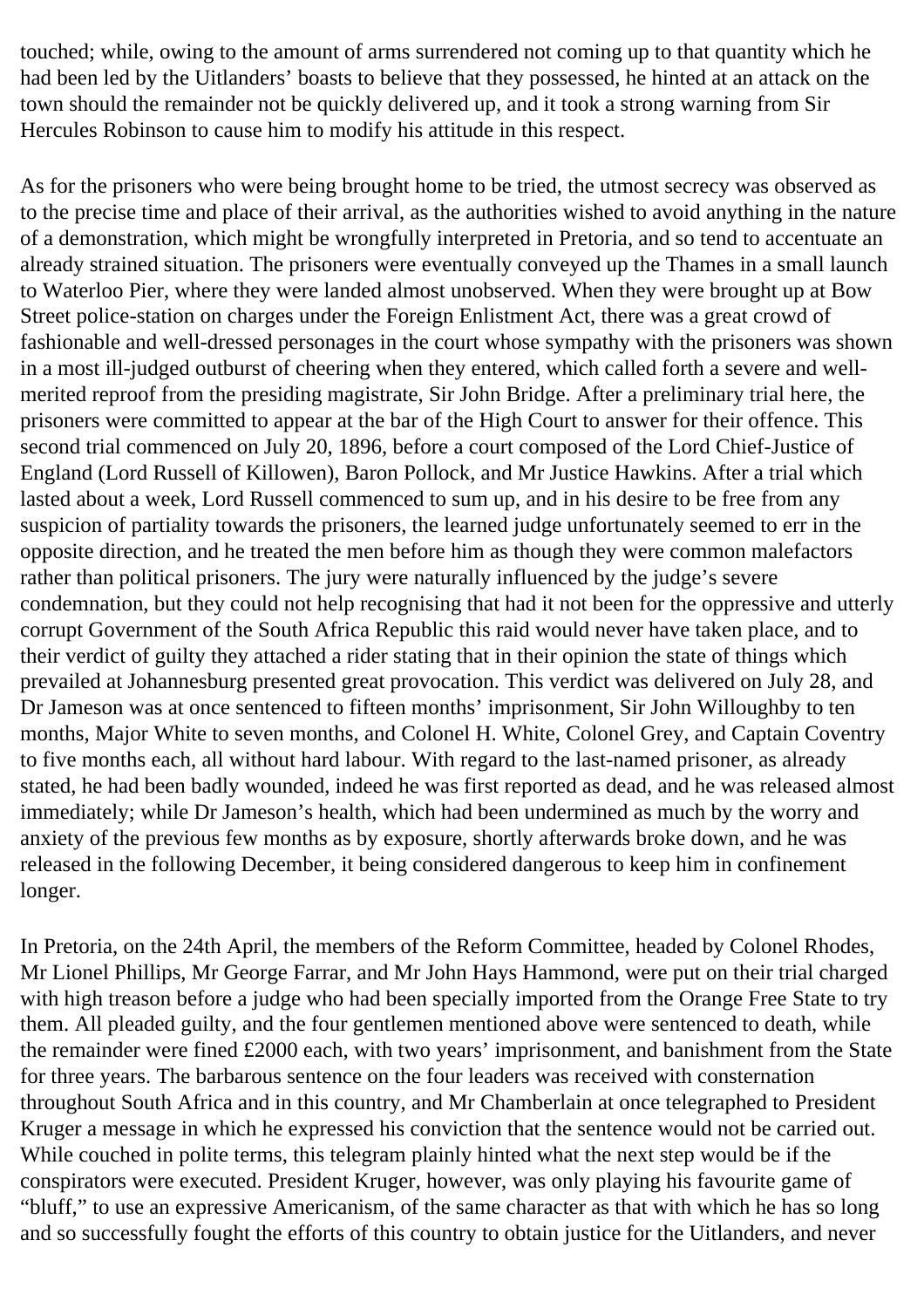had the least intention of carrying out this sentence, which, after a few weeks' delay, - during which the prisoners were herded together like so many cattle in Pretoria jail, a spot of the most insanitary description, - was commuted to fifteen years' imprisonment, and the lesser offenders were released on payment of their fines, and an undertaking being given not to meddle with the political affairs of the Transvaal for some years to come. The sentence on the leaders was still further commuted on June 10, 1896, when they were released on the payment of fines of £25,000 each, and giving an undertaking not to interfere with the politics of the country for a period of fifteen years. Three of the prisoners signed this condition, but Colonel Rhodes refused, and was thereupon compelled to leave the country.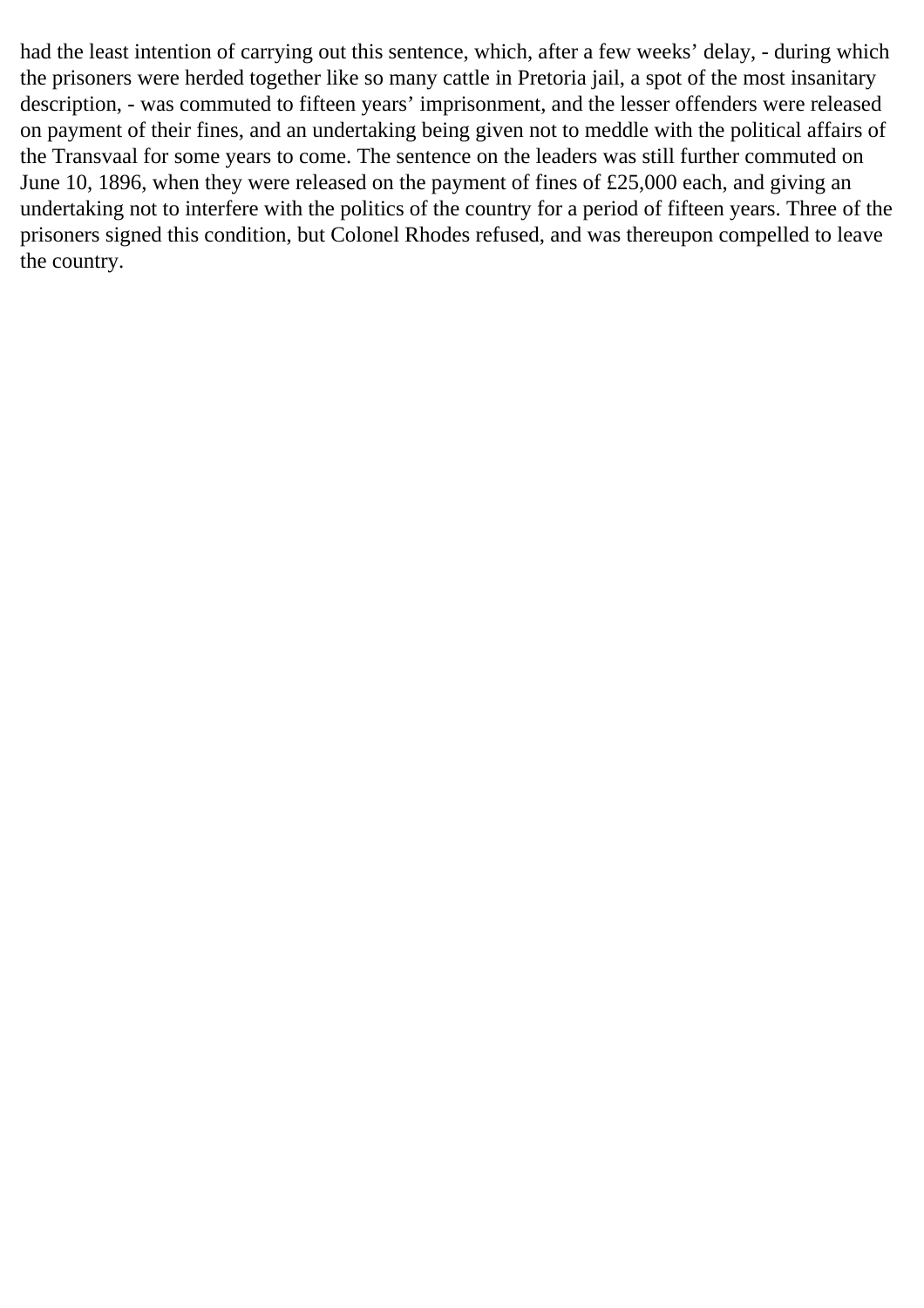#### **CHAPTER IX.**

### **THE JAMESON RAID COMMITTEE.**

The Jameson Raid was the subject of frequent debates in Parliament, which became somewhat acrimonious at times. Soon after the raid there were sinister rumours afloat to the effect that some of the heads of the Colonial Office had been for some time previous to the incursion well aware that it was about to take place, but these rumours were promptly disproved by the Colonial Secretary, whose handling throughout of a most delicate task evoked the praise of even his parliamentary adversaries. In these discussions and questions on the raid and its results Mr Labouchere early became conspicuous by the virulence of his attacks on Mr Rhodes, the Chartered Company, Rhodesia, and indeed anything that was connected, however indirectly, with the raiders. This gentleman had long been known to entertain a dislike that almost amounted to enmity of Mr Rhodes and his works, so that his attitude on this occasion did not cause so much comment or attention as it otherwise might have done. Mr Labouchere, almost immediately the raid happened, developed a theory that it was arranged with the sole object of influencing the London Stock Exchange for the immediate pecuniary advantage of the raiders and their friends, and he attempted to make all the facts that were disclosed fit in with this theory instead of constructing a theory to fit the facts; but in this he received but scant support, even from his own party.

When Mr Rhodes first heard that Dr Jameson was to be sent to England to take his trial, he at once announced his intention of returning to England likewise, where he would, to use his own characteristic expression, "face the music." Before leaving for these shores Mr Rhodes had made a tour of Cape Colony, where he had been received with ovations at every town in which he stayed. Not only among the British colonists was Mr Rhodes feted, but even in the Dutch strongholds of the colony, where one would have thought that he would have been but coolly received, the welcome given him was spontaneous and cordial to a degree, and he was soon convinced that, so far as Cape Colony was concerned, his political career, instead of being at an end, was in reality only just commencing. About this time the Cape Parliament had appointed a Select Committee to inquire into the causes of the Jameson raid as affecting that colony, and he, Mr Rhodes, knew that he would be severely handled; but when a man has the people of a State at his back, history has shown us that he can disregard the Government.

Mr Rhodes arrived in London on February 4, 1896, and on the 6th he paid a visit to the Colonial Office, where he had an interview with Mr Chamberlain at which the condition of affairs were discussed. Regarding the future administration of Bhodesia, Mr Rhodes declared that the Chartered Company was perfectly prepared to place their forces of a military character under the Imperial Government, but urged that magisterial, judicial, and civil officers should be appointed as heretofore. In this view Mr Chamberlain concurred, and stated that he did not support the demand for the revocation of the charter. With regard to the inquiry which it was then proposed to hold in England concerning the raid, Mr Rhodes suggested that there was no need for it, in view of the then imminent trial of Dr Jameson and his followers, when all the facts would appear; and Mr Chamberlain agreed that he did not see any urgent necessity for the inquiry. But, added the Colonial Secretary, the House of Commons might insist upon it, in which case he would not oppose the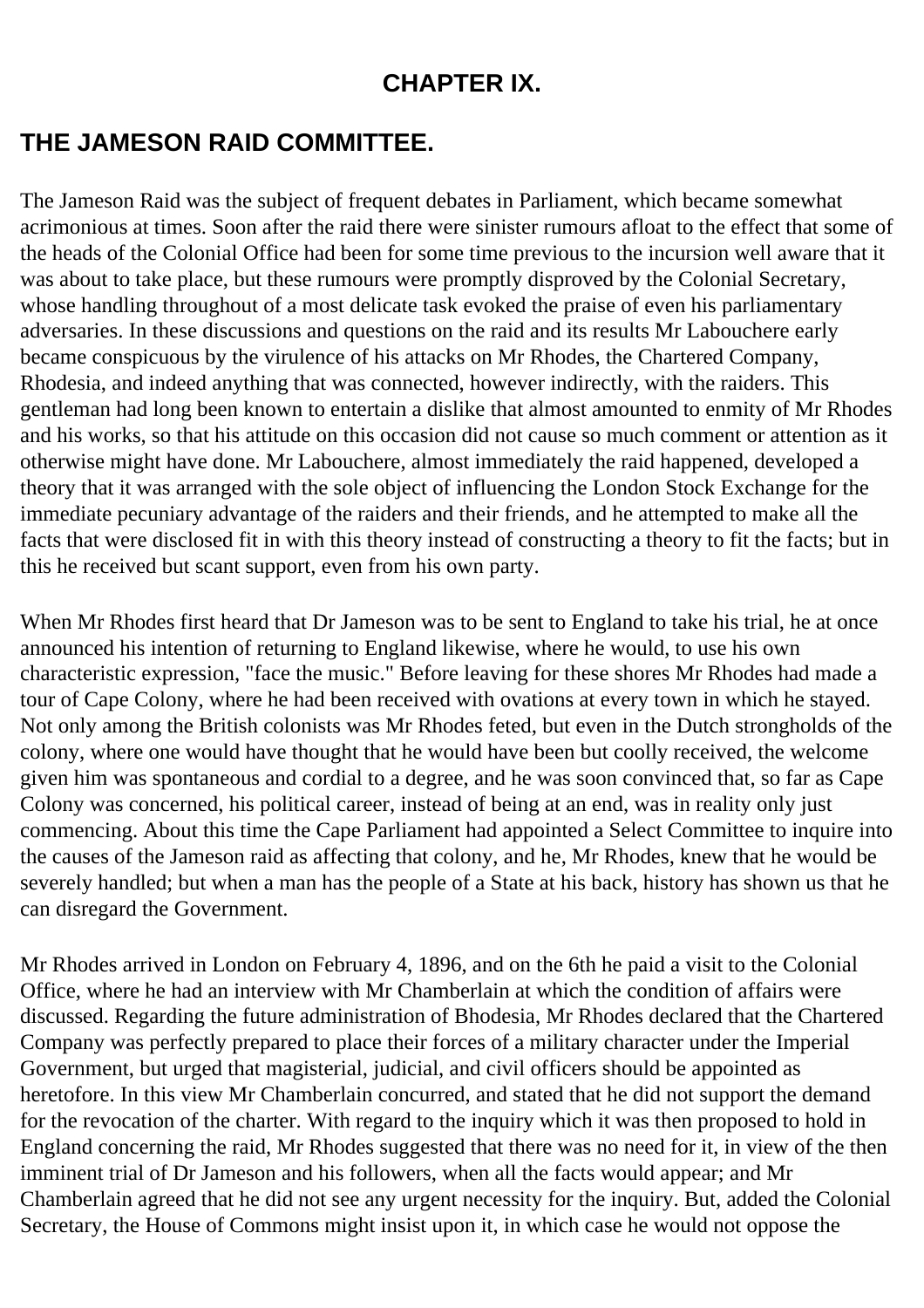proposition. This interview over, Mr Rhodes found that his presence was not absolutely necessary in England at that time, so on the 10th February he left for South Africa.

In spite of the inquiry in Cape Town, it was felt in England that the Imperial Government should conduct a searching investigation into the whole affair, more especially when it was seen that the Cape Committee were of the opinion that the principal officials in South Africa of the Chartered Company, with two of the directors, Mr Rhodes and Mr A. Beit, either knew of the raid beforehand or were in a position to do so. The two directors, the report went on, were, together with the Administrator of Matabeleland, Dr Jameson, and Dr Harris, the South African secretary of the Company, active as promoters and moving spirits throughout, and were from time to time kept informed of the preparations. The date of the inroad was fixed weeks beforehand, and in fact the whole movement was largely engineered and financed from outside, and in both cases certain directors of the Chartered Company of British South Africa were prominent throughout. The committee also found that Mr Rhodes, in taking an active part in the affair, had been guilty of a proceeding "inconsistent with his duties as Prime Minister of this colony."

The tenor of this report when published in England led to the demands for a Government inquiry being redoubled, and the Cabinet at length acceded to the demand. The precise form of the tribunal to hear the evidence was a matter which led to some little debate. Mr Balfour rather inclined to a Royal Commission being appointed to go into the whole matter; but the Opposition, led by Sir William Harcourt, urged that a Select Committee of the House of Commons was the fittest form of inquiry. This latter was ultimately adopted; and on January 29, 1897, a committee of fifteen members, being nine from the Ministerial side and six from the Opposition, was appointed "to inquire into the origin and circumstances of the incursion into the South Africa Republic by an armed force, and into the administration of the British South Africa Company, and to report thereon ; and further, to report what alterations are desirable in the government of the territories under the control of the Company." The following gentlemen were elected members of the Committee: The Attorney-General (Sir Richard Webster), Mr Bigham, Mr Blake, Mr Sydney Buxton, Sir Henry Campbell - Bannerman, the Colonial Secretary (Mr Chamberlain), the Chancellor of the Exchequer (Sir Michael Hicks-Beach), Mr Cripps, Sir William Hart-Dyke, Mr John Ellis, Sir William Harcourt, Mr W. L. Jackson, Mr Labouchere, Mr Wharton, and Mr George Wyndham. This committee first met on the 5th February, when Mr Jackson was elected to the chair, and the procedure to be adopted was decided upon. Leave was given for the British South Africa Company and its directors to be represented by counsel, - a privilege that was also extended to Mr Rhodes, Mr Beit, Dr Jameson, Mr Lionel Phillips, and Dr Rutherfoord Harris, while it was refused in the cases of Mr W. B. Ingram and the African-Portuguese Syndicate, both of whom sought to raise questions that were decidedly outside the matters which the committee was appointed to investigate.

Mr Rhodes was the first witness to appear before the committee, he having returned to England for that purpose, and he was subjected to a long examination by Sir William Harcourt. At the commencement of his evidence he read a statement that he had prepared in which he recapitulated the burdens under which the Uitlander population had suffered since the establishment of the goldmining industry around Johannesburg. "After long effort," Mr Rhodes proceeded, "the Uitlanders despaired of obtaining redress by constitutional means," and as he felt that the persistently unfriendly attitude of the Government of the South African Republic towards the Cape Colony was the great obstacle to common action for practical purposes among the various States of South Africa,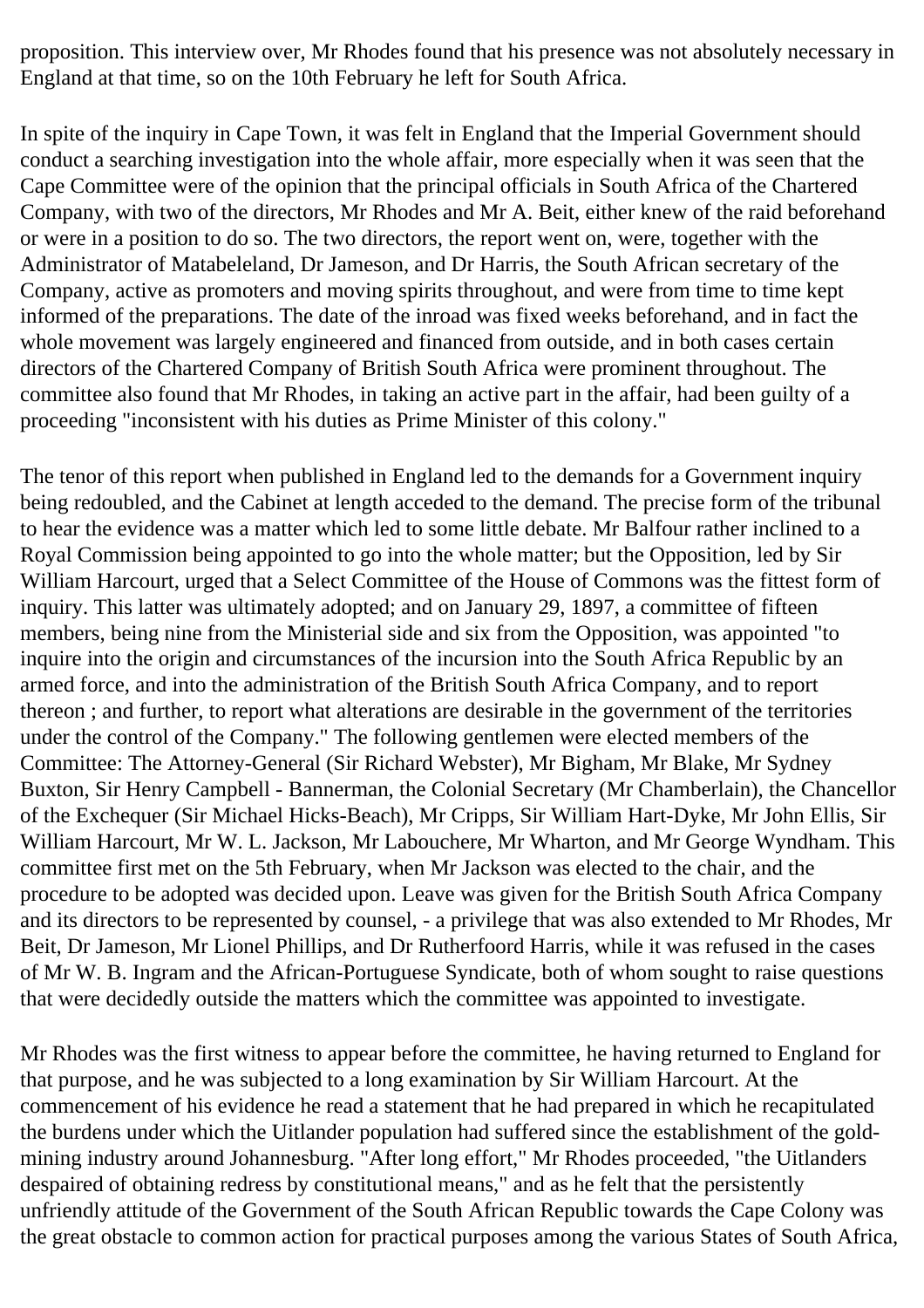he "assisted the movement in Johannesburg with his purse and influence."After this frank declaration Mr .Rhodes made what he must have realised later was a most unfortunate remark. "Acting within my rights,"he said, "I placed on territory under the administration of the British South Africa Company, upon the borders of the Transvaal, a body of troops under Dr Jameson prepared to act in the Transvaal in certain eventualities."As regarded the rights of Mr Rhodes to place a body of troops on the borders of a friendly State with the ultimate object of an invasion, this remark was of course indefensible, and he was subjected to a severe cross-examination by Sir William Harcourt on this point. In explaining the expression away, Mr Rhodes seemed to hint that it was rather his right as managing director of the British South Africa Company to move troops about in Rhodesia that he was referring to.

The evidence of Mr Rhodes may be divided into three portions - the influence of the Uitlander grievances upon his conduct and policy; the direct assertion that Dr Jameson entered the Transvaal without his authority; and the concealment of his views and plans from the Board of Directors of the British South Africa Company. Mr Rhodes stated, after asserting that Dr Jameson entered upon the raid without his authority or knowledge, that he was willing generally to accept the finding of the Cape Committee as being correct as to facts. In concluding his statement, Mr Rhodes said that in all his actions he was greatly influenced by the belief that the policy of the Government of the South Africa Republic was to introduce the influence of another foreign Power - obviously Germany - into the already complicated system of South African politics, and thereby render it more difficult in the future for the closer union of the different States.

In reference to the "women and children" letter which Mr Rhodes had cabled home for publication in the 'Times,' Sir William Harcourt attempted to draw an admission from him that the object of its publication was to make it the ground for Dr Jameson's action; but this Mr Rhodes resolutely denied, though confronted with a telegram that he had sent to the Chartered Company immediately after the raid in which he seemed to hint that it was through this letter that Dr Jameson crossed the border. He now asserted, however, that the only object of its publication was to show that there had been communications between the Uitlanders and Dr Jameson. Questioned as to whether the High Commissioner had ever been informed by him as to what he was doing, Mr Rhodes answered in the negative, and admitted that when in the autumn of 1895 Sir Hercules Robinson had asked him why the force was being collected on the Transvaal border, he replied that it was to protect the railway line then being constructed, and for economy, as the troops could be kept much more cheaply at Pitsani and Mafeking than they could at Bulawayo.

When at length Sir William Harcourt came to the end of his examination, Mr Rhodes was successively questioned by most of the other members of the committee, but nothing that was altogether new was gathered. Mr Labouchere's cross-examination of Mr Rhodes had been looked forward to with interest by the general public, but when the turn of the member for Northampton came his questions fell very flat, and were mostly confined to trying to force Mr .Rhodes to admit that the whole thing had been organised and carried through to enable him and his friends to make money on the Stock Exchange; but in this Mr Labouchere proved a dismal failure, and of the two Mr Rhodes decidedly came out of the bout the better. After an examination lasting for six days Mr Rhodes was released from further attendance, and he was free to return to Rhodesia, which he immediately did.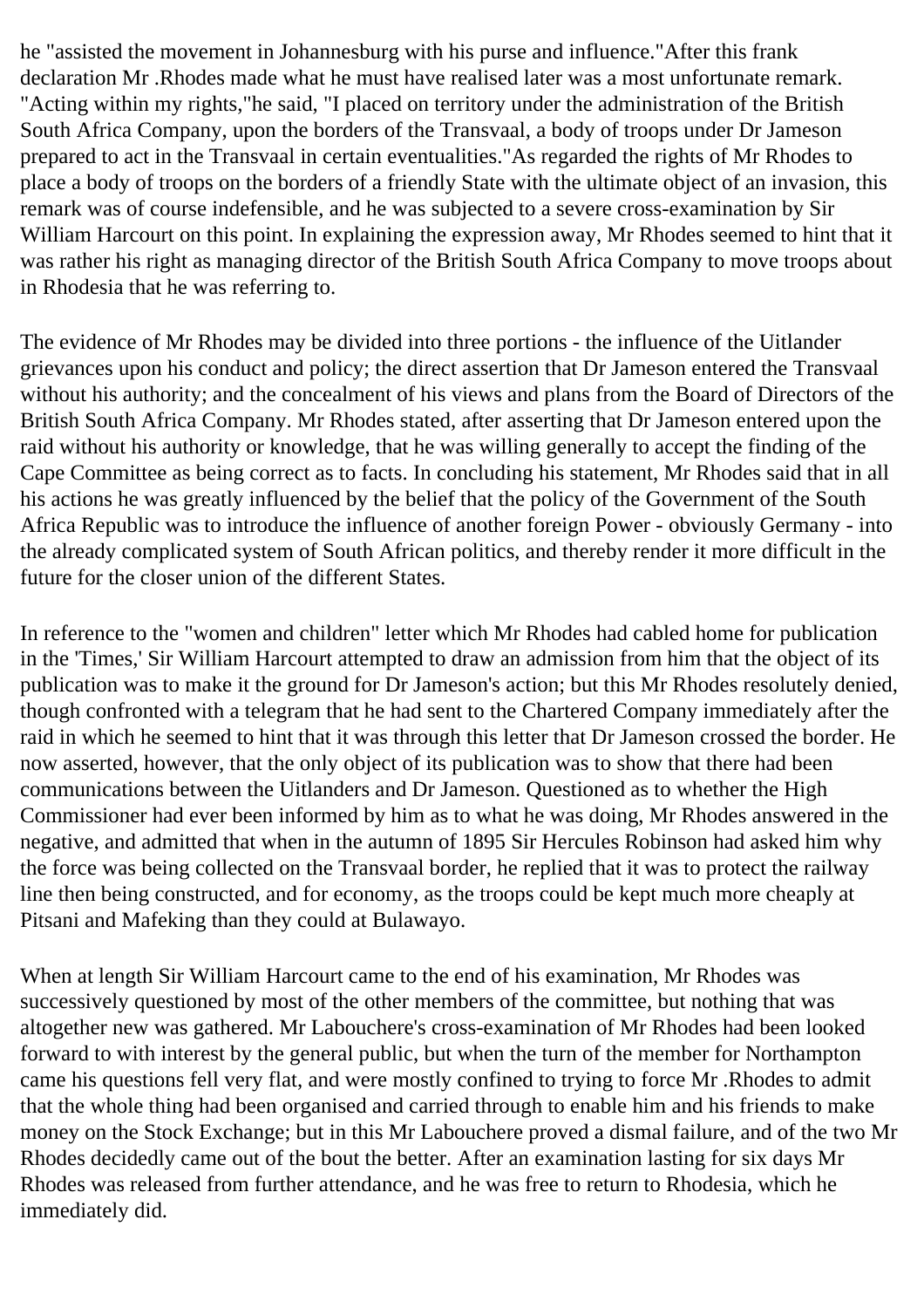After Mr Rhodes came two Dutch members of the Cape House of Assembly, Messrs Louw and Ventner, who had volunteered their evidence, which dealt principally with the future government of Rhodesia. Both gentlemen were strongly of the opinion that it would be unwise to revoke the charter, as the settlers in the country were well satisfied with the rule of the Company, and the general opinion of the Cape Colony was that colonial control of Rhodesia was far preferable to government by imperial officers. This view, it may be mentioned, was also the one expressed by the Cape Assembly in the session of 1896, when Mr Merriman introduced a motion to the effect that the exercise of sovereign rights by a trading and financial company such as the British South Africa Company was not consistent with the peace and prosperity of South Africa, and that an address should be presented to her Majesty praying for the revocation or alteration of the charter. A long debate took place on this motion, but when the division was taken it only found eleven supporters in a house of seventy-six members, and was therefore thrown out by a majority of sixty-five votes.

The next witness was Sir Graham Bowyer, who under cross-examination admitted that he was cognisant of the plans of Mr Rhodes, but did not divulge them to the High Commissioner because he considered himself bound by a pledge of secrecy. After this confession his resignation of his position as imperial secretary to the High Commissioner followed in a short time as a matter of course.

The evidence of Mr William Schreiner was next taken. This gentleman, who was of Dutch extraction, had been Attorney-General under Mr Rhodes, and his evidence was valuable so far as it related to the future government of Rhodesia. Examined by Sir William Harcourt, he expressed the opinion that while he thought that the control of Rhodesia should still remain in the hands of the British South Africa Company, yet there should be an imperial officer in supreme control in the country, paid by the Imperial Government, and to whom the Imperial Government could look for an explanation should anything untoward occur. As a matter of fact, this had already been done in a limited sense, the control of the police and other armed forces in Rhodesia having been taken out .of the hands of the Chartered Company and placed under the command of an imperial officer, Sir Richard Martin. Having spoken with a great many people who had lived in Rhodesia, Mr Schreiner gathered that they did not at all desire the charter to be abrogated. They were more or less contented with the Company's government, and he thought that their views deserved a very great deal of consideration. Cross-examined by Mr Chamberlain, Mr Schreiner agreed that on many occasions President Kruger had attempted to infringe or evade the conditions imposed upon him by the treaties of 1881 and 1884.

Following Mr Schreiner came Dr Jameson, who added very little to what had been disclosed at his trial some months previously. The most important statement that he made, perhaps, was the remark that his hand was to a certain extent forced by rumours which reached him of the secret arming and the warlike preparations that were taking place in Johannesburg, thereby indicating that he feared the Uitlanders would rise and throw off the Boer control without him. Mr Blake in his crossexamination of Dr Jameson tried to elicit an admission that the Rhodesia Horse, a volunteer force, was to have marched down to the Transvaal to support him, and that it had, in fact, been organised with that end in view. But this was denied, and Dr Jameson stated that the only use which would have been made of the force would have been to parade it at Bulawayo as a significant hint to Pretoria. "It was merely," said the witness, "for moral effect."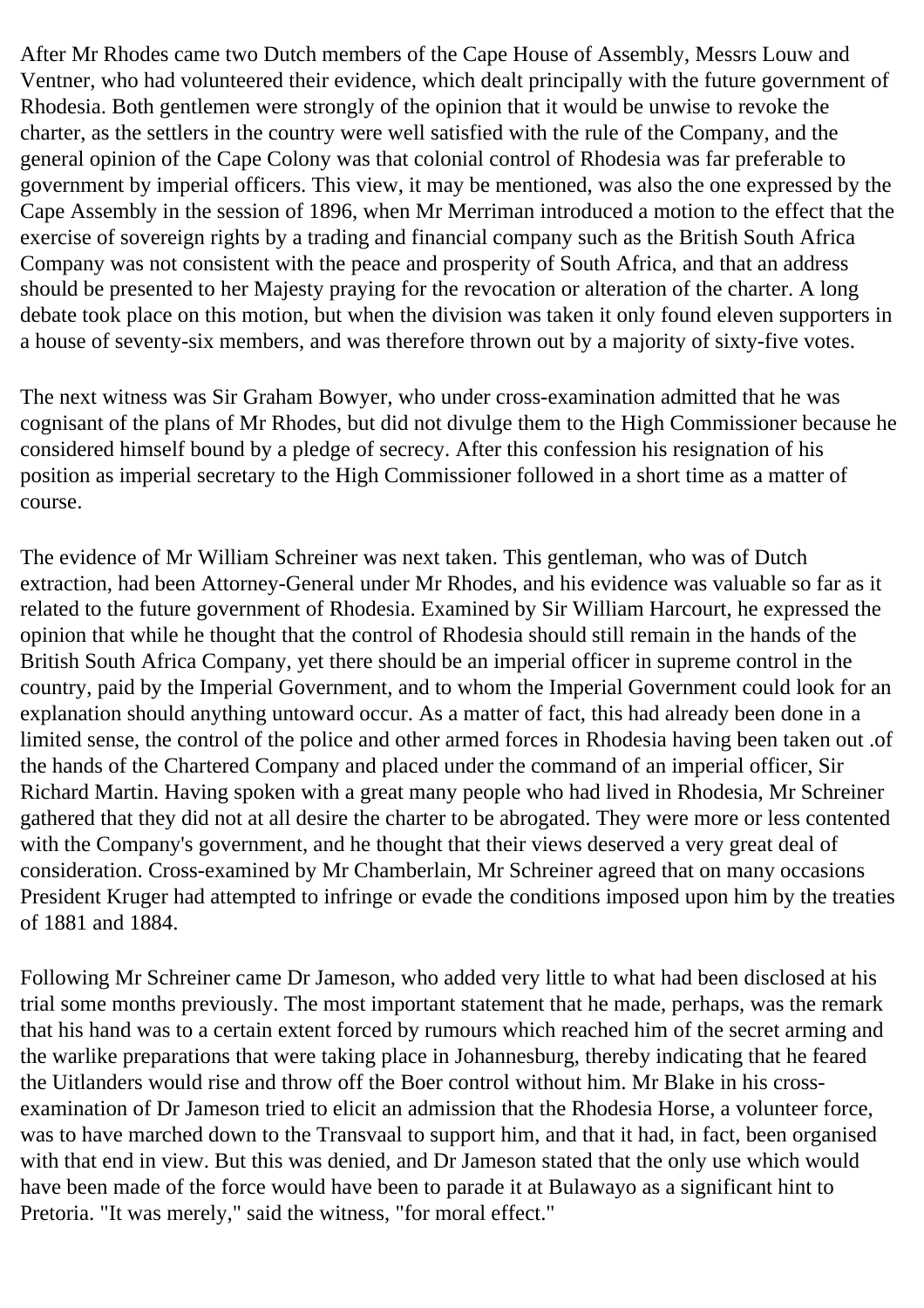Dr Jameson having given his evidence, he was succeeded by a string of directors of the Chartered Company, the Board of which at the time of the raid was composed as follows: Duke of Abercorn (president), Duke of Fife, K.T., Earl Grey, Lord Gifford, V.C., Mr Rhodes, Mr A. Beit, Mr George Cawston, and Mr Rochefort Maguire, who acted on the Board as Mr Rhodes's representative while that gentleman was in South Africa. Of these gentlemen all appeared in the witness-box save Earl Grey, who was at that time acting as Administrator at Bulawayo. Each one except Mr Beit gave most emphatic denials to having had any knowledge that the raid was being organised: the Duke of Fife was especially indignant, and roundly asserted that Mr Rhodes had deceived him.

The Duke of Abercorn, as president of the Company, was asked by the chairman of the committee if he could give any information as to the formation of the Rhodesia Horse, and the reasons that led to the corps being raised, for there was still a lingering doubt in the minds of some of the members that it had been raised with the intention of using it in the Transvaal. But the Duke of Abercorn denied this, and stated that it was formed in the early part of the year 1895, on the recommendation of Mr Rhodes and Dr Jameson, in view of the extension of the Company's responsibilities north of the Zambesi, and for the purpose of maintaining a properly armed force within its territories, - an obligation imposed upon it by the charter ; and that it was formed and equipped under the authority of the Board on a resolution passed as early as December 12, 1894.

When Mr Labouchere came to cross-examine the Duke of Abercorn, he tried to show that by the twenty-ninth article of the charter, witness, the Duke of Fife, and Earl Grey were placed on the British South Africa Company with the object of protecting the Government interest; but he was speedily set right by Mr Chamberlain, who showed that what really occurred was that, when the Company applied for its charter, the Government of the day suggested that, as a public safeguard, the original Board should be strengthened by the addition of persons of independence and influence, and that the names of the three gentlemen mentioned above were suggested by the Company as fulfilling that condition, and with the approval of the Government their names were added to the Board, but that they differed in no respect from the remainder of the directors, save that they were not liable to retire in rotation ; and in this statement the Colonial Secretary was corroborated by the Duke of Abercorn. In reply to further questions, this witness admitted that shortly after the formation of the Company a very wide power of attorney was given to Mr Rhodes, and that he was authorised to do whatever he considered best for the Company, without previous reference to the Board in London, and out of this statement a minority of the committee strived to make capital. But it was obvious to all who took the trouble to consider the question that this was the only course for the directors to pursue if the Company was to be made a success, for Mr Rhodes being as it were on the spot, and knowing the country and the natives as he did, was in a far better position to judge as to the measures necessary to be adopted than were the directors sitting in the board-room in faraway London, so that the attempt of Mr Labouchere and his colleagues in this respect fell very flat.

After Sir John Willoughby had appeared in the witness - box, Mr Beit and Dr Rutherfoord Harris, who had acted in the affair as the confidential agent of Mr Rhodes, came to be examined ; and it was seen that they were both entangled in the plot, though, like Mr Rhodes, they had no idea that Dr Jameson was about to cross the frontier until he actually did so. After the examination of other minor witnesses, prominent among whom was Miss Flora Shaw, one of the colonial correspondents of the ' Times,' and who had had a limited knowledge of Mr Rhodes's plans, the evidence closed; but not before Mr Chamberlain had gone into the witness-box and given an emphatic denial to the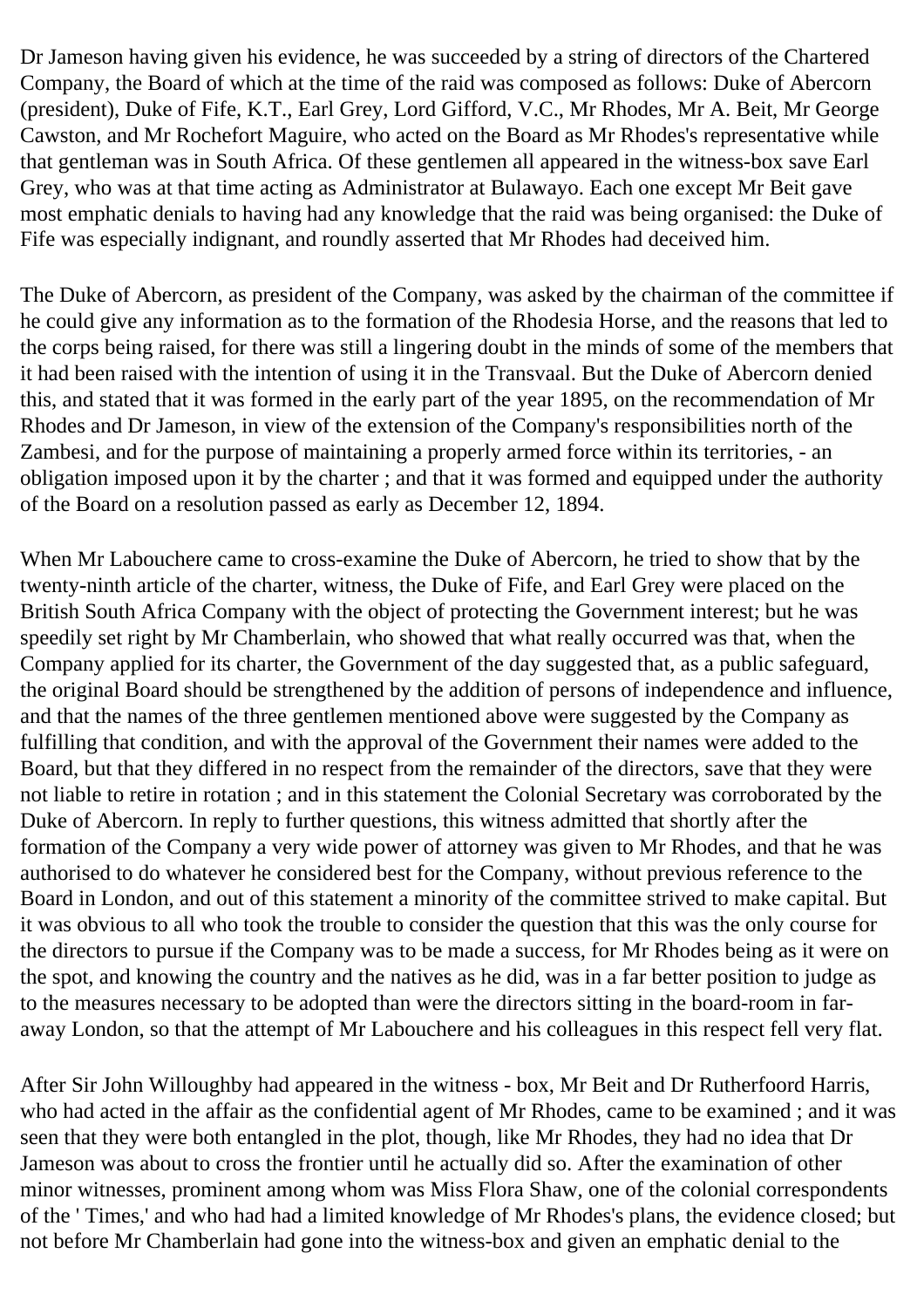insinuations of Dr Harris to the effect that he, Dr Harris, had in some of his conversations with the Colonial Secretary endeavoured "by guarded allusions" to show him what the real reasons were for placing Dr Jameson's force on the Transvaal border. By his evidence Mr Chamberlain completely exculpated himself and the whole of the permanent officials of the Colonial Office from any suspicion of complicity, though Mr Labouchere afterwards professed to have doubts on the point.

Towards the end of the sittings of the committee there were several rather stormy scenes, the first of which occurred when Sir John Willoughby absolutely declined to answer a question of Mr Labouchere's as to the grounds he had for assuring his officers that in the event of their success "they would not be bothered by anybody." This breeze over, another and more serious question arose a few days later when Dr Harris, in the course of his evidence, hotly complained to the committee that one of their number (Mr Labouchere) had libelled him, first in the House of Commons and afterwards in his journal ' Truth,' and in the columns of a French journal ' La Gaulois,' by saying that he had been engaged in "bear" transactions on the Stock Exchange, and had used the raid for his own enrichment. Dr Harris denied this charge in toto, and asked the committee to either compel Mr Labouchere - who seemed fated to act the part of the stormy petrel all through - to substantiate his words or else withdraw them; meanwhile the witness declined to answer any questions addressed to him by his accuser. After considering the question the committee called upon Mr Labouchere to prove his words, and this he at first professed his entire willingness to do, but on the following day he wrote a letter to the chairman, saying that he was prepared to apologise and withdraw the charge since his informant, "a gentleman of high position and great business experience," declined to come forward. This at once caused Mr Labouchere to appear discredited, and to be regarded with a certain amount of suspicion, for one who had erred once might err again. The proceedings had now lost all public interest, and witnesses seemed to be able to do much as they pleased about answering any awkward questions that were put to them.

When Mr Hawksley, the solicitor to the British South Africa Company and to Mr Rhodes, appeared as a witness, he was called upon to produce certain telegrams which he had from the latter, and this he refused to do, on the ground that by complying with the demand he would be violating professional confidence. He offered, indeed, to cable out to Mr Rhodes and ask for his consent to the messages being produced; but Mr Rhodes declined to allow him to do so, and therefore Mr Hawksley had no option but to defy the committee, which he did, despite threats of reporting him to the House of Commons. Seeing that he remained firm, the committee decided to proceed without the telegrams, in spite of the protests of Mr Blake, who indignantly retired from the committee in consequence. The latter part of the evidence having been hurried through, the committee were in a position to consider their report, which was finally presented to the House on July 27, 1897. There were two reports submitted - one signed by the majority of the committee, and a minority report drawn up by Mr Labouchere, who was unrepentant to the last.

The former document was a very mildly worded one, and commenced with a condensation of the evidence. Regarding the responsibility for the raid, they found that whatever justification there might have been for the action on the part of the people of Johannesburg, there was none for the conduct of a person in Mr Rhodes's position in subsidising, organising, and stimulating an armed insurrection, and in employing the forces of the British South Africa Company for that purpose. Although Dr Jameson " went in," the report continued, "without Mr Rhodes's authority, it was always a part of the plan that these forces should be used in the Transvaal in support of an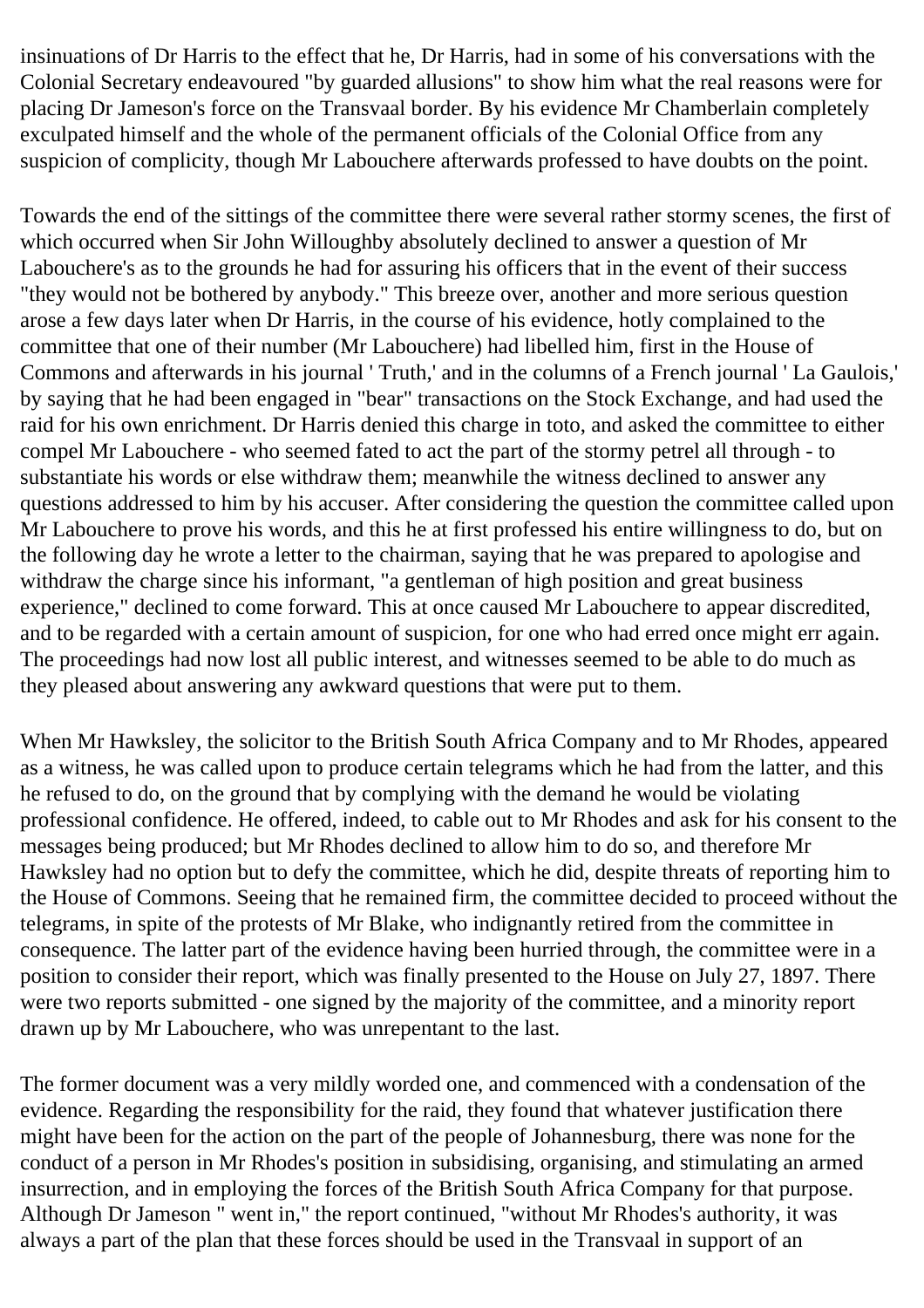insurrection. Nothing could justify the use of such a force, and Mr Rhodes's heavy responsibility remained, they considered, although Dr Jameson had at the last moment invaded the Transvaal without his sanction." The committee were of the opinion that of the directors of the British South Africa Company who appeared before them, only Mr Beit and Mr Maguire had cognisance of Mr Rhodes's plans; but in view of the statement of the Duke of Abercorn, that "Mr Rhodes had received a large power of attorney, giving him the fullest power to do precisely what he liked without consultation with the Board, and the whole administration and everything connected practically with Rhodesia was carried on by Mr Rhodes, he simply notifying to the Board what had been done, "the committee " considered that the Board as then constituted did not fulfil the objects for which it was created, or offer sufficient security against the misuse of powers delegated to the Chartered Company by the Crown," - a statement which meant but little when carefully analysed. As for Mr Beit, he had played a prominent part in the affair, and had to share full responsibility for the consequences, but the committee completely exonerated the Colonial Office from any foreknowledge of the affair. In conclusion, the committee desired to put on record their absolute and unqualified condemnation of the raid, and the plans which made it possible. Regarding the second part of the inquiry, relating to the administration of the British South Africa Company, the committee did not go into that, as it would have necessitated a prolonged inquiry, which would have prevented their presenting a report that session.

As for Mr Labouchere's report, the best thing about it was the recommendation that the officers concerned in the raid should have their commissions restored, as they had only acted under the orders of their superior officers. Mr Labouchere admitted that the Uitlanders had substantial grievances, but held that they had been much exaggerated, and that the real object of the raid was to enable wealthy men to become more wealthy. It is significant, when considering the value of this minority report, to recollect that not one tittle of evidence had been adduced at the sittings of the committee to support this very grave charge. In conclusion, Mr Labouchere gave it as his opinion that the raid formed one of the most disgraceful episodes in the history of this country, and that Mr Rhodes and Mr Beit merited severe punishment, - two remarks which the House of Commons assessed at their proper value.

In spite of an effort by the extreme Radicals to get Mr Hawksley brought to the bar of the House, which was vetoed by the Speaker, on the ground that the majority of the committee had made no recommendation to that effect, it seemed as though the Government would take no action on the Report until, in response to agitation from the Opposition benches, Mr Balfour consented to set aside a night for the discussion of the whole question. So soon as this concession was announced the "Liberal Forwards " drew up a resolution on the subject, regretting the inconclusive report of the committee, and recommending that Mr Hawksley be ordered to attend at the bar of the House. When the debate came on, the Opposition front bench sided with the Government in the position they had taken up, and Mr Labouchere came in for a severe castigation at the hands of Sir William Harcourt, his nominal leader, for proposing what was virtually a vote of censure on a committee of which he had been a member.

In one of the most able speeches of the evening Mr Chamberlain vindicated his own position, and concluded with a eulogy on Mr Rhodes, in the course of which he declared that while his fault was almost as great as any that a politician could commit, yet he had done nothing which affected his character as a man of honour, - a self-evident fact which one or two of the lesser-known members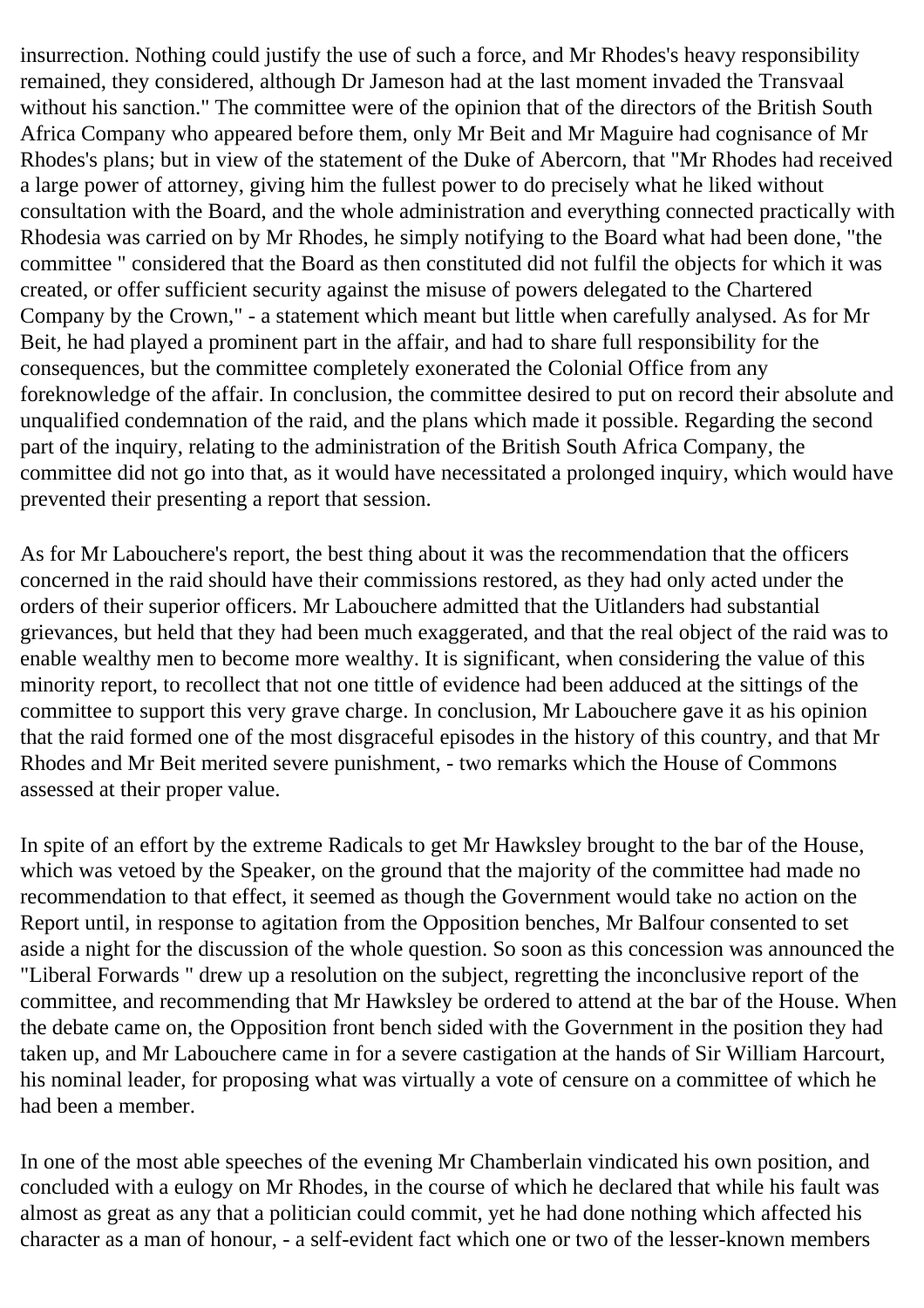received with manifestations of astonishment. When the division came to be taken it showed the utter rout of Messrs Labouchere, Blake, and those who had supported them; for while the Government forces, augmented by the leaders of the Opposition, amounted to 304, the "Liberal Forwards" could only muster the, insignificant number of 77. With this debate the history of a most deplorable affair may be said to have come to an end, though its effects still linger in South Africa, and are responsible for a considerable amount of the trouble that has since arisen there.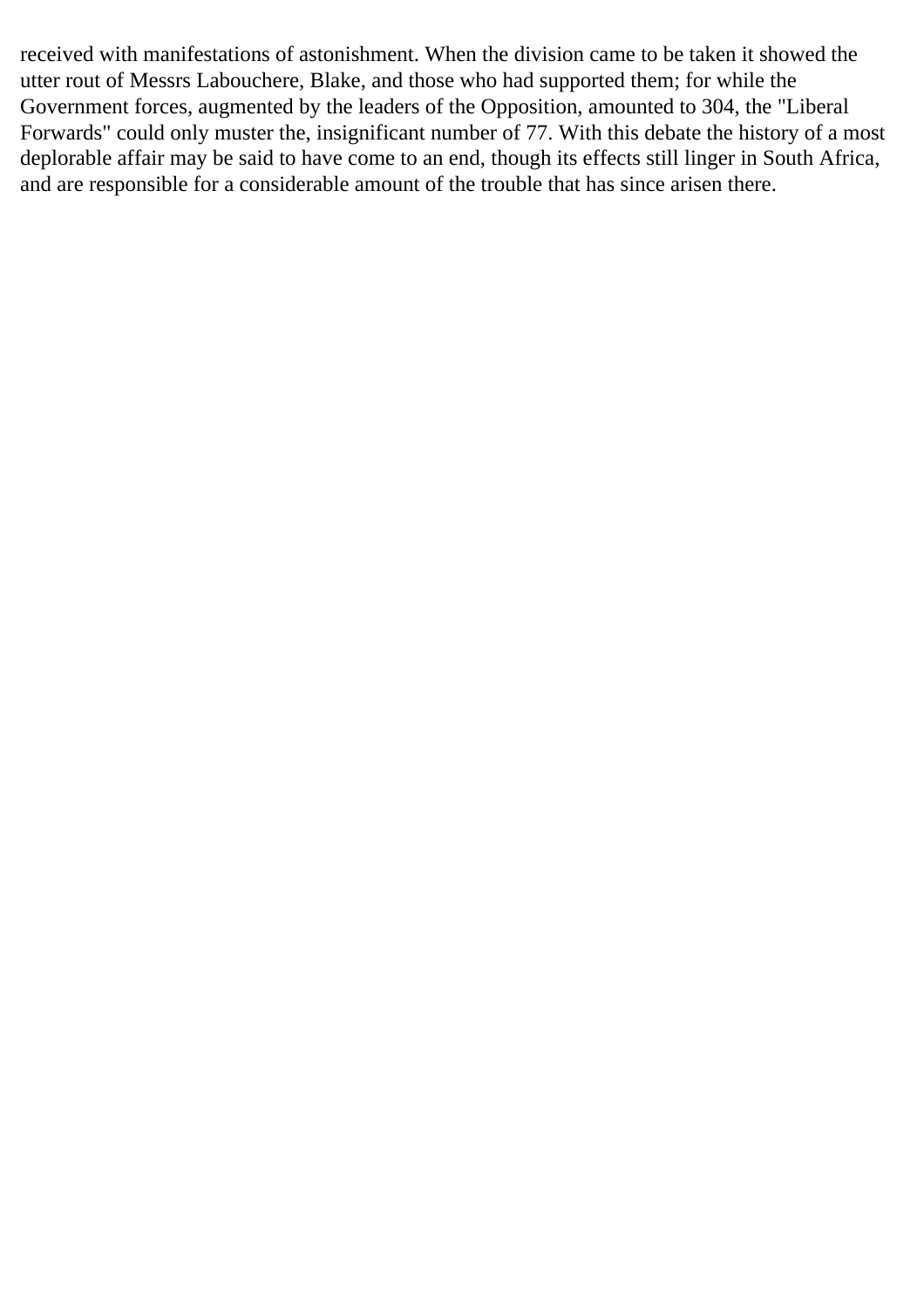## **CHAPTER X.**

## **OUTBREAK OF THE MATABELE REBELLION.**

In the early part of 1896 rumours of discontent and incipient rebellion among the natives in Matabeleland became somewhat frequent, but the authorities at Salisbury and Bulawayo laughed these to scorn, and urged that such a thing as a general insurrection among the natives was impossible. The Government, too, already had its hands full in coping with the terrible scourge of rinderpest, which was playing havoc among the cattle of the country, and had but little attention to give to the alarmist statements of settlers as to natives having been seen sharpening assegais and overhauling rifles, - a considerable quantity of which, it was known, had not been delivered up in conformity with the order for the disarmament of the natives at the conclusion of the war of 1893. As for the rinderpest, Mr Coryndon, on his return from a shooting expedition in the northern portion of Central Africa, reported that the disease, which had been prevalent among the herds of game there for some years, was moving southwards, and had, in fact, already crossed the Zambesi river.

This was looked upon as serious, though the general opinion was that there was no call for alarm, as while it was possible that it might decimate the wild game and such herds of cattle as were to be found in the low-lying and marshy parts of the country, yet it would not, in all probability, gain any footing among the cattle on the high plateaus. In this anticipation, however, which was shared in by both Government and settlers, they were wrong, unfortunately, for, to the general consternation, the disease soon made itself manifest among the cattle at Bulawayo, and in the middle of March 1896 it had reached to Salisbury, where it raged fiercely on the commonage around the town. The cattle seized with it died almost immediately, just as though they had been poisoned; and it has been estimated that fully 90 per cent of the cattle attacked succumbed to the disease. This was about the worst blow that the young colony had yet received, for not only did the cattle represent the principal source of food-supply, but it was practically the only means of transport that the settlers possessed. In addition to this, the epidemic was one of the indirect causes of the rising in Matabeleland which has now to be considered.

It has become a proverb almost in certain circles in England that the Matabele rebellion of 1896, with all the horrors that attended it, was brought about through the withdrawal of the white police force to accompany Dr Jameson to the Transvaal, which thus left Rhodesia at the mercy of the natives. This is by no means correct. Instead of supplying the cause, the Jameson raid merely offered the opportunity. The causes of the rebellion were many, but the chief one, and the one to which all the others were subservient, was the dislike of the Matabele - who had been the lords of the land for so long - for their present position under the whites, and for the restraints which the spread of civilisation put upon them. When peace was arranged after the war of 1893, it should be remembered that while the Matabele had been defeated in two engagements, neither of which was decisive, the nation was by no means crushed, and there were thousands of natives who had never fought against the white men, and who were not at all content to credit the stories which those who had been pitted against the English told of their bravery and fighting powers. The death of Lobengula, coming as it did on the heels of the defeats at Bembesi and on the Shangani, made the Matabele glad to accept the British terms of peace. For a time they appeared contented - but only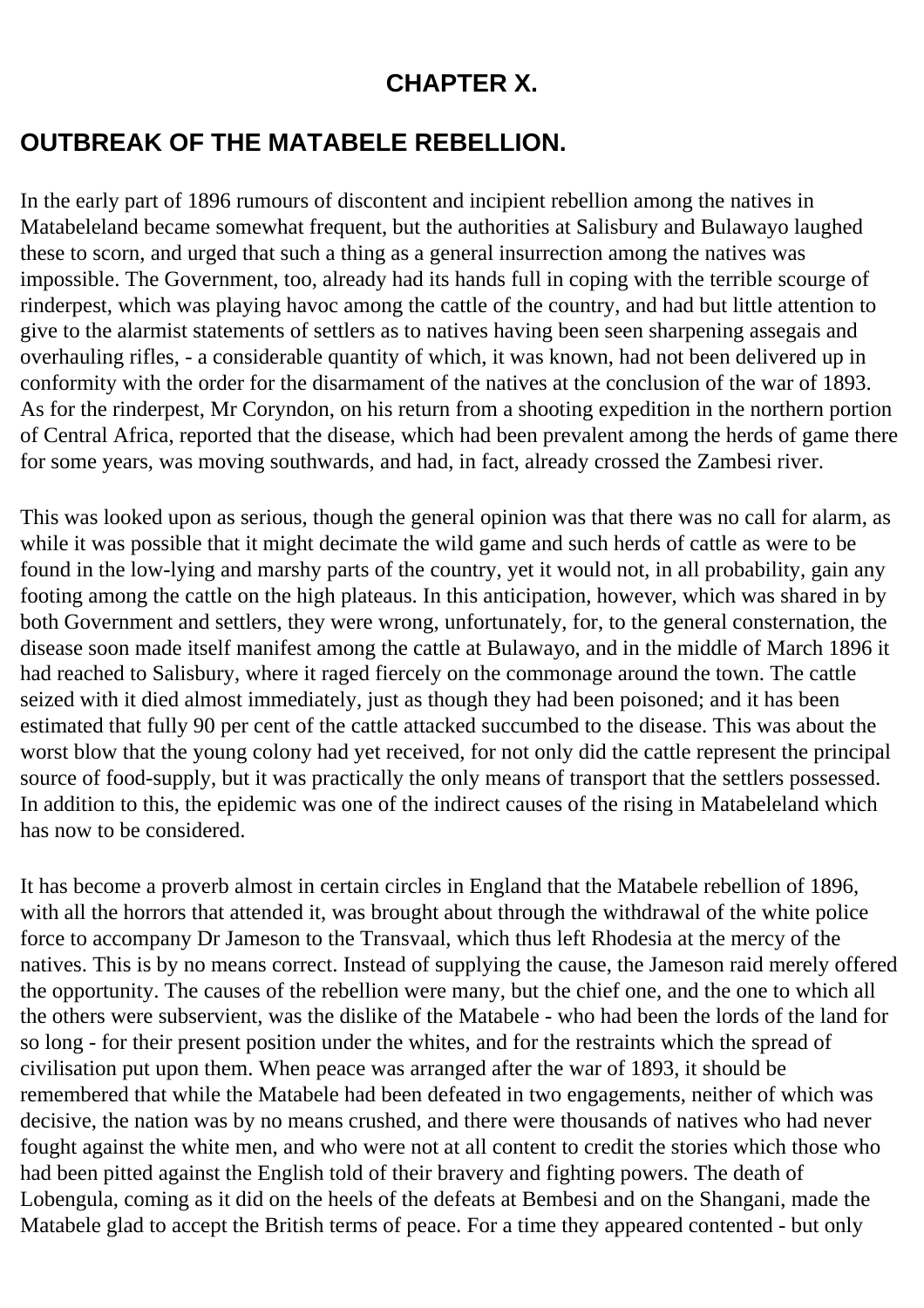until the halter commenced to chafe their necks.

First of all came the cattle question, and this proved a sore point with the natives. As has already been said in these pages, the chief wealth of a Kafir was his cattle; and a blanket, a gun, or even a wife, was always estimated as being worth so many head of cattle. When the first war was at an end, following the procedure recognised in civilised warfare the Chartered Company demanded an indemnity, a step for which they have been severely condemned in certain quarters by persons who contended that the possession of the country was a sufficient indemnity: this indemnity was taken by the Company in the form of cattle. Seeing that Lobengula only allowed his followers to own cattle on sufferance as it were, all the herds in the country might be said to be the property of the late king, and that was the view which the British South Africa Company took. The number of cattle in the country at this time was estimated at not less than a quarter of a million head, and the indunas were ordered at once to drive in the cattle from the districts over which they had control to Bulawayo. Some of the indunas duly complied with this demand, in which they saw nothing more than what was to be expected as the outcome of the war; but others, and these were chiefly they who had not taken any part in the fighting, declined to do so, and hid the cattle away out of reach of the Native Commissioners.

As the cattle did not come in in such numbers as they ought to have done, the Government ordered the Native Commissioners to collect and send in each month a certain number of cattle ranging from 100 to 500 head, according to the size of the district and the estimated number of cattle in it. This step proved a highly unpopular one among the natives, who would have been much more content to have yielded up the whole of their cattle at once. They did not understand this piecemeal method of taking the cattle, and thought that it was done through fear of them and of what would happen if the Government took them all at once; and they easily brought themselves to believe that they were much wronged, - not a very difficult task, - and that the white men were taking their cattle from them so as to make them no better than slaves. The Native Commissioners noted this attitude on the part of the natives and reported it to the Government, at the same time adding their own condemnation of the scheme.

These unfavourable reports led the Government to reconsider its position, and an indaba of the leading indunas of the nation was summoned to discuss the question. At this indaba it was decided that the Government should take 45 per cent of the cattle in the country, while the remaining 55 per cent should be left for the use of the native population, and should be branded with the mark "N. C." (native cattle), and the disagreement on this head thereupon appeared to have become a thing of the past.

The native excitement over the cattle question would have most likely subsided in a very short time after the above settlement had been arrived at had it not been for the fact that with the outbreak of the rinderpest, which occurred very shortly after the indaba, it was considered necessary to exterminate any herds in which the disease had made its appearance, so as to prevent the contagion spreading and reaching those cattle which up till then had escaped the pest. This shooting of seemingly healthy cattle, though an absolutely necessary step, was an act that was beyond the comprehension of the Matabele, who saw in it only a wanton intention to ruin them by taking away the only thing that made them wealthy; and this was one of the chief contributory causes of the rebellion.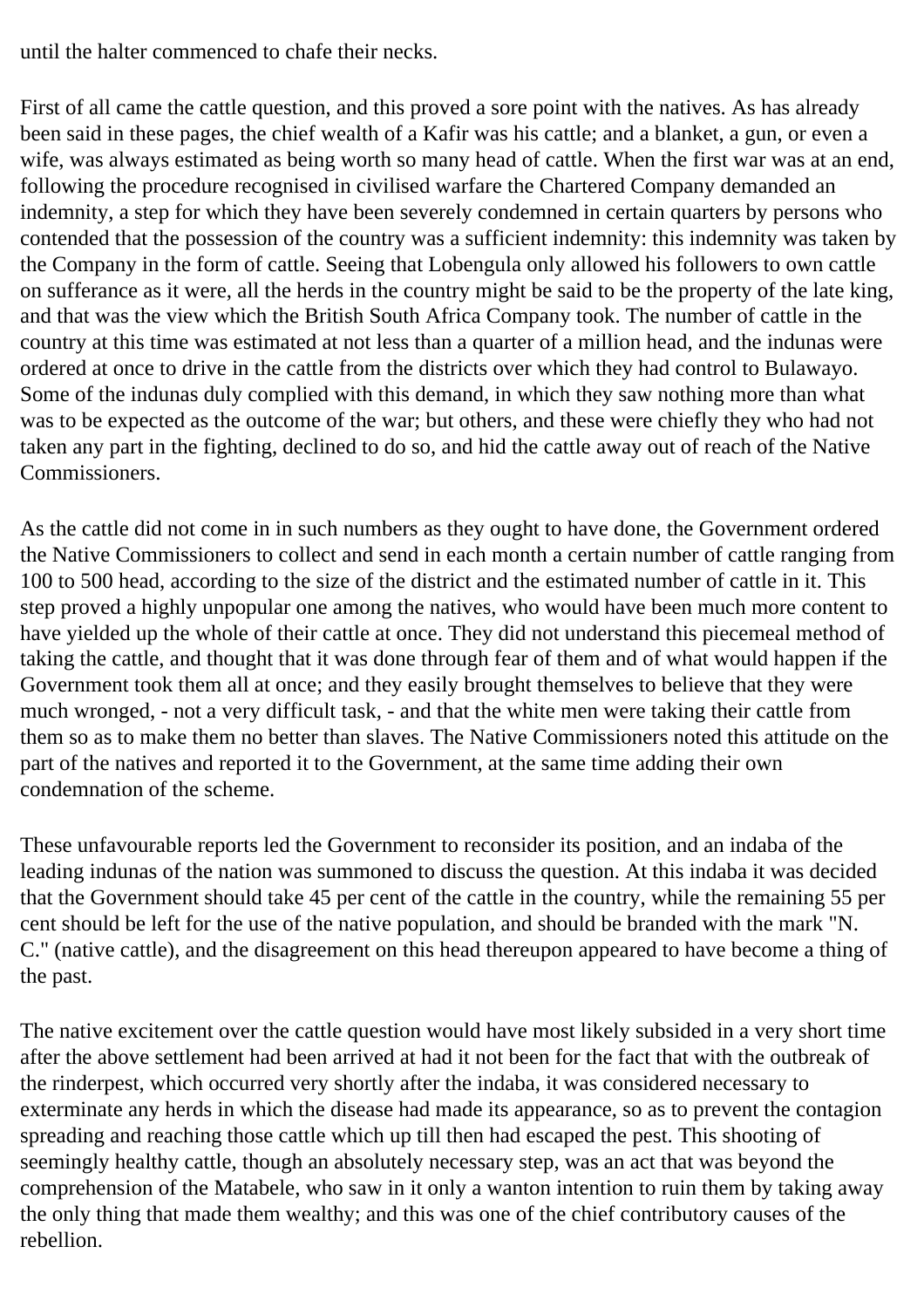As will be seen later, however, there were many other contributory causes. One of them was the formation of a native police corps in Matabeleland, which was organised about the end of May 1895, was composed of about 300 men drawn from the Matabele nation, and was formed partly with the idea of propitiating the natives and partly with an idea of economy. The duties of this corps, which was, of course, officered by Europeans, was principally to assist the Native Commissioners to trace hidden cattle, and to keep an eye on the natives generally, and it was thought that the idea of letting the natives be controlled by men of their own nation would be welcomed by the Matabele. As a matter of fact, this step only served to accentuate the dislike felt by the bulk of the nation for the rule of the Chartered Company. The police soon began to assume domineering airs over their countrymen, and to bully and harry them as a Kafir will, once he has the power to do so placed in his hands; and this was the cause of grave discontent in the kraals, as was afterwards explained by the indunas to Mr Rhodes when he visited them in the Matoppo Hills on his mission of peace.

Then came the influence of the witch-doctors, always a potent factor when dealing with savage and superstitious nations. These witch-doctors found that since the advent of the white men their occupation was, like that of Othello, gone, for the practice of "smelling - out" and suchlike were ruthlessly forbidden, and this the doctors noted with dismay. So soon as they saw that they were to be no longer allowed to weave their spells, they commenced to practise all their arts to work on the feelings of the nation to induce them to expel the white men from the country. The exceptional drought and the scourge of locusts which swept over the country about the time of the occupation they did not hesitate to ascribe to the white men, who had "bewitched" the country; and by the same reasoning the doctors traced the rinderpest to the same source. They artfully pointed out how few in number the settlers were, expatiated on the former prowess of the Matabele nation, and on the treasures of blankets, guns, and other articles that would be theirs once they had either exterminated the white men or driven them from the country, and were able to take possession of their belongings. In these efforts to stir up the nation to rebel, the witch-doctors were energetically seconded by the various members of Lobengula's family, who sighed for their former pride of place in the land; and then the mysterious "M'Limo" or god who dwelt in a cave in the Matoppo Hills, commenced to speak and to incite the natives to rise. All this encouragement fell on willing ears as the natives thought of the wrongs that they had suffered by the shooting of their cattle, and of the way in which they had been plundered and beaten by the native police, and of the shame to which that force had put numbers of their women; so that the seed once scattered fell on fruitful ground.

There remains to mention the most important reason of all, which has already been hinted at, - the hatred of the rule of the white men. The Matabele, used as they were to a life of plunder and fighting, found the restraint now placed upon them intolerable, and they disliked heartily being compelled to work for the settlers on the farms and in the mines; and this, coupled with the proud and unbroken spirit of the nation, led to the resolve to rise and turn the white men from the country so soon as an opportunity occurred. While the rule of the Chartered Company, despite the assertions to the contrary by many people who were ignorant even of the rudiments of the questions they professed to discuss, erred if anything on the side of leniency, which to the Matabele meant weakness and fear, the conduct of certain individual settlers served to greatly accentuate the illfeeling which the natives felt towards the whites. These settlers, who were, after all, one is glad to recollect, only a very small minority, seemed to look upon their Kafir labourers as so many dogs, to be beaten and cuffed at will, while they overlooked or disregarded the fact that the Matabele were as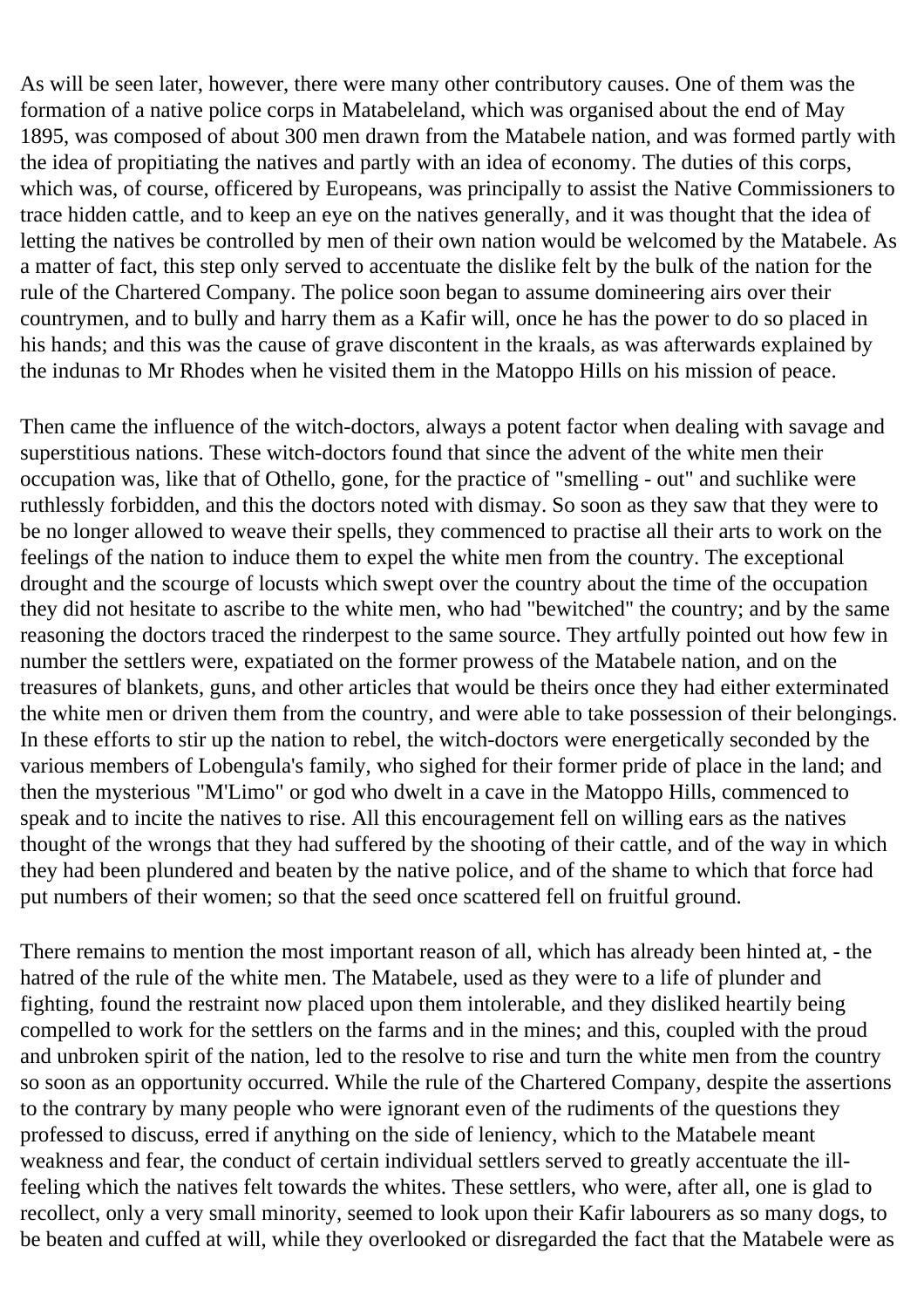jealous for the chastity of their women as any white nation could have been.

The opportunity for the rising, which had long before been determined upon, was found when the white police were withdrawn from the country, and the assertions that the natives were contemplating a rising increased in number each day; but still the Government declined to believe the statements until when at length the Matabele did cast off the mask and rise in open insurrection, the authorities were almost totally unprepared to cope with them, though to the credit of the Government it should be said that they at once took all the steps possible to remedy this failure, and to stamp out the rebellion.

The first act of the rising was an attack on a police camp of eight natives on the banks of the Umsingwani river on the night of March 20, 1896, by a party of Matabele under the command of an induna named Umbozo. This attack took place about twenty-five miles from Bulawayo, and resulted in the murder of one of the police. The remainder of the party at once made their way to the Native Commissioner of the district and reported to him what had happened, and no sooner had this report been made than the announcement of the murder of another native policeman, on the same night, and by members of the same tribe, was received. This news was at at once sent forward to Bulawayo, but at that time it was thought that the rising was merely local.

On the 23rd March news reached Bulawayo that a white prospector named Maddocks had been murdered in the Insiza district to the south-east of Bulawayo, together with the information that the natives in that quarter were in open rebellion, and that the white inhabitants had been compelled to form a laager for their protection. In addition to this, other statements as to the outbreak of the natives in various parts of the country reached Bulawayo, and it was realised that the rebellion was of a general and widespread character, and that the situation was rapidly becoming a very grave one. The Administrator at Bulawayo, Earl Grey, was away on leave at the time of the outbreak of the rebellion. In his absence, the Acting-Administrator, Mr A. H. F. Duncan, an ex-member of the British navy, at once formed a council of defence to cope with the emergency, which council was composed of himself, General Digby Willoughby, Captain Nicholson, and Captain Garden. So soon as this body was formed its first act was to despatch a patrol, made up of the remaining members of the Matabeleland Mounted Police, to the Insiza district, to rescue the settlers there and to bring them into Bulawayo; and this party was under the command of Inspector Southey, while the Hon. Maurice Gifford accompanied it.

On the evening of March 23 another patrol of sixty men, drawn from the Rhodesia Horse Volunteers, under Colonel Napier, set off towards the Shangani to succour any settlers in that part who might be in danger. News of the outbreak of the rebellion now poured into Bulawayo from all quarters. From the Umsingwani district the insurrection rapidly spread through the Filabusi and Insiza districts, while from beyond the Malungwani Mountains news arrived of the murder of some white men, including the assistant native commissioner, Mr Bently; and tales of massacres of the settlers in the outlying districts were so numerous and arrived so frequently that by March 30 it was estimated that there was not a white settler left alive in any of the unfrequented districts of Matabeleland. During this time, from March 23 to March 30, numerous patrols left Bulawayo for the outlying districts to rescue the settlers, and as these arrived in Bulawayo the town began to be extremely crowded.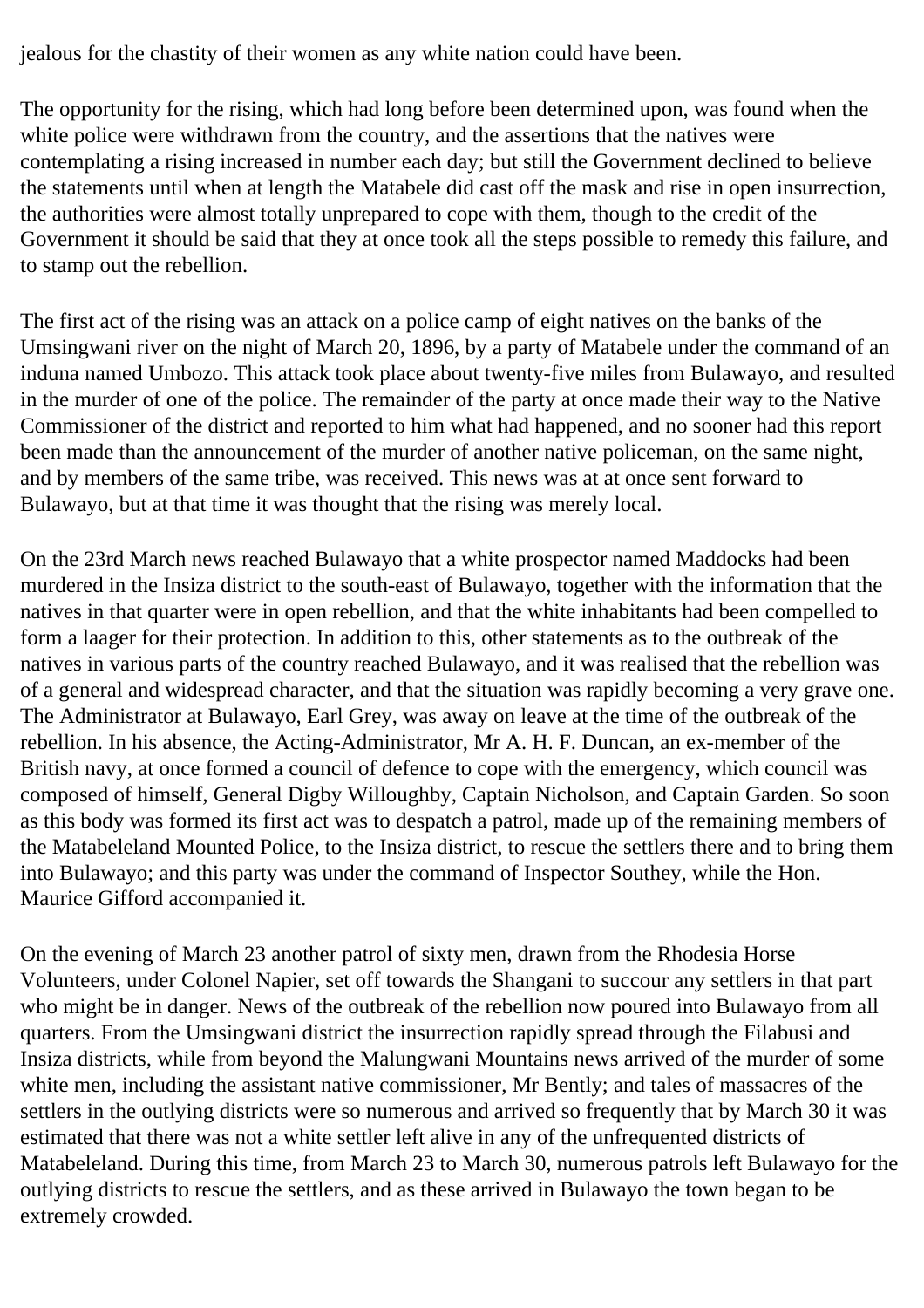On March 24 patrols were despatched to the Filabusi district and to "Essexvale," Mr F. C. Selous' farm, which had already been attacked, while Captain Dawson took a party of scouts to reconnoitre the country in the direction of the Umsingwani. At noon of the 25th Mr Duncan summoned a public meeting in the court-house at Bulawayo, and in view of the gravity of the situation called upon every able-bodied man in the town to prepare at once for active service, to which they were liable under the terms on which settlers were admitted to the country. It was now fully seen that a general rising of the natives had taken place, and that severe fighting would be necessary before they were subdued. The Hon. Maurice Gifford seems to have been one of the first to recognise the determination of the blacks to regain their independence, for in a letter written to Colonel Napier after the fight at Cumming's store - which will be described later - he said, "This, in my opinion, will prove a more serious business than the old war." As terrible tales of the murder of helpless women and children began to arrive at Bulawayo, it made the settlers there eager to set off for the native strongholds, and come face to face with the fiends that could perpetrate such atrocities, and to give them what Mr Rhodes described as an "everlasting lesson." The Dutch residents in the town at once offered to form a corps of their own for the defence of the country of their adoption. This force was afterwards known as the Afrikander Corps, and rendered the most valuable services throughout the campaign under the command of Captain A. H. van Rensburg. Almost as soon as the rebellion took place it was seen that the native police were not to be trusted in this crisis, for numbers of them deserted to the rebels, taking with them their rifles and bandoliers; so it was decided to disarm the force as a precautionary measure. When this step came to be taken it was found that more than 200 of them had gone over to the rebels.

On the night of March 25 the dwellers in Bulawayo had a severe fright, and one that brought home to them in a forcible manner the peril in which they were situated. Owing to the carelessness of some one or other a rifle was allowed to go off on the outskirts of the town, and this at once led to a panic among the population, whose brains had already been excited with the tales that they had heard of the Matabele massacres. In the utmost alarm they rushed along the streets of the town crying that the Matabele were attacking the town, and hurrying the women and children into the buildings of the Bulawayo Club for safety. To add to the confusion, the bugles of the police were sounding the "alarm," followed by the "double"; and to those who were acquainted with the calls, this seemed to indicate clearly that they were in imminent danger of being attacked.

The women and children once placed in a post of safety, the men rushed madly towards the Government store to try to obtain rifles, while those who possessed weapons of their own hurried excitedly hither and thither without any idea as to what they were going to do, but filled with the intention to die fighting, and to put a bullet into the first black man that they caught sight of, independent of his being a friendly or a rebel; and it would have gone hard with any natives, no matter what their tribe, who had come within the range of the rifles of these distracted individuals.

Around the Government store the clamour and riot were indescribable, and rifles and ammunition could not be doled out fast enough by the officials. In fact, to slightly alter Macaulay's well-known line,-

*Such night in Bulawayo ne'er had been, nor e'er again shall be.*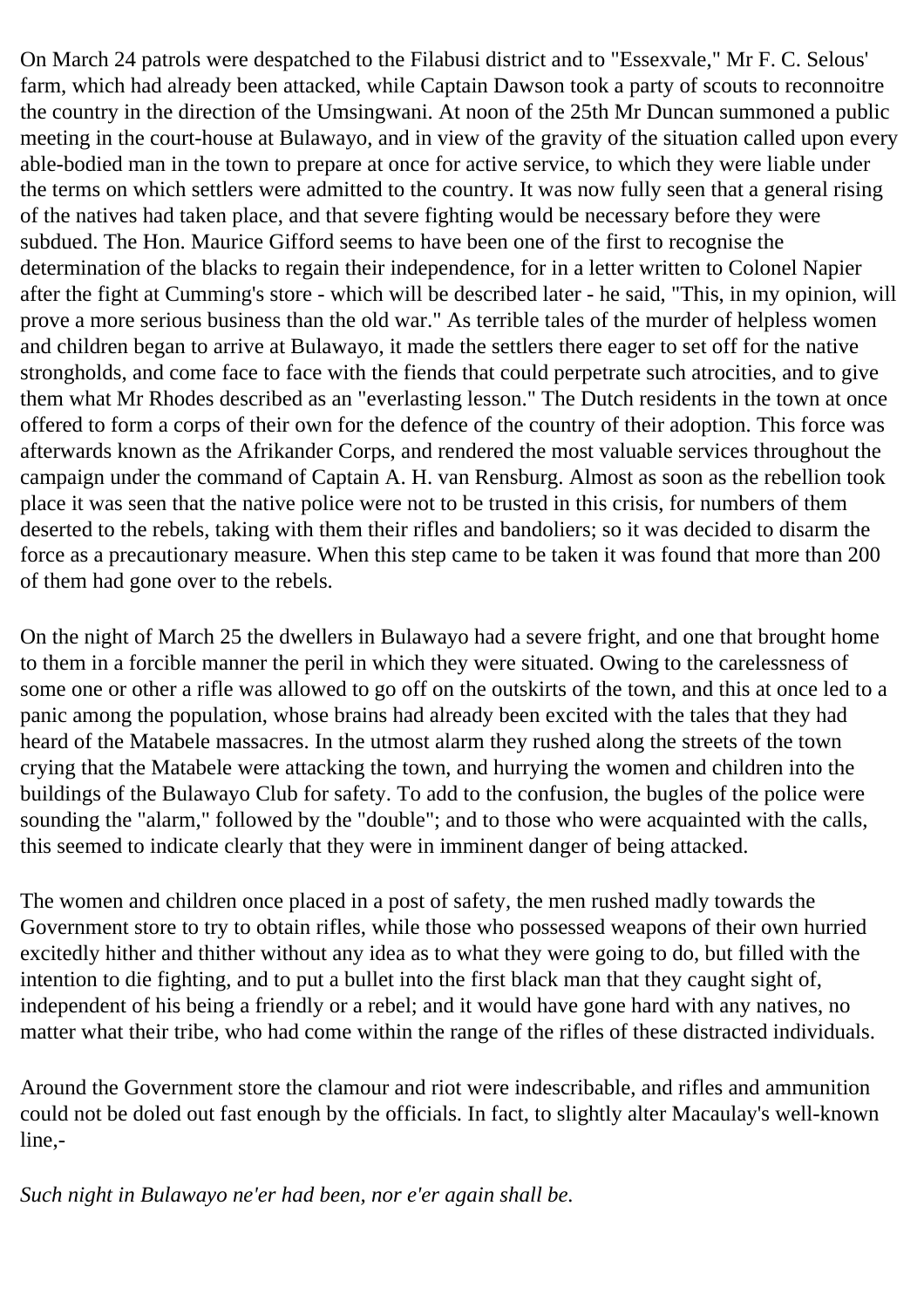When at length all the rifles in the store had been given out, comparative order was restored, and the excitement began to cool down somewhat. There were at this time many incidents that would have been irresistibly comic had it not been for the tragedy that was underlying them all. Men who had never grasped a rifle in their lives before found themselves armed with the latest pattern Lee-Metford and a supply of cartridges, at which they gazed in helpless astonishment. Such trained officers as there were in the town at once took those with arms under their control, divided them into parties, and then marched them off to guard those parts of the town at which an attack from the Matabele might be expected. At length the dawn arrived without an assault on the town having been made, and one and all gave a sigh of thankfulness. Had a rush on the town been made by the rebels that night, when the confusion and the clamour were at their height, the consequences would have been too awful to contemplate, and would have vied with anything that the blood-stained pages of the Indian Mutiny can show.

On the following morning the authorities realised that precautions must be taken against any such alarm in the future, and that they must be prepared to resist an attack should one be made; so they decided to construct a laager in the market square large enough to hold all the inhabitants, where a stand could be made against any number of rebels. So soon as this was determined upon all the empty waggons in the town were requisitioned and drawn up around the square, and at each corner was posted either a quick-firing gun or a 7-pounder. The artillery in the town consisted of twelve guns, including a Gardner, a Gatling, a Nordenfeldt, the balance being made up of Maxims and 7 pounders; but out of these dozen guns fully one-half were unserviceable. The rifles in the town numbered under 600, principally of the Lee-Metford pattern, with a few Martini-Henrys, and about a million and a half rounds of ammunition - none too much for the work that lay in front of them.

Outside the laager entanglements of barbed wire were laid down at a distance of about forty feet or so from the line of waggons, and as the days went on the laager was added to and strengthened until it was considered to be impregnable to any force that the rebels could bring against it. The women and children were now transferred to the Market Hall, the entrance to which was in the laager, within which every night all the men of the town who were not away on patrol or on picket duty slept. The first night that this laager was occupied saw another unfortunate accident such as had created the panic on the previous evening, - a dynamite charge being exploded in one of the wells on the market square by some of the officers going the rounds. It had been announced that the signal for the outposts to fall back on the laager in case of an attack would be three rifle-shots, and at the sound of the explosion it was at once thought that the enemy were on the town. As a whole, the men kept their heads much better than they had done the night before: for one thing, they were this time behind fortifications, always an important point with untrained levies, and armed with rifles and cartridges, so that they took up their positions to await the onslaught with a fair amount of confidence.

There were some, however, who disgraced their manhood by making a mad rush for the Market Hall, which was already crowded to excess by the women and children, and the rapid entrance of these miserable cowards served to accentuate the terror which was reigning there. The officer on guard at the door was brushed aside by this frightened band, but he quickly reasserted himself, and, drawing his revolver, sent the craven-hearts back to the laager, announcing meanwhile his determination to shoot the first man that should attempt anything like that again.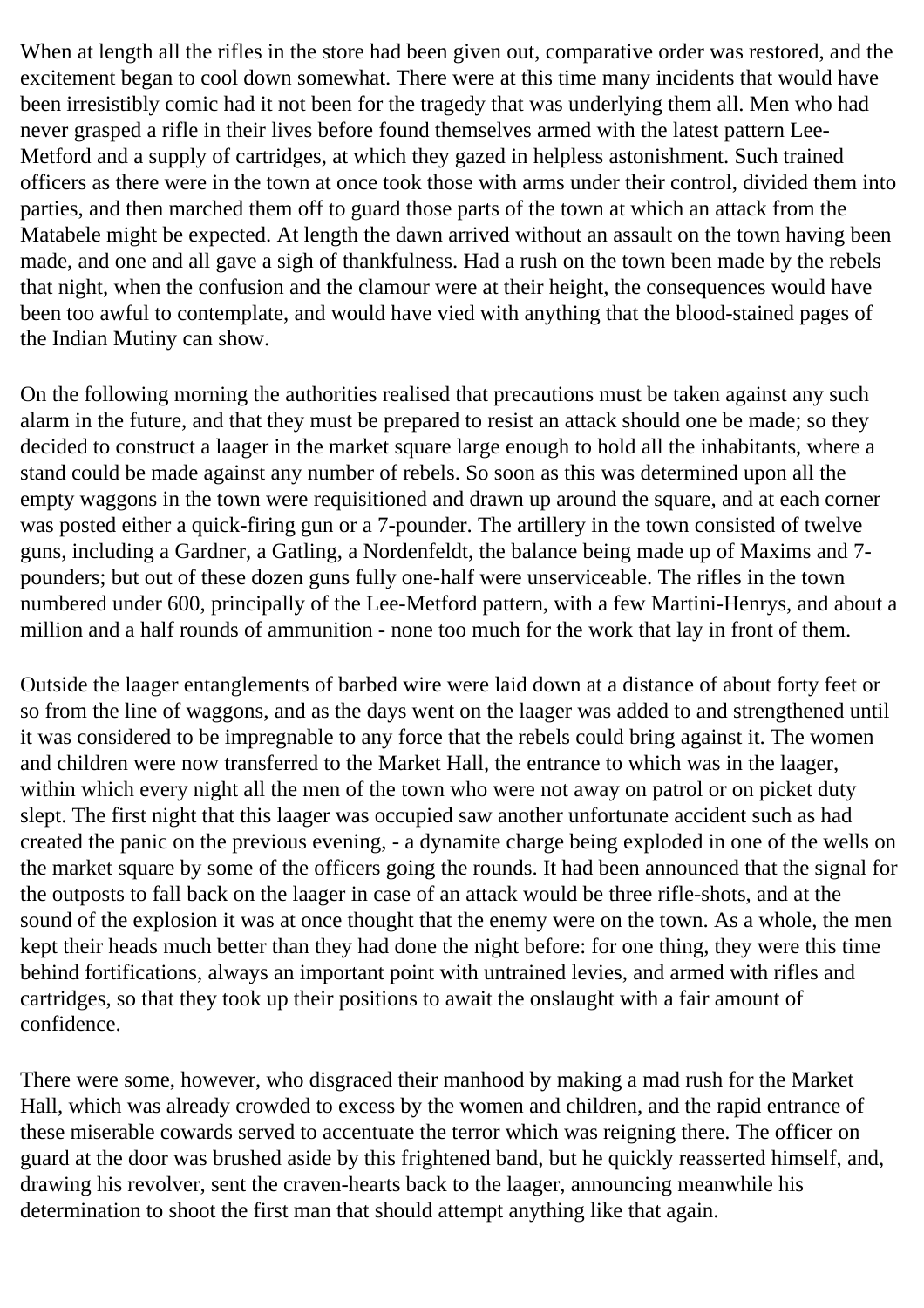The terror prevailing among the women at this time was pitiable in the extreme, for they had no means of ascertaining what had really happened, and they crouched together in fear and trembling, listening for the sound of the first volley that should tell them that the attack had commenced. During this time several premature births took place under the most deplorable conditions; and altogether it was a scene such as those who were not actually present can only form a dim conception of. Outside the hall the cause of the explosion was quickly explained, and things soon quieted down.

A day or two after this the Rhodesia Horse was disbanded, and a new force, comprising every man in the town capable of handling a rifle, was organised in its place under the title of the Bulawayo Field Force. This body was divided into fourteen troops, the whole being under the command of Colonel Spreckley, with the Hon. Maurice Gifford, who assumed the rank of lieutenant-colonel, as second in command. The force included an artillery troop; an engineering troop; Grey's scouts, a fine body of men; the Afrikander corps, over 200 strong; Dawson's scouts, another splendid body; and a corps of natives, mostly of the Amaxosa tribe, under Mr Johann Colenbrander. These natives mustered 150 strong, and were always to be found in the thick of the fight. The total strength of the force was about 800, but from this had to be subtracted the various patrols that were always out, so that the number available for the defence of Bulawayo was nowhere near this total.

In addition to the main laager in the market square, an outpost was erected and fortified on the edge of the town on a large unfinished double-storey building known as William's Buildings, from the roof of which excellent views over the surrounding country were to be obtained. A post of observation was established here and carefully protected from attack, and was in direct telephonic communication with the staff office in the laager: this proved of the utmost service as the operations against the rebels proceeded. Outside Bulawayo three laagers were erected and garrisoned by the settlers - namely, at Gwelo, about 120 miles to the north of the capital; at Mangwe, sixty miles or so off on the main road to the south; and at Belingwe, about the same distance away on the east. The road between Bulawayo and Mangwe, leading as it did to the Cape Colony, was that along which reinforcements and supplies would have to come, and therefore an important line of communication. It was determined to keep it open at all costs; so a series of small forts was built along it, and the whole distance was systematically patrolled. For some reason or another, while the natives effectually prevented communication along the other roads leading out of Bulawayo in the early days of the rebellion, they left this, the most important of all, open. Their conduct in this respect was inexplicable, and showed exceedingly bad generalship. The prevailing idea was that the Matabele had heen ordered to leave this road open by the M'Limo, so that the settlers might take the hint and depart south by it; but it seems more probable that it was done as a sort of trap to get the whites to set off by it in a body, and then to ambush them at some selected point, thus exterminating them at one blow.

The work done by the various patrols that were sent out in the early days of the struggle is of so important and interesting a character that it demands a chapter to itself.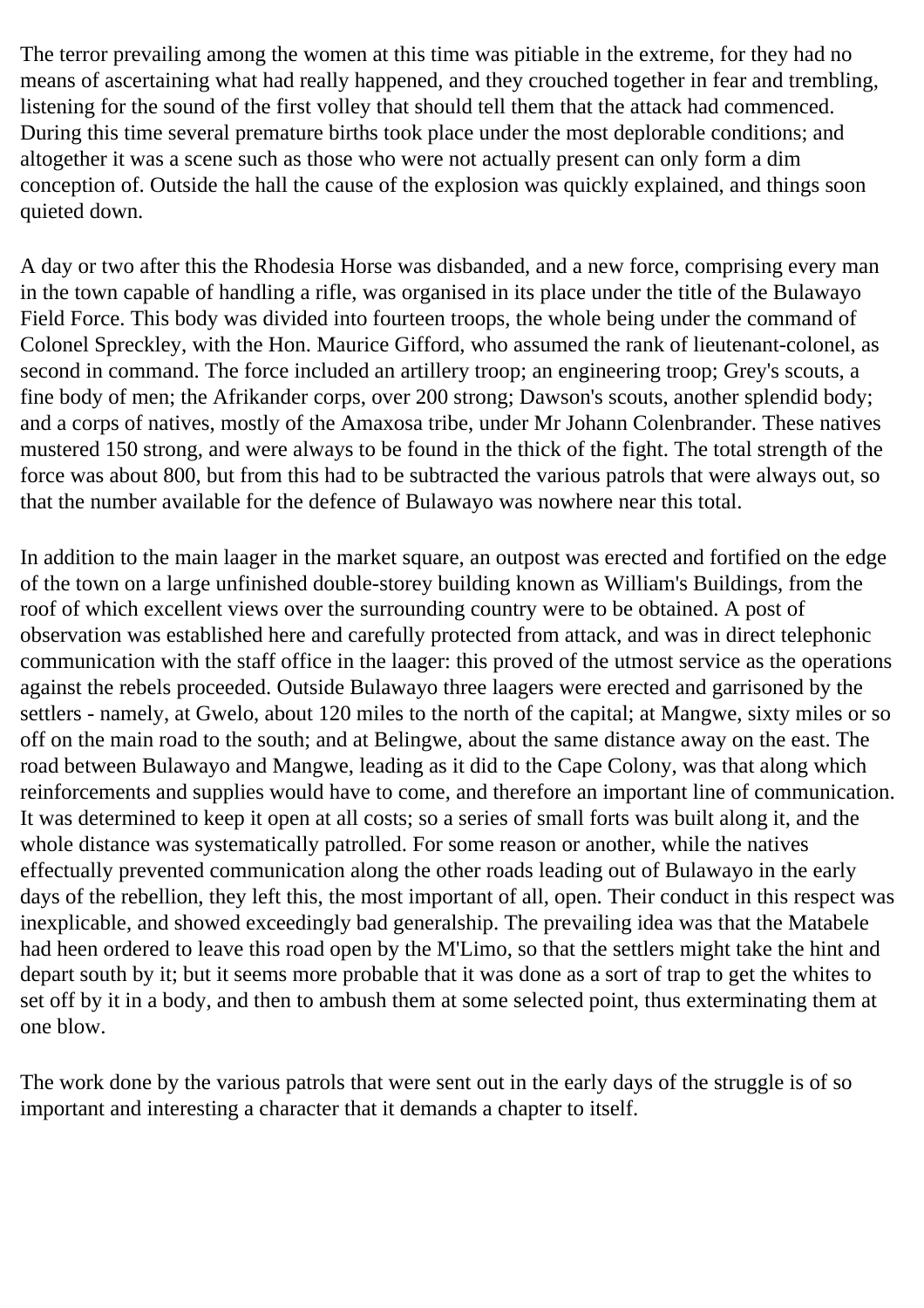## **CHAPTER XI.**

## **THE MATABELE REBELLION Continued.**

THE first patrol to come into contact with the rebels was that under the Hon. Maurice Gifford and Captain Southey, which left Bulawayo on March 24 for the Insiza district, to relieve a party of about thirty settlers who had collected in a store kept by a man named Cumming, who had sent to Bulawayo for assistance. As the patrol rode forward towards this store, they came across the first tangible evidence of the rising that the inhabitants had yet seen. About twenty-five miles from Bulawayo they found a waggon standing abandoned by the wayside, with the sixteen donkeys that had harnessed it lying in front of it stabbed to death with assegais. The load of the waggon had not been disturbed, but the men to which it belonged were nowhere to be seen. The patrol had not the time to make a long search for them, but it was afterwards found that they were lying murdered in the bush some little distance from the waggon. As the patrol rode forward, they were informed by such settlers as they met of the terrible murders that had taken place in that district, and these tales made the men's blood boil with rage, imparting a bitterness and hatred of the Matabele into their fighting such as had been absent from the war of 1893, and leading to stern resolves to show no mercy to such of the rebels as should fall into their power.

Such a bloodthirsty and unforgiving spirit naturally raised a cry of horror among the fireside philanthropists at home, who denounced the white men in Rhodesia as cruel and barbarous monsters, slaying the gentle, defenceless Matabele without rnercy. But these slanderers of brave men had not seen the curls of tiny children and the grey locks of the aged bathed alike in their lifeblood, with their features battered out of recognition, and with every atrocity that the diabolical minds of the "sweet and gentle" Matabele could devise; so that such outbursts and accusations of brutality against the settlers in Matabeleland only met with the contempt they deserved among all with the ability to distinguish between right and wrong.

To return to the patrol. Though the first part of the route traversed lay through a broken country with plenty of cover, the Matabele did not attack them as had been expected, but contented themselves with watching the force from a distance, and finally allowing it to get out into the open country without molestation. Cutting up solitary unarmed settlers was much more to the tastes of these rebels than attacking a party of well-armed men, even with the odds of twenty to one in their favour. The patrol reached Cumming's store on the night of March 27, and immediately preparations were made for resisting an attack. Of the thirty men in the store when the patrol arrived, a large proportion were unarmed, so that the Hon. Maurice Gifford found that he had only about fifty rifles all told under his command. The Matabele attack was delayed for a few hours, but about five o'clock on the morning of March 28 a most determined rush was made on the store by a party of about 300 rebels, who in all probability looked for an easy victory. In this, however, they were much mistaken, thanks to the timely arrival of the patrol, by whom, keeping up a steady fire point-blank into their ranks, they were at length beaten off, but not before they had got very close to the store. So close did they get on one occasion, that one man was killed while endeavouring to climb up the window-sill.

When the Matabele retired it was seen that six dead were left behind, and it was ascertained later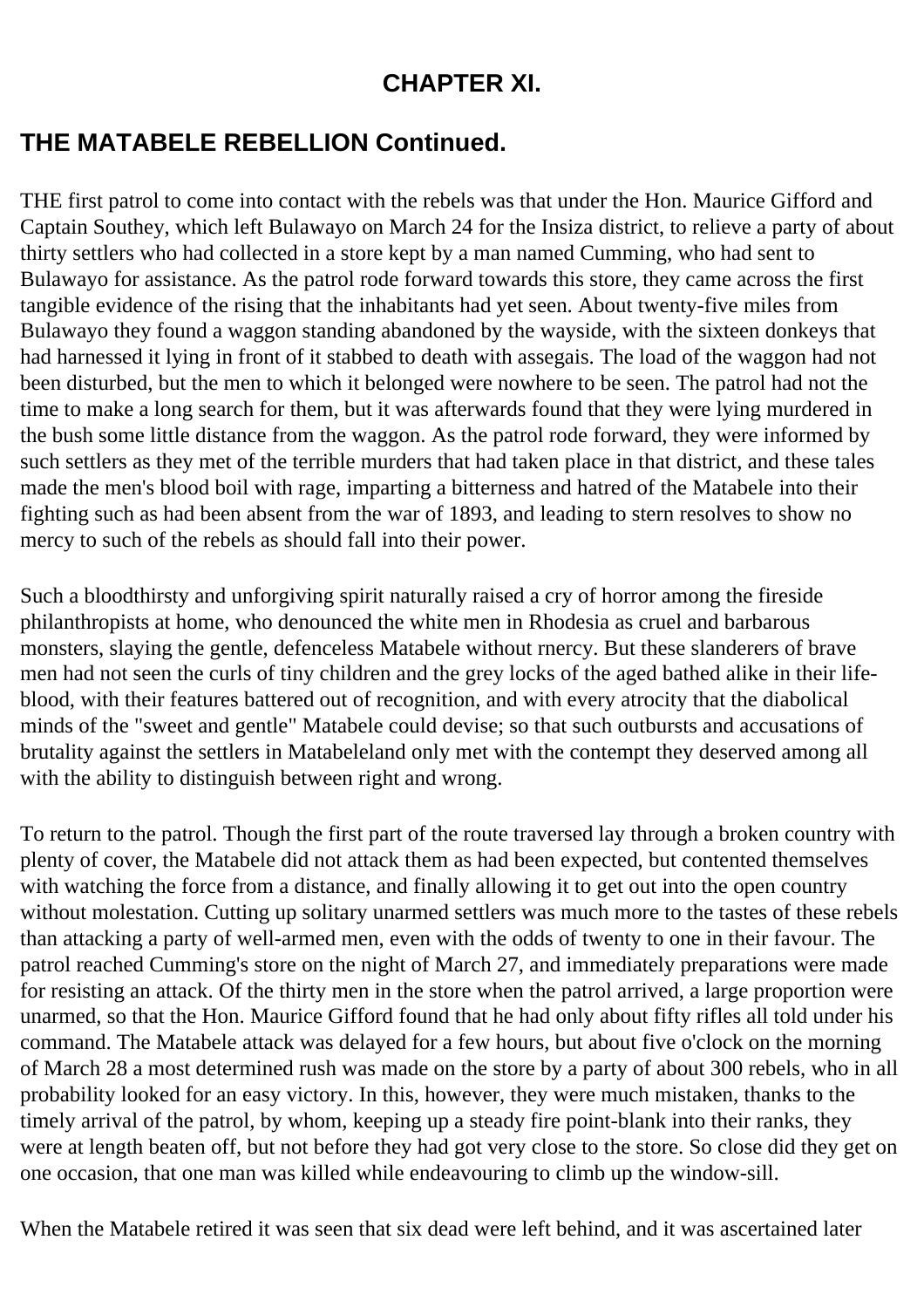that their total loss was about twenty-five. On the side of the defenders six of the little force were wounded, one seriously; while Sergeant-Major O'Leary of the Matabeleland Mounted Police was killed, as was an American negro who was present. So soon as the natives were finally beaten off, the patrol prepared to return to Bulawayo with the settlers that they had relieved, while a message was sent forward to Mr Duncan asking for a small force to be sent out to meet them, together with waggons for the wounded, and if possible a doctor.

The next patrol to leave Bulawayo was a small force of twenty-three men, which Mr Grey hastily collected to go to the rescue of six men and two women who were shut up in Stewart's store on the Tekwe river between Bulawayo and the Shangani. This force formed the nucleus of the body that was later to perform such gallant service under the name of "Grey's Scouts." The Tekwe store was reached on the afternoon of March 27, and it was found that the tiny garrison was on the point of being attacked. The rebels seemed to have got wind of the reinforcement having arrived, however, for no attack took place, and on the following day Colonel Napier's column, which had been patrolling the Insiza district, arrived at the store, and a return was made to Bulawayo. Between them the two patrols brought in no less than forty-three refugees to Bulawayo, all of whom, had it not been for the prompt action of the patrols, would have undoubtedly fallen victims to the Matabele.

On the night of March 29 another patrol left Bulawayo, commanded by Captain Pittendrigh of the Afrikander Corps, and composed of eleven men of that force. The object of the party was to go forward to the Bembesi district to relieve Mr Graham, the native commissioner at Inyati. who with six others was besieged there, and it was intended to make a call at Jenkins's store on the way to rescue another party there. This latter house was reached on the afternoon of Sunday, March 30, and ten men were found to be imprisoned here, hourly expecting an attack, for which they had made every preparation, even removing the thatched roof so that the place might not be set on fire. As soon as the patrol arrived the settlers abandoned the store and went forward with the force towards Inyati, so that the party now numbered twenty-one strong, - not a very formidable force with which to confront a horde of Matabele. But the whole record of these patrols goes to show what can be done, even in the face of overpowering odds, by small bands of brave and determined men.

On their way across the Elibani Hills the party was fired upon by some stray Matabele, and a rush forward was made by the force to retaliate. As they did so they saw a large force of rebels approaching them in the favourite crescent formation nearly invariably adopted by the Zulu tribe, and it seemed as though nothing could prevent the little force being encircled and massacred where they stood. The whites at once fell back on a strip of brushwood, and using this to cover them, they maintained a hot fire on the enemy, who returned it. In a short time two of the little band were badly wounded, and it was decided to make a dash for the road, and to try and get away towards the Bembesi river. This was at once done, and the party went off as fast as their horses could carry them, closely followed by the natives. These were, however, soon left behind, and none appeared ahead of the party to dispute their passage, so that the Bembesi river was reached in safety.

A call was made at Campbell's store on the banks of the river, and here the sad news was learnt that the party at Inyati, eight miles farther on, which the force had been sent to relieve, had all been murdered, with the exception of one miner, an Irishman named Madden, who told the story. In addition to this, it was learned that an impi of some 1200 or 1500 men was in the neighbourhood of Inyati, so that Captain Pittendrigh decided that with this body of rebels in front of him, and the 300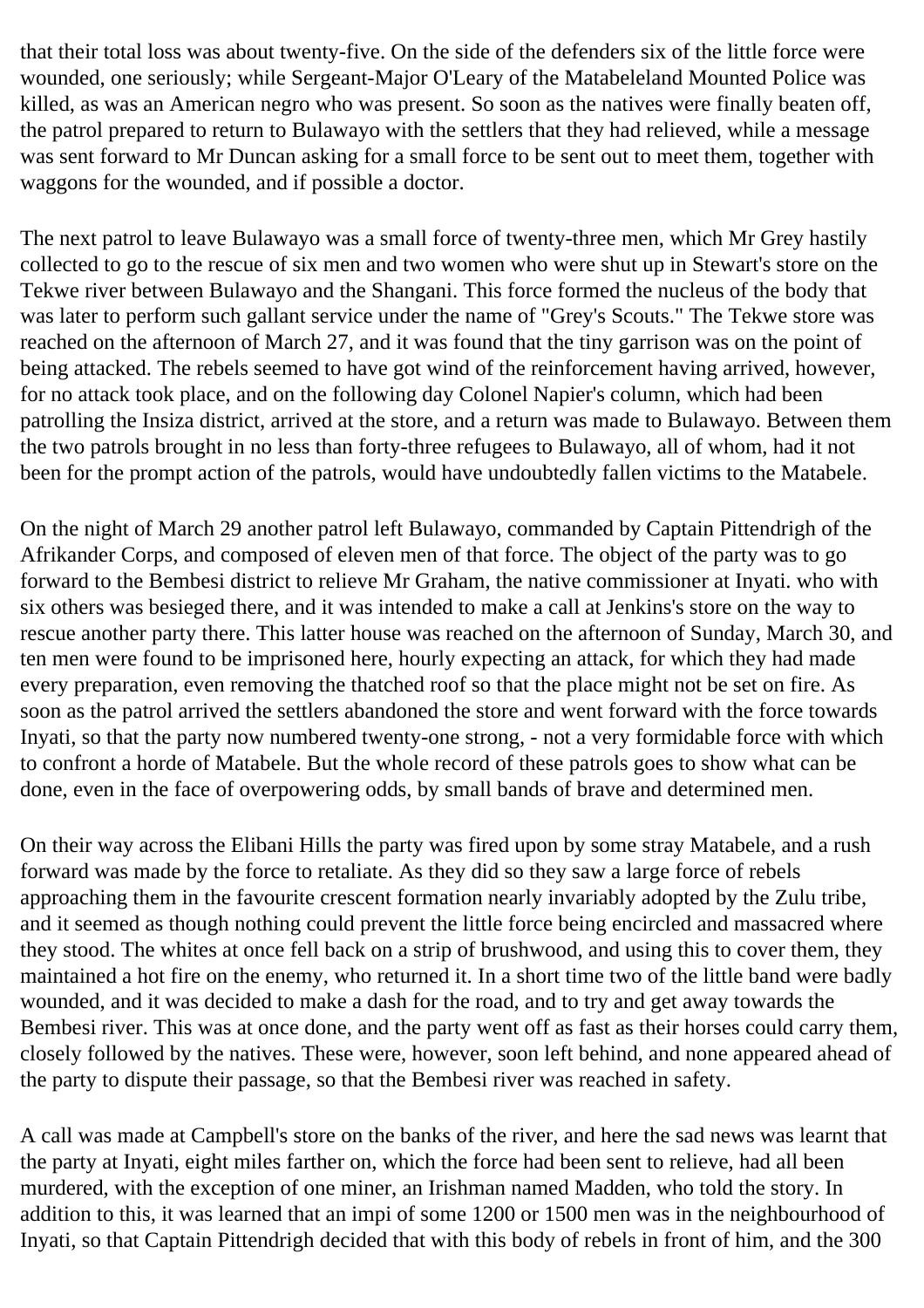or so from which they had just escaped in their rear, who, he feared, were following them up, the position was getting somewhat serious. It was decided to fortify Campbell's store as effectively as possible, so that the overwhelming advantage of numbers which the rebels possessed might be to some extent neutralised. This fortification was carried out in a very systematic manner: the thatch on the verandah was cut down so as to lessen the risk of fire, openings were cut in the interior walls to allow of a free passage from one part of the store to another, and the outer walls were loopholed on every side. A case of dynamite which was on the premises was utilised to lay some mines round the store, to which a few hastily contrived short-time fuses were attached, while the remainder of the explosive was converted into hand-grenades; and seeing that they possessed about 2000 rounds of ammunition, they looked forward to the contest with a fair amount of confidence. Two of the party were sent off to Bulawayo to inform Mr Duncan and Colonel Spreckley of the peril the party was in, and to ask for assistance to be sent - a most dangerous errand.

On the early morning of March 31 the garrison at the store heard heavy firing in the distance, and as this gradually drew nearer it was conjectured that the reinforcements were arriving. This proved to be correct; for in a short time thirty men, drawn from the Rhodesia Horse Volunteers and the Afrikander Corps, galloped up to the store, under the command of Captain Macfarlane and Commandant van Rensburg. This relief force had been fired upon at a spot close to where the Queen's Mine is now situated, and a running fire with the rebels had been kept up for about half an hour. None of the party had been wounded by the rebels' fire, but two members of the advanceguard, Troopers Henderson and Celliers, were reported missing. These two men, it may be mentioned, arrived at Bulawayo almost exhausted on the morning of April 1, when it appeared that they had been fired upon by a party of rebels who had got between them and the main body, with the result that Celliers had his horse killed under him, and was himself severely wounded in the knee, so that he could scarcely stand. Henderson at once dismounted from his own horse and insisted on Celliers getting into the saddle while he walked beside it; and in this fashion the two men, one of whom was badly wounded, hid among the hills for three days with thousands of rebels almost within sight of them, until at length they managed to reach Bulawayo. Had they been attacked, there was nothing short of a miracle that could have saved their lives. If Henderson had been so minded, he could have in all probability escaped, for both he and his horse were unwounded; but he preferred to remain and risk death rather than abandon his helpless companion. Such an instance of devotion was only one of many which occurred during the rebellion in Rhodesia, and yet it was such men that Mr Labouchere in his paper, ' Truth,' denounced as " buccaneers." Celliers was at once conveyed to the hospital at Bulawayo, but he unfortunately died of his wounds on May 16.

So soon as the newly arrived force had rested, the whole party prepared to return to Bulawayo, and the journey was performed without incident as far as the Shiloh Hills, where the natives began to appear in force. The rebels at once opened fire on the patrol, but, generally speaking, their aim was bad. On the other hand, the practice of the white men was excellent, and such of the natives as showed themselves paid the penalty of their temerity. The Matabele soon had their fill of fighting, and retired across the hills with considerable precipitation. During this skirmish the only casualty on the side of the patrol was one of the horses, which was shot in the abdomen. As the column approached the Kotki river a halt was called while a meal was prepared, the meat being provided by some native cattle that had been captured ; and late that night Bulawayo was reached in safety, amid the cheers of the pickets who assembled to welcome the patrol.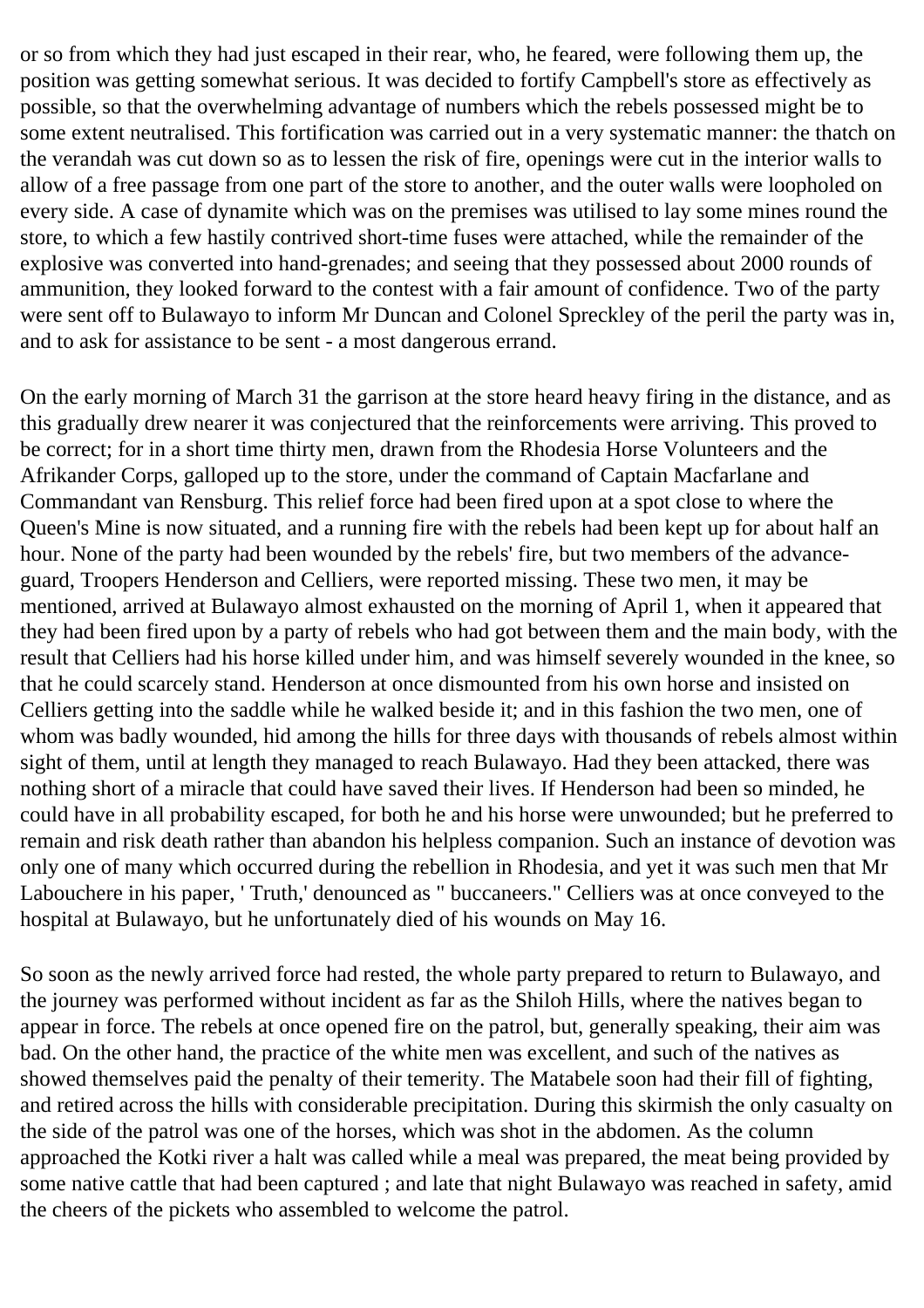Another patrol that did good service was that organised by Mr James Dawson for service in the Gwanda district. This force consisted of about twelve men, and left on March 25 for Mr Dawson's store, which was situated in the Gwanda district, about seventy-five miles from Bulawayo, on the main road to Tuli. On the journey it was found that, to all appearance, everything was quiet along the road, and this revived in the minds of the patrol the idea that, after all, the rising was only of a local character, and was not general. By the time the force reached the Umsingwani river, however, evidences of the recent murder of settlers were plentiful, and its false hope was quickly dispelled. Though the force seemed to be close on the heels of the Matabele, the store was reached without any fighting having taken place, or indeed any parties of hostile natives having been sighted.

Almost all of the settlers in the outlying districts that had escaped massacre had been rescued by this time, and with the accession of strength which they made to Bulawayo, it was thought that offensive operations against the rebels might now commence. So with this end in view two forces of much superior strength to those that had been sent out before were organised and prepared to take the field.

The first of these forces was composed of fifty men of the C troop of the Bulawayo Field Force under Captain Brand, and as many of the Afrikander Corps under Captain van Niekerk, together with a mule-waggon and a Maxim, and this left Bulawayo for the Gwanda district on April 1. The Umsingwani river was reached without the force having come into contact with the rebels, though while the men halted for the night some stray shots were fired at and that the column was to return to the capital as quickly as possible. With regard to these telegrams being sent, it is worthy of note that the Matabele were terribly afraid of the telegraph wire, and hesitated to go near it, much more attempt to cut it; and to this fortunate fact is due the safety of many patrols who were able to telegraph to Bulawayo for assistance or further orders.

The column set off on its return on April 9, and all went well until the afternoon of the following day, when a party of rebels were seen seeking cover about 1000 yards from the head of the column. The Maxim was at once got into action, and as soon as the range was found made splendid practice, so that the natives were forced to retire after firing a few shots. The position cleared, the patrol once more moved forward, and after travelling for some little time came to a spot that was eminently suited for an ambush by the rebels. It was a narrow pass between two hills, with ample cover, and here it was thought that the Matabele would make a stand, - a conjecture that was quickly verified, for as the column approached the pass a heavy fire broke out on the left flank. This was at once returned by the whites, but the enemy were so well hidden that but little loss could have been inflicted on them. The Maxim was immediately brought into action, and commenced sweeping the bush from where the fire was coming. At this moment an unfortunate incident took place which greatly delayed the column, and led to more of the force being wounded than would have otherwise been the case. This was the breaking of the disselboom or pole of the mule-waggon through a sudden outburst of firing just in front of the team's heads, causing them to swerve violently. While this accident was being repaired the natives kept up a warm fire on the force; and had it not been for the fact that there were many old and experienced campaigners among the detachment of the Afrikander Corps present, the patrol might easily have suffered the same fate as Major Wilson and his men in the 1893 war. The force at length managed to get through the pass, though in a terribly disorganised condition, and as soon as the open country was reached the men spread out into skirmishing order, advancing towards the enemy, who were now fully 1000 strong.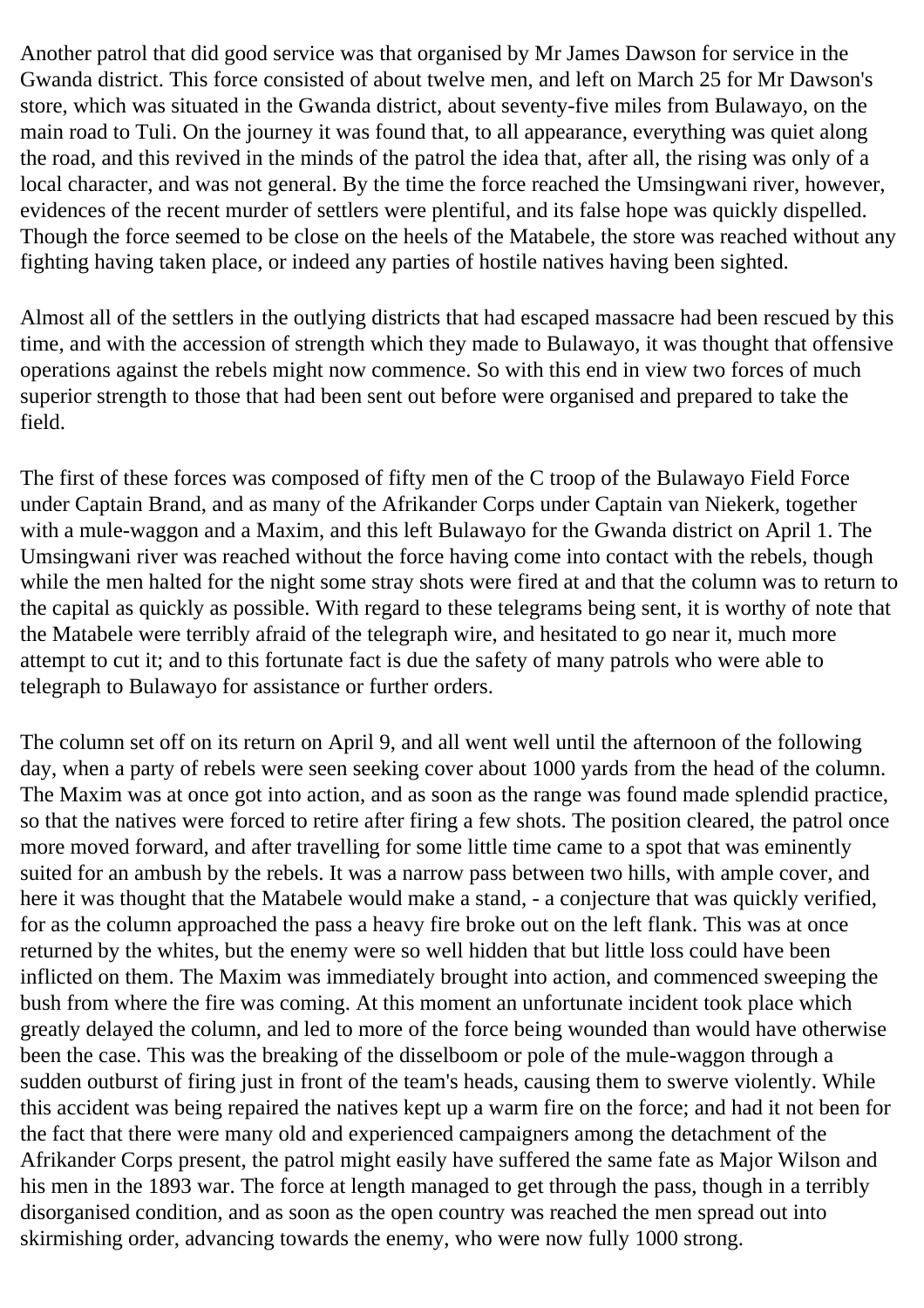The country in front of the column was an undulating one, comprising ridges of dwarf hills with little valleys in between, and there was an abundance of cover, of which the rebels took every advantage. The formation of the Matabele was the inevitable crescent, which is, as has been said, characteristic of Zulu warfare, and the horns of this crescent were slowly closing in with the intention of outflanking the white men, whose ranks were rapidly thinning under a well-directed fire from the centre of the rebel position. They stubbornly maintained their ground, however, and managed to keep moving forward, though very slowly, keeping up a hot rifle-fire meantime, while the Maxim did good service. The struggle raged on for about three hours, the whites going forward towards the centre of the Matabele line, and the blacks doggedly contesting every inch of the way.

At length a small kopje was sighted, and for this the advance-guard of the column made a dash, with the object of gaining a slight rest and arranging a plan of campaign. So soon as they made for this kopje the Matabele divined their intention and rushed off to try to defeat it, and it was a race as to which should get there first. Ultimately the advance-guard managed to win and hold the kopje which was nothing more nor less than a huge flat-topped rock standing about fifteen feet higher than the surrounding country—until the main body arrived.

The kopje was surrounded on all sides by dense bush, and in this the Matabele took shelter, getting up to within forty yards of the position, and it was only after four charges that they were beaten off. The fight had now lasted for six hours, and had been the hardest bit that had yet taken place. The loss on the white side was five men killed and about twenty-five wounded, two of whom were dying by the time the hill was reached, and thirty-three horses had been killed, while they had only been able to advance about five miles. It was estimated that some 250 of the rebels had been killed and wounded. The patrol was by no means out of danger when they saw the enemy retire, for they had sixteen miles or so of very bad country to traverse, and hampered as they were with their wounded, they would have been in an awkward position to repel an attack. Luckily the Matabele seemed to be tired of fighting for a bit, and the patrol was permitted to go on its way without further opposition. On April 11 Bulawayo was reached, when the wounded (one man had died on the way) were transferred to the hospital. How the little force of 100 men escaped complete annihilation was a mystery. A considerable share of the credit must be given to Captain van Niekerk, who took command at the request of Captain Brand, and whose knowledge of Kafir warfare stood him in excellent stead; but all the men engaged fought with a bravery and a coolness which it would have been hard to surpass.

The second of these patrols was under the command of Lieutenant-Colonel Gifford, and was known as the Shiloh patrol, leaving Bulawayo on April 4. This force likewise met with some severe fighting. The column was made up of the corps known as Gifford's Horse, with thirty men of the F troop of the Bulawayo Field Force under Captain Dawson, and eleven men of Grey's Scouts under Lieutenant Crewe - making a total in all of 118 men, with one Maxim ; while it was accompanied by forty-nine Colonial Boys under the command of Captain Bisset. This force had a kind of roving commission, and was first to go to the Khami river to disperse an impi or two, then cross over to Inyati and do likewise, and finally to join the Salisbury road at the Bembesi river, thence returning to Bulawayo; but it was found impossible to carry this programme out. The force had not proceeded very far on its journey when news reached it of an impi being encamped about fourteen miles away on the Umguza river, and thither Colonel Gifford determined to make his way. This was done, and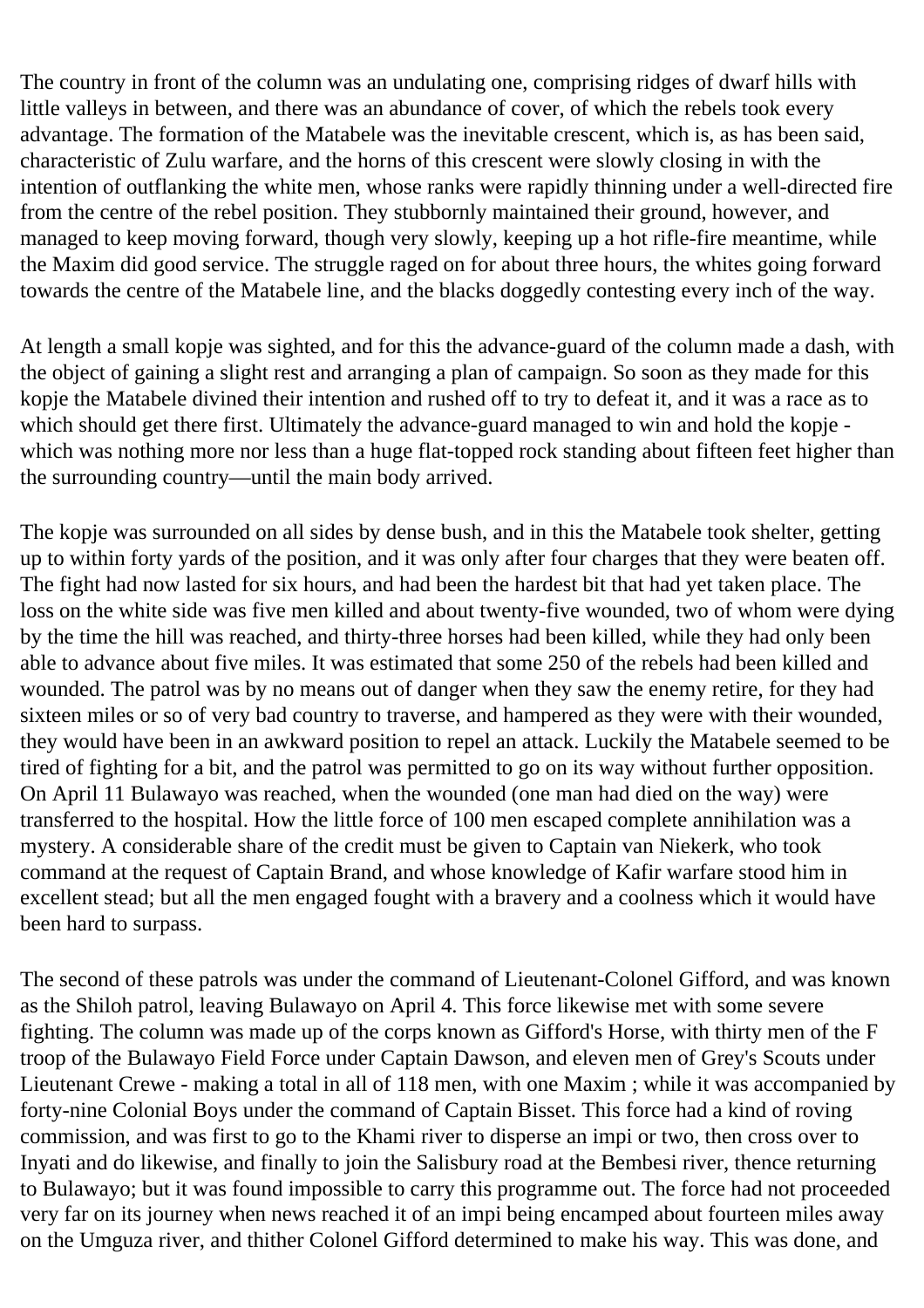soon an outburst of firing on the right of the column indicated that some of the scouts were being attacked, and the rear-guard quickly came into collision with a force of about 300 natives. Support was sent to the rear-guard, and after some heavy fighting for about an hour the rebels were beaten off. While this skirmish was going forward the main body had formed a laager on the open plain, and so soon as the fighting ceased the rear-guard fell back on this.

The column set off on its journey again early on the following morning, and had gone but a short distance when a body of about 500 rebels attacked the advance-guard under Captain Meikle. This contest raged across the Umguza river, but when the Maxim was brought into action and a searching fire opened on the rebel position, the Matabele soon beat a retreat. As they were doing this the Colonial Boys under Captain Bisset executed a smart flank movement and came upon the rebels unexpectedly, killing some thirty of them. After this no further attack was made on the column, which reached Fonseca's Farm in safety, though a strong force of Matabele was reported to be marching parallel with them.

On the following day, Easter Monday, April 6, the scouts under Lieutenant Rorke came across an indaba taking place, and as soon as the white men were seen a rush was made to cut them off. Lieutenant Rorke in particular had a narrow escape, his horse breaking loose from him and causing him to have to make his way back to the camp on foot. It is likely that he would have been quickly killed had it not been for the timely arrival of the Colonial Boys, who covered his retreat. So soon as this firing was heard at the main camp, Captain Dawson's troop was ordered forward in support, while the B troop under Captain Flynn was sent off to take possession of some kopjes on the right of Colonel Gifford's position. The action now became general, and the rebels showed in very strong force, the brunt of the fighting being borne by the Colonial Boys and Dawson's and Flynn's troops on the right of the lines. After a time the column fell back upon a donga for shelter, and seeing that this position formed a natural laager, Colonel Gifford sent out orders for the whole force to fall back on it. This movement was carried out not a moment too soon, for some of the troops had great difficulty in fighting their way through the advancing horde of Matabele. The rebels followed this retreat up closely, and seemed to be about to attempt to rush the laager, but a steady fire checked them, and on the Maxim being turned upon them they fell back into the bush, about 600 yards away, from where they maintained a hot fire. Colonel Clifford took up his position near the Maxim, and here it was that he was wounded in the right shoulder. He made an effort to keep his place, but was at length overcome, and had to be taken to the rear, handing over the command to Captain Lumsden, who had accompanied the force as chief of the staff and second in command. The fire of the rebels about this time was very accurate, and seemed to indicate that there were many ex-members of the native police force among them, and several of the troopers fell either killed or wounded. Shortly afterwards the rebels drew off, and the fighting for that day was at an end.

On the following day, however, the rebels returned to the attack, driving the Colonial Boys, who had been sent out scouting, back into the laager, which they charged with a desperate rush of the old Zulu type. They were received with a very heavy fire, however, which bowled several of their number over, so they changed their tactics, and opening out their ranks, attacked the laager on every side. Fighting had not been in progress long when Captain Lumsden was hit in the leg and rendered hors de combat, the command now falling to Captain Bisset. The fight raged sternly until midday, when the Matabele were at last beaten and compelled to retire. About two o'clock a messenger rode up to the laager with the news that the relief force, which had been sent for to Bulawayo on the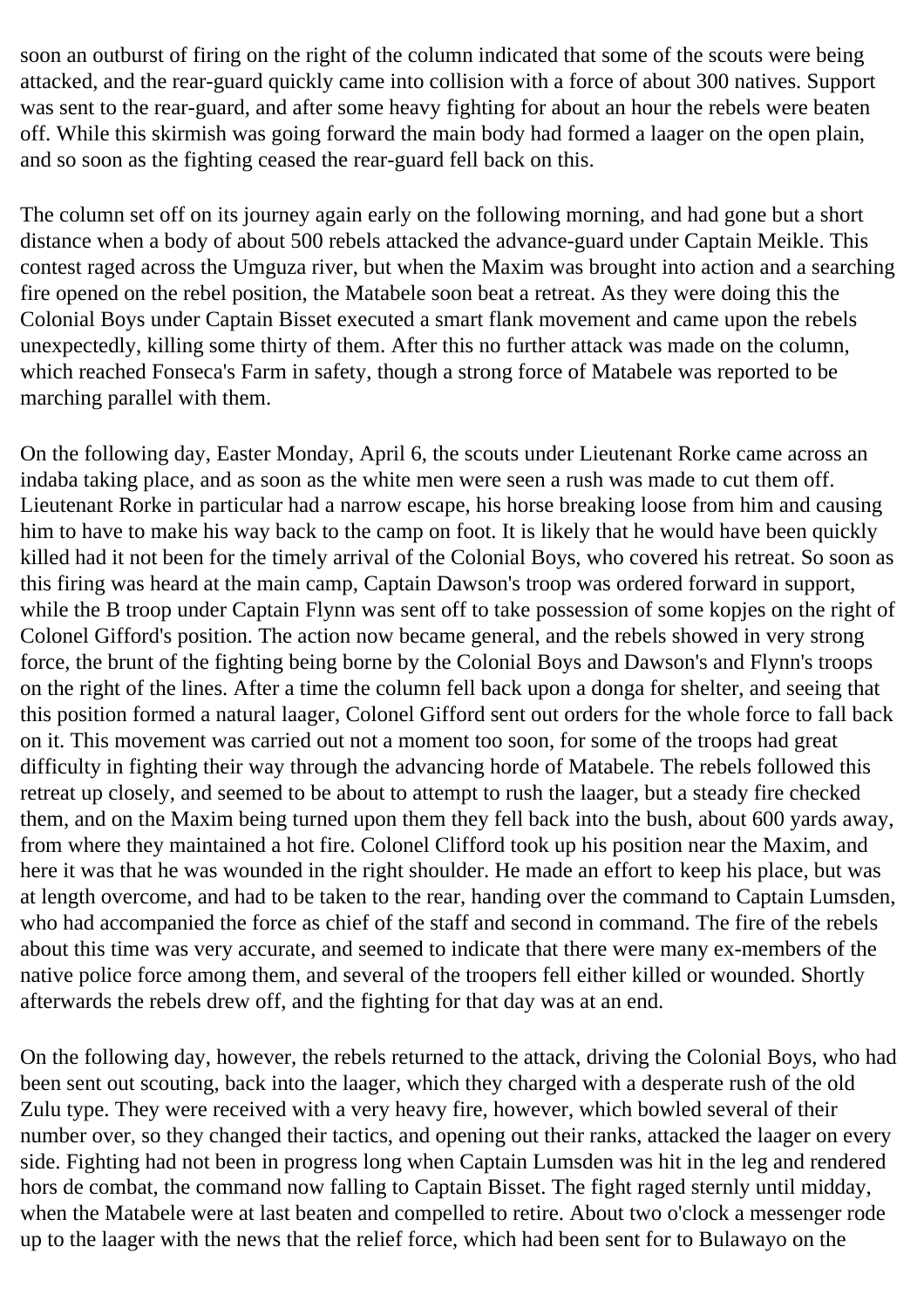previous day, was about five miles away, and was moving forward as rapidly as possible; and soon this force, which was under the command of Captain Macfarlane, arrived. The return journey was started on the following morning, and Bulawayo was reached by nightfall without incident.

The losses of the patrol amounted to two troopers killed in action, while six others were wounded, including Colonel Gifford, whose right arm it was found necessary to amputate at the shoulder, and Captain Lumsden, who unfortunately died of his wound in Bulawayo hospital on April 10. The deceased officer was a retired captain in the 4th Scottish Rifles, and had arrived in Matabeleland on a shooting expedition only a few weeks previously.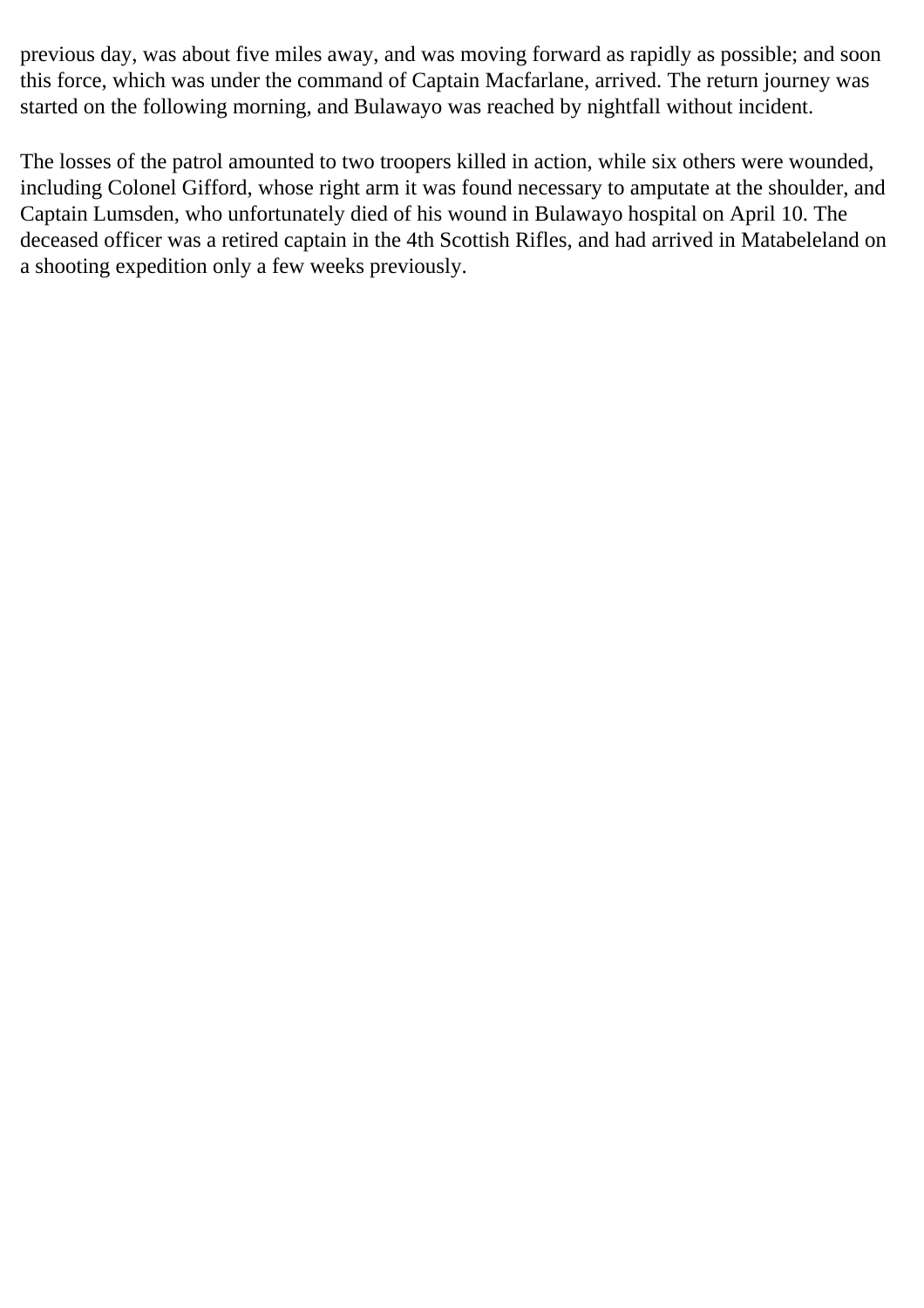#### **CHAPTER XII.**

#### **THE MATABELE REBELLION - continued.**

About the middle of April the Matabele impis began to draw in around Bulawayo, which was quickly becoming encircled by the rebels, who, as time went on and the defenders made no sign, grew very bold, and ventured under cover of night to steal several head of cattle from the outskirts of the town, and to murder the boys in charge of them. Several collisions between the white outposts and the Matabele occurred within sight of the town, but for some time nothing decisive took place. While this was going on at Bulawayo, Captain Laing managed to send news through from the Belingwe district to the effect that all the white inhabitants there had gone into laager and would be able to successfully resist any attack that might be made upon them. This was welcome news, for much anxiety had been felt in Bulawayo as to the fate of the settlers in the Belingwe district; but it appeared that Captain Laing had been warned of the rising, so soon as the first outbreak occurred, by the native commissioner in the Insiza district, and he had been thus enabled to take precautions, though not a moment too soon, as it happened. A laager was immediately formed into which all the white settlers in the vicinity were ordered, and as this was being done a strong body of rebels made a sudden swoop on the farms and carried off a number of cattle. So soon as the news of this raid reached Captain Laing he set off, followed by nine men, to attack the natives, and succeeded in recapturing the cattle.

On April 16 the first real brush with the natives around Bulawayo, then estimated at about 10,000, occurred, a force of forty-five men under Captains Grey and Van Niekerk being attacked by an impi near the Umguza river, to the north-east of the town. The rebels opened fire at 800 yards, and the white force, all of whom were mounted, at once opened out into skirmishing order and made straight for the rebels' lines, which were across the river, at a canter. The stream was forded in two places, and on the farther bank being reached a party of rebels was seen about 200 yards off. The horsemen charged down on these, and after firing a wild volley at the whites, this party turned and fled into the bush. As the force rode forward it was seen that the natives who had been firing on them were but an advance-guard of a much stronger body, which now appeared in force, spreading out on either flank of the patrol with the intention of outflanking it and preventing it recrossing the river. Seeing that the odds were too great for them to cope with, the whites commenced to beat a retreat, and were closely followed up by the rebels, who became very courageous as they saw the white men giving way before them. Slowly the white force fell back until the rebels gave up the attack and retired to their stronghold, while the patrol returned to Bulawayo, their casualties amounting to one man wounded.

The next event of importance around Bulawayo was the murder of an isolated scouting party of three members of the Afrikander Corps who were massacred by a force of natives on April 19; while about the same time the farm of Colonel Napier, which was situated about three miles to the south of Bulawayo, was raided by a strong body of Matabele, who carried off a quantity of cattle in addition to murdering several friendly natives and besieging a party of white men. A force consisting of a troop of the Afrikander Corps under Captain Pittendrigh, the K troop of the Bulawayo Field Force, and a detachment of Grey's Scouts, was immediately sent forward to the assistance of those on the farm, under the command of Captain Macfarlane, who also took a Maxim with him. As the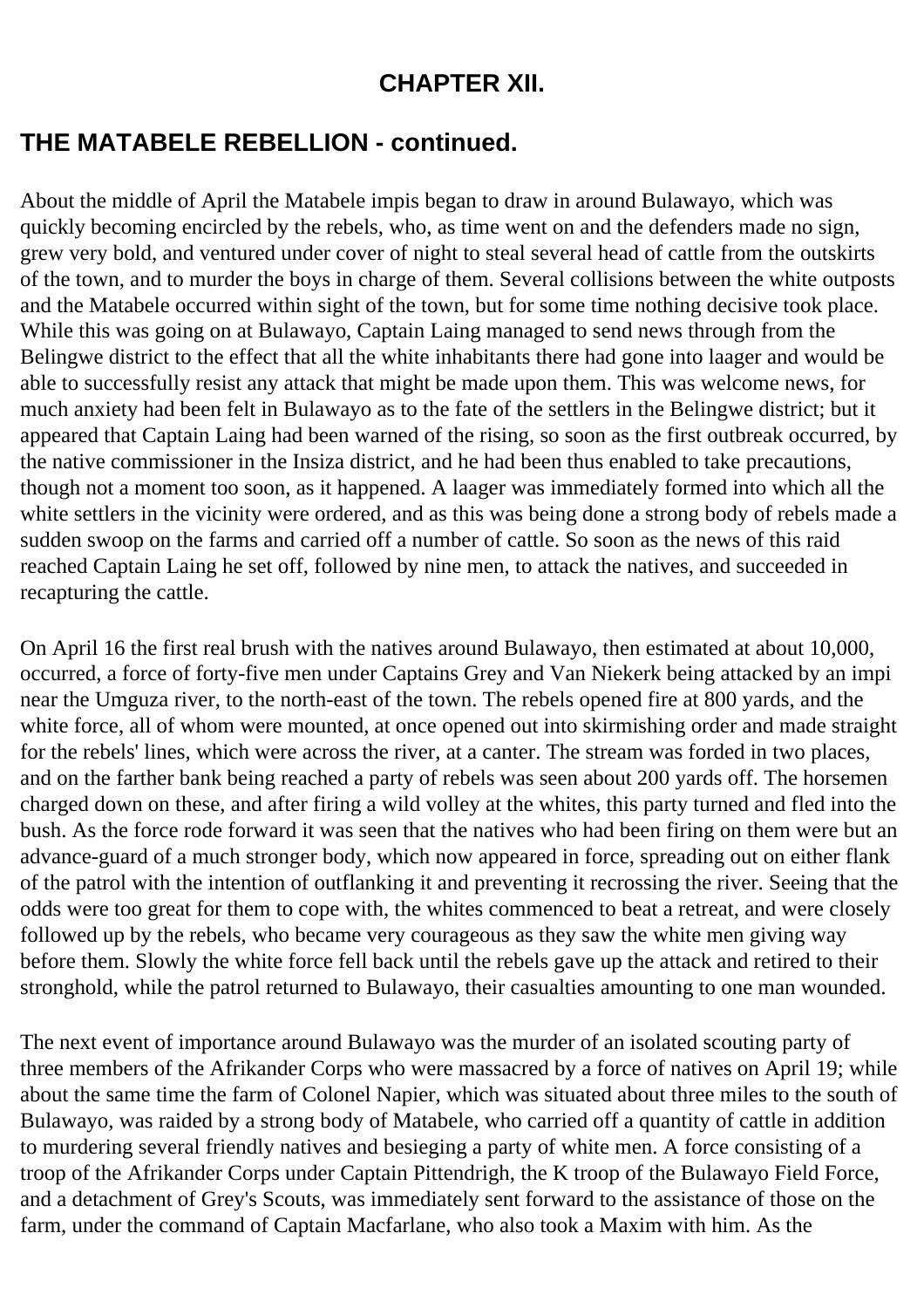homestead was approached Captain Macfarlane received the information that the whites and the friendly natives on the farm had succeeded in beating off the rebels, so the column struck off for the Umguza river, in the neighbourhood of which it was thought that the rebels would collect after their repulse. As the stream was approached scouts reported that a strong force of the Matabele was on the farther bank, and soon the rebels were sighted. They had evidently been informed of the presence of the patrol in their vicinity, for they were making preparations for their favourite manoeuvre of outflanking the whites. Captain Macfarlane also received the intelligence that another impi was advancing against him from the direction of Government House, so he decided that his force was too weak to warrant his crossing the river. He therefore took up a position on a piece of open ground at the junction of a smaller stream with the Umguza, and there awaited the onslaught of the rebels. A skirmish took place in which the patrol lost one man killed and another wounded, while the rebels lost about twenty killed and wounded, - a loss that would have been much greater had it not been that the Maxim "jammed" just at the moment when its fire was becoming effective. As the natives showed signs of completely surrounding the force, and news was received of another impi being on its way to join in the attack, Captain Macfarlane decided to return at once to Bulawayo, and this was forthwith done.

So soon as the report of the skirmish was made to the authorities in Bulawayo, it was decided that an effort must be at once made to break up some of the impis, which were daily growing in boldness. On April 20, therefore, Colonel Napier collected a force of 230 whites with 100 of the Colonial Boys, together with a Hotchkiss, a 7-pounder, and a Maxim, this being the strongest force that could with safety be spared from the town, and an advance was made as far as the Umguza river. The Matabele, however, wanted to draw the whites across the river; but Colonel Napier was not to be caught, so no fighting took place on that day, and the column returned to Bulawayo much disappointed. On April 22 another patrol left Bulawayo for the Umguza river, where the rebels seemed to have established their headquarters. This force was about 120 strong, and was composed of detachments of various corps under the command of Captain Bisset. Accompanying the force was the Hotchkiss and a Maxim and about 100 friendly natives. As this patrol advanced towards the Umguza it was quickly seen that on this occasion the natives intended to oppose the march, for firing on the patrol commenced as soon as the river was sighted. It was the left of the line under Captain van Niekerk that first came into action, but the fighting soon became general all along the line of the whites' advance, and a strong effort was made by the Colonial Boys, led by their officers and Mr F. C. Selous, to force the rebels back on to the river. While this was being done the Umguza was forded by the detachment of Grey's Scouts present, and these charged down on the Matabele stationed on the farther bank with telling effect, sending them off in full retreat completely demoralised.

There were many exciting incidents in this fight, chiefly when the recall was sounded and the Scouts fell back on the main position. Seeing the white men retiring, the Matabele plucked up fresh courage and charged forward, and it was about this time that Mr F. C. Selous had a very narrow escape. This gentleman's pony, though broken in to fire, suddenly made off while its rider had dismounted, and left Mr Selous stranded some distance away from the patrol, who did not observe his plight, and with the Matabele rapidly bearing down upon him when they saw a single white man left to their mercy. Fortunately Lieutenant Windley noticed the position of affairs, and after making an unsuccessful attempt to catch the runaway steed, he rode up to Mr Selous's side and the two of them managed to get clear away from the Matabele, who maintained a dropping fire after them, luckily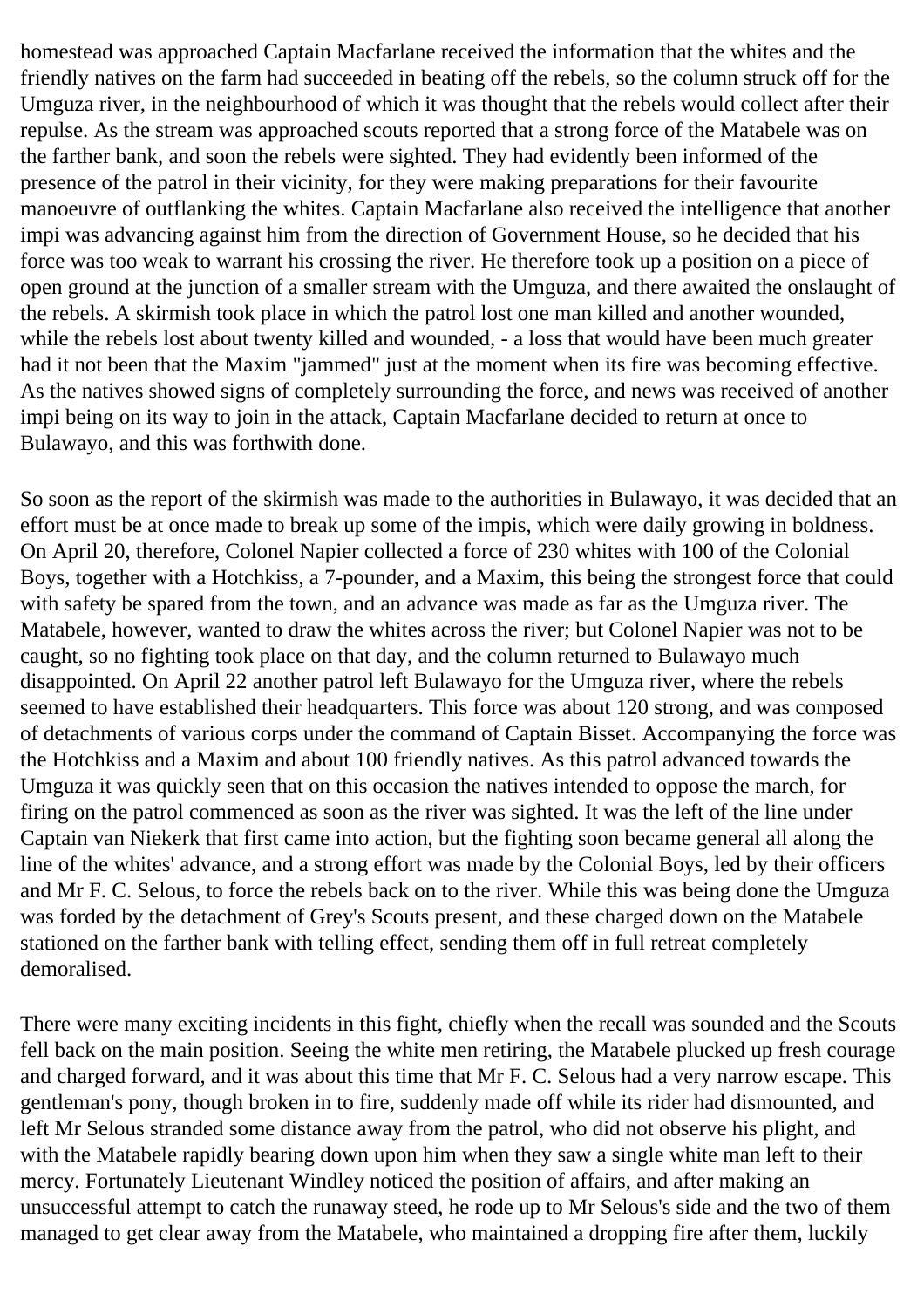without effect. It was as narrow an escape as Mr Selous ever had, full of dangers as his life has been.

The most gallant deed of the many that were performed that day has yet to be told, and that was the bravery of Trooper Baxter of Grey's Scouts. These scouts had gone for some distance ahead of the main line and got among the Matabele, when the signal was given them to return. As they turned to execute this movement one of their number, Trooper Wise, was wounded as he mounted his horse, and fell to the ground. So soon as he let go the bridle his horse galloped away, leaving the wounded man to face certain death. Trooper Baxter, however, who saw what had happened, at once dismounted, placed Wise on his own horse, and proceeded to make his way back on foot. The Matabele thereupon turned their attention to Baxter, whose position seemed precarious in the extreme, until Captain Grey and Lieutenant Hook went to his rescue. As the two officers galloped up to Baxter the rebels made a rush at them, wounding them both. The scouts, however, hung together in splendid fashion, and others turned back to help to beat off the rapidly increasing band of natives that was surrounding their companions. A trooper named Long rode up to Baxter, when the latter took hold of the mounted man's stirrup-leather, and the two then tried to dash off, but they had not gone far before Baxter was wounded and had to relinquish his hold. The Matabele were now nearly up to the horses, no further attempt to rescue Baxter was possible, and he had to be left where he had fallen, to die the death of a hero, giving up his life for the sake of another. This instance out of many similar can be commended to those people who seem to be of the opinion that an Englishman in South Africa, and especially in Rhodesia, is an incarnation of all the vices without a single redeeming virtue.

About a week after this fight - on April 24, to be precise - another determined move against the Matabele was decided upon, and the following force, being every man that could safely be spared from Bulawayo, was collected: 35 of Grey's Scouts under Captain Grey, 25 of B troop Bulawayo Field Force under Captain Fynn, 15 of Captain Dawson's troop, 35 of the Afrikander Corps under Commandant van Rensberg, 100 of Colenbrander's Native Boys under Captain Cardigan, and about 65 friendly natives under chief native Commissioner Taylor, with the Hotchkiss and a Maxim. The guns were under the command of Captain Rixon, and the whole force, which numbered 120 whites and about 170 natives, was commanded by Captain Macfarlane, while several unattached officers accompanied the force, which left Bulawayo early on the morning of April 25 and marched towards the Umguza river once more.

The plan this time was for the scouts to lead the natives on to attack the main body where the guns were, so as to give the quick-firing weapons an opportunity of inflicting a much-needed lesson on the rebels. So soon as the men riding in advance of the patrol were attacked, therefore, they fell back very slowly towards the guns, leading the natives on in pursuit. The Matabele were very wary, however, and though on occasions they got as close to the column as 200 yards, they resolutely kept to the bush, so that less punishment was inflicted on them than would have been the case had they showed themselves in the open country. The native fire was very hot for some time, but the aim was poor in the extreme: in fact, only two men on the white side were hit by this fire, though one of these was shot dead. Two determined rushes close up to where the Maxim was posted were made, but the steady fire from the machine-gun and the rifles drove the rebels back each time. The Matabele then changed their tactics, the main body retiring out of range, while a few picked shots stole forward under cover in the attempt to "snipe" as many of the column as possible. This movement would have doubtless caused much loss to the patrol had it not been for the fact that, as it was being carried out,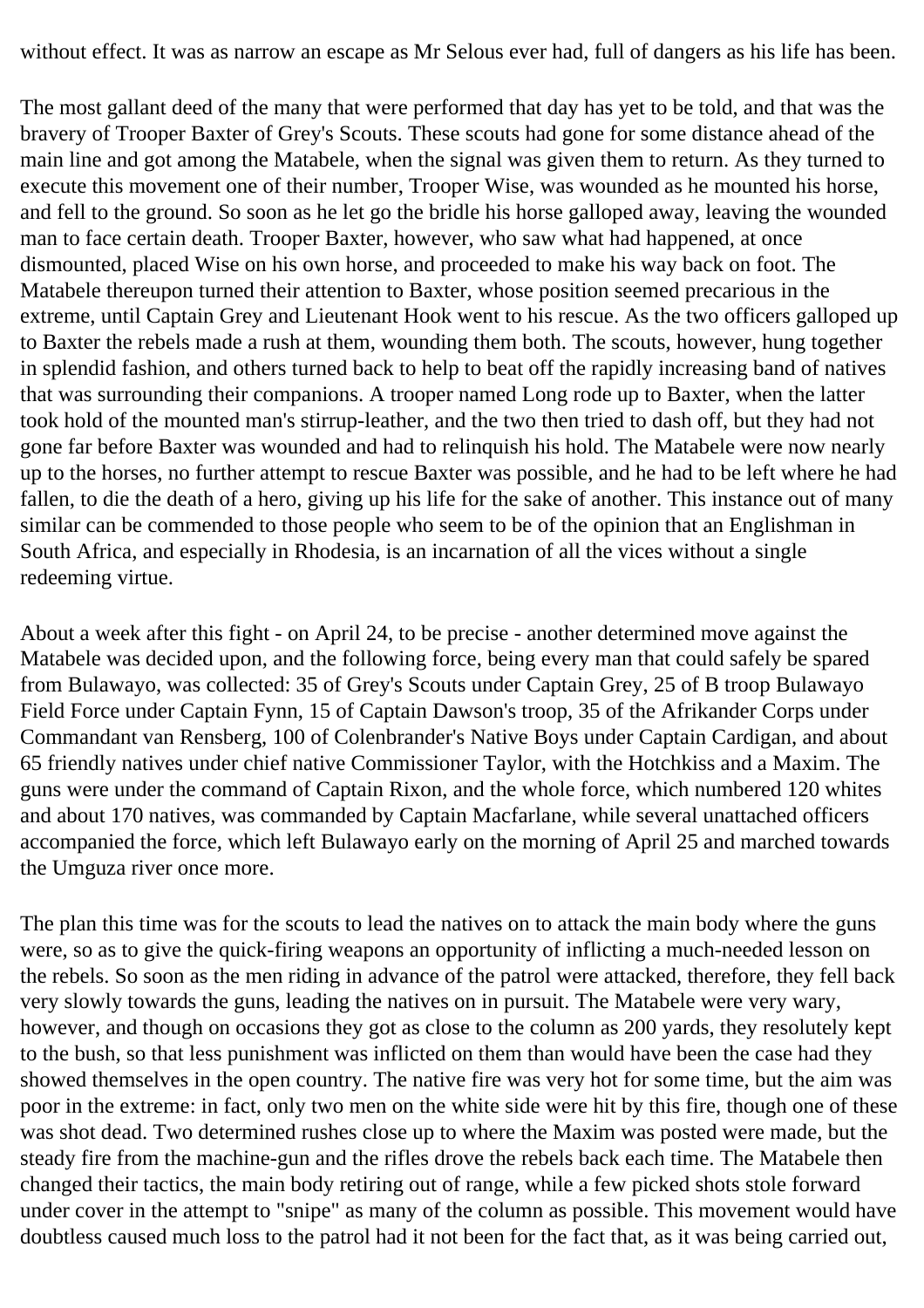the Afrikander Corps made a dashing charge on the Matabele line, driving the rebels from position after position in fine style. The natives in their flight made straight for the ford across the Umguza river, but the Afrikander Corps were before them, and managed to deliver a crushing blow at the rebels as they attempted to cross the river, killing about seventy of them. The Hotchkiss, too, got the range of the retreating natives, and planted some shells right in their midst, doing considerable execution. While this was going forward on the left of the fighting line, the troopers on the right wing under Captain Dawson were having a warm time of it with the rebels in the bush in front of them, who were maintaining a galling fire. A party of 100 natives was detailed to clear the bush; this was speedily done, and the Matabele were soon in full flight all along the line, being hotly pursued by the whites for a distance of about two miles. A new impi then appeared to the west of the patrol, and made an attempt to cut off the Afrikander Corps, but the guns were quickly turned upon them, and they soon beat a retreat. Captain Macfarlane now decided that further pursuit was useless, and the return to Bulawayo commenced. The loss of the column on this occasion was four white men killed and as many wounded, while three natives also were wounded. The enemy's loss was considerable, probably about 150 out of the 2000 or so that were engaged. The result of this action was to cause the Matabele impis that had been massing around Bulawayo to shift their quarters to a more remote spot.

Several other skirmishes, sufficient in themselves to fill a goodly sized volume, took place in different parts of Matabeleland about this time, in all of which the settlers - though numerically much ininferior to the rebel forces opposed to them - managed to hold their own, and, in fact, to do a little more; but the final suppression of the rebellion still seemed a long way off.

About the beginning of May Colonel Napier received news that a small relief force from Salisbury was advancing towards Matabeleland, and it was at once decided to equip a large force to go towards the Shangani to meet this column, which was accompanied by Mr Rhodes. The force told off in Bulawayo for this duty was composed as follows: 44 men of Grey's Scouts under Captain Grey, 62 men of the Afrikander Corps under Commandant van Rensberg, 43 men of Gifford's Horse under Captain Fynn, 21 men of the F troop Bulawayo Field Force under Lieutenant H. Lamb, a dismounted force of about 100 men under Captain F. C. Selous, and 38 men of the Artillery Corps under Captain Biscoe, with a 7-pounder, a 2.5 gun, a Nordenfeldt, a Maxim, and a Hotchkiss, while 250 natives also formed part of the force. Colonel Napier was in command of this formidable column, with Colonel Spreckley as second in command and Captain Molyneux as adjutant. The force numbered in all 655 officers and men. The column advanced some distance across the Umguza river before anything of the rebels was seen beyond a few scouts, but as they approached the hill to the north-east of Bulawayo, known as Thabas Induna, a considerable body of Matabele was suddenly come upon by the dismounted scouts that had been sent forward under Mr Selous. A few shots from the Maxim, which was pushed forward, sufficed, however, to send these to the rightabout, and they made for the thick bush which covered the country to the north of Thabas Induna.

On the following day the main body of the column remained in laager while a patrol of about 150 men under Colonel Napier went forward to reconnoitre the country. This patrol advanced in skirmishing order to Thabas Induna, which was reached without any of the natives having been seen, though their recently evacuated camps were discovered and burnt. The day was not destined to pass without a skirmish, however, for a party of about eighty scouts under Captain Grey suddenly came upon a body of some 300 natives, who were intrenched on a ridge about 400 yards away. The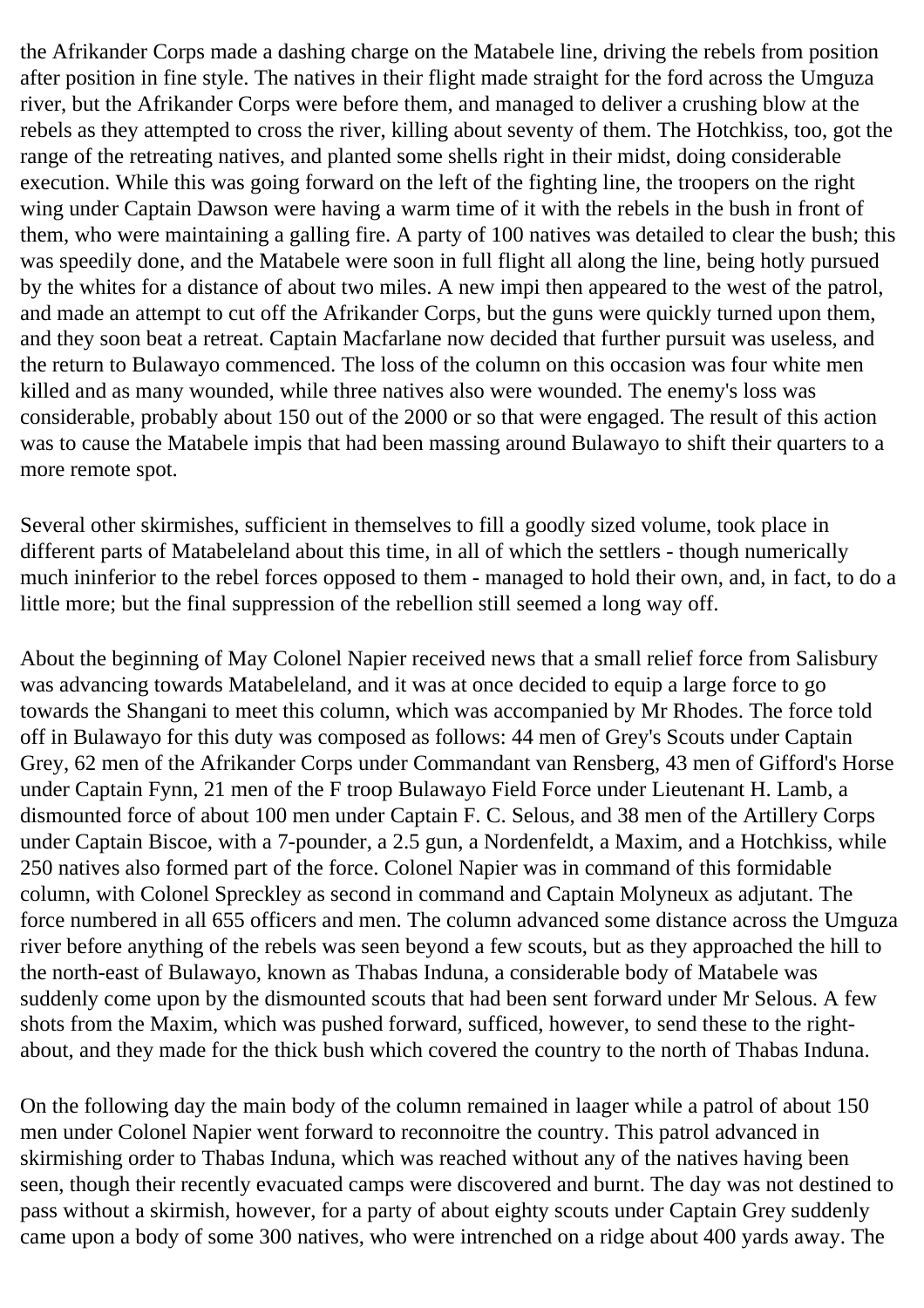natives at once opened fire on the horsemen, who without hesitation charged directly at them. The sight of the horses bearing down upon them was too much for the nerves of the savages, who turned and fled. The scouts were quickly among them, however, and, their blood being fairly up, they were intent on slaying every Matabele they could find - for there were but few there who had not lost relatives or friends through the butcheries by the Matabele at the breaking out of the rebellion, and they would have been more than human had they neglected to take advantage of this opportunity for revenge which was offered to them. No quarter, therefore, was given to the blacks as they were caught, but they were killed where they stood, and the deaths of the defenceless settlers were amply avenged on that afternoon by the infuriated scouts, who had at length got to close quarters with the rebels. It seems difficult in cold blood to justify this slaughter of the natives, but having regard to all the circumstances it can well be condoned.

On the next day the column resumed its march, and on May 19 the relief force from Salisbury was met. This relief column was organised to set out for Matabeleland so soon as the news of the outbreak of the rebellion reached Mashonaland. It was composed of 150 mounted men under the command of Mr Robert Beal, an old pioneer. The start of the corps was much delayed by want of transport, the oxen dying of the terrible rinderpest almost as fast as they were sent into the country; but it was at last able to set off, and, as already mentioned, Mr Rhodes, with Sir Charles Metcalfe, the consulting engineer of the Chartered Company, and other gentlemen, accompanied the force. It entered Matabeleland and proceeded on its way without incident until April 30, when the advanceguard was attacked by a body of rebels, about 800 strong, who were posted on the slopes of a hill. A gallant charge was made at this hill, which was eventually carried, and the rebels driven off. This skirmish over, the force managed to reach Gwelo without further fighting. At Gwelo they found the inhabitants in laager, strengthened by the presence of a hunting party from the Sabakwe district, including Mr A. Weston Jarvis, a director of some of the leading Rhodesian mining and finance companies, Mr Egerton, M.P., and other gentlemen; and after leaving Gwelo until the time the force met Colonel Napier's column, the journey was entirely without incident of more than passing moment. Almost immediately the two forces met a conference was held, at which it was decided that a flying column under Colonel Spreckley should be sent into the Insiza district to break up any impis that might be there, while the main body under Colonel Napier should march through the valley of the Insiza river, the two forces ultimately joining hands again at the ford across the Insiza on the Bulawayo-Belingwe road.

Accordingly, on the morning of May 21 Colonel Spreckley set off with about 400 men for the south, while the main body left shortly afterwards as arranged. The flying column met with no fighting to speak of, but Colonel Napier's column had rather a hot skirmish in the Insiza valley on May 22. Early on this morning a force of about 100 men, under the command of Captains Grey and Van Niekerk, set off to find if possible the headquarters of the numerous bands of rebels that were known to be in the neighbourhood. As this scouting force rode forward a large party of Matabele appeared suddenly from the dry bed of a river, where they had been lying concealed, and a running fight commenced which ranged over four miles of ground. The rebels made desperate efforts to cut off the scouts from the main body, but the horsemen prevented this, though they had two men killed and two others slightly wounded in doing so. Further skirmishing took place on May 23, but the rebels were soon dispersed and their kraals burnt. The column came upon several bodies of men, women, and children who had been brutally murdered by the blacks, and these were reverentially buried, while the men who witnessed these sad sights were more than ever incensed against the perpetrators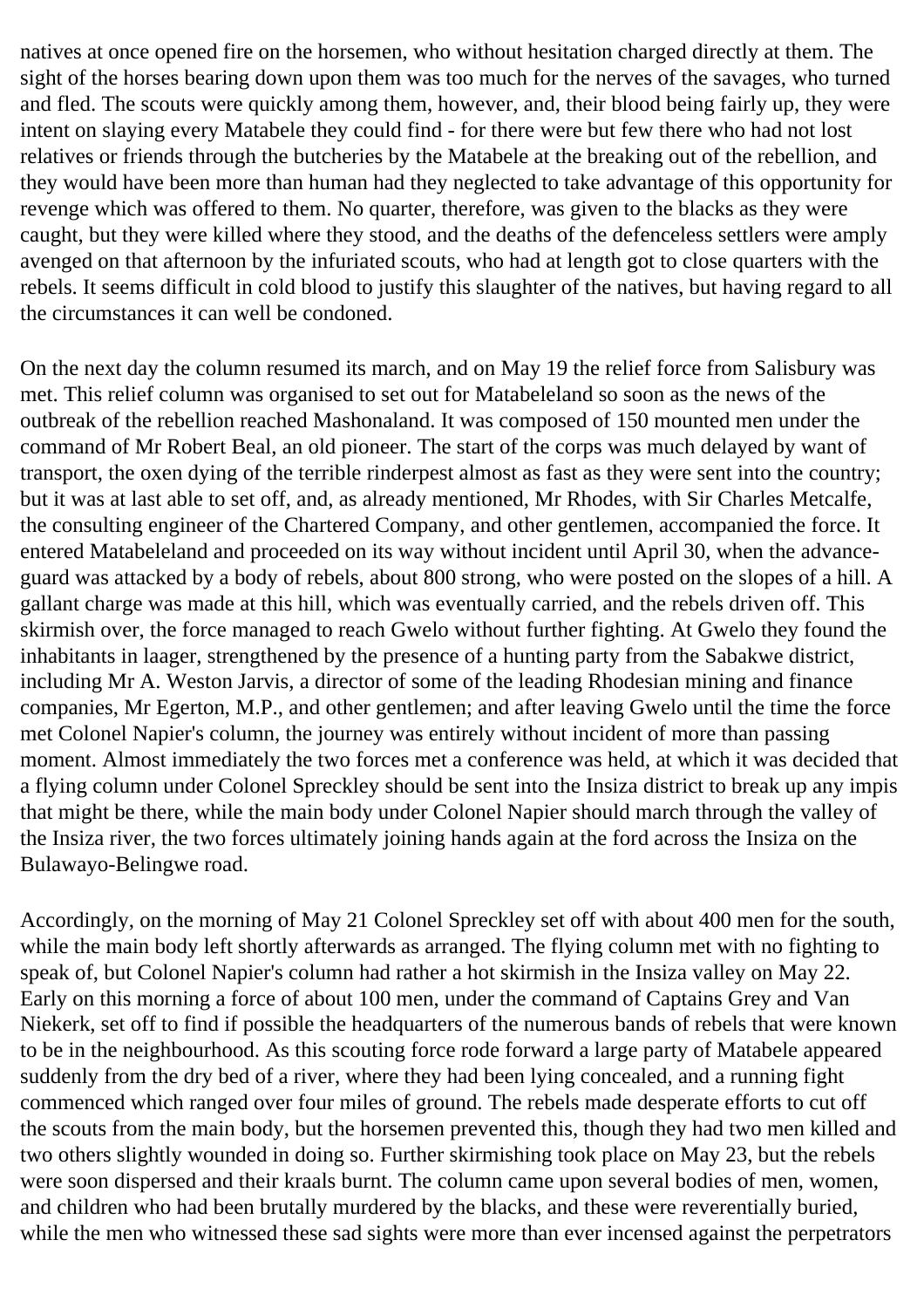of them. As the force marched through the district it also came across a number of cattle and large quantities of grain, which were taken possession of, so much of the latter as was not needed for the horses being destroyed. The two forces met at the appointed place on May 27, and three days later Bulawayo was reached.

Instead of proceeding to Bulawayo, the Salisbury column, strengthened by sixty men of the Bulawayo force under the command of Colonel Beal, turned southwards through the Filabusi district to meet an impi which was thought to be lurking there and to disperse it. In this they were disappointed, however, for, beyond a few stray natives who fled at the approach of the white men, nothing was seen of the rebels, and the column finally returned to Bulawayo towards the end of May without having come into contact with the Matabele.

Before Colonel Napier's force arrived in Bulawayo on May 27, reinforcements had arrived at that town under the command of Colonel Herbert Plumer of the York and Lancaster Regiment. This officer was aide-de-camp to General Goodenough, who was then in command of the forces at the Cape, and had been appointed by the High Commissioner to raise a force of Irregular Horse for service in Matabeleland, now that it was becoming manifestly clear that the settlers were unable to put down the rebellion unaided. The force was quickly raised to its authorised number, 850, and this was divided into fourteen troops, forming five squadrons, each with quick-firing machine-guns; while a further force of 250 natives was organised to accompany Colonel Plumer's force by Captain Coope. On May 24 the first portion of this force reached Bulawayo, being about 370 strong, with two Maxims, and so soon as this arrived it was thought that with the force already raised a successful blow might now be struck at the rebels who had collected to the north-west of the town between the Khami and Umguza rivers. On the night of May 24, therefore, the force moved out towards the native position shortly before midnight in two columns, one of which was led by Colonel Plumer and the other by Major Watts. About eight miles from the town the advance-guard of the latter column came upon a force of natives who immediately opened fire on the whites. The men were taken at a disadvantage by this counter-attack, but they quickly dismounted and poured some effective volleys into the bush where the Matabele were hiding, thus checking any intention of charging which the natives might have had. The main body of the column hurried forward on hearing the firing, and with the Maxim promptly got to work, the Matabele were fain to beat a retreat. At the sound of this action Colonel Plumer's column, which was marching parallel to Major Watts's force, turned aside to ascertain the cause and to render any assistance necessary; and when the rebels were driven off the forces combined and formed a square, in which formation they rested until daylight without further attack.

So soon as it was dawn a scouting party was sent out to search for traces of the Matabele in the vicinity, and to find out exactly where the native position was. A small force of these scouts under Captain Knapp came on a body of Matabele outposts in a strong position among the wooded ridges of the adjacent hills, and these the scouts at once attacked, driving them back on the main body of rebels, which was in the distance. About eight o'clock that morning the whole force under Colonel Plumer's command moved forward towards where the natives were, to give battle to them. The outposts of the Matabele having been driven in, the column was at once launched against the rebels' main position, and the blacks were driven from three successive ridges in fine style. This was followed up by a stern chase across the country for a distance of upwards of three miles.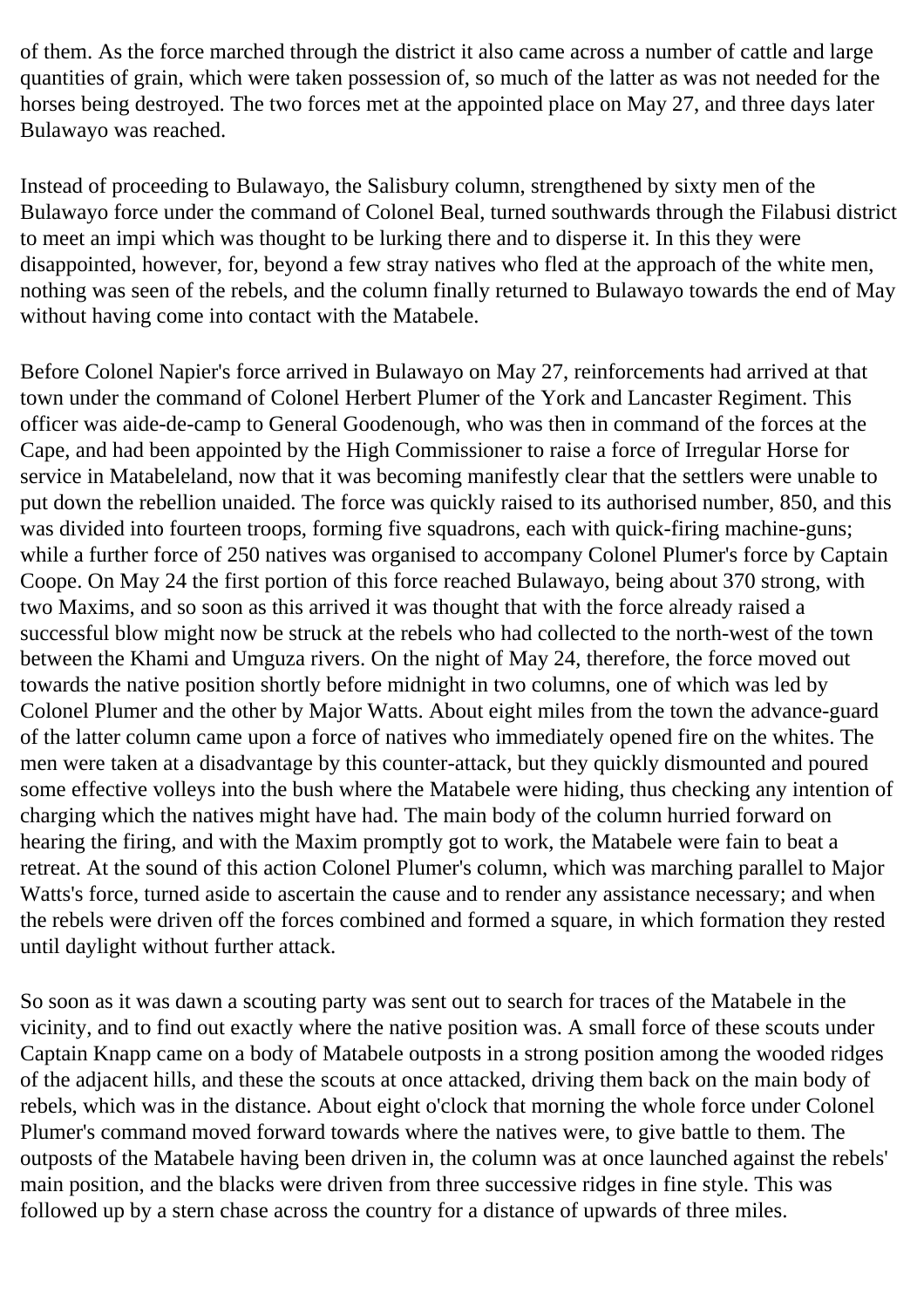This chase over, the column rested for some hours, and then in the afternoon it set off for a farm on the Khami river where the scouts reported that an impi had collected at a spot about sixteen miles from Bulawayo, occupying a very strong position. After a march across country for about two hours the scouts reported that the enemy were assembling in force on their left, and the advance-guard at once attacked a strong body of Kafirs who were established on a thickly wooded hill, to reach which it was necessary for the attacking force to cross two gullies under a perfect hail of bullets. The whites went at it resolutely, however, and with the arrival of the main body the rebels were routed out of their position and pursued through the bush until nightfall put an end to the pursuit. The brunt of the fighting had fallen upon the advance-guard, who had done their work in excellent fashion, and who were complimented by Colonel Plumer. As the horses showed signs of fatigue, it was decided to return to Bulawayo without further delay; and this was done. The first patrol under Colonel Plumer was in every way a success, for the natives had had the severest defeat inflicted upon them that they had up till then experienced, and they had been forced to retire from the neighbourhood of Bulawayo.

When the column returned to Bulawayo it was found that the situation had altered somewhat, for the Imperial Groverment, now recognising that the rebellion was spreading, and that the settlers had no real prospects of being able to suppress the revolt, decided to take over the crushing of the Matabele into its own hands, and to employ imperial troops for that purpose. With this end in view Major-General Sir Frederick Carrington was sent up to Bulawayo to see for himself how the land lay, and to decide as to the number and character of the troops that would be needed before the rebellion was at an end. Sir Frederick Carrington was an officer who had seen considerable service in South Africa, having taken part in the expedition . to Griqualand in 1875, and in most of the other South African wars since that time, and at the date of his appointment to take charge of the imperial forces in Rhodesia he was commander of the infantry at Gibraltar. Among the numerous staff which accompanied General Carrington to Rhodesia was Lieutenant-Colonel E. S. S. Baden-Powell of the 13th Hussars, an officer who had seen considerable service in Afghanistan, Bechuanaland, and at the Cape, and who had the reputation of being a very capable soldier, - a reputation which he considerably enhanced by his successful scouting in Matabeleland, for which work he has a marvellous gift, such as distinguished the early trappers and hunters in Canada. This gentleman was General Carrington's chief staff-officer, while Captain C. B. Vyvyan was appointed brigade-major, and Lieutenant V. Ferguson aide-de-camp.

With this arrival of imperial officers at Bulawayo the first period of the Matabele rebellion may be said to have come to an end.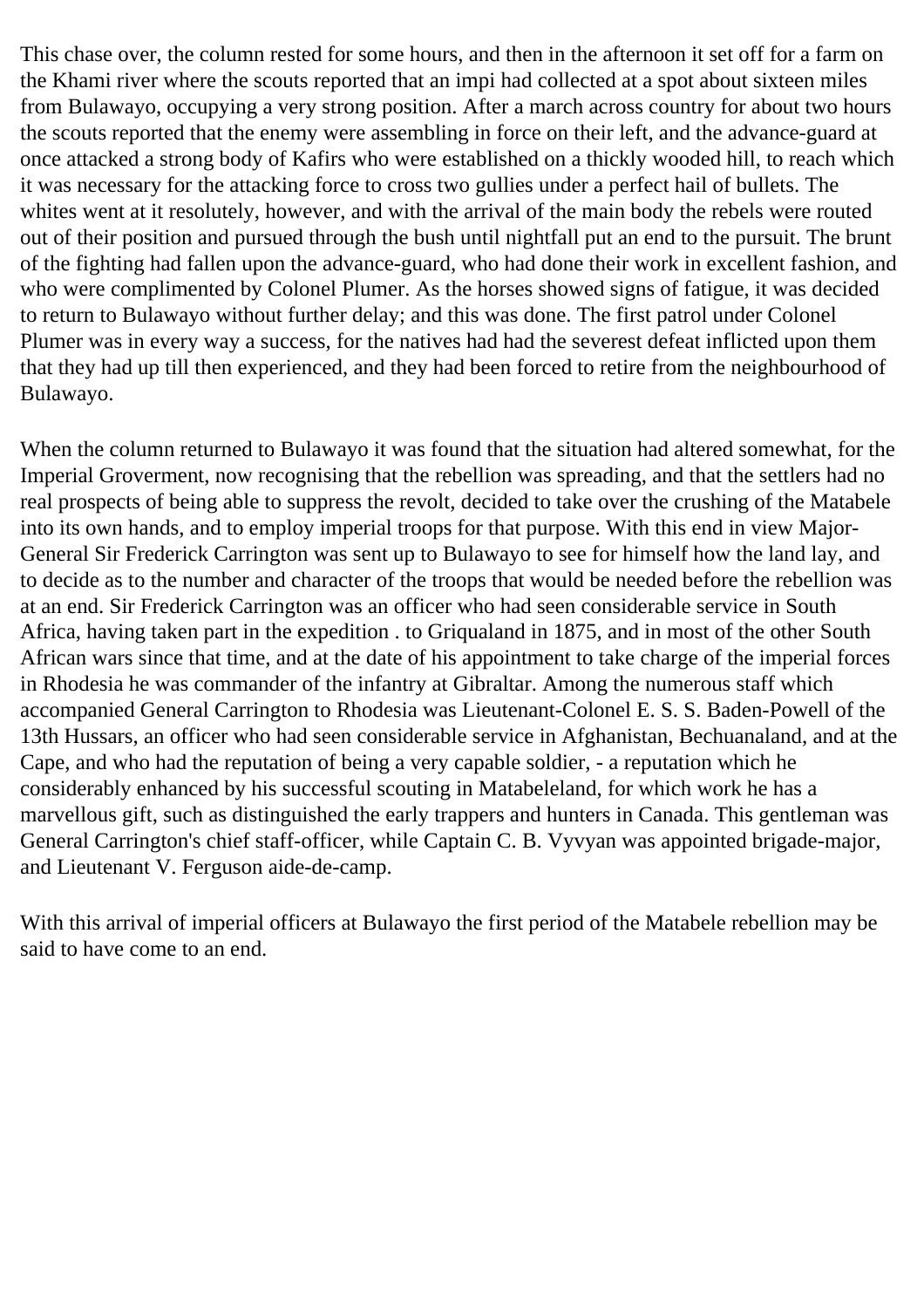### **CHAPTER XIII**

# **END OF THE MATABELE REBELLION.**

GENERAL CARRINGTON arrived at Bulawayo on June 2, and on the same day the second portion of Colonel Plumer's Irregulars also arrived, so preparations for delivering a decisive blow at the Matabele were immediately commenced. General Carrington as a first step decided to send out three patrols to clear the country around Bulawayo of such rebels as still remained there. This done, the columns were to be combined and an advance made towards the Matoppo Hills, where three strong impis were established, and which it was seen would only be cleared after severe fighting. In accordance with this idea Colonel Plumer left on June 5 with a force 460 strong to go towards the north-west along the Khami river to its junction with the Gwaai river, to attack an impi stationed there, while about the same time a force of 400 men under Captain Macfarlane set off for the north to clear back the natives there.

So soon as these two forces had left the town, news was received by Sir Frederick Carrington that a large impi had taken up a position on the Salisbury road near the Umgusa river, about six miles from Bulawayo, and about two and a-half miles from the camp of the Salisbury column under Colonel Beal, which was stationed outside Bulawayo. The news of the arrival of this strong rebel force so close to the town, now depleted of nearly 1000 of its garri son, was serious, and all the mounted men in Bula wayo were instantly mustered under the command of Colonel Spreckley to set off to attack this impi. The white force numbered about 200 men, with three guns, and was composed of Grey's Scouts under their gallant leader, a strong detachment of the Afrikander Corps under Captain van Niekerk, and about forty-five men of the Bulawayo Field Force under Captains Brand and Selous. As they approached the Umgusa Colonel Spreckley's force was joined by the Salisbury column, which had been attentively watching the movements of the rebels for some time. They reported that the natives had broken up their camp and were awaiting the attack of the whites in the open country, so it was decided to strike at once. The Afrikander Corps was detached from the main body and set off to ford the river at some distance higher up the country, while the main force followed the road. Once across, the Afrikanders were to attack the rebels on the flank, while the main attack took place on their centre.

The river forded, the main body turned towards the left and crossed some rising ground which con cealed them from the Matabele. The heights once reached, the order was given to charge down on the rebels, then about 100 yards or so away, and this order was immediately carried out, the Afrikanders now rejoining the main body and forming up on the left of the line, the right wing being occupied by the Salisbury Corps with the scouts in the centre. As this body thundered forward, the Kafirs, who were fully 1000 or 1200 strong, were seized with panic, and after an ill-directed volley they turned tail and fled into the bush. A hot chase followed, during which considerable execution was done on the rebels, and this was only relinquished as the natives reached the thick bush country around Thabas Indunas. The native loss on this occasion was very heavy - in fact, some of those present declared that it was the heaviest of any action yet fought - while the casualties on the side of the whites were four men wounded, two seriously.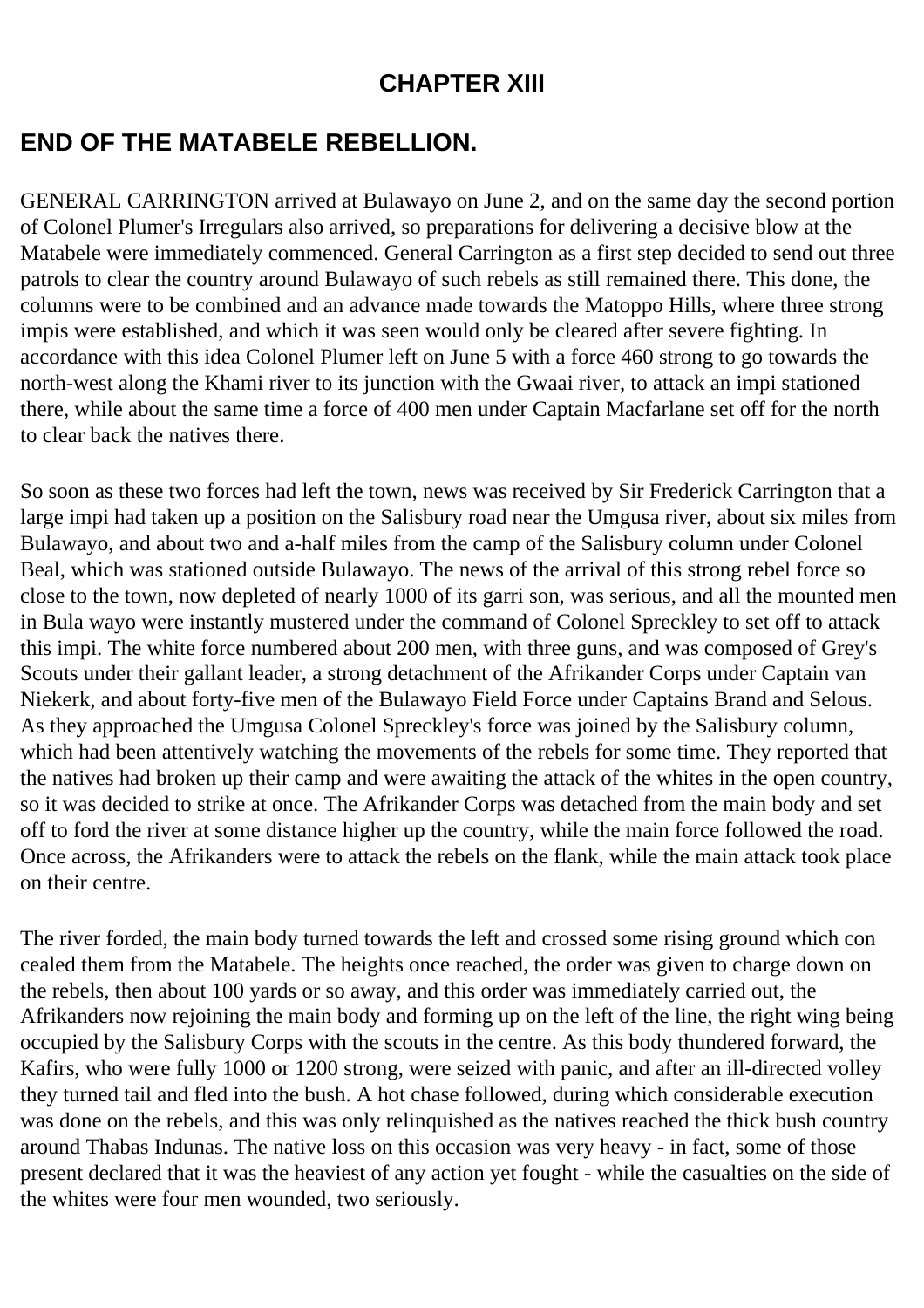The story, as told, of the daring of this impi in approaching so close to Bulawayo is an interesting one. It is said that the witch-doctors, whose powers had greatly increased, or rather revived, since the outbreak of the rebellion, had promised the soldiers that they would bewitch the white men and strike them blind, so that the Matabele might cut them up at their leisure and without fear of their being hurt themselves. Implicitly believing in this, the impi moved forward and awaited the onslaught of the whites with confidence. As the column charged forward, however, and numbers of the natives began to fall killed and wounded, and the white men showed no signs of becoming blind, the rebels lost their faith in the promises of the doctors, and saw that they had been duped; so they turned and fled, as has already been stated. One cannot help feeling that this turning of the tables on the Matabele, who had marched towards Bula wayo in the firm belief that they would be able to murder the white men in safety, was nothing more than what they deserved.

As regards Colonel Plumer's patrol on the Gwaai river, it was unable to come up with the enemy, who melted away before the whites, and all that was done was to burn some of the rebel kraals and to destroy a large quantity of grain; after which a return was made to Bulawayo without any decisive engagement having been fought. No better fortune had attended Captain Macfarlane in his endeavour to attack the rebels, and this force likewise returned to Bulawayo without any fighting to report. The next patrol to set out was one under Colonel Spreckley for the Shiloh district and the country to the north-east of Bulawayo, and this left on June 7. This force was composed of over 500 whites and natives combined, but only about 120 of this number were mounted. The patrol at first marched along the banks of the Kokti river, and the old police-camp at Shiloh was reached on June 11 without any of the rebels hav ing been seen. A fort was built on this site, and a garrison of about seventy whites with some twenty natives under the command of Native Commissioner Lanning was left in charge, while the patrol marched forward in the direction of the Queen's Mine. The Matabele, however, had retired towards the Bembesi river. A force of 100 men was detached from the main column about this time, under the command of Lieutenant Banks-White, to set off to Inyati to assist in building a fort there; and this done, the force was to return to Shiloh.

This was carried out, and the whole force on June 17 moved forward up the banks of the Bembesi. Soon the scouts reported the presence of rebels in the vicinity of the column, and numbers of Matabele quickly collected on the hills which skirted the valley of the river and were watching the movements of the column. When the force halted for the night a conference of the leaders was held, at which it was decided to attack the hills on the following morning and to drive the rebels out of their positions - a difficult task; but, as it happened, there was no need to attempt it, for on the following morning the scouts reported that the rebels had decamped, and were falling back on a much stronger position at Thabas Imamba - a rocky hill some twenty miles to the eastward. With the small force at his command, Colonel Spreckley did not feel justified in making for this position; so the column returned to Bulawayo without having come to blows with the enemy.

Just as preparations for launching a strong force at Thabas Imamba were going forward, Bulawayo was startled to hear that a rebellion had broken out in Mashonaland, and that the natives there were murdering and plundering with all the ardour and the cruelty of the Matabele. This news to many was the last straw, and it was confidently stated that the prosperity of Rhodesia was a thing of the past. Instant steps were taken by the authorities to assist the settlers in the eastern province of the colony to put the rising down. The Salisbury column under Colonel Beal at once returned to Mashonaland, and a force of sixty men, drawn from Grey's Scouts and Gifford's Horse, was also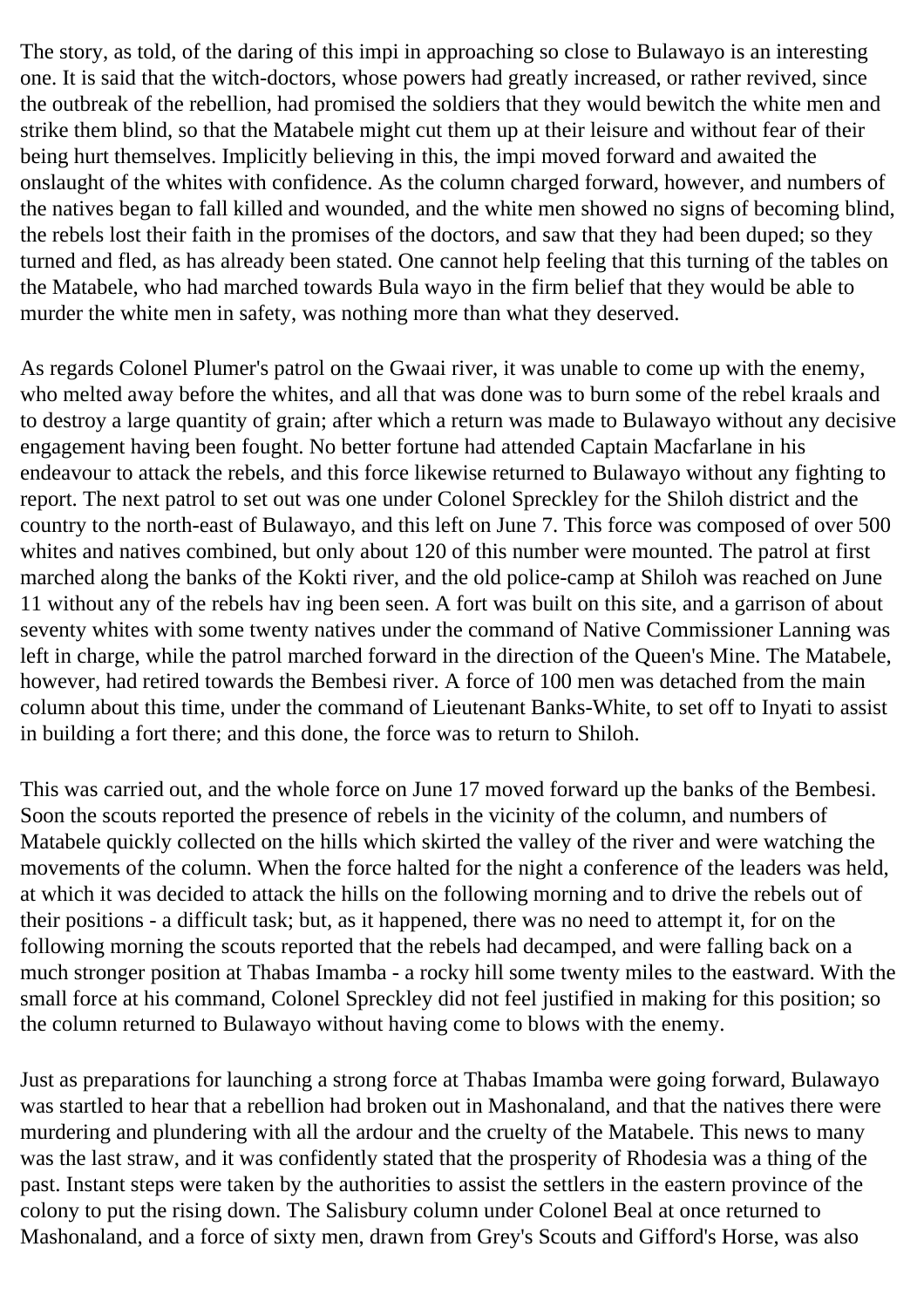despatched to Salisbury. The causes for the rising in Mashonaland have never been fathomed, but probably the influence of the Matabele M'Limo had something to do with it, and, without doubt, it was to a considerable extent fermented by the Matabele indunas, who announced that they were driving the white men from the country, and that if the Mashonas rose and aided them to do this, henceforward they would be safe from raids by the Matabele, and they would be allowed to live in peace. The Mashonas still had lively recollections of the cruelty and relentlessness of the Matabele, and they saw that if they did not rise and help their neighbours to cast off the control of the white men, and the latter were driven from the country, the Matabele would turn upon them and exterminate them; and as the Mashonas feared the Matabele far more than they did the whites, they rose in sympathy. Then, again, the national characteristics of the Mashonas have to be taken into consideration. They were avaricious, cunning, great cowards, callous to a degree to the sufferings of others, and with respect for nothing but brute force. They had been treated for some years with great, almost excessive, leniency by the white men, so that their opinion of them was far lower than the one they held of the Matabele, who were always ready to enforce their commands with the point of the spear; and when they saw the Salisbury Relief Force set off for Matabeleland, they considered that the remainder of the white settlers in the country were completely at their mercy, and therefore looked upon it as an unusually good opportunity for them to rise and massacre the white men and confiscate their property.

To return to the rebellion in Matabeleland, which as yet demands the chief attention. The next event of importance was the disbandment of the Bulawayo Field Force on July 4, it being considered that the work for which it was originally formed was at an end with the arrival of imperial troops; so the force was assembled at Bulawayo for a final inspection by Sir Frederick Carrington, after which the Administrator, Earl Grey, addressed them. He referred in warm terms to the way in which they had fought, at times in the face of great hardships, and commented in especially complimentary language on the way in which the Dutch settlers had rallied to the defence of the country of their adoption. A new military police force was at once raised so soon as the Field Force was disbanded, and many of those who had fought in the former force joined the new one.

Henceforward the whole of the operations against the rebels were under the direct control of Sir Frederick Carrington. Seeing that the patrols had managed to break up effectively the Matabele to the north of Bulawayo, and to disperse them until there was only one spot, at Inyati some fifty miles away, where they were in anything like force, General Carrington decided to send a body of 800 men to attack this stronghold under the command of Colonel Plumer. The force was made up of 400 men of the Matabeleland Relief Force with four Maxims, a detachment of the Royal Artillery with two guns, a portion of No. 10 Mountain Battery from Natal, a detachment of Irregulars under Captain H. Brown with Colenbrander's natives, and the Cape Boys under Major Robertson. This force left Bulawayo by night, and marching under cover of darkness towards the rebel position, reached it at dawn on July 5, when preparations were at once made to carry the hills by assault.

The detachment under Captain Howard Brown went to the front first, and going straight at the first kopje on which the natives were massed, carried it in splendid style. Beyond this kopje was another larger hill on which the main body of the enemy were posted, and this was stormed by the Cape Boys, who, led by Major Robertson, behaved gallantly, and were, man for man, much better soldiers than the Matabele rebels. The Matabele clung to their position with the utmost tenacity, but were at length forced to retire with considerable loss. As they retreated the guns were brought into action,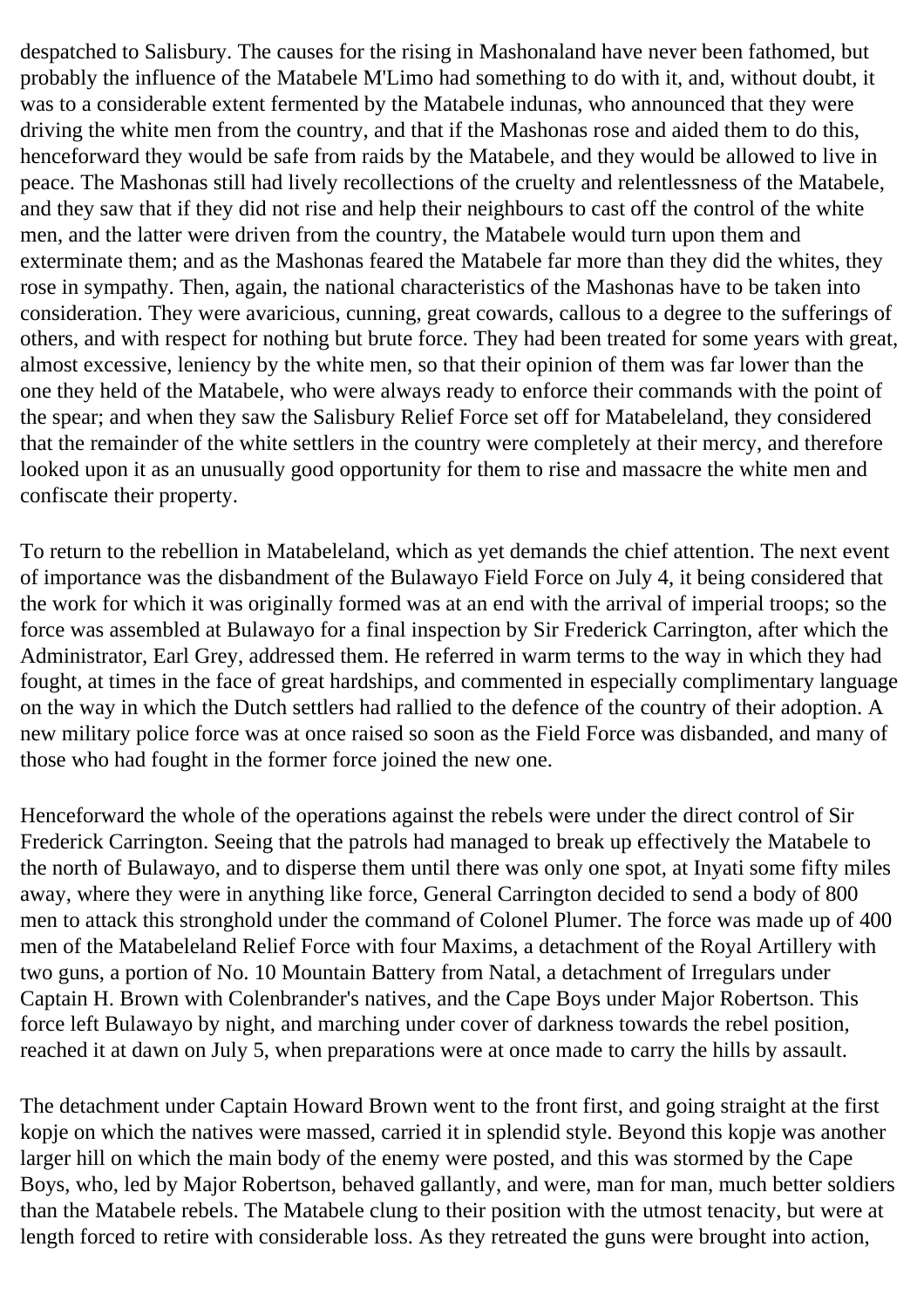and the shells from these weapons did excellent work in breaking the enemy up. When the fighting was over, the casualties among Colonel Plumer's men were found to amount to four whites killed and as many wounded, while of the Cape Boys and friendlies engaged six were killed and nine wounded. The rebels' loss was estimated at fully 200, while 600 women and children fell into the hands of the column, among the number being one of the queens of the late Lobengula. About 1000 cattle, with a large number of sheep and goats, were also captured. By this action the power of the Matabele was completely broken to the north of Bulawayo, and the rebellion stamped out there.

After this defeat it was thought that the natives might be prepared to accept terms of peace, so the Imperial Government ordered General Carrington to issue a proclamation of clemency to the Matabele, offering pardon to all who surrendered and gave up their arms, unless they were proved to have been actively engaged in the murder of white settlers at the outbreak of the rebellion. The publishing of this proclamation was received very unfavourably in Bulawayo and throughout Rhodesia generally. The settlers held that it hinted that the white men were too weak to crush the rebellious Matabele, and that they were compelled to make the first overtures of peace. It was also held that it would be the means of encouraging the Mashonas to proceed with their rebellion, and to go on massacring and pillaging, as the whites were powerless to prevent them. While not justifying this extreme view, it certainly seemed to be an admission of impotence on the part of the Imperial Government; but it should be remembered that the war, coming as it did on the heels of the rinderpest, the raid, and other troubles, was proving a terrible drain on the finances of the already depleted treasury of the Chartered Company, and they, at least, would have welcomed with gladness the conclusion of the rebellion. The end was not yet, however, for the rebels declined to avail themselves of the offer of clemency, despite the lessons that had been taught them.

While the north-western portion of Matabeleland had been cleared of the rebels, the difficult country round the Matoppo Hills was teeming with them, and it was recognised that whatever decisive engagements were fought would have to take place in that district; so a vigorous campaign in the Matoppos was decided upon. On July 19 Sir Frederick Carrington assembled a force of about 1000 strong, which moved off at once for the hills. Sir Frederick Carrington accompanied this force in person, while Mr Rhodes and Earl Grey also were present. The advance party was under the command of Colonel Baden-Powell, and was composed of a mixed force of whites, friendly Matabele, and Cape Boys, with a Hotchkiss and two Maxims, while the main body was led by Colonel Plumer. As the hills were reached several small parties were detached and sent forward to clear the numerous caves and kopjes of such rebels as might be concealed there ; and in this work they were well supported by the guns, who shelled any parties of rebels who showed themselves. The impi opposing the force was under the command of Babyan, one of the two indunas who visited England in 1889 with Mr Maund, and before the whites retired they had completely broken it up.

While this action was going forward, Captain Tyrie Laing, who had been in command of the laager at Belingwe, was engaged in a sharp struggle with another impi about eight miles away. This white force was in laager on the morning of July 20, when a strong force of rebels attacked him, charging right up to the laager, and inflicting considerable loss on the defenders. The machine-guns which the force had with them were immediately got into action, and after hard fighting for upwards of three hours, the Matabele were beaten and driven off northwards. The casualties to the whites in this action were three white men killed and ten wounded, and twenty-five friendly natives killed and eighteen wounded, or a total loss of killed and wounded of nearly sixty.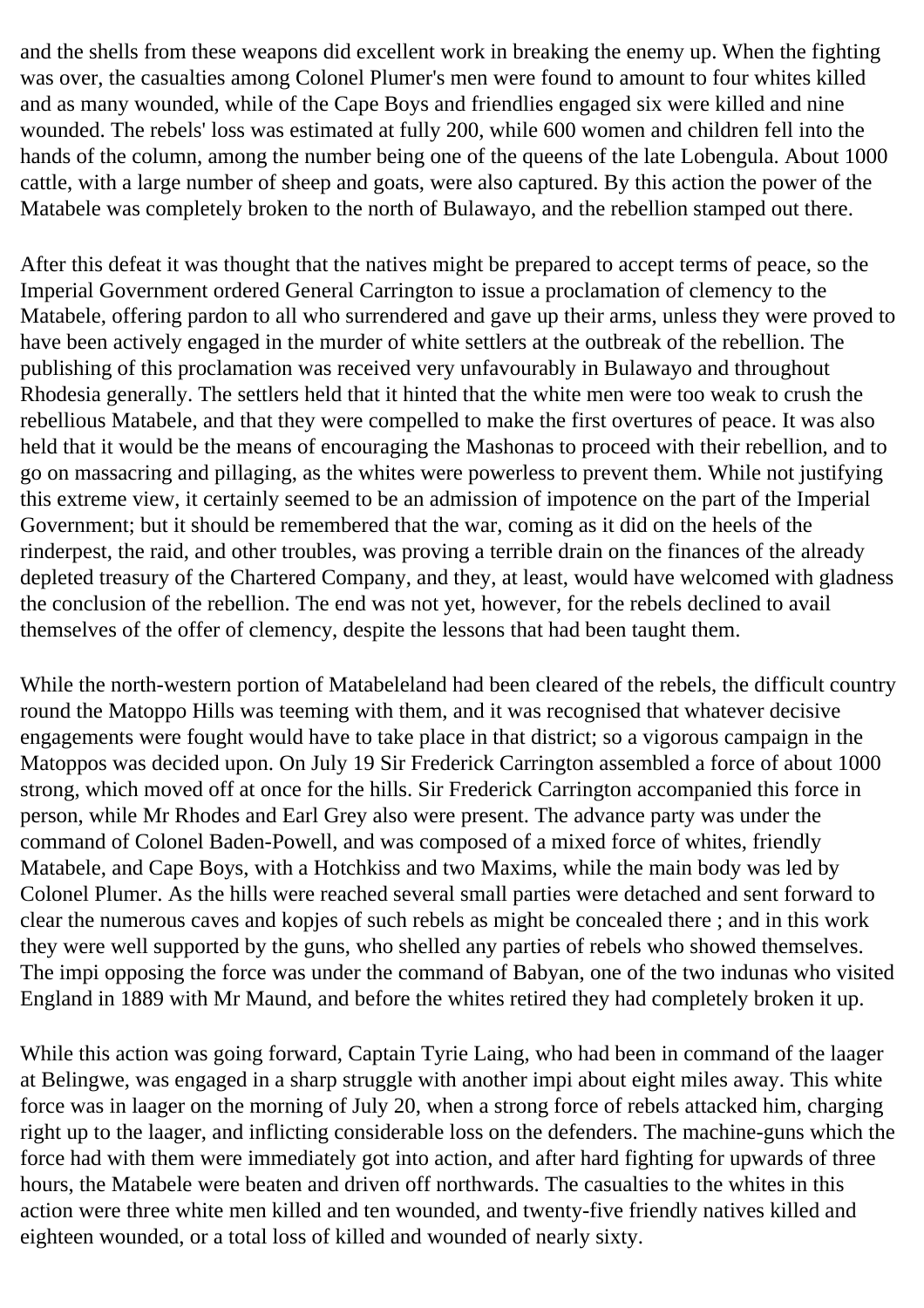From this time up to the end of July several small patrols were sent out through the eastern portion of the Matoppos, and the rebels were hunted from position after position; but as the impis were collecting again in force, it was decided to strike another heavy blow at them. It was reported by the reconnoitring parties that five impis had gathered in the hills under the command of a chief named Umlugulu; so on August 5 a strong force under Colonel Plumer set off to attack them. The first step with which Colonel Plumer concerned himself was the capture of a ridge on which the rebels were posted, which would enable him to sweep the ground for some distance round with his artillery. Captain Beresford was therefore detailed to carry this ridge, and at once went forward with a small force. Heavy fighting at once commenced, Captain Beresford being attacked on three sides at once by bodies of the enemy. They rushed close up to his party, who managed to beat them back several times. So soon as Colonel Plumer learnt the tight corner Captain Beresford was in, he hastened his main body forward with all speed to his assistance. Before he could reach Beresford, however, the little force had succeeded in forcing the rebels from the ridge, and the guns were almost immediately brought forward, when they commenced to shell the enemy at a distance of 1000 yards. While this was going on, the column under Colonel Plumer had opened out into skirmishing order and gone forward to the next ridge on which the enemy had halted, and at this they charged, covered by a hot fire from the guns. Fighting was now proceeding all along the line, but the whites maintained the upper hand, and the rebels were driven from one position after another. They fought very stubbornly, however, in the real old Zulu fashion, and at one time caused the whites to temporarily give way until the arrival of the guns, which, by the accuracy of their aim and the quickness with which they were handled, completed the discomfiture of the Matabele, who were at length sent off in full flight to hide in detached parties in the surrounding hills, the smallness of the white force preventing any pursuit. This was by far the most important engagement yet fought, and it had been entirely successful. The column had lost five men killed and fifteen wounded, some of the latter ultimately succumbing to their wounds, while of the 5000 natives engaged fully 500 must have been killed and wounded.

For the next few days after this action only scouting work was entered upon, when it was ascertained that the impi under Umlugulu had not taken part in the fighting, and that if he was to be attacked another action would be necessary. Accordingly on August the 8th another advance against the rebels was decided upon, and a force was despatched for that purpose; but beyond a few desultory skirmishes no fighting took place, as the Matabele declined to show themselves in the open.

While this fighting was taking place in and around the Matoppos, Major Ridley, with a force made up of a squadron of the 13th Hussars and detachments of other regular regiments, was patrolling the district around the Gwaai river and breaking up such bodies of rebels as he came across. At this time the situation in Matabeleland was rather a curious one. While the northern portion of the country was clear of rebels, and those in the Matoppos were, as will be shown later, prepared to treat for peace, in the east the rebellion was still in full swing; and while Major Ridley's force was round about Gwaai, a similar force, composed of a squadron of the 7th Hussars and a detachment of mounted infantry, was moving forward from Tati under the command of Colonel Paget. On August 26 Major Ridley prepared to strike a blow at the rebels, who had collected between the Shangani river and the Somabula forest. For this purpose he formed a force consisting of a squadron of the 13th Hussars under Captain Agnew, a company of the mounted infantry of the York and Lancaster regiment under Captain Kekewich, and a strong body of the Afrikander Corps under Captain van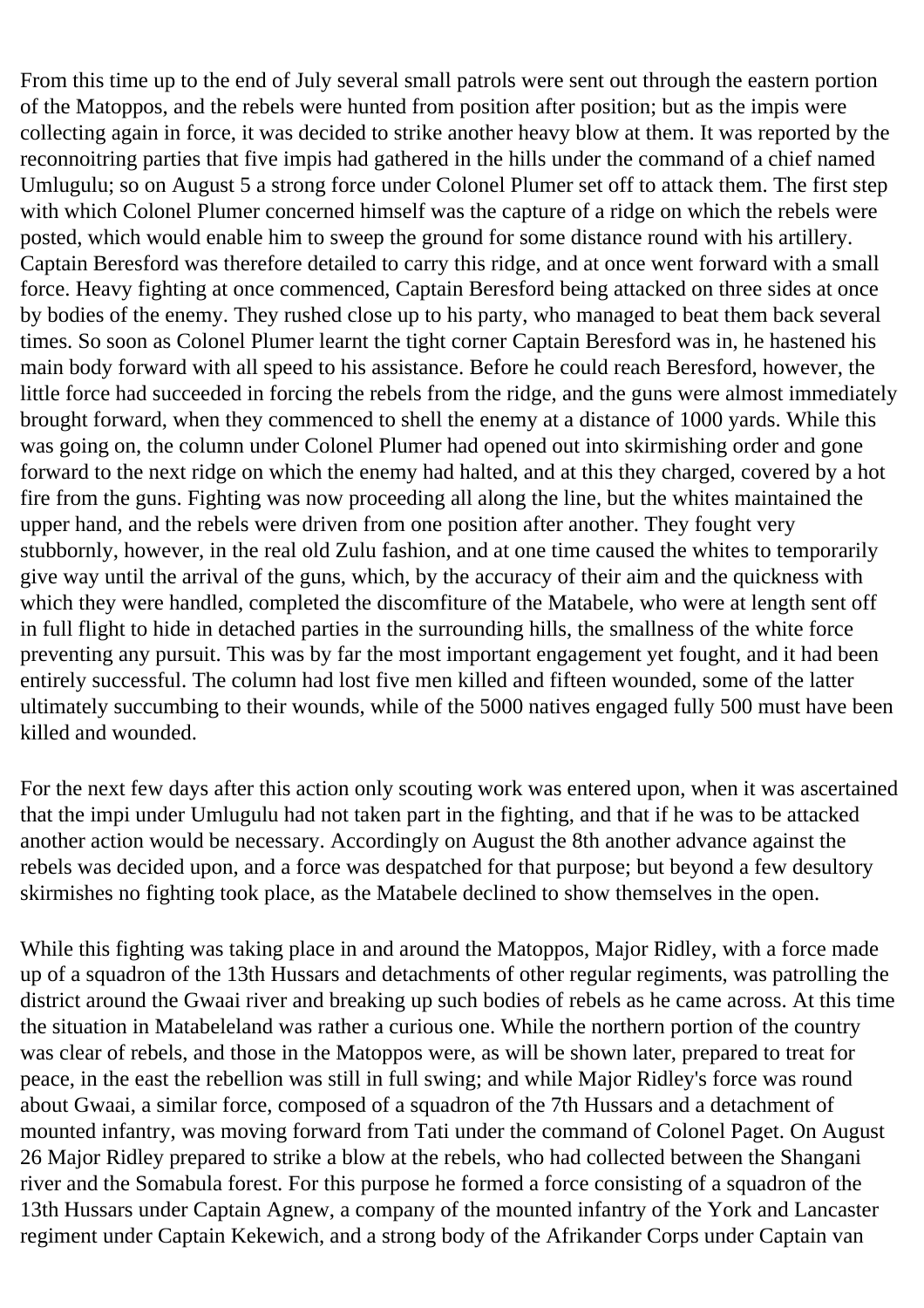Niekerk, consisting in all of about 350 men, together with a 7-pounder and three Maxims. At the beginning of September this force moved forward to attack several kopjes on which the rebels had massed in force, and the first of these was taken after hard fighting for over five hours, the white loss being five men killed and wounded. While no less than seven other kopjes remained to be taken, the troops under Major Ridley had gained a great moral victory, inasmuch as an induna named Uwini, who was supposed by the natives to have been endowed with invulnerability by the M'Limo, was wounded and taken prisoner.

About the time that this happened Colonel Baden-Powell arrived to take over the command of the force, and the first question that presented itself to him was, What was to be done with Uwini? The induna was known to have been one of the chief instigators of the rebellion, - indeed he admitted as much, - and to have been active in the murder of several whites in the opening days of the rebellion; and as he declined stubbornly to forbid his people to proceed further with their resistance to the whites, it was decided to try him by court-martial. This court-martial was held on September 13, and as he practically confessed to all the charges brought against him, he was condemned to be shot. This sentence was carried out on the evening of the same day at a place where the whole of his people, who were still holding out on the neighbouring kopjes, could see all that transpired. The wisdom of this drastic step was quickly seen, for on the following day over 1000 of Uwini's people came in with their arms in their hands and surrendered, and yet it led to some friction between the High Commissioner of the Cape and General Carrington. The High Commissioner, so soon as he was informed of the affair, ordered the arrest of Colonel Baden-Powell until an inquiry was held, and this order General Carrington flatly refused to carry out, thus giving Colonel Baden-Powell his full support in the action he had taken, which was, after all, a most necessary one. At the conclusion of the rebellion a court of inquiry was held to go into the matter, and in the end Colonel Baden-Powell was completely exonerated from all blame for the course that he took.

Colonel Baden-Powell having defeated the natives around the Gwaai, now resolved on commencing operations in the Somabula forest, and for this purpose he formed a patrol of 160 men from Major Ridley's force. This patrol was divided into three parties under the command respectively of Colonel Baden-Powell, Major Ridley, and Captain Kekewich, and was to enter the forest at three different points so as to come up with an impi under the command of an induna named M'Tini, which it was supposed was being driven towards them by Colonel Paget's force. This patrol had a difficult task before it, for the route lay through very thick bush, and day after day passed in keen search for a foe who never came. At length the party under Captain Kekewich managed to join hands with Colonel Paget at the Gwelo river, and the latter stated that he had made a dash for a rebel position some forty miles down the river, and this he had surprised, cutting up the impi. So soon as Colonel Baden-Powell heard of this he at once returned to the main body of his command and sent out orders for the parties under Major Ridley and Captain Kekewich to meet him on the Hartley Hill road, his object then being to advance against an impi which was rumoured to be at Inyati. This destination was reached on October 1, when it was found that the impi, hearing of the advance of the white force against it, had broken up and dispersed over the country. Colonel Baden-Powell was not quite sure of his next step after this, but he received an order from Sir Frederick Carrington to join forces with Colonel Paget in advancing against a chief named Wedza.

So soon as he had received this order Colonel Baden-Powell struck off from Inyati towards the Belingwe district, where Wedza's impi was stationed, with a force of 160 men, the Afrikander Corps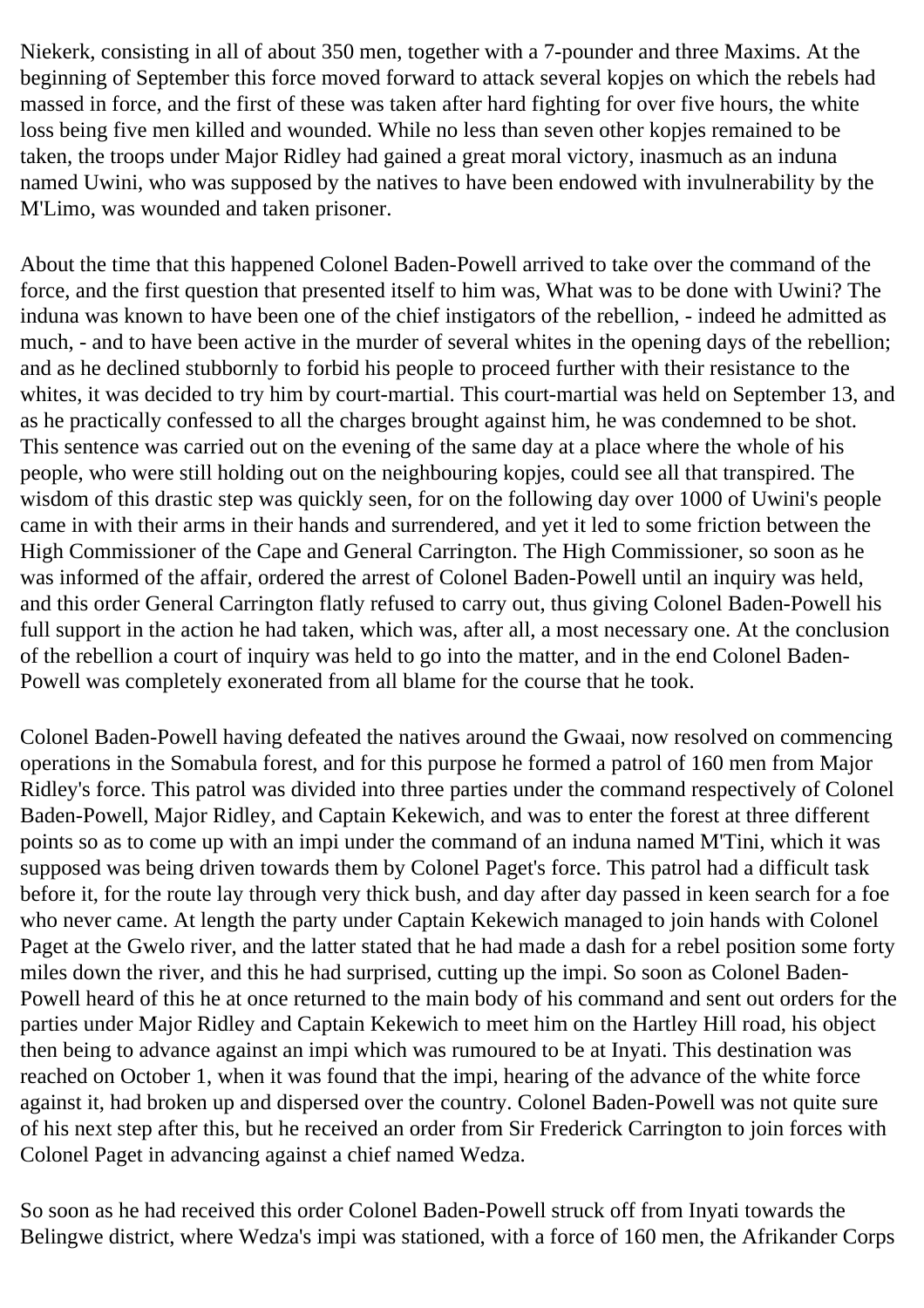having been withdrawn from his command to return to Bulawayo to be disbanded. On arriving within about fifteen miles of Wedza's mountain, where the stronghold of that induna was, Colonel Baden-Powell found no signs of Colonel Paget's force being anywhere in the neighbourhood; and on October 14 receiving information that the other force was unable to get through, he decided to attack the mountain, which was in reality nothing more than a huge kopje, with his own force. He so skilfully manoeuvred as to make it appear to the rebels that there was a very strong force of whites present. As he approached the hill the guns were at once taken forward and the leading position shelled, and the men charged right up to the natives, Colonel Baden-Powell leading them in many cases.

In one of these skirmishes the colonel with a small force was almost surrounded by the enemy, and things looked very serious for the little band for a short time until Prince Alexander of Teck, who was acting as staff officer to Colonel Baden-Powell, opportunely arrived with a strong force of Hussars, and drove the rebels back. Skirmishes of this character went on for three days, the enemy being driven from one position after another, but still fighting with the utmost pertinacity, until at length they were forced to flee across the country, and the whole district was in the hands of the whites by the night of October 17. On the following day a party of volunteers under Major Ridley went forward, and with a quantity of dynamite which was found in Wedza's camp, and which had been stolen from the whites in the early days of the rising, blew up the granite kopje which had formed the key of Wedza's position.

With the downfall of Wedza and the shooting of the M'Limo in a cave in the Matoppos by the American scout, Burnham, the Matabeleland rebellion may be said to have come to an end. The rainy season was fast approaching, and it was seen that the force under General Carrington's command was much too small to ultimately crush the natives into submission: it looked therefore as though the forces would have to go into winter quarters at Bulawayo until the rainy season was over, when more troops could be sent up and the campaign started afresh.

This step, which was the only possible one from a military point of view, would practically have been the ruin of the British South Africa Company, which would have been called upon to pay the enormous bill that would have resulted; and it was when this idea was first mooted that Mr Rhodes conceived the bold idea of going unarmed and without escort into the rebel stronghold in the Matoppos and endeavouring to fix up terms of peace with them. This gallant feat, with its successful issue, will be described fully in the next chapter.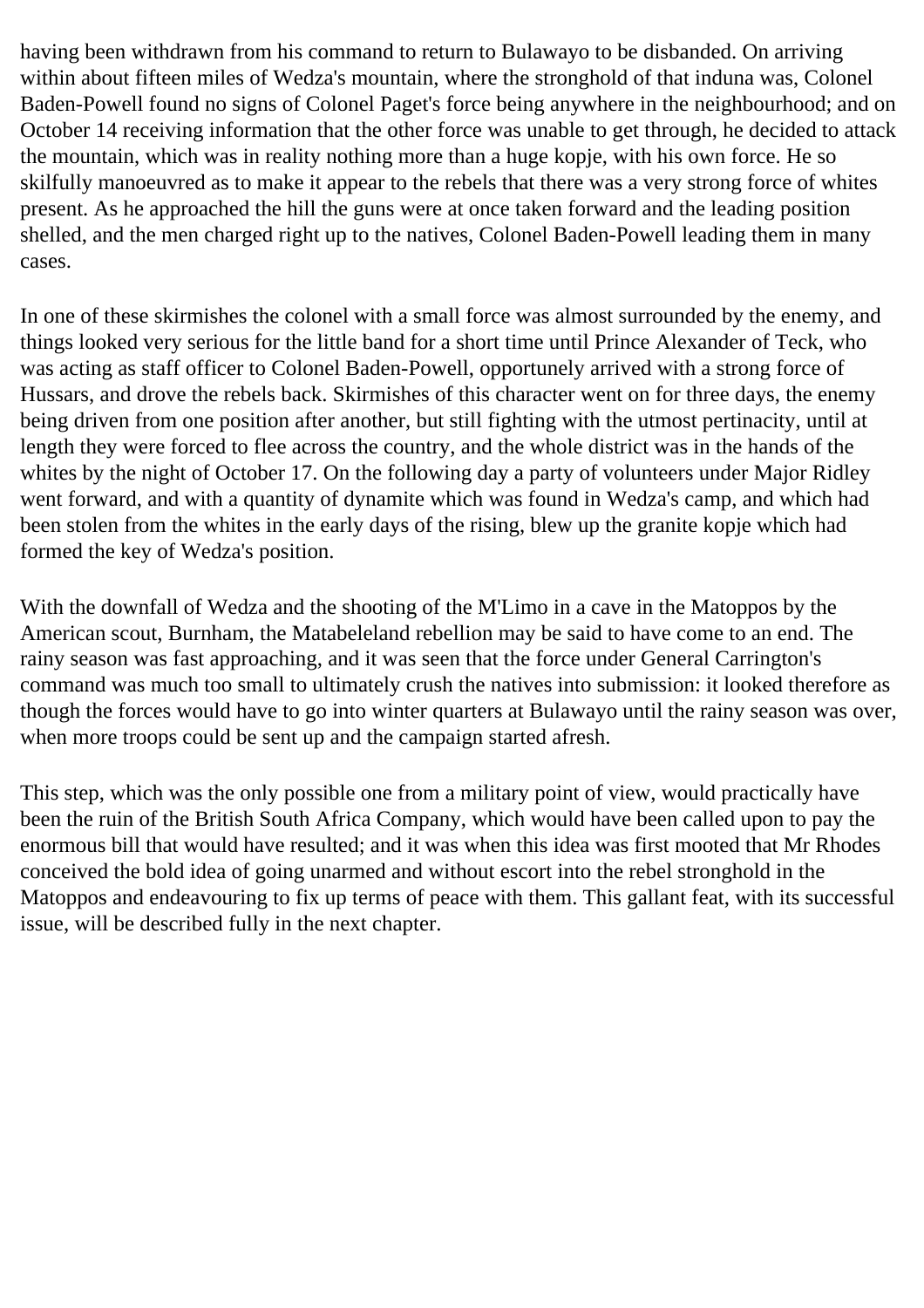### **CHAPTER XIV.**

#### **AFTER THE WAR.**

To have crushed the Matabele rebellion by force of arms would have meant a cost of close on £5,000,000 for the British South Africa Company, and this would have been nothing more nor less than ruin for them. Yet there did not seem to be any way out of the difficulty, until Mr Rhodes resolved on trying what his personal influence with the natives would do. He gained Sir Frederick Carrington's permission to set off on his dangerous errand to the Matoppos, - a scheme that seemed preposterous and foolhardy to a degree to most of those in Bulawayo. Plucky and fearless the action undoubtedly was; but Mr Rhodes is far too brave a man to be foolhardy, and, as it turned out, he had gauged correctly the feelings of the natives, and what his influence with them was. He chose as his companions Dr Hans Sauer, Mr J. Colenbrander, who acted as interpreter, Captain Stent (the correspondent of the 'Cape Times,' to whom we are indebted for the knowledge of what really occurred), and two friendly natives, John Grootboom, and Makunga. The three white men accompanying Mr Rhodes all carried revolvers but Mr Rhodes himself carried nothing more than a riding-switch, - a mannerism that is strongly reminiscent of his early friend, General Gordon, with whom Mr Rhodes has much in common.

As they rode forward to the Matoppos they had to pass through a country that was covered with boulders and thick bush that would have given the rebels excellent cover, but none appeared to dispute the way, and the camp was pitched on the lower slopes of the hills. Mr Rhodes had not remained there many days before he was informed by John Groot-boom, a Kafir of the Xosa tribe, that an indaba of the leading indunas had been summoned to take place in one of the fastnesses of the hills, where they would be safe from the white soldiers, and that they would like to see their old friend Johann (Mr Colenbrander), but they did not dare to hope that Mr Rhodes would visit them. If he would do so, however, he would be welcome, and would not be molested in any way. This was the opportunity for which Mr Rhodes had been seeking, and he seized on it at once and moved forward with his followers to the place indicated.

The spot selected by the rebels was a small amphitheatre at the foot of sheer granite walls, which towered up some 200 feet in height, and this amphitheatre was further dominated by a large granite kopje. As the white men approached, both the hills around and the kopje were covered with natives, who watched the arrival of the little party with interest. It was a trying moment for the nerves of Mr Rhodes and his companions, for even supposing the indunas to keep their word, what guarantee had they that the chiefs would be able to restrain the majaha (young warriors), whose tempers had been excited by the rebellion, and prevent them from swarming down on the whites and massacring them without further delay? The least sign of weakness or nervousness on the part of any one of the party would have probably signed the death-warrant of them all. Fortunately they did not flinch, but dismounted unconcernedly from their horses and awaited the issue. They were not kept long waiting, for soon a white flag was hoisted on the kopje and a long string of indunas approached the place where the four white men were standing, forming a semicircle round them, and squatting on the ground. Among the indunas present were all the chief men of the tribe, including Sikombo, Babyan, Umlugulu, considered by many best qualified to know to have been the chief instigator of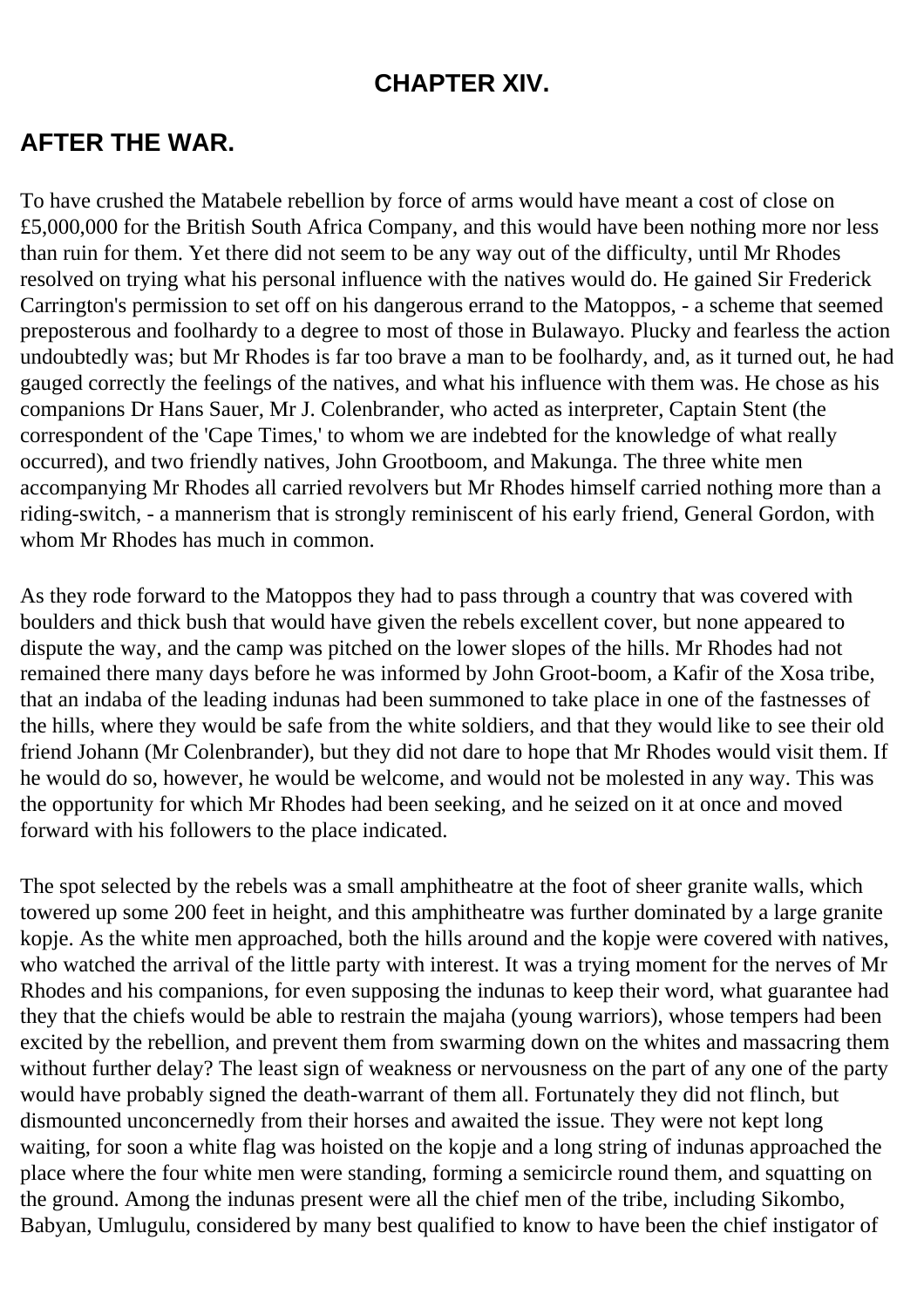the rebellion, and Dhliso.

Mr Rhodes greeted them according to the native formula, and then told Mr Colenbrander to ask them what they wished. Mr Colenbrander therefore called upon the indunas to tell their troubles to "Rhodes, their father, who had come among them with peace in his heart." Receiving this invitation, the indunas poured out their wrongs, or imagined wrongs, with great volubility. That they had real grievances, though, there can be no doubt, and the chief of these - as has already been explained was the conduct of the native police. Mr Rhodes quickly pacified them on this head by assuring them that no more native police should be employed in Rhodesia; and the indunas thereupon turned to the cattle question, and said that Dr Jameson had promised that only Lobengula's cattle should be taken, and that every man should be allowed to keep his own, and yet this had not been done. It was an exceedingly difficult task for the Native Commissioners to determine which of the cattle had been the personal property of the late king and which had not, though in a sense the whole of the cattle in the kingdom had belonged to him, so that there was justification for their acting as they had done. In reply to this, Mr Rhodes pointed out that since the advent of the rinderpest almost all the cattle in the country had been killed off, so that the natives and the Government were alike in being without cattle.

The indunas then discussed other minor topics, but Mr Rhodes's natural impatience of temper led him to stop this and take the offensive; so he told Mr Colenbrander to say to them that he was not angry with them for fighting against the white men, "but why," he asked sternly, "did you kill our women and children? For that you deserve no mercy!" Even Mr Colenbrander, brave and fearless as he had proved himself, was astounded by the audacity of this demand on the part of Mr Rhodes, and he pointed out to his leader the risk he was running in putting such a pertinent question to the natives with so many thousands of their soldiers in the vicinity only waiting for a sign to swoop down on the white men. Mr Rhodes insisted on the question being put, however, so Mr Colenbrander obeyed, and the indunas bowed their heads and were dumb. Mr Rhodes then went on to say, through Mr Colenbrander, that what was past was past, but what of the future? Were they prepared to go on and continue to fight against the white men, whose numbers could be increased almost to infinity, or would they have peace? This was the critical moment, and the fate of the British South Africa Company hung in the balance. To the intense relief of Mr Rhodes and his companions, who fully understood the importance of the question to all interested commercially or financially in Rhodesia, one of the leading indunas seized a stick and held it above his head. This done, he threw it down at the feet of Mr Rhodes, crying, "See! this is my gun; I cast it at your feet." He then repeated the action and said, "And this is my assegai, and I do likewise." As he did this the remainder of the indunas sent up a cry of assent, and Mr Rhodes and his companions knew that the policy of bearding the natives in their stronghold had been crowned with success, that the people who had invested their money in the country were saved, and that the Chartered Company had turned a very ugly corner.

So soon as this was done Mr Rhodes pointed out to the indunas what the situation in the country really was: how the cattle were nearly all dead; how their grain had been destroyed, and unless more was speedily sown there would be famine in the land. He urged them all, therefore, to return to their own country and prepare to avert this calamity, while he would remain at Bulawayo, where they could come to him and consult him and lay their grievances before him should any arise. The induna Somnavulu then spoke and assured Mr Rhodes that he need not fear, the war was over, and they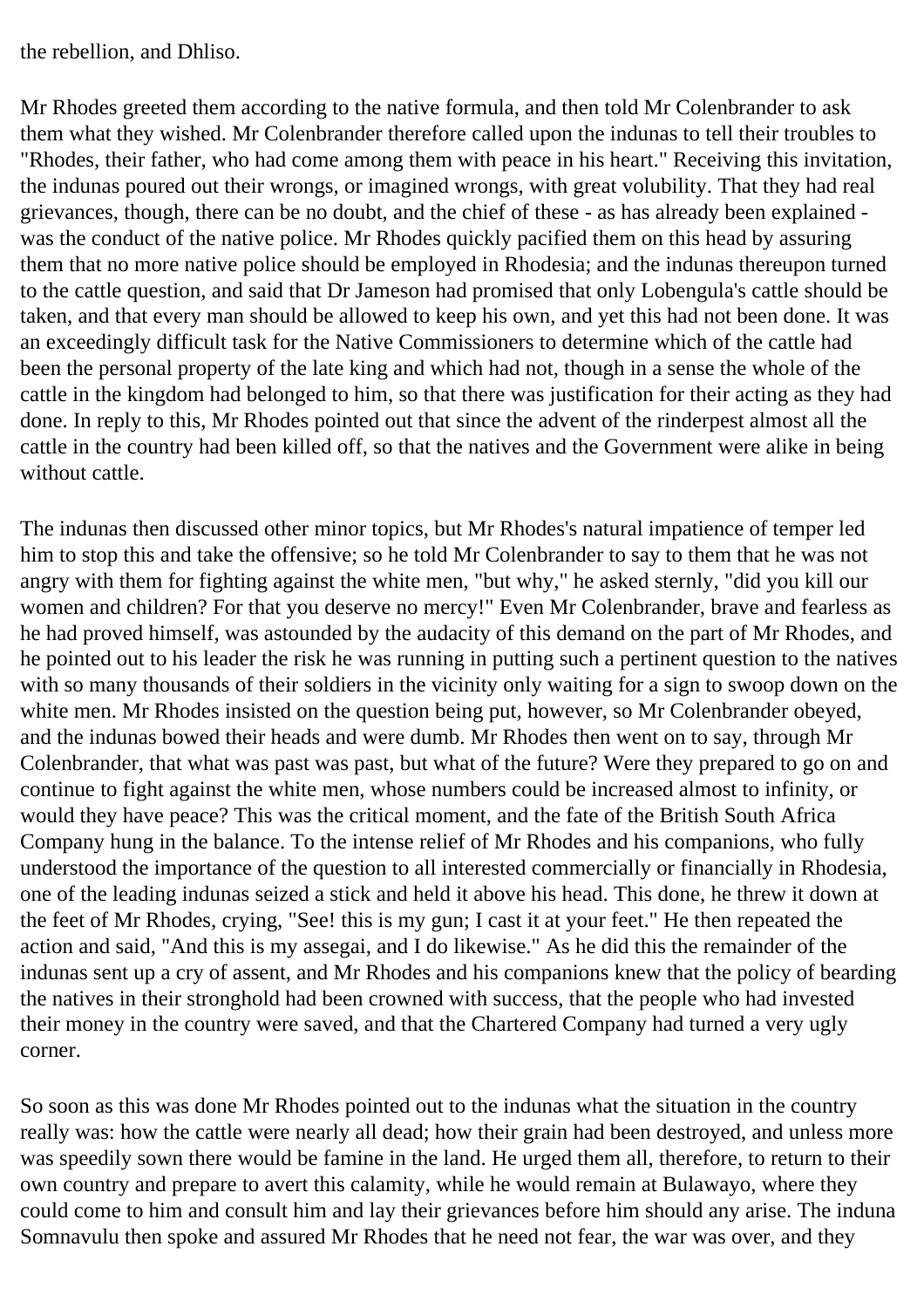would keep their word not to fight again; whereupon the white men mounted their horses and prepared to return to their camp, well satisfied that peace would henceforward reign in the land that had been for so long ravaged by war. Mr Rhodes's own comment on the proceeding as he rode away is worth recording. "It was," he remarked, "one of the scenes in life that make it worth living." He remained for some time longer in his camp in the Matoppos surrounded by thousands of armed natives, who never, however, showed the slightest disposition to harm him. Truly, if there is, as the poet asserts,

> "A sweet little cherub that sits up aloft, To keep watch for the life of poor Jack,"

there is another who watches over the fate of Mr Rhodes.

The rebellion thus closed had been a very severe one, as the death-roll showed. The number of persons murdered during the insurrection was 148, while there were fifty-eight others who were known to have been in the country at the time of the outbreak, and of whom nothing further was heard, and therefore the whole of these must be presumed to have been killed by the natives. In addition, thirty-four officers, non-commissioned officers, and men were killed in action and 100 wounded, so that the total "butcher's bill," to use a latter-day colloquialism, amounted to 240 white people killed and another 100 maimed, some permanently; and to this has yet to be added the returns from Mashonaland, where the revolt was at this time in full swing.

The rebellion in Mashonaland was only very slight when compared with the rising in Matabeleland, but its outbreak was characterised with even more brutal atrocities than those perpetrated by the Matabele. As an instance of the methods adopted for killing unprotected white settlers by these "gentle, innocent, and guileless" natives, as some persons at home are wont to regard them, the death of a settler named Behr may be cited. He was seized by an overpowering number of Mashonas, who, after a desperate resistance on his part, managed to pin him to the ground, where he was firmly held while one of the fiends took an axe and actually hacked his chest open. After such horrors as this it can hardly be wondered that the whites lost command of themselves at times, and went to more extreme lengths with the natives than they otherwise would have done.

The first act of the Mashonaland rising took place about the middle of June 1896, and it quickly spread throughout the country, until something like 20,000 natives were disaffected. Opposed to this horde were about 2000 settlers all told. With the experience they had gained in the Matabele rebellion, however, the authorities took a firm grasp of the situation, and instantly commenced preparations for putting it down. General Carrington could not then spare more men from Matabeleland than those of Gifford's Horse, which he had sent forward with the Salisbury Relief Force under Colonel Beal, and the Imperial Government determined to send out regular troops to suppress the insurrection. A force of mounted infantry was therefore despatched by sea to Beira, under the command of Lieutenant-Colonel Alderson. At Beira they were met by a party of Royal Engineers and some other detachments, and this force at once advanced to Salisbury. As things began to settle down in Matabeleland, General Carrington found that he was able to send up more help to Mashonaland; and therefore, on July 3, 100 men of the Matabeleland Field Force, under the command of Major Watts, started for a post known as Marendella's, on the road between Salisbury and Umtali, while a short time later three other small detachments also left Bulawayo for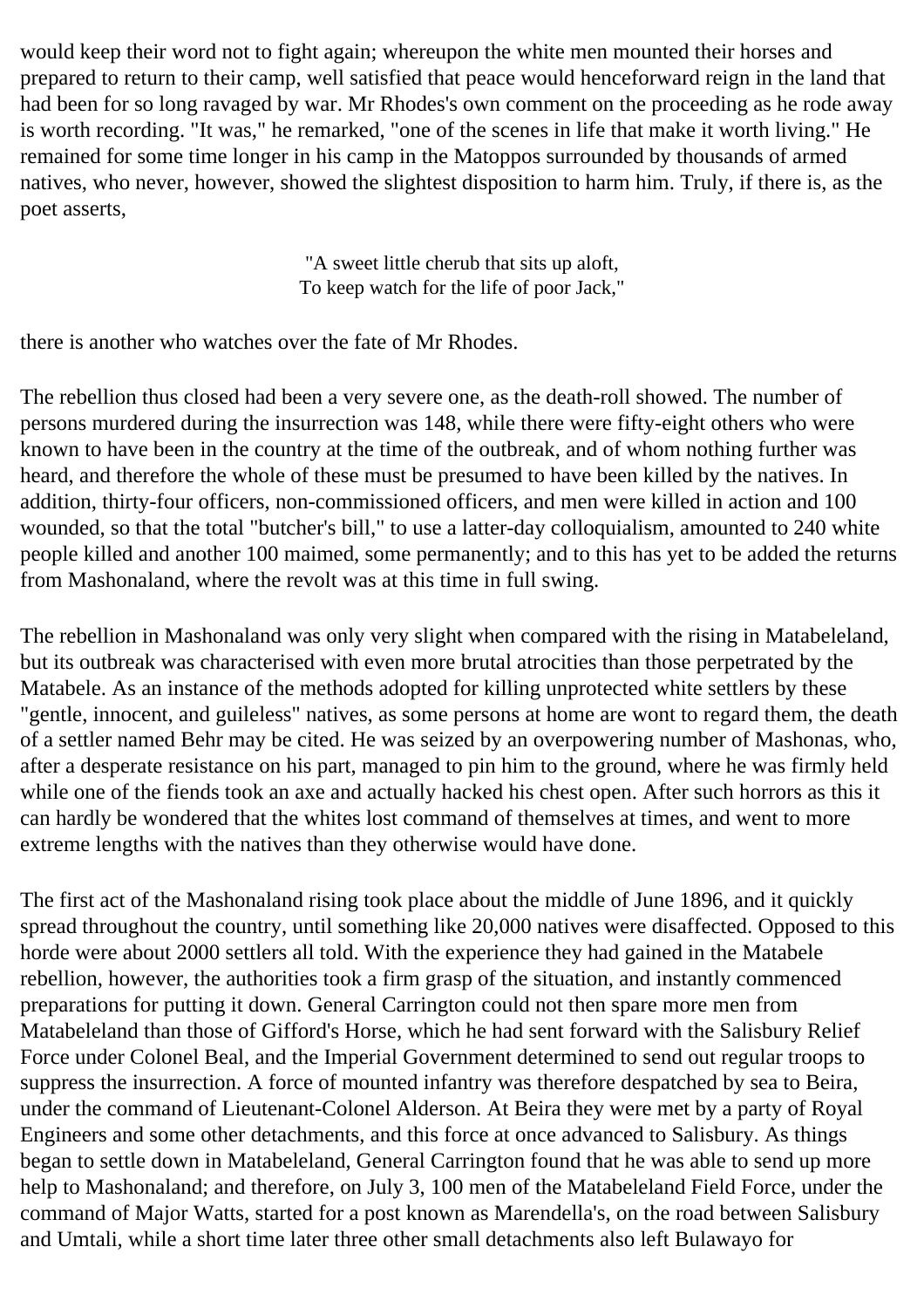#### Mashonaland.

The inhabitants of Salisbury at once formed a laager round the jail on the outbreak of the rising, into which 700 people retired, while events succeeded each other in very similar fashion to those which had marked the opening of the Matabele revolt. At Enkeldoorn another laager was formed by the Boers, who were the inhabitants of this agricultural portion of the country. This laager had to stand several attacks from the rebels, who fought in very determined fashion; but they were on each occasion met with that stubborn resistance for which the Boers are famous, and were beaten back every time. Things went on like this for some months, several desultory skirmishes taking place, at which the natives sometimes showed great courage, and at others beat hurried retreats almost as soon as the As the rainy season approached and peace was arranged in Matabeleland, the forces, or a considerable portion of them, were moved up into Mashonaland; and on November 10 Sir Frederick Carrington was able to start for Salisbury with his staff and accompanied by a column under Colonel Paget, while Mr Rhodes and Earl Grey had already gone forward. This column passed Enkeldoorn without meeting the rebels, but when that town had been left about twenty-five miles behind, a skirmish took place with the native forces near a hill known as Thabas Isamba, in which the rebels met with a severe repulse, losing some fifty of their number. General Carrington arrived at Salisbury by means of forced marches on November 19, and found that the hospital was filled with men who had been wounded in the skirmishes which had taken place.

Enough space has already been taken up by the rebellion in Rhodesia, but a brief resume of the various patrols that swept Mashonaland may be given here. Major Watts had confined his attention at first to the south-eastern portion of the country, attacking the forces of an induna named Makoni, who was at length captured by the whites and his impi dispersed. Fearing that the rebels would make an effort to rescue him, - in fact, Major Watts had definite information that it was their intention to do so, - a court-martial was held on Makoni, and he was condemned to be shot, a sentence that was carried out without loss of time. Acting on the same lines as he had done with Colonel Baden-Powell, the High Commissioner ordered the arrest of Major Watts so soon as he heard of the execution of Makoni, but at the subsequent inquiry that officer was completely exonerated and acquitted.

While Major Watts had been conducting these operations in the south-east, Major Jenner had been attacking a chief named Umtigeza, who had his stronghold to the south of Salisbury. Major Jenner's force was composed of 180 whites, and after some severe fighting, in which the force had three men killed and as many wounded, Umtigeza was captured and his refuge destroyed. In addition to these two columns, a detachment of the Mashonaland Field Force, 160 strong, under Major Tennant, attacked an induna named Limbansotas, who was routed and his kraals destroyed. Captain Sir Horace MacMahon, with a force of 200 men, had marched northwards from Salisbury through the Mazoe district, where they found large bodies of rebels taking refuge in caves. These caves were at once attacked and the rebels driven out of them, while three of the largest were destroyed.

The strongest column sent out about this time was that under the command of Lieutenant-Colonel Alderson, which numbered about 500 men, and patrolled the country in the Lo Magondi district to the west of Salisbury. This column attacked three impis and dispersed them all, blowing up their strongholds with dynamite, and inflicting severe loss on them. The whole history of the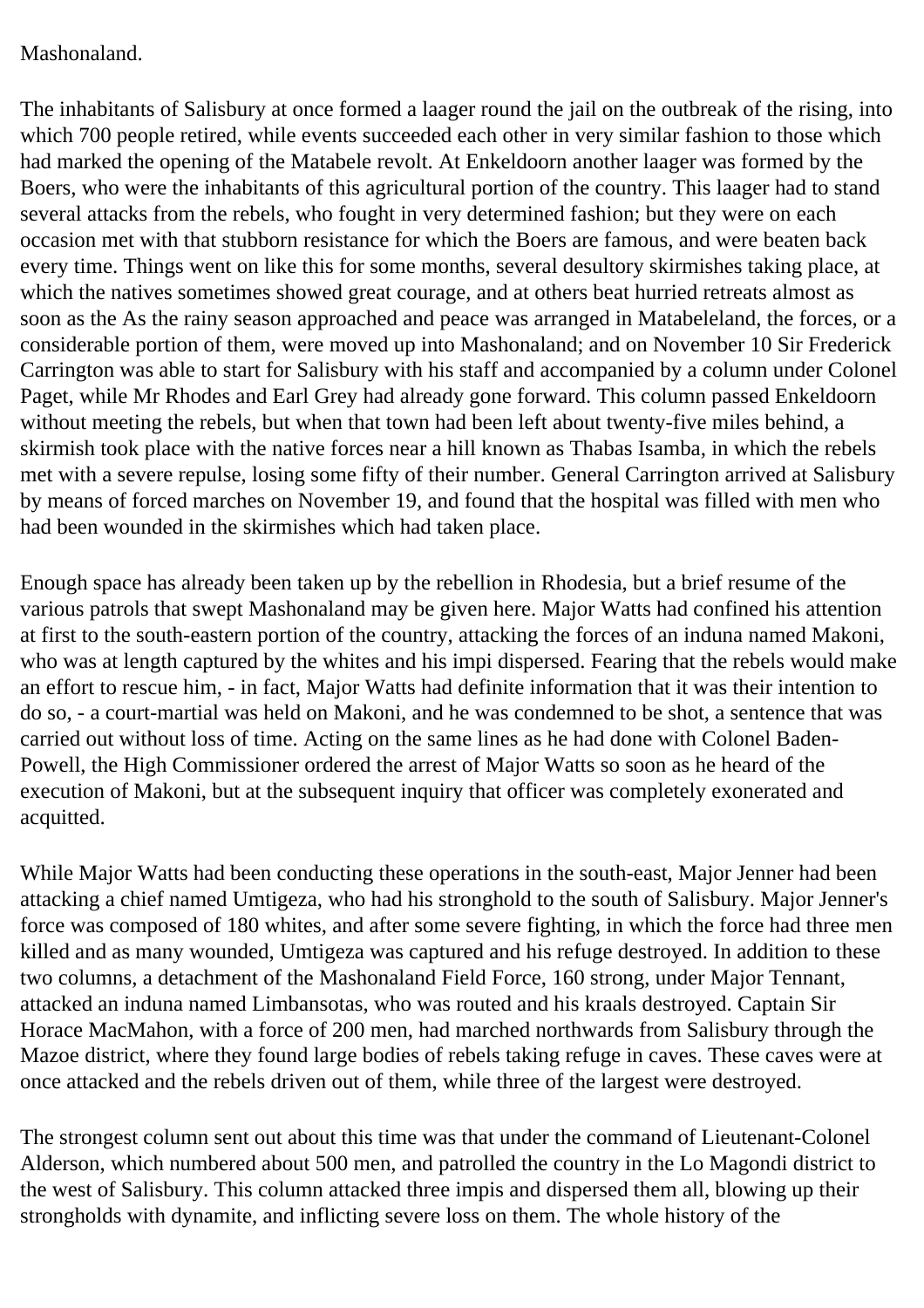Mashonaland rebellion is, in fact, that of a series of detached patrols being sent out to break up various impis and to scour the different parts of the country. There were no set battles such as characterised the Matabeleland rising, but in their place there were harassing skirmishes by the score, in which the natives hid behind rocks and in caves, and had to be literally driven out into the open by main force. These patrols visited every part of Mashonaland, but almost as quickly as an impi was broken up in one direction the remnants collected in another part of the country and formed a fresh force, so that the whole programme had to be gone through again.

General Carrington was recalled so soon as it was deemed that there was no further need for his presence. The final pacification of Mashonaland was left in the hands of Sir Richard Martin, who, so soon as the dry season of 1897 set in, at once prepared to take the field with a force of 1400 men, made up of a detachment of the 13th Hussars under the command of Major Ridley, the British South Africa Company's new force of mounted police, several corps of volunteers, and a number of friendly natives, when an energetic campaign was at once entered upon. The principal efforts of the whites were directed against the forces of the leading indunas of the country, Mashingombi and Kunzi. Some very determined fighting took place, which lasted intermittingly until October 1897, when the tenacity and perseverance of the whites, and their policy of forcing a fight whenever the rebels showed themselves in anything like strength, led to the natives relinquishing the contest. This they did all the more readily, seeing that their warlike neighbours, the Matabele, had given up the struggle and left the white settlers in possession of the country. Very soon large numbers of rebels surrendered to Sir Richard Martin, so that by the close of the year all organised opposition to the rule of the Chartered Company was at an end, and only isolated parties held out, with which the police were sufficient to cope. And so the rebellion in Rhodesia was finally stamped out, after having lasted for about twenty months.

During the rising in Mashonaland 98 persons are known to have been murdered by the natives, almost all of them in the most horrible fashion; while 35 men were killed in action and 39 wounded. The total number of men killed and wounded fighting in Rhodesia during the outbreak was 69 and 139 respectively, - a large total in the face of the comparatively small number of whites engaged.

With the rebellion over, there was a sorry sight to meet the eyes of the settlers in Rhodesia. The cattle were almost all dead, so that the principal means of transport was cut off; the crops were not yet sown, while the stock of grain in the country was almost nil; and such mines as had got well forward with their development were almost all wrecked. The head-gearing on these mines in many cases was broken down, either by the whites to barricade their dwellings against the assaults of the natives, or by the rebels from sheer maliciousness; and the shafts, for want of attention, had caved in, and in places had become flooded for want of pumping. The whole country was, in short, a wreck, and the authorities hardly knew where to commence to set matters straight. To crown all, Dr Jameson and his officers, who knew the country best, were all in England serving their sentences for the raid, and Mr Rhodes was summoned to London to attend the sitting of the parliamentary committee; while it seemed very possible at that time that the British South Africa Company would be deprived of its charter. On the whole, the outlook for Rhodesia was gloomy in the extreme, and it was no wonder that the voice of the pessimist was to be heard on every side.

The bulk of the men, however, who had embarked their fortunes in Rhodesia were not of a type to allow themselves to be overcome by difficulties, however severe, and they set about putting their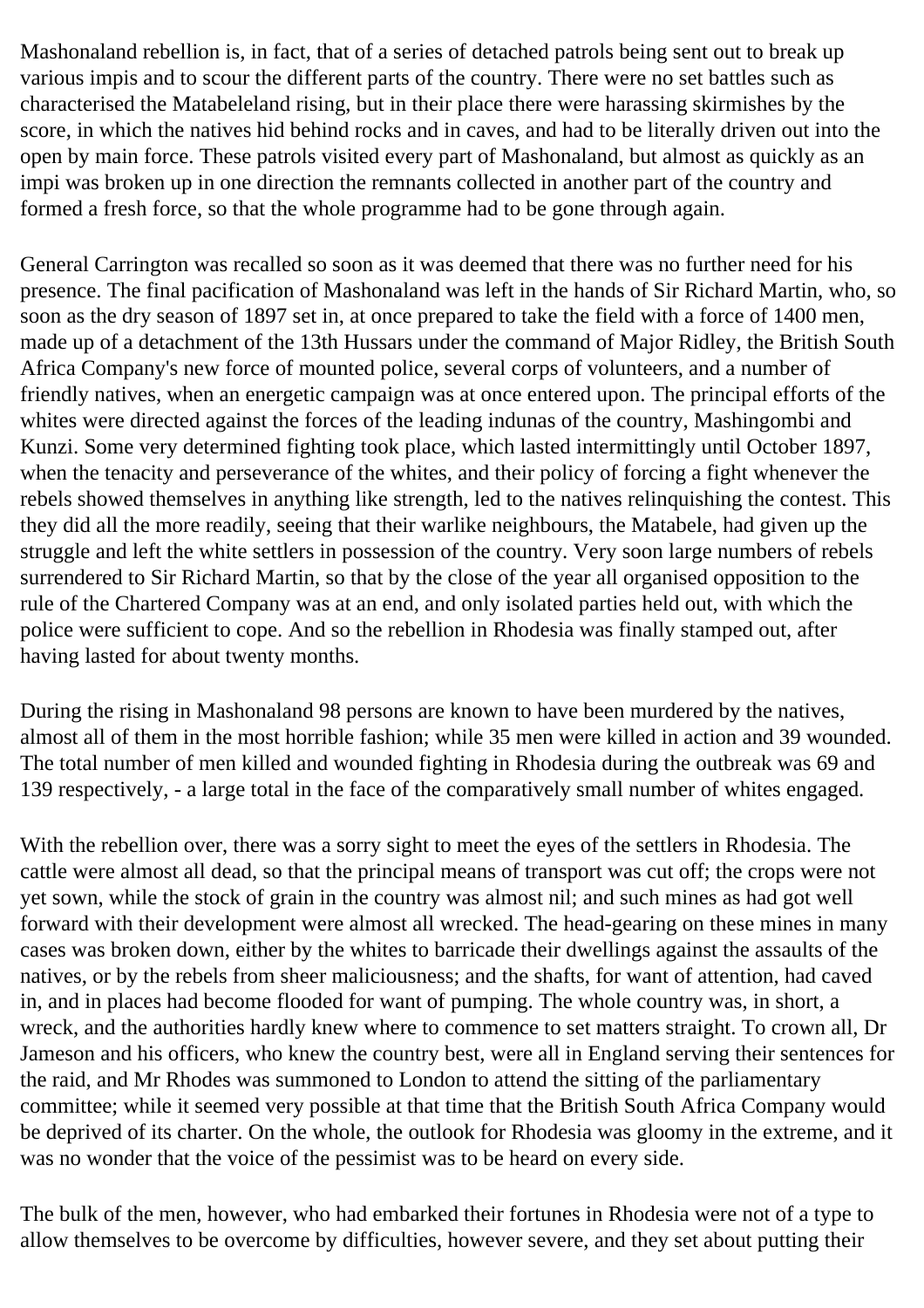house in order in a very determined and systematic manner. While there were those in Bulawayo and Salisbury who loudly declared that Rhodesia was a ruined country, and that all efforts to make it otherwise were foredoomed to failure, there were others, and these were in the great majority, who yet believed that the country had a great future before it. That there were gold-reefs of a payable character in the country they had proved for themselves; and the presence of other minerals, such as coal, silver, copper, lead, blende, tin, antimony, quicksilver, and arsenic, was known; but it was generally recognised that before the wealth of the country could be exploited the cost of transport must be greatly lessened. This fact had already impressed itself on the mind of Mr Rhodes, and he determined on at once extending the Cape Railway system northwards to Bulawayo, thus forming the first link of the now famous "Cape to Cairo" scheme, which probably even then was shaping itself in his brain. So soon as this step was decided upon, which was before the rebellion, but owing to that cause had been much interrupted, the money was immediately forthcoming, Mr Rhodes providing a large proportion of it from his private purse, and the construction was pushed forward with all speed.

Pending the arrival of the railway at Bulawayo, which Mr Rhodes, in a speech made at a banquet to Colonel Napier in Bulawayo at the conclusion of the rebellion, said would be before the end of 1897, the land and mining companies in Rhodesia set about energetically to repair the ravages caused by the rising, as also did individual settlers. While the mining companies naturally delayed sending up heavy machinery for hauling or crushing the ore, they commenced to systematically open up and prove their properties, and this time was therefore well employed in sifting the good claims from the poor ones.

When the rumours of gold in Rhodesia first commenced to circulate three or four years before this time, the wealth of the goldfields, as has been the case on the Klondike, in West Australia, and in fact on every goldfield yet discovered, was much exaggerated, and there were many people who entered Rhodesia in the firm belief that once they had staked out ten claims anywhere, they might look upon their fortunes as made, and a mansion in Park Lane as only a matter of a short time. This was, of course, absurd, and there was bound to be a severe reaction as a result, which is precisely what has happened. Men totally inexperienced in quartz-mining, in many cases, pegged out claims, and set to work to sink shafts and bring to the surface the fortunes that they firmly believed were lying there, ready to be hauled up as rapidly as they could be shovelled into the buckets.

While rich claims undoubtedly do exist in the country - and even the most rabid opponents of Rhodesia will hardly now deny that some rich reefs are actually there, - wherever there are 60,000 claims taken up, as there were in the country at the end of 1896, there are bound to be hundreds, perhaps thousands, of claims staked off that either contain no gold or else possess it in such small quantities as not to pay for the extraction. When the disappointed miners found that their claims were of but little value, they quitted the colony, declaring that its mineral wealth was much exaggerated, and that, save in very few instances, the gold would not pay for the digging. Then the pendulum commenced to swing against the country. There were many individuals and companies, however, who saw that while some of the claims they held were valueless or nearly so, yet there were others that would pay, and pay well, and work on these selected properties was pushed forward with all speed.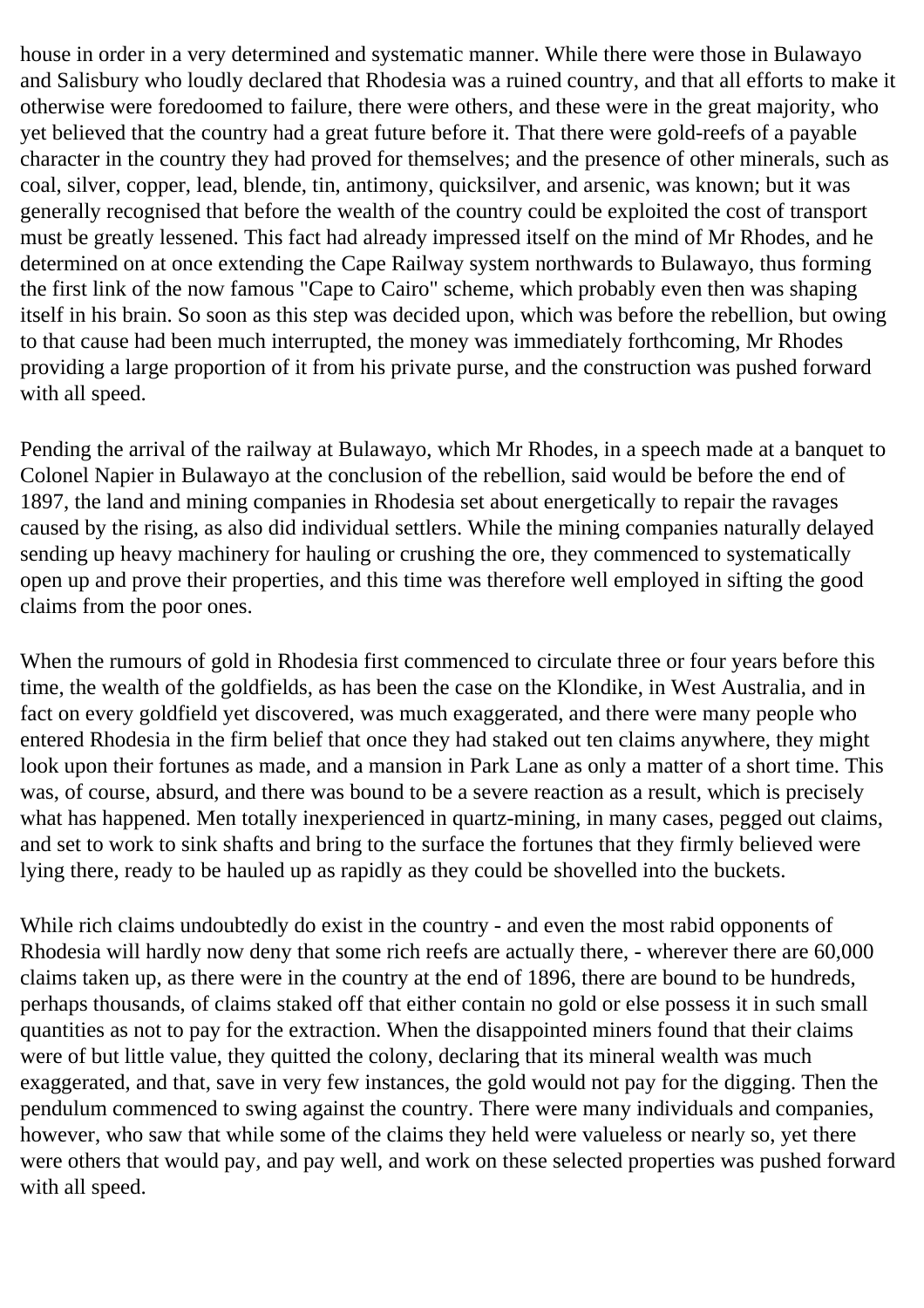So soon as the rinderpest had been stamped out, too, the farming population, who were mostly of Dutch descent, began seriously to turn their attention to the agricultural possibilities of the country. While it seems probable at the present time that Rhodesia will never become a great wheat-growing country, like Manitoba or Southern Russia, yet there is without doubt a great future before it as a grazing and stock-raising colony, especially now that the rinderpest shows no signs of returning. The high lands around Umtali and to the east of Salisbury offer pasturage for countless herds of cattle, sheep, and horses, which last, away from the haunts of the tsetse-fly, should thrive exceedingly, and it seems but a question of time before Rhodesia rivals New Zealand and the other Australian colonies in stock-raising.

It is to this farming and stock-raising that we must look for the real future prosperity of the country. The mining community form the bulk of the population at the present moment, but the miners as a class are what one may term a floating population merely: they enter the country with the idea of making, if not a fortune, at anyrate a competency, after which they will return to London, to New York, or to Berlin, according to their nationality, to spend the remainder of their days. They do not for a single instant contemplate the possibility of settling permanently in Rhodesia, and it is therefore to the commercial and agricultural classes that the country must look for its future population, for it is these who will form the backbone of the country, and on whom the future place of Rhodesia in the history of the empire depends. For the next few years it will be for its mines that Rhodesia will be most talked of, but in the future it will be its commerce and its agriculture that will maintain the position which its mineral wealth has won for the country, and that mineral wealth will then be but an incident.

As to the trade and commerce of the country, at the end of the rising it was, naturally, at a complete standstill. The commonest necessities of life were scarce and commanded famine prices. As an illustration of the prices which were gained in Bulawayo during the time of the laager in the early days of the rebellion, the following may be quoted as having been actually obtained: Eggs, 74s. a dozen; potatoes, £30 per bag; cauliflowers, 32s. 6d. each; bottle of milk, 30s.; fowls, £1 each; and turnips and carrots at the rate of 5s. a pound.

After the war the trade of the towns - such as Bulawayo, Salisbury, Gwelo, Umtali, and Victoria immediately began to increase rapidly as the population settled down to their everyday employment, and the sudden improvement of trade led to a great mistake being made, the consequences of which were felt throughout the country, but principally at Bulawayo and Salisbury. As trade increased, traders also increased, but in greater proportion, and on the strength of a few months' good trade buildings of an ornate and expensive character began to spring up in Bulawayo, until, architecturally speaking, that town is to-day the equal of almost any town in South Africa, and is, indeed, much superior to many with double its trade and revenue: in fact, Bulawayo has been dubbed the "City of Palaces." While this desire of the inhabitants to form a first-class town which should be in every way a credit to the new colony was highly commendable, yet one cannot help thinking that they allowed their zeal to outrun their discretion; for when the reaction came, as it was bound to do, the great bulk of the traders had no reserve funds on which they could fall back and await the passing away of the quiet time. It was then found that the preparations for trading greatly exceeded all the demands which the colonists could possibly make for several years to come; and for some eighteen months, therefore, trade and commerce in Rhodesia in general, and in Matabeleland in particular, were almost completely stagnant, and several of the weaker traders went to the wall.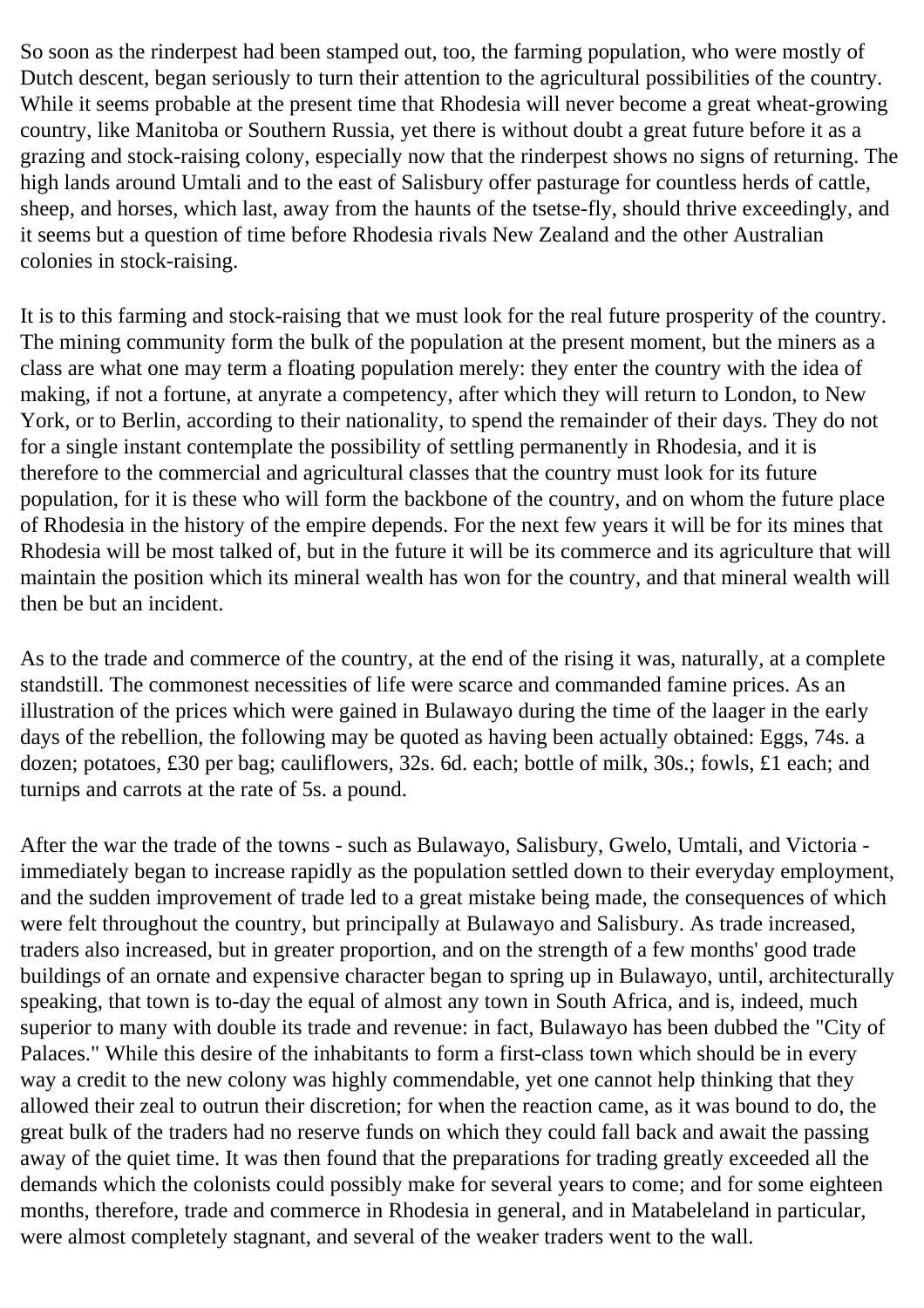#### **CHAPTER XV.**

## **SIR RICHARD MARTIN'S INQUIRY.**

HAVING regard to the fact that the Select Committee of the House of Commons was ordered to make an inquiry into the administration of Rhodesia, the Government towards the end of 1896 instructed Sir Richard Martin, the Deputy Commissioner for South Africa, to inquire into the native administration of the British South Africa Company, and the probable cause or causes of the recent rebellion. The points on which he was specially to report were: (1) The labour question; (2) the cattle question; (3) the alleged concession of a monopoly to Mr Homan, in direct conflict with article 20 of the charter; and (4) the cause of the rebellion. So soon as he received these orders, Sir Richard Martin immediately set about his task, despite the fact that the rising in Matabeleland was only just over and that in Mash-onaland was in full swing; and on January 16, 1897, he sent his report to the High Commissioner, Lord Rosmead (Sir Hercules Robinson). This report treated each of the four heads given above separately, and Sir Richard Martin opened his remarks by saying that the evidence he had been able to obtain had by no means been sufficient to enable him to make as satisfactory and exhaustive a report as he would have wished. Private individuals, he continued, had been most reluctant to give information, and those who had done so, with but one or two exceptions, had made it conditional that their evidence should be accepted as confidential, - for obvious reasons not wishing their names to be made public. These facts, Sir Richard Martin added, prevented him from supporting his own views in several cases with the names of men whose opinions, owing to their unquestioned knowledge and experience of the natives of Matabeleland and Mashonaland, must needs carry much weight.

Without for an instant wishing to impugn the bond fides of a most painstaking member of the public service such as Sir Richard Martin has proved himself to be, one must confess feeling dubious about the authority of these men "whose opinions, owing to their unquestioned knowledge and experience of the natives of Matabeleland and Mashonaland, must needs carry much weight." Who were they ? and why were they reluctant to come forward and publicly give their evidence ? Men of weight and authority do not usually make accusations in private that they fear to support in public. The relations between the British South Africa Company and the settlers had up to the time of the outbreak of the rebellion been of a most cordial character, with one or two very slight exceptions, and there seem to be no grounds whatever for the insinuation made by Sir Richard Martin that men in the country feared to come forward and state their grievances against the Company. The testimony of such men who fear to have their evidence investigated, and if possible refuted, is unworthy of consideration, and Sir Richard Martin should have refused to accept it. The government of Rhodesia was not perfect - the perfect government has yet to be discovered - and no one would for an instant hesitate to say that the Chartered Company had made mistakes; but the mistakes were such as come through inexperience and are inevitable in the opening up to civilisation of a new and extensive territory with a large native population.

To come to details, the first part of Sir Richard's report dealt with the labour question. In September of 1896, the Deputy Commissioner, as the first step in his inquiry, addressed a series of questions to each of the magistrates and Native Commissioners in Matabeleland and Mashonaland, the leading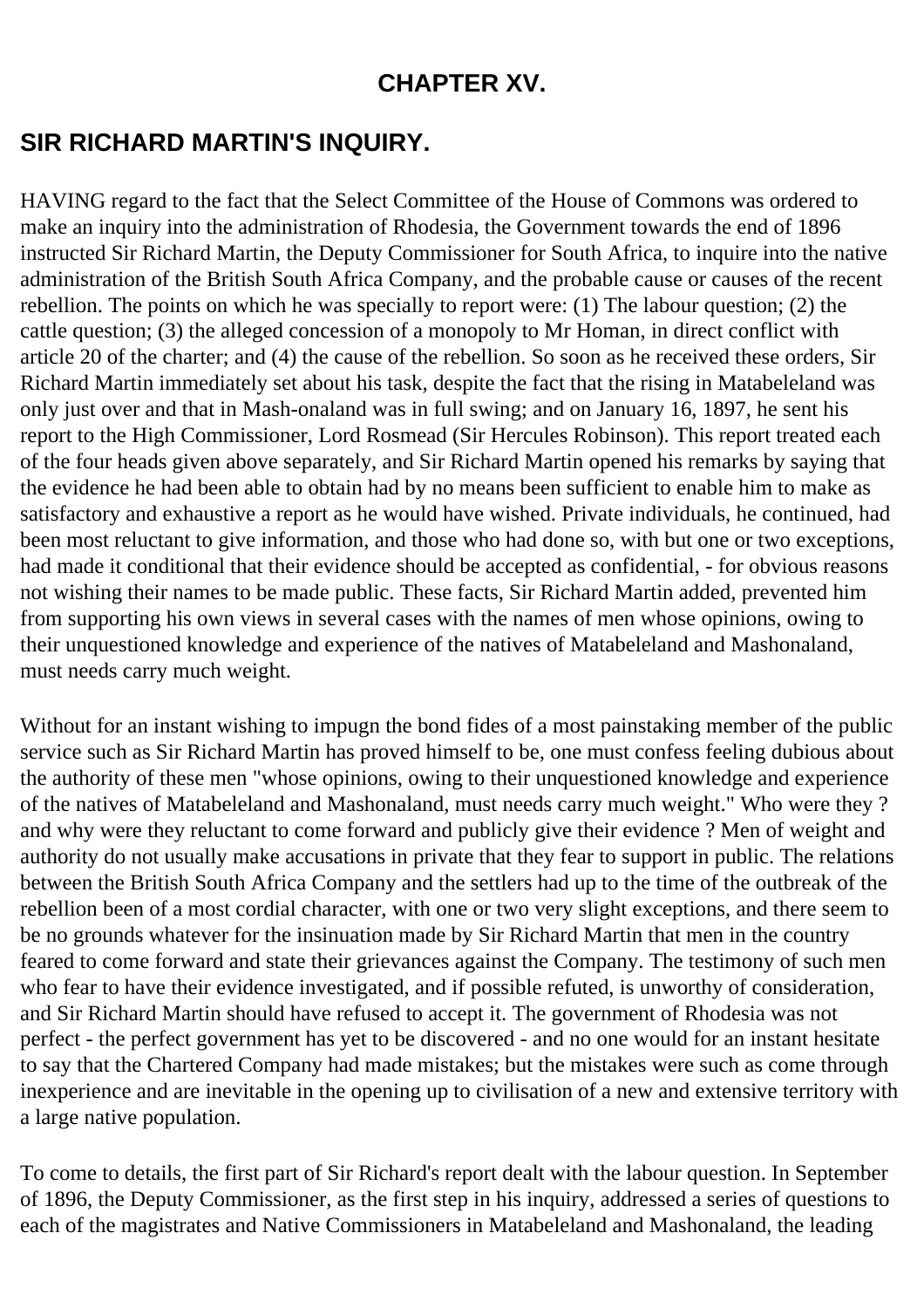one of which was as follows: "Did there exist in your district previous to the outbreak any practice exacting compulsory labour from natives either for public works, such as roads, &c., or for private persons or companies in mines or elsewhere?" This was followed by others as to signs of disaffection prior to the rising, and the claiming of the cattle by the Company.

This circular was answered by five magistrates and fifteen Native Commissioners; and the first paragraph in Sir Richard Martin's report states that of the fifteen Native Commissioners who sent in replies, eight admit in unhesitating language that compulsory labour did exist, while two only, those at Matoko's and Lesapi, state directly that no practice exacting compulsory labour existed. Of the remainder, the Native Commissioner at Marandellas stated that he believed there did exist a practice exacting compulsory labour, but he was unable to speak with certainty; and the Native Commissioners for Melsetter, Umtali, and Bulawayo did not deal with the question directly. This, it may be pointed out en passant, only accounts for fourteen out of the fifteen said to have sent in replies. "Of the five resident magistrates who have sent in replies," the report continues, "three, those for Salisbury, Victoria, and Melsetter, state deliberately that no practice exacting compulsory labour existed. One, the magistrate at Gwelo, pleads inability to speak with certainty, owing to the matter having been left in the hands of the Native Commissioner; and one, the resident magistrate at Bulawayo, avoids the question." "I would point out," says Sir Richard Martin after these remarks, "that out of the eight Native Commissioners of Matabeleland who have sent in reports, only one, the Native Commissioner for Bulawayo, refrains from admitting that the practice of compulsory labour did exist."

These sentences in Sir Richard Martin's report form at first sight a very serious indictment of the British South Africa Company, amounting to nothing less than a charge of permitting, and even encouraging, slavery under the British flag, and these charges have now to be considered impartially in detail. To commence with, it must be premised that the term "compulsory labour" is a most elastic one, and one that it is hard to confine within defined limits. It may mean slavery pure and simple, or it may mean the necessity which exists throughout the world of a man earning his daily bread. In the former case it would be a curse and a disgrace to any civilised nation, but in the latter it would be one of the greatest blessings of mankind. The men who are compelled by circumstance to work the hardest are those who make a nation what it is; and we have it on old authority that "the drones must die," The charge against the Chartered Company of forcing the natives to work seems to be one that should be placed to their credit, for the person that is idle is the one that is vicious.

But this charge in the report of Sir Richard Martin goes further than this, - it plainly hints that natives were seized in their kraals, taken by force, and compelled to work at the bidding of the whites. This, it is claimed, is supported by eight Native Commissioners in Matabeleland. It would be out of place here to give the replies of the Native Commissioners to Sir Richard Martin's questions in full, but it will be sufficient to indicate where necessary their general tenor. The reply of the Native Commissioner for Gwelo, one of the eight cited by Sir Richard Martin, is a typical one. He says: "It [compulsory labour] did exist for all the purposes named to the extent that the supply was not equal to the demand. The contract wages were 10 shillings [per month?]. The period three months with food. In many cases, I believe, the wages were more than doubled by the employers when the boys proved themselves worthy of it."

This is one of the Commissioners on whom the Deputy Commissioner relies for support of his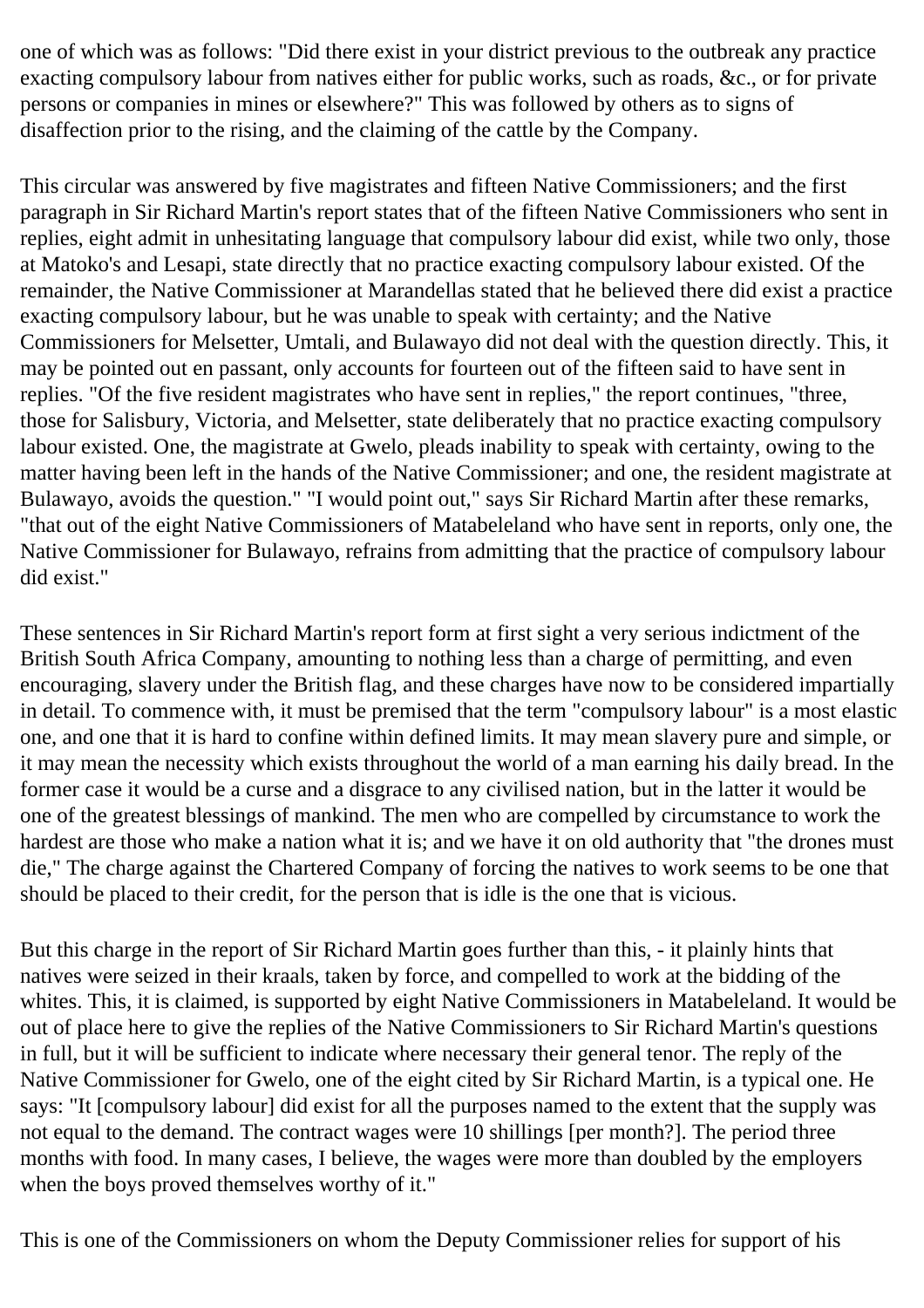contention, and it shows - what ? That when the Matabele would not work they were compelled to do so. This is undoubtedly compulsory labour, but it is nothing more than what must happen in every State, whether the population be white, black, or yellow. Take our own country: a man who refuses to work is arrested and sent to prison as a rogue and a vagabond. In Rhodesia a native who declined to work was taken before the Native Commissioner and sent off to some mine or public work close at hand, paid at what, to him, were very high rates, fed and housed, and then at the end of three months he was allowed to return to his kraal, where he was permitted to remain for the rest of the year. So by working for a quarter of a year, a native in Rhodesia was allowed to follow his own bent for nine months. There are many persons nearer home who would be delighted to work under the same conditions.

Before passing on, it should be mentioned that throughout the whole report of Sir Richard Martin there is not one word about any act of cruelty, or even harshness, towards the native by the white employers, and yet we may be certain that all the white men throughout the country were not spotless. There were, doubtless, black sheep among them who abused the natives under their control, but this was not sufficiently significant in the opinion of the Deputy Commissioner to justify special mention in his report. Men, however, who abused the natives with whom they came in contact did exist in the country, and possibly it was some of them who gave "confidential evidence" to the Deputy Commissioner: that would be in accord with the rest of their conduct. It was this compulsory labour, then, which existed in Rhodesia, - a form of compulsion not nearly so severe as that which is in vogue in England and other civilised countries, where if a man will not work he must either starve or go to prison; and yet it led to vigorous denunciations being hurled at the heads of the Chartered Company for encouraging slavery in their territories.

The reply of the resident magistrate at Bulawayo, who, according to Sir Richard Martin, avoids the question put to him, was couched in the following terms: "Inspectors of police were sent to the different kraals to obtain labour in proportion to the number of male adults at each kraal. The various inspectors assure me that no difficulty whatever was experienced in obtaining boys. The chief was simply informed that he was expected to supply a certain number of boys, at the same time being assured that they would each receive a weekly [monthly?] wage (never less than ten shillings with food and lodgings), and that they would be well treated. A large number of natives were thus induced to come in to work, many coming in quite voluntarily. In no case, however, to my knowledge, and I have specially questioned the various inspectors on the point, has physical force been used to compel the natives to come in and work." This statement of Mr P. G. Smith, the magistrate, is as clear and categorical a reply to Sir Richard Martin's question as could be desired, and yet the Deputy Commissioner saw fit to say that Mr Smith "avoided the question." Such an unfortunate remark as this only gave some grounds for the charges of bias against Sir Richard Martin which were, quite unjustifiably, being freely circulated in Bulawayo at this time. Mr Smith states distinctly and clearly what happened, and goes into greater detail than any of his confreres, and yet he is the one mentioned as "avoiding the question "!

The conclusions at which Sir Richard Martin arrived at were - "(1) That compulsory labour undoubtedly did exist in Matabeleland, if not in Mashonaland; (2) that labour was procured by the various Native Commissioners for the various requirements of the Government, mining companies, and private persons; and (3) that the Native Commissioners in the first instance endeavoured to obtain labour through the indunas, but failing that they procured it by force." The first paragraph,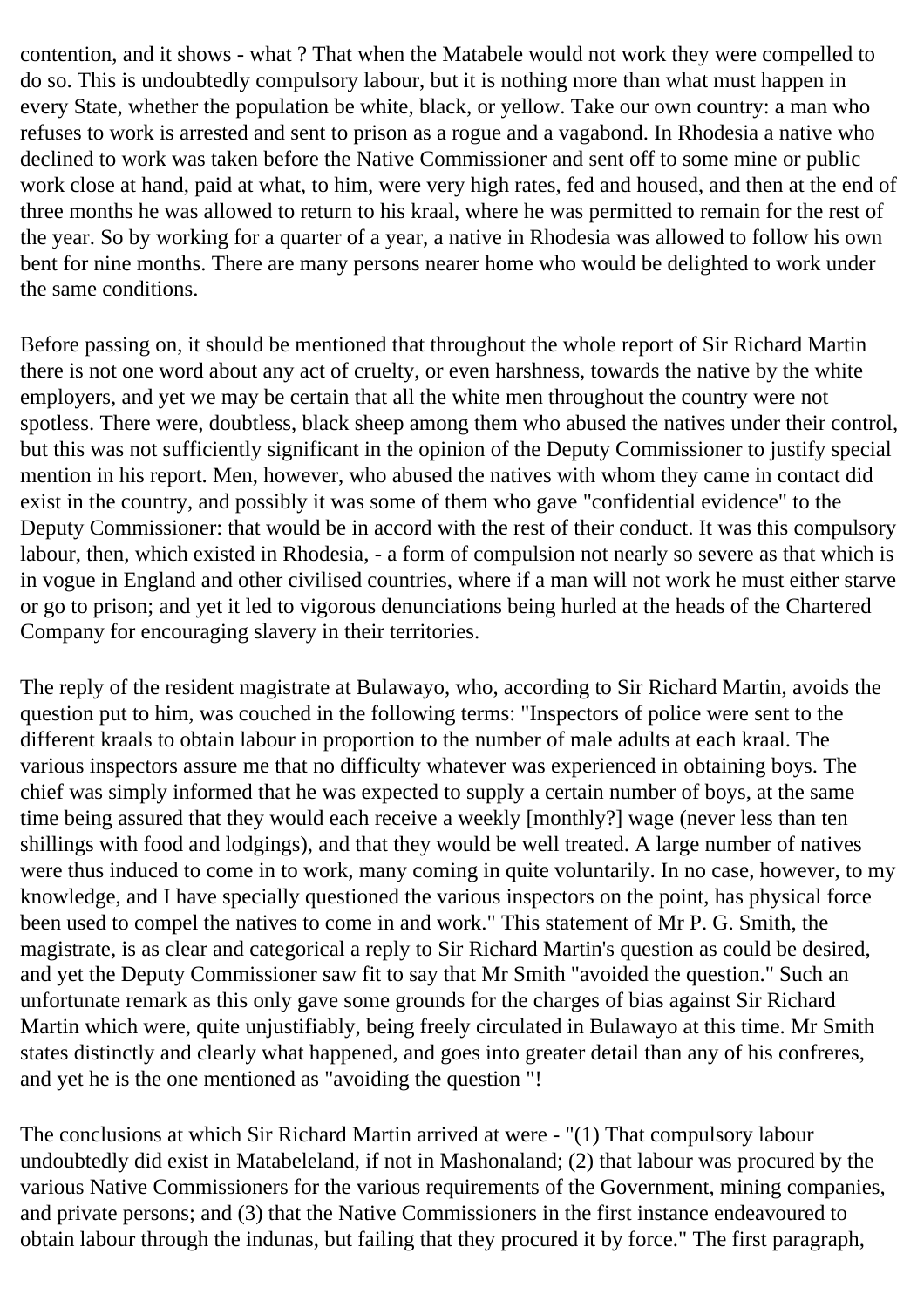showing that labour was compulsory in Rhodesia, can be passed over without comment, for it is so all over the world. The second paragraph must also be conceded, for it was one of the chief duties of their office for the Native Commissioners to ensure a plentiful supply of native labour for the mines and public works; but with regard to the third conclusion at which Sir Eichard Martin arrives it must be challenged. Not that it is totally wrong - if it were, its refutation would be all the easier - but it is set forward in such a manner as to lead those who do not happen to have the replies of the Native Commissioners before them, to form an erroneous opinion as to what really occurred.

The only grounds that the Deputy Commissioner had for making this statement, presuming that his anonymous witnesses did not give him "confidential evidence" on the point, are in the letters of the native commissioners for the Insiza and Umsingwane districts. The former stated that when the indunas told him that they had no control over their people, and that they declined to work, then, and only then, he sent the native police to collect the labour. Mr H. M. Jackson, the Native Commissioner at Umsingwane, stated that "compulsion of a more direct nature was used upon the young and idle, who were made to work for two or three months in the year at a wage of ten shillings a-month with food, under registration." The truth of the matter is, that the Matabele as a nation had no stomach for work or for anything but fighting and debauchery, and the British South Africa Company took the same course with them as a father in this country would take with a son who refused to support himself when means were offered him - they compelled them to do so.

To pass on to the second section of Sir Richard Martin's report, which dealt with the cattle question. It was prefaced by the remark that his report would be entirely confined to Matabeleland, as it appeared from the various reports that no difficulty had ever been experienced in Mashonaland with regard to it, owing in a great measure to the comparatively small number of cattle owned by the people. In the opening sentences Sir Richard refers to the taking over of the cattle by the Chartered Company at the conclusion of the war in 1893, and challenges Lord Grey's statement that "nearly all the cattle in the country belonged to the king." The Deputy Commissioner considered that the way in which the Company went to work was a fatal one, and in this he would seem to be more or less correct. Looking at it without bias, it would seem that while the bulk of the cattle was owned by the king, there was a quantity which was the private property of the natives, and, unwittingly no doubt, the Native Commissioners fell into the error of considering all the cattle in the country as the personal property of the king. Possibly they found it hard to get information of a trustworthy character as to which of the herds were owned by Lobengula and which were not, so they lumped them all together and claimed the whole on behalf of the Company, - a rough-and-ready method whose only defence is its expediency, which is no defence at all. This latter was the view that Sir Richard Martin took, and it certainly seems to have a great deal in its favour. As has been said already, had the Company taken possession of all the cattle in the country immediately on the conclusion of the war of 1893 as the "spoils of war," the natives would have recognised their right to do so, but it was the hesitating, half-hearted policy of the authorities that first led the natives to think themselves badly treated.

As regards the third portion of Sir Richard Martin's report, the granting of a monopoly to Mr Homan, it is necessary to go into some particulars to make it explicit. Mr E. E. Homan was a trader in Mashonaland who, early in April of 1895, wrote to Mr George Pauling, who was at that time a member of the executive council at Salisbury, suggesting that the Chartered Company might effect a considerable saving if the Native Commissioners in the Mazoe, Hartley, Lo Magondi, Charter, and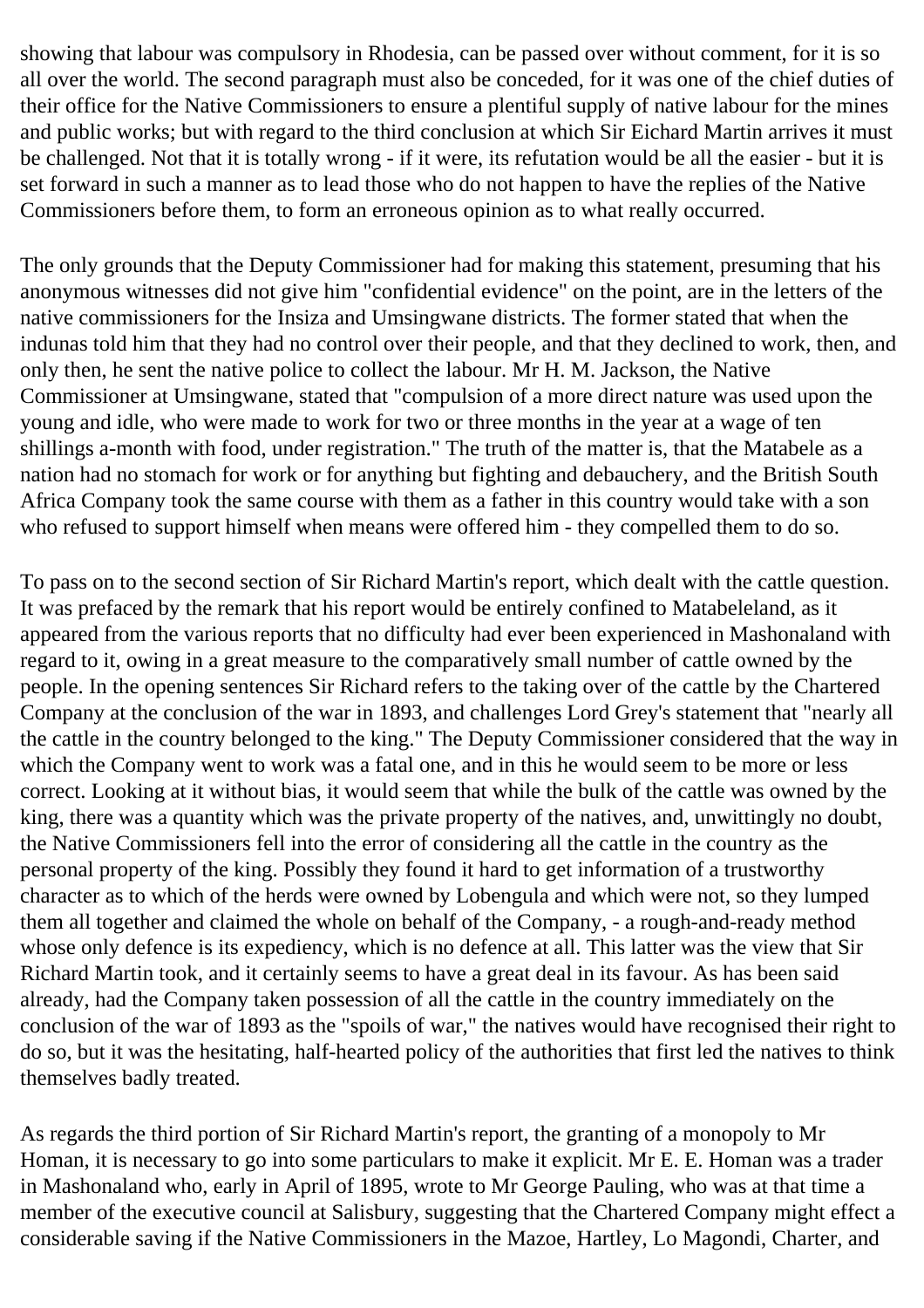Marandellas districts of Mashonaland were given instructions that the natives in their respective districts had to hand over the "hut-tax" in grain at a central spot in each district to Mr Homan, who would receive it and grant receipts for it, the price to be fixed between the Government and himself. This would of course place in the hands of Mr Homan the principal grain supplies of the districts named, and so give him a great advantage over the other traders; but this arrangement was sanctioned by the council on April 23, 1895, for a period of six months. On July 25 things went a step further, for the Civil Commissioner at Salisbury was informed by the Administrator that he was not to issue any more trading licences for the Charter and Sabi districts except to Mr Homan, - a step which naturally excited a good deal of opposition and not a little heartburning among the traders already settled in those two districts, who feared that when their licences expired they would not be renewed. Consequently an agitation against this monopoly was commenced, and as a result it was withdrawn by the Administrator on September 30, 1895. Things were not allowed to rest here, however.

It was thought by many people, though Earl Grey strongly denied the correctness of this, that the granting of this concession was against the 20th article of the charter, which begins by premising that nothing in the charter should be deemed to authorise the Company to set up or grant any monopoly of trade save in certain cases, such as the grant of concessions for banks, railways, tramways, &c.; and on the matter being brought before Mr Justice Vintcent of the High Court of Matabeleland, he, after careful deliberation, decided that such a grant was ultra vires, and that the Chartered Company had exceeded their powers in granting it. It was at once relinquished. In this view of the matter Sir Richard Martin concurred, and thereupon the matter was allowed to drop. The Company, or its representatives at Salisbury, had unwittingly erred, but so soon as the fault was discovered it was remedied.

The last part of Sir Richard Martin's report dealt with the causes of the rebellion, and as these have already been considered at length, suffice it to say that the Deputy Commissioner considered the causes to have been - (1) The fact that the Matabele had never been thoroughly subdued; (2) the labour regulations; (3) the cattle regulations; and (4) the rinderpest and the slaughter of the cattle. The raid, he considered, merely afforded the opportunity, and was not a primary cause. This report as a whole was forwarded to England for the consideration of the Select Committee on February 27, 1897; and about the same time the report of a committee which had been appointed in Bulawayo, composed jointly of representatives of the Bulawayo Chamber of Commerce, the local Chamber of Mines, and the Sanitary Board (at that time the municipal authority of the town), to collect evidence to be submitted to the parliamentary committee regarding the administration of Rhodesia by the British South Africa Company, was also forwarded to England. This committee first met on November 20, 1896, and was composed of the following gentlemen: Mr J. Mudie Thompson (chairman), Colonel Spreckley, and Messrs J. Sampson, P. V. Weir, A. M'Kinnon, S. Redrup, and 0. R. Armstrong.

In view of the fact that Sir Richard Martin had inferred in his report that there were persons in the country who were afraid to come forward and give evidence antagonistic to the British South Africa Company, a paragraph in the report of this committee is significant. It reads, "It will be seen that the British South Africa Company has given the utmost accessibility to every individual who desired to present either a suggestion or a grievance." This testimony considerably weakens the allegations of the Deputy Commissioner.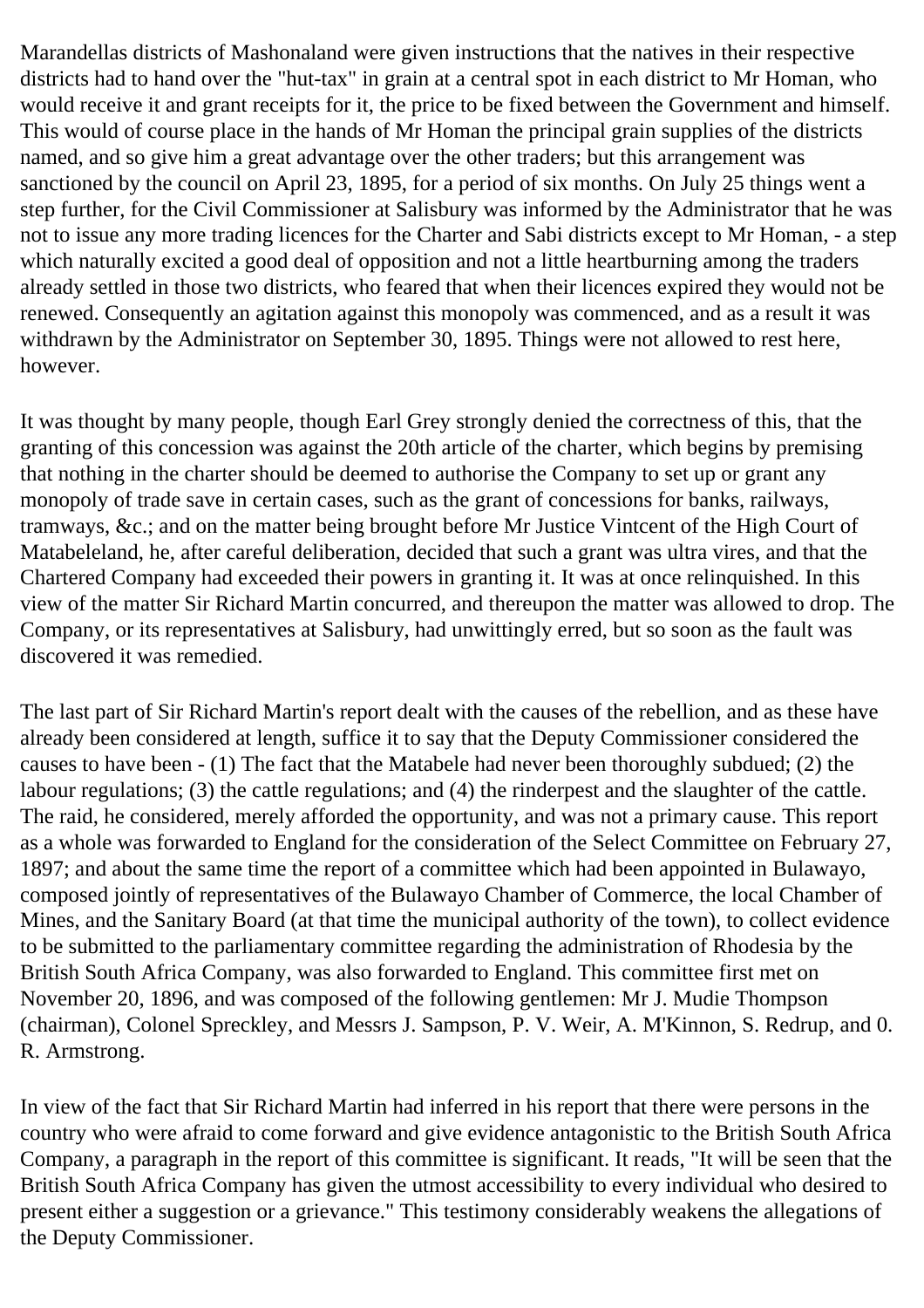The evidence submitted to this committee was of a voluminous character, and while several suggestions were made for minor alterations in the legal and representative conditions which prevailed, yet it was nearly always stated by the witnesses that they had never known the Government to fail to consider any suggestions that were made to them for improvements in their administration. In fact, the Chartered Company and Mr Rhodes realised that the conditions under which the country was governed were not ideal ones. Mr Rhodes, in the speech he made at Colonel Napier's banquet at the conclusion of the Matabeleland rebellion, and to which reference has already been made, said, referring to the government by charter, that such a form was only temporary, and that such government was only the first step towards government by ballot and popular control. Many of the witnesses who appeared before the Bulawayo committee had lived for some years in other British colonies, and these gave interesting comparisons between the conditions under which settlers lived and worked in Rhodesia and those obtaining in other colonies. These comparisons were nearly always in favour of Rhodesia. The evidence bearing on this subject of Messrs Schreiner, Loew, and Ventner before the parliamentary committee has already been given.

When this evidence and Sir Richard Martin's report reached England, their purport was forwarded to the head office of the British South Africa Company, the directors of which wrote a letter to the Colonial Office under date of March 24, 1897, in which they stated that the suggestion made in Sir Richard Martin's report, that a system of compulsory labour had existed in any part of Rhodesia, had astounded them, and they could not credit the statements made. "Certainly," the letter went on, "no authority whatever, direct or indirect, has been given by the Company for such a practice, and if it has prevailed, it has been wholly without the consent or knowledge of the Board." This flat denial of the charges of Sir Richard Martin pointed to the fact that there was some serious misapprehension somewhere; but the Company upheld their contention very stoutly, and continuing in this letter of March 24 stated that the directors had had an interview with Dr Jameson on the point, and that he said he did not believe that any system of compulsory labour could have prevailed without his knowledge when he was acting as Administrator. In conclusion, the Company informed the Colonial Office that they had ordered the Native Commissioners and magistrates whose reports had formed the basis of Sir Richard Martin's report to come to England to give evidence on the point before the Select Committee, then sitting, and they requested that the Colonial Secretary should order the attendance of Sir Richard Martin likewise. Unfortunately for all parties concerned, but especially for the British South Africa Company, which was thereby debarred from clearing itself from the charge, the Committee decided to drop the second part of its inquiry. And so this vexed question remained, and remains, unsettled. That there was compulsory labour of the type hinted at by Sir Richard Martin is disproved by the weight of evidence, so far as an impartial observer is able to find; but that the natives were compelled to work and to forsake for a few weeks every year their habits of sloth and idleness is certain, and it is to the credit of the British South Africa Company that it was so. Had it been otherwise, and had they allowed the natives to live on in their kraals in their own way, there would not have been one rebellion but several. Without the necessity for working the Matabele would not have continued long without fighting, either among themselves or against the whites or the neighbouring tribes. The greatest thinkers of all countries and all ages are agreed on the point that a life without work is not good for any man, and assuredly it would be the worst thing that could happen for the Matabeleland native population and for all who laboured in the same country with them. A carefully regulated system of making the natives work, under safeguards and efficient Government supervision, is the one great thing that is needed in Rhodesia, not only for the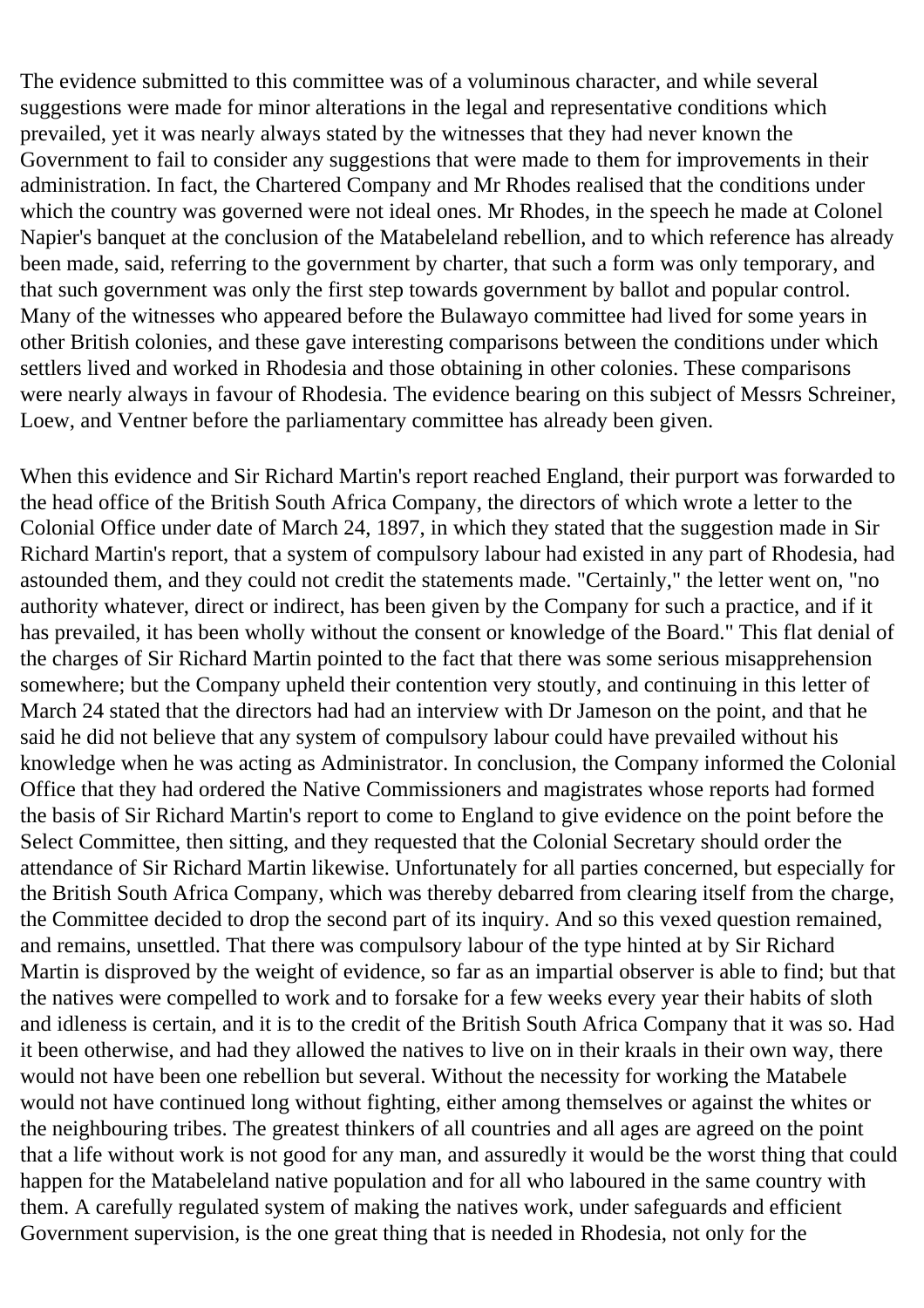prosperity of the white settlers in the country, and the opening up of the country itself, but for the natives as well; and the only manner in which the Matabele can be weaned from their ingrained habits of war, rapine, and plunder is to make it necessary for them to work.

The Chartered Company have recognised the truth of this from the first. The step that they took in making the hut-tax - the only way in which the natives directly contribute to the revenue of the country - payable in money in place of cattle or grain was a wise one; for it meant that those who refused to work and earn the money necessary to pay the tax, which could easily be done by a few weeks' work either at the mines or on the different public works, would be punished for not having the money when the time came round, unless they could produce a sufficient explanation of their condition.

To environ the natives round with civilising conditions, to teach them that those who will not work will be treated as rogues and vagabonds, and at the same time to offer them the means of working peaceably and under good conditions, is one of the best works that the British South Africa Company can accomplish in the mighty territory over which they have control; and to their credit it must be said that they have recognised this obligation from the first, and attempted to carry it out in spite of both the natural disinclination of the natives themselves for manual labour and a great deal of ill-advised interference from outsiders in this country.

It must not be for a moment supposed, however, that the present writer is encouraging anything in the nature of slavery, in however mild a form. Far from it, for the proudest boast of a British colony is that in its territory all men, irrespective of colour, of race, or of religion, are alike free; but they must work if they would live, and those who will not, be they English-born or Matabele, must either be made to do so, or in default must suffer. The curse of any country is its idlers.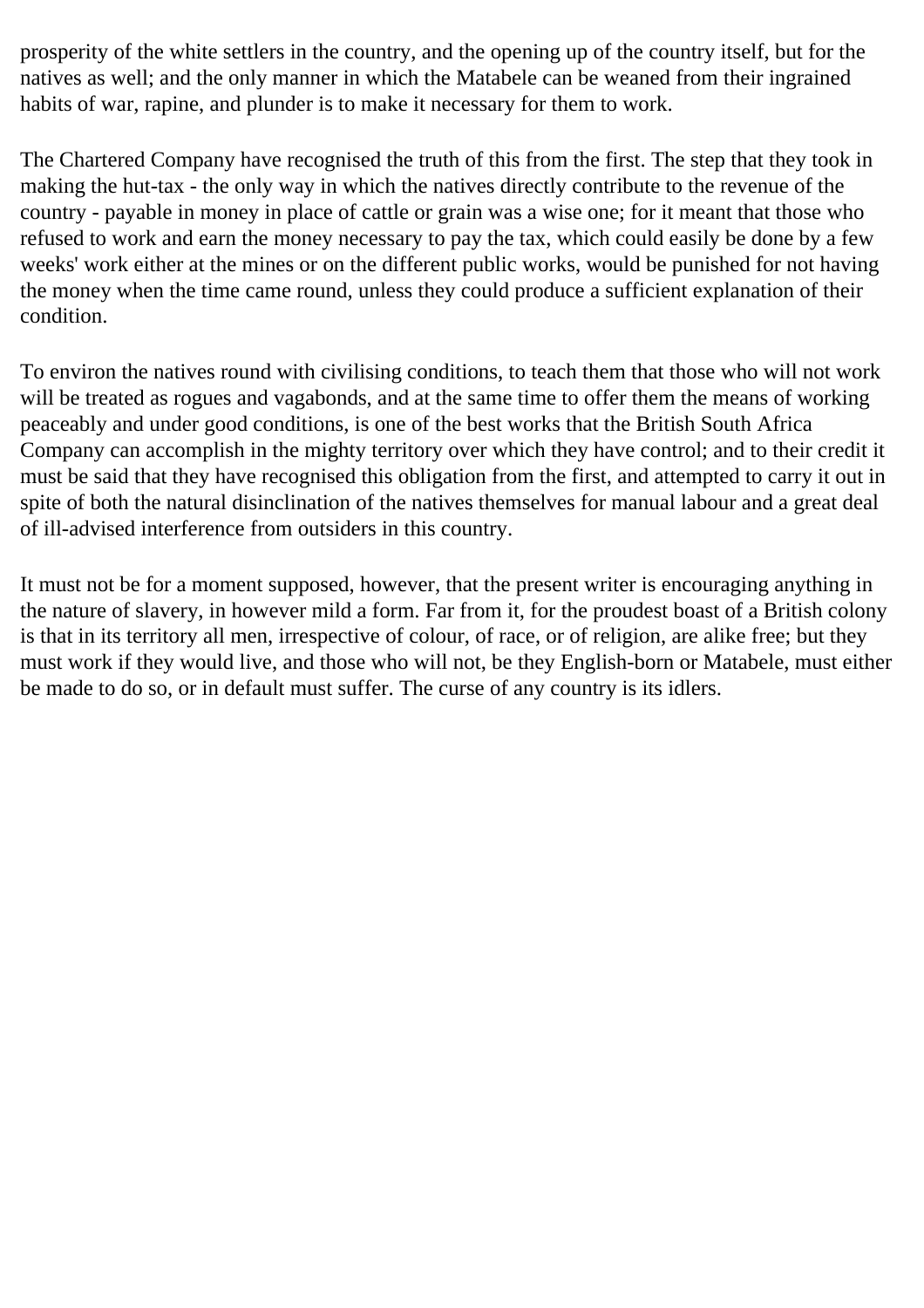### **CHAPTER XVI.**

# **THE PROGRESS OF THE COUNTRY.**

THROUGHOUT the year of 1897, in spite of the many set-backs it received, the railway from the south was steadily advancing towards Bulawayo, which it eventually reached on October 19 ; and on November 4, 1897, the line was formally declared open for traffic amid a scene of great popular enthusiasm. The track for some distance outside Bulawayo had been brightened by the erection of Venetian poles and lines of bunting, while the engine hauling the first train to arrive at the town was also gaily decorated. A large party of notabilities from England had gone out to take part in the festivities, which were kept up for some days. The construction of this railway between Vryburg and Bulawayo was a record-breaking piece of work, especially when the enormous difficulties, engineering and otherwise, are taken into consideration. From the time of the commencement of the work to that of laying the last rail at Bulawayo only twelve months passed, during which time a distance of no less than 335 miles was bridged by the railway. It was a great achievement, and the resulting benefit to the town has been abundantly seen; for though Mashonaland was colonised some four years before its sister province, and active mine-prospecting was commenced there some time previous to the Matabeleland war of occupation, yet it has been the latter part of Rhodesia which has been the quicker developed, and it was a Matabele mine, the Geelong, in the Gwanda district, that was the first to commence making a systematic output of gold.

The railway to Bulawayo, too, has been from the first worked with the utmost smoothness, and but little fault has been found with it; while, on the other hand, the railway which was advancing very slowly from the East Coast towards Salisbury has been a veritable bone of contention ever since it was first commenced. First the Chartered Company and the settlers in Mashonaland came into conflict over the dilatory manner, as it seemed to the inhabitants of the country, in which the work was being carried out; and then, when the railway was at length opened as far as Umtali, endless disputes and controversies took place about the rates charged for the conveyance of goods over it. It must be remembered that the gauge of the line was only a two feet one, which, in the opinion of many settlers in Mashonaland, formed the initial mistake. Consequently only a limited quantity of freight could be carried at once, so that the railway company had to charge high rates to make the line anything like payable. On the other hand, the railway to Bulawayo was of the standard Cape gauge, and therefore much more powerful engines could be used and heavier trains drawn, which meant the lowering of the rates and the acceleration of transport over the line.

With the rates from the Cape to Bulawayo lower than those from Beira to Umtali, about one-seventh of the distance, the residents in Mashonaland, not unnaturally perhaps, got it into their heads that they were being very badly treated when compared with the way in which the settlers in Matabeleland were being favoured. However, Messrs Pauling & Co., the constructors and lessees of the Beira Railway, made several concessions in the matter of rates, and the authorities gave the assurance that so soon as ever it was possible the line should be widened to the standard gauge, and in the meantime it was steadily pushed forward towards Salisbury.

So soon as the railway to Bulawayo reached that town most people living there looked forward to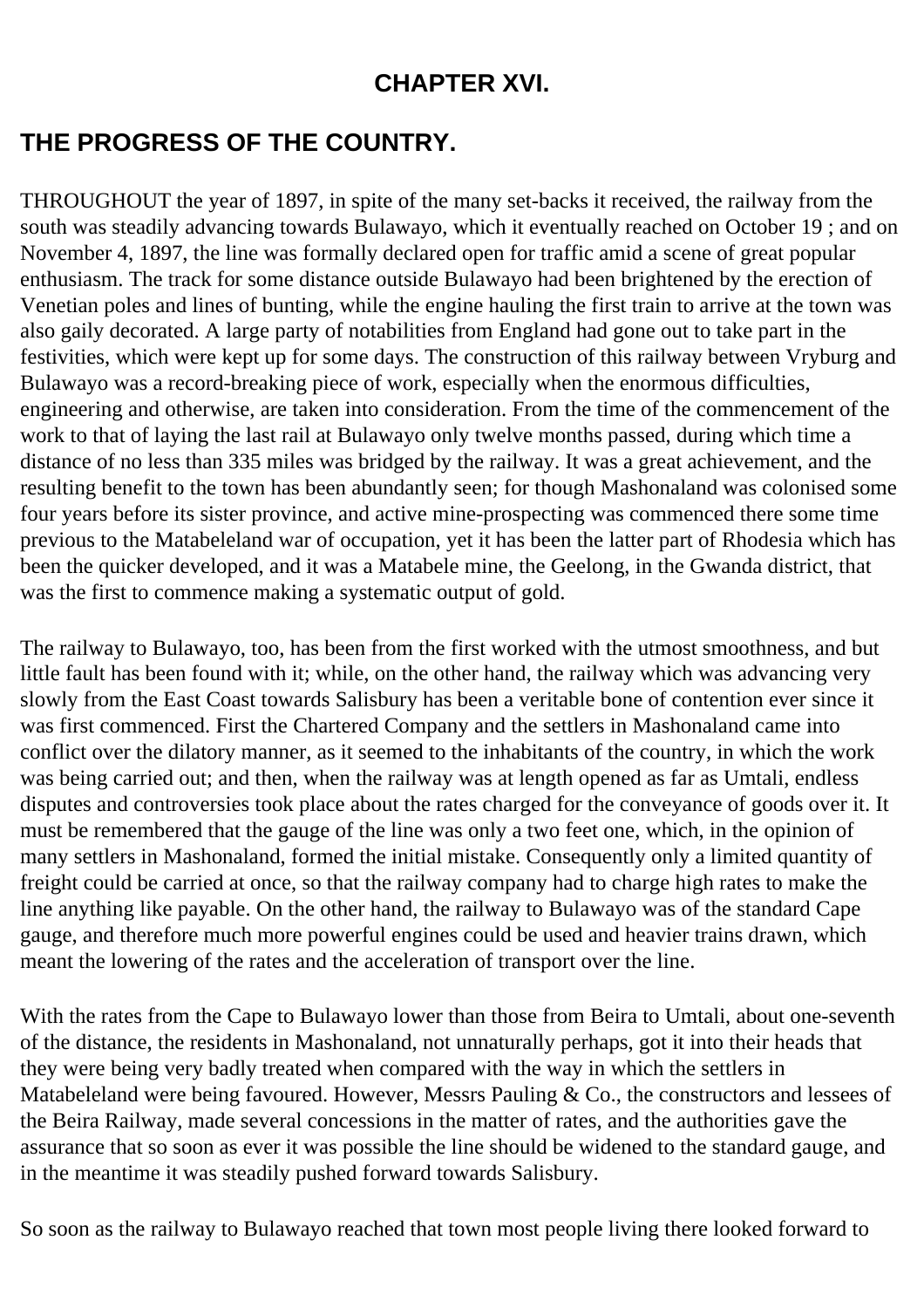seeing trade advance by leaps and bounds; but this did not prove to be the case, and those who expected to see Bulawayo develop mushroom-like so soon as the railway was opened were doomed to disappointment. A far healthier state of things prevailed, - a steady and systematic progress being made, instead of the place expanding in the rapid manner of some of the towns on the American and Australian gold-fields. Instead of the capital of Matabeleland becoming little more than a city of huts and hovels, it developed quietly and substantially; for while there was no mad rush to build in the town, such buildings as were erected were of solid yet ornamental construction, and of such a character as might do credit to any town in any State.

While signs of progress were abundantly to be observed in the country, there was still an outcry of bad times by the traders and commercial classes generally. This seemed strange at first sight, for the mining industry was going ahead rapidly, and half-a-dozen mines in the country were quickly approaching the crushing stage, when the real prosperity of Matabeleland might be looked upon as commencing, and people were flocking up to Rhodesia. There were many reasons for this outcry, however, which was in reality well founded, and one of the chief of these reasons has already been outlined in a previous chapter. Another cause was the shyness of the general public, both in England and on the Continent, to have anything to do with the new colony until its resources were proved. The investor, knowing but little about Rhodesia, feared to risk his money until he had tangible proof of the likelihood of his getting a return for it. Those who were in a position to know what the country was like were fully convinced of its great prospects and its great potential value in the future history of the world; but this latter class was but comparatively a small one, and there were many interested persons at work belittling Rhodesia and its resources, so that the uninformed knew not which to believe - the parties who spoke of the hundreds of miles of gold-reefs in the country, or those who declared that there was no gold whatever in the land, and that if there ever had been, the ancient miners had taken it all thousands of years ago.

The fact that the mines in Rhodesia had been so slowly opened up was also made a great deal of by the persons who were either ignorant of the many stupendous difficulties that had to be surmounted, or else were dishonest enough to pass them by deliberately to bolster up their case the better. About this time it was a common thing for those lately returned from the country to be besieged with inquiries as to "whether there really was gold in Rhodesia ?" and to one fresh from viewing goldreef upon gold-reef in an unbroken succession the question seemed absurd to a degree. Another cause that may have had a great deal to do with the cry of stagnant trade raised by the smaller traders was the presence in all the towns and on the principal mining-fields of agents for commercial firms in Port Elizabeth and other parts of Cape Colony, who took wholesale orders for goods of every description and had them sent forward, which they were able to do at a cheaper rate than the traders in Bulawayo or Salisbury could supply them for.

Turning to the administration of the country, it was realised by almost all that after the Jameson raid some change would have to be made in the form of government, so as to give the Imperial authorities greater control of the forces in Rhodesia and to prevent a recurrence of such an affair. Mr Rhodes and the British South Africa Company were among the first to see that alterations would have to be made in the charter, and it is a fact worth noticing that the proposal for the formation of a quasi-representative council in Rhodesia first emanated from the Chartered Company. The Imperial Government was in rather a difficult situation with regard to Rhodesia and its administration. The Government saw that the Colonial Office must have a greater say in the administration of the British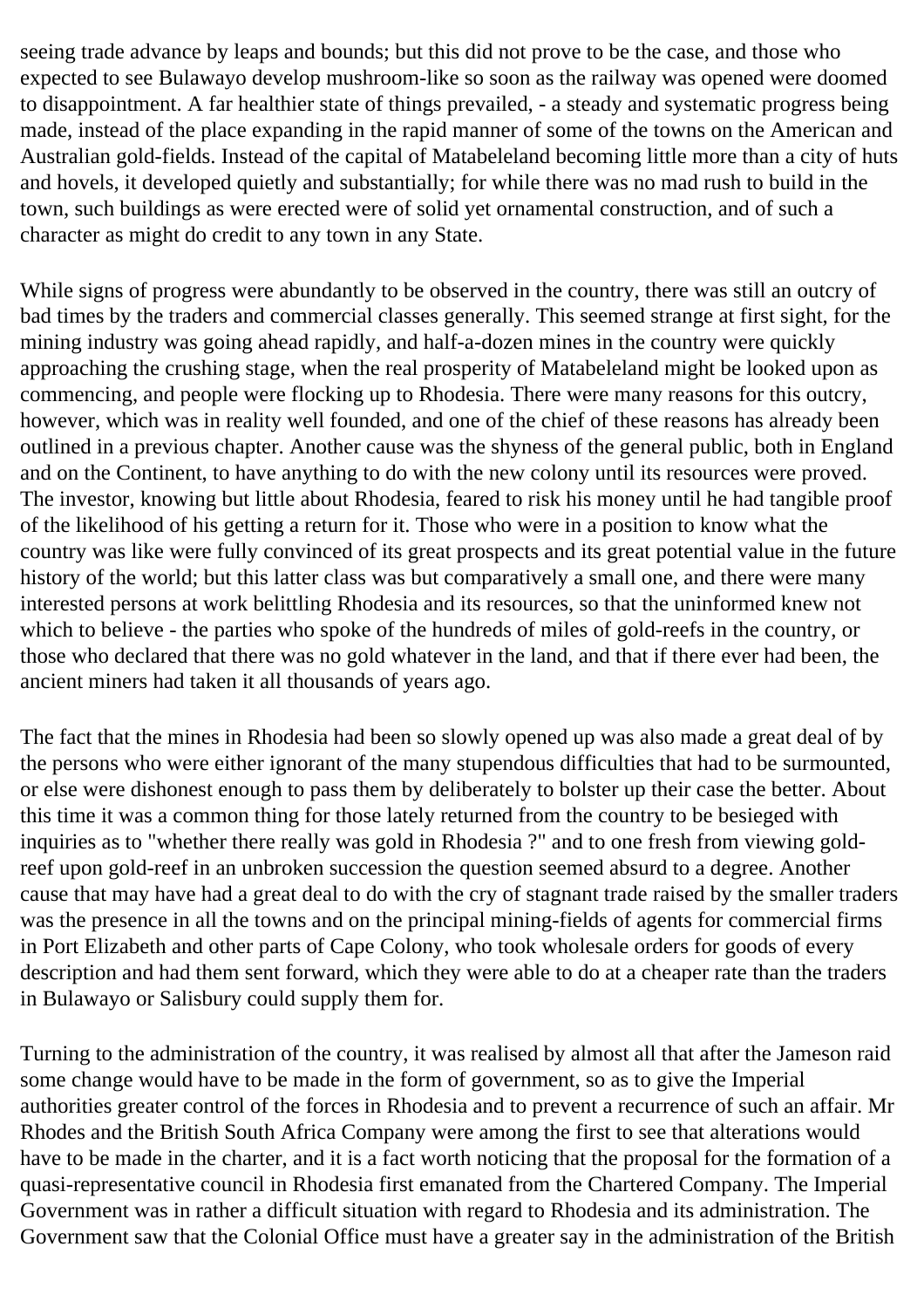South Africa Company, and yet it must not, either actually or by implication, assume any financial liability with regard to it. To ask whether or not a country can be controlled without some financial liability being undertaken is to raise a question which is outside the present limits; but it may be pointed out that the last thing in the world that the shareholders or directors of the Chartered Company desired was that the Imperial Government should assume any financial liability in Rhodesia, though, as has been said, it was seen that changes in the administration of the country were imperative.

Having this end in view, the British South Africa Company forwarded certain proposals to the Colonial Office about the beginning of 1898 for the consideration of the Imperial Government. These proposals included the reconstitution of the Administrator's Council by the addition of four elected members - being two from Matabeleland and two from Mashonaland - and as many nominated by the Company as would preserve to them a majority so long as they were responsible for meeting the expenditure. The Colonial Office provisionally accepted this offer, and on February 24, 1898, Mr Chamberlain formulated a series of proposals for the modification of the charter, which were forwarded to Sir Alfred Milner, who had been appointed High Commissioner at Cape Town in succession to Lord Rosmead, and received his approval.

In addition to accepting the offer of the Chartered Company mentioned above, the Colonial Secretary proposed to modify the arrangements then existing in Southern Rhodesia (meaning that portion of the country south of the Zambesi river), so that the control of the High Commissioner might be more direct, and might be based upon full information obtained locally through an imperial officer specially appointed and stationed at Salisbury for that purpose. It was suggested that the imperial officer named should be styled the Resident Commissioner, and appointed and paid by the Crown, while his powers and limitations were set forth at length. The chief of these limitations were, that he should not interfere with the administration of the territory except with regard to the employment of the armed forces therein, and that he should have no veto on the action of the Administrators or the Council. It was further proposed that another imperial officer should be appointed and paid by the Crown to command all the armed forces in the country.

It was believed that by these measures the extensive powers which were possessed by the Crown under the charter would be rendered effective without the Government assuming any responsibilities to the shareholders or debenture-holders of the Company. "That responsibility," declared Mr Chamberlain in the communication under notice, "must remain with the Board of Directors of the British South Africa Company." The Colonial Secretary went on to say that it was desirable that the Imperial Government should have more ample information than they had hitherto been able to obtain as to the transactions and general financial situation of the Company. After remarking that the precedent created by the India Act of 1784 for the control of the affairs of the East India Company (by which a board of control, composed of members of the Government of the day, was constituted) naturally suggested itself, Mr Chamberlain remarked that to apply such a system in its entirety to the British South Africa Company would amount to the creation of a separate public office with full responsibility for the government and revenues of the territories in question, and therefore, by implication, with a certain amount of responsibility for the finances of the Company; so that it was not proposed at that time to do more than to define explicitly, and to strengthen where necessary, the existing powers of the Secretary of State for the Colonies, and to indicate the way in which they would be exercised. These proposals of Mr Chamberlain eventually formed the basis of the Order in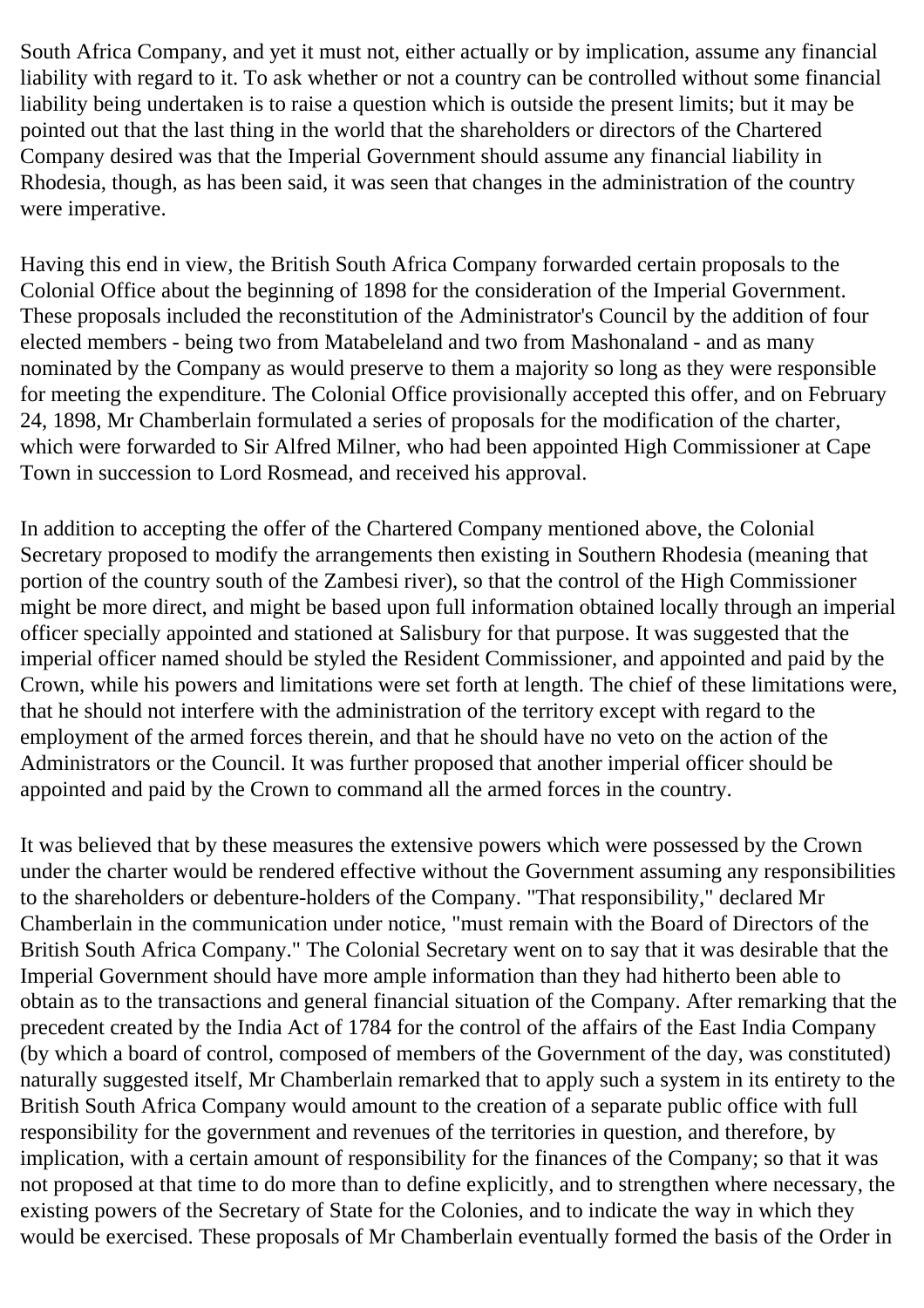Council of 1898, which constituted the first step in the history of Rhodesia towards popular representation on the governing council of the colony.

Another question that concerned Rhodesia intimately about this time was the scarcity of native labour for the mines and other works. With a native population estimated approximately by the Native Commissioners at over 300,000 persons, it seems strange that there ever should be a scarcity of labour in the country, but yet it is so; and, in fact, one of the most worrying questions with which the government at Salisbury have so far been confronted has been that of the native labour supply and the provision of enough black labour to keep the mines working. It should be remembered that a native at most only works for about three months in the year at the mines, and by that time, having earned enough to pay his hut-tax and to keep him in luxury for the remainder of the year, he returns to his kraal. This means that every mine in the country must have at least four completely new staffs in twelve months, so that to begin with, each mine uses four times as much labour as it otherwise would if the natives were content to work constantly.

Then, again, but few of the boys tried, comparatively speaking, and referring especially to the Mashona tribe, make good miners, though they are excellent husbandmen, and in this respect they are supported by a large section of the Matabele tribe: in fact, the best native miners yet tried in the country are those of the Shangaan and other trans-Zambesian tribes.

Then there is the serious competition of the Rand and other goldfields in South Africa to reckon with, which, by offering higher wages and more tempting conditions, manage to secure a large proportion of the native labour that would otherwise be available for Rhodesian use; but it seems that, properly organised and administered, there should be native workmen enough in South and Central Africa to supply all possible requirements for some years to come. Probably when, within a few years now, the Trans-continental Railway gets working, say, as far as the southern shores of Lake Tanganyika, one of the first benefits Rhodesia, and indeed the whole of South Africa, will feel from it will be in the tapping of a plentiful supply of native labour. It may be said, therefore, bearing in mind that as time goes on, and Rhodesia gets brought more and more into line with civilisation, the Matabele and other tribes in the country will feel the necessity for constantly working more than they do at present, - that this labour difficulty is only a temporary one; but at the time of writing it is a very pressing one, and has been for two years or so - in fact, ever since the development on a large scale of the Rhodesian mines commenced. So great a difficulty has the scarcity of native labourers on the mines been on occasions, that when the extension of the railway northwards from Bulawayo was commenced the constructors had to give a guarantee that the necessary black labour should not be drawn from Rhodesia, but imported either from Bechuanaland or the north.

Native labour on the mines in South Africa seems to be a necessity, and one that cannot be dispensed with, but why, save for the climate, it should be so seems puzzling when the conditions that prevail on the other goldfields of the world are examined. Indian gold-mines, it is true, are extensively manned by natives, and a certain proportion of blacks are employed on the Western Australian fields, though they probably do not number so many as the white miners; while on the principal of the remaining fields - such as California, the Klondike, and British Columbia - white labour is exclusively used. The moral of this seems to be, then, that if a goldfield is situated on tropical regions where natives abound, white labourers either could not work or it would not pay a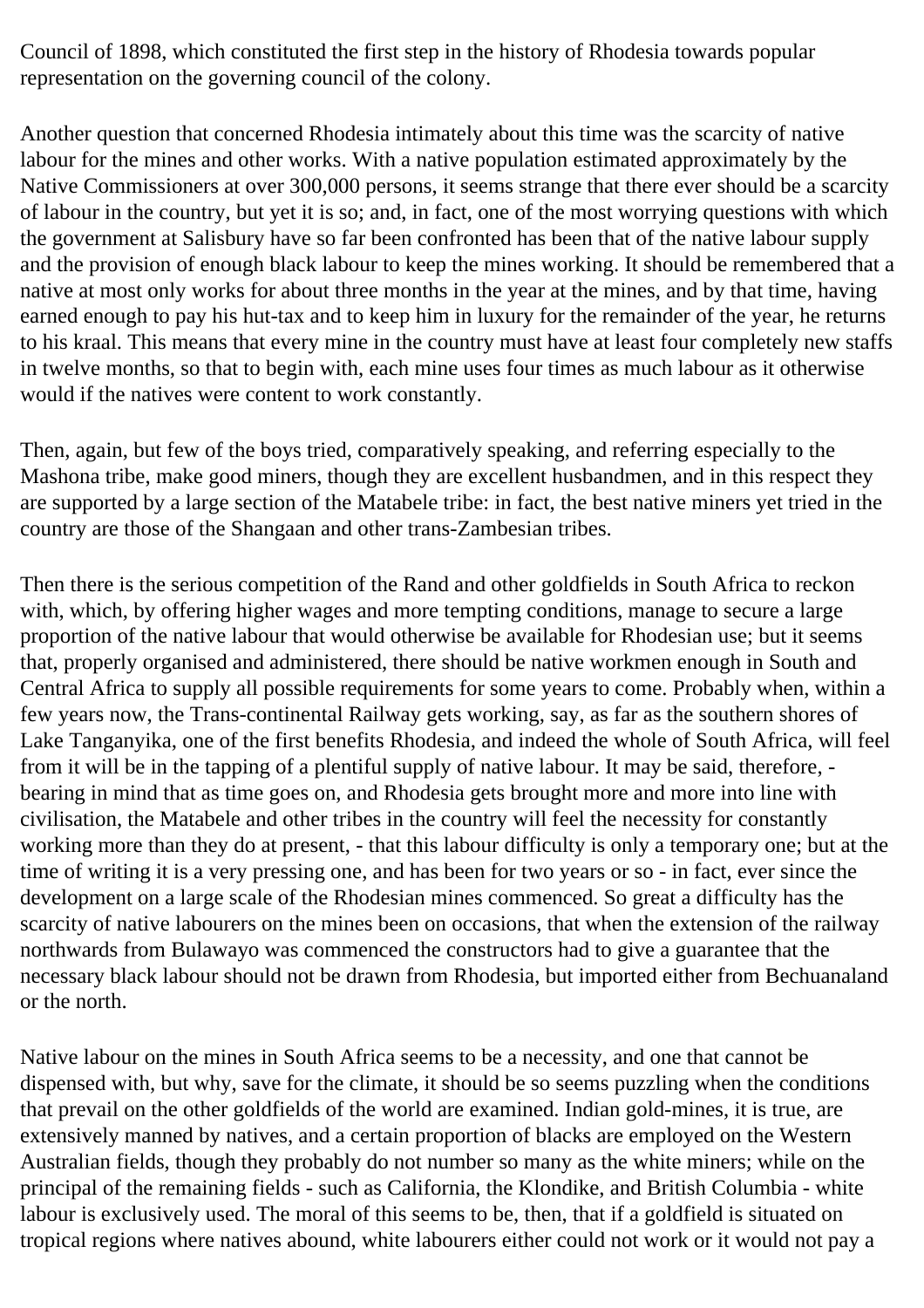company to import white labourers, as the work can be done both better and cheaper by the blacks. If the blacks cannot be obtained, however, it would seem the wiser course to make an effort to get together a staff of acclimatised white men who could be depended on to work permanently rather than to "close down" the mines, as has been done in two prominent cases in Rhodesia lately.

The "land-title question" was also one that was agitating Rhodesia in the early days of 1898, as much difference of opinion seemed to exist as to what was the exact interpretation of the rather ambiguously worded "Victoria agreement," which was hastily drawn up and given to those residents in Mashonaland who volunteered to form the pioneer column to Matabeleland in 1893.

There is another aspect of the land question in Rhodesia, however, which has not received the consideration it deserves, and yet is far more important than any dispute about the land titles, and that is the way in which the land in the country is parcelled out. In the early days of the Chartered Company's taking over the country, companies were formed in London with large capitals, and these were granted immense tracts of land which they were to exploit to their best advantage, the British South African Company only reserving to themselves the right to one-half of the profits of any minerals found on the land. It has come about, therefore, that the companies have been very reluctant to part with their land, and though they have in some instances allowed farms to be leased from them, yet they retain the freehold, and thus a settler in the country has but little opportunity for acquiring a small plot for himself. This seems to be, surely, the wrong way to open up a country. Freehold plots of convenient size at moderate rentals on easy terms of payment should be offered as inducements for emigrants to go out to Rhodesia and help to populate and open up the country. The wisdom of this course has been recognised in the United States, where even the smallest farmer in the Western States owns his "quarter-lot," and in most of the British colonies - such as British Columbia, Canada, and the Australian States; and it would seem that it would have been much better had the British South Africa Company reserved at least certain areas in each district for this purpose. They must be presumed to know their business best, however, and they have not seen fit to do this, but have preferred to allow companies and syndicates to become possessed of mighty tracts of country that are to-day virtually closed to settlement. As an instance of this, a reference to the latest Bulawayo Directory shows that the British West Charterland Company holds concession rights over 75,000 square miles of country in N'Gamiland; the North Charterland Company has "mining and surface" rights over 10,000 square miles; the Rhodesia Concessions Company has similar rights over 600 square miles in Northern Rhodesia; the Rhodesian Exploration and Development Company has either a whole or a half interest in an area exceeding 500 square miles, - and this list might be greatly prolonged.

Of course, the obvious retort to such figures is that the grants have been made to these corporations in order that they might develop the territory under their control, and then, when it was ripe for settlement, throw it open in small lots.

This is without doubt the view that the Chartered Company took when the grants were made; but unfortunately this has not been done, and there is no actual evidence that it ever will be: and hence it is that, save in a very few instances, small farmers have been unable to get their land otherwise than on lease. There seems to be an opinion growing up in all civilised countries that the old territorial system of holding land, and the consequent formation of a landowning community with large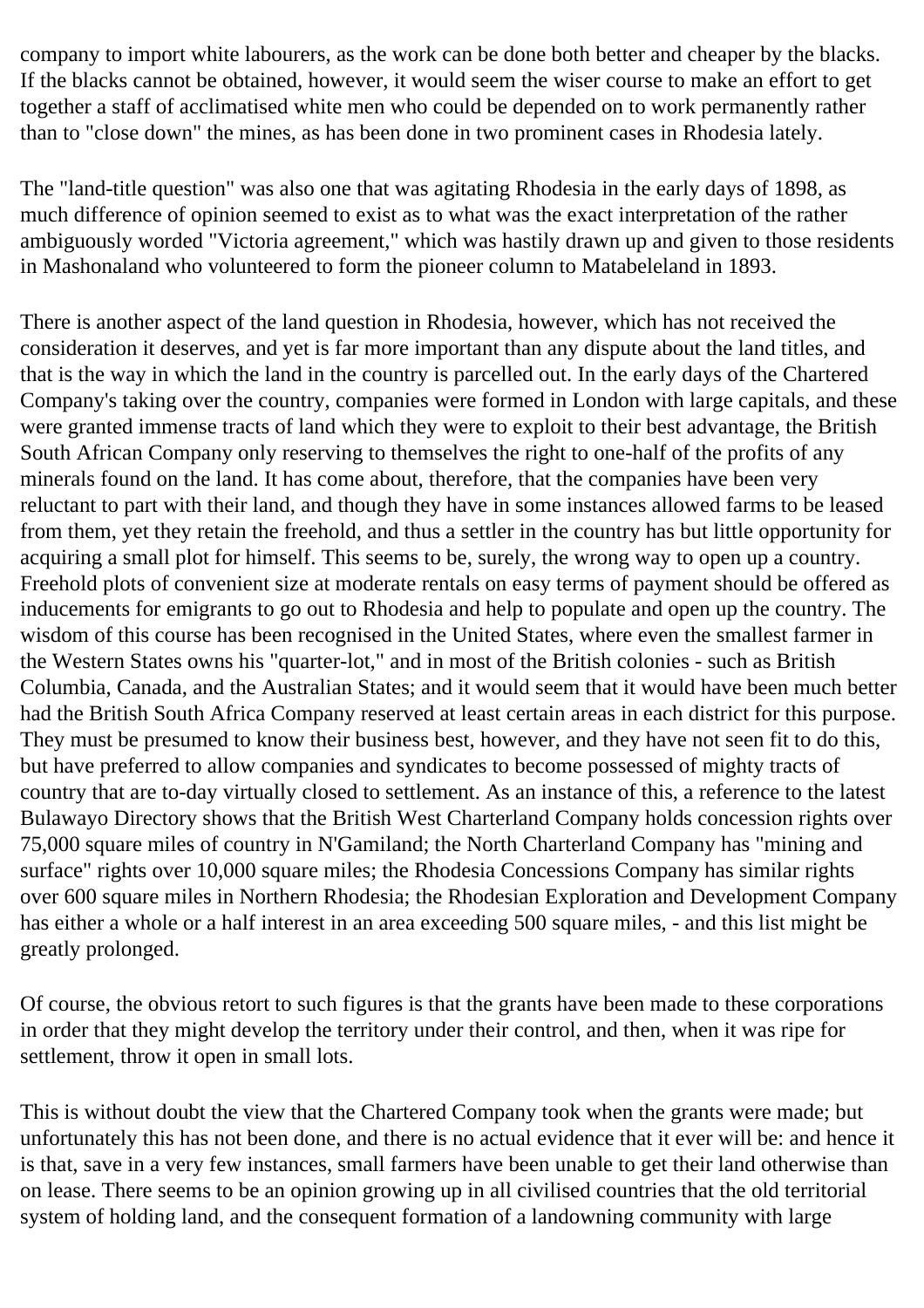estates, is a mistaken one, and that all the inhabitants of a State should have an opportunity of owning small plots of land if they wish; and yet in this virgin country of Rhodesia the old conditions are threatening to spring up. This is not written in a spirit of socialism in any shape or form, but it does seem to an unbiassed mind that a country, the whole of which practically is owned by financial corporations, is saddled with a great disadvantage as compared with one such as, say, Victoria, where, away from the towns, almost every man is his own freeholder.

It is not too late even now for the British South Africa Company to intervene and make it compulsory for these landowning companies to throw open portions at least of their vast tracts in small allotments of about 500 acres, and until this is done Rhodesia will appeal in vain, it is to be feared, to the great body of men who form the emigrant portion of this country. Of course, with its stupendous, mineral wealth Rhodesia is not so dependent on the agricultural classes as a purely farming country like Manitoba or as some of the Australian colonies; but as the mining population and the industrial classes increase in the country, the farmer will be needed to grow the food-stuffs necessary for the support of the colony, - for it is out of the question to suppose that, with the conditions of climate, soil, and irrigation which prevail in Rhodesia, that colony will be content for all time to import its grain and other crops from over the seas. Rather will it be able to send its produce home to the mother-country.

The above remarks are penned in no spirit of hostility to the British South Africa Company, whose excellent work in obtaining and developing this fine country demands the praise of all true empire lovers, but it is an attempt to point out an evil which is taking root in the country. The landowning companies are naturally not blind to their own interests, and must in course of time throw their estates open to settlers; but what guarantee is there at the present time that this step will be taken for years to come, or, in fact, that the land will ever be sold freehold? It seems more reasonable to presume that, especially with regard to the land around the principal gold-belts, which may be looked upon as the first that will appreciate in value, the companies will prefer to let it on lease, and so ensure an annual income from the ground-rents, - for of course their first and principal consideration is, and must be, the benefit of their shareholders. One does not grudge these companies holding this land, for in a measure they have earned it by their support with both their money and their influence, when, had they not come to its rescue, the country would have been on the verge of bankruptcy; but it would be well if the Chartered Company were to make a stipulation that land should be sold in the different districts to suitable purchasers who gave proofs of a bona fide intention to settle on it and cultivate it, at a price to be fixed by the Government officials on the spot, - these prices not to be so high on the one hand as to be prohibitive, nor so low on the other as to offer no return to the proprietary companies.

As 1898 progressed, the thoughts of all in Rhodesia, and of great numbers in London and other European centres, began to be turned to four mines in Matabeleland - the Geelong, the Tebekwe, the Bonsor, and the Dunraven - which were erecting gold-crushing mills, while many other mines were hurrying forward towards the same end. The Geelong mine was the first to make a return, which was published in London on October 8, 1898. It showed that in the month of September the mill had crushed 2260 tons of quartz, gaining 1417 ounces of gold, an equivalent of 12 1/2 pennyweights of gold for each ton of quartz crushed, to which has to be added a further 7 pennyweights of gold left behind in each ton of "tailings" to be treated by the cyanide or other process, - thus giving a total return of nearly an ounce of gold for every ton of quartz crushed.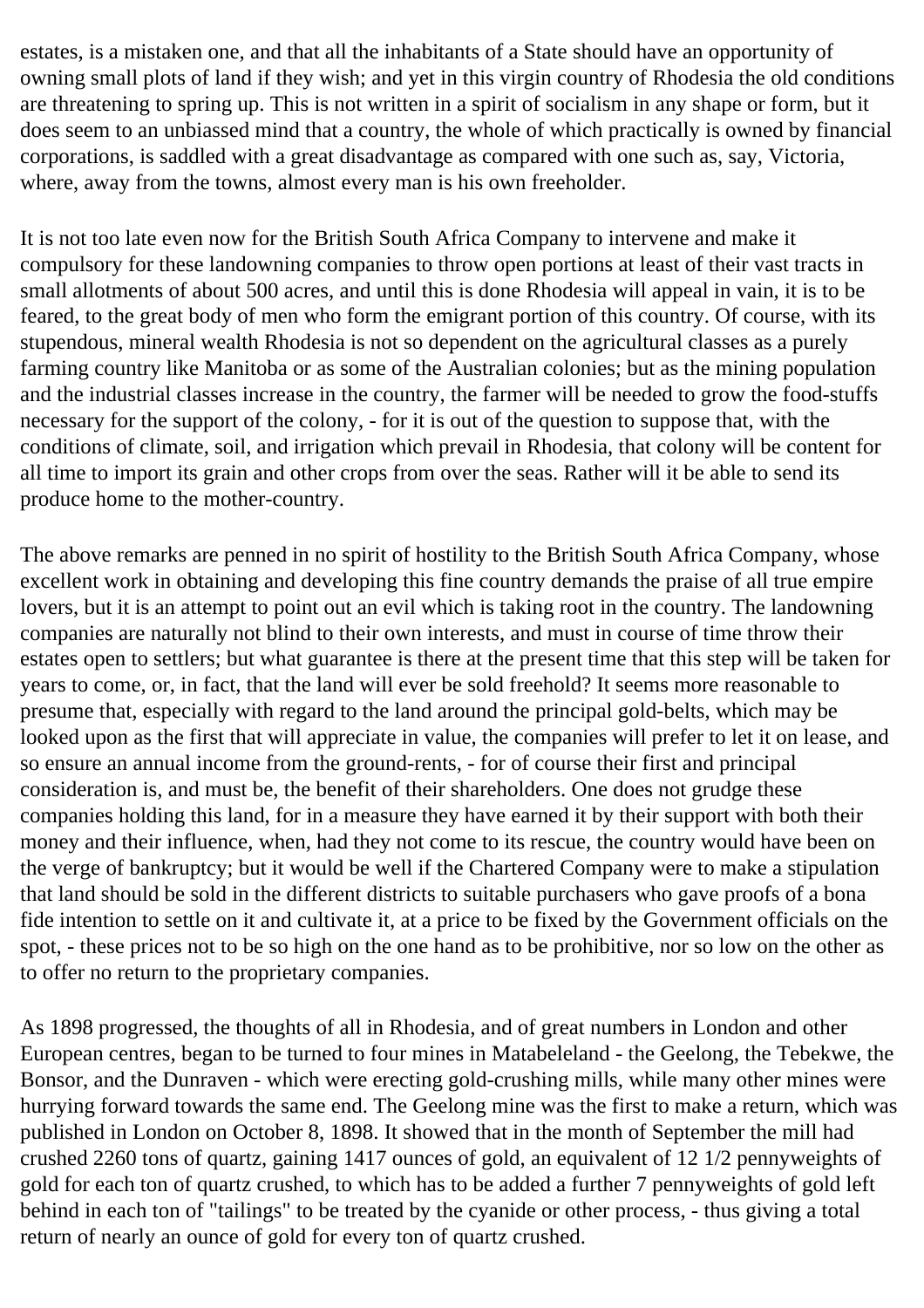This result was looked upon in London as being very satisfactory, though the shares in the Geelong Gold-mining Company did not immediately show any appreciation - a fact which was accounted for in financial circles by the statement that the result was very similar to that which had been expected. The Tebekwe mine quickly followed in the wake of the Geelong, by making a return which was of an equally satisfactory character; and the Bonsor and Dunraven mines, which are controlled by the same group as that owning the Geelong mine, were soon making regular returns likewise, so that by the end of the year these four mines, aided by sundry small returns from various quarters, had gained a total output of 17,613 ounces, which, taking the standard price per ounce of gold at £4 sterling, meant that in four months Rhodesia had added over £70,000 to the wealth of the world, or at the rate of nearly a quarter of a million a-year, - a triumphant retort to those whose cry had for long been that there was no gold in the country.

As 1899 went on, however, labour troubles began to show themselves once more, until the monthly output, which in March of that year had risen to 6614 ounces, fell in August to a little over 3000 ounces, - this falling off being principally due to two of the mines, the Bonsor and the Dunraven, having been compelled to stop their mills, or, in the parlance of the miners, to "close down," owing to the scarcity of native labour. This scarcity is accounted for by different authorities in various ways, but the chief cause seems to have been the return of the natives to their homes in order to get in their harvest of grain, which was then ripe; but so soon as this was done the natives seemed, or at least a large proportion of them seemed, perfectly willing to commence working again. With regard to the Bonsor mine, there was another cause which led to the lack of natives. This was an explosion which unfortunately occurred on it in the early part of 1899, and was attended with loss of life, which led to the mine being looked upon as "bewitched" by the superstitious natives. The Government and the various Chambers of Mines in the country saw that some steps would have to be taken to prevent this falling off in the native labour-supply becoming an annual affair, and, after some considerable correspondence and debate, a "native labour bureau," by which it was hoped that the labour difficulty would be surmounted, was formed. At the time of writing, this bureau has only just got into working order, so that it is impossible to say whether this will be the case or not, but it is devoutly hoped by all who have the welfare of the country at heart that the means taken to ensure a plentiful labour-supply for the future will be successful.

While these events were taking place in Matabeleland, the railway from the East Coast was rapidly approaching Salisbury, and on the Queen's birthday (May 24) the line was formally opened for traffic amid scenes of rejoicing similar to those which characterised the arrival of the line at Bulawayo. Now that each portion of Rhodesia has got its railway to the coast, it seems as if the tide of misfortune and difficulty which has for so long dogged the country is about to turn, and a wave of prosperity such as was looked for in the early days of the Pioneers is about to set in. There have been other causes, however, which have delayed this, as will be explained later, but those who know the country best are certain that the period of its prosperity cannot now be long delayed.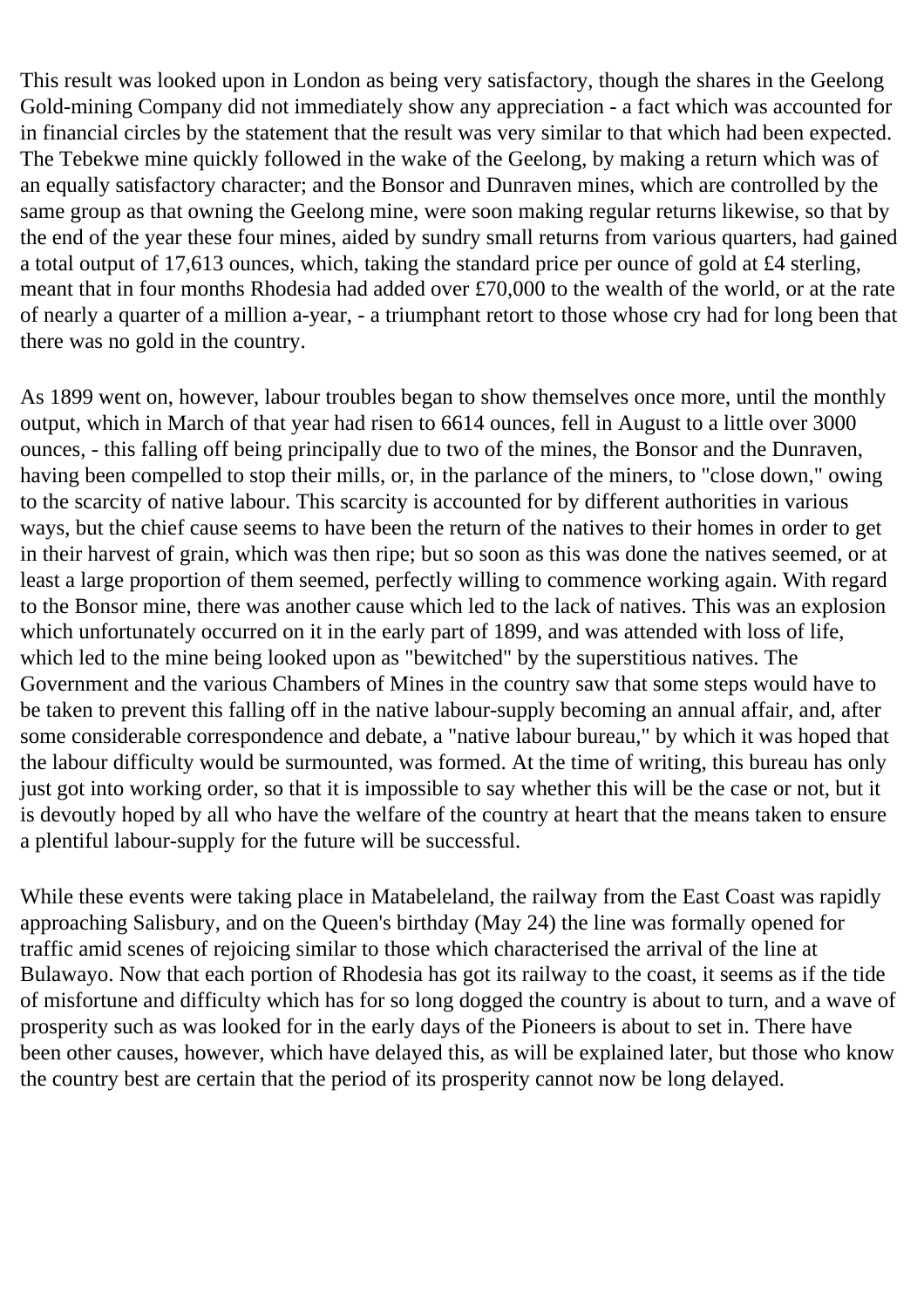### **CHAPTER XVII.**

# **MR RHODES AND THE IMPERIAL GOVERNMENT.**

EXACTLY when the first conception of a railway line to stretch across Africa from north to south first took shape in the brain of Mr Rhodes is hard to say, but undoubtedly the trans-continental telegraph, which he announced his intention of constructing some ten years ago, was in a measure intended to be the forerunner of this other larger enterprise. Mr Rhodes realised that one of the first things required for the rapid civilisation of the country which bore his name was the means of quick communication with the south, and as the first step in this communication he pushed forward the erection of the telegraph wire and the railway. Probably when he commenced the former he had no idea of carrying it through to Egypt, but it is easy to imagine how such a suggestion would naturally evolve itself once the building of the line was started. At first it may be considered that Salisbury was intended as the northernmost limit of the line, and then, as the British South Africa Company assumed the administration of the territories north of the Zambesi, the wire was carried gradually forward towards the Central African Lakes, until at last it was decided to connect the Cape with Cairo and the northern ports of Egypt.

Mr Rhodes's appeal for funds for laying and maintaining this wire met with but slight response on the London Stock Exchange, for the idea of a telegraph wire right across Africa in those days seemed little more than an idle dream. The Soudan was then the headquarters of the Khalifa, and the dervish power in that region had yet to be broken; and then there was the vast stretch of unknown country in Central Africa to be crossed, so that it is no wonder that matter-of-fact business men were shy of putting their money into such an undertaking, especially as the prospective profits did not seem to be great. To-day, however, nous avons change tout cela; every one who knows anything of Africa realises that the telegraph line will be working from Cairo to the Cape in a very few years now, and that all the remaining difficulties will be successfully surmounted. In fact, what Mr Rhodes perceived six or seven years ago all the world admits to-day. That is the key-note of Mr Rhodes's life - he can always see a decade ahead of the rest of the world. As the London Stock Exchange would not provide the money, Mr Rhodes provided it himself, and the line was quickly carried forward. The construction to Salisbury was commenced in 1890, at the beginning of 1892 the line reached that town, and at the end of 1898 its length was 3613 miles. It had arrived at Lake Nyassa, and its construction to Lake Tanganyika was being undertaken. So much for the progress of the telegraph line.

As for the trans-continental railway, as has already been stated it reached Bulawayo in November 1897, at the time when in the north of the continent Lord Kitchener was pushing forward his railway from Wady Halfa to Berber with the primary object of striking a decisive blow at the power of the Khalifa; so Mr Rhodes lost no time in preparing to move his end of the railway farther northwards towards the Zambesi. Nominally the moving spirit in the railway extension to the north is the Bechuanaland Eailway Company, but in reality it is Mr Rhodes, who by the very force of his personality has convinced nearly all who have come into contact with him, not only that the line can be constructed without much difficulty, but also that it will pay once it has been opened for traffic.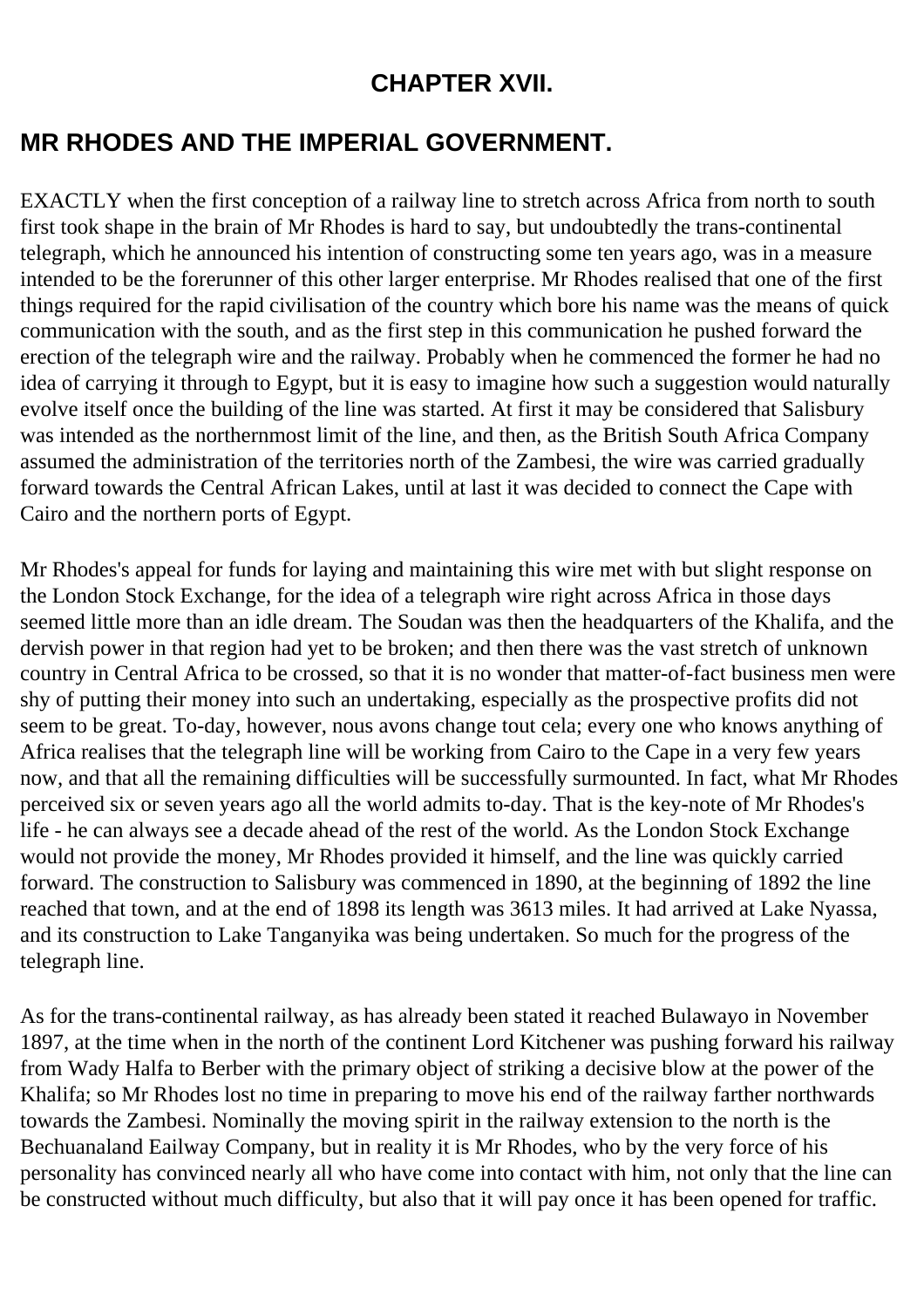When the rebellion in Mashonaland was at length thoroughly over, Mr Rhodes was at liberty to turn his undivided attention to the question of the railway, and so in the spring of 1898 he came to London for the purpose of opening negotiations with the Imperial Government. As soon as he arrived he wrote a letter to the Colonial Secretary, dated April 28, 1898, placing before the Government certain proposals with regard to the extension of the railway from Bulawayo towards Lake Tanganyika, which he had determined on as the first portion of the line to be constructed, and inviting the co-operation of the Imperial Government in the scheme. In this letter Mr Rhodes stated that the distance to be traversed by this part of the line would be between 700 and 800 miles, and while no survey had been made of the country, yet trustworthy information had been obtained as to the character of the land and the difficulties to be overcome, and also that these difficulties would probably be no greater than those which had already been successfully surmounted in the section between Mafeking and Bulawayo. Mr Rhodes had received a letter from Sir Gordon Sprigg, then Premier at the Cape, saying that should he be successful in obtaining the help and countenance he required from the Imperial Government, he - Sir Gordon - would be prepared to confer with his colleagues in the Cape Cabinet with a view to submitting proposals to the local parliament under which the Government of the colony might practically contribute towards the cost of the work of the extension, thus recognising the advantages which would accrue to the colony from the construction of the line. A copy of this letter was enclosed in Mr Rhodes's letter to the Colonial Office.

Mr Rhodes in this letter went on to say that he estimated the net cost of the construction of the line to Lake Tanganyika at about two millions sterling, basing his estimate on the fact that the average cost per mile of the existing portion of the railway had been, approximately, £3000. With regard to raising this money, Mr Rhodes stated that he should recommend the Bechuanaland Railway Company to obtain the sum by a further issue of debentures, which would be secured upon the whole of its assets and under-taking, after provision had been made for safeguarding the rights of the holders of the existing debenture issue of two millions sterling. This meant that, subject to the existing debentures, the subscribers to the new issue would have offered them as security for their money the whole line of 580 miles from Vryburg to Bulawayo then built and being worked at a profit, as well as any further extension that might be made; the subsidies paid to the railway company by the Imperial Government and the British South Africa Company, which then amounted to £30,000 per annum; and blocks of valuable land in Bechuanaland and the Bechuanaland Protectorate, amounting in all to an aggregate area of 8000 square miles, thus making ample provision for the payment of the interest on the debenture issue.

The British South Africa Company was prepared to guarantee the interest upon the whole of the further issue of debentures required; and with the view to the creation of these debentures upon more favourable terms than would otherwise be possible, Mr Rhodes asked that the Imperial Government should give a collateral guarantee. This is an important point to be recollected in this correspondence between Mr Rhodes and the Imperial Government. He did not want the Government to give him a single halfpenny in cash: all he wanted them to do was to guarantee that, in the unlikely event of the Bechuanaland Railway Company failing to pay the interest on its debentures as it became due, and the British South Africa Company failing to meet its guarantee likewise, the British Government should promise to pay the interest. How this request was received will be seen later. In the event of the Government acceding to the proposal, it was intended to issue the new debentures at the rate of either 3 1/2 per cent for a limited number of years, or of 2 1/2 per cent in perpetuity. The construction of the line, Mr Rhodes went on to say, would be carried out in sections of 200 miles at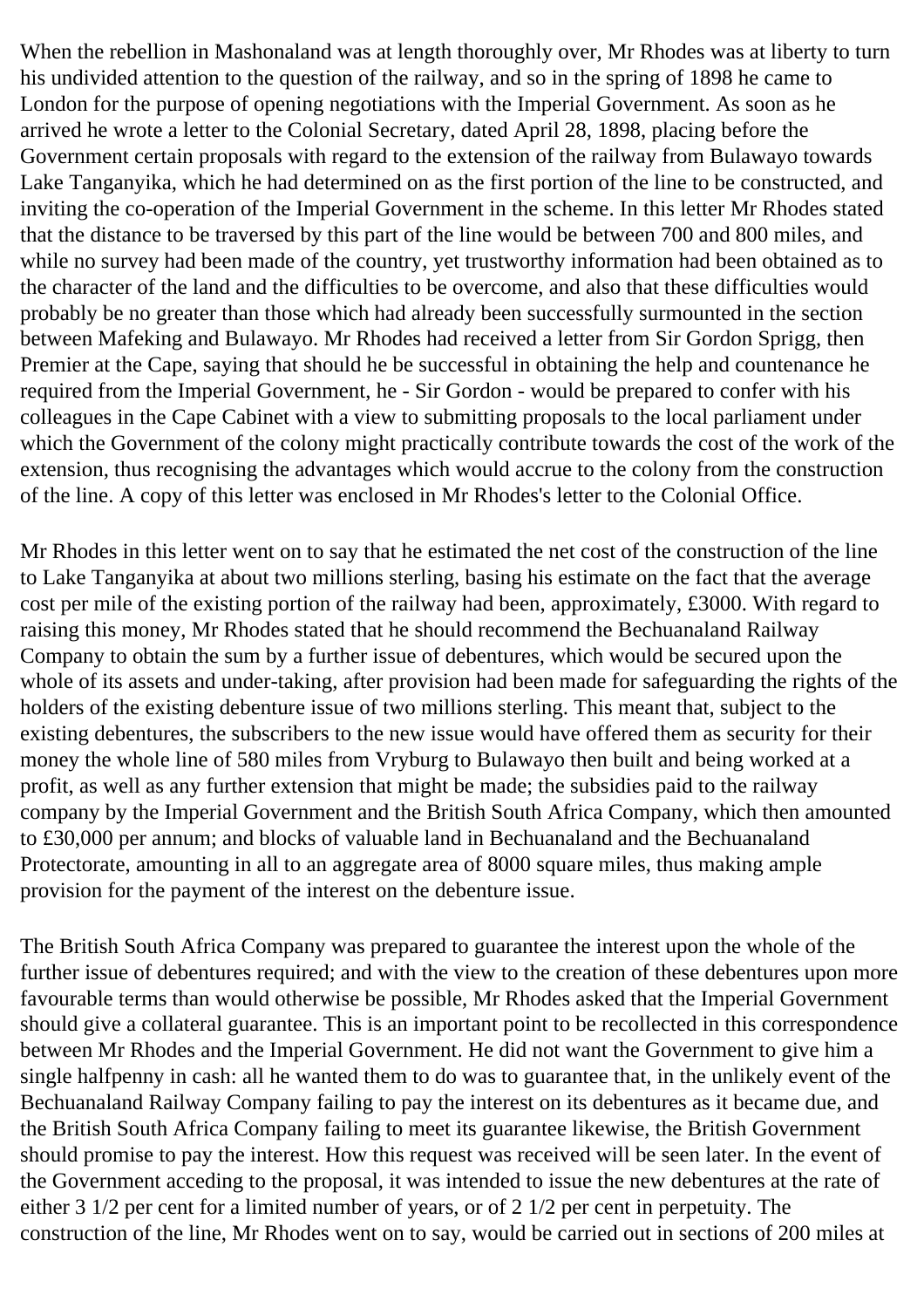a time; and he further suggested that the funds for each section should be raised separately, and that it should be open for the Imperial Government to refuse to guarantee the interest upon the debentures to be issued for the construction of any section unless it was satisfied as to the commercial prospects of the proposed extension, and as to the nature of the contracts intended to be entered into. The first of these 200-mile sections, Mr Rhodes pointed out, would tap the valuable coalfields which had been discovered in the Bubi, Mafungabusi, Sengwe, and San-yati districts, and would also traverse the promising gold districts of Bembesi, the Lower Sebakwe, and the Lower Umfuli; while the second section would pass through the Lo Magondi district, which was rich in evidence of gold; while, once the Zambesi was crossed, the line would run through an excellent cattle country densely populated by natives.

Mr Rhodes then referred to the traffic which might be expected to accrue from this portion of the line, and the benefits which the railway would confer on South Africa generally with regard to the provision of native labour, after which he gave it as his opinion that each section of the line would quickly pay its way, and cited in support of this the fact that for the first four months during which the line had been working to Bulawayo a net profit at the rate of £155,000 a-year had been earned, which, after the payment of the interest on the existing debentures, left a balance of £85,000,- a sum sufficient to pay the whole of the interest on the capital required to extend the line to Lake Tanganyika; so that the responsibility of the Imperial Government, in the event of its giving the guarantee asked for, would have been little more than nominal.

Mr Rhodes emphasised the desirability of the Imperial Government supporting this enterprise, if only to enable them to more effectually put down the slave-trade which was carried on in Central Africa, - which could be better done by means of a railway through the interior than by an expensive blockade by gunboats at the mouths of the rivers. He referred to the precedent of India, where it has long been the policy of the Government to encourage railway enterprise, and for which subsidies and guarantees had been freely given by the Imperial Government. Mr Rhodes also pointed out that it had long been the practice of the Bechuanaland Railway Company to purchase the whole of its material, plant, and rolling-stock in England, and said that there would be no change of policy in this respect. The construction of the line to Lake Tanganyika would, it was estimated, require 160,000 tons of material - apart from all rolling-stock - and the realisation of the project would thus confer a substantial benefit upon British trade.

In conclusion, Mr Rhodes summarised the principal heads of his letter, and pointed out that there was not the slightest probability of any payment ever being required to be made under the guarantee out of public funds, since this could only happen in the contingency of both the railway company and the British South Africa Company failing to meet their obligations, - "which," added Mr Rhodes, "is almost absurd to contemplate." He therefore submitted, in his own words," that the present occasion furnishes a unique opportunity for the mutual cooperation of her Majesty's Government, the Government of the Cape Colony, and the British South Africa Company, in an undertaking which will probably prove of far-reaching importance in its effect upon the development and consolidation of British interests in Africa." This was the opening letter of the correspondence between Mr Rhodes and the Imperial Government on the subject of the railway, and was of such a character as to demand the best attention and consideration that the Government could give it; and this, no doubt, it received.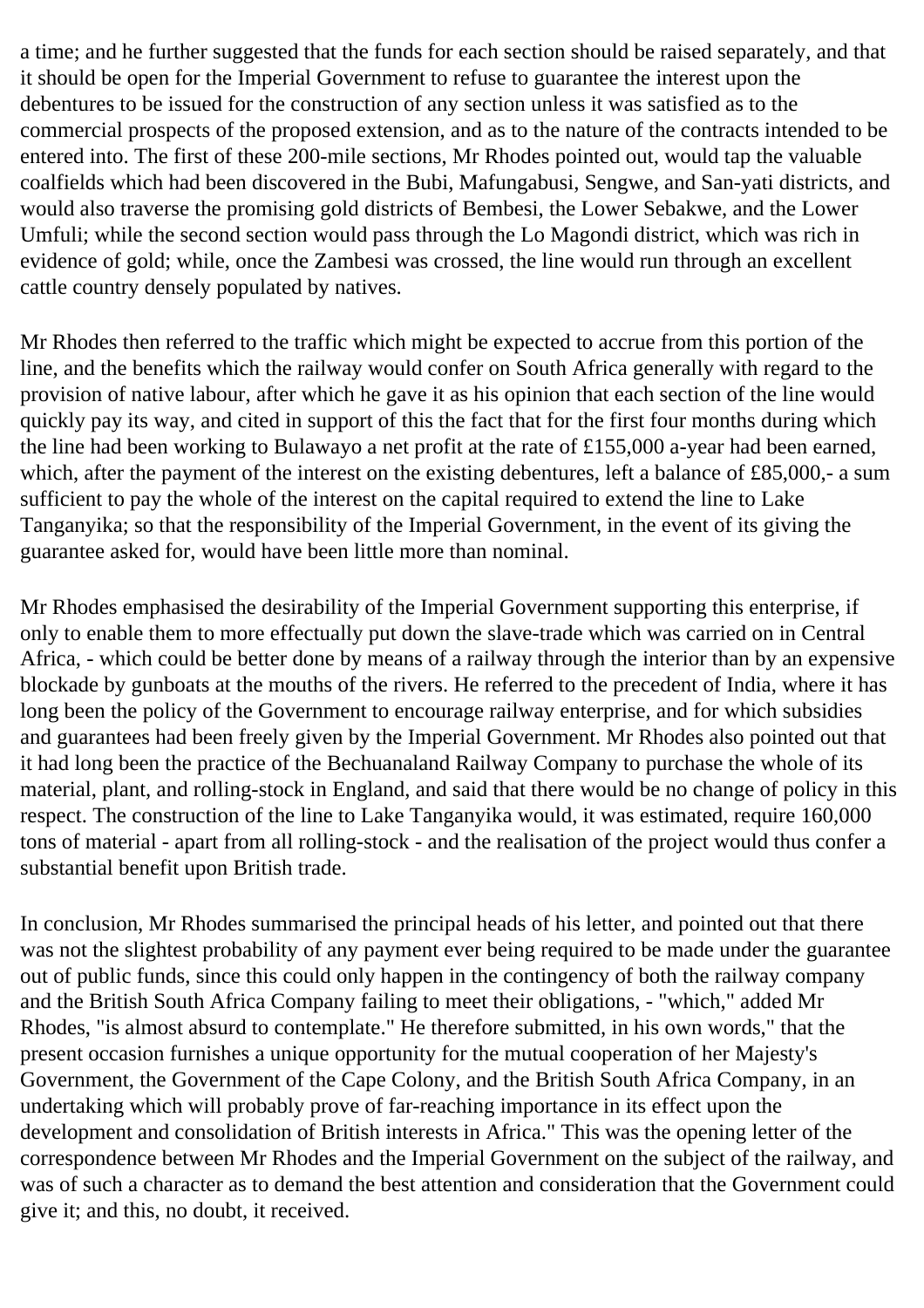The reply of the Colonial Secretary was forwarded to Mr Rhodes on July 28, 1898, three months after the receipt of Mr Rhodes's letter. This reply commenced by stating that Mr Chamberlain had been in communication with the Lords Commissioners of the Treasury in connection with Mr Rhodes's proposals, and that her Majesty's Government recognised that the ultimate responsibility for the peace, order, and good administration of the territory controlled by the British South Africa Company rested with the Imperial Government, and that the establishment of communications by means of a railway was one of the most advantageous and most economical means of securing these objects, and therefore the scheme was one the conception of which commended itself to the Government. "Before, however," the letter continued, "the Government could invite Parliament to give its financial support, it must be furnished with more definite information on certain points."

The Government seemed favourably disposed to Mr Rhodes's suggestion that the railway should be built in sections of 200 miles each, and that any assistance given by the Government to one section should not commit them to giving assistance to any other section. The heads on which the Government desired further information were set out at length, and the leading condition that they made was, that an adequate survey of the country through which the railway was proposed to be taken for the first section of the line should be made, so that a trustworthy and fairly accurate estimate of the cost of its construction could be formed. Particulars were asked for as to the financial standing of the Bechuanaland Railway Company, its outstanding liabilities, and its ability to pay the interest on its proposed debentures, and also for similar evidence regarding the assets and liabilities of the British South Africa Company in the form of a certified balance-sheet. Finally, it was stated that the Government attached great importance to substantial co-operation on the part of the Cape Government. This letter, while showing that the Cabinet regarded the construction of the line with a certain amount of favour, was couched in a studiously non-committal form until the further information asked for was supplied.

So soon as Mr Rhodes received this letter he prepared to return to South Africa to have the survey for the first section of the railway made, and to collect the other information required by the Government ; and there the matter rested until January 1899, when Mr Rhodes once more returned to England and resumed the correspondence. In the meantime he had had the route of the railway to the Zambesi surveyed by Sir Charles Metcalfe, the consulting engineer to the British South Africa Company, and this gentleman in his report stated that he was of the opinion that the first section of the line beyond Bulawayo should be extended to 250 miles, so as to tap the extensive coalfields of the Mafungabusi district. He further stated that a detailed survey for the railway northwards from Bulawayo as far as Gwelo, a distance of 110 miles, had been completed under his supervision, and that his assistants were then at work on the detailed survey from Gwelo to the Zambesi; he had satisfied himself that no special engineering difficulties would be met with, and he estimated that the average cost of construction per mile would not exceed £3500. According to this estimate, the total cost of the construction of the 250-mile section would be, in round figures, £900,000.

Mr Rhodes, in a letter to the Colonial Office, dated January 16, 1899, submitted two proposals to the Government for the raising of the necessary capital. By the first he proposed that the amount required - £900,000 - should be raised by an issue at par of debentures to be redeemable at par, and bearing interest at the rate of 2 1/2 per cent; that the interest of these debentures, together with a further 1 per cent for sinking fund, should be guaranteed by the British South Africa Company for a period of 50 3/4 years; and that in addition a guarantee of the 3 1/2 per cent required for interest and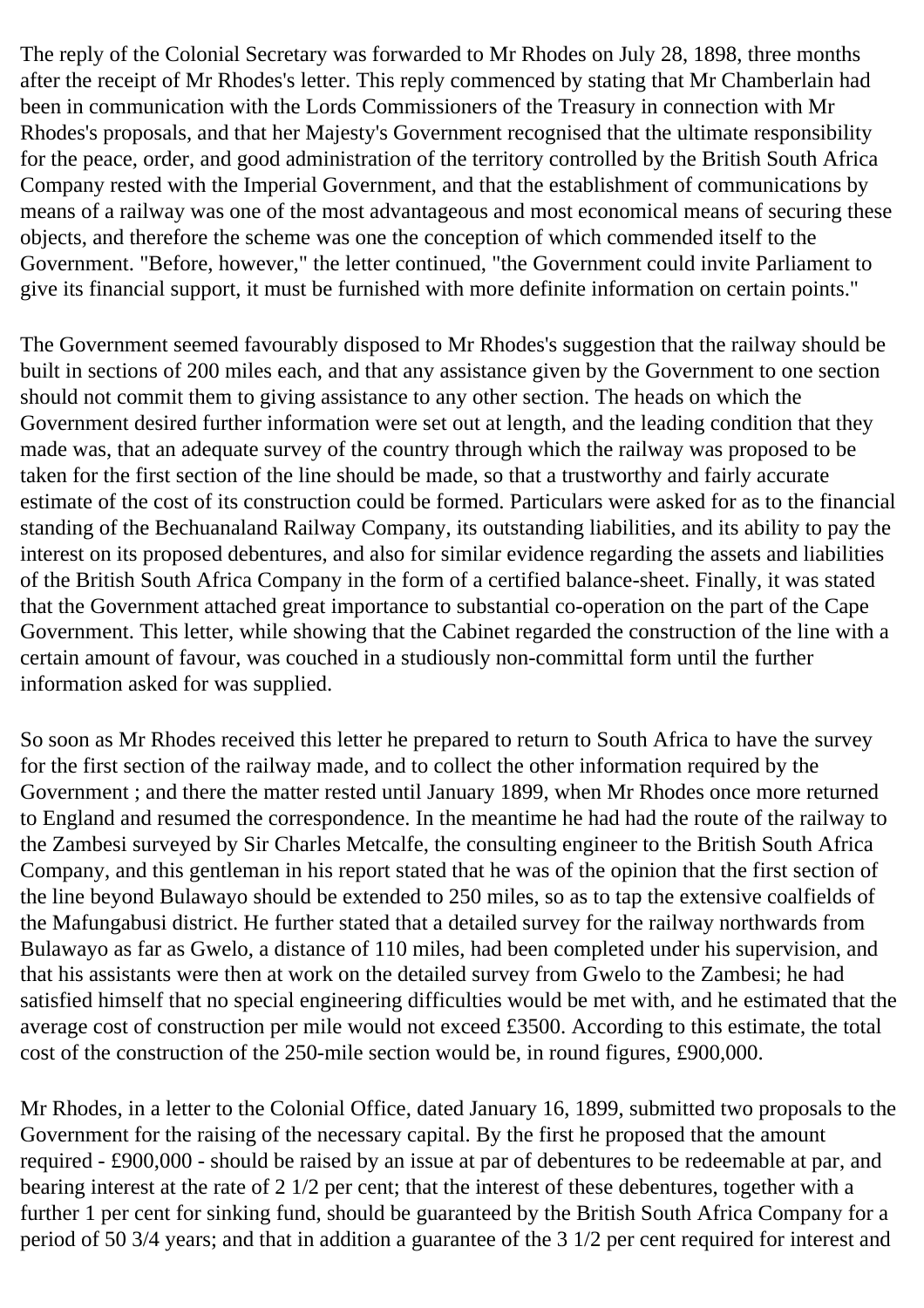sinking fund should be given by the Imperial Government. The alternative proposition of Mr Rhodes was, that the Bechuanaland Railway Company should exercise their option to redeem the whole of their existing £2,000,000 of 5 per cent debentures at 5 per cent premium; that a fresh issue of £3,000,000 debentures, bearing interest at the rate of 2 1/2 per cent, should be made to provide (1) the £900,000 required for the construction of the new section, and (2) the £2,100,000 required for the redemption of the existing £2,000,000 issue of debentures; that a guarantee of interest at the rate of 2 1/2 per cent and of 1 per cent sinking fund should be given by the British South Africa Company for a period of 50 3/4 years upon the whole of the £3,000,000 issue of debentures; and that in addition a guarantee of interest and sinking fund to the same amount should be given by the Imperial Government.

Of these two schemes, Mr Rhodes considered that the second was preferable to the first, as from a financial point of view it was undesirable that there should be different classes of debentures, as would be the case if the Government accepted the first scheme. As showing the advantage to the railway company of having the guarantee of the Imperial Government, Mr Rhodes pointed out that while the liability of the railway company for interest at the rate of 5 per cent on its £2,000,000 was £100,000 per annum, under the scheme outlined above the annual liability for interest at 2 1/2 per cent on the whole of the £3,000,000 of debentures would only be £75,000, or a clear saving to the railway company, through the use of the imperial credit, of £25,000 per annum, with the addition of 250 miles to its system. With regard to the further information asked for by the Government in its letter of July 28, 1898, regarding the receipts of the line between Vryburg and Bulawayo, its cost of construction, and other particulars, Mr Rhodes enclosed these and also a certified copy of the British South Africa Company's balance-sheet, showing that with the issue of new shares then being made the available cash assets of that Company would be over two millions sterling. This letter of Mr Rhodes closed by saying that "this railway may fairly claim to be an imperial undertaking, and as such it is commended to the favourable consideration of her Majesty's Government."

There was much interest being manifested in this correspondence with the Government about the trans-African railway, but Mr Rhodes preserved a sphinx-like silence, and with the Government equally uncommunicative, the public was compelled to fall back on conjecture. At the beginning of February Mr Rhodes caused a mild surprise in London by the announcement that he was going to Egypt, for it had been looked upon as a certainty that he would remain in England until the matter with the Government was settled one way or another, and it was thought in some quarters that his thus quitting the country was an indication that he had met with a rebuff at Downing Street. His visit to Cairo, however, was principally to arrange for the transport of the iron poles for the transcontinental telegraph line up the Nile, and to confer with Lord Cromer on the rates to be charged and other details in connection. In the House of Commons the "Liberal Forwards" gave evidence of bitter animosity to Mr Rhodes and his work, and a certain section of the London press also attacked him in vigorous terms; but the numbers of the one were so small, and the influence of the other so exceedingly slight, that this opposition did not affect the issue at all.

On his return to Europe Mr Rhodes halted at Berlin at the beginning of March 1899, where he had an audience with the German Emperor regarding the passage of the trans-continental telegraph and railway lines through German territory. A glance at the map of Africa will show that Rhodesia is separated from the British colony of Uganda by Lake Tanganyika and the boundary line between German East Africa and the Congo Free State, so that the dream of an "all-red" line across Africa is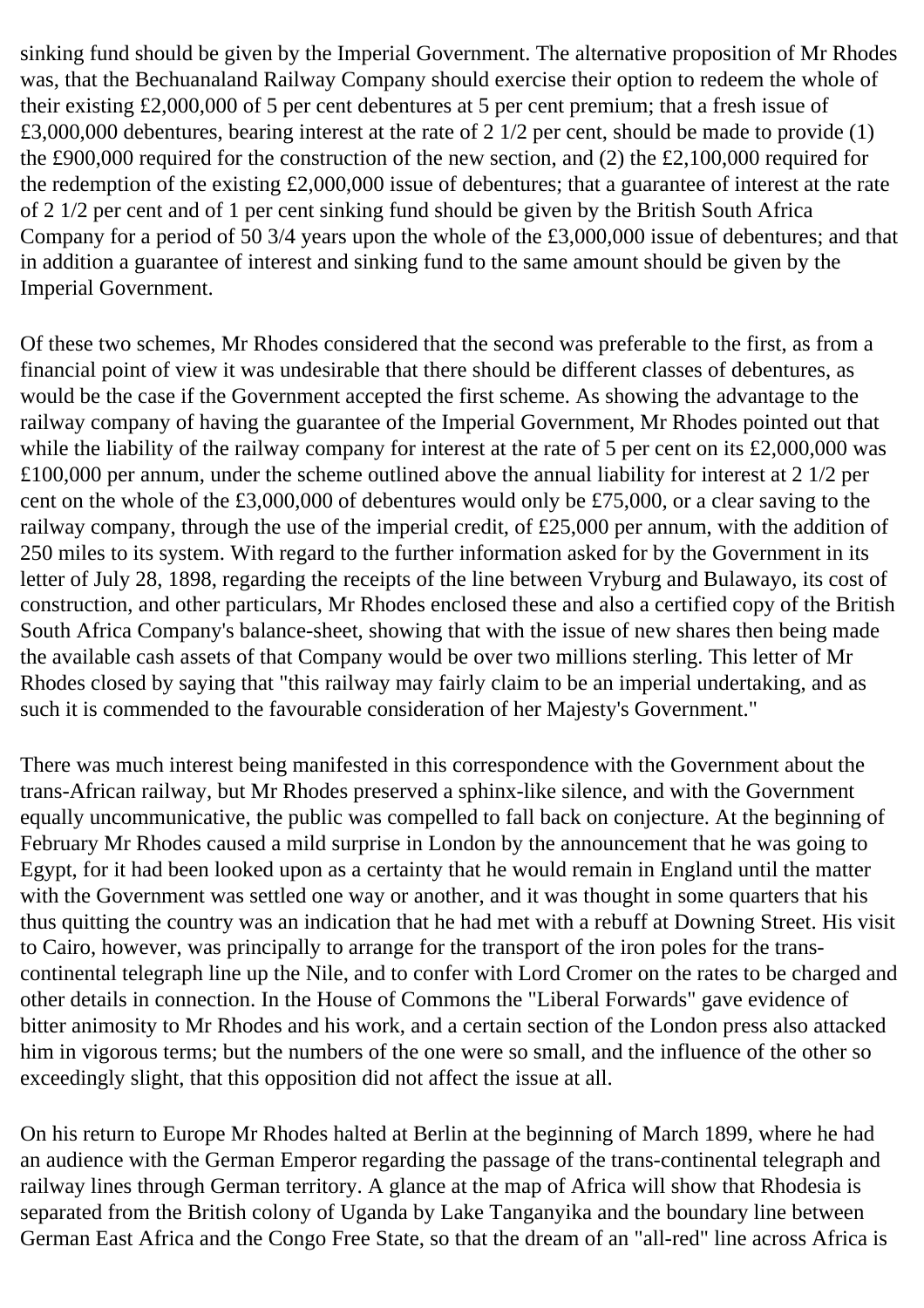impossible, and the railway and the telegraph will therefore have to pass through either German or Belgian territory: of these two, Mr Rhodes preferred the former. He therefore approached the German Emperor for permission to lay the lines through German possessions, and was well received by the Kaiser, who has a keen eye for business, and is well endowed with the "imperial instinct." The first interview between these two interesting personages, the German Em peror and Mr Rhodes, took place on March 11, and while what passed thereat is of course a secret, yet the Kaiser is known to have shown himself as being very friendly disposed to the scheme, - an attitude that was reflected by the German Government and the Berlin press; and it was at length announced that the agreement for the carrying of the telegraph wire through German East Africa had been completed, and that the question regarding the railway was still under negotiation.

Mr Rhodes arrived once more in London on March 27, and immediately wrote to the Colonial Office saying that as the adoption of either of his previous proposals seemed to offer certain difficulties, he made the following further proposal: That the Bechuanaland Railway Company's existing debenture issue of £2,000,000 be paid off; that a new issue at par of debentures to the same amount redeemable at par, bearing interest at the rate of 2 1/2 per cent per annum, should be made upon the same security as previously offered; and that, in lieu of a guarantee of interest upon the capital to be raised for the extension, the Imperial Government should guarantee the interest upon the above amount, and in addition a sinking fund charge at the rate of 1/2 per cent. The total liability would thus be 3 per cent on £2,000,000, or £60,000 per annum. Under these conditions the British South Africa Company was prepared to give a similar guarantee, and also to deposit for a term of years to be agreed upon the sum of £300,000 in Consols as an insurance against any shortfall in the receipts of the line. Mr Rhodes stated that if the Imperial Government was prepared to accept this, the Bechuanaland Railway Company would construct immediately, at its own risk and without further guarantee, the first section of the line to the north.

On May 1, 1899, the Colonial Secretary wrote to Mr Rhodes with reference to the three proposals he had made to the Government, announcing that the Government was not prepared to accept any of them - a most surprising conclusion. The main objections, as stated by Mr Chamberlain, were as follows: (1) The Government considered that they would incur a certain risk, while no adequate financial advantage would accrue to them under any of the proposals; and (2) there was no provision that the Cape Government would participate in the guarantee, though that Government was greatly interested in the matter, looking at the direct personal advantage which might be expected to accrue to the colony from the traffic that would flow between the north and the sea over its railway system.

While not accepting any of Mr Rhodes's proposals, the Government made a provisional offer in the following terms: That the Imperial Government should lend the Bechuanaland Railway Company £2,100,000 for the redemption of the existing 5 per cent debentures of the railway at a premium of 5 per cent, the interest for this sum to be at the rate of 2 3/4 per cent with a sinking fund of 3/4 per cent, for which no guarantee would be required by the British South Africa Company. This arrangement was conditional on the guarantee by the Cape Government to pay for the period of the currency of the loan (sixty years) one-third of any deficiency which might at any time exist in the payment of interest and sinking-fund. The ordinary shareholders of the Bechuanaland Railway Company were to contract that at the expiry of the period of repayment the railway from Vryburg to Bulawayo should become the joint property of her Majesty's Government and the Cape Government on the payment to the shareholders of the sum of £100,000, while the railway company was to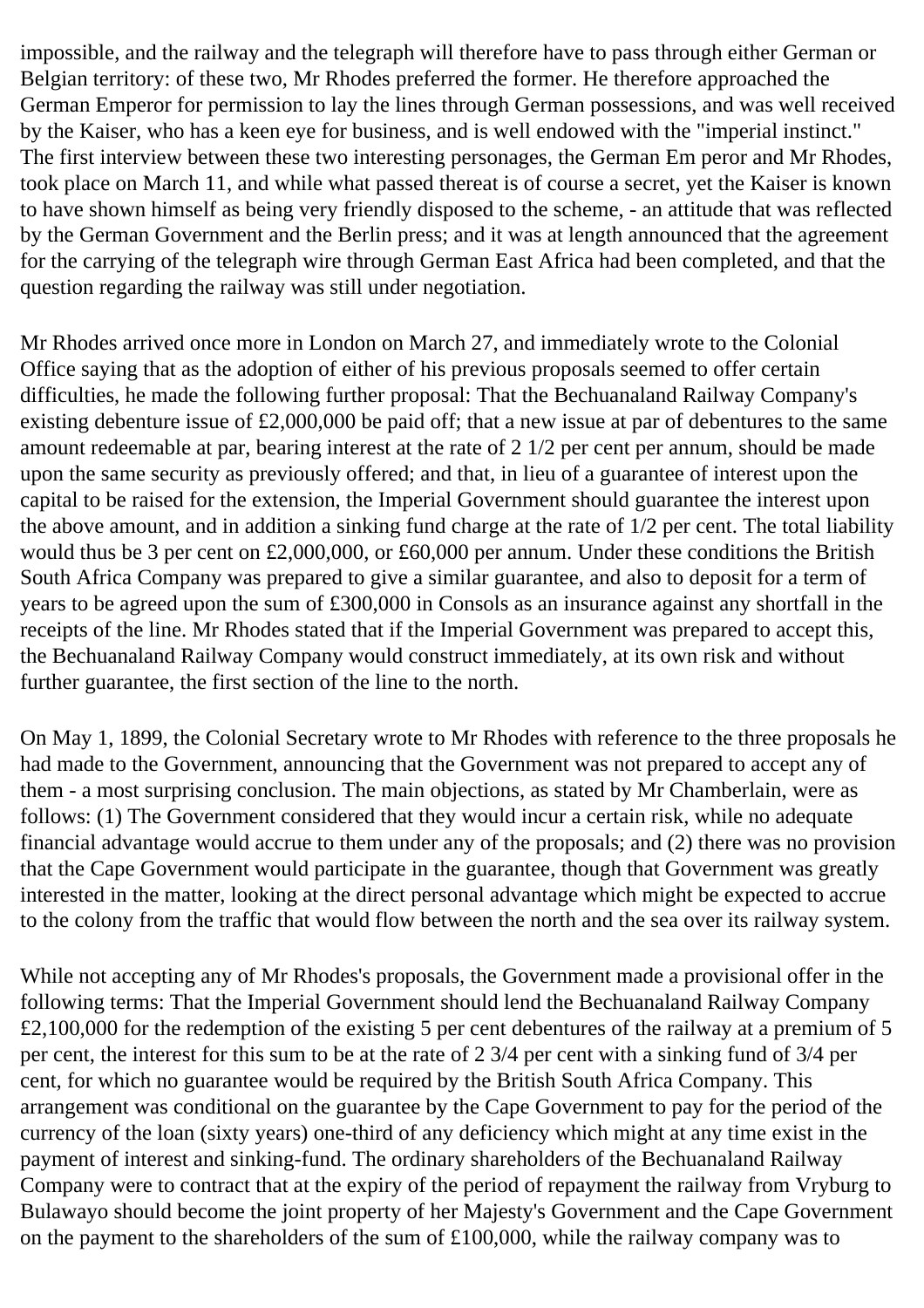deposit the sum of £300,000 in Consols until the extension of the line was completed.

Such conditions as these were, of course, absurd, and could not for a moment be entertained. Mr Rhodes did not want any money from the Imperial Government, and had never asked for it: all he wanted was a collateral guarantee, so as to enable him to raise the money on better terms than he could have done without it. On May 9, therefore, Mr Rhodes replied to the communication from the Colonial Office regretting that the Government had not seen its way to accept any one of his proposals, as he had been led by the letter of the Colonial Office, dated July 28, 1898, to believe that they considered the matter favourably. With regard to the introduction of the Cape Government into the guarantee, Mr Rhodes said that he did not think that Rhodesia should put itself under an obligation to the Cape Colony by asking for a guarantee with the risk of a refusal, which would place it and the Imperial Government in an absolutely false position. "I am further," Mr Rhodes went on, "in a position to state that the financial objections to the scheme from the point of view of the Bechuanaland Railway Company are vital. The board of that company point out that, under one of the clauses of your proposal, all the profits of the line are to be devoted to its extension or improvement; that for sixty years the shareholders are to get no profits, and that after that time the whole of their rights are to be surrendered for £100,000. As shares representing one-third of the share capital are in the hands of independent shareholders at a present market value of £120,000, they are unable to understand on what grounds her Majesty's Government expect the shareholders to consent to hand over their whole property for £100,000 after sixty years, and to receive no profits in the mean time." It is not often given to a private individual to be in a position to rebuke the Government of a great Power in this manner, nor is it often that a Government needs such a rebuke; for the proposals of the Cabinet were ridiculous to a degree, and demand no further comment than that which Mr Rhodes be- stowed upon them in the paragraph of his letter quoted above.

With this breaking off of the negotiations Mr Rhodes was not beaten by any means, despite the exultation of his opponents; for, as will be more fully explained later, the financial houses in London interested in Rhodesia immediately came to Mr Rhodes's assistance and offered to provide the money for the extension of the railway northwards. And so in a very short time after the rejection of the proposals of Mr Rhodes by the Imperial Government, the construction of the railway northwards to Gwelo from Bulawayo was commenced.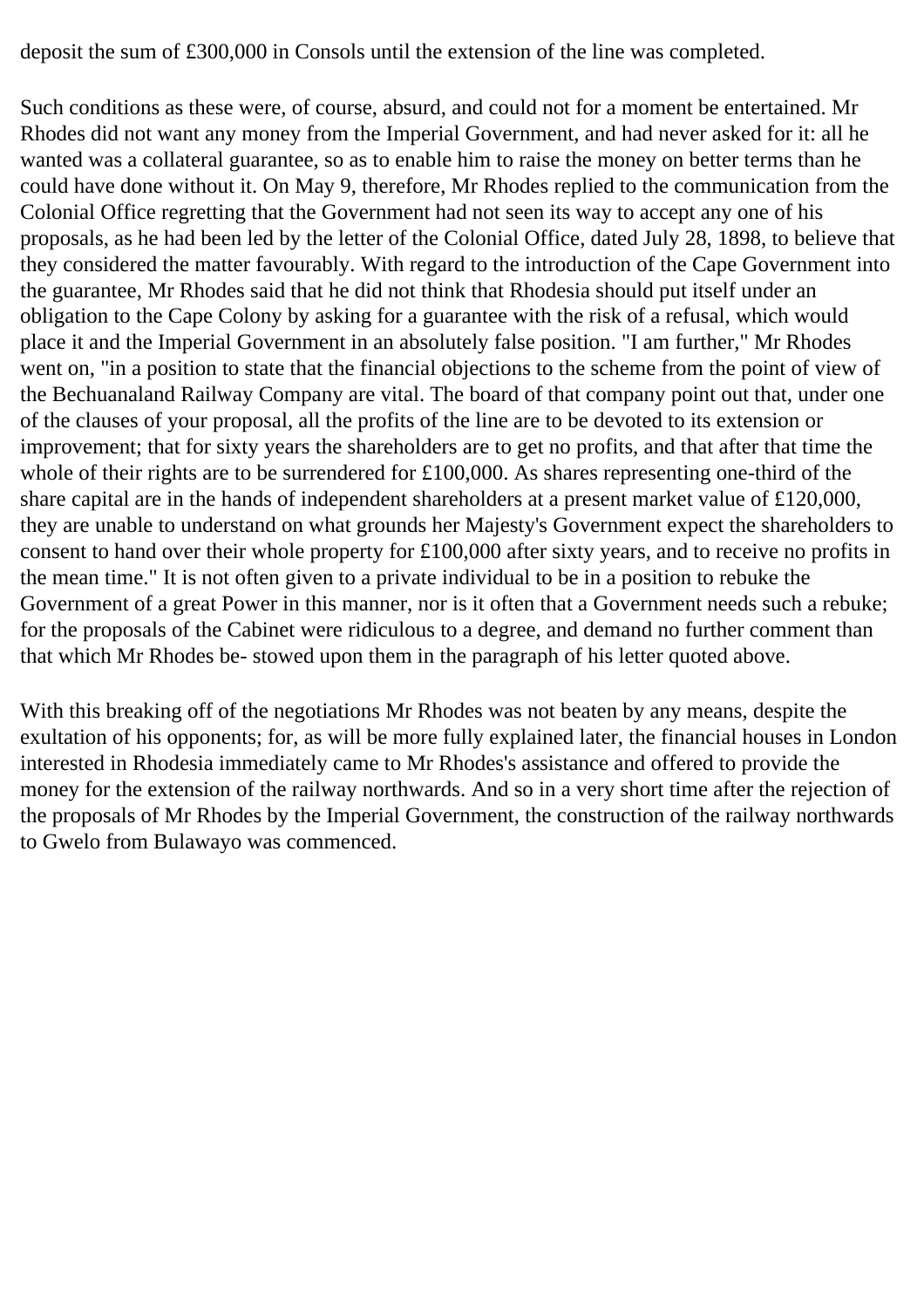#### **CHAPTER XVIII.**

## **REPRESENTATIVE GOVERNMENT IN RHODESIA.**

SHORTLY after the rejection of Mr Rhodes's proposals by the Imperial Government, an extraordinary meeting of the British South Africa Company was called to enable that gentleman to lay before the shareholders his views as to the future policy and prospects of the Company, and naturally a great portion of his speech dealt with the telegraph and railway schemes. Referring to his recent visit to Egypt, Mr Rhodes said that he had come to an agreement with the Egyptian authorities whereby the charge for messages through their territory was fixed at 2 1/2d. per word; and he further stated that he had signed an agreement with the German Government for the passage of the telegraph wire through their territory for a period of forty years, after which time so much of the line as passed through that territory would become the property of Germany, who would, however, undertake to transmit through messages.

Mr Rhodes then turned to the railway enterprise, dealing first of all with two branch lines which were to be built from Bulawayo. The first of these was to go to the Gwanda district to the southeast of Bulawayo, and was intended to be extended eventually to the Tuli coalfield. The capital needed for this railway, which would be about 100 miles long, was set down at £300,000, and this had been provided by the mining and other companies holding large interests in the Gwanda district, and for whose benefit chiefly the line was to be built. The other branch railway which it was proposed to construct was to go to the north-west from Bulawayo, to reach an extensive coalfield which had been discovered in the neighbourhood of the Victoria Falls. It was proposed that this line should be a narrow-gauge one, its length to be about 170 miles, while the capital required would be nearly the same as that for the Gwanda line, £300,000. Mr Rhodes announced that there was a group of financiers in the city prepared to raise this capital, without any guarantee from the Chartered Company.

These two branch lines disposed of, Mr Rhodes turned to the trans-continental trunk line. After commenting on the refusal of the Government to give him the guarantee that he sought, Mr Rhodes announced that the directors of the British South Africa Company had, after a great deal of consideration, determined to build the line northwards as far as the limits of their territory - roughly speaking, about 900 miles north of Bulawayo, - but the idea of pushing it forward beyond that towards Egypt must be suspended for a while. It might come in the future, but the directors of the Chartered Company had first to look to the development of the country under the administration of the Company. To raise the money for this extension, the directors of the British South Africa Company had been to all the companies owning claims in the country and asked them for financial support for this undertaking, and in response these companies had immediately subscribed nearly half a million sterling at 3 per cent interest, which was sufficient to carry the railway forward for 150 miles or so, to the Globe and Phoenix mine in the Sabakwe district. This meant that about 750 miles of railway would remain to be built before the northern boundary of Rhodesia was reached; and Mr Rhodes explained at length to the meeting how he proposed to raise the capital for this great undertaking.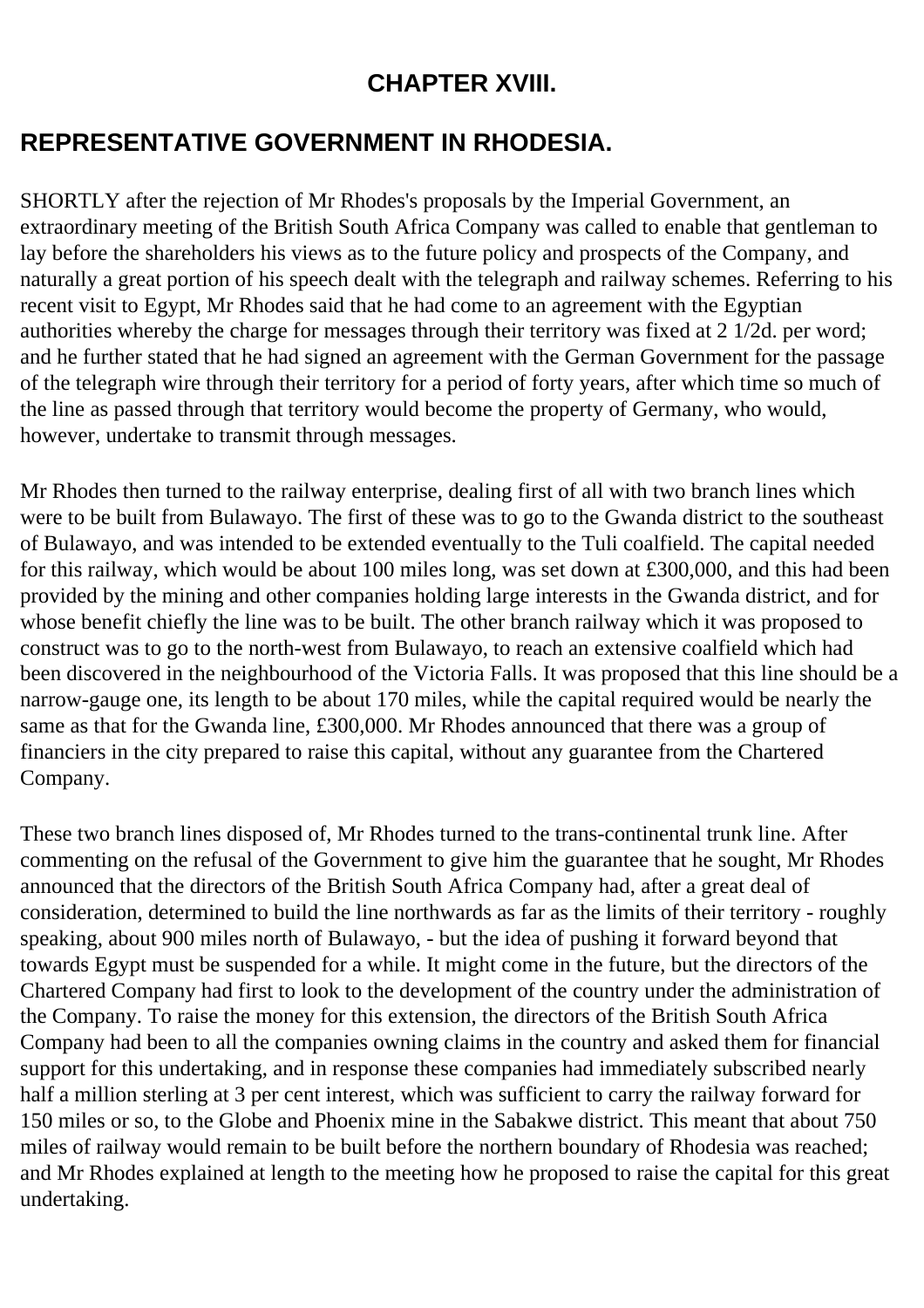Briefly his plan was this: The whole of the proposed route to Lake Tanganyika had been traversed, and some idea could be formed as to the probable cost of the line, which was set down as three millions sterling, and this the Bechuanaland Rail-way Company proposed to raise by means of debentures carrying interest at the rate of 4 per cent with the guarantee of the Chartered Company. The money would not be required all at once, as at the outside only about 200 miles of railway could be built in a year, and therefore the railway company would require the sum of £600,000 a-year for five years. As an additional inducement for persons to subscribe to this issue, it was further proposed to offer to those taking railway debentures an option for two years to take up a certain proportion of the unissued shares of the British South Africa Company at £5 per share. As security the railway company and the Chartered Company gave guarantees on capital and interest in perpetuity. This meant that a person buying £100 of debenture stock would pay up £20 a-year for five years. For this he would be receiving interest at the rate of 4 per cent, with ample security for his money. In addition he would for two years have the option of taking up so many shares in the British South Africa Company at £4 premium, and this he would naturally do if the state of the market warranted the step: if not, then he would still be receiving 4 per cent for his money, which was double what he would have got had he deposited it with the Bank of England.

Supposing that the shareholders did not respond to this offer, Mr Rhodes announced that Mr Alfred Beit was prepared to take up half a million sterling of debentures, while he himself would take another £200,000 worth - "I would have taken more," remarked Mr Rhodes parenthetically, "only for the last few years I have devoted myself to politics, and politics and the accumulation of wealth do not go well together," - and there was a syndicate of Mr Rhodes's City friends prepared to take up a further half million of debentures, so that if the shareholders did not subscribe a shilling, practically half the capital needed was assured. The latter part of Mr Rhodes's remarks was instructive, if only to show how men of business in London, who do not as a rule allow sentiment to intervene in their transactions, were convinced of the future of Rhodesia and the benefits that the railway would confer on it.

In concluding this speech, Mr Rhodes drew a significant comparison between the position of Rhodesia and that of the Transvaal as regarded raising money. In two months Rhodesia had succeeded in obtaining the sum of ten millions sterling for various purposes, while the Transvaal, though producing gold at the rate of seventeen millions sterling per annum, had been trying in vain for two years to borrow two million pounds. Seeing that it was those interested in Rhodesia who were providing the money for the extension of the railway, Mr Rhodes decided to change the name of the Bechuanaland Railway Company to the one which it now bears, the Rhodesia Railways.

While Mr Rhodes was in England negotiating with the Government about the railway, Rhodesia was in the throes of its first election for members of the newly constituted Legislative Council, which had been formed by the Order in Council promulgated in October 1898, by which it was ordered that two members from Matabeleland and two from Mashonaland were to be elected to represent the settlers in the country on the new Council, with five members of the British South Africa Company. The result of this election showed that Dr Hans Sauer and Mr Hutchinson had been elected for Matabeleland, and Colonel Grey and Mr Grimmer for Mashonaland, while the nominees of the Chartered Company were Sir Thomas Scanlan, K.C.M.G., Mr Justice Vintcent, and Messrs Castens, Griffin, and Orpen; while the Administrator of Mashonaland (Mr W. H. Milton), the Administrator of Matabeleland (Captain the Hon. A. Lawley), and the Resident Commissioner (Lieutenant-Colonel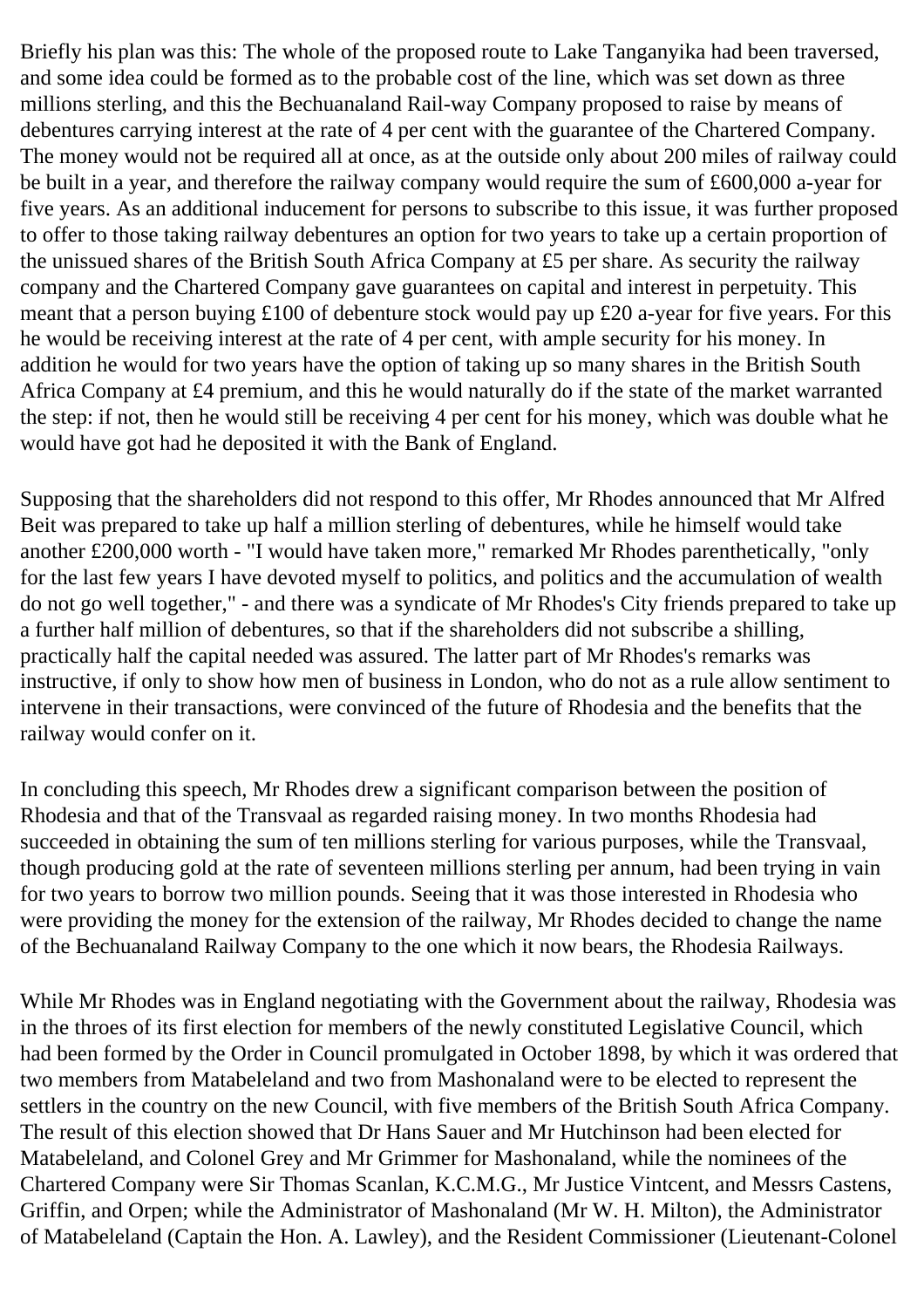Sir M. J. Clarke, K.C.M.G.) were members ex officio. The first meeting of this Council took place on May 15, 1899, at Salisbury, Mr Milton, as senior Administrator, presiding.

Almost as soon as this Council met, differences began to show themselves between the elected representatives and the nominated members. Exception was at once taken to the presence on the Council of Mr Justice Vintcent, on the ground that one whose duty it was to administer the law should not take any part in the making of the law; and there seemed to be something to say in favour of this contention. But the supporters of the action of the Government pointed to the fact that in this country the highest legal tribunal is the House of Lords; and as it was stated that the judge's appointment was only of a temporary nature, this difficulty was overcome, only, however, to make way for a much more serious one - that of the land tenure question. This dispute arose through the introduction of a "land bill" by Mr Orpen on behalf of the Government, defining the word "occupation" in the title granted to owners of land as meaning actual bona fide farming and cultivation, with stock, either by the original grantee himself or by an approved substitute. This savoured rather of shutting the gate after the horse had gone, for, as has already been seen in these pages, huge tracts of land now belonged to companies who kept them practically closed to farmers and settlers. The opposition to this measure, however, arose from another cause than this, it being urged that the Land Bill was an attempt to import into the titles of land grants certain conditions which did not exist. The whole of the elected members were unanimous in their opposition to the bill; but eventually the Government, by means of its majority, carried the measure, which, receiving the approval of the High Commissioner, then became law. When the bill was carried in the Legislative Council the popular representatives retired in a body to mark their disapproval. Ultimately the Chartered Company decided to shelve this measure for a time until the conditions for its enforcement were more opportune.

This vexed question over, another immediately presented itself in its place, this time over the taxation question. Up to the time of the meeting of the Legislative Council direct taxation had been unknown in Rhodesia. The expenditure had been up till then met out of the funds of the British South Africa Company, with the assistance of such sources of revenue as the sale of stamps and other post-office business, mining licences, and suchlike. Now the conditions were changed, and the Chartered Company contended that, as the people had a voice in the government of the country, it was only fair that they should contribute towards the revenue of the country in the shape of direct taxation, and it was therefore proposed to introduce customs duties on certain classes of goods entering the country. To this course the representatives of the electors on the Council announced themselves as bitterly opposed, and they not unnaturally had behind them almost the whole of the inhabitants of Rhodesia, who, while not unwilling that they should have some voice in the management of the country in which they were living, were averse, apparently, to contributing so largely to the revenue. A good deal of feeling on the matter was manifested on either side. The residents did not deny their liability to pay taxes - that would have been absurd - but they argued that the burdens proposed by the Chartered Company were more than they ought to be expected to bear. The elected representatives, with entire unanimity, held that the proportion of the expenditure to be met by the inhabitants of the country should not be more than one-third of the total, excluding the large sum required for the maintenance of the police force, which, they contended, had been rendered necessary through the acts of certain members of the Chartered Company in the past, and with which the people of Rhodesia had had nothing whatever to do. The total of the estimated expenditure for the current year was £739,713, while the receipts from all sources, including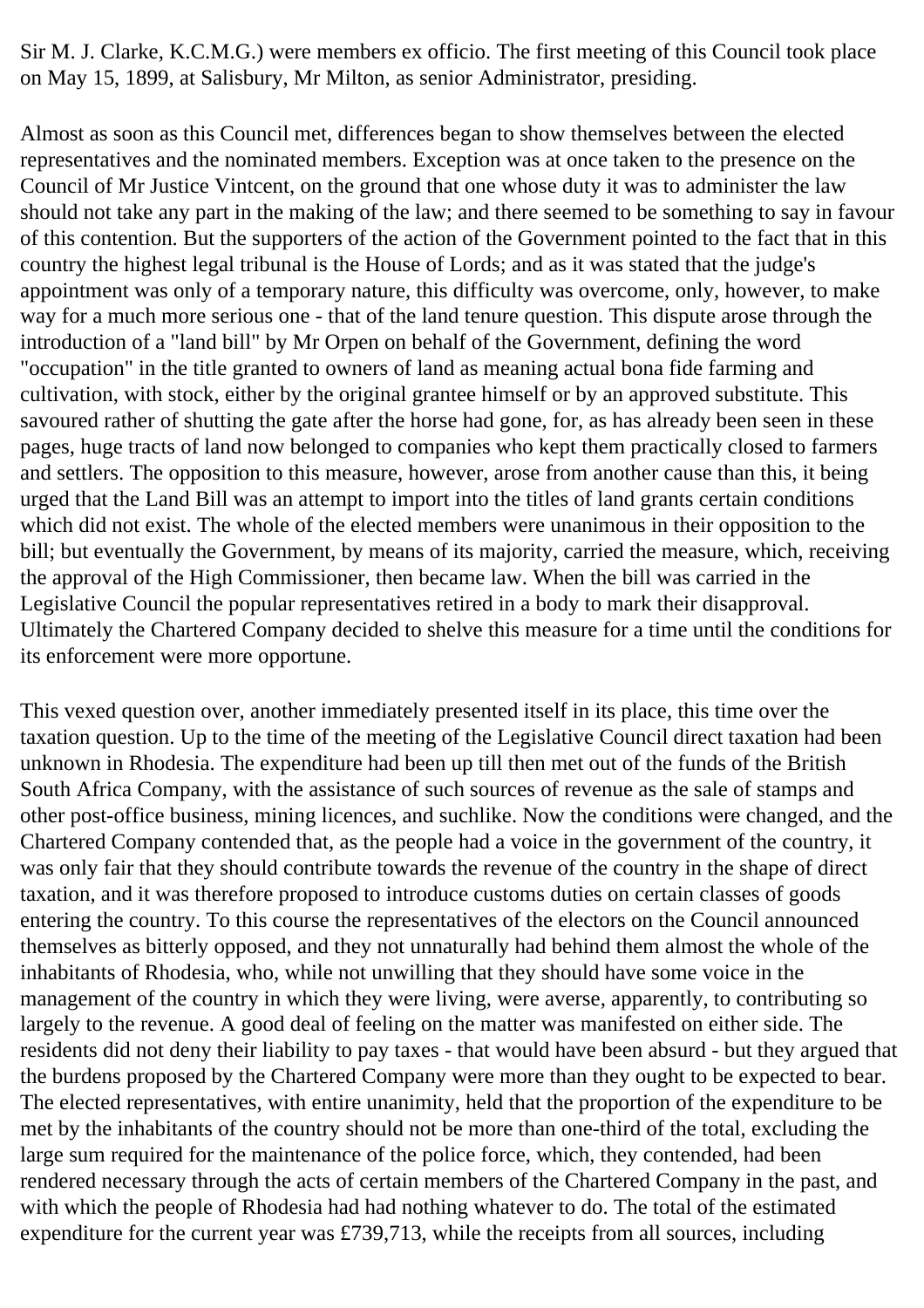customs, were set down at £381,000, thus leaving a deficit of £358,713 to be provided by the Chartered Company. The expenditure for the police appeared in the estimates at £285,706, and this deducted from the total of the estimated expenditure left £454,007, and it was a third of this sum viz., £151,335, 13s. 4d. - that the elected members contended should be the utmost that the inhabitants ought to be called upon to pay.

The Government refused to accept this contention, when the inhabitants thereupon changed their tactics and argued that, adhering to the terms of the Order in Council whereby the Legislative Council was instituted, the Government had no power to impose taxes; and it was stated that the collection of the customs duties would be resisted on that ground.

The real position of the settlers appeared to be this: While recognising the justness of the contention of the Chartered Company that they ought to be taxed, they held that such taxation should be introduced gradually, and not sprung on them all at once, as was being done. They admitted that it was right that they should contribute towards the cost of law and order in the country, but they urged that the British South Africa Company had a far larger stake in the country than the settlers had, and that they, therefore, should bear the larger share of the expenditure. The Chartered Company were, in truth, in a rather awkward position, for they occupied to some extent a dual position: on the one hand, they were a trading company whose primary duty it was to earn dividends for its shareholders; and on the other hand, they were the Government of a large extent of country, and as such were responsible for the revenue and the good administration of the land, together with the welfare of the inhabitants. As the Company persisted in its intention to levy these customs - a step, by the way, which was clearly contemplated by the Order in Council, article 47 of which says that no customs duties shall be levied in Rhodesia of a heavier nature than than those charged by the countries within the South African Customs Union - a petition was drawn up and despatched to the High Commissioner at Cape Town, asking for his intervention in the matter, and a copy of this was sent to England to the Colonial Secretary. It was a tactical error on the part of the elected members of the Legislative Council thus to invite the interference of outside authorities. The Chartered Company had shown their willingness to consider the views of the settlers by suspending for a time the land bill after it had become law, and would, no doubt, have listened favourably to the arguments against the imposition of these customs duties; but this appeal to Sir Alfred Milner stiffened their backs, and made them determined to carry their point in spite of the opposition. The reply of Sir Alfred Milner, moreover, was distinctly unfavourable to the views of the settlers, for he said that "it is unreasonable to suggest that a source of revenue universally employed should not be available in Rhodesia." This summed up the situation, and gave the people of Rhodesia to understand that they must not look to the imperial authorities for support in this agitation. Despite the threats of a wholesale quitting of the country by the settlers and what not, which were hurled at the head of the British South Africa Company, when it was seen that it was resolutely sticking to its guns in the matter, the people seemed to have accepted the inevitable very well, and on August 1, 1899, the first customs on goods entering Rhodesia were levied.

So soon as the contest over this question had lost some of its acuteness, things quieted down considerably, and the development of the country went steadily forward; and had it not been for the uneasiness which prevailed throughout South Africa owing to the crisis in the Transvaal, the country would have undoubtedly forged ahead strongly. As it was, if it was not moving forward very rapidly, Rhodesia was certainly not losing ground, and once the Transvaal difficulty is settled the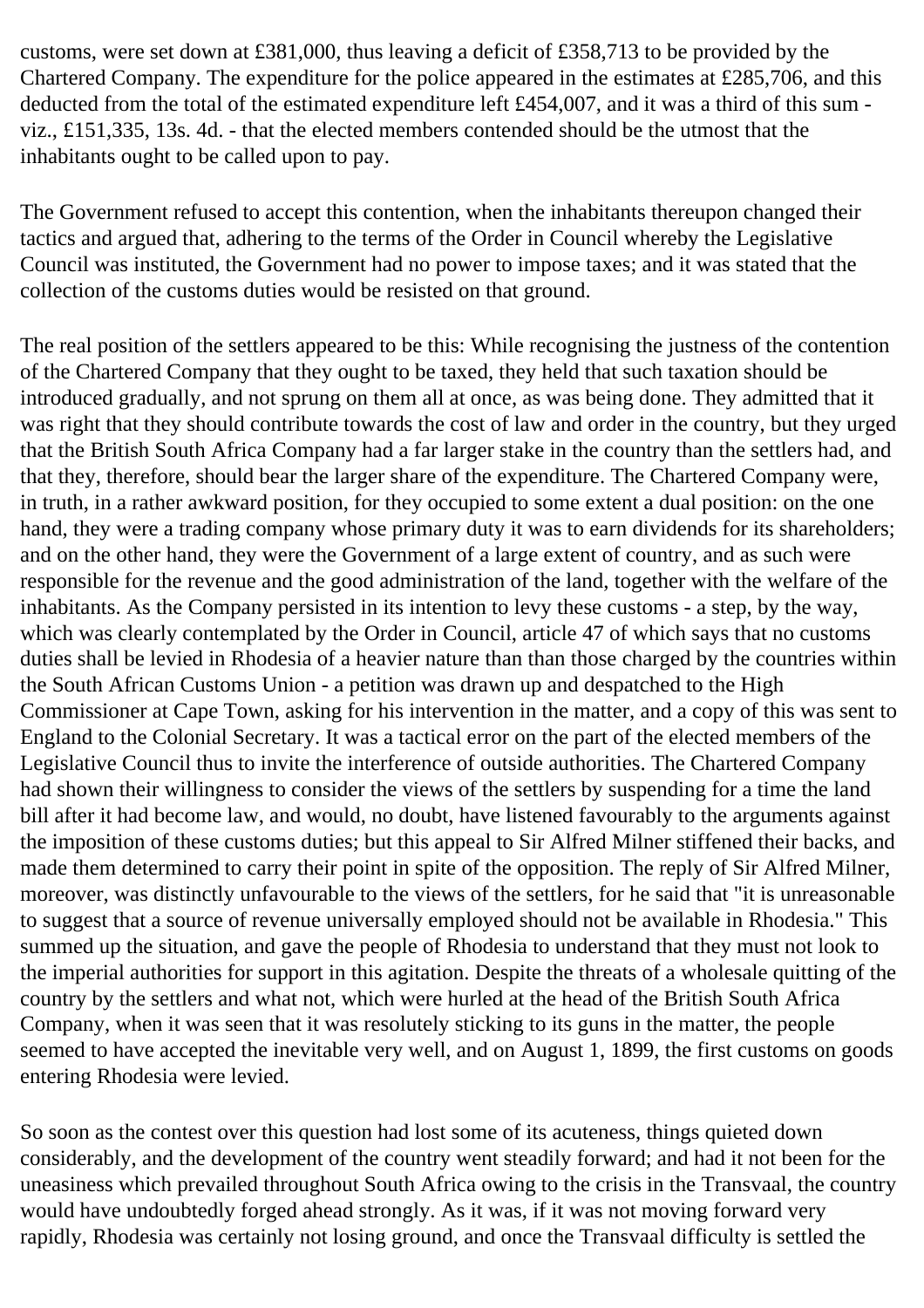country will speedily make its way to the forefront of the many States forming the British Empire. While this war between the Boers and the Imperial Government has not directly concerned Rhodesia, indirectly it has had a great influence over that country. As these lines are being written, that struggle which it has long been clear to all students of South African affairs must one day occur - the struggle to determine for all time whether the British or the Dutch Boers are to be the predominant race in South Africa - is going forward. The Rhodesian frontiers are threatened by Boer forces, while their railway communication with the south is cut off. But these things are only temporary, and once the war is over Rhodesia will feel to the full the benefit of it. In the end the British forces must prevail, and the corrupt and retrograde rule of the Dutch will be replaced by the constitution of a British colony or colonies working harmoniously side by side with the other British States of South Africa. This war once over, it can only then be a question of a few years before there is a federation of South African States under the union-jack, spreading from Cape Town northwards to nearly 1000 miles beyond the Zambesi, and another of Mr Rhodes's "dreams" will have been converted into a reality.

The effect of the long-drawn-out dispute between this country and the Transvaal, and the consequent war, has been to depress the Rhodesian shares on the London Stock Exchange very considerablymore so, perhaps, than there has been any justification for, having regard to the amount of work there is going forward in the country, and of course prospective settlers in Rhodesia have been to a certain extent discouraged from entering the country with fighting taking place so close to it. Given an early termination of the war, however, and Rhodesia will commence that bright future which has been so long in coming.

The history of Rhodesia has now been brought down to the outbreak of the war with the Boer republics; but before turning to this, a few words on the future of the country may be included here. That future has over and over again in these pages been declared to be a very bright one, and having regard to all the facts, it seems impossible that it can be otherwise. In the face of great, almost superhuman, difficulties, the opening up of the mining industry has been steadily pushed forward, and towns and villages have sprung up throughout the land as though by magic. It is but eleven short years since the first pioneers of the British South Africa Company entered the country, and yet there are to-day towns in it-such as Bulawayo, Salisbury, Umtali, and Gwelo-that need not fear comparison with any others in South Africa. Railways and roads have been constructed through trackless wildernesses, while the telegraph wire-that forerunner of civilisation-has been carried to almost the northernmost limits of the territory, and what was the kraal of a savage and bloodthirsty despot seven years ago is to-day a flourishing, modern, well-built town, replete with all the most modern improvements (to use the phraseology of the house-agent). It possesses hotels which would do credit to any provincial city in England, electric light in its houses and on its well-kept streets, and a tramway system is projected. Away in the open country, in what was ten years ago a terra incognita to all save a handful of daring explorers, are mines in full working order, and each has collected around it a little hive of British industry. With two fiercely contested wars, the rinderpest, the locusts, difficulty of transport, scarcity of native labour, and the thousand and one other setbacks Rhodesia has had to contend with during its brief existence as a British colony, the country is to-day a monument to all the world, as showing what British pluck, skill, perseverance, and aptitude for colonising can accomplish when controlled by one master-mind. It is not too much to say that no other European Power could have done in double time what the British settlers in Rhodesia have done in ten years. In spite of tremendous opposition - often of the most unscrupulous nature - in the